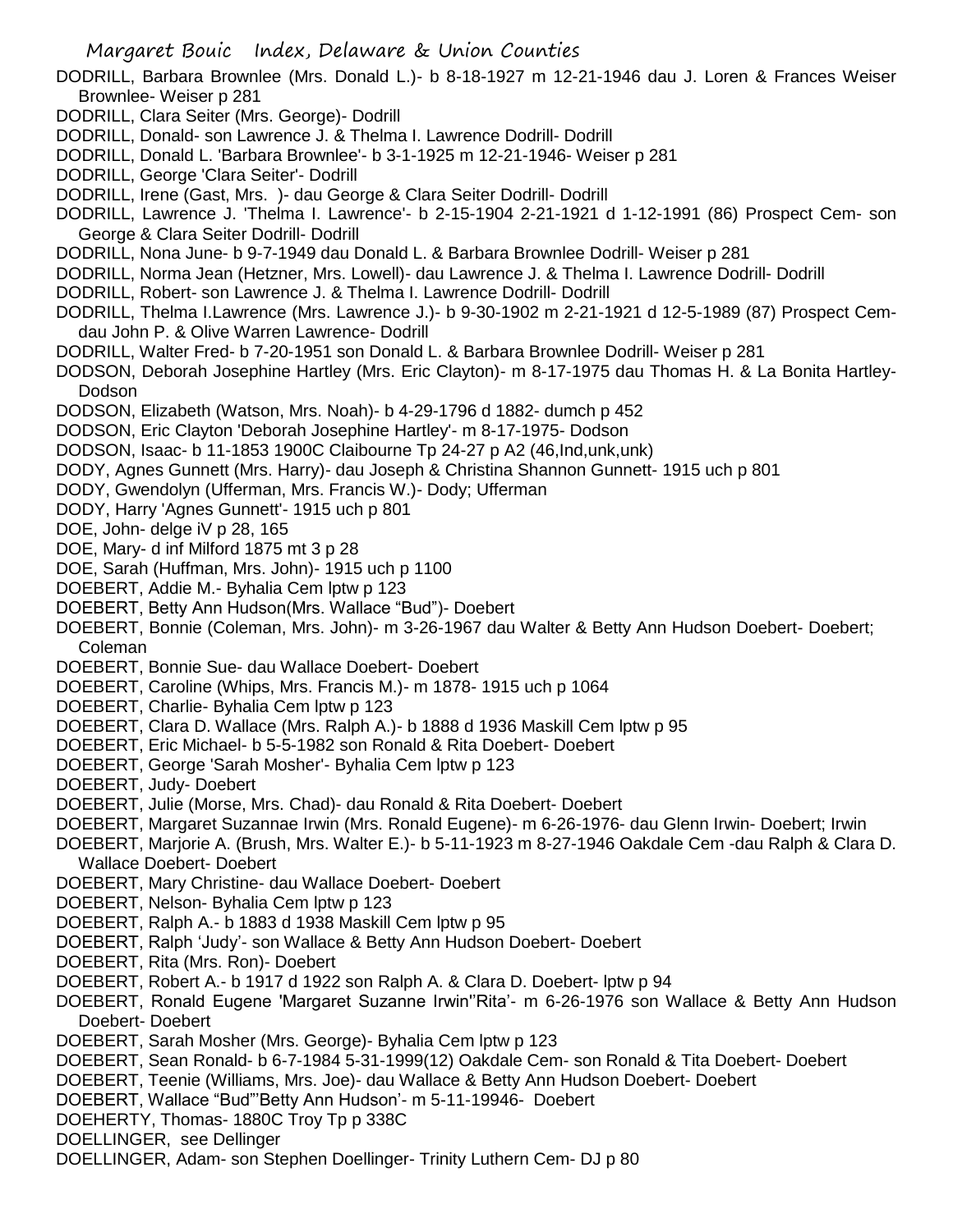- DOELLINGER, Albert C. 'Mary Lydia Rausch'- b 4-14-1887 m 4-18-1915 d 7-15-1970 bur St. Paul's Cem DJ p 29- son Louis & Katherine Scheiderer Doellinger- Doellinger; St. Paul p 114; Rausch (1461) II p 271; 1900C Darby Tp 211-219 p 11A (14,O,O,O)
- DOELLINGER, A. M.(Mrs; Conrad)- b 11-1-1833 d 8-21-1910 Trinity Cem DJ p 79- 1900c Darby Tp 205-210 p 10B (66,Ger,Ger.Ger) m 49y. 7 ch, 4 Living
- DOELLINGER, Anna Catharine (Scheiderer, Mrs. George)- m 11-26-1878 ucm 6372
- DOELLINGER, Anna E.- b 1829 d 1904 Trinity Lutheran Cem DJ p 82
- DOELLINGER, Anna (Rausch, Mrs. Peter)- b 7-8-1863 m 1-25-1884 d 11-9-1924- Rausch (143) II p 269
- DOELLINGER, Barbara Mary Lou Norris (Mrs. John Charles)- m 6-26-1971- dau Richard R. Norris- Doellinger DOELLINGER, Barbara (Scheiderer, Mrs. Christoper)- Doellinger
- DOELLINGER, Chad Jerry- b 7-24-1975 son Rev. Jerry Wilson & Janet Kay Nehrlich Doellinger- St. Paul p 114
- DOELLINGER, Charlotte Scheiderer (Mrs. Wilton)- b 10-30-1915 m 7-20-1940- Rausch (14611) II p 271; St. Paul p 114
- DOELLINGER, Chris/Christina- b 1-31-1895 d 3-7-1896 St. John's DJ p 63
- DOELLINGER, Christine M. (Mrs. Georg)- b 5-2-1838 d 10-27-1880 Trinity Cem DJ p 77
- DOELLINGER, Clara S. Weber (Mrs. Martin)- b 9-21-1891 m 1912 d 12-21-1965 St. John's Cem DJ p 72- dau Peter & Anna Strunkenburg Weber- Doellinger
- DOELLINGER, Conrad 'Anna M.'- b 6-1824 to America 1843; 1900 Darby Tp 203-210 p 10B (49,Ger,Ger,Ger)- see Konrad
- DOELLINGER, Conrad 'Elizabeth Rupprecht'- Marysville 39
- DOELLINGER, Conrad 'Elizabeth Ziegler'- b 3-19-1823 d 2-25-1878 St. John's DJ p 54
- DOELLINGER, Cora Mae Davis (Mrs. George C.)- b 1894 m 1956 Claibourne Cem p 93- Doellinger
- DOELLINGER, Daniel John b 7-14-1974 son John Doellinger- Doellinger
- DOELLINGER, David Douglas- b 5-20-1980- son Doug Doellinger- Doellinger
- DOELLINGER, David Paul- b 1-7-1970 son Rev. Paul David & Susan Wiedenmann Doellinger- St. Paul p 114, 117
- DOELLINGER, Doris (Wood, Mrs.George)- b 7-26-1923 m 4-9-1944 dau Albert & Lydia Rausch Doellinger-Doellinger; Rausch 14613 III p 286; St. Paul p 114
- DOELLINGER, D. Douglass- son Harold Doellinger- Doellinger engaged to Patti Ann York
- DOELLINGER, Edith D. (Lee, Mrs. Dr. W. H.)- d 1-3-1990 (90) bur Forest Grove- dau John F. & Elizabeth E. Gugel Doellinger- Doellinger
- DOELLINGER, Elizabeth K. Gugel (Mrs. John F.)- b 8-5-1873 m 4-6-1896 d 10-15-1959 St. Paul's Cem DJ p 25 dau Conrad & Katherine Koenig Gugel; 1900C Darby Tp 122-128 p 6A (26,O,Ger,Ger)- m 4y 2ch
- DOELLINGER, Elizabeth Rupprecht (Mrs. Conrad)- Marysville 19
- DOELLINGER, Elizabeth Ziegler (Mrs. Conrad)- b 10-10-1823 d 5-25-1903 St. John's DJ p 54, 68
- DOELLINGER, Emma Anna (Greenbaum, Mrs. George Michael)- b 9-30-1899 m 6-2-1923 d 12-23-1952 dau John George & Louise Gugel Doellinger- St. Paul p 115, 118
- DOELLINGER, Emma K. D. (Bunsold, Mrs. Otto)- b 10-5-1889 m 4-14-1912 d 11-16-1981 St. John's Cem-dau Louis & Katherine Scheiderer Doellinger- Doellinger; 1900C Darby Tp 211-219 p 11A (10,O,O,O)
- DOELLINGER, Ernestine (Rausch, Mrs. Ralph)- b 1-17-1913 m 1934- Rausch (13121)
- DOELLINGER, Estella E. A. (Loschky, Mrs. Arthur Mathias)- b 5-31-1919 m 4-26-1941 d 8-28-1983 bur St. Paul's Cem- dau Albert C. & Mary Lydia Rausch Doellinger- Doellinger; Rausch 14612 III p 271; 1985 uch p 15; St. Paul p 114, 123
- DOELLINGER, Esther (Bradley, Mrs. Willard)- m 6-28-1938 dau Martin & Clara S. Weber Doellinger-**Doellinger**
- DOELLINGER, Georg- b 12-10-1831 d 11-2-1859 Trinity DJ p 79
- DOELLINGER, Georg 'Christine M.'- b 4-11-1831 d 8-25-1920 Trinity Cem DJ p 77
- DOELLINGER, George C. 'Cora Mae Davis'- b 6-27-1887 m 1956 d 8-21-1968 bur Claibourne Cem p 93- WWI- son Conrad & Elizabeth Rupprecht Doellinger- Doellinger
- DOELLINGER, John George 'Louise Gugel'- b 1862 d 11-20-1935 St. Paul's Cem DJ p 27
- DOELLINGER, Harold C. 'Martha L.'- son Martin & Clara Weber Doellinger- Doellinger; 1973, 1975, 1979, 1981, 1983, 1991 ucd
- DOELLINGER, Heidi Lynne- b 9-28-1972 dau Rev. Jerry Wilson & Janet Kay Nehrlich Doellinger- St. Paul p 114, 117
- DOELLINGER, Col. Herman C.'Vileta Rausch'- b 4-27-1890 m 2-22-1915 d 2-7-1969 Oakdale Cem II p 155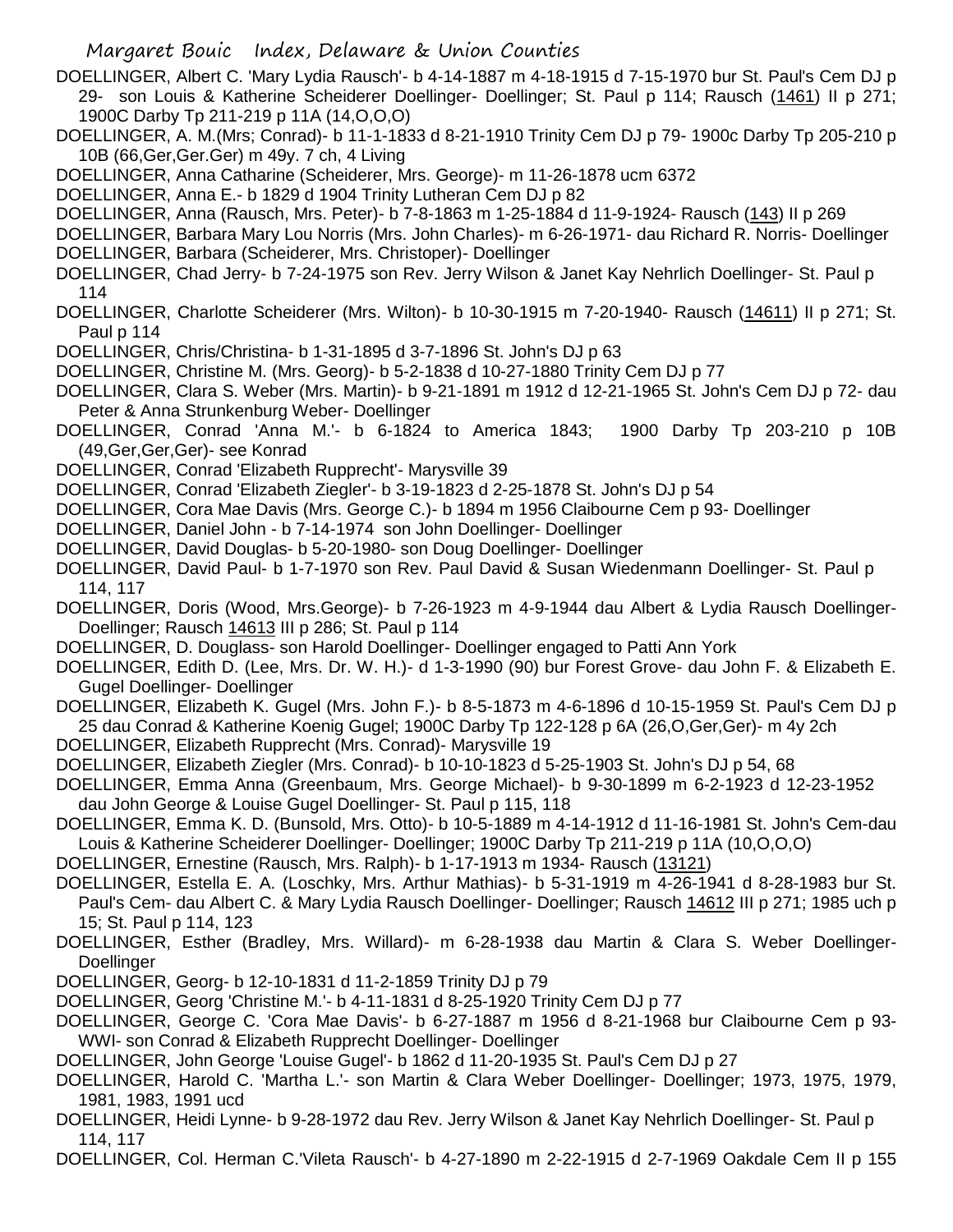(M-R21-13)- son Conrad & Elizabeth Rupprecht Doellinger- Doellinger; Rausch (1722) II p 276; Marysville p 21, 37, 39

DOELLINGER, Ida A. - b 12-1899 dau John F. & ELizabeth K. Gugel Doellinger- 1900C Darby Tp 122-128 (1,O,O,O)

DOELLINGER, Rev. Jerry Wilton 'Janet Kay Nehrlich'- b 4-23-1946 m 5-29-1969 son Wilton & Charlotte Scheiderer Doellinger- Doellinger; Rausch 146112; St. Paul p 114, 147

DOELLINGER, Janet Kay Nehrlich (Mrs. Rev. Jerry Wilton)- b 5-22-1946 m 3-29-1969- St. Paul p 114, 147

DOELLINGER, Johann A. Konrad- b 11-15-1863 d 8-26-1864 (9m11d)- son Konrad & Elizabeth Doellinger- St. John's Cem DJ p 68

DOELLINGER, John Charles 'Barbara Mary Lou Norris'- son Harold C. Doellinger- Doellinger

DOELLINGER, John Friederick 'Elizabeth K. Gugel'- b 1-14-1862 m 4-6-1896 d 10-19-1901 (39-9-5) St. Paul's Cem DJ p 25- Doellinger; 1900C Darby Tp 122-128 p 6A (38,O,Ger,Ger) m 4y

- DOELLINGER, John G. C.- b 6-1887 step-son Philip & Elizabeth Kreakbaum- 1900C Darby Tp 117-123 p 6A (12,O,O,O)
- DOELLINGER, John Michael'Margart Scheiderer'- b 4-26-1854 m 4-15-1880 d 6-30-1911 St. Paul p 30, see Dellinger
- DOELLINGER, Jonathan Wilton- b 12-6-1972 son Rev. Paul David & Susan Wiedenmann Doellinger- St. Paul p 114, 147

DOELLINGER, Katherine- b 1863 d 1958 St. John's DJ p 63

DOELLINGER, Katherine (Nicol, Mrs. George)- Nicol

DOELLINGER, Katherine Scheiderer (Mrs. Louis)- b 8-1863 mother of Emma Bunsold- 1949 ucd; 1900C Darby Tp 211-219 p 11A (36,O,Ger,Ger); m 17y, 4 ch, 3 living

DOELLINGER, Kathryn Anne (Swithers, Mrs. Robert F.)- m 8-12-1967- dau Harold C. & Martha Doellinger-Doellinger

DOELLINGER, Konrad- b 6-28-1824 d 1-12-1901 (76-6-15) Trinity Cem DJ p 68, 79; see Conrad, see Conrad

DOELLINGER, Kristin- b 8-7-1974 dau Rev. Paul David & Susan Widenmann Doellinger- St. Paul p 114, 147

DOELLINGER, Lisabel- b 4-2-1877? d 4-13-1882 Trinity Cem DJ p 79

DOELLINGER, Louis 'Katie'- b 7-1860 d 1930 St. John's Cem, DJ p 63; 1900C Darby Tp 211-219 p 11A (39,O,Ger,Ger)

DOELLINGER, Louise Gugel (Mrs. George)- b 3-24-1871 d 7-15-1921 St. Paul's DJ p 27; St. Paul p 115

DOELLINGER, Margaret (Rausch, Mrs. Christopher)- b 8-30-1863 m 4-20-1884 Rausch (115) II p 262

DOELLINGER, Margaret Scheiderer (Mrs. John Michael)- St. Paul p 30

DOELLINGER, Margene- b 1925-Oakdale Cem I p 136- dau Walter G. & Ruth Tossey Doellinger- Graham 144351; Tossey 4; Doellinger

DOELLINGER, Marie Elizabeth (Boerger, Mrs. Elmer Emanuel)- b 4-2-1897 m 2-10-1918 d 5-6-1970 dau John George & Louise Gugel Doellinger- St. Paul p 105, 115

DOELLINGER, Martha L. (Mrs. Harold C.)- 1973, 1975, 1979, 1981, 1983, 1991 ucd

- DOELLINGER, John Martin 'Clara Weber'- b 9-29-1884 d 10-25-1971 St. John's Cem DJ p 72 son Louis & Katherine Scheiderer Doellinger- Doellinger; 1900C Darby Tp 117-123 p 6A (15,O,O,O)
- DOELLINGER, Martin Karl- b 9-8-1977 son Rev. Paul David & Susan Wiedenmann Doellinger- St. Paul p 114, 147

DOELLINGER, Mary (Geer, Mrs. John Leonard)- Doellinger

DOELLINGER, Mary Lydia Rausch (Mrs. Albert C.)- b 5-3-1893 m 4-18-1915 d 3-5-1960 St. Paul's DJ p 25 dau George & Magdeline Boerger Rausch- Doellinger; Rausch 1461 II p 271; St. Paul p 114

DOELLINGER, Rev. Paul David 'Susan Marie Wiedermann'- b 6-22-1943 m 10-10-1966 son Wilton L. & Charlotte Scheiderer Doellinger- Doellinger; St. Paul p 114, 147

DOELLINGER, Paul H. C.- b 4-1890 step son Philip & Elizabeth Kreakbaum- 1900C Darby Tp 117-123 p 6A (10,O,O,O)

DOELLINGER, Paul Martin- b 4-25-1984 son Doug Doellinger- Doellinger

DOELLINGER, Rufina (Scheiderer, Mrs. Fred)-b 1-1893 dau Conrad & Elizabeth Rupprecht Doellinger-Doellinger; 1900C Darby Tp 117-12 p 6A (7,O,O,O)

DOELLINGER, Ruth Tossey (Mrs. Walter G.)- b 2-10-1898 Oakdale Cem I p 136 dau William & Eliza Lowe Tossey- Graham 14435

DOELLINGER, Sarah Norris- b 5-4-1978 dau John Charles Doellinger- Doellinger

DOELLINGER, Stephen- b 1818 d 1897 Trinity Cem DJ p 80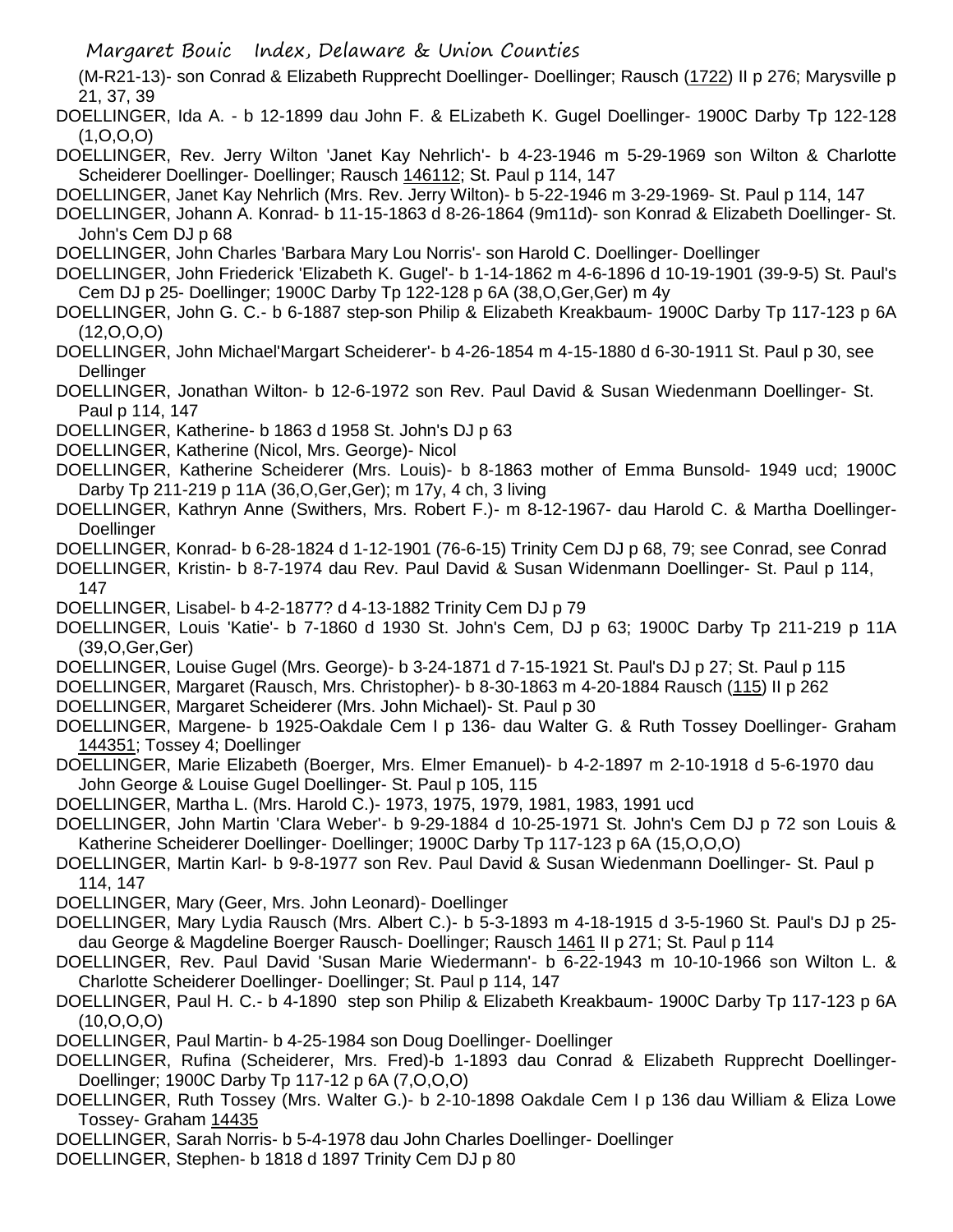DOELLINGER, Susan Marie Wiedenman (Mrs. Rev. Paul David)- b 8-28-1944 m 4-10-1966 Rausch (146111); St. Paul p 114, 147

DOELLINGER, Vileta Rausch (Mrs. Col Herman C.)- b 11-20-1895/3 m 2-22-1915 d 5-26-1966- dau John A. & Anna Rader Rausch- Doellinger; Rausch 1722 II p 276, III p 301

DOELLINGER, Walter G. 'Ruth Tossey'- b 1897 d 3-22-1974 Oakdale Cem I p 136 (F-R10-16) son John F. & Elizabeth K. Gugel Doellinger- Tossey 3,4; Graham (14435); 1900C Darby Tp 122-128 p 6B (3,O,O,O)

DOELLINGER, Wilton L. 'Charlotte Scheiderer'- b 9-12-1917 m 7-20-1940 d 12-14-1971 (54) Sunset Cemson Albert & Lydia Rausch Doellinger- Doellinger; Rausch 14611 II p 271; St. Paul p 114

DOELPH, Anna- b 1856 Morrow Co d 4-7-1924 (68y) Oakdale Cem 3634 (E257) I p 42 (E-R41-2)

DOELP, Elsie- b 1888 Un Co d 3-6-1909 (21y2m) Oakdale Cem 2170 (257E) I p 42 (E-R41-2)

DOELP, John- b 1861 Un Co d 2-8-1909 (48y10m) Oakdale Cem 2166 (7D) I p 70 (D-R1-11)

DOELP, L. John- b 7-1863 1900C Marysville 4th ward 276-285 p 11B (36,O,Ger,O)

DOELP, Samuel- delge VIII p 67, 1847

DOEPPING, Donald Paul 'Susan Kay Scheiderer'- b 9-23-1955 St. Paul p 66

DOEPPING, Susan Kay Scheiderer (Iams, Mrs. Russell)(Mrs. Donald Paul)- b 5-4-1954 m 3-31-1974 dau Robert G. C. & Beatrice Emmelhainz Scheiderer- St. Paul p 66

DOERMAN, Rev. J. E. A.- dumch p 48; 1915 uch p 230

DOERMANN, Heinrich Karl Gotthilf 'Margaretha Nicol'- b 1-1-1860 NY m 1-2-1890- unec IV p 5

DOERMANN, Henry John- b 10-20-1890 NC son Heinrich K. G. & Margeretha Nicol Doermann- unec IV p 5

DOERMANN, Margeretha Nicol (Mrs. Heinrich Karl Gotthilf)- m 1-2-1890- unec IV p 5

DOERMANN, Maria Clara- b 11-13-1891 NC dau Heinrich K. G. & Margeretha Nicol Doermann- unec IV p 5

DOERMANN, Paula Katherine Clara- b 11-29-1898 dau Heinrich K. G. & Margeretha Nicol Doermann- unec IV p 5

DOERNER, Carole Lynn (Kinnumen, Mrs. Gilbert H.)(Chalmers, Mrs. George)- m 8-9-1969 dau Robert George & Iris Miller Doerner- Doerner

DOERNER, Iris Miller (Mrs. Robert George)- Doerner

DOERNER, Joyce (Yates, Mrs. Jim)- dau Robert George & Iris Miller Doerner- Doerner

DOERNER, Marjorie (Betzing, Mrs. )- dau Robert H. & Norma Strangmann Doerner- Doerner

DOERNER, Norma Strangmann (Mrs. Robert H.)- Doerner

DOERNER, Robert George 'Iris Miller'- b 9-22-1921 d 12-24-1995 (74) son Robert H. & Norma Strangmann Doerner- Doerner

DOERNER, Robert H. 'Norma Strangmann'- Doerner

DOERNER, Robin Jeanne (Bricker, Mrs. David R.)- dau Robert George & Iris Miller Doerner- Doerner

DOERRER, Alice Shenberger (Mrs. Charles)- b 11-29-1861 Hayesville d 7-8-1951 Del. O.- dau Baltzer & Leah Sunday Shenberger- dcq Olive Doerrer Rush 3

DOERRER, Anna Maria (Mrs. Jacob Frederick)- b 12-2-1808 Ger d 2-8-1870 Ashland Co- dcq Olive Doerrer Rush 9

DOERRER, Charles 'Alice Shenberger'- b 6-7-1863 d 6-18-1946- son William & Sarah Henney Doerrer- dcq Olive Doerrer Rush 2

DOERRER, Jacob Frederick 'Anna Maria'- b 1-18-1808 Ger d 10-3-1865 Ashland Co.- dcq Olive Doerrer Rush 8

DOERRER, Olive (Rush, Mrs. Rev. L. Eugene)- b 11-9-1884 -dau Charles & Alice Shenberger Doerrer- dcq Olive Doerrer Rush 1

DOERRER, Sarah Henney (Mrs. William)- b 7-20-1839 d 6-29-1893 Ashland Co- dcq Olive Doerrer Rush 5

DOERRER, William 'Sarah Henney'- b 2-9-1839 d 11-26-1915 Ashland Co- dcq Olive Doerrer Rush 4

DOERSCHLAG, Breta (Ebner, Mrs. )- dau Hermann & Lise Gartner Doerschlag- Doerschlag

DOERSCHLAG, Christian- son Gerhard & Marianne Scholtes Doerschlag- Doerschlag

DOERSCHLAG, Gerhard 'Marianne Scholtes'- b 10-4-1908 d 5-19-1994 (85) Oak Grove Cem- son Hermann & Luise Gartner Doerschlag- Doerschlag; 1971, 1980 dcd

DOERSCHLAG, Hermann 'Luise Gartner'- Doerschlag

DOERSCHLAG, Luise Gartner (Mrs. Hermann)- Doerschlag

DOERSCHLAG, Marianne Scholtes (Mrs. Gerhard)- b 112-1-1910 d 1-3-1994 (83) Oak Grove Cem dau Wilhelm & Bertha Maier Scholtes- Doerschlag; 1971, 1980 dcd

DOERSCHLAG, Peterklaus- d 7-31-1983 son Gerhard & Marianne Scholtes Doerschlag- Doerschlag

DOERSCHLAG, Wolfgang- son Gerhard & Marianne Scholtes Doerschlag- Doerschlag

DOGAN, Jane M. (Howison, Mrs. Allen)- m 1-3-1828- Howison (15)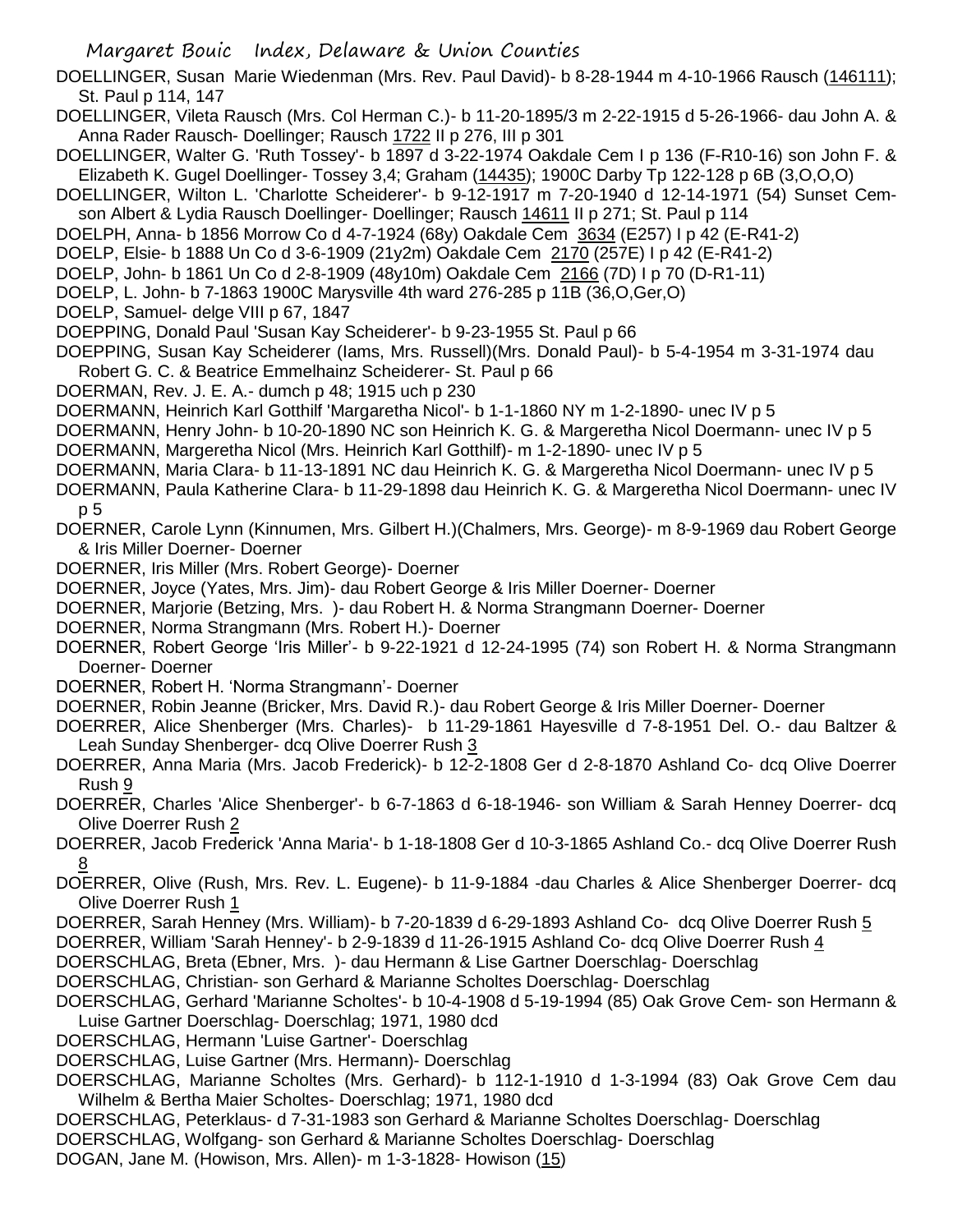- DOGE, Annis (Gamble, Mrs. Robert)- m 4-21-1842 ucm 789 see Dodge
- DOGGET, Henry 'Nancy Smith'- m 2-1-1816 Madison Co unec IV p 29
- DOGGET, Nancy Smith (Mrs. Henry)- m 2-1-1816 Madison Co unec IV p 29
- DOGGETT, Ann (Eddy, Mrs. John)- Powers Pat p 98
- DOGGETT, David L. 'Mildred Reed'- d 1964- Doggett
- DOGGETT, Mildred Reed (Mrs. David L.)- b 4-22-1893 d 4-10-1993 (9) bur Lewesboro, NY dau William & Pauline Hutchings Reed- Doggett
- DOGGETT, Ruth (Durham, Mrs. )- dau David L. & Mildred Reed Doggett- Doggett
- DOGLAS, Like- 1850C Oxford Tp 2734 p 154 (-,O)
- DOGUE, Caroline (Benedict, Mrs. Aaron)- m 12-24-1846 dcm
- DOHANOS, Stevan- great-uncle of Linda Smith- Dohanos
- DOHERTY, Absalom 'Emeline Harris'- m 9-20-1841 dcm
- DOHERTY, Chase 'Mary'- b 1857 Licking Co d 2-22-1933 Oakdale Cem II p 85 Row 5-3; 1900C Millcreek Tp 137-142 p 7A (42,O,O,Md) m 19y
- DOHERTY, Clara (Talmage, Mrs. Byron L.)- m 11-21-1867 ucm 4285 d 3-4-1908- 1915 uch p 870
- DOHERTY, Eliza M'Lane (Mrs. Col. William)- dau Jeremiah M'Lane- dcga p 15 Franklin Chronicle 7-23-1821
- DOHERTY, Emeline Harris (Mrs. Absalom)- m 9-20-1841 dcm
- DOHERTY, Emely J. (Mrs. Thomas)- d 11-1-1872 (24y3m) Marlborough Cem p 144 Powell p 298
- DOHERTY, Frederick W.- son Stanton & Madge L. Frederick Doherty- Doherty
- DOHERTY, Harry A. 'Lulu B.'- b 8-1882 d 1957 Oakdale Cem II p 8 (B-R5-7) son Chase & Mary V. Doherty-1900C Millcreek Tp 137-142 p 7A (17,O,O,O)
- DOHERTY, Jane (Gibbons, Mrs. )- dau Stanton & Madge L. Frederick Doherty- Doherty
- DOHERTY, John 'Ruth Matthews'- m 8-23-1838 Madison Co unec IX p 17
- DOHERTY, Lulu B. (Mrs. Harry A.)- b 1884 d 1953 Oakdale Cem II p 8 (B-R5-7)
- DOHERTY, Lydia (Mahoy, Mrs. George)- m 10-21-1844 unec X p 8 Madison Co
- DOHERTY, Madge Frederick (Mrs. Stanton)- b 3-7-1892 d 1-7-1966 Oakdale Cem II p 83 (H-R17-10)
- DOHERTY, Martin W.- b 1884 d 1885(7m) from Franklin 12-2-1932 Row5-3 4480 (134)
- DOHERTY, Mary V. (Mrs. Chase)- b 1859 Shelby Co d 4-15-1932(73) Oakdale Cem 4429 (H134) II p 85 Row 5-3; 1900C Millcreek Tp 137-142 p 7A (41,O,O,O) m 19y, 3 ch, 2 living
- DOHERTY, Olivet N.- d 5-9-1874 (4-0-7) Marlborough Cem p 144 Powell p 296- dau Thomas & Emely J. **Doherty**
- DOHERTY, Rebecca (Todd, Mrs. Frank)- Maugans Anc p 207
- DOHERTY, Robert- 1980 dcd
- DOHERTY, Ruth Matthews (Mrs. John)- m 8-23-1838 Madison Co unec IX p 17
- DOHERTY, Stanton G. 'Madge L.'- b 1889 d 1950 Oakdale Cem II p 83 (B-R17-10); son Chase & Mary V. Doherty; 1900C Millcreek Tp 132-142 p 7A (10,O,O,O)
- DOHERTY, Thad W.- b 1913 d 1952 Oakdale Cem II p 8 (B-R5-8)
- DOHERTY, Thomas- 1908 dch p 392
- DOHERTY, Urdine Andrews (Mrs. )- dau Eva S. Andrews- Andrews
- DOHERTY, Ursel (McKitrick, Mrs. Dale M.)- b 8-10-1916 m 6-30-1940- McKitrick p 283
- DOHERTY, Wilbur Augustin- d 10-9-1842 (19d) son Absalem & Emeline Doherty-Fargo Cem Powell p 311
- DOHERTY, William- delge IV p 29, VIII p 30, 67
- DOHERTY, Col William 'Eliza M'Lane'- dcga p 15 Franklin Chronicle 7-23-1821
- DOHNAL, Bethany- b 1975 dau James & Karen Dohnal- 1991 ucd
- DOHNAL, Frank 'Helen A. Kaminskas'- Dohnal
- DOHNAL, Helen A. Kaminskas (Mrs. Frank)- b 3-28-1910 d 8-23-1993 (83) bur Monroeville- dau Peter & Marie Levickiute Kaminskas- Dohnal
- DOHNAL, James 'Karen'- son Frank & Helen A. Kaminskas Dohnal- Dohnal; 1983, 1991 ucd
- DOHNAL, Karen (Mrs. James)- 1991 ucd
- DOHNAL, K.- ch James & Karen Dohnal- 1991 ucd
- DOHNER, Fannie (Arnold, Mrs. Miles Grant)- m 7-8-1892- Weiser p 747
- DOHNERT, Emilio 'Maria Suarez'- Dohnert
- DOHNERT, Emily (Keller, Mrs. )- dau Emilio & Maria Suarez Dohnert- Dohnert
- DOHNERT, Gregoria Reyes (Mrs. Mario,Sr.)- Dohnert
- DOHNERT, Margie (Miszewski, Mrs. Ronald)- dau Mario,Sr. & Gregoria Reyes Dohnert- Dohnert
- DOHNERT, Maria Suarez (Mrs. Emilio)- Dohner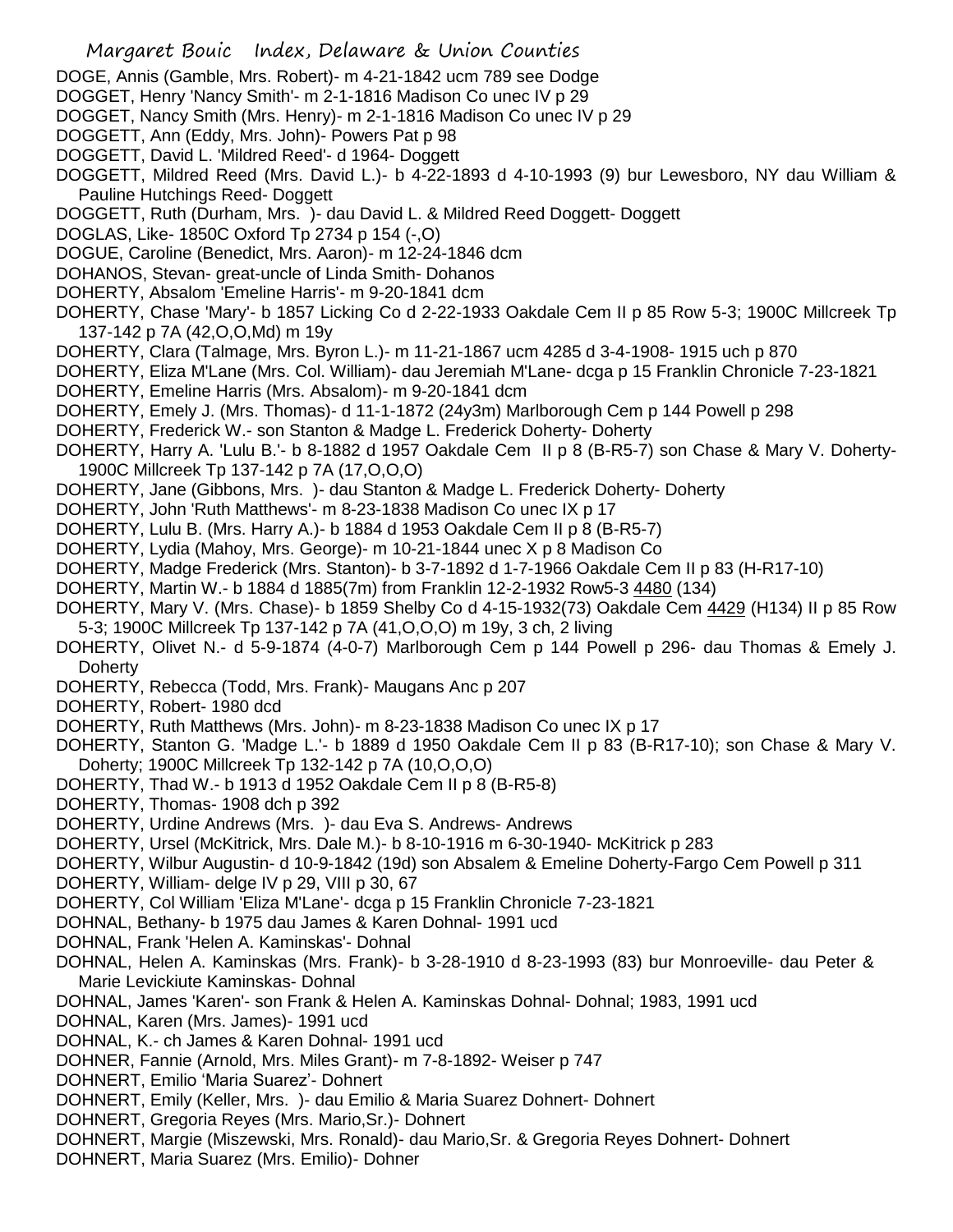DOHNERT, Mario,Sr. 'Gregoria Reyes' -b 3-8-1918 d 5-20-1999 (81) bur Lewis Center son Emilio & Maria Suarez Dohnert- Dohnert

DOHNERT, Mario,Jr. 'Teresa'- son Mario,Sr. & Gregoria Reyes Dohnert- Dohnert

DOHNERT, Myriam (Schram, Mrs. William)- dau Mario,Sr. & Gregoria Reyes Dohnert- Dohnert

DOHNERT, Ramonita- dau Emilio & Maria Suarez Dohnert- Dohnert

DOHNERT, Sylvia (Lannon, Mrs. )- dau Mario,Sr. & Gregoria Reyes Dohnert- Dohnert

DOHONY, Don 'Sue Carol Morgan'- Maugans Anc p 174

DOHONY, Kim Sue- dau Don & Sue Carol Morgan Dohony- Maugans Anc p 174

DOHNERT, Teresa (Mrs. Mario,Jr.)- Dohnert

DOHONY, Pamela- dau Don & Sue Carol Morgan Dohony- Maugans Anc p 174

DOHONY, Sue Carol Morgan (Mrs. Don)- dau Robert & Rachel Dunbar Morgan- Maugans Anc p 174

DOHONY, Tamara- dau Don & Sue Carol Morgan Dohony- Maugans Anc p 174

DOIG, Nancy (Doyle, Mrs. Houston,Jr.)- m 3-8-1965- Maugans Anc p 44

DOIRON, Bible- delge VII p 11

DOKE, Charles H.- 1908 dch p 414

DOLAN, Andrew- b 1970 son Michael D. & Linda R. Dolan- 1980 dcd

DOLAN, Anna O'Brien- Our Lady lf Lourdes Cem lptw p 50

DOLAN, Betty (Weserling, Mrs. Walter Paul)- m 5-22-1948 dau James Leo & Florence Mae Brill Dolan- Dolan

DOLAN, Caroline (Artz, Mrs. Samuel)- m 12-12-1844 dcm

DOLAN, Charles- delge VII p 23; dg 1-3-1902

DOLAN, Daniel- son James Leo & Florence Mae Brill Dolan- Dolan; Marysville p 42

DOLAN, Ethel- b 4-1900 dau John & May Columber Dolan- 1900C Marysville 1st ward 271-277 p 12A  $(?)/12,0,0,0)$ 

DOLAN, Eveline (Farson, Mrs. Harold )- dau James Leo & Florence Mae Brill Dolan- Dolan

DOLAN, Florence Mae Brill (Mrs. James Leo)- b 10-21- 1894 m 1913 d 5-1-1974 Our Lady of Lourdes II R3 lptw p 54- dau John & Armintea Anderson Brill- Dolan

DOLAN, Frances (Adams, Mrs. Sidney)- b 12-2-1913 d 2-26-1991 (77) dau Orlie & Grace Skinner Adams-Dolan

DOLAN, Gregory- b 1973 son Michael D. & Linda R. Dolan- 1980 dcd

DOLAN, Harry A.- Our Lady of Lourdes Cem lptw p 50

DOLAN, James Leo 'Florence Mae Brill'- b 1879 m 1913 d 1947 Our Lady of Lourdes Cem III R3 lptw p 54

DOLAN, James'Ruth'- son James Leo & Florence Mae Brill Dolan- Dolan

DOLAN, John D. 'May Columber'- b 3-1873 m 1893- unec IV p 17; 1900C Marysville 1st ward 271-277 p 12A (27,O,Irel,Irel) m 6y

DOLAN, Joseph Wayne- b 1-7-1959 son Valentine Jr. & May Alice Roller Dolan- Weiser p 645

DOLAN, Laura Ann- b 10-11-1956 dau Valentine Jr. & May Alice Roller Dolan- Weiser p 645

DOLAN, Laura Belle (Bill, Mrs. Burton)- Bill; Dolan

DOLAN, Lawrence 'Ruth Pyers'- b 8-3-1916 m 8-1941 d 10-1-1997 (81)- son James L. & Florence Mae Brill Dolan- Dolan

DOLAN, Lawrence Valentine,Jr. 'May Alice Roller'- b 6-23-1928- Weiser p 645

DOLAN, Linda R. (Mrs. Michael D.)- 1980 dcd

DOLAN, Louis F. 'Lulu McElroy'- b 7-19-1880 m 1913 d 2-6-1965- Dolan

DOLAN, Lulu McElroy (Mrs. Louis F.)- b 1882 m 1913 d 1955 Raymond Cem lptw p 22- Dolan

DOLAN, Manerva- d 7-2-1903 (25y11m) SR Oakdale Cem I p[ 41 (E-R39-6)

DOLAN, Margaret Beatrice (Murphy, Mrs. Michael)- b 6-19-1870 m 6-27-1900 d 7-16-1960- Murphy

DOLAN, Mary (Rogge, Mrs. )- dau James Leo & Florence Mae Brill Dolan- Dolan

DOLAN, May Alice Roller (Mrs. Lawrence Valentine,Jr.)- b 8-30-1929 m 10-3-1955 dau Wayne Leroye & Georgia Jeretha Grove Roller- Weiser p 645

DOLAN, May Columber (Mrs. John D.)- b 8-1875 m 1893 unec IV p 17; 1900C Marysville 1st ward 271-277 p 12A (24,O,O,O) m 6y, 3 ch, 2 living

DOLAN, Michael D. 'Linda R.'- 1980 dcd

DOLAN, Michael- son Sidney & Frances C. Adams Dolan- Dolan

DOLAN, Patricia Frances (Rowland, Mrs. Ronald L.)- m 6-22-1963 dau Sidney Dolan- Dolan

DOLAN, Patrick Joseph 'Susan Iris Holzhauser'- m 4-14-1973 son Dr. Leo P. Dolan- Dolan

DOLAN, Paul E.- son Kenneth W. Dolan- Dolan; 1980 dcd engaged to Rebecca May Kanniard- Dolan

DOLAN, Pearl- b8-1893 son John & May Columber Dolan- 1900C Marysville 1st ward 271-277 p 12A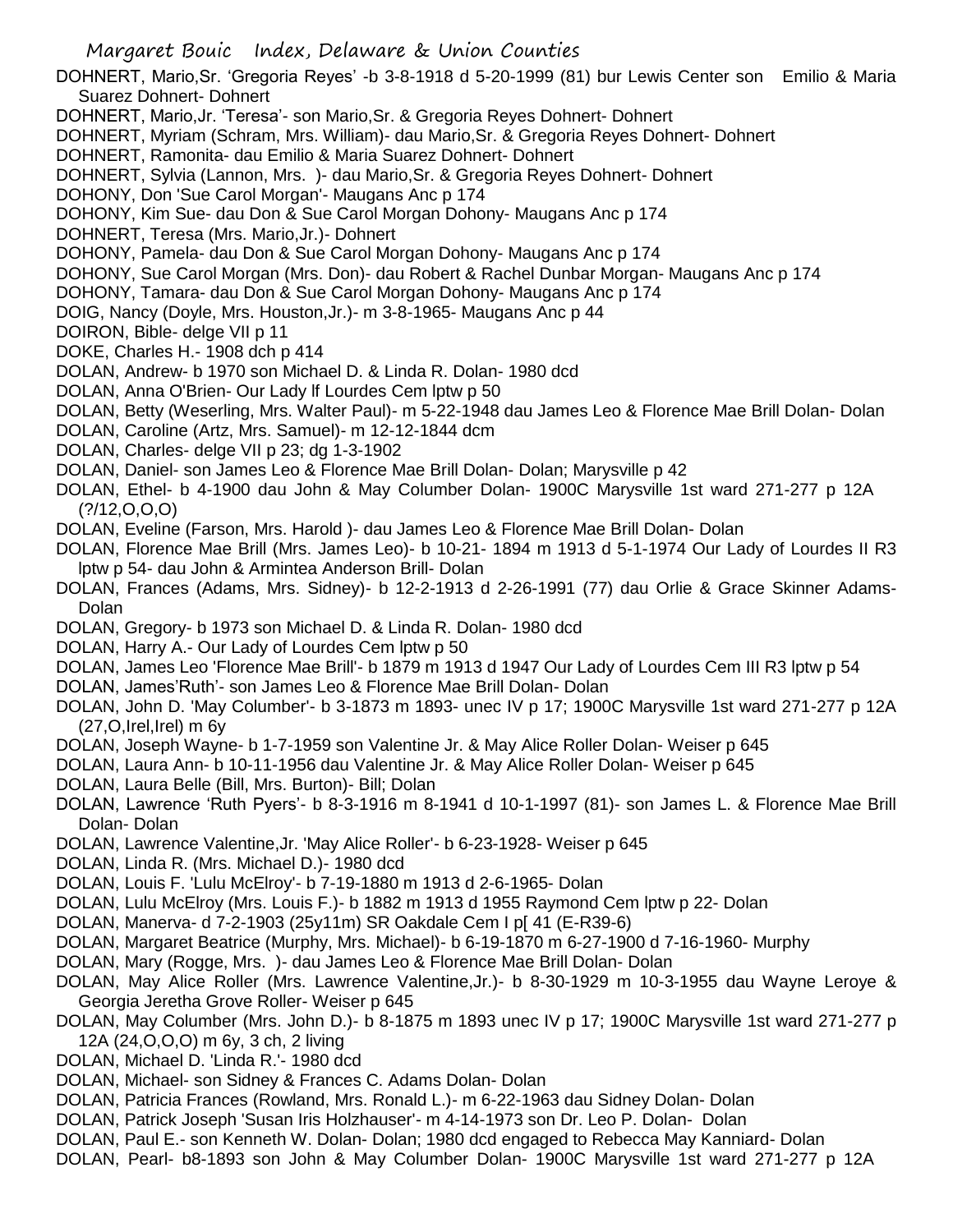- (6,O,O,O)
- DOLAN, Ruth (Mrs. James)- Dolan
- DOLAN, Ruth M. Pyers (Mrs. Lawrence S.)- d 6-11-1988- dau Robert & Nellie Phelps Pyers- Dolan
- DOLAN, Sabra Lea (Foster, Mrs. John Thomas)- m 4-20-1963 dau Lawrence S. & Ruth M. Pyers Dolan- Dolan DOLAN, Sarah (Cunningham, Mrs. George)- m 8-19-1876 ucm 5914
- DOLAN, Susan Iris Holzhauser (Mrs. Patrick Joseph)- m 4-14-1973- dau John Holzhauser- Dolan
- DOLAN, Tracy Jane Keene (Mrs. Gregory Scott)- Dolan
- DOLAN, Travis Avery- b 7-30-1998 son Gregory Scott & Tracy Jane Keene Dolan- Dolan
- DOLAN, Virginia (Hayman, Mrs. )- dau James Leo & Florence Mae Brill Dolan- Dolan
- DOLAN, William- GAR Nacy DJ p 20
- DOLAND, Candace Sue (Hughes, Mrs. Steven William)- b 1952 m 9-1-5-1973 dau George R. & Martha I. Doland- Doland; 1969, 1971 dcd
- DOLAND, Carl- d 1978 son Ray L. & Flora Rose Doland- Doland
- DOLAND, Carroll M.- son Roy L. & Flora Rose Doland- Doland
- DOLAND, Dorothy L. (Gerlick, Mrs. )- dau Roy L. & Flora Rose Doland- Doland
- DOLAND, Ellen (Mrs. George)- 1860C Darby Tp 448-445 p 62 (23,O)
- DOLAND, Ernest- son George & Ellen Doland- 1860C Darby Tp 448-445 p 62 (3,O)
- DOLAND, Flora Rose (Mrs. Roy L.)- b 5-8-1893 d 11-11-1989 (96) Oak Grove Cem Doland
- DOLAND, Frances (Mrs. Sidney D.)- Doland
- DOLAND, George 'Ellen'- 1860C Darby Tp 443-445 p 62 (27,Vt)
- DOLAND, George R. 'Martha I.'- 1969, 1971, 1980 dcd
- DOLAND, Grace (Kunst, Mrs. )- son Ray L. & Flora Rose Doland- Doland
- DOLAND, James W.- son Lawrence W. & Mildred N. Cobb Doland- Doland
- DOLAND, John D.- d 12-17-1963 (84) Oak Grove Cem Doland
- DOLAND, Laura Bell (Bill, Mrs. Burton Smith)- d 1919- Doland
- DOLAND, Lawrence W. 'Mildred N. Cobb'- Doland
- DOLAND, Martha I. (Mrs. George R.)- m 7-3-1948; 1969, 1971, 1980 dcd
- DOLAND, Michael- son Sidney D. Doland- Doland
- DOLAND, Mildred N.Cobb (Mrs.Lawrence W.)- d 2-14-1981 (84) bur Mich.- Doland
- DOLAND, Nina M. (Mrs. )- d 4-27-1966 Oak Grove Cem Doland
- DOLAND, Pat (O'Dell, Mrs. Ralph)- dau Sidney D.Doland- Doland
- DOLAND, Robert E/L.- son Roy L. & Flora Rose Doland- Doland
- DOLAND, Roy L. 'Flora Rose'- d 11-11-1971 (80) Oak Grove Cem brother John D. Doland- Doland
- DOLAND, Sidney D. 'Frances' d 5-7-1973 (67) Oak Grove Cem son John D. Doland- Doland
- DOLAND, Teresa Lynn (Elmendorf, Mrs. Peter Lewis)- b 1956 m 6-21-1980- dau George R. & Martha I. Doland- Doland; 1969, 1971 dcd
- DOLBEAR & WOODS- uca p 65; unec XIII p 46
- DOLBEAR, Albert- rtc p 3, 9, 10
- DOLBEAR, Benjamin- d 6-16-1858 (21) Reed Cem Un Al p 7- son Rev. Benjamin & Eliza Woods Dolbear- mt 6-30-1858; 1850C Union Tp 1301-1319 p 195 (12,O)
- DOLBEAR, Rev. Benjamin 'Eliza Woods'- m 9-22-1831 d 5-28-1842 (42) Reed Cem Un Al p 7- dumch p 141; hmp p 19, 22, 55, 92, 138, 177; 1883 uch V p 38, 186, 187, 197, 281; 1915 uch p 204, 211; dcga p 55 (See Kolkier, misprint)- unec II p 4, 34, III p 8, 30, 38, 47, V p 23, 37; 1840C Milford 527 (30-40); unec XI p 56, XII p 6, 23, XIV p 69; uccp p 25 JB 3 p 47
- DOLBEAR, Byron- 1880 dch p 283; 1908 dch p 382, 392; delge VIII p 26
- DOLBEAR, Charity- b 8-14-1876 dau Benjamin Edward & Celete Turner Dolbear-dcb late
- DOLBEAR, Cyrus- b 1809 d 1864 Oak Grove Cem Powell p 430
- DOLBEAR, Capt. D. B.- b 1838 d 1864 Oak Grove Cem Powell p 430
- DOLBEAR, E. C.- 1883 uch IV p 485
- DOLBEAR, Edward B.- 1908 dch p 392
- DOLBEAR, Eliza O.- dau Rev. Benjamin & ELiza Woods Dolbear- 1860C Union Tp 654-660 p 91 (22,O)
- DOLBEAR, Eliza Woods (Mrs. Rev. Benjamin)- m 9-22-1831 ucm 253 d 4-16-1864 (56y) Reed Cem Un Al p 7 dau Rev. Samuel & Margaret Power Woods- dumch p 141; hmp p 177; 1883 uch V p 187; dcga p 55 Ohio State Gazette; unec II p 4, 34; 1860C Union Tp 654-660 p 91 (51,O); uccp p 25 JB 3 p 47
- DOLBEAR, Elizabeth Baker (Mrs. Samuel)- b 3-1844 Troy NY d 8-27-1919 Oakdale Cem I p 77 (D-R2-161) dumch p 9; Marysville p 32; 1870C Marysville 8 p 1 (26, NY); 1880C Marysville 510-557 p 40 (36,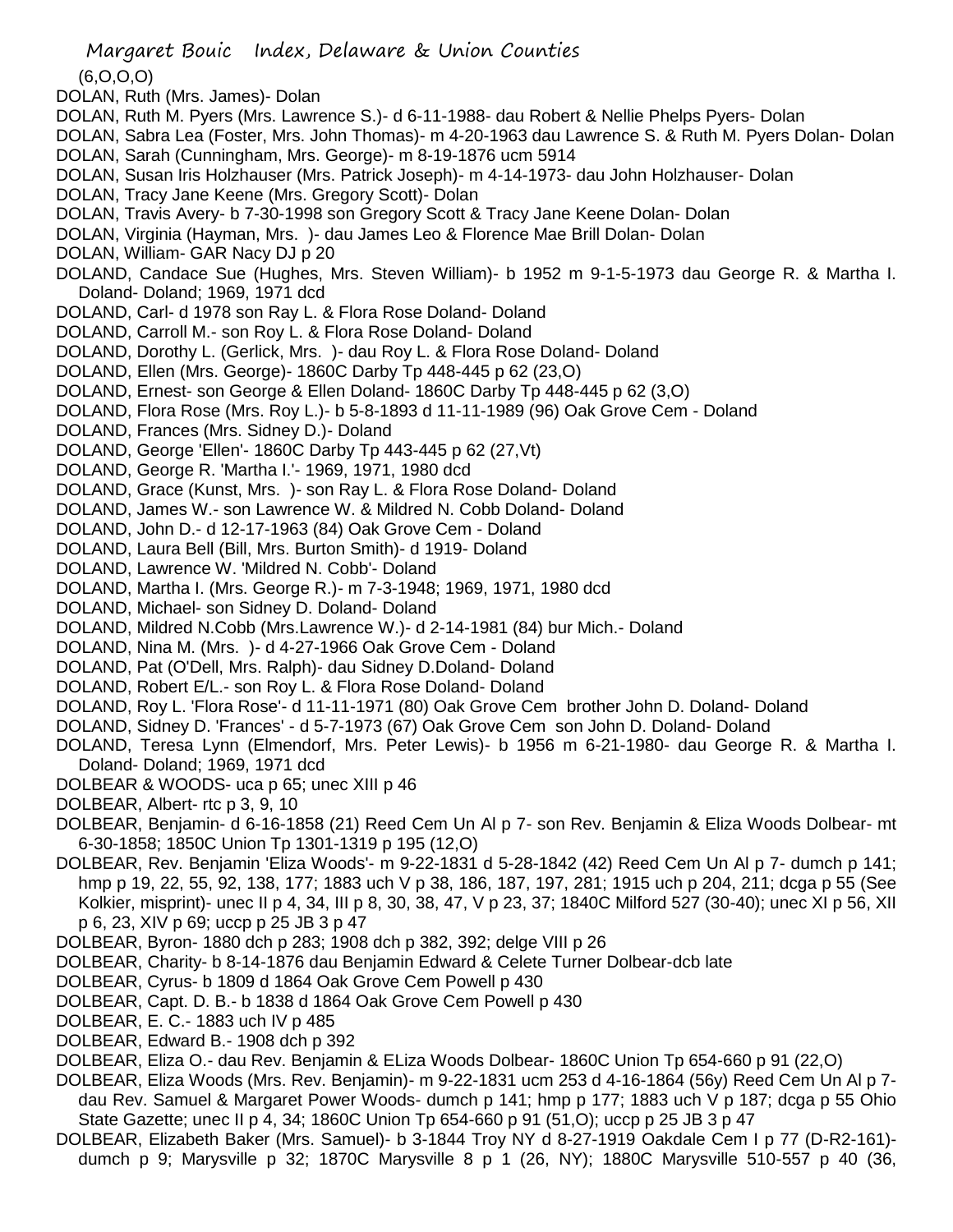NY,VT,VY); 1900C Marysville 17 p 1B (56,Pa,NY,NY); uca p 65

DOLBEAR, Elizabeth- b 10-1898 1900C Jackson Tp 93-95 p 5A (1,O,O,O) dau Lula J. Cameron Dolbear DOLBEAR, Ella- (Lee, Mrs. Charles C.)- b 1866 m 1904 d 1954 dau Samuel & Elizabeth Dolbear- 1915 uch p

352; 1870C Marysville 8 p 1 (4,O); 1880C Marysville 510-557 p 40 (12,O,O,NY); Marysville p 32, 47 DOLBEAR, Fred 'Josephine'- b 3-2-1873 d 3-4-1900 Oakdale Cem I p 77 (D-R2-16)- -son Samuel & Elizabeth

Dolbear- Marysville p 69; 1880C Marysville 510-557 p 40 (7,O,O,NY)

DOLBEAR, Rev. James- hjt p 34

DOLBEAR, Jemima- d 1882- Oak Grove Cem Powell p 431

DOLBEAR, Joseph L.- 1908 dch p 392

DOLBEAR, Josephine- b 3-29-1873 Un Co d 12-19-1932 (59y)O 4485 (D61) I p 77 (D-R2-16)

DOLBEAR, Justin H.- d 9-2-5-1841 (16m) Reed Cem Un Al p 7- son Rev. Benjaimin & Eliza Woods Dolbear

- DOLBEAR, Lottie/Charlotte (Henderson, Mrs. Lutrelle)- dau Samuel & Elizabeth Dolbear- dumch p 8; Henderson 3; Marysville p 47; MRDAR p 8; 1870C Marysville 8 p 1 (6,O); 1880C Marysville 510-557 p 40 (14,O,O,NY)
- DOLBEAR, Lula J. Cameron- dau Francis & ELnora Cameron- 1900C Jackson Tp 93-95 p 5A (27,O,O,O)
- DOLBEAR, Mardie H.- sister Samuel Dolbear- 1880C Marysville 510-557 p 40 (36,O, Vt,Vt)
- DOLBEAR, Margaret H.- b 8-1842 Un Co d 4-5-1926 (84y) Oakdale Cem 3809 (D61) I p 77 (D-R2-16) dau Rev. Benjamin & Eliza Woods Dolbear- 1860C Union Tp 654-660 p 91 (17,O); 1900C Marysville 17 p 1B (57,NY,VT,O)
- DOLBEAR, Mary A.- b 1812 d 1864 Oak Grove Cem Powell p 430
- DOLBEAR, Samuel W. 'Elizabeth Baker'- b 1835 Milford d 2-10-1917 (82y11m) Oakdale Cem I p 77 (D-R2-16)- dumch p 9; uca p 65; 1883 uch III p 333, V p 7, 41, 61; 1870C Marysville 8 p 1 (36,O); 1880C Marysville 510-557 p 40 (46,O,Vt.Vt);; 1900C Marysville 17 p 1B (66,O,Vt,O); Marysville p 32
- DOLBEAR, Theodocia (Brown, Mrs. Lewis)- m 6-2-1864 ucm 3595- dau Rev. Benjamin & Eliza Woods Dolbear- 1860C Union Tp 654-660 p 91 (26,O)
- DOLBEARE, Charles E.- Dolbeare

DOLBEARE, Cebra Kay Hoy (Mrs. Rodney Mark)- m 10-17-1977 dau Forest & -- Scheiderer Hoy- Dolbeare

DOLBEARE, Maria Amanda- b 9-20-1982 dau Ronald L. & Wilma Dolbeare- 1983 ucd

- DOLBEARE, Marilyn Louise- b 2-12-1981 dau Ronald L. & Wilma Dolbeare- 1983 ucd
- DOLBEARE, Nancy G. (Peckham, Mrs. Albertus)- Asp (391-6)
- DOLBEARE, Rodney Mark 'Debra Kay Hoy'- m 10-17-1977 son Charles E. Dolbeare- Dolbeare
- DOLBEARE, Ronald L. 'Wilma'- son Charles Dolbeare- Dolbeare; 1981, 1983 ucd
- DOLBEARE, Wilma (Mrs. Ronald L.)- 1983 ucd

DOLBEER, Rev. E. C.- d 2-1-5-1963 (81) bur Enon Cem- brother Rev. Martin L. & Vernon Dolbeer- Dolbeer

DOLBEER, Rev. E. E.- Pabst 2 p 110

DOLBER, Rody (Mrs. )(Gilmore, Mrs. Joseph)- m 7-17-1832 Madison Co- unec V p 48

- DOLBER, Sophia (Blanpied, Mrs. John)- m 9-21-1840 dcm
- DOLBIAR/DOLBERE, Mary (Gillet, Mrs. Jonathan)- b 6-7-1607 m 3-29-1634 d 1-6-1685/6 dau Rochy & Mary/Marie Mytchell Dolbiar- dcc Richard Gillette 513
- DOLBIAR/DOLBERE, Rochy/Rochee 'Mary/Marie Mytchell'- dcc Richard Gillette 1026
- DOLBIEN, Rev. Benjamin- unec VII p 33
- DOLBIER, B. G.- 1883 uch V p 535
- DOLBY, Albert 'Susan'- 1870C Jerome Tp 84 p 11 (25,O)
- DOLBY, Barsheba Parker (Mrs. Johnathan)- m 1790- dcc Harold McMillen 31
- DOLBY, Barsheba (Skinner, Mrs. William B. W.)- b 1-15-1801 m 7-10-1823 d 1900- dau Johnathan & Barsheba Parker Dolby- dcc Harold McMillen 15
- DOLBY, Elizabeth (Mrs. Robert)- 1850C Radnor Tp 54 p 176 (24, Wales)
- DOLBY, John- b 1966 lived with William Croup- 1975 ucd
- DOLBY, Johnathan 'Barsheba Parker'- b 1760 m 1790 d 8-10-1823- dcc Harold McMillen 30
- DOLBY, Joseph- b 1961 lived with William Croup- 1975 ucd
- DOLBY, Mary J.- dau Albert & Susan Dolby- 1870C Jerome Tp 84 p 11 (1,O)
- DOLBY, Rev. R. M.- 1883 uch V p 578
- DOLBY, Robert D.- son Robert & Elizabeth Dolby- 1850C Radnor Tp 54 p 176 (1,O)
- DOLBY, Robert 'Elizabeth' 1880 dch p 403; 1908 dch p 251; hadc p 56; Nat 3-25-1848, delge VIII p 68; 1850C Radnor Tp 54 p 176 (34, Wales)
- DOLBY, Samuel W.- 1850C Marysville 528-538 p 81 (16,O)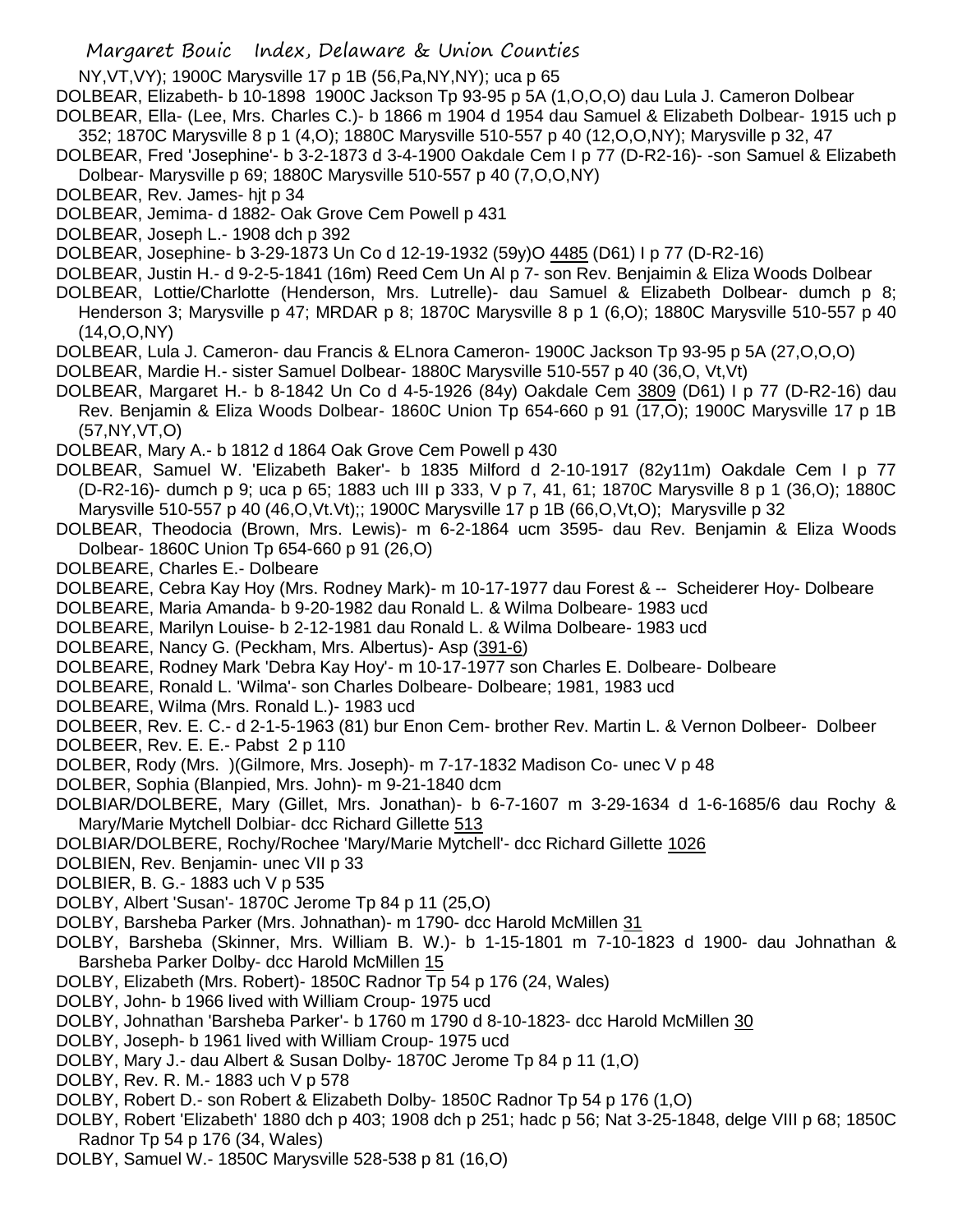Margaret Bouic Index, Delaware & Union Counties DOLBY, Sarah- dau Willard I. & Ethel Shaw Hamilton- Hamilton 4 DOLBY, Susan (Mrs. Albert)- 1870C Jerome Tp 84 p 11 (19,O) DOLBY, Thomas- son Robert & Elizabeth Dolby- 1850C Radnor Tp 54 p 176 (3,O) DOLBY, Virginia- 1975 ucd DOLDER, Debbie (Haywood, Mrs. )- dau Donald L. & Phyllis E. Dolder- Dolder DOLDER, Donald L. 'Phyllis'- son Norman E. & Goldie Dolder- Dolder DOLDER, Emma (Kirkpatrick, Mrs. )- sister Norman E. Dolder- Dolder DOLDER, Goldie Mae (Mrs. Norman E.)- d 8-7-1981 (76) bur Sunset Cem- Dolder DOLDER, Krista Marie (Buhrts, Mrs. John Richard)- m 8-20-1988- dau Donald L. & Phyllis Dolder- Dolder DOLDER, Norman E. 'Goldie'- d 12-29-1987 (89) bur Sunset Cem- Dolder DOLDER, Norman M.- son Norman E. & Goldie Dolder- Dolder DOLDER, Phyllis (Mrs. Donald L.)- d 5-7-1991 (62) Darby Cem- Dolder DOLE, Charles F.- 1908 dch p 433 DOLE, H. N. P.- 1908 dch p 433 DOLE, Lucille (Yoder, Mrs. Wilbur)- 1985 uch p 51 DOLENDO, Benedicta- dau Jesus & Clemencia Altche Dolendo- Dolendo DOLENDO, Clemencia Altche (Mrs. Jesus)- b 10-18-1912 Philippines, d 6-27-1995 (82)- Dolendo DOLENDO, Dena (Mrs. Jaunito)- Dolendo DOLENDO, Estella- dau Jesus & Clemencia Altche Dolendo- Dolendo DOLENDO, Jaunito 'Dena'- son Jesus & Clemencia Altche Dolendo- Dolendo DOLENDO, Jesus 'Clemencia Altche'- d 1985- Dolendo DOLENDO, Perlita- b 1994 dau Jesus & Clemencia Altche Dolendo- Dolendo DOLES, Grace (Harper, Mrs. George)- Genther p 216 DOLESON, Daniel- 1860C Marysville 1576-1571 p 207 (35, Ireland) DOLFINGER, Doug- son Frank Dolfinger- Dolfinger DOLFINGER, Charles B. 'Thelma'- 1961 dcd DOLFINGER, Frank- Dolfinger; delge III p 19 #178, VI p 65, VIII p 23, X p 61 DOLFINGER, Judy- delge I p 22, II p 3, 33, VI p 34, 65, VIII p 12, 23, 27, X p 43, 60, 61, 62 DOLFINGER, Julianna (Price, Mrs. Scott David)- m 10-9-1982 dau Frank Dolfinger- Dolfinger DOLFINGER, Thelma (Mrs. Charles B.)- 1961 dcd DOLFUSS, Dolfuss, Craig 'Michelle'- Dolfuss DOLFUSS, Hannah Grace- b 11-22-1997- twin dau Craig & Michelle Dolfuss- Dolfuss DOLFUSS, Michelle (Mrs. Craig)- Dolfuss DOLFUSS, Nicole Renee- b 5-1-1995 dau Craig & Michelle Dolfuss- Dolfuss DOLFUSS, Ryan Charles) b 11-22-1997 twin son Craig & Michelle Dolfuss- Dolfuss D'OLIESLAGERS, Julia (Carter, Mrs. Clyde E.)- b Netherlands- 1985 uch p 23 DOLIN, Danny Lee- b 11-12-1997 son James,Jr. & Kelly Dolin- Dolin DOLIN, James,Jr.'Kelly'- Dolin DOLIN, Kelly (Mrs. James,Jr.)- Dolin DOLISON, T. T.- b 3-1834, 1900C Marysville 1st ward 296-306 p 13A (66,O,Mass,NJ) wid DOLITTLE, A. D. 'Elizabeth'- 1860C Darby Tp 421-422 p 59 (45, Vt) DOLITTLE, Elizabeth (Mrs. A. D.)- 1860C Darby Tp 421-422 p 59 (34,O) DOLITTLE, Henry S.- b 2-1872, 1900C Paris Tp 97-100 p 6B (28,O,O,O) DOLITTLE, Hannah W.- dau A. D. & Elizabeth Dolittle- 1860C Darby Tp 421-422 p 59 (6,O) DOLITTLE, Martha W. (Mrs. Sybann)- b 3-1855, 1900C Paris Tp 97-100 p 6B (45,Va,Va,Va) DOLITTLE, Myron- son A. D. Dolittle- 1860C Darby Tp 421-422 p 59 (19,O) DOLITTLE, Stanley A.- b 1-1879 1900C Paris Tp 97-100 p 6B (21,O,O,O) DOLITTLE, Sybann?'Martha W.'- 12-1843, 1900C Paris Tp 97-100 p 6B (56,O,Del,Md)- m 29y DOLITTLE, Sylva W.- dau A. D. & ELizabeth Dolittle- 1860C Darby Tp 421-422 p 59 (5,O) DOLL- see Dahl DOLL, A. A.- 1887 Oak Grove Cem Powell p 431 DOLL, Agnes- dau James & Briget Doll- 1850C Concord Tp 2204 p 129 (4,O) DOLL, Alexander- son James & Briget Doll- 1850C Concord Tp 2204 p 129 (7,O) DOLL, Briget (Mrs. James)- 1850C Concord Tp 2204 p 129 (46, Ireland) DOLL, Dianna (Mrs. James)- Doll DOLL, Doris (Reish, Mrs. Glenn)- m 9-9-1942- Weiser p 607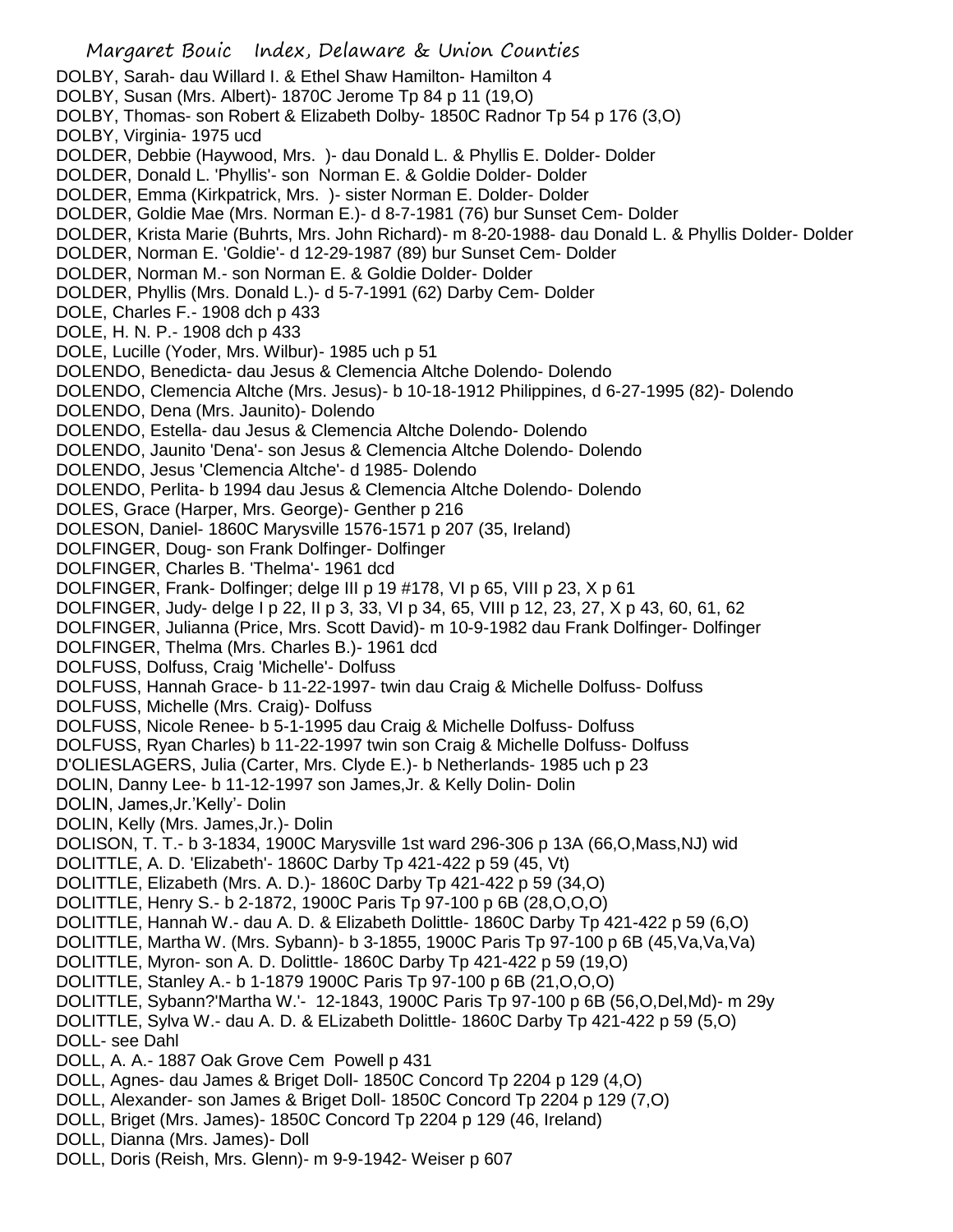- DOLL, Eliza Ann- dau James & Briget Doll- 1850C Concord Tp 2204 p 129 (19, Me)
- DOLL, Francis, son James & Briget Doll- 1850C Concord Tp 2204 p 129 (15, Me)
- DOLL, Isabella- dau James & Briget Doll- 1850C Concord Tp 2204 p 129 (9,O)
- DOLL, James 'Briget'- 1850C Concord Tp 2204 p 129 (49, Eng)
- DOLL, James 'Dianna'- Doll
- DOLL, James- son James & Briget Doll- 1850C Concord Tp 2204 p 129 (12,O)
- DOLL, James Robert 'Jodi Rene Brashears'- m 5-1-1993 dau James & Dianna Doll- Doll
- DOLL, Jane- dau James & Briget Doll- 1850C Concord Tp 2204 p 129 (13, Maine)
- DOLL, dau James & Briget Doll- 1850C Concord Tp 2204 p 129 (23, Me)
- DOLL, Jodi Rene Brashears (Mrs. James Robert)- m 5-1-1993 dau Robert & Sharon Brashears- Doll; **Brashears**
- DOLL, John- son James & Briget Doll- 1850C Concord Tp 2204 p 129 (26, Me)
- DOLL, Josephine Dixon (Mrs. Walter)- Doll
- DOLL, Mary E.- dau James & Briget Doll- 1850C Concord Tp 2204 p 129 (18, Me)
- DOLL, Phyllis Eileen (Branham, Mrs. Ray)- b 11-19-1927 d 6-18-1985 Woodhill Cem -dau Walter & Josephine Dixon Doll- Doll
- DOLL, Susan- 1850C Delaware Town 1141 p 87 (19, NJ)
- DOLL, Susan- dau James & Briget Doll- 1850C Concord Tp 2204 p 129 (22, Me)
- DOLL, Walter 'Josephine Dixon'- Doll
- DOLL, W. H.- 1883 uch IV p 449
- DOLLAR, Anita Lois Brewer (Mrs. Ned Wayburn)- b 7-12-1936 m 11-29-1957 dau Bernard Pearl & Bernice Mae Freshwater Dollar- Graham 1744441
- DOLLAR, Jeffrey Craig- b 11-15-1959 son Ned Wayburn & Anita Lois Brewer Dollar- Graham 17444412
- DOLLAR, Ned Randall- b 10-12-1958 son Ned Wayburn & Anita Lois Brewer Dollar- Graham 17444411
- DOLLAR, Ned Wayburn 'Anita Lois Brewer'- b 10-30-1932 m 11-29-1957- Graham (1744441)
- DOLLAR, Sherrie Dianne- b 9-19-1961 dau Ned Wayburn & Anita Lois Brewer Dollar- Graham 17444413
- DOLLARD, John- 1880C Marysville 530-580 p 42 (36, Ger,Ger,Ger) p 106A
- DOLLARHIDE, William- map compiler- unec IX p 63; delge VI p 16
- DOLLARS, Thomas- dcw Bk 4 p 12(2) surety
- DOLLEN, Ann- 1860C Union Tp 647-653 p 91 (46, Ireland)
- DOLLEN, Anne (Lockwood, Mrs. Nelson)- 1985 uch p 93
- DOLLEY, Samuel- unec X p 52, 54
- DOLLING, Nicholas- Powers Pat p 298
- DOLLINGER, see Doellinger
- DOLLINGER, Ann Eliza Rausch (Mrs. John Stephen)- m 8-30-1850 ucm 1566; unec VIII p 3, XIV p 18
- DOLLINGER, Barbara (Wolff, Mrs. Georg Michael)- b 3-3-1831 d 2-19-1905 unec IX p 20 see Doellinger
- DOLLINGER, Herman- 1915 uch p 318
- DOLLINGER, John Stephen 'Ann Eliza Rausch'- m 8-30-1850 ucm 1566; unec VIII p 3, XIV p 18
- DOLLISON, James T.- son John M. & Jennete Dollison- 1870C Taylor Tp 146-138 p 17 (21,O)
- DOLLISON, Jennete (Mrs. John M.)- 1870C Taylor Tp 146-138 p 17 (53,?)
- DOLLISON, John M. 'Jennete'- 1870C Taylor Tp 146-138 p 17 (50, Penn); 1883 uch IV p 518, V p 684; uca p 100
- DOLLISON, John W.- son John M. & Jennete Dollison- 1870C Taylor Tp 146-138 p 17 (23,O)
- DOLLISON, W. T.- 1883 uch IV p 474
- DOLLMAN, Ethel Jane (Foster, Mrs. Roy Elnus)- b 7-17-1897 m 8-8-1920 dau George & Rachael Almeda Freshwater Dollman- Freshwater p 163
- DOLLMAN, George 'Rachael Almeda Freshwater'- b 1870 m 5-18-1893- Freshwater p 163, 181
- DOLLMAN, Gladys May (Cunningham, Mrs. Harry V.)- b 1-14-1903 m 2-25-1922 dau George & Rachael Almeda Freshwater Dollman- Freshwater p 163
- DOLLMAN, Rachael Almeda Freshwater (Mrs. George)- b 9-29-1870 m 5-18-1893 d 4-2-1946 dau William & Phoebe Hendershot Freshwater- Freshwater p 163, 181
- DOLLMAN, Opal Tressa (Curran, Mrs. Minor)- b 10-4-1904 m 8-23-1922 dau George & Rachael Almeda Freshwater Dollman- Freshwater p 163
- DOLLY, Isaac- d 6-30-1938 SR York Cem p 56
- DOLLY, Isaac 'Mary E.'- b 1829 d 9-23-1912 York Cem p 56 A72
- DOLLY, Ivory E.(Pearl)'Leota M.'- b 1878 d 11-22-1948 York Cem p 78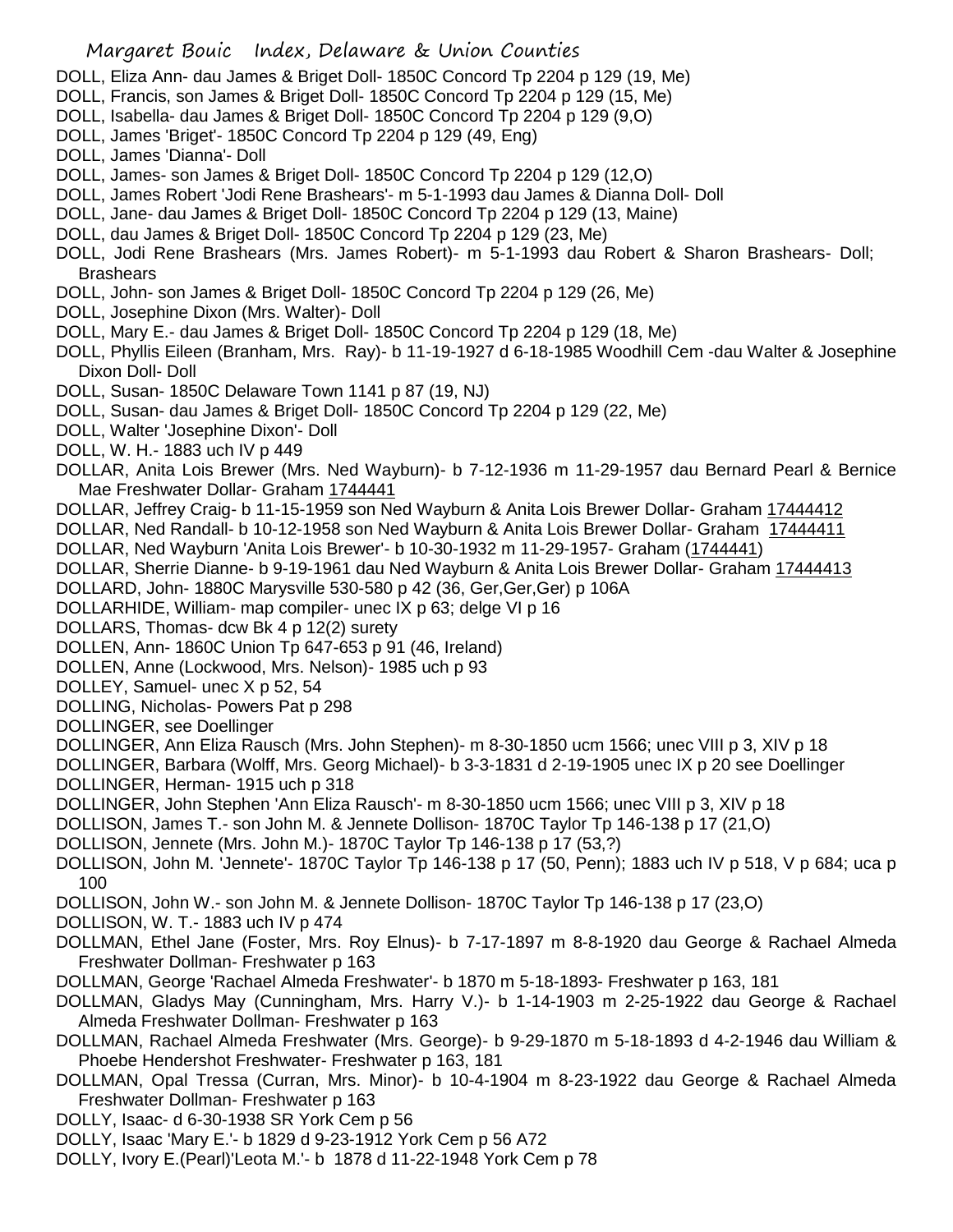Margaret Bouic Index, Delaware & Union Counties DOLLY, Leota M. (Mrs. Ivory E.)- b 1878 d 1-29-1959 York Cem p 78 DOLLY, --- d 6-26-1921 inf of Ivory E. & Leota M. Dolly- York Cem p 78 DOLLY, Mary E. (Mrs. Isaac)- b 1845 d 4-3-1899 York Cem p 36 A72 DOLLY, Zenith (Johnson, Mrs. E. K.)- York Cem p 78 DOLPHIN, Ben C.- Dolphin DOLPHIN, George- son Jean Prugh Dolphin- Dolphin DOLPHIN, Jean Prugh (Hartpence, Mrs. Harold)(Mrs. Ronald)- m(2) 8-14-1963 d 2-13-1990 (65) bur Forest Grove- Dolphin DOLPHIN, Ronald 'Jean Prugh'- m 8-14-1963- Dolphin DOLPHIN, Susan Jane dau Ben C. Dolphin- engaged to Johnny O. Wright- Dolphin DOLSON, Charles- 1880C Darby Tp p 243A DOLTON, Catharine Harter (Mrs. George)- dbg p 21 m 7-1822 dcga p 6 Del Pat & Franklin Chron DOLTON, Elizabeth- d 10-6-1824 dau George & Catherine Dolton- dbg p 21 Powell p 100 DOLTON, George 'Catharine Harter'- m 7-1822 dcga p 6 Del Pat & Fr Chron- Powers Pat p 196; dbg p 21 DOLTON, Henry B. 'Jane A. Cunningham'- m 3-21-1855 dcm DOLTON, Jane A. Cunningham (Mrs. Henry B.)- m 3-21-1855 dcm DOLWICK, Irma (Addis, Mrs. Donald E.)- Addis DOMAN, Cyntha Ann (McClimans, Mrs. John)- m 12-21-1842 Madison Co unec IX p 65 DOMANICK, David- 1880C Delaware Town p 521A DOMBEK, Frances Bennett (Mrs. Harold)- b 3-16-1907 d 12-6-1989 (82) bur Oak Grove- Dombek DOMBEK, Gussie Tepfer (Mrs. Paul)- Dombek DOMBEK, Harold 'Frances Bennett'- b 6-2-1913 d 2-8-1999 (85) Oak Grove Cem- son Paul & Gussie Tepfer Dombek- Dombek DOMBEK, Janet Lee (Wertz, Mrs. David Neil)- m 4-19-1969 dau Harold & Frances Bennett Dombek- Dombek DOMBEK, Paul 'Gussie Tepfer'- Dombek DOMBEK, Robert- son Harold & Frances Bennett Dombek- Dombek DOMBO, Irene Sylvia (Papineau, Mrs. Gordon Oliver)- b 1-3-1934 m 8-2-1952- Maugans Anc p 41 DOMBROWSHKI, Holdhertha (Willich, Mrs. Albert Christoph)- b 10-21-1924 m 10-31-1918- Weiser p 197 DOMEGIN, Catharine DeWitt (Mrs. Lewis)- m 10-26-1848 dcm DOMEGIN, Ezekiel 'Jane Vanloon'- m 8-15-1847 dcm DOMEGIN, Jane Vanloon (Mrs. Ezekiel)- m 8-15-1847 dcm DOMEGIN, Lewis 'Catharine DeWitt'- m 10-26-1848 dcm DOMENY, Ezra 'Hester Ann Beach'- m 12-22-1842 Madison Co unec IX p 65 DOMENY, Hester Ann Beach (Mrs. Ezra)- m 12-22-1842 Madison Co unec IX p 65 DOMENY, Jeremiah 'Tamson Gandy'- m 5-13-1832 Madison Co unec V p 9 DOMENY, Tamson Gandy (Mrs. Jeremiah)- m 5-13-1832 Madison Co unec V p 9 DOMENY, Thomas J.- 1908 dch p 282 DOMFORT, Cheryl Ann Augenstein (Mrs. Grant Steven)- m 3-28-1981 dau Ronald & Nancy Gregory Augenstein- Augenstein; Gregory; Domfort DOMFORT, Christina- b 1981 lived with Thomas & Cheryl Hill- 1991 ucd DOMFORT, Grant Steven 'Cheryl Augenstein'- m 3-28-1981 son George J. Domfort- Domfort DOMICAN, L. M.- d 2-3-1926 Delaware Mausoleum- delge III p 57 DOMFORT, Tiffinarry- b 1984 lived with Thomas & Cheryl Hill- 1991 ucd DOMIGAN, Amanda (Mrs. C. W.)- b 1856 d 1912 Maple Dell Cem R10 djlm p 94 DOMIGAN, Anita- granddau Horace Wynkoop- Pabst 7 p 7 DOMIGAN, Anita Vaughn (Mrs. Horace Wynkoop)- Pabst 7 p 7 DOMIGAN, Anita Vaughn (Donahue, Mrs. Gerald A.)(Clancy, Mrs. William)-- dau Horace & Anita Vaughn Wynkoop Domigan- Domigan; Pabst 7 p 7 DOMIGAN, Burin- b 4-20-1870 Berkshire- son Hirem & Martha Vinecamp Domigan- dcb DOMIGAN, Carlile- Pabst 7 p 7 DOMIGAN, Catherine (Mrs. Lewis)- d 12-19-1876 (30-5-2) Sunbury Cem Powell p 41; 1850C Trenton Tp 748 p 65 (24, NJ) DOMIGAN, Charity 1850C Delaware Town- Pabst 7 p 30 DOMIGAN, Charity- b 12-25-1891 Berkshire Tp dau John & Gussie Loren Domigan- dcb DOMIGAN, Charity Loren d 8-15-1976 (84)-bur Sunbury Memorial Park- Domigan; Sunbury p 132 DOMIGAN, Charles 'Jennie'- 1880C Claibourne Tp 67-70 (22,O,O,O) p 0194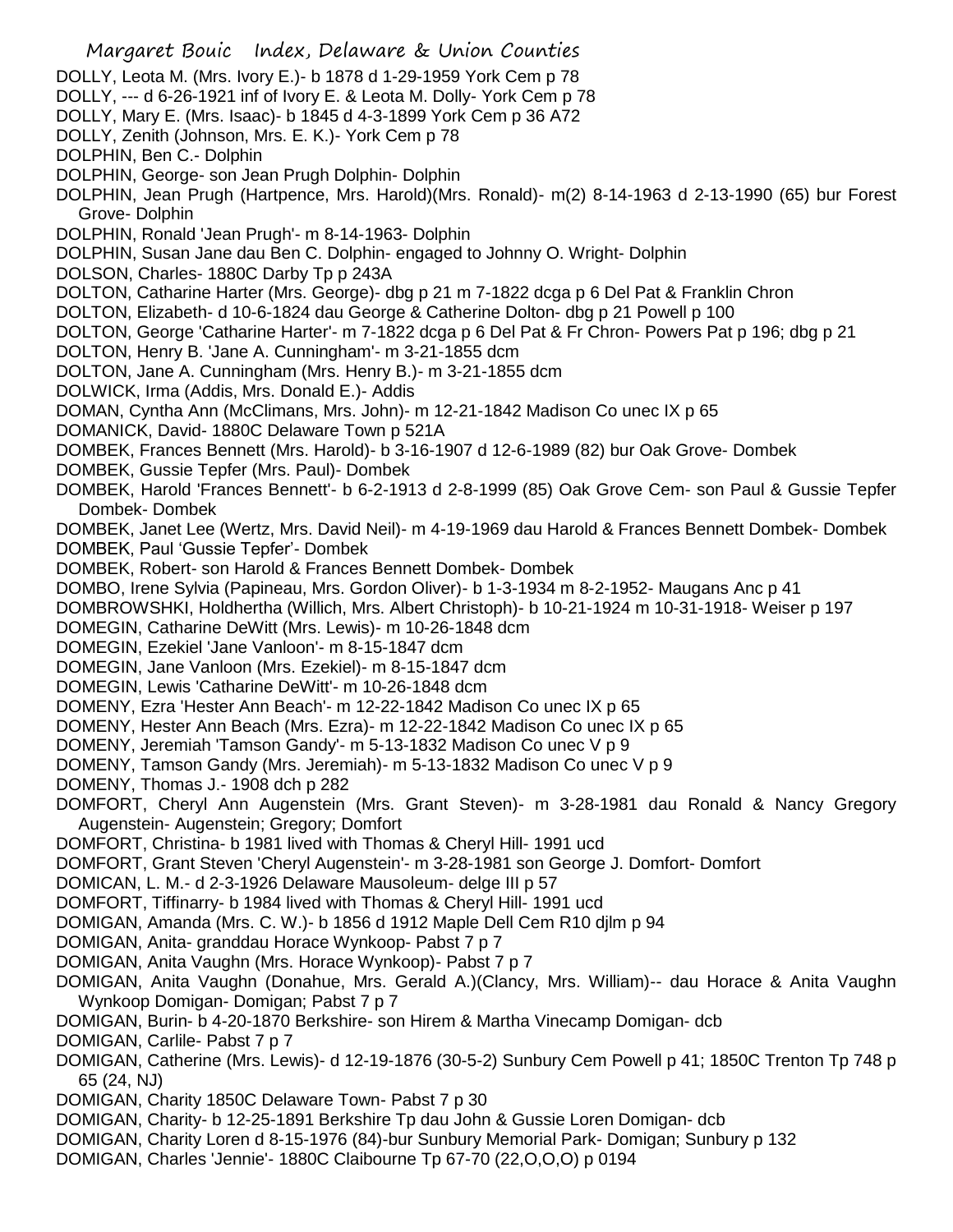- DOMIGAN, Charles d 9-29-1834 (20y3m) Galena Cem Powell p 16
- DOMIGAN, Charles- dcw Bk 4 p 371 (38) son Jeremiah Domigan, nephew William Domigan- Pabst 7 p 6
- DOMIGAN, Charles W. 'Rebekah'- b 1-1858, 1900C Leesburg Tp 266-269 p 11B (42,O,O,O) m 20y
- DOMIGAN, Clinton- Domigan; Pabst 7 p 7
- DOMIGAN, C. Orville 'Harriet Andrus'- b 3-26-1855 m 3-24-1881 d 5-18-1938- 1908 dch p 165
- DOMIGAN, C. W. 'Amanda'- djlm p 94
- DOMIGAN, Donejon (sp?)- 1850C Berkshire Tp 265 p 27 (72, Md)
- DOMIGAN, Edin- d Franklinton dcga p 12 Franklin Chronicle 8-27-1820
- DOMIGAN, Elias- son Enoch Domigan- dcw Bk 4 p 170 (19); Pabst 7 p 6
- DOMIGAN, Elias S.- b 4-5-1819 d 6-27-1891 (72-2-22)- Galena Cem Powell p 16
- DOMIGAN, Eliza (Huff, Mrs. George)- m 10-1-1857 dcm dau Ezekiel Domigan- dcw Bk 4 p 170(10); CCC p 52
- DOMIGAN, Enoch- m 10-31-1805 onwq I d 7-16-1864 (87y) Galena Cem Powell p 16; dcw Bk 4 p 170 (19) will 1864; 1835 men p 8 #181 p 8 Berkshire Tp; delge VII p 62
- DOMIGAN, Enoch 'Jane Brown''Laura Taylor'- m 2-11-1852 dcm; Pabst 5 p 2, 6 p 26, 43, 44, 71, 7 p 6, 7; dcq HMDG 16; delge II p 23, IV p 16; hadc p 16, 28
- DOMIGAN, Etna- son Lewis & Catherine Domigan- 1850C Trenton Tp 748 p 65 (11/12,O)
- DOMIGAN, Ezekiel- 1835 men 58 #66 p 108 Trenton Tp; dcw Bk 4 p 170(19); Pabst 7 p 6
- DOMIGAN, Fanny- d 2-5-1845 (35-11-22) Galena Cem Powell p 16- dau Enoch & Jane Domigan- Pabst 7 p 6; hadc p 105
- DOMIGAN, Fred Angus 'Harriet Jane Hughs'- b 11-20-1883 m 6-9-1909 d 6-5-1948- son C. Orville & Harriet Andrus Domigan- Newhouse p 33 (131411); Pabst 2 p 61
- DOMIGAN, Grace L.- b 10-25-1900 dcb Berkshire Tp d 1-14-1986 (85) bur Sunbury Mem Park- dau John & Gussie Loren Domigan- Sunbury p 133 Domigan
- DOMIGAN, Gussie (Mrs. John)- Sunbury p 133
- DOMIGAN, H.- delge IV p 4i (1908)
- DOMIGAN, Harriet Jacobus (Mrs. Jeremiah)- b 1832 m 12-18-1856 dcm d 1915 Trenton Cem Powell p 270; Pabst 5 p 7
- DOMIGAN, Harriet Jane Hughs (Mrs. Fred Angus)- b 11-7-1884 m 6-9-1909 d 8-23-1955 dau Dorrance & Emma Newhouse Hughs- Newhouse p 11 131411; 1908 dch p 789; dumch p 443
- DOMIGAN, Harriet Maxine (Gardner, Mrs. Charles James)- b 8-5-1913 m 7-9-1946 dau Fred Andrus & Harriet J. Hughs Domigan- Newhouse p 33 1315111; dpc p 55
- DOMIGAN, Hazel Beatrice (Baker, Mrs. Otis K.)-b 4-18-1898 Berkshire Tp dau John & Gussie Loren Domigandcb; Baker; Domigan
- DOMIGAN, H. C. 'Sarah Alden'- son John & Matilda Patrick Domigan- 1880 dch p 830; 1908 dch p 33; 1880C Trenton Tp p 462A
- DOMIGAN, Henry- son John & Matilda Domegan- 1850C Trenton Tp 888 p 72 (7,O)
- DOMIGAN, Hiram- 1850C Berkshire Tp 265 p 27 (30,O); 1880C Berkshire Tp p 418C; hadc p 91
- DOMIGAN, Hiram- son Enoch Domigan- dcw Bk 4 p 170(19)
- DOMIGAN, Hiram 'Mattie/Martha Amelia Wynkoop'- b 12-9-1816 m 10-1-1850 d 9-25-1887- Pabst 7 p 6; Sunbury p 133, 134
- DOMIGAN, --- b 1-29-1872 Berkshire Tp son H. & Martha Wincup Domigan- dcb
- DOMIGAN, Horace Tad 'Octavia Viola Flood'- b 1870 d 1954 son Hiram & Martha Amelia Wynkoop Domigan-Sunbury p 143, 144; Pabst 7 p 7
- DOMIGAN, Horace Wynkoop 'Anita Vaughn'- d 7-18-1980 (75) son Horace Tad & Octavia Viola Viola Flood-Domigan; Pabst 7 p 7; Sunbury p 134
- DOMIGAN, Howard- Pabst 7 p 7
- DOMIGAN, Jane Brown (Mrs. Enoch)- m 10-31-1805 onwq I d 9-24-1846 (59-5-26) Galena Cem Powell p 16; Pabst 7 p 6; dcq HMDG
- DOMIGAN, Jane- d 4-18-1844 (16-9-5) Galena Cem Powell p 16- dau Enoch & Jane Brown Domigan
- DOMIGAN, Jennie (Mrs. Charles)- 1880C Claibourne Tp 67-70 p 7 (24,O,O,O)
- DOMIGAN, Jeremiah- 1850C Berkshire Tp 265 p 27 (22,O); dcw Bk 4 p 371(38), p 170(19) son Enoch Domigan
- DOMIGAN, Jeremiah 'Harriet Jacobus'- m 12-18-1856 dcm; Pabst 5 p 7, 12
- DOMIGAN, John- Pabst 7 p 6,7; dcw Bk 4 p 83(10) 1835 men p 8 #183 p 8 Berk. Tp.
- DOMIGAN, John- son Enoch Domigan- dcw Bk 4 p 170(19)
- DOMIGAN, John- d 10-2-1869 (60y) Sunbury Cem Powell p 35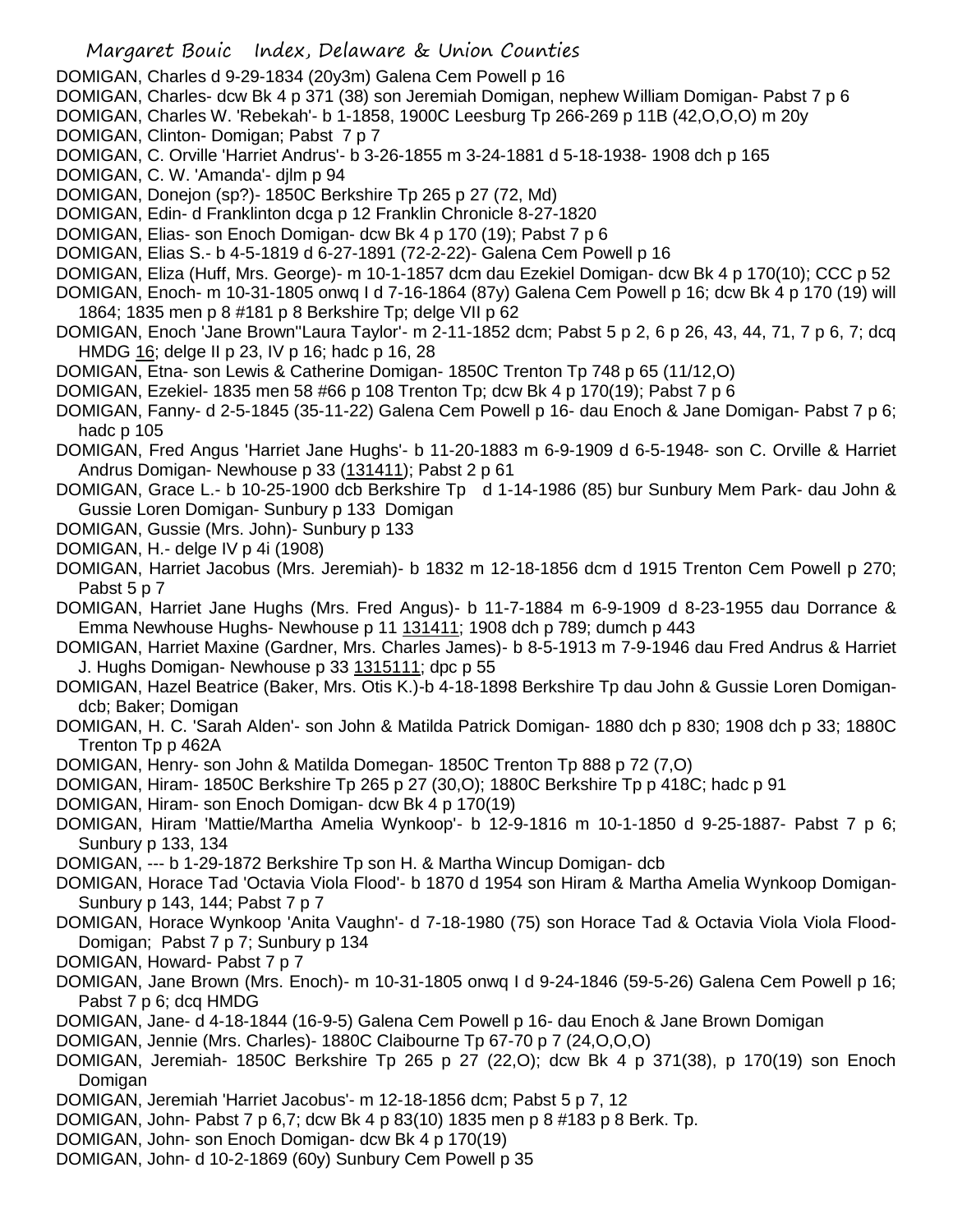Margaret Bouic Index, Delaware & Union Counties DOMIGAN, John 'Gussie'- son Hiram Domigan- Powell p 133 DOMIGAN, John 'Matilda'- 1850C Trenton Tp 888 p 72 (28,O); Pabst 5 p 3 DOMIGAN, John 'Polly Raymond'- b 5-20-1839 dcm DOMIGAN, Julia (Pace, Mrs. )- dau John & Gussie Domigan- Domigan; Sunbury p 133 DOMIGAN, Laura Taylor (Mrs. Enoch)- m 2-11-1852 dcm d 2-28-1885(78) Galena Cem Powell p 16; 1880C Berkshire Tp p 418C DOMIGAN, Leota (Chambers, Mrs. )- dau John & Gussie Domigan- Domigan; Sunbury p 133 DOMIGAN, Lester- Pabst 2 p 57, 61; 7 p 7 DOMIGAN, Lewis 'Catherine'- 1850C Trenton Tp 748 p 65 (25,O); 1880C Trenton Tp p 466A DOMIGAN, Lewis D.- son Enoch Domigan- Pabst 7 p 6; dcw Bk 4 p 170(19) DOMIGQN, Libbie- b 5-18-1858 d 8-3-1863 (6y4m) Sunbury Cem Powell p 41- dau Lewis & Catherine **Domigan** DOMIGAN, Lula- b 5-9-1896 Berkshire Tp dau John & Gussie Loren Domigan- dcb DOMIGAN, Martha (Demosh, Mrs. )- b 12-25-1892 Berkshire Tp dau John & Gussie Loren Domigan- Sunbury p 132, 133 DOMIGAN, Martha/Mattie A. Wynkoop (Mrs. Hiram)- b 3-13-1830 d 10-7-1894- Pabst 7 p 6 DOMIGAN, Mary A.- Pabst 5 p 8 DOMIGAN, Matilda (Mrs. John)- see Domigon- Pabst 5 p 13; 1850C Trenton Tp 888 p 72 (38,O) DOMIGAN, Maud- b 10-5-1880 Trenton Tp dau H. C. & Sarah Alden Domigan- dcb; Pabst 5 p 23 DOMIGAN, Nancy (Mrs. Ezekiel)- d 9-17-1846 (38-6-23) Galena Cem Powell p 26 DOMIGAN, Octavia Viola Flood (Mrs. Horace Tad)-b 1870 d 1940 dau Joshua Wilson & Ruth Bockoven- Pabst 2 p 64 DOMIGAN, ---b 2-17-1905 Berkshire Tp son Horace & Octavia Flood Domigan- dcb DOMIGAN, Orville- Pabst 7 p 7; hadc p 92 DOMIGAN, Pooly Raymon (Mrs. John)- m 5-20-1839 dcm DOMIGAN, Rebekah V. (Mrs Charles W.)- b 7-1849, 1900C Leesburg Tp 267-270 p 11B (50,O,O,O) m 20y, no ch DOMIGAN, Robert M.- b 11-11-1887 Bershire Tp son John & Gussie Loren Domigan- dcb; Sunbury p 132 DOMIGAN, Robert Price- son Horace Wynkoop & Anita Vaughn Domigan- Domigan; Pabst 7 p 7 DOMIGAN, Ruth (Truxall, Mrs. Harry Franklin)- b 11-1-1901 d 11-8-1977 (76) bur Sunbury Mem. Park- dau Horace & Octavia Viola Flood Domigan- Domigan; Pabst 7 p 7; 1976 dch p 389 DOMIGAN, Sarah Alden (Mrs. H. C.)- dau Samuel Alden- 1880 dch p 830 DOMIGAN, Sarah (Jackson, Mrs. Thomas)- son John & Matilda Patrick Domigon- 1880 dch p 830 DOMIGAN, Sarah Jane- dau John & Matilda Domigan- Pabst 5 p 13; dcw Bk 4 p 83(10); 1850C Trenton Tp 888 p 72 (10,O) DOMIGAN, Silas- hadc p 91 DOMIGAN, Susan- 1850C Berkshire Tp 265 p 27 (48, Pa) DOMIGAN, Virginia- Pabst 7 p 7 DOMIGAN, Virginia Ruth (Nosky, Mrs. Richard E.)- dau Horace Wynkoop & Anita Vaughn Domigan- Domigan; Pabst 7 p 7 DOMIGAN, William- Pabst 7 p 6 DOMIGAN, William- d 12-3-1867 (62) Galena Cem Powell p 16- son Enoch Domigan- dcw Bk 4 p 371(38), p 170(19) will 1867; 1835 men #182 p 8 Berkshire Tp; 1850C Berkshire Tp 265 p 27 (35,O); delge VIII p 67 DOMIGAN, William ' Shippard'- m Franklinton dcga p 16 (9-3-1821) DOMIGAN, ---Shippard (Mrs. William)- m Franklinton dcga p 16 99-3-1821) DOMIGIN, Enoch- 1840C Berkshire Tp p 183 (60-70) DOMIGIN, John- 1840C Berkshire Tp p 179 (20-30) DOMIGON, John 'Matilda Patrick'- 1880 dch p 830- see Domigan DOMIGON, Matilda Patrick (Mrs. John)- 1880 dch p 830 DOMIN, Rosemary F. (Mrs. Thomas M.)- 1980 dcd DOMIN, Thomas M. 'Rosemary F.'- 1980 dcd DOMINE, Harriet Barlow (Mrs. Henry)- m 12-16-1834 Madison Co unec IV p 67 DOMINE, Henry 'Harriet Barlow'- m 12-16-1834 Madison Co unec IV p 67 DOMINEY, Mrs. Alice G.- dpc p 4 DOMINEY, Frank- b 2-2-1868 Liberty Tp dau David & & Angeline Dominey- dcb DOMING, Alvin 'Mary Ann Barlow'- m 2-3-1842 Madison Co d 3-31-1875 (57-4-27) Plain City Cem- unec VIII p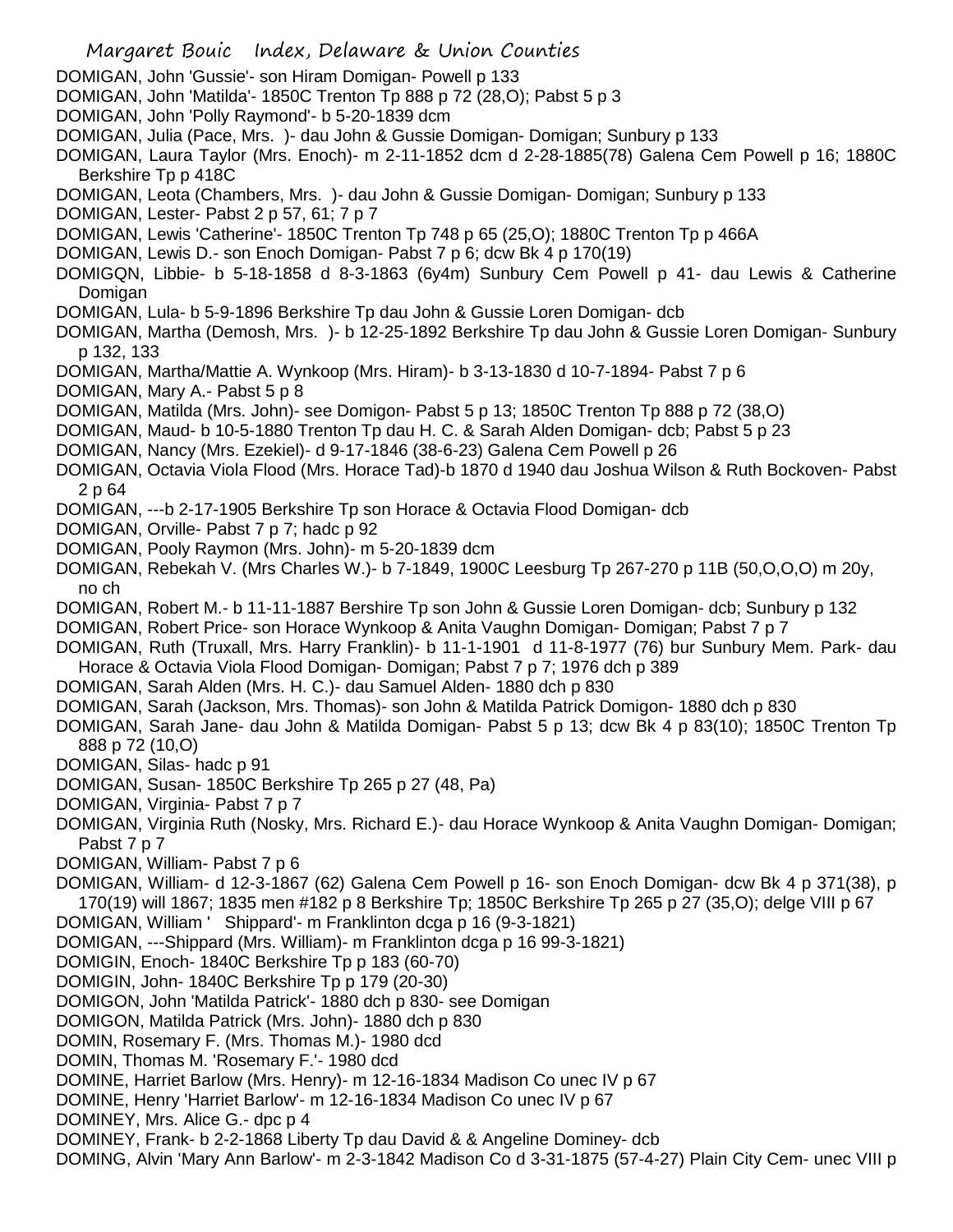4, IX p 56

- DOMING, Mary Ann Barlos (Mrs. Alvin)- m 2-3-1842 Madison Co unec IX p 56
- DOMING, Nancy R. (Twiford, Mrs. Willis H.)- m 8-29-1846 Madison Co d 1-25-1846 (23-1-3) Plain City Cem, unec VIII p 4, X p 18
- DOMINICK, Dawn Michele (Bishop, Mrs. Mark Robert)- b 3-21-1968 m 5-29-1993 dau Duane Dominick-Dominick; Bishop; St. Paul p 2
- DOMINICK, Duane- Dominick
- DOMINY, see Genealogical History of the Dominy's Family by Newton J. Dominy
- copy in Marysville Library & Delaware Co. Genalogical Library
- DOMINY, Abigail Norton (Mrs. Jeremiah)- d 9-16-1830( 36y19d)- Plain City Cem unec V p 58, VIII p 5, 38
- DOMINY, Abigal- d 4-24-1855 (19y5m) dau Henry & Harriet Dominy- Plain City Cem, unec VIII p 8
- DOMINY, Abigal- d 11-30-1845 (15-2-15) dau Jeremiah & Abigal Dominy- Plain City Cem, unec VIII p 8
- DOMINY, Albert 'Lecta'- d 7-1944 (74) Oak Grove Cem; 1880C Liberty Tp Del Co p 310A
- DOMINY, Almyria C.'- d 3-14-1864 (36-4-11) Plain City Cem, unec VIII p 6
- DOMINY, Almond/Almont 'Rachel Cook'- 1880 dch p 662; 1880C Liberty Tp Del Co p 316A; dcc Frederick Lowry 38
- DOMINY, Alvin 'Louisa H. Alvin'- m 11-24-1847 Madison Co unec X p 64
- DOMINY, Amos- half-brother Albert Dominy- Dominy
- DOMINY, Amos M.- d 8-28-1966 bur Walnut Grove, Worthington- Dominy; 1961 dcd
- DOMINY, Angela (Mrs. Richard H.)- 1969 dcd
- DOMINY, Anma- d 4-20-1864 (6-7-4) dau A. & L. J.- Pl. City Cem unec VIII p 4
- DOMINY, Ann May Mitchell (Mrs. Newton J.)- b 6-23-1875 m12-15-1896 d 9-10-1953 (78) dau Charles W. &
- Susan Melvina McCauley Mitchell- Dominy p 132, 134
- DOMINY, April- b 1967 dau Richard H. & Angela Dominy- 1969 dcd
- DOMINY, Ben- brother Amos M. Dominy- Dominy
- DOMINY, Bennie Pennie- b 8-30-1880 son David Cook & Mary F. Curtis Dominy- dcb corrections
- DOMINY, Betty (Fortner, Mrs. Ron)- dau Lester D. & Dorothy M. Dominy- Dominy
- DOMINY, Carol Jean (Furlong, Mrs. Neal Robert)- m 3-26-1977 dau Howard Dominy- Dominy; 1961 dcd (12), 1969 dcd
- DOMINY, Caroline/Carolyn (Mrs. Howard D.)- Dominy; 1961, 1969, 1971, 1980 dcd
- DOMINY, Catharine A. Bigalow (Mrs. Silas C.)- m 12-24-1845 Madison Co unec X p 64
- DOMINY, Clara M. (Wright, Mrs. Oscar)- b 2-26-1898 m 7-7-1914 d 10-11-1986 (88) bur Forest Grove- dau Willie Douglas & Mary Ellen Early Doming- Doming
- DOMINY, Claribel (Myers, Mrs. )- dau Amos M. Dominy- Dominy
- DOMINY, Cynthia T. (Grumby, Mrs. Joseph)- 1880 dch p 662
- DOMINY, D.- unec VIII p 8
- DOMINY, Delbert- Brothery Albert Dominy- Dominy
- DOMINY, Dorothy M. (Mrs. Lester C.)- Dominy
- DOMINY, Earl- half-brother Albert Dominy- Dominy
- DOMINY, Edith L. (Warren, Mrs. Roy D.) m 1940 d 9-5-1978- Dominy; Warren
- DOMINY, Electa- d 7-11-1852 (15) dau Jeremiah & Tamzan Dominy- Plain City Cem, unec VIII p 5
- DOMINY, Eric- son Richard Dominy- 1971 dcd
- DOMINY, Ezra- b 9-7-1819 d 7-8-1845 (25-10-1); Plain City Cem, unec VIII p 4,8
- DOMINY, Frank- 1880C Liberty Tp Del Co p 316A
- DOMINY, Gina- b 1966 ch Richard H. & Angela Dominy- 1969, 1971 dcd
- DOMINY, Harriet (Grumley, Mrs. Sebastian)- 1880 dch p 662
- DOMINY, Heather- b 1967 dau Richard Dominy- 1971 dcd
- DOMINY, Hester A. Beach (Mrs. Ezra)- b 11-11-1824 d 7-12-1845 Plain City Cem, unec VIII p 4,8
- DOMINY, Howard D. 'Carolyn/Carolin'- d 3-23-1986(68) son Amos M. Dominy- Dominy; 1961, 1969, 1971, 1980 dcd
- DOMINY, Jacqueline- b 1961 dau Richard H. & Angela Dominy- 1969, 1971 dcd
- DOMINY, Jasper C. 'Theresa J. Garner'- m 5-4-1862 ucm 3317 d 1-23-1877 (36-1-19); Plain City Cem- unec VIII p 5, 38
- DOMINY, Jeremiah 'Abigail Norton'- d 1-31-1865 (75-5-7) Plain City Cem- unec V p 58, VIII p 5, 38
- DOMINY, Jerry H.-d 12-8-1852 (2-5-24) son S. C. & A. C. Plain City Cem- unec VIII p 6
- DOMINY, Jesse- half-brother Albert Dominy- Dominy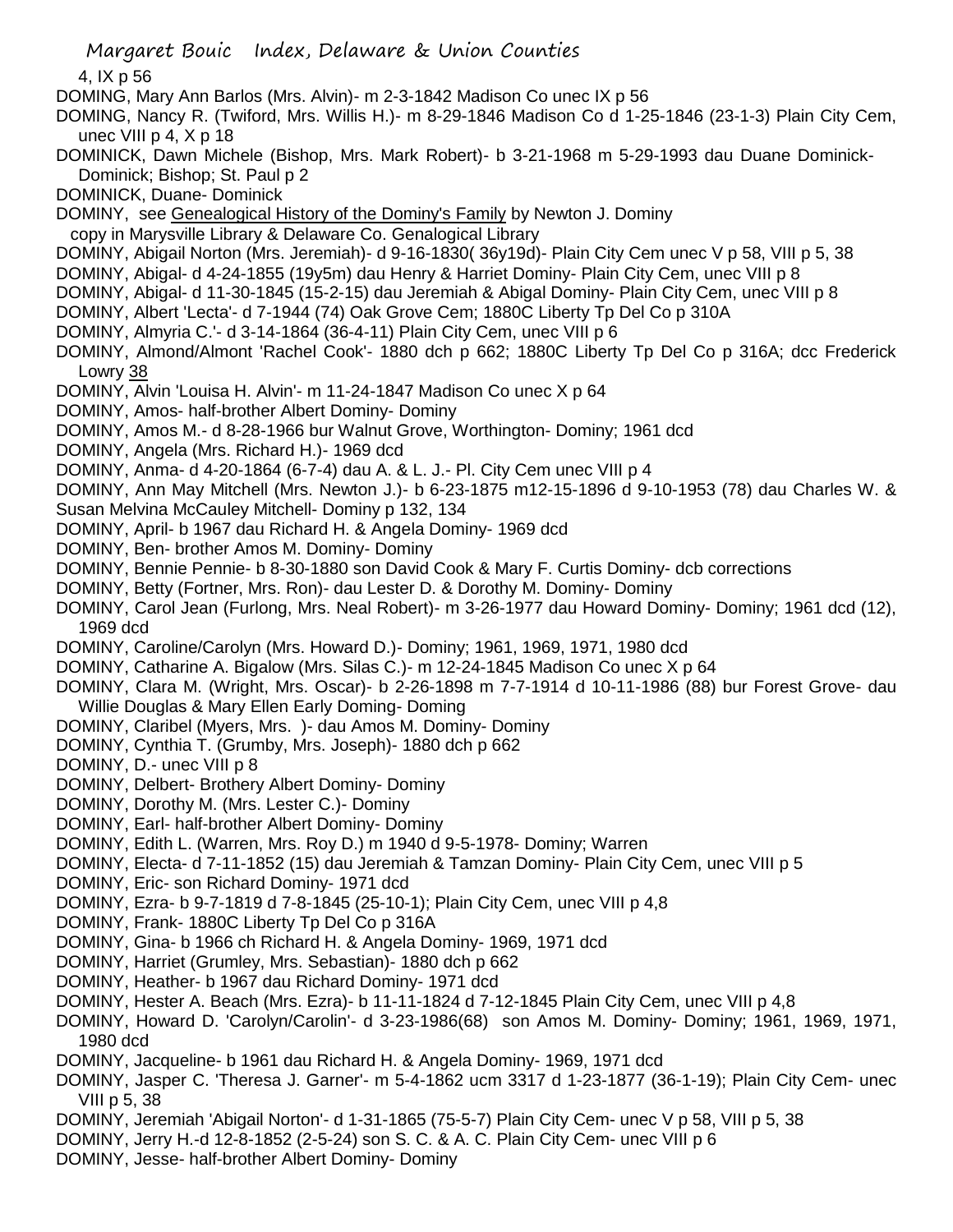Margaret Bouic Index, Delaware & Union Counties DOMINY, John F.- d 2-17-1852 (1-5-12) son A. & L. H. Dominy- Plain City Cem, unec VIII p 4 DOMINY, John 'Martha Scribner'- m 9-2-1847 Madison Co unec X p 64 DOMINY, Keziah (Arthur, Mrs. Edwin P.)- b 1844 d 1-29-1906 dau Almon & Rachel Cook Dominy- dcc Frederick Lowry 19 DOMINY, Laura A.- d 7-18-1856 (1-4-18) dau J. T. & M. E. Dominy- Plain City Cem, unec VIII p 8 DOMINY, Lawrence H.- son Lester C. & Dorothy M. Dominy- Dominy DOMINY, Lecta (Mrs. Albert)- Dominy DOMINY, ---(Engelson, Mrs. Bert)- dau Albert & Lecta Dominy- Dominy DOMINY, ---(Warren, Mrs. Roy)- dau Albert & Lecta Dominy- Dominy DOMINY, Lester C. 'Dorothy M.'- d 4-19-1984 (73) Oak Grove Cem - son Sadie May Dominy- Dominy DOMINY, Lewis A.- d 5-31-1966 (50) Oak Grove Cem - son Sadie May Dominy- Dominy DOMINY, Linda (Mrs. Richard)- 1971 dcd DOMINY, Louisa H. Albin (Mrs. Alvin)- m 11-24-1847 Madison Co unec X p 64 DOMINY, Marcella (Mrs. William Maynard)- Dominy DOMINY, Martha Scribner (Mrs. John)- m 9-2-1847 Madison Co unec X p 64 DOMINY, Mary (Brown, Mrs. Paul)- dau Lester C. & Dorothy M. Dominy- Dominy DOMINY, Mary Ellen Early (Mrs. Willie Douglas)- Dominy DOMINY, May (Nopper, Mrs. )- half-sister Albert Dominy- Dominy DOMINY, Newton J. 'A nna May Mitchell'- b 7-1-1872 m 12-15-1896 d 1-2-1859 son Jeremiah & Eleanor F. Sager Dominy- Dominy p 130-131, 135 DOMINY, Pauline M. (Mrs. Walter)- d 12-29-1987 (81) bur Forest Grove- Dominy DOMINY, Phebe G. (Bigelow, Mrs. Daniel A.)- m 9-11-1850 Madison Co unec XI p 46 DOMINY, Rachel (Mrs. Almon)- dcc Frederick Lowry 39 DOMINY, Richard H. 'Angela''Linda'- son Howard D. & Caroline Dominy- Dominy; 1961 dcd (17), 1969, 1971 dcd DOMINY, Robert- son William Maynard & Marcella Dominy- Dominy DOMINY, Ronald- son William Maynard & Marcella Dominy- Dominy DOMINY, Ruth (Nogle, Mrs. )- dau Sadie May Dominy- Dominy DOMINY, Sadie May (Mrs. )- b 9-17-1884 d 7-13-1959 Oak Grove Cem - Dominy DOMINY, Saretta Douglass (Mrs. )(Calhoun, Mrs. )- unec V p 35 DOMINY, Scott- b 1961 son Richard H. & Angela Dominy- 1969, 1971 dcd DOMINY, Shawn- b 1967 ch Richard Dominy- 1971 dcd DOMINY, Silas C. 'Catharine A. Bigelow'- m 12-24-1845 Madison Co d 4-3-1858 (34-6-11) Plain Cith Cem, unec VIII  $p 6$ ,  $X p 64$ DOMINY, Tamson (Mrs. Jeremiah)- d 3-20-1884 (74-11-26) Plain City Cem, unec VIII p 5 DOMINY, Theresa J. Garner (Mrs. Jasper)- m 5-4-1862 ucm 3317 DOMINY, Walter 'Pauline M.'- d 1975- Dominy DOMINY, Wesley- half-brother Albert Dominy- Dominy DOMINY, William Maynard 'Marcella'- d 4-14-1969 (62) bur Forest Cem- son Amos M. Dominy- Dominy DOMINY, Willie Douglas 'Mary Ellen Early'- Dominy DOMIRE, Carrie J.- dau Raymond & Judy Domire- Domire- engaged to Jason Conrad DOMIRE, Judy (Mrs. Ray)- Domire DOMIRE, Ray 'Judy'- Domire DOMIYAN, Doris Elaine Kinter (Mrs. Frank)- b 2-10-1931 m 8-19-1951 dau Ed & Esther Violet Arnold Kinger-Weiser p 748 DOMIYAN, Frank 'Doris Elaine Kinter'- m 8-19-1951- Weiser p 748 DOMMEYER, Hermann- Dommeyer; 1979 ucd DOMOREST, Mary Minerva- b 3-24-1905 Delaware Town dau Ed & Wellie Breece Domorest- dcb DOMROSE, Frederick 'Ida Loyer'- Domrose DOMROSE, Ida Loyer (Mrs. Frederick)- Domrose DOMROSE, Marie S. (Stengel, Mrs. G. Frederick)- b 11-2-1896 d 5-2-1992 (95) dau Frederick & Ida Loyer Domrose- Domrose DONAGHER, Donald 'Opal Sannin'- Donagher DONAGHER, Opal Sannin (Mrs. Donald)- d 2-21-1980 (49) bur Ky- sister Feba Oberle- Donagher DONAHEY, Senator Vic- Cline p 3 DONAHOE & MAURICE- uca p 58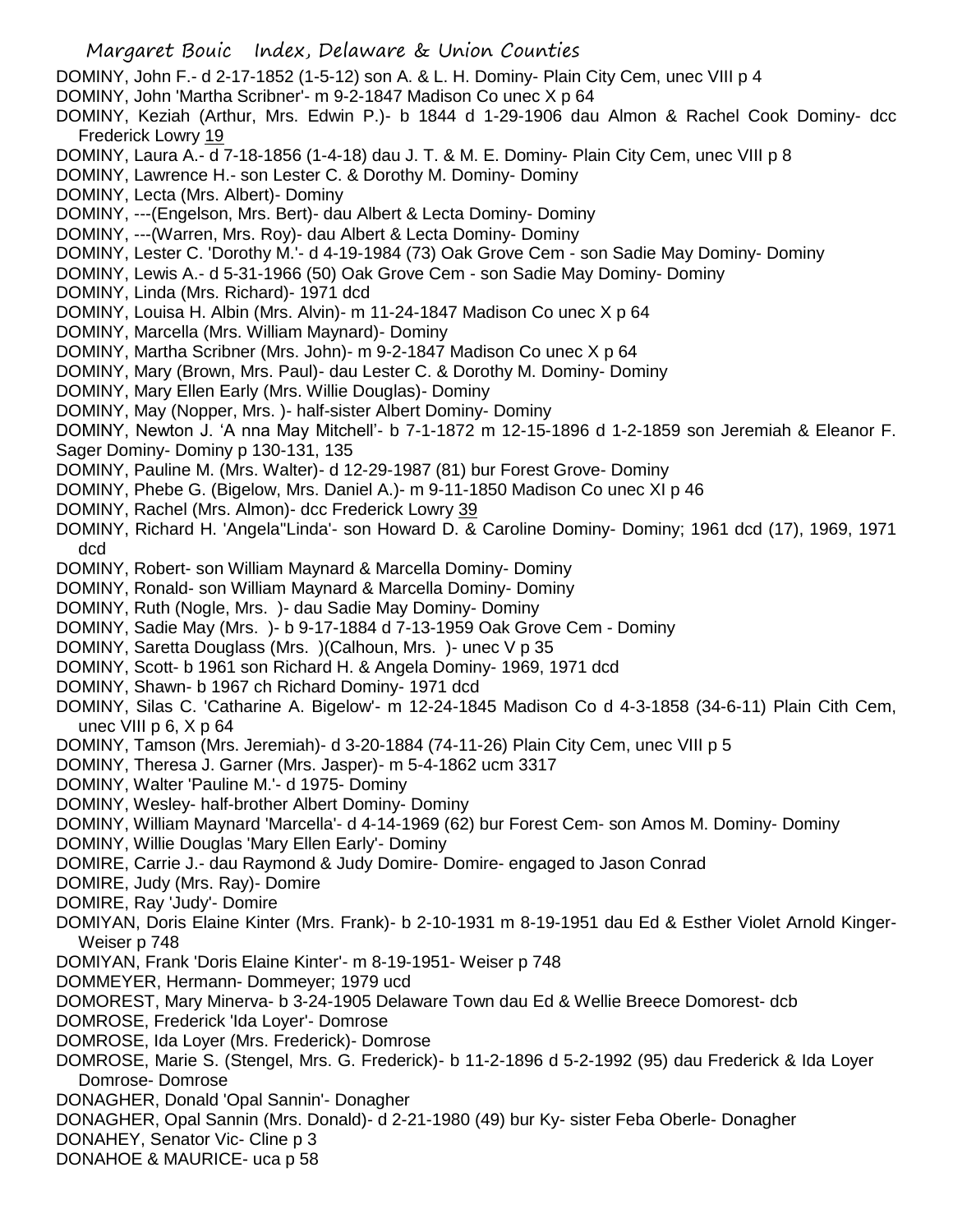- Margaret Bouic Index, Delaware & Union Counties
- DONAHOE, Abigail Stout (Mrs. Charles)- lic 9-1-1855 ucm 2324
- DONAHOE, Alta May- b 1890 Un Co d 10-13-1905 (15y6m) (28F) Oakdale Cem 2000 I p 107 (F-R2-5)
- DONAHOE, Armilda- b 1881 Fairview Cem p 18 see Donohoe
- DONAHOE, Bannard- d Thurs (28y) 8-17-1879 Madison Democrat- unec XII p 8
- DONAHOE, Charles 'Abigail Stout'- lic 9-1-1855 ucm 2324
- DONAHOE, Dorothy- d 10-25-1905 (5m) Oakdale Cem 2001 (28F) I p 107
- DONAHOE, Edward- b 1870 Fairview Cem p 18 see Donohoe
- DONAHOE, Elizabeth (Mrs. Stephen E.)- d 12-17-1862 (33-6-1) Buck Run Cem Un Al p 90
- DONAHOE, Ella- b 1877 d 1952 Oakdale Cem I p 107 (F-R2-5)
- DONAHOE, Frederick- b 11-12-1877 d 8-30-1963 Sp Am War Oakdale Cem I p 107 (F-R2-5)
- DONAHOE, Henry E.- d 10-9-1851 (5-4-3) son Stephen E. & Elizabeth Donahoe- Buck Run Cem Un Al p 90 DONAHOE, Ira- uca p 59
- DONAHOE, Joseph 'Matilda Shirk'- b 1847 Ross Co d 3-9-1928 Oakdale Cem I p 107 (F-R2-5)- 1883 uch V p 413
- DONAHOE, infant son d 9-17-1891 (1y1m) Oakdale Cem 2245 (28F) I p 107 (F-R2-5)
- DONAHOE, infant dau of Joseph Donahoe d 9-18-1896 (1y) Oakdale Cem 2246 (28F)p 107 9F-R2-5)
- DONAHOE, Joseph Taylor interred 10-13-1951 (52y) Unionville Cem DJ p 47
- DONAHOE, Marjorie (Drumm, Mrs. John Carroll)- m 3-2-1949
- DONAHOE, Mary?- b 3-1857 1900C Richwood 109-116 p 5A (43,O,Va,O)
- DONAHOE, Matilda Shirk (Mrs. Joseph)- b 1856 Un Co d 4-17-1936 Oakdale Cem I p 107 (F-R2-5) dau Daniel & Sarah D. Brake Shirk- 1883 uch V p 413
- DONAHOE, Odessa- d 9-12-1876 (11m14d) Oakdale Cem I p 107 (F-R2-5) dau J. M. & M.
- DONAHOE, Patrick- from Ireland, nat 9-30-1857, delge VIII p 60
- DONAHOE, Rev. Samuel- 1883 uch V p 285
- DONAHOE, Stephen E. 'Elizabeth'- d 11-30-1867 (43y28d) Buck Run Cem Un Al p 90
- DONAHOE, T.- uca p 58
- DONAHOE, Virgil- b 1904 Un Co d 3-20-1920 Oakdale Cem I p 107 (F-R2-5)
- DONAHOO, Rev. James T.- Ohio Pen Chaplain- unec III p 27 DONAHUE, Adam Michael- d 8-23-1995 (2d) Oak Grove Cem- son Patrick & Jennylyn Bales Donahue- Donahue
- DONAHUE, Alice- b 5-28-1884 Delaware Tp dau John & Eliza McNell Donahue- dcb
- DONAHUE, Andrew- son Patrick & Jennylyn Bales Donahue- Donahue
- DONAHUE, Anita Vaughn Domigan (Mrs. Gerald A.)- dau Horace Wynkoop & Anita Vaughn Domigan- Pabst 7 p 7
- DONAHUE, Anna- 1880C Concord Tp p 275C
- DONAHUE, Ashley- dau Patrick & Jennylyn Bales Donahue- Donahue
- DONAHUE, Betty (Clopine, Mrs. Walter Gordon)- b 1-12-1909 m 8-31-1930 dau John & Clara Speicher Donahue- McKitrick p 258
- DONAHUE, Betty Mae (Strickland, Mrs. Homer W.)- b 10-2-1930 dau Julius Ray & Mary Belle Freshwater Donahue- Freshwater p 131, 133
- DONAHUE, Brian P.- son Patrick H. & Judith Green Donahue- Donahue
- DONAHUE, Brian- b 1967 son Vernon E. & Sharon K. Donahue- 1969, 1980 dcd
- DONAHUE, Carolyn (Mrs. Ronald E.)- 1979, 1981, 1983, 1991 ucd
- DONAHUE, Charlie 'Pauline'- 1975 ucd
- DONAHUE, Christine (Marcum, Mrs. David)- dau Patrick H. & Judith Green Donahue- Donahue
- DONAHUE, Dan- dg 1-7-1908, delge VIII p 13
- DONAHUE, David- 1969 dcd
- DONAHUE, David A.- son Patrick H. & Judith Green Donahue- Donahue
- DONAHUE, Deanna Coe- b 4-5-1976 dau James Ray II & Pamela Sue Phillips Donahue- Freshwater p 131
- DONAHUE, Donald William 'Mary E. Earon'- 1880C Liberty Tp Un Co 59-60 p 7 (49,Pa,Pa,Pa) p 0037
- DONAHUE, Doris Jean (Quimby, Mrs. Dale)- b 2-11-1936 dau Julius Ray & Mary Belle Freshwater Donahue-Freshwater p 132
- DONAHUE, Edith Jane Mueller (Mrs. John Burrows)- b 5-29-1934 m 6-28-1958 dau Randy & Helen Hanson Mueller- Weiser p 35
- DONAHUE, Emily- dau Ptrick H. & Jennylyn Bales Donahue- Donahue
- DONAHUE, Eunice Evelyn Wingo (Mrs. James Ray)- Freshwater p 131
- DONAHUE, Eunice Ewing (Mrs. )- dau Mascol & Cynthia Ewing- 1883 uch V p 267, 268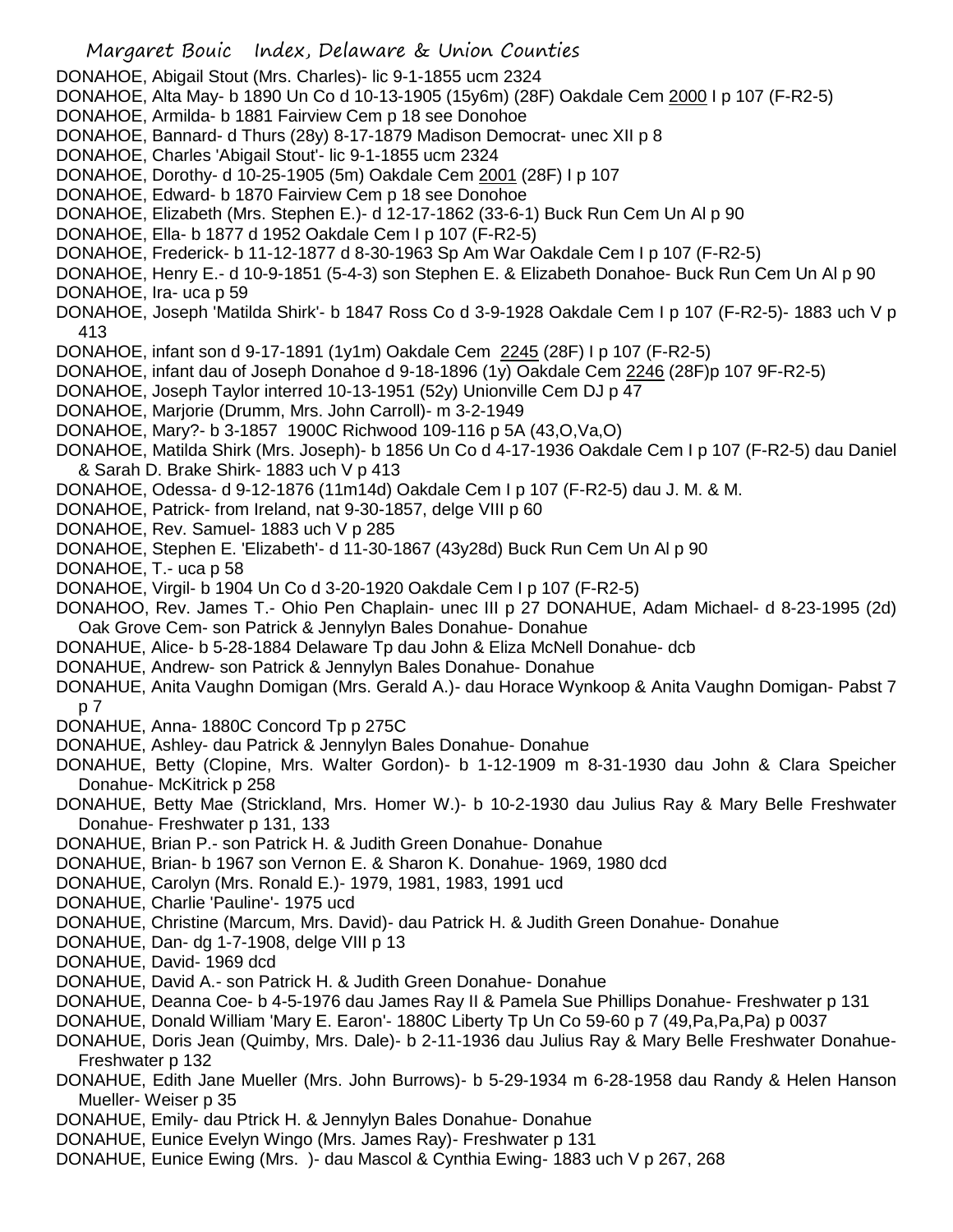- DONAHUE, Gerald A. 'Anita Vaughn Domigan'- Pabst 7 p 7
- DONAHUE, Jack E. 'Vivian Weiser'- Weiser p 767
- DONAHUE, Jacqueline L. d 9-2-1985 (58)- bur St. Joseph's, Cols.-mother of John David Flood- Donahue
- DONAHUE, James- 1880C Paris Tp p 0105
- DONAHUE, James E.- bur Ewing Cem- 1883 uch IV p 434
- DONAHUE, James Ray 'Eunice Evelyn Wingo'- b 6-20-1928 son Julius Ray & Mary Belle Freshwater Donahue- Freshwater p 131
- DONAHUE, James Ray II 'Pamela Sue Phillips'- b 11-30-1952 son James Ray & Mary Belle Freshwater Donahue- Freshwater p 81
- DONAHUE, Jennylyn Bales (Mrs. Patrick)- dau Mike & Elizabeth Bales- Bales
- DONAHUE, Jessie (Bower, Mrs. Woodward Dwight)- Weiser p 546
- DONAHUE, J. M.- uca p 60
- DONAHUE, John- 1908 dch p 160, 433; 1880C Delaware Town p 547A
- DONAHUE, John Burrows 'Edith Jane Mueller'- m 6-28-1958- Weiser p 35
- DONAHUE, Judith Green (Mrs. Patrick)- dau Helen Green- Donahue
- DONAHUE, Julius Ray 'Mary Belle Freshwater- Freshwater p 131, 132
- DONAHUE, Kelly (Kruczynski, Mrs. )- dau Patrick H. & Judith Green Donahue- Donahue
- DONAHUE, Mary Belle Freshwater (Mrs. Julius Ray)- b 9-10-1910 dau John Clem & Irene W. Walker Donahue- Freshwater p 131, 132
- DONAHUE, Mary E. Eaton (Mrs. William)- dau Thomas Eaton- 1880C Liberty Tp Un Co 59-60 p 7 (35,O,Va,Va)
- DONAHUE, Mary E.- b 6-28-1886 Delaware Town dau John & ELiza McNeal Donahue- dcb
- DONAHUE, Mary (Piatt, Mrs. James)- 1880 dch p 701
- DONAHUE, Mildred (Boyer, Mrs. Henry)- m 4-9-1928- Genther p 219
- DONAHUE, Nancy- b 1949 dau Jack E. & Vivian Weiser Donahue- Weiser p 767
- DONAHUE, Pamela Sue Phillips (Mrs. James Ray II)- b 8-2-1954- Freshwater p 131
- DONAHUE, Patrick S. 'Jennylyn Bales'- b 2-21-1970 d 1-28-1998 (27) Oak Grove Cem- son Patrick & Judith Green Donahue- Donahue
- DONAHUE, Patrick H. 'Judith Green'- Donahue
- DONAHUE, Pauline (Mrs. Charlie)- 1975 ucd
- DONAHUE, Rhonda- b 1971 dau Ronald E. & Carolyn Donahue- 1979, 1981, 1983 ucd
- DONAHUE, Ronald E. 'Carolyn'- 1979, 1981, 1983, 1991 ucd
- DONAHUE, Ruth Ann (Groves, Mrs. Donald)- b 7-15-1937 dau Julius Ray & Mary Belle Freshwater Donahue-Freshwater p 132
- DONAHUE, Sharon K. (Mrs. Vernon E.)- 1969 dcd
- DONAHUE, Stephen- 1883 uch V p 465, 467
- DONAHUE, Steven- b 1944 son Jack E. & Vivian Weiser Donahue- Weiser p 767
- DONAHUE, Thomas M. 'Tonya'- son Patrick H. & Judith Green Donahue- Donahue
- DONAHUE, Thomas 'Vicki'- 1991 ucd
- DONAHUE, Tonya (Mrs. Thomas M.)- Donahue
- DONAHUE, Vernon E. 'Sharon K.'- 1969, 1971 dcd
- DONAHUE, Vicki (Mrs. Thomas)- 1991 ucd
- DONAHUE, Vivian Weiser (Mrs. Jack E.)- b 1925 dau Clari E. & Lorene Martin Weiser- Weiser p 767
- DONAHUE, Wealthy M.- query- unec XIII p 22, Jacoby, Waddel
- DONALD?, Phoebe Ellen- Old Eden Cem Powell p 70
- DONALDSON, ---hjt p 10, 46; 1915 uch p 414; family of Virginia Jewell #128- unec VI p 25; VII p 8
- DONALDSON, Albert 'Florence Magdalena'- Donaldson
- DONALDSON, Am 'Mary J.'- 1900C Milford 131-142 p 6A (61,O,Vt, Irel) m 39y
- DONALDSON, Anna (Mouser, Mrs. James William)- b 1857 d 1895 ped Virginia Davis Jewell #128 13; 1985 uch p 100; unec VIII p 42
- DONALDSON, Carl S. 'Grace'- 1969 dcd
- DONALDSON, Centha- 1850C Concord Tp 2187 (60, Va)
- DONALDSON, Charles- d (69) bur Jackson- Donaldson
- DONALDSON, Clement Carpenter- son Ogilvie & Hilpa Carpenter Donaldson- delge III p 37
- DONALDSON, David- 1850C Concord Tp 2187 p 129 (41,O)
- DONALDSON, David M.- hjt p 193, 203; uca p 31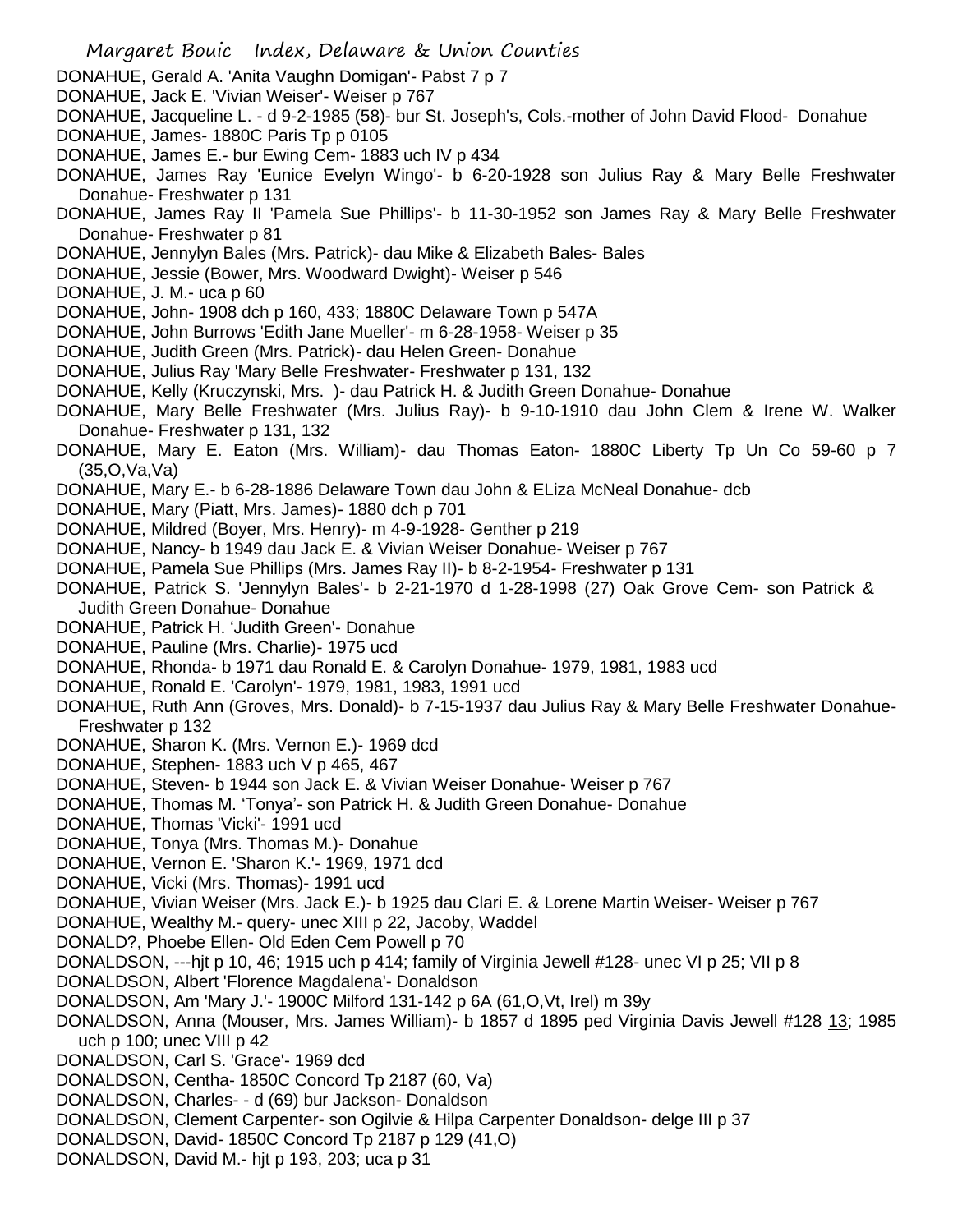Margaret Bouic Index, Delaware & Union Counties DONALDSON, Edward Earl- son Edward L. Donaldson- Donaldson DONALDSON, Edward L. 'Ellen M.'- 1980 dcd DONALDSON, Edward L. 'Helen M. Strosnider'- b 12-24-1902 d 7-11-1991 (88) Sunbury Mem.- son Albert & Florence Magdalena Donaldson- Donaldson DONALDSON, Elizabeth- b 12-8-1903 dau Dr. F. E. & Rosa T. Maine Donaldson- Asp 2447 DONALDSON, Ellen M. (Mrs. Edward L.)- 1980 dcd DONALDSON, Eric- son Harry & Rita Donaldson- Donaldson- engaged to Stephanie Wade DONALDSON, Ewing- son -- & Eunice Ewing Donaldson- hjt p 176; 1915 uch p 272; 1883 uch IV p 430, V p 267, 268; uca p 17 DONALDSON, Dr. F. E. 'Rosa T. Maine'- m 4-15-1899- Asp (2097) DONALDSON, Florence- b 10-29-1925 d 9-7-1977 Ohio Reformatory- Oakdale Cem - Donaldson DONALDSON, Florence Magdalena (Mrs. Albert)- Donaldson DONALDSON, George- Donaldson DONALDSON, Glennor- b 1867 Un Co d 7-12-1920 Oakdale Cem I p 18 DONALDSON, Grace (Mrs. Carl S.)- 1969 dcd DONALDSON, Grove Gilbert- b 6-2-1870 Liberty Tp son Ogelvie & Helna J. Carpenter Donaldson- dcb DONALDSON, Harry 'Rita'- Donaldson DONALDSON, Helen M. Strosnider (Mrs. Edward L.)- b 5-18-1998 d 8-30-1998 (90) Sunbury Mem. Pk- dau William D. & Grace D. Plunkett Donaldson- Donaldson DONALDSON, Hilpa Carpenter (Mrs. Ogilvie)- m 1-16-1866 dcm, delge III p 37, X p 32 DONALDSON, Israel Chapman- d 6-7-1842 (11-6-4) Ewing cem, unec XIV p 16 DONALDSON, James- 1850C Concord Tp 2187 (31,O) DONALDSON, James- unec XI p 56 DONALDSON, James E.- son Worden & Mary Donaldson- 1850C Concord Tp 2188 p 129 (2,O) DONALDSON, James Ewing- d 1-11-1842 (49-9-5) Ewing Cem, unec XIV p 16 DONALDSON, infant son d 10-8-1825 (1d) Ewing Cem, unec XIV p 16 DONALDSON, James Ogilvie- son Ogilvie & Hilpa Carpenter Donaldson- delge III p 37 DONALDSON, Jane Rusk (Greer, Mrs. )(Mrs. Mathew)- dau James & Ann Robb Rusk- dcc Frederick Lowry 27 DONALDSON, John (1802) Ky- 123, 124 DONALDSON, John- d 9-12-1820 (1y28d) Ewing Cem, unec XIV p 16 DONALDSON, Joseph Ewing 'Syntha Dodge'- m 2-1-1816 Madison Co unec IV p 29; DJ p 103 DONALDSON, Judah 'Mary Saxton'- m 2-25-1847 ucm 1201; unec VI p 69 DONALDSON, Mary Alexander- sister Robert Alexander- Nash p 183, 184 DONALDSON, Mary Ann (3-1887)- Children's Home 1889- uninf p 4 DONALDSON, Mary J. (Mrs. Am) 1900C Milford 131-142 p 6A (57,O,Irel,Irel)- m 39y, 3 ch, 2 living DONALDSON, Mary J. (Epps, Mrs. Louis F.)- dau Am & Mary J. Donahue- 1900C Milford 131-142 p 6A (30,O,O,O) m 5y, 1 ch DONALDSON, Mary J. (Taylor, Mrs. Charles)- m 9-6-1865 dcm DONALDSON, Mary L.- query- Bailey, Sinkey- delge IX p 81 DONALDSON, Mary Lee (Aleshire, Mrs. )- dau Edward L. Donaldson- Donaldson DONALDSON, Mary Saxton (Mrs. Judah/Judiah W. D.)- m 2-25-1847 ucm 1201; unec VI p 69 DONALDSON, Mary (Mrs. Worden)- 1850C Concord Tp 2188 p 129 (27,O) DONALDSON, Mathew 'Jane Rusk'- dcc Frederick Lowry 26 DONALDSON, May Eliza (McKitrick, Mrs. Dr. Austin Smith)- b 4-26-1866 m 4-3-1889 dau John H. & Lura Parmelia Barker Donaldson- McKitrick p 278, 281, 283, 284 DONALDSON, Melissa (Whitiker, Mrs. Deamond)- m 12-31-1840 Madison Co unec IX p 32 DONALDSON, Oglivie 'Hilpa Carpenter'- b 1835 m 1-16-1866 d 1914- 1908 dch p 392; delge III p 37; 1880C Liberty Tp Del Co p 317C; delge X p 32 DONALDSON, Patricia (Underwood, Mrs. )- dau Edward L. Donaldson- Donaldson DONALDSON, Polly (Bell, Mrs. James)- m 4-18-1811 Madison Co unec IV p 21 DONALDSON, Rosa T. Maine (Mrs. Dr. F. E.)- b 4-15-1878 m 4-1-5-1899- dau Martin E. & Mary Tachall Maine- Asp 2097 DONALDSON, Ruth (Clay, Mrs. )- dau Edward L. Donaldson- Donaldson DONALDSON, Ruth Elenor-b 8-10-1904 Delaware Town dau Ralph & Susie Thomas Donaldson-dcb DONALDSON, Sadie (Mercer, Mrs. )- sister Charles Donaldson- Donaldson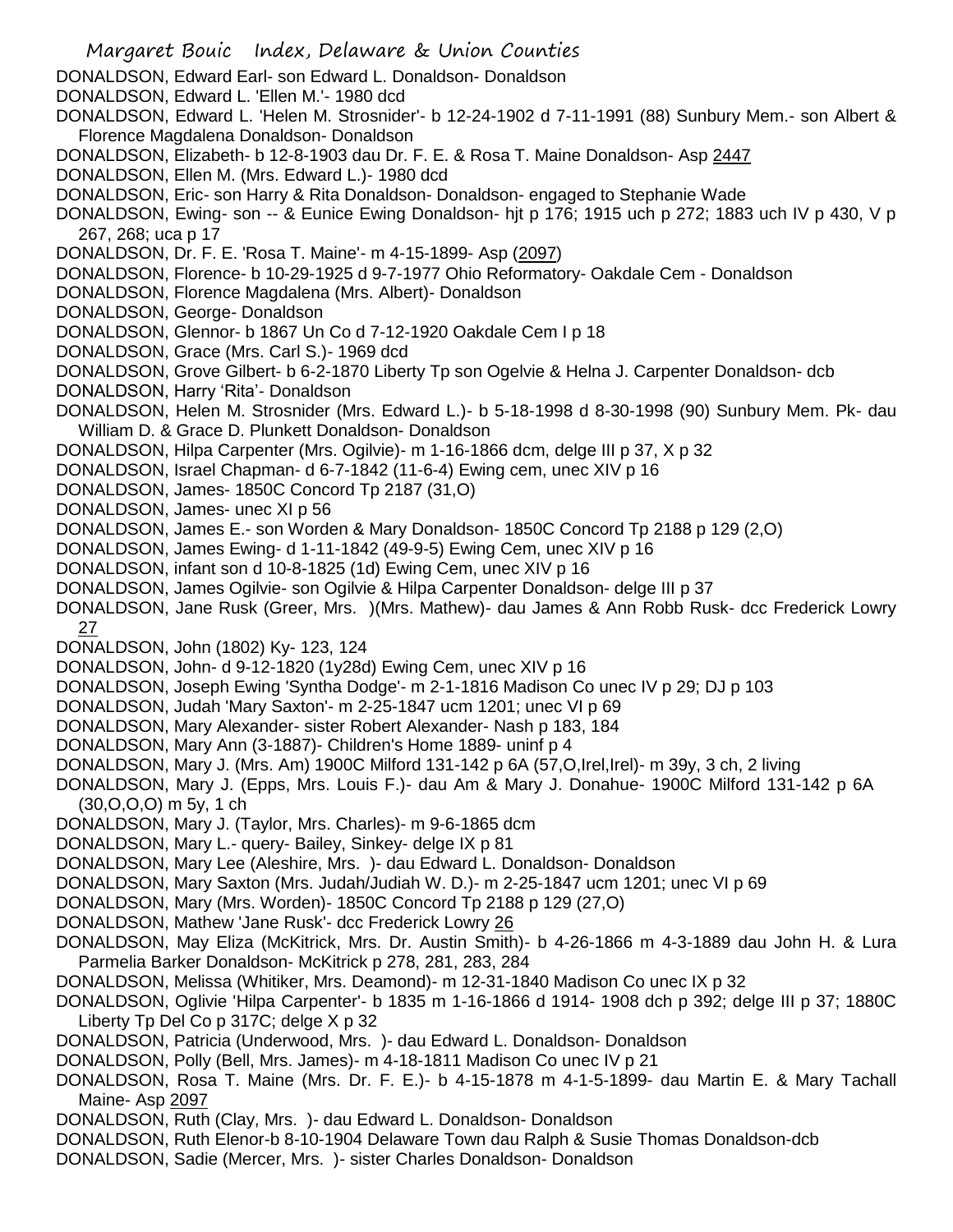Margaret Bouic Index, Delaware & Union Counties DONALDSON, Sarah (Anderson, Mrs. Jesse)- b 3-9-1837 m 10-28-1854 d 9-2-1898 dau Mathew & Jane Rusk Donaldson- dcc Frederick Lowry 13 DONALDSON, Sarah H.- dau Worden & Mary Donaldson- 1850C Concord Tp 2188 p 129 (9/12,O) DONALDSON, Stephanie- lived with Ronald F. & Carol A. Thompson- 1961 dcd (7) DONALDSON, Syntha Dodge (Mrs. Joseph Ewing)- m 2-1-1816 Madison Co d 4-15-1882 (81-11-14) Jerome Cem DJ p 103; unec IV p 29- see Donalson DONALDSON, Tracy A.(Cox, Mrs. Ted L. Jr.)- m 9-1989 dau George Donaldson- Cox; Donaldson DONALDSON, Worden (Harden?) 'Mary'- 1850C Concord Tp 2188 p 129 (27,O) DONALDSON, Zila Mariah (Simpkins, Mrs. John)- m 11-26-1829 Madison Co unec V p 39 DONALLS, Clara (Mrs. John)- b 6-1865 1900C Marysville 1st ward 245-250 p 11A (34,O,O,O) m 12 y, 2 ch, 1 living DONALLS, John 'Clara'- b 2-1864, 1900C Marysville 1st ward 245-250 p 11A (36,O,O,O) m 12y DONALLS, Louis C.- b 11-1892 son John & Clara Donalls- 1900C Marysville 1st ward 245-250 p 11A (7,O,O,O) DONALLY, Betsey Milton (Mrs. John)- m 7-11-1822 ucm 31; 1883 uch III p 283; unec II p 13 DONALLY, John 'Betsey Milton'- m 7-11-1822 ucm 31; 1883 ucn III p 283; unec II p 13 DONALS, Joy- b 7-1872 half-brother J. P. Johnson 1900C Marysville 1st ward 174 p 8A (28,O,O,O) DONALSON, Annis Chapman (Mrs. James)- m 5-11-1843 ucm 881; unec VI p 3 DONALSON, Charles E.- d 5-2-1853 (1-10-1) Jerome Cem DJ p 103 DONALSON, David M.- d 2-8/6-1863 (25-7-13) St. Louis, Mo., Jerome Cem DJ p 103- 1883 uch IV p 468 DONALSON, Eliza (Thompson, Mrs. Edward R.)- 1880 dch p 764 DONALSON, Israel Chapman- d 6-7-1842 (11-6-4) unec II p 9; Lower Liberty Pres Ch Cem DONALSON, James 'Annis Chapman'- m 5-11-1843 ucm 881; unec VI p 3 DONALSON, J. Ewing- unec II p 10 DONALSON, James Ewing- d 1-11-1842 (49-9-5) unec II p 9; Lower Liberty Pres. Ch Cem DJ p 125 DONALSON, Inf son d 10-8-1825 (1d)- unec II p 9; Lower Liberty Pres. Ch Cem DONALSON, John- d 9-12-1820 (1y28d) Lower Liberty Pres. Ch Cem DJ p 125 DONALSON, Juday W. D. 'Mary Saxton'- m 2-25-1847, delge VIII p 17 DONALSON, Mary E.- d 2-24-1879 (19y10d) Jerome Cem DJ p 103 DONALSON, Mary Louise- delge X p 20, 61 DONALSON, Mary Saxton (Mrs. Judah W. D.)- b 6-1-1823 m 2-25-1847 d 5-9-1897 (73-11-8) Jerome Cem DJ p 103; delge VIII p 17 DONALSON, Moses' Rosy Buck'- m 10-17-1805 onwq I DONALSON, Rosy Buck (Mrs. Moses)- m 10-17-1805 onwq I DONADSON, Ruth Elenor- b 8-10-1904 Delaware town dau Ralph & Susie Thomas Donaldson- dcb DONALSON, Synthia M.- d 3-4-1879 (24-10-28) Jerome Cem DJ p 103 DONARRIS, Levi K.- 1880C Delaware Town p 494C DONAUGH, Barb (Mrs. Theron)- Donaugh DONAUGH, Sarah Belle Wren (Mrs. Rev. Raymond F.)- b 10-25-1907 m 1925 d 3-16-1967- dau John & Florence Parker Wren- Donaugh DONAUGH, Eugene- son Frank & Mary Fisher Donaugh- Donaugh DONAUGH, Frances (Shumate, Mrs. )- dau Frank & Mary Fisher Donaugh- Donaugh DONAUGH, Frank 'Mary Fisher'- Donaugh DONAUGH, Jane (Mrs. Jerel)- Donaugh DONAUGH, Jerel 'Jane'- son Milbourne & Phyllis Apt Donaug- Donaugh DONAUGH, Margaret (Mason)- dau Fraank & Mary Fisher Donaugh- Donaugh DONAUGH, Martha J. Sarver (Mrs. Raymond F.)- b 8-24-1917 m 10-29-1967 d 3-12-1999 (81) Oakdale Cemdau Jacob & Mary Opphile Sarver- Donaugh- 1971, 1973, 1975, 1981, 1983, 1991 ucd DONAUGH, Mary Fisher (Mrs. Frank)- Donaugh DONAUGH, Melanie (Toland, Mrs. Charles)- dau Milbourne & Phyllis Apt Donaugh- Donaugh DONAUGH, Milbourne E.'Phyllis Apt'- m 7-18-1948 son Rev. Raymond F. & Belle Wren Donaugh- Donaugh DONAUGH, Phyllis Apt (Mrs. Milbourne)- m 7-18-1948- Donaugh DONAUGH, Rev. Raymond F. 'Sarah Belle Wren''Martha Sarver'- b 12-10-1902 d 11-28-1968 son Frank & Mary Fisher Donaugh- Donaugh DONAUGH, Rev. Theron 'Barb'- son Rev. Raymond F. & Belle Wren Donaugh- Donaugh DONAUGH, Tina- dau Milbourne & Phyllis Apt Donaugh- Donaugh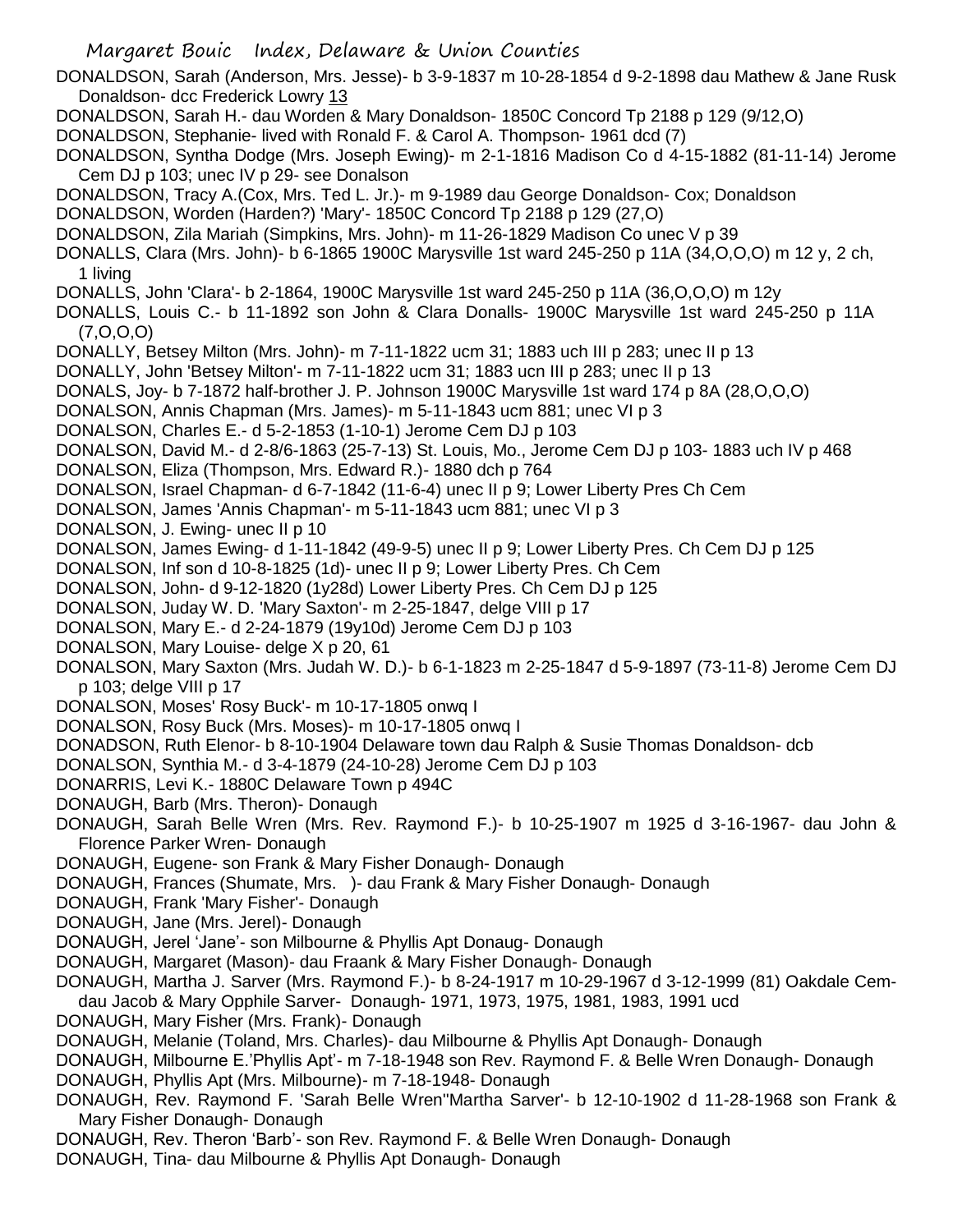Margaret Bouic Index, Delaware & Union Counties DONAUGH, Wilson- son Frank & Mary Fisher Donaugh- Donaugh DONAVAN, Charles 'Loretta Wagle'- Donavan DONAVAN, Flo (Montgomery, Mrs. John E.)- b 10-28-1895 d 7-10-1965 (70) dau Charles & Loretta Wagle Donavan- Donavan DONAVAN, Howard J. 'Ida'- 1961, 1969, 1971 dcd DONAVAN, Ida M. (Mrs. Howard J.)- 1961, 1969, 1971 dcd DONAVAN, Joseph- b 3-2-1903 Berkshire Tp son Taylor & Ida Mason Donovan- dcb DONAVAN, Loretta Wagle (Mrs. Charles)- Donavan DONAVAN, Opal May- dau Charles & Loretta Wagle Donavan- Donavan DONAVAN, R. W.- uca p 87 DONAVIN, ---b 1-18-1869 dau J. E. & Laura Donavin- dcb DONAVIN, Bessie B.- b 11-10-1876 Thompson Tp dau Joseph W. & Emily Woodruff Donavin- dcb DONAVIN, Catherine L. 'Kate' (Mrs. John Wesley)- dau Charles Trone- 1880 dch p 623; 1908 dch p 885; Pabst 8 p 16 DONAVIN, Charles E.- 1969, 1971 dcd DONAVIN, Lt. Charles S.- son George B. & Edith S. Jones Donavin- 1908 dch p 891 DONAVIN, Charley- b 10-8-1887 Delaware Town son Harry & Carry Groinner Donavin- dcb DONAVIN, David- 1880C Thompson Tp p 301A DONAVIN, Edith S. Jones (Mrs. George B.)- dau David S. & Lenore Jones- 1908 dch p 891 DONAVIN, E. L.- Pabst 8 p 16 DONAVIN, Ella Weiser (Mrs. Kirkwood)- b 10-2-1862 dau Solomon B. & Sarah Markle Donavin- Weiser p 94 DONAVIN, George- Pabst 8 p 16 DONAVIN, Col. George B. 'Edith S. Jones'- son John Wesley & Catherine Trone Donavin- dumch p 5; 1908 dch p 414, 433, 885; Sandusky p 2; 1869 wsc p 13; Pabst 8 p 25; delge VII p 23 dg 1-3-1902 DONAVIN, Harry- delge X p 55 DONAVIN, Harry- b 1-6-1890 Delaware Tp son Harry & Carrie Guiner Donavin- dcb DONOVAIN, Ida- b 10-17-1892 Delaware Tp dau Harry & Carry Gwinere Donovain- dcb DONAVIN, Irena- b 8-1-1895 Delaware Tp dau Harry & Carry Gwinner Donavin- dcb DONAVIN, James- 1908 dch p 392 DONAVIN, Jane McElroy (Mrs. John)- sister Rev. William McElroy- dumch p 2 DONAVIN, Jerome- b 5-13-1899 Delaware Tp son Harry & Carrie Gwinner Donavin- dcb DONAVIN, John- b 9-22-1886 Delaware Tp son Harry & Carrie Gwinner Donavin- dcb DONAVIN, John 'Jane McElroy'- dumch p 2; 1908 dch p 885; ffd p 7 DONAVIN, John Wesley 'Catherine/Kate L. Trone'- b 2-18-1833 m 1855 d 6-28-1890 son L. K. & Mary McConnell Donavan- 1880 dch p 622; 1908 dch p 433, 885; dumch p 16; Pabst 8 p 13, 16, 22; 1880C Delaware Town p 488C DONAVIN, Kirkwood 'Ella Weiser'- Weiser p 94 DONAVIN, Kirkwood H.- son George B. & Edith S. Jones Donavin- 1908 dch p 891 DONAVIN, Laura C. Trone (Mrs. L. K.)- m 1855- dumch p 4 DONAVIN, Levi Kirkwood- d 2-1914 son John Wesley & Catherine Trone Donavin- 1880 dch p 622; 1908 dch p 885 DONAVIN, Levi Kirkwood 'Mary McConnell'- b 1799 d 1882 son John & Jane McElroy Donavin- 1908 dch p 433, 885; dumch p 2 DONAVIN, Mrs. L. K.- dau Solomon B. Weiser- delge VIII p 42 DONAVIN, Marie- dau John Wesley & Catherine Trone Donavin- 1908 dch p 886; 1976 dch p 51; ffd p 7 DONAVIN, Marie L. T.- grad DHS 1885 delge VII p 6 DONAVIN, Mary Lenora- dau George B. & Edith S. Jones Donavin- 1908 dch p 891 DONAVIN, Mary Louise- b 10-16-1890 Delaware Town dau George B. & Edith Jones Donavin- dcb DONAVIN, Mary McConnell (Mrs. Levi)- b 1800 d 8-18-1894- dumch p 2; 1880 dch p 622; 1908 dch p 885 DONAVIN, Dr. M. W.- son John & Jane McElroy Donavin- 1880 dch p 622 DONAVIN, Sally- sister of John Donavin- ffd p 7; Fowler p 115 DONAVIN, S. K.- b 1831 d 8-12-1902 1880 dch p 203; 1908 dch p 433; 1869 wsc p 12; Pabst 8 p 16, 24; delge VI p 35, IX p 52 DONAVIN, Woodie- 1869 wsc p 12; Pabst 8 p 24 DONAVON, Belle- b 2-21-1879 Delaware Town son --Bell Donavon- dcb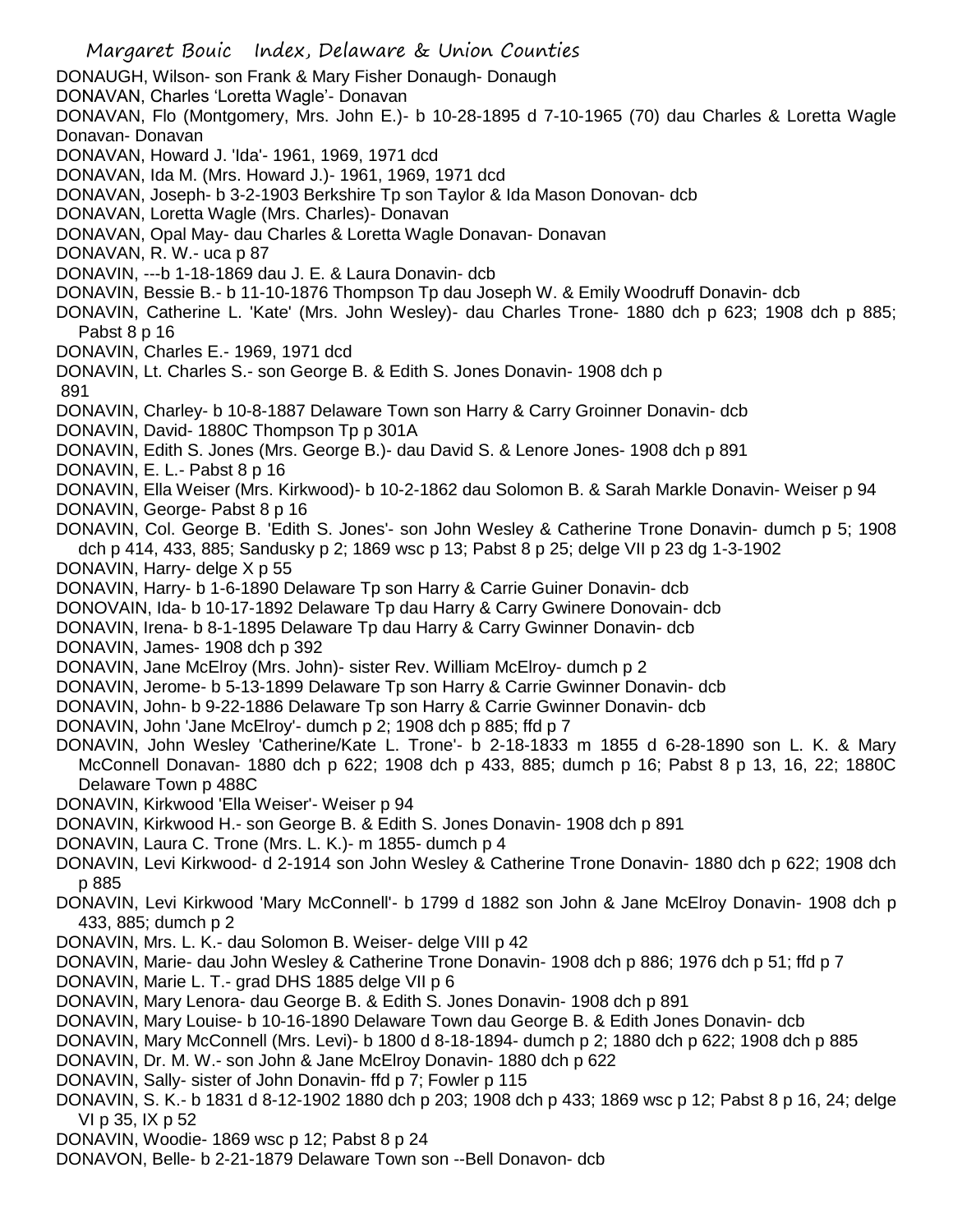Margaret Bouic Index, Delaware & Union Counties DONCLE, Jacob- Powers p 93, 104, 105, 109 DONE, Caroline (Pierce, Mrs. Isaac Washington -Nash p 269 DONE, John- 1835 men p 39 #69 p 70 Lincoln Tp DONEGAN, Mary (Brooks, Mrs. George W.)- m 5-4-1881 ucm 6977 DONEHOO, John G.- delge VIII p 8 DONEHUE--- unec II p 23 DONEHUE, Joseph- b Ross Co d 3-9-1928 (82y) Oakdale Cem 4005 (F-10) DONELS, Margaret (Hedges, Mrs. David)- m 12-20-1833 Madison Co unec VII p 10 DONELSON, Aaron Christopher- b 9-6-1965 son Robert & Sarah Jane Morse Donelson- Mitchell 112141645 DONELSON, Arch Duane- b 8-18-1953 son Robert & Sarah Jane Morse Donelson- Mitchell 112141642 DONELSON, C. H.- 1869 wsc p 5; Pabst 8 p 16 DONELSON, Debra Joan (Kaput, Mrs. Timothy Joseph)- b 7-9-1952 m 4-1978 dau Robert & Sarah Jane Morse Donelson- Mitchell 112141641 DONELSON, Dexter- 1869 wsc p 11; Pabst 8 p 23 DONELSON, Durk Thomas- b 1-22-1955 son Robert & Sarah Jane Morse Donelson- Mitchell 112141643 DONELSON, James E.- hmt p 201, 202; 1915 uch p 272; 1883 uch IV p 433 DONELSON, Jeremia Thomas- b 9-26-1979 son Arch Duane & Pamela Risner Donelson- Mitchell 1121416421 DONELSON, Pamela Risner (Mrs. Arch Duane)- Mitchell (112141642) DONELSON, Rev. Park S.- Monnett p 16; 1880 dch p 384, 398; 1908 dch p 228, 245; wsc Grah p 42, 61; 1976 dch p 201; 1869 wsc p 2; Pabst 8 p 12; Powers Pat p 196 DONELSON, Robert 'Sarah Jane Morse'- m 1-27-1951- Mitchell (11214164) DONELSON, Sarah Jane Morse (Mrs. Robert)- m 1-27-1951 dau William Cassius & Esther Kezerta Morse-Mitchell 11214164 DONELSON, Tracy Ann (Myers, Mrs. Dwight Steven)- b 2-21-1960 m 4-2-1979 dau Robert & Sarah Jane Morse Donelson- Mitchell 112141644 DONER, Adella Flora- 1949 ucd; unec XIII p 6 DONER, Arthur H.'Milly Mosier'- m 6-27-1917- son Adella Flora Doner- Doner; unec XII p 28; 1949, 1959, 1967, 1971, 1973, 1979, 1981, 1983 ucd DONER, Christian 'Mary Davidson'- b 1833 d 1907 Claibourne Cem p 16- 1915 uch p 860; 1900C Jackson Tp 211-213 p 9B (67,O,O,O) m 24y DONER, Epha (Salors, Mrs. John)- m 9-8-1838 Madison Co unec IV p 17 DONER, Harry W. 'Kathryn'- d 11-17-1967 brother Arthur H. Doner- Doner DONER, Helen (Hager, Mrs. Howard Asbury)- m 11-12-1931 209 DONER, Jane M. (Mrs. Lyman D.)- b 1856 d 1933 Claibourne Cem p 68 DONER, Jane (Reed, Mrs. William)- ped Paul Clay 21- delge V p 39 DONER, Judith A.- #356. unec XII p 2, 28, XIII p 3 DONER, Lyman D. 'Jane M.'- b 1859 d 1927 Claibourne Cem p 68 DONER, Mary Davidson (Mrs. Christian)- b 1836 d 1911 Claibourne Cem p 16- 1915 uch p 860; 1900C Jackson Tp 211-213 p 9B (64,O,Ky,O) 4 ch, 2 living DONER, Mary M. (Blain, Mrs. Charles E.)- m 12-15-1894- dau Christian & Mary Davidson Doner- 1915 uch p 860 DONER, Milly Mosier (Mrs. Arthur H.)- unec XII p 28; 1959, 1967, 1971 ucd DONER, Ralph- brother Arthur H. Doner- Doner DONEVAN, Thomas- dcw Bk 4 p 59(8) witness DONEY, A. C.- obit 1-31-1900, unec XIV p 65 DONEY, Rev. Carl G.- 1908 dch p 255 DONEY, D. C.- son A. C. Doney- unec XIV p 65 DONFERTH, Amelia Lockwood (Mrs. )- dau Walter & Dorothea Barns Lockwood- dumch p 447 DONG, Joan (McBride, Mrs. Robert Kenneth)- b 10-6-1949- Graham (16115131); Weaver (129(11)131); Huntley 10; Rittenhouse DONHUE, Clayton- Dj p 50 DONIGAN L.- Trenton Tp Powell p 281 DONIHUE, Hattie- b 6-18-1882 Delaware Town dau John & Eliza McNeal Donihue- dcb DONILSON, Rebecca (Bennett, Mrs. John)- m 1833 Lincoln Tp.- Powell p 332 DONIM, George- b 11-10-1882 Troy Tp ---- dcb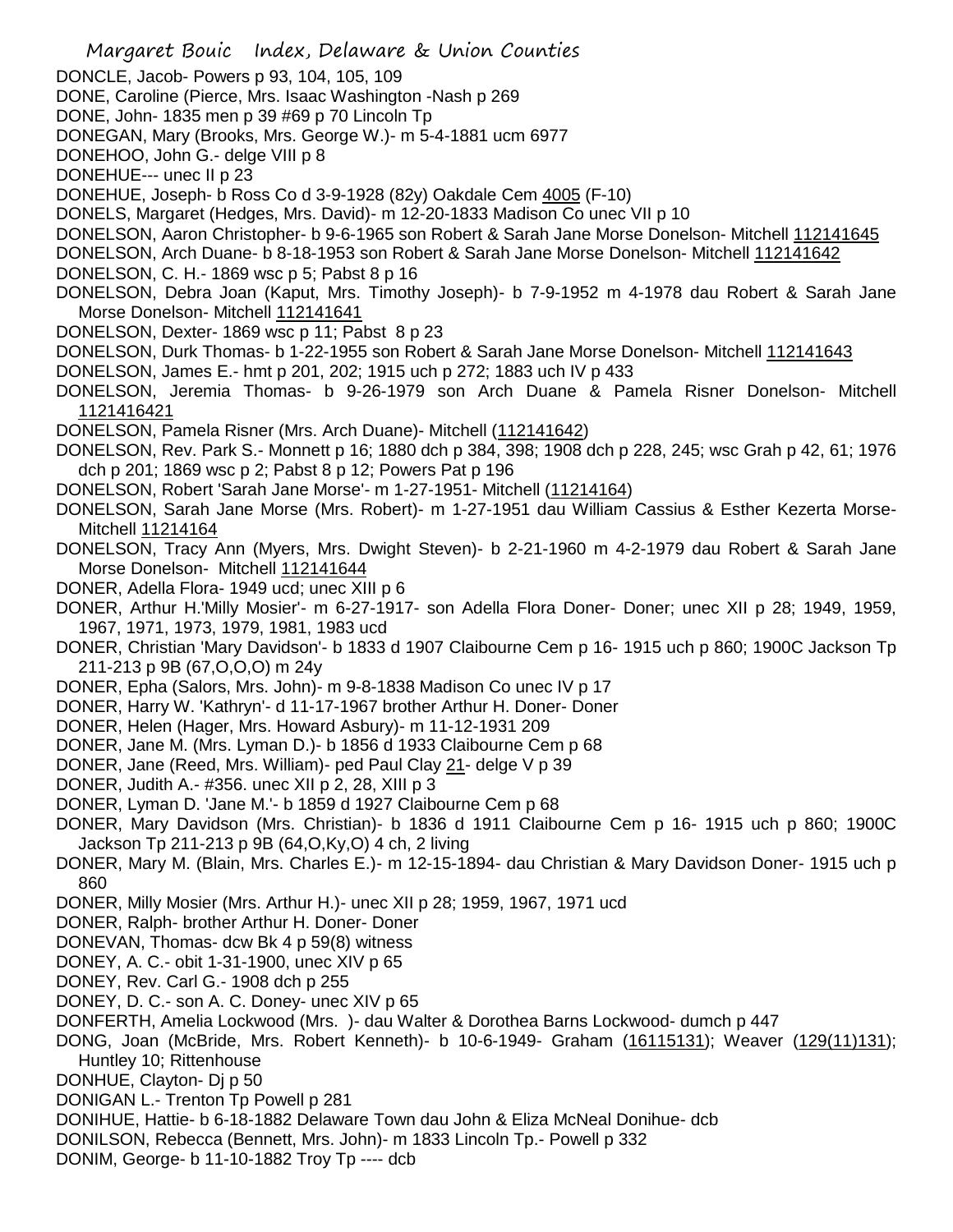DONING, Almond 'Rachel Cook'- m 12-13-1838 ucm 520; unec III p 37

DONING, Rachel Cook (Mrs. Almond)- m 12-13-1838 ucm 520; unec III p 37

DONITHEN, Alfred Luther 'Charlotte M. Hoke'- b 11-23-1842 m 1-19-1869 d 7-21-1915- son J. & Sarah Dulabohn Donithen- dcc Charlotte Davids Davis 12

DONITHEN, Charlotte M. Hoke (Mrs. Alfred Luther)- b 3-3-1848 m 1-19-1869 d 12-18-1911 dau William & Mary Shearer Hoke- dcc Charlotte Davids Davis 13

- DONITHEN, Erma Viola (Davids, Mrs. Charles Newell)- b 3-29-1903 m 8-10-1924 d 9-7-1932 -dau Howard Otis & Viola May King Donithen- dcc Charlotte Davids Davis 3
- DONITHEN, Howard Otis 'Viola May King'- b 7-4-1871 m 4-4-1896 d 4-10-1946 son Alfred Luther & Charlotte M. Hoke Donithen- dcc Charlotte Davids Davis 6
- DONITHEN, J. 'Sarah Dulabohn'- dcc Charlotte Davids Davis 24

DONITHEN, Sarah Dulabohn (Mrs. J.)- b 11-17-1815 d 9-13-1893- dcc Charlotte Davids Davis 25

- DONITHEN, Viola May King (Mrs. Howard Otis)- b 3-28-1872 m 4-4-1896 d 3-25-1910 dau Henry T. & Sarah Dell Mathias King- dcc Charlotte Davids Davis 7
- DONIVAN, Arthur- b 4-18-1902 Delaware Tp son Harry & Carrie Griner Donivan- dcb
- DONIVAN, Grace- b 11-26-1892 Delaware Town dau Thos & Lizzie Whitlingers Donivan- dcb
- DONIVAN, Jeremiah- unclaimed letter 1853 unec V p 22
- DONIVAN, ----b 1-18-1869 Delaware Town son John W. & Laura Donivan- dcb
- DONIVAN, Ruth Amelia- b 11-20-1897 Delaware Town dau Thomas & Lizzie Whittinger Donivan- dcb
- DONIVEN, Samuel- delge VIII p 56, Radnor Tp 1810
- DONLAN, Fred- b 1870 d 1897 Our Lady of Lourdes Cem R2 lptw p 53
- DONLAN, Katherine- sister Margaret Nash- 1949 ucd
- DONLAY, George W. 'Alma'- d 9-25-1904 (71y4m) Oakdale Cem 1009 (261E); 1860C Paris Tp 1258-1249 p 166 (27,O)
- DONLER, Cordelia- dau Elisabeth Donler- 1850C Union Tp 1248-1266 p 187 (6/12,O)
- DONLER, Sarah- dau Elisabeth Donler- 1850C Union Tp 1248-1266 p 187 (2,O)
- DONLER, Elisabeth- 1850C Union Tp 1248-1266 p 187 (29, Va)
- DONLEY, Alma (Mrs. George W.)- 1870C Paris Tp 25-26 p 4 (34,O)
- DONLEY, Alma/Aloma H. Reed (Mrs. George Wesley)- b 1837 m 11-26/27-1856 ucm 2485 d 2-7-1918 SR Oakdale Cem I p 43 (E-R41-6);unec VIII p 65; mt 12-3-1856; 1900C Paris Tp 171-175 p 10A (64,O,O,O) m 45y. 11 ch 6 living
- DONLEY, Charles- son J. & E.- Amrine Cem lptw p 62
- DONLEY, Clara 1944 Paris Tp uninf p 26
- DONLEY, Clara V. (Mrs. John B.)- b 6-2-1865 Oakdale Cem I p 34 (E-R32-5)
- DONLEY, Domonick (1883) Genther p 48
- DONLEY, D. W.- uca p 59
- DONLEY, E. (Mrs. J.)- lptw p 62
- DONLEY, Edna (Hammond, Mrs. )- dau Floyd M. & Leona March Donley- Donley
- DONLEY, Elizabeth (Corbin, Mrs. Earl W.)- dau Floyd M. & Leona March Donley- Donley
- DONLEY, Elizabeth Miller (Mrs. John)- 1883 uch IV p 66; 1860C Paris Tp 1252-1243 p 165 (59, Va)
- DONLEY, Elmer A.- 1961 dcd
- DONLEY, Elmer D.- b 1914 d 8-14-1922 York Cem p 67- son D. E. & Mable Donley
- DONLEY, Emeline Amrine (Mrs. Mathias)- m 8-17-1853 ucm 1989 mt 8-31-1853; unec VIII p 10; 1860C Paris Tp 1254-1245 p 165 (22,O)
- DONLEY, Flora D. (Beightler, Mrs. Warren)- m 12-20-1879 ucm 6619- dau George W. & Alma Donley- 1870C Paris Tp 25-26 (8,O)
- DONLEY, Floyd L.- b 8-31-1927 d 11-21-1994 (67) bur Mich.- son Floyd M. & Leona March Donley- Donley
- DONLEY, Floyd M. 'Leona March'- Donley
- DONLEY, Frank 'Lela'- b 1873 Un Co d 1-8-1930 Oakdale Cem 4203 (G2291) II p 59 (G-R14-13)
- DONLEY, George W. 'Aloma Reed'- b 1837 Un Co d 2-7-1918 SR Oakdale Cem I p 43 (E-R41-6); 1900C Paris Tp 171-175 p 10A (66,O,O,Va) m 45y
- DONLEY, Hannah (Worrlein, Mrs. George A.)- m 2-19-1874 ucm 5441
- DONLEY, Harlow- b 9-20-1889 d 8-14-1899 Oakdale Cem I p 34 (E-R32-5)
- DONLEY, Hazel F.- b 1897 Oakdale Cem II p 83
- DONLEY, Homer G.- 1961 dcd
- DONLEY, Howard- son Floyd M. & Leona March Donley- Donley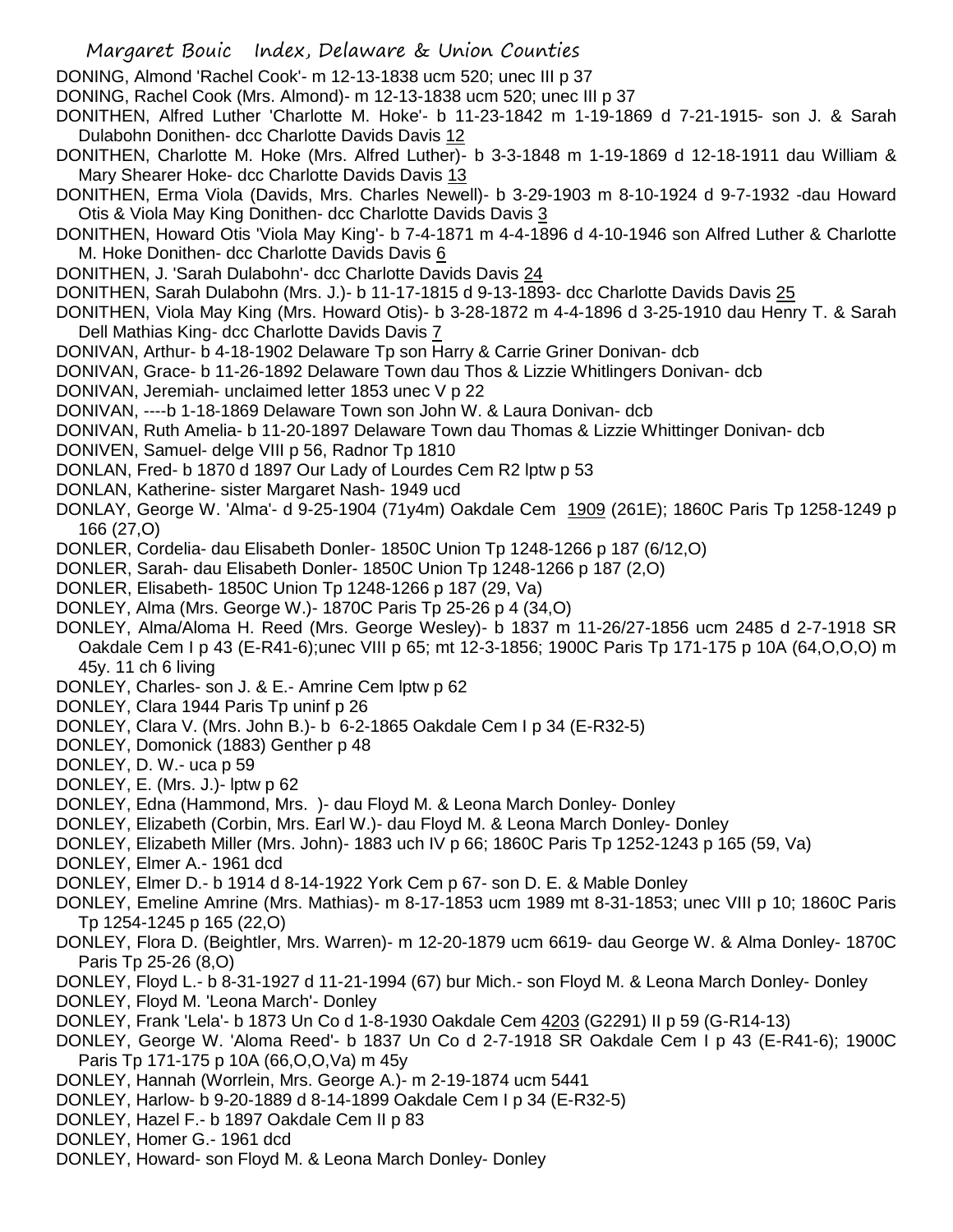- DONLEY, Ila (McKenzi, Mrs. Linzi)- dau Floyd M. & Leona March Donley- Donley
- DONLEY, J. 'E.'- lptw p 62
- DONLEY, James- son Floyd M. & Leona March Donley- Donley
- DONLEY, John- d 1-12-1867 (65y29d)- Amrine Cem lptw p 62; 1840C Paris Tp 880 (30-40); unec X p 52, 54
- DONLEY, John B.'Clara V.'- b 2-6-1864 m 12-1887 Oakdale Cem I p 34 (E-R32-5)
- DONLEY, John B.- son George W. & Aloma Reed Donley- 1860C Paris Tp 1258-1259 p 166 (1,O); 1870C Paris Tp 25-26 p 4 (10,O)
- DONLEY, John 'Elizabeth Miller'- 1883 uch V p 66, 72; uca p 58
- DONLEY, Josiah- son John & Elizabeth Miller Donley- 1860C Paris Tp 1252-1243 p 165 (36,O)
- DONLEY, Joyce (Smith, Mrs. Joseph)- dau Floyd M. & Leona March Donley- Donley
- DONLEY, Kenneth- son Floyd M. & Leona March Donley- Donley
- DONLEY, Lela (Mrs. Frank)- b 1885 d 1965 Oakdale Cem II p 59 (G-R14-13)
- DONLEY, Leona March (Mrs. Floyd M.)- Donley
- DONLEY, Leroy- son Mathias & Emeline Amrine Donley- 1860C Paris Tp 1254-1245 p 165 (6,O)
- DONLEY, Leroy 'Maria Palen'- m 10-21-1875 ucm 5770 mt 3 p 17; uca p 93
- DONLEY, Levie 'Mary Jane Thompson'- m 1857, unec XII p 12
- DONLEY, Lewis- 1915 uch p 318
- DONLEY, Lewis C.- son John Donley- Donley
- DONLEY, Louetta- dau Mariah Donley- 1880C Leesburg Tp 211 p 21 (1,Missouri,O,O)
- DONLEY, L. R.- uca p 23
- DONLEY, Mabel Freeman- grad Broadway 1907- unec III p 19
- DONLEY, Maria Palen (Mrs. Leroy)- m 10-21-1875 ucm 5770; mt 3 p 17
- DONLEY, Mariah- 1880C Leesburg Tp p 0185 (25,O,Eng,NY)
- DONLEY, Marion- dau Floyd M. & Leona March Donley- Donley
- DONLEY, Mary (Burris, Mrs. John)- m 6-3-1849 ucm 1426; unec XIII p 19
- DONLEY, Mary S.- b 1-1870 dau George W. & Aloma Reed Donley- 1870C Paris Tp 25-26 p 4 (5/12,O)
- DONLEY, Mathias 'Emeline Amrine'- m 8-17-1853 ucm 1989 mt 8-31-1853; 1860C Paris Tp 1254-1245 p 165 (30,O); unec VIII p 10
- DONLEY, Nora (Palen, Mrs. James)- m 12-28-1876 ucm 6001
- DONLEY, Olive B. (Mahaffey, Mrs. Alexander C.)- dau George W. & Alma Donley- 1883 uch V p 411; 1870C Paris Tp 25-21 p 4 (4,O)
- DONLEY, Polly Ann (Wilcox, Mrs. Philip)- m 12-28/26-1844 ucm 1010 ; unec VI p 16, XI p 15
- DONLEY, Rebecca Bidwell (Mrs. Robert)- m 10-2-1839 Madison Co unec IX p 18
- DONLEY, Rebecca (Sager, Mrs. Christian)- m 3-4-1847 ucm 1206- 1985 uch p 122; unec VI p 69
- DONLEY, Robert 'Rebecca Bidwel'- m 10-2-1839 Madison Co unec IX p 18
- DONLEY, Rose- b 4-1876 sister-in-law of George & Susan Woerrlein- 1900C Paris Tp 150-153 p 9A (24,O,O,O)
- DONLEY, Sarah (Falgrin, Mrs. )- dau Floyd M. & Leona March Donley- Donley
- DONLEY, Sarah- dau Mathias & Emeline Amrine Donley- 1860C Paris Tp 1254-1245 p 165 (10/12,O)
- DONLEY, Susan- dau Levi & Mary J. Thompson Donley- 1860C Paris Tp 1253=1244 p 165 (7/12,O)
- DONLEY, Susannah- d 11-26-1849 (27y) dau J. & E. Amrine Cem lptw p 62
- DONLEY/DONNELY, Wallen- b 7-1857/6 d 11-27-1913 (56y3m) Oakdale Cem 2606 (E261)- son George W. & Alma Donley- 1860C Paris Tp 1258-1249 p 166 (3,O); 1870C Paris Tp 25-26 p 4 (12,O); 1880C Paris Tp 63-64 p 7 (22,O,O,O); 1900C Paris Tp 171-175 p 10A (43,O,O,O)
- DONLEY, Wasson- son Mathias & Emeline Amrine Donley- 1860C Paris Tp 1254-1245 p 165 (6,O?)
- DONLEY, E. Wesley 'Alma H. Reed'- m 11-26/27-1856 ucm 2485; mt 12-3-1856; unec VIII p 65
- DONLEY, Willard- d inf 1875 mt 3 p 29
- DONLEY, William- b 1863 Un Co d 10-9-1902 (39y3m) Oakdale Cem 1573 (234E) I p 40 (E-R38-6)
- DONLEY, Zephaniah- b 4-1873; 1900C Paris Tp 231-237 p 13A (27,O,O,O)
- DONLEY, Z. F.- d 8-25-1950 (71) Paris Tp uninf p 29
- DONLY, G. W.- 1883 uch V p 145
- DONLY, John- 1915 uch p 505
- DONLY, Levi 'Mary J. Thompson'- m 10-7-1857 ucm 2607 mt 10-14-1857; 1860C Paris Tp 1253-1244 p 165 (23,O); unec V p 9
- DONLY, Mary J. Thompson (Mrs. Levi)- m 10-7-1857 ucm 2607 mt 10-14-1857; 1860C Paris Tp 1253-1244 p 165 (18, Va); unec V p 9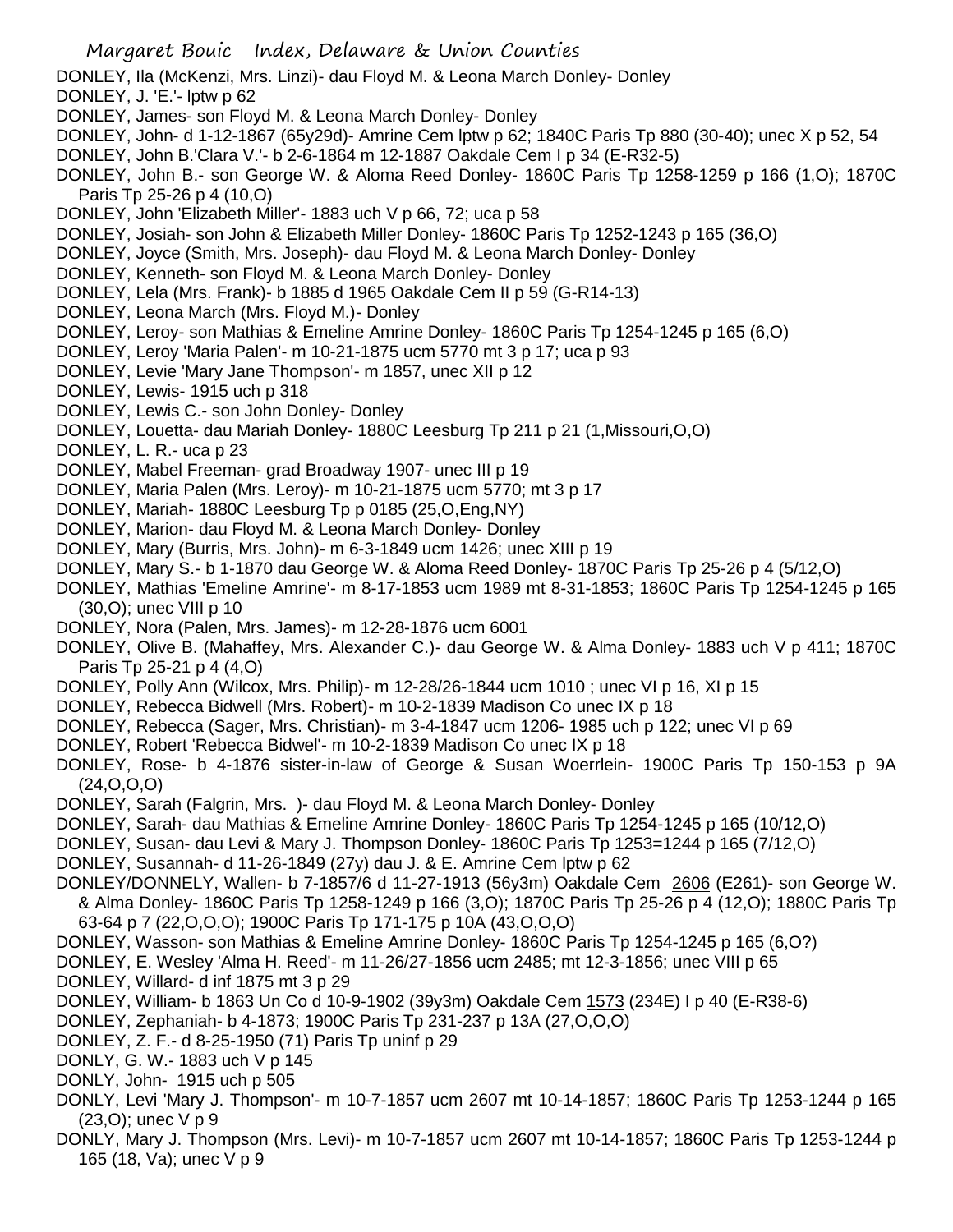Margaret Bouic Index, Delaware & Union Counties DONN, Robert (Dunn)- Nash p 386 DONNAL, Chris 'Kim'- Donnal DONNAL, Kayla Rose- b 10-3-1991 dau Chris & Kim Donnal- Donnal DONNAL, Kim (Mrs. Chris)- Donnal DONALLY, Maud- b 3-1879, 1900C Marysville 1st ward 349-365 p 15A (21,O,O,O) DONNALS, Jo?- b 7-1875, 1900C Marysville 2nd ward 362-378 p 15B (24,O,O,O) DONNALSON, Mary E.- interred 2-23-1914 Unionville Cem DJ p 46 DONNAN, Andrew- delge V p 300 DONNAN, Connie F. (Mrs. Jere A.)- 1961 dcd DONNAN, Jene A.'Connie F.'- 1961 dcd DONNAN/DONNON, Rev. John W.- 1880 dch p 488; 1908 dch p 289; 1883 uch V p 365, 532, 665 DONNAN, Julie- dau Jene A. & Connie F. Donnan- 1961 dcd (9) DONNAUGH, William- 1840C Radnor Tp delge IV p 4 DONNEL, William- b 7-1881 1900C Allen Tp 46-48 p 3A (18,O,unk,unk) DONNELLON, Elizabeth (Blount, Mrs. Ambrose)- m 8-1-1816 Madison Co unec IV p 29 DONNELLY, Bert 'Dorothy Marie Hall'- m 8-20-1927- Howison (1284) DONNELLY, Colleen (Nobis, Mrs. Steve)- m 6-25-1962 m 6-24-1989- St. Paul p 43 DONNELLY, Collette (Bouic, Mrs. Robert Arthur)- m 8-1995- Bouic (129421); Graham (16141121), (1819421); Rausch (1471211); Weaver (129(10)421) DONNELLY, Daniel M.- witness (1840) Genther p 126 DONNELLY, Dominick- unec IX p 4 DONNELLY, Dorothy Marie Hall (Mrs. Bert)- b 8-9-1900 m 8-20-1927 dau Jabez & Luella Howison Hall-Howison 1284 DONNELLY, Elliott- Longbrake p 57 DONNELLY, Francis E.- Donnelly DONNELLY, Frank- b 7-1873, 1900C Marysville 27 p 2A (26,Ill,O,O) DONNELLY, James R. 'Mary Jane Adams'- b 1839 d 1914 ped Martha Vestal Clarke #161 10; unec IV p 67 DONNELLY, John- 1830C Paris Tp 331 p 292 (20-30); 1860C Paris Tp 1252-1243 p 165 (58, Va) DONNELLY, John 'Olive Brake'- m 1-26-1903 Brake Bible- unec IV p 58 DONNELLY, Margaret- 1880C Delaware Town p 544A DONNELLY, Mary Jane Adams (Mrs. James R.) - b 1841 d 1924 ped Martha Vestal Clarke #161 11; unec IX p 67 DONNELLY, Olive Brake (Mrs. John)- m 1-26-1903 Brake Bible- unec IV p 58 DONNELLY, Olive M.- b 1913 Claibourne Cem p 54 dau Geneva M. Dilsaver DONNELLY, Rose- b 3-1878, 1900C Marysville 1st ward 166 p 7A (22,O,O,O) DONNELLY, Thomas- d Thurs (3) Madison Co Democrat 12-17-1879 son Dominick DONNELLY, Viola May (Vestal, Mrs. Frank Burl)- b 1891 d 1976 dau James R. & Mary Jane Adams Donnellyped Martha Vestal Clarke #161 6; unec IX p 67 DONNELSON, Elizabeth Martha (Greeno, Mrs. Lewis Elmer)- Cowgill p 72, 73 DONNELSON, Rebecca (Bennett, Mrs. )- Powell p 322 DONNELY, - see Donley; Donnelly DONNELY, Alma (Mrs. George W.)- 1880C Paris Tp 63-64 p 7 (44,O,O,O) DONNELY, Della- dau George W. & Alma Donnely- 1880C Paris Tp 63-64 p 7 (18,O,O,O) DONNELY, Druzee- dau Levi & Mary J. Donnely- 1880C Paris Tp 68-70 p 8 (18,O,O,Va) DONNELY, Franky- son Levi & Mary J. Donnely- 1880C Paris Tp 68-70 p 8 (10,O,O,Va) DONNELY, George W.'Alma'- 1880C Paris Tp 63-64 p 7 (46,O,Va,Va) p 116A DONNELY, James- son Levi & Mary J. Donnely- 1880C Paris Tp 68-70p 8 (14,O,O,Va) DONNELY, John B.- son Levi & Mary J. Donnely- 1880C Paris Tp 68-70 p 8 (16,O,O,Va) DONNELY, John- son George W. & Alma Donnely- 1880C Paris Tp 63-64 p 7 (20,O,O,O) DONNELY, Levi 'Mary J.'- 1880C Paris Tp 68-70 p 8 (44,O,O,Va)p 0117 DONNELY, Miss Lucy- WCTU- unec III p 58 DONNELY, Mrs. Mary E.- WCTU- unec III p 57 DONNELY, Mary- dau George W. & Alma Donnely- 1880C Paris Tp 63-64 p 7 (11,O,O,O) DONNELY, Mary J. (Mrs. Levi)- 1880C Paris Tp 68-70 p 8 938, Va,Va,Va) DONNELY, Maudie- dau Levi & Mary J. Donnely- 1880C Paris Tp 63-64 p 8 (1,O,O,Va) DONNELY, Olive B.- dau George W. & Alma Donnely- 1880C Paris Tp 63-64 p 7 (16,O,O,O)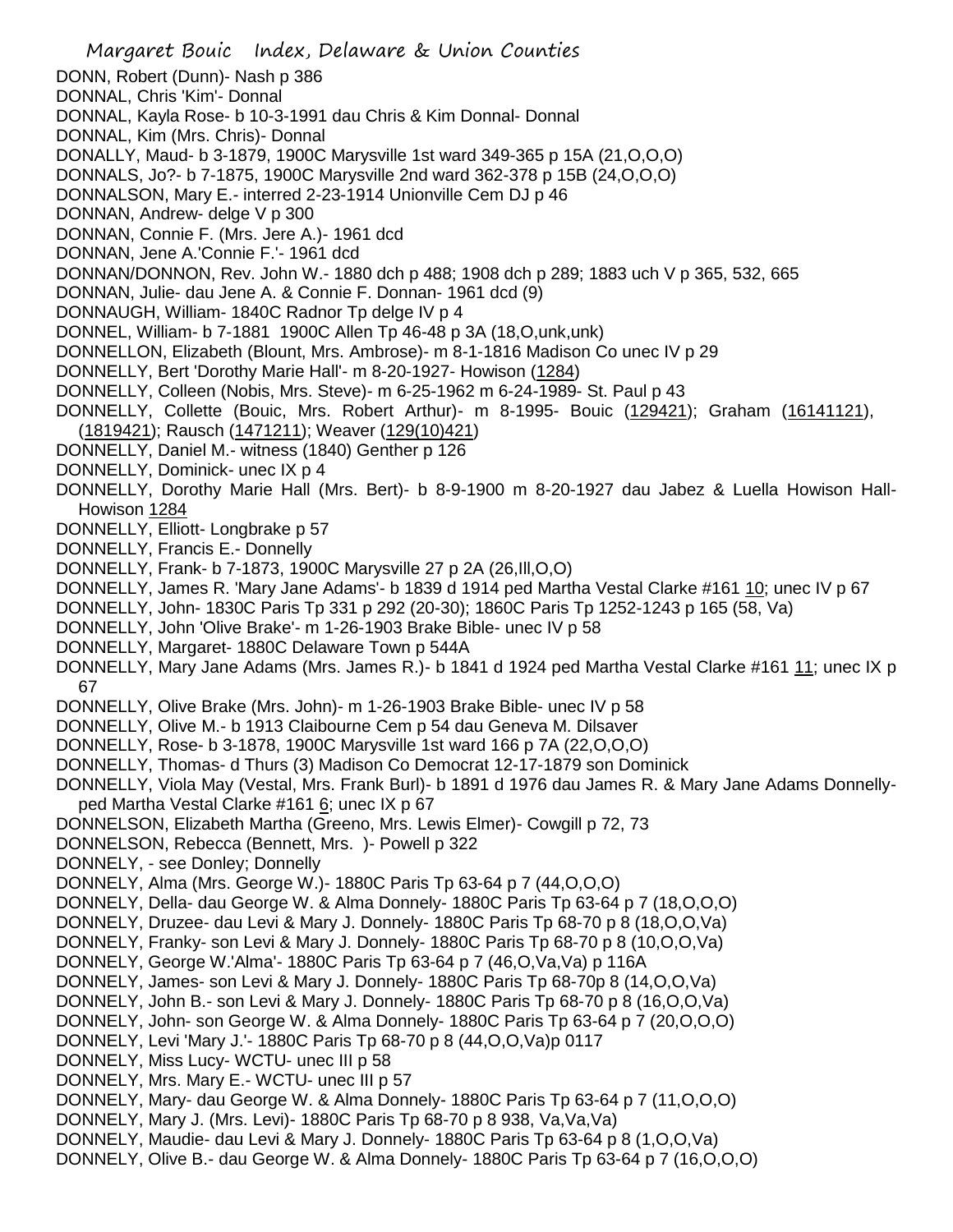Margaret Bouic Index, Delaware & Union Counties DONNELY, Rosa- dau Levi & Mary J. Donnely- 1880C Paris Tp 68-70 p 8 (4,O,O,Va) DONNELY, Zephy F.- son George W. & Alma Donnely- 1880C Paris Tp 63-64 p 7 (8,O,O,O) DONNER, Ileana Iola (Hunter, Mrs. Robert Leslie)- m 2-16-1944- dcc Marilyn Mauck West see 3 DONNER, Margaret (Sheets, Mrs. Henry)- b 10-28-1817 d 8-25-1878- delge IV p 30 DONNER, Sarah Ann (Sands, Mrs. Levin L.)- m 11-19-1839 dcm DONNEWIRTH, Linda Kaye (Shade, Mrs. Danny Eugene)- b 9-1-1947 m 9-13-1966- Cowgill p 43 DONNEY, Michael- unclaimed letter unec VIII p 44 DONNON, Elizabeth Walbridge (Mrs. Laurence)- m 5-18-1842 ucm 794; unec V p 59 DONNON, Laurence 'Elizabeth Walbridge'- m 5-18-1842 ucm 794 unec V p 59 see Dannon DONO, Alexander 'Anna Draper'- m slip 1864 unec IV p 18; 1870C Liberty Tp Un Co 258 p 31 (30, Can) DONO, Anna Draper (Mrs. Alexander)- m slip 1864 unec IV p 18; 1870C Liberty Tp Un Co 258 p 31 (25,O) DONO, Hannah- dau Alexander & Annie Dono- 1870C Liberty Tp Un Co 258 p 31 (4,O) DONO, John- son Alexander & Annie Dono- 1870C Liberty Tp un Co 258 p 31 (1,O) DONO, Mary- dau Alexander & Annie Dono- 1870C Liberty Tp Un Co 258 p 31 (5,O) DONOFRIO, Louise Saywell Heath- abstracted Ekelberry Ledger- delge X p 52 DONOGHUE, Clara A.- 1991 ucd DONOGHUE, Maura A. (Mrs. Neel J.)- 1991 ucd DONOGHUE, Neel J. 'Maura A.'- 1991 ucd DONOHAE, Ella Andrews (Mrs. Frederick)- Donohae DONOHAE, Frederick B. 'Ella Andrews'- b 11-12-1877 d 8-30-1963 son Joseph M. & Matilda Shirk Donohae-Donohae DONOHAE, Joseph M. 'Matilda Shirk'- Donohae DONOHAE, Matilda Shirk (Mrs. Joseph M.)- Donohae DONOHO, Benjamin- Nash p 70 DONOHOE, Armilda Ellen Dement (Mrs. Edward)- d 3-3-1962 (81) bur Fairview- see Donahoe DONOHOE, Blenmont- son Joseph M. & Matilda Shirk Donohoe- 1880C Liberty Tp Un Co 109-111 p 12  $(2,0,0,0)$ DONOHOE, Catherine (Mrs. Patrick)- 1860C Scioto Tp 887-888 (40,Irel) DONOHOE, Catherine- dau Patrick & Catherine Donohoe- 1860C Scioto Tp 887-888 (15,Irel) DONOHOE, Charles L. 'Abigail Stuart'- m 1855 unec V p 9 DONOHOE, Charles O. 'Pauline Moore'- b 11-9-1883 d 3-16-1978 (94) Claibourne Cem p 83- son Ira & Martha Paver Donohoe- Donohoe; 1900C Richwood 225-238 p 9A (16,O,O,O) DONOHOE, Claudia Leavitt- dau Stephen Rosser & Ida May Cushing Donohoe- Howison 1101 DONOHOE, Clayton 'Rose Anna Brown'- b 1899 d 1951 Unionville Cem DJ p 42 DONOHOE, Clyde- b 1880 d 1896 Claibourne Cem p 51 DONOHOE, David- son Francis L. Donohoe- Donohoe DONOHOE, Edna Elnora- d 1-2-1923- dau Edward Donohoe- Donohoe DONOHOE, Edra Anna- dau Stephen Rosser & Ida May Cushing Donohoe- Howison 1105 DONOHOE, Edward 'Armilda Ellen Dement- d age 87- Donohoe DONOHOE, Eleanor Katherine- dau Stephen Rosser & Ida May Cushing Donohoe- Howison 1103 DONOHOE, Ellen D. (Mrs. Fred L.)- 1900C Marysville 131 p 6A (22,O,O,O) m 1y, 1 ch DONOHOE, Eva (Mrs. Harvey)- b 1876 d 1949 Claibourne Cem p 82 1949 ucd DONOHOE, Francis L. "Hank"- b 3-13-1909 d 3-1-1969 Claibourne Cem- son Harvey & Eva Davis Donohoe-Donohoe- unec III p 20 DONOHOE, Frank- b 1-1882 son Joseph & Matilda Shirk Donohoe- 1900C Marysville 131 p 6A (18,O,O,O) DONOHOE, Fred L.'Ellen D.'- b 11-1877 son Joseph & Matilda Shirk Donohoe- 1900C Marysville 131 p 6A (22,O,O,O) m 1y DONOHOE, Frederick b.- 1915 uch p 327 DONOHOE, Grace- b 12-1886 dau Joseph & Matilda Shirk Donohoe- 1900C Marysville 131 p 6A (13,O,O,O) DONOHOE, Harvey 'Eva'- b 1876 d 1955 Claibourne Cem p 82- son Ira & Martha Paver Donohoe- 1880C Paris Tp 77-79 p 9 (4,O,O,O); 1949 ucd; unec III p 18 DONOHOE, Ida Louise- dau Stephen Rosser & Ida May Cushing Donohoe- Howison 1100 DONOHOE, Ida- 1870C Allen tp 167-160 p 11 (14,O); 1880C Allen Tp 48-53 p 6 (23,O,O,O) p 052A

DONOHOE, Ida May Cushing (Buckingham, Mrs. Thomas)(Mrs. Stephen Rosser)- b 5-5-1858 m(1) 11-14-1878- dau Charles Leavitt & Sarah Caroline Trone Cushing- Howison 442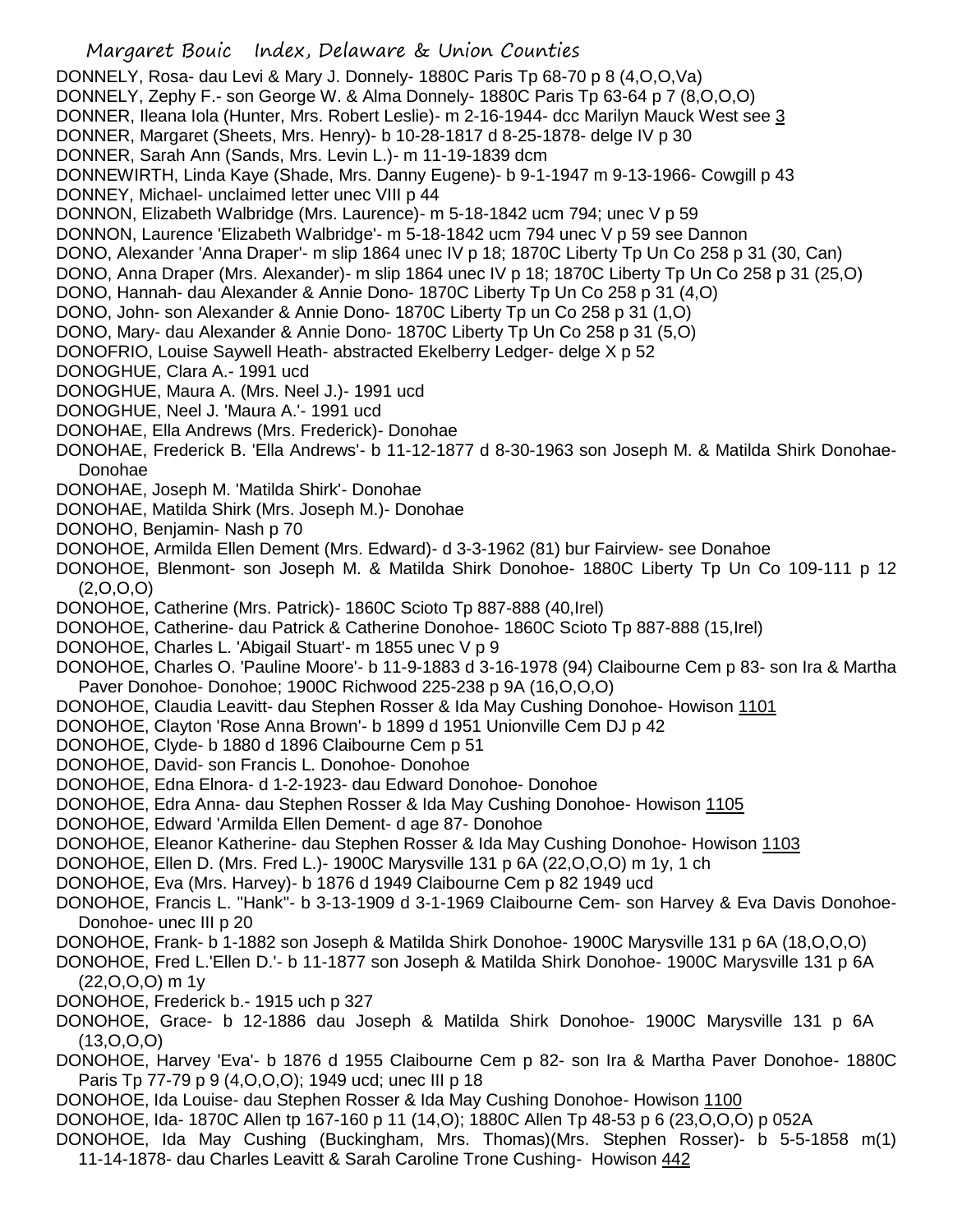DONOHOE, Ira 'Martha J. Paver'- b 1851 m 8-28-1873 ucm 5309 d 1915 Claibourne Cem p 51- 1883 uch V p 478; 1870C Allen Tp 167-160 p 11 (17,O); 1880C Paris Tp 77-79 p 9 (29,O,O,O) p 0118; 1900C Richwood 225-238 p 9A (49,O,O,O) m 12y

- DONOHOE, James 'Marian Harper'- Donohoe
- DONOHOE, John- son Patrick & Catherine Donohoe- 1860C Scioto Tp 887-888 (13,Irel)
- DONOHOE, John- son Thomas & Winnie Donohoe- 1870C Allen Tp 64-62 p 5 (22, Canada)
- DONOHOE, Joseph C.- b 9-1899 son Fred L. & Ellen D. Donohoe- 1900C Marysville 131 p 6A (8/12,O,O,O)
- DONOHOE, Joseph M. 'Matilda Shirk'- m 9-3-1874 ucm 5531- 1870C Allen Tp 167-160 p 11 (21,O); 1880C Liberty Tp Un Co 109-111 p 12 (33,O,Va,O) p 1039A; 1900C Marysville 131 p 6A (53,O,Pa,Pa) m 26y
- DONOHOE, Joyce (Lawson, Mrs. )- dau Clayton & Rose Ann Brown Donohoe- Donohoe
- DONOHOE, Leatha Ranae- b 8-18-1975 d 5-29-1994 (18) Woodstock Cem- dau James & Marian Harper Donohoe- Donohoe
- DONOHOE, Marian Harper (Mrs. James)- dau Marion W. Harper- Donohoe
- DONOHOE, Marjorie (Drumm, Mrs. )- dau Clayton & Rose Ann Brown Donohoe- Donohoe
- DONOHOE, Martha J. Paver (Mrs. Ira)- b 1855 m 8-28-1873 ucm 5309 d 1937 Claibourne Cem p 51- dau John & Maria Poling Paver- 1883 uch V p 478; 1880C Paris Tp 77-79 p 9 (24,O,O,O); 1900C Richwood 225-238 p 9A (44,O,O,Va) m 12y 5 ch,4 living
- DONOHOE, Marva- dau Clayton & Rose Ann Brown Donohoe- Donohoe
- DONOHOE, Mary- sister Ira Donohoe- 1870C Allen Tp 167-160 p 11 (17,O); 1880C Paris Tp 77-79 p 9 (27,O,O,O)
- DONOHOE, Mary- dau Patrick & Catherine Donohoe- 1860C Scioto Tp 887-888 (7,O)
- DONOHOE, Matilda Shirk (Mrs. Joseph M.)- b 2-1855 m 9-3-1874 ucm 5531; 1880C Liberty Tp Un Co 109-111 p 12 (25,O,O,O); 1900C Marysville 131 p 6A (45,O,O,O) m 26y, 6 ch 4 living
- DONOHOE, Opel L.- b 5-1885 dau Joseph & Matilda Shirk Donohoe- 1900C Marysville 131 p 6A (15,O,O,O)
- DONOHOE, Patrick'Catherine'- 1860C Scioto Tp 887-888 (50,Irel)
- DONOHOE, Paul Richard- d 4-17-1987 (61) cremated bur New Holland- Donohoe
- DONOHOE, Pauline (Mrs. Charles O.)- b 1901 d 1983 Claibourne Cem p 83- 1979, 1981, 1983 ucd
- DONOHOE, Pearl- b 1878 d 1912 Claibourne Cem p 51 son Ira & Martha Paver Donohoe- 1880C Paris Tp 77-79 p 9 (2,O,O,O); 1900C Richwood 225-238 p 9A (21,O,O,O)
- DONOHOE, Rexford Abraham- son James & Marian Harpeer Donohoe- Donohoe
- DONOHOE, Rose Anna Brown (Mrs. Clayton)- b 4-1-1908 m 3-19-1928 d 7-19-1961 Unionville Cem DJ p 42, 48 dau John E. & Bessie Butler Brown
- DONOHOE, Ross Mervyn- son Stephen Rosser & Ida May Cushing Donohoe- Howison 1102
- DONOHOE, Sarah Agnes- dau Stephen Rosser & Ida May Cushing Donohoe- Howison 1104
- DONOHOE, Stephen Rosser 'Ida May Cushing'- Howison (442)
- DONOHOE, Sylvia (Spring, Mrs. )- b 1874 d 1928 Claibourne Cem p 68 dau Ira & Martha Paver Donohoe-1880C Paris Tp 77-79 p 9 (5,O,O,O)
- DONOHOE, Thomas- son Thomas & Winnie Donohoe- 1870C Allen Tp 64-62 p 5 (15,O); 1880C Allen Tp 165-177 p 17 (25,O,Irel,Irel) p 0058
- DONOHOE, Thomas 'Winnie'- 1870C Allen Tp 64-62 p 5 (65, Irel)
- DONOHOE, Tonya Marie- dau James & Marian Harper Donohoe- Donohoe
- DONOHOE, Wilda E. (Mrs. Camey, Mrs. Paul S.)- m 10-15-1939- Donohoe; McCamey
- DONOHOE, Willela (Saygrover, Mrs. )- dau Clayton & Rose Anna Brown Donohoe- Donohoe
- DONOHOE, Winnie (Mrs. Thomas)- 1870C Allen Tp 64-62 p 5 (50, Irel)
- DONOHUE, Charles 'Pauline'- 1971, 1973 ucd
- DONOHUE, Daniel- son Thomas & Ellen Donohue- 1880C Paris Tp 549-599 p 55 (10, NJ,Irel,Irel)
- DONOHUE, Edna (Smith, Mrs. Lewis Wayne)- m 5-8-1851- Weiser p 273
- DONOHUE, Ellen (Mrs. Thomas)- 1880C Paris Tp 549-599 p 55 (39, (Irel, Irel,Irel)
- DONOHUE, James- 1880C Marysville 496-512 p 39 (26, O, Irel, Irel)
- DONOHUE, James- son Thomas & Ellen Donohue- 1880C Paris Tp 540-599 p 55 (3,O,Irel,Irel)
- DONOHUE, John- b 1848 d 1888 Oak Grove Cem Powell p 431
- DONOHUE, Joseph son Thomas & Ellen Donohue- 1880C Paris Tp 549-599 p 55 (21, NJ, Irel, Irel)
- DONOHUE, Margret (Mrs. Patrick) 1880C Union Tp 59 p 2 (35, Irel, Irel, Irel)
- DONOHUE, Anna Maria (Gross, Mrs. Daniel W.)- lic 1-2-1868 ucm 4318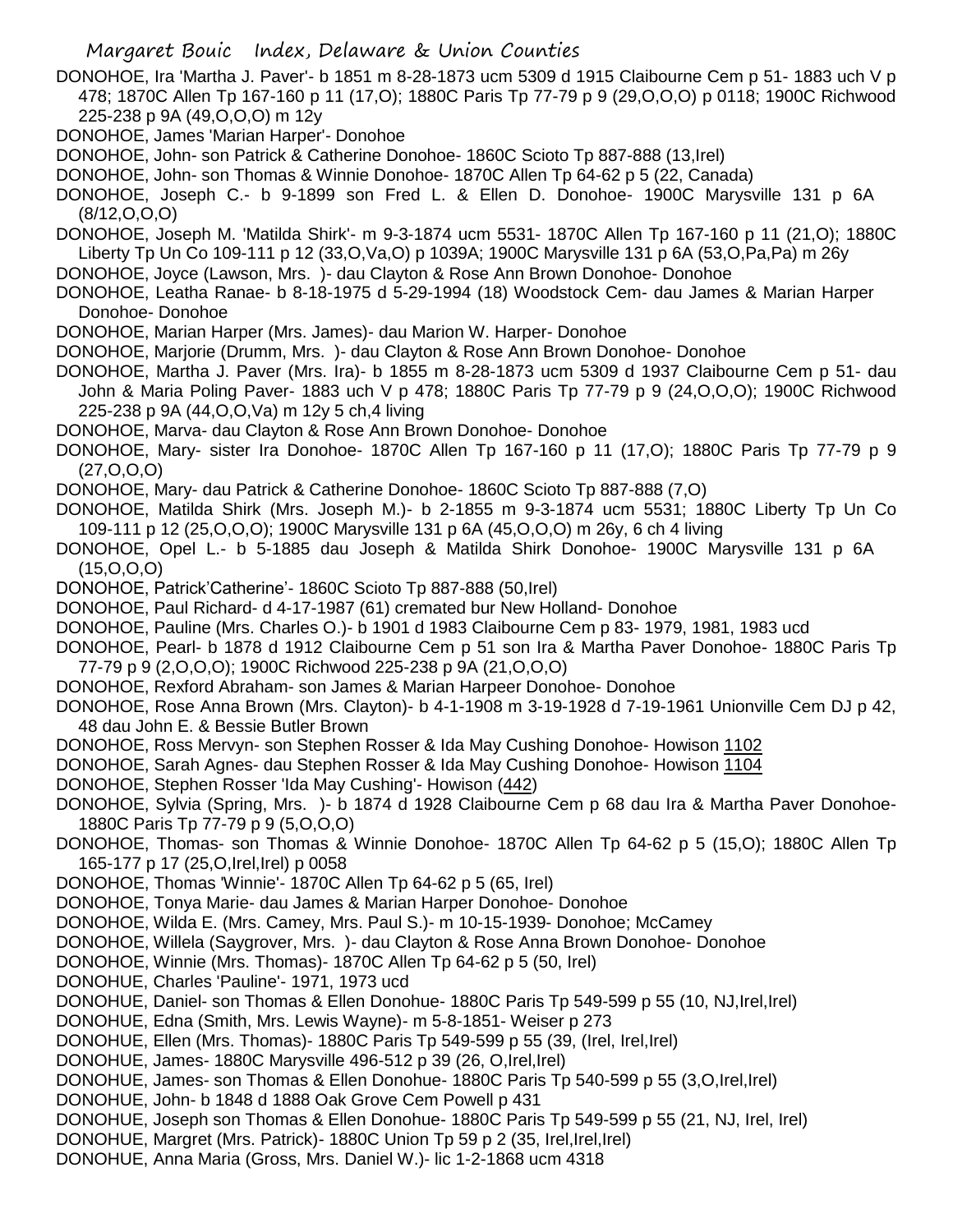- Margaret Bouic Index, Delaware & Union Counties DONOHUE, Patrick 'Margret'- 1880C Union Tp 59 p 2 (40, Irel,Irel,Irel) p 068A DONOHUE, Pauline (Mrs. Charles)- 1971, 1973 ucd DONOHUE, Thomas 'Ellen'- 1880C Paris Tp 549-599 p 55 (60, Irel,Irel,Irel) p 0113 DONOHUE, Thomas- son Thomas & Ellen Donohue- 1880C Paris Tp 549-599 p 55 (6,O,Irel,Irel) DONOHUE, Uribael?- son Thomas & Ellen Donohue- 1880C Paris Tp 549-599 p 55 (8, Penn, Irel, Irel) DONOP, Count- Longbrake p 13 DONOUGH, Andrew- 1850C Orange Tp 1778 p 113 (25, Ireland) DONOUGH, Phyllis Jean Dodge (Mrs. )- dau William Rudolph & Helen Pounds Dodge- Dodge 9 DONOVAN, Alta J. (Mrs. Harry)- d 6-16-1969 (89) Oak Grove Cem - Donovan; Pabst 8 p 33, 39 DONOVAN, Anna (Bishop, Mrs. Willis Emmet)- b 1858 d 1919 dau George & Elizabeth Coleman Donovanped Mary Turner Kuckelman #57 p 30- unec V p 30 DONOVAN, Arthur T. 'Leila Eagon'- b 4-18-1902 Delaware Tp d 11-12-1966 (64) Oak Grove Cem - son Harry & Carrie Donovan- son Harry & Carrie Griner Donivan- dcb- Donovan 1961 dcd DONOVAN, Bruce- son Ray & Eileen Donovan- 1959 ucd (2 1/2) DONOVAN, Caroline/Carolyn Sue (Mooney, Mrs. David Daniel)- m 9-5-196 dau Arthur T. & Leila Eagon Donovan- Donovan; 1961 dcd (18) DONOVAN, Cecile M.- b 1905- Byhalia Cem lptw p 120; 1959 ucd DONOVAN, Charles E. 'Edna E.'- m 9-5-1917 d 2-26-1974 (86) Oak Grove Cem son Harry & Carrie Donovan- Donovan; 1961 dcd; CCC p 113 DONOVAN, Charles H.- b 1872 d 1948 Byhalia Cem lptw p 120 DONOVAN, Rev. David Arthur 'Kathryn Boswell'- m 10-12-1963 son Arthur T. & Leila Eagon Donovan-Donovan; 1961 dcd DONOVAN, Edna E. (Mrs. Charles E.)- Donovan; 1961 dcd DONOVAN, Eileen (Mrs. Ray)- 1959 ucd DONOVAN, Eileen (Rhonemous, Mrs. Larry)- dau Jerome Sr. & Nancy Marie Howard Donovan- Donovan DONOVAN, Elizabeth- 1880C Delaware Town p 527C DONOVAN, Elizabeth Coleman (Mrs. George)- b 1844 d 1910 dau Richard Jr. & Hannah Ford Coleman- ped Mary Turner Kuckelman #57 15- unec V p 30 DONOVAN, George 'Elizabeth Coleman'- b 1840 d 1924 ped Mary Turner Kuckleman #57 14- unec V p 30 DONOVAN, Harry 'Alta J.'- d 1937- Donovan; CCC p 113 DONOVAN, Harry,Jr.- son Harry Donovan- CCC p 113 DONOVAN, Irene- unec III p 18 Health official DONOVAN, Irene Carolyn (Huffman, Mrs. Harley)- b 7-15-1895 m 12-20-1928 d 7-13-1988 dau Harry & Carrie Donovan- Donovan DONOVAN, Jacobus- delge VII p 25; dg 1-3-1902 DONOVAN, Jerianne (Gooding, Mrs. Thomas Frederick)- b 1964 m 11-8-1987 dau Jerome Jr. & Rebecca Ann Donovan- Donovan; 1969, 1971 dcd DONOVAN, Jerome Jr. 'Rebecca A. Ross"- son Jerome,Sr. & Nancy Marie Howard Donovan.- Donovan; 1961, 1969, 1971, 1980 dcd DONOVAN, Jerome,Sr. 'Marie M.Howard'- d 2-18-1972 (72) Oak Grove Cem son Harry & Carrie Donovan-Donovan; 1961, 1969, 1971 dcd
- DONOVAN, John Dale- son Harry & Alta J. Donovan- Donovan
- DONOVAN, Joseph- b 3-2-1903 Berkshire Tp son Taylor & Ida Mason Donovan- dcb
- DONOVAN, Karen- dau Cecile Donovan- 1959 ucd (15)
- DONOVAN, Kathryn Boswell (Mrs. Rev. David Arthur)- m 10-12-1963 dau Thomas E. Boswell- Donovan
- DONOVAN, Lauretta- b 1878 d 1940 Byhalia Cem lptw p 120
- DONOVAN, Leila Eagon (Mrs. Arthur T.)- b 5-25-1909 d 9-19-1994 Oak Grove Cem- dau Willis & ALice Ethel Cline Eagon- Donovan; 1961, 1969, 1971, 1980 dcd
- DONOVAN, Levi K. (81-1880) delge VIII p 52
- DONOVAN, Lucy M. d 8-21-1981 (81) Donovan
- DONOVAN, Marie M. (Mrs. Jerome,Sr.)- Donovan; 1961, 1969, 1971 dcd
- DONOVAN, Maude (Spence, Mrs. Ralph)- sister Charles E. Donovan- Donovan
- DONOVAN, Nancy Marie Howard (Mrs. Jerome W.,Sr.) B 7-18-1914 d 2-3-1998 (83) Oak Grove Cem- dau Jacob Wilson & Anna Schreck Howard- Donovan; 1980 dcd
- DONOVAN, Ray 'Eileen'- 1959 ucd
- DONOVAN, Rebecca/Becky A.Ross (Mrs. Jerome W. Jr.)- Donovan; 1969, 1971, 1980 dcd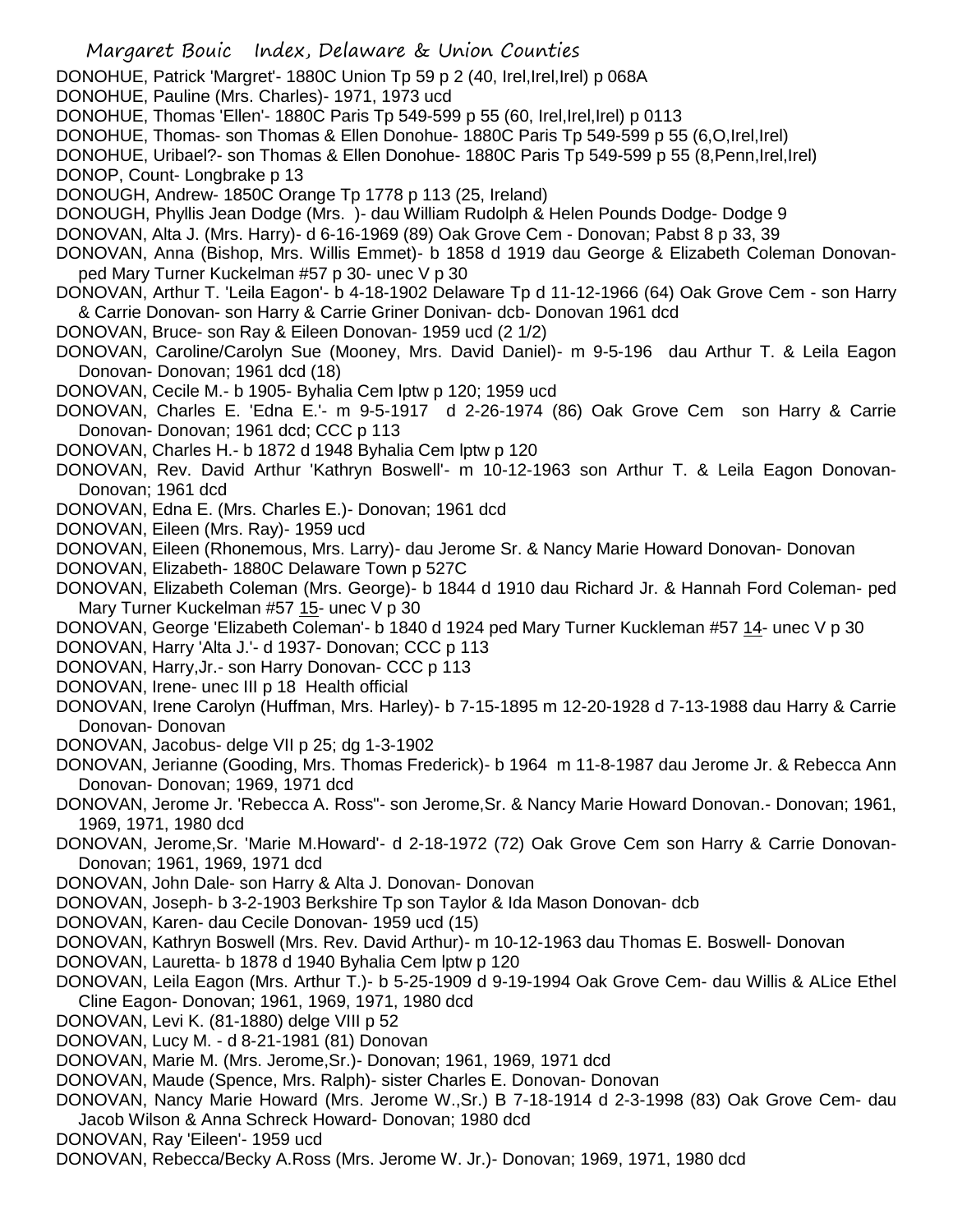Margaret Bouic Index, Delaware & Union Counties DONOVAN, Roy R.- b 1898 d 1957 Byhalia Cem lptw p 120 DONOVAIN, Ida- b 10-17-1892 Delaware Tp dau Harry & Carry Gwiner Donovain- dcb DONOVAN, Silvina (Leveratto, Mrs. Gernan)- m 2-4-1983- Genther p 81 DONOVAN, Sue (Mooney, Mrs. )- dau Arthur T. & Leila Eagon Donovan- Donovan DONOVAN, Susan (Humes, Mrs. James W.)- b 8-9-1864 Va m 3-1-1883 Va d 6-6-1959 Ind dau Dormain & Elizabeth Owens Dunnivan- ped Karen O'Dell Robinson 11, unec XIII p 31 DONOVAN, Vickie- dau Ray & Eileen Donovan- 1959 ucd (21/2) DONOVON, Arthur F.- Pabst 1 p 70 DONOVON,Bros.- Sand p 1 DONOVON, Blanche- dau Taylor & Ida C. Mason Donovon- 1908 dch p 668 DONOVON, E. L.- 1869 wsc p 5 DONOVON, Elizabeth Wagonseller (Mrs. John)- 1908 dch p 668 DONOVON, George- son Taylor & Ida C. Mason Donovon- 1908 dch p 668; 1869 wsc p 5 DONOVON, Ida C. Mason (Mrs. Taylor)- dau Parley J. & Susan C. Bean Mason- 1908 dch p 668 DONOVON, James- son Taylor & Ida C. Mason Donovon- 1985 uch p 668 DONOVON, Jerome W.- Pabst 1 p 70; 1869 wsc p 5 DONOVON, John 'Elizabeth Wagonseller'- son Taylor & Ida C. Mason Donovon- 1908 dch p 668 DONOVON, Joseph- son Taylor & Ida C. Mason Donovon- 1908 dch p 668 DONOVON, Kate- 1869 wsc p 5 DONOVON, Nellie M.- dau Taylor & Ida C. Mason Donovon- 1908 dch p 668 DONOVON, Hon. S. K.- 1869 wsc p 5; delge V p 22 DONOVON, Taylor 'Ida C. Mason'- son John & Elizabeth Wagonseller Donovon- 1908 dch p 668 DONTON, Thomas- 1830C Union Tp 183 p 286 (50-60) DONTZ, Elizabeth (Ritchey, Mrs. Andrew)- m 1-12-1843 Madison Co unec IX p 65 DOOD, (See Dodd)- Mary Comer (Mrs. Thomas)- m 11-22-1830 ucm 212 DODD, Thomas 'Mary Comer'- m 11-22-1830 ucm 212 DOODS, Mahala Clark (Mrs. Samuel H.)- m 1-31-1833 ucm 287 DOODS, Samuel H. 'Mahala Clark'- m 1-31-1833 ucm 287 DOODY, Michael- 1850C Orange Tp 1778 p 113 (21,O) DOOLAN, Ann- 1880C Delaware Town p 526 DOOLAN, Carrie- b 8-1885 dau Daniel & Joanno Doolan- 1900C Marysville 1st ward 278-287 p 12B  $(14, 0, 1$ rel, $|rel\rangle$ DOOLAN, Daniel - 1883 uch IV p 485, 494; uca p 100 DOOLAN, Daniel 'Hannah F.'- 1880C Marysville 273-295 p 18 (40, Irel,Irel,Irel) DOOLAN, Daniel 'Joanno'- b 5-1831, 1900C Marysville 1st ward 278-287 p 12B (40,Irel,Irel,Irel); to US 1847, Nat. DOOLAN, Edward- son Daniel & Hannah F. Doolan- 1880C Marysville 273-295 p 18 (4, O,Irel,Irel) DOOLAN, Ella- dau Daniel & Hannah F. Doolan- 1880C Marysville 273-295 p 18 (12,O,Irel,Irel) DOOLAN, Hannah- 1880C Marysville 128-143 p 5 (19, O,Irel,Irel) p 0088 DOOLAN, Hannah F. (Mrs. Daniel)- 1880C Marysville 273-295 p 18 (38, Irel,Irel,Irel) DOOLAN, James- 11-1879 son Daniel & Hannah F. Doolan- 1880C Marysville 273-295 p 18 (1,O,Irel,Irel); 1900C Marysville 1st ward 278-287 p 12B (21,O,Irel,Irel) DOOLAN, Joanna (Mrs. Daniel)- b 7-1841, 1900C Marysville 1st ward 278-287 p 12B (58,Irel,Irel,Irel) m 10y, 10 ch, 9 living DOOLAN, John- 1883 uch IV p 485 DOOLAN, John- son Daniel & Hannah F. Doolan- 1880C Marysville 273-295 p 18 (7, O, Irel,Irel) DOOLAN, Katie- dau Daniel & Hannah F. Doolan- 1880C Marysville 273-295 p 18 (14,O,Irel,Irel) DOOLAN, Lou- b 7-1882 son Daniel & Joanno Doolan- 1900C Marysville 1st ward 278-287 p 12B  $(17, O, Irel, Irel)$ DOOLAN, Maggie- dau Daniel & Hannah F. Doolan- 1880C Marysville 273-295 p 18 (10,O,Irel,Irel) DOOLAN, Maggie- b 6-1872 dau Daniel & Joanno Doolan- 1900C Marysville 1st ward 278-287 p 12B (24,O,Irel, Irel) DOOLAN, Mary- dau Daniel & Hannah F. Doolan- 1880C Marysville 273-295 p 18 (-,O,Irel,Irel) DOOLEN, Anna (Haley, Mrs. Michal J.)- m 10-8-1881 ucm 7034 DOOLEN, G. A.- 1883 uch IV p 507 DOOLEY, Crystal Organ (Mrs. Edgel)- m 10-8-1931- Dooley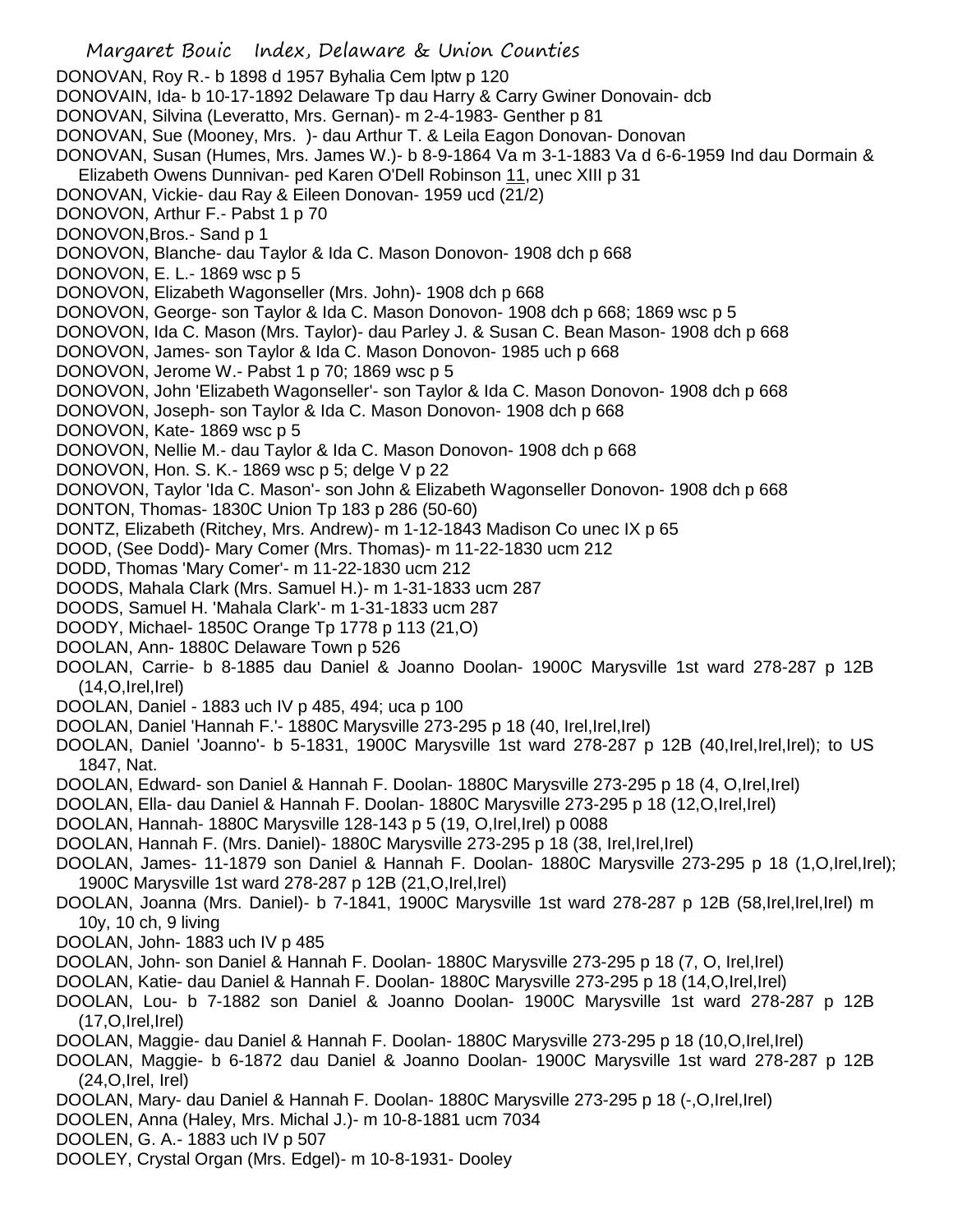- Margaret Bouic Index, Delaware & Union Counties
- DOOLEY, Dawn (Oelker, Mrs. Terrence)- dau William Cletus & Margaret E. Roggins Dooley- Dooley
- DOOLEY, Dorothy Agnes Ditmars (Mrs. Frank Cleo)- b 1-8-1914 m 7-10-1934 dau Charles Spencer & Mary Alice Lawlor Ditmars- Weiser p 116
- DOOLEY, Edgel 'Crystal Organ'- b 9-9-1912 m 10-8-1931 d 7-28-1981 Maple Gorve Cem- son Levi & Nancy Wallace Dooley- Dooley
- DOOLEY, Edward- son Edward W. & Mary Corbitt Dooley- Dooley
- DOOLEY, Edward W. 'Mary Corbitt'- Dooley
- DOOLEY, Electa Ann (Cary, Mrs. Roy E.)- dau Edward W. & Mary Corbitt Dooley- Dooley
- DOOLEY, Elsie (Mrs. Sherman A.)- 1967, 1971, 1973, 1975, 1979, 1981, 1983, 1991 ucd
- DOOLEY, Frank Cleo 'Dorothy Agnes Ditmars'- b 10-10-1907 m 7-10-1934- Weiser p 116
- DOOLEY, Fred- Dooley
- DOOLEY, Gertrude (Gist, Mrs. Millard)- dau Edward W. & Mary Corbitt Dooley- Dooley
- DOOLEY, Henry- 1985 uch p 392
- DOOLEY, Jerry- son Edgel & Crystal Dooley- Dooley
- DOOLEY, Joseph- son Edgel & Crystal Dooley- Dooley
- DOOLEY, Kathleen (Mrs. Thomas)- Dooley
- DOOLEY, Larry B.- 1961, 1969 dcd
- DOOLEY, Levi 'Nancy E. Wallace'- m 8-7-1904 d 1937- Dooley
- DOOLEY, Margaret E. Robbins (Mrs. William Cletus)- Dooley
- DOOLEY, Mark N. son Walter & Vivian Dooley- engaged to Margaret Leslie Randall- Dooley
- DOOLEY, Martha Jane (Sowers, Mrs. Sam)- dau Edgel & Crystal Organ Dooley- Dooley
- DOOLEY, Mary (Ballard, Mrs. William F.)- m 2-10-1956- 1985 uch p 7; Ballard; Dooley
- DOOLEY, Mary Corbitt (Mrs. Edward W.)- Dooley
- DOOLEY, Mary Jordan (Mrs. Worley)- d 6-3-1970 dau Sam Jordan- Dooley
- DOOLEY, Mary Lou- b 3-20-1936 dau Frank Cleo & Dorothy Agnes Ditmars Dooley- Weiser p 116
- DOOLEY, Nancy E. Wallace (Mrs. Levi)- b 5-10-1888 m 8-7-1904 d 4-5-1983 bur Maple Grove Ce,m- dau Andrew & Barbara Wallace- Dooley
- DOOLEY, Norman- son Worley Dooley- Dooley
- DOOLEY, Patti (Hindes, Mrs. )- dau William Cletus & Margaret E. Robbins Dooley- Dooley
- DOOLEY, Rhonda Jean (Gorton, Mrs. Michael)- m 1978 dau Fred Dooley- 1985 uch p 60
- DOOLEY, Roy- son Edward W. & Mary Corbitt Dooley- Dooley
- DOOLEY, Sandra Sue- b 12-22-1942 dau Frank Cleo & Dorothy Agnes Ditmars Dooley- Weiser p 116
- DOOLEY, Sherman A. 'Elsie'- 1967, 1971, 1981, 1983, 1991 ucd
- DOOLEY, Theresa Ann dau Jerry Dooley- engaged to William Arnold Rausch- Rausch
- DOOLEY, Thomas 'Kathleen'- Dooley
- DOOLEY, Tom- missionary- Dooley
- DOOLEY, William Cletus 'Margaret E. Robbins'- b 1-10-1913 London d 6-23-1982 (69) bur Springfield- son Edward W. & Mary Corbitt Dooley- Dooley
- DOOLEY, Worley 'Mary Jordan'- Dooley
- DOOLIN, Ann- 1870C Marysville-Paris Tp 256-258 p 29 (61, Irel)
- DOOLIN, Daniel 'Joanna kelly'- m 2-10-1860 ucm 2986 see Dooling
- DOOLIN, Garrison- 1908 dch p 392
- DOOLIN, Joanna Kelly (Mrs. Daniel)- m 2-10-1860 ucm 2986
- DOOLING, Catharine- dau Daniel & Johana Dooling- 1870C Marysville-Paris Tp 137 p 14 (5,O)
- DOOLING, Daniel 'Johana'- 1870C Marysville-Paris Tp 137 p 14 (37, (Irel)
- DOOLING, Ella- dau Daniel & Johana Dooling- 1870C Marysville-Paris Tp 137 p 14 (3,O)
- DOOLING, Hannah- dau Daniel & Johana Dooling- 1870C Marysville-Paris Tp 137 p 14 (10,O)
- DOOLING, Johana (Mrs. Damiel)- 1870C Marysville-Paris Tp 137 p 14 (28, Irel)
- DOOLING, Mary- dau Daniel & Johana Dooling- 1870C Marysville-Paris Tp 137 p 14 (7,O)
- DOOLING, Peter- Pabst Pion I p 146
- DOOLING, Sylvia (Deppen, Mrs. Allen Grover)- b 9-14-1897 m 6-27-1922- Weiser p 64
- DOOLITTLE, Sayer &- unec XII p 40
- DOOLITTLE, ---family of Helen Webster- unec IX p 5
- DOOLITTLE, Aaron D.'Elizabeth Bryan''Hannah Carter'- b 1815 Sharon, Vt m 10-12/23-1839 ucm 583 m 8-8-1849 ucm 1445 d 3-7-1888 (73y) Oakdale Cem 372 I p 8 (E-R9-3)- 1883 uch IV p 238, 429, V p 52; 1915 uch p 411, 529; unec III p 38, VI p 17, XIII p 20; uca p 65; Longbrake p 81; 1850C Darby Tp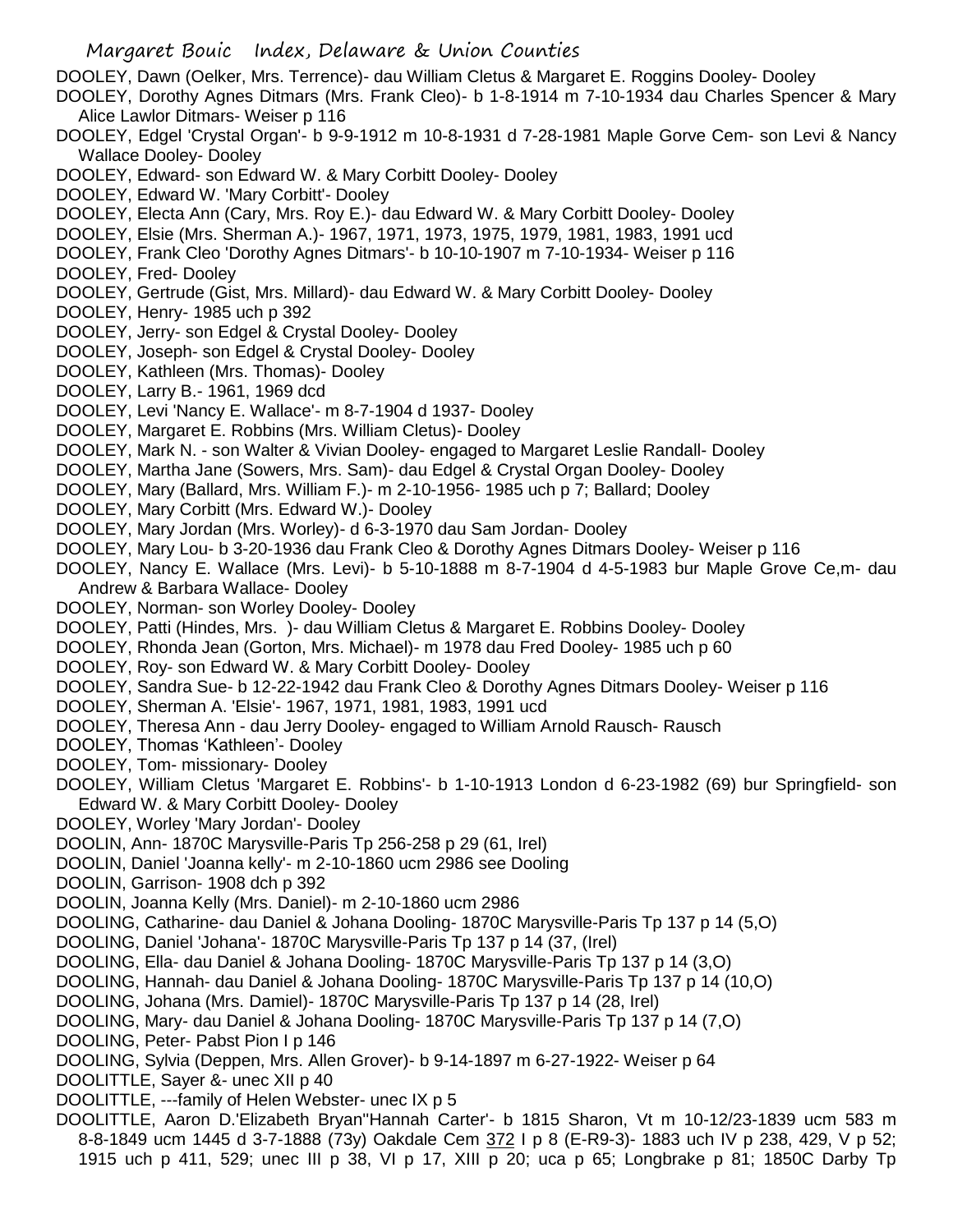1646-1666 p 244 (25/35,Bt); 1870C Marysville 305-315 p 35 (55,O); 1880C Marysville 418-462 p 32 (60,Vt,Mass,Mass) p 101A

DOOLITTLE, Alta- dau Wolcott & Miriam Cronkhite Doolittle- 1915 uch p 679

DOOLITTLE, Elisaph- 1915 uch p 644

- DOOLITTLE, Elizabeth Bryan (Mrs. Aaron)- m 8-8-1849 ucm 1445; unec V p 17; 1850C Darby Tp 1646-1666 p 244 (25,O); 1870C Marysville 305-315 (44,O)
- DOOLITTLE, Ephraim 'Esther'- delge II p 32
- DOOLITTLE, Ermina- ch Wolcott & Miriam Cronkhite Doolittle- 1915 uch p 679
- DOOLITTLE, Esther (Mrs. Ephraim)- d 3-24-1818 (25y) Stratford Cem- delge II p 32
- DOOLITTLE, Forest- 1850C Milford, Union Tp 1209-1227 p 180 (45,O)
- DOOLITTLE, Hannah Carter (Mrs. Aaron D.)- m 12-13/23-1839 ucm 583; unec III p 38
- DOOLITTLE, Hannah M.- dau Aaron D. Doolittle- 1870C Marysville 305-315 (17,O); 1880C Marysville 418-462 p 32 (27,O,Vt,O)
- DOOLITTLE, Joanna (Mowry, Mrs. Andrew S.)- m 12-2-1862 dau Wolcott & Miriaam Cronkhite Doolittle- 1883 uch V p 125; 1915 uch p 679
- DOOLITTLE, Leafy (Russell, mrs. Cyril)- b 1806 d 1859 Huntsville- dau Luther & Mary Hazelton Doolittle- ped Helen Russell Webster 9- unec VIII p 47
- DOOLITTLE, Luther 'Mary Hazelton'- ped Helen Russell Webster #135 18; unec VIII p 49
- DOOLITTLE, Mahala (Robotham, Mrs. Robert 3rd)- dau Wolcott & Marium Cronkhite Doolittle- 1915 uch p 644, 679
- DOOLITTLE, Martha- dau Aaron D. Doolittle- 1850C Darby Tp 1646-1666 p 244 (6,O); unec VI p 17
- DOOLITTLE, Mary Ann- dau Aaron D. Doolittle- 1850C Darby Tp 1646-1666 p 244 (10,O); unec VI p 17
- DOOLITTLE, Mary Hazelton (Mrs. Luther)- ped Helen Russell Webster #135 19; unec VIII p 47
- DOOLITTLE, Miriam/Marium Cronkhite (Mrs. Wolcott)- 1915 uch p 644, 679
- DOOLITTLE, Sylvia J. (Gabriel, Mrs. Joseph P)- m 9-2-1880 ucm 6776 dau Aaron D. & Elizabeth Bryan Doolittle- 1870C Marysville 305-315 (15,O); 1880C Marysville 418-462 p 32 (25,O,Vt,O)
- DOOLITTLE, Woolcott 'Mahala Cronkhite'- son Elisaph Doolittle- 1915 uch p 644, 679
- DOOLITTLE, Zachary T.- son Wolcott & Miriam Cronkhite Doolittle- 1915 uch p 679

DOOLY, B. F.- unec X p 52

- DOOLY, Ellenor (Reel, Mrs. Jacob)- m 1-14-1830 Madison Co unec V p 46
- DOOM, Jennifer- dau Rev. Raleigh Doom- Doom
- DOOM, Melanie- dau Rev. Raleigh Doom- Doom
- DOOM, Nathan- son Rev. Raleigh Doom- Doom
- DOOM, Rev. Raleigh- son Rubie Doom- Doom
- DOOM, Robert Bruce- b 1-11-1981 son Rev. Raleigh Doom- Doom
- DOOM, Tim- son Rev. Raleigh Doom- Doom
- DOON, Dianne (Mrs. Michael)- 1971 dcd
- DOON, Michael 'Dianne'- 1971 dcd
- DOONE, Lorna (Carter, Mrs. )(Adams, Mrs. Charles)- Adams
- DOOR, Ethel (Deppen, Mrs. Allen Grover)- Weiser p 64
- DOORNEWEERD, Nancy- b 1966 dau Stephen H. & Valeta M. Doorneweerd- 1969 dcd
- DOORNEWEERD, Sally- b 1964 dau Stephen H. & Valeta M. Doorneweerd- 1969 dcd
- DOORNEWEERD, Stephen H. 'Valeta M.'- 1969 dcd
- DOORNEWEERD, Valeta M. (Mrs. Stephen H.)- 1969 dcd
- DOPP, Elizabeth (Matheny, Mrs. Reuben)- m 1-11-1838 dcm
- DOPSON, Electa- delge V p 66
- DOPSON, John- delge VIII p 26, War 1812
- DOR, John- 1880C Radnor Tp p 477C
- DORAN, C. A.- 1971 dcd
- DORAN, Cessilly Swenny (Mrs. James)- m 1-27-1837 Madison Co unec VIII p 68
- DORAN, Dorothy Elaine (Rudolph, Mrs. Armond Raymond)- m 12-20-1941- McKitrick p 248
- DORAN, James 'Cessilly Swenny'- m 1-27-1837 Madison Co unec VIII p 68
- DORAN, John- d 3-9-1863- 1883 uch IV p 453
- DOORAN, John L.- unec XII p 54
- DORAN, L. T.- unec XII p 41
- DORAN, Richard from Ireland, Nat 10-18-1848, delge VIII p 60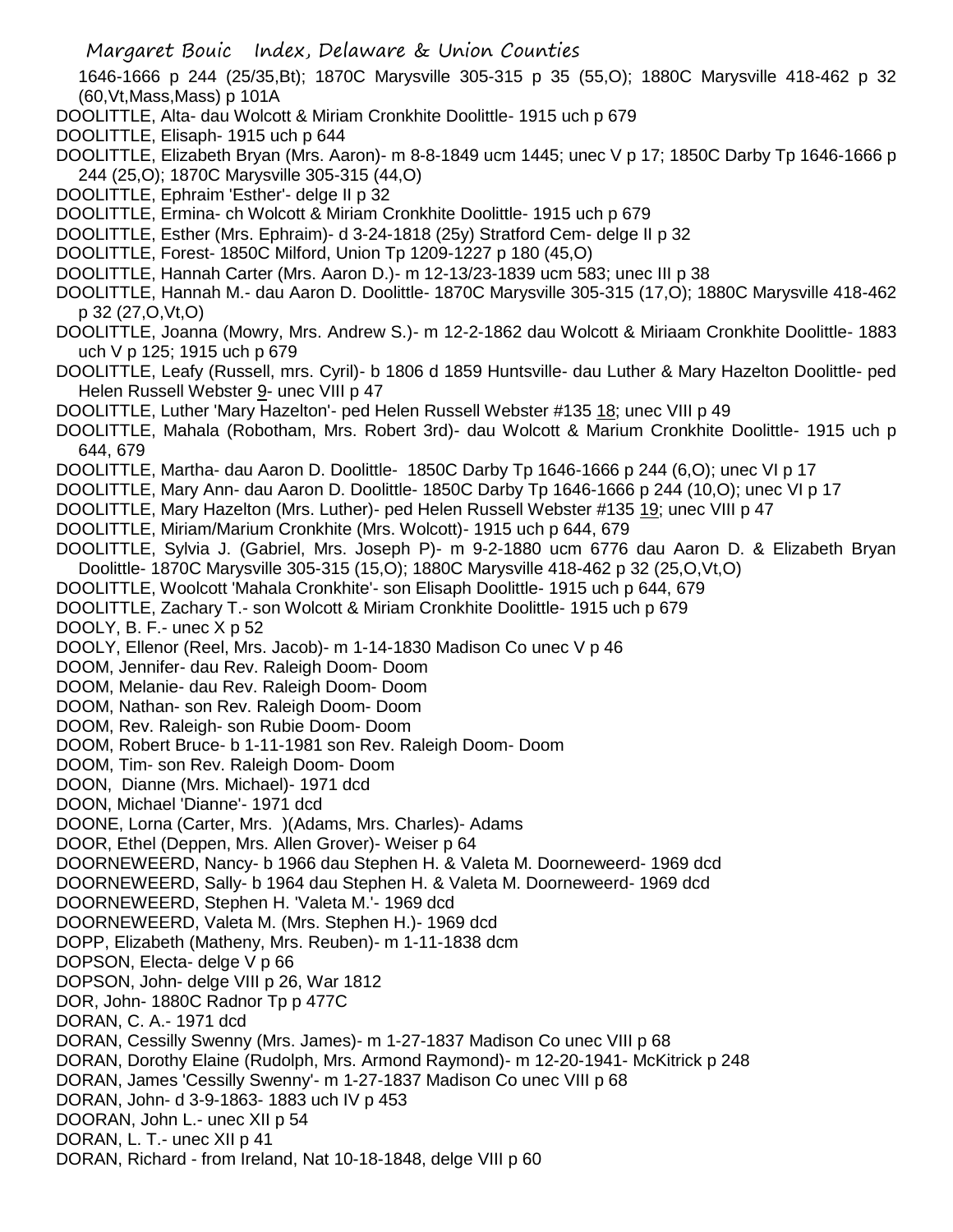Margaret Bouic Index, Delaware & Union Counties DORAN, T. L.- unec X p 66, XI p 69 DORAN, William- from Ireland, Nat 10-18-1848, delge VIII p 60 DORCAS, John 'Mary Ann McDonal'- m 11-6-1856 dcm DORCAS, Mary Ann McDonal (Mrs. John)- m 11-6-1856 dcm DORCEY heirs- unec XII p 68 DORCHAK, James- son Jean Richards Dorchak- Freshwater p 126 DORCHAK, Jean Richards (Mrs. )- dau Thomas & Mary Baker Richards- Freshwater p 126 DORCHAK, Jeffry- son Jean Richards Dorchak- Freshwater p 126 DORCHAK, Jill- dau Jean Richards Dorchak- Freshwater p 126 DORCHAK, Joel- son Jean Richards Dorchak- Freshwater p 126 DORCHAK, John- son Jean Richards Dorchak- Freshwater p 126 DORE, Clark T.- 1908 dch p 414 DOREANS, Terence- unec II p 19 DOREN, Abel- delge IX p 62, 1838 DOREN, Aurora- dau Richard & Ellen Doren- 1850C Kingston Tp 3318 p 174 (1,O) DOREN, Ellen (Mrs. Richard)- 1850C Kingston Tp 3318 p 174 (24, Irel) DOREN, Ellen- dau Richard & Ellen Doren- 1850C Kington Tp 3318 p 174 (11, Irel) DOREN, John- son Richard & Ellen Doren- 1850C Kingston Tp 3318 p 174 (3,O) DOREN, Mary- dau Richard & Ellen Doren- 1850C Kingston Tp 3318 p 174 (9, Irel) DOREN, Richard 'Ellen'- 1850C Kingston Tp 3318 p 174 (30, Irel) DOREN, Terence- 1883 uch V p 288; uca p 31 DOREN, William- son Richard & Ellen Doren- 1850C Kingston Tp 3318 p 174 (5,O) DORGAN, John D.- 1980 dcd DORITTA, Weller- 1880C Taylor Tp 2 p 1 (65, O,Ky,Va) p 0125 DORITTY, Carla- b 1977 dau Richard A. & Sharon S. Doritty- 1980 dcd DORITTY, Debra- b 1971 dau Richard A. & Sharon S. Doritty- 1980 dcd DORITTY, Karen- b 1970 dau Richard A. & Sharon S. Doritty- 1971, 1980 dcd DORITTY, Richard S. 'Sharon S.'- 1969, 1971, 1980 dcd DORITTY, Sharon S. (Mrs. Richard A)- 1969, 1971, 1980 dcd DORIVAN, Edward Elford- b 8-17-1878 Scioto Tp son T. W. & Emma Findley Dorivan- dcb; see Dorward DORLAND/DORLIN, G. T.- 1883 uch V p 81, 104 DORLAND, Laura C. (Beightler, Mrs. Asbury H.)- m 1880 dau G. T. Dorland- 1883 uch V p 81 DORMAN, Bride (Mrs. Joseph)- Dorman DORMAN, Decil- 1880C Delaware Town p 490C DORMAN, Daniel Newton 'Mary Belle Winkleman'- b 10-12-1872 d 10-7-1949- Weiser p 764 DORMAN, Florence- b 11-10-1880 Radnor Tp dau J. W. & Ann Gisell Dorman- dcb DORMAN, James 'Sarah Lynn Stultz'- m 7-6-1991 son Joseph & Bride Dorman- Dorman DORMAN, John 'Lydia Caroline Maine'- Asp (746J) DORMAN, Joseph 'Bride'- Dorman DORMAN, Lydia Caroline Maine (Mrs. John)- b 4-11-1821 dau William & Sophia Briggs Maine- Asp 746j DORMAN, Mary Belle Winkleman (Mrs. Daniel Newton)- b 8-11-1874 d 5-6-1904 dau Benjamin Schneck & Amanda L. Wise Winkelman- Weiser p 764 DORMAN, Mary Ellen (Mrs. )- d 12-1918 (55)- Dorman DORMAN, Maude (Baker, Mrs. )- dau Mary Ellen Dorman- Dorman DORMAN, Minnie Marie (Randall, Mrs. Jerry Milo)- b 3-2-1895 m 8-24-1912 dau Daniel Newton & Mary Belle Winkleman Dorman- Weiser p 764 DORMAN, Peter Jacob- b 2-29-1872 Delaware Town son William & Mary Long Dorman- dcb DORMAN, Samuel C.- 1908 dch p 392 DORMAN, Sara Lynn Stultz (Mrs. Andrew James)- m 7-6-1991 dau Robert & Linda Stultz- Dorman DORMAN, Susannah J.- b 5-12-1876 Brown Tp dau Wm. & Mary Long Dorman- dcb DORMAN, William- 1908 dch p 392; 1880C Berlin Tp p 373C DORMO, Mary- infirmary(15)- delge III p 13; 1880C Brown Tp p 381C; delge X p 70 DORN, Arthur E. ' ''Mildren Blinn'- d 10-13-1982 (87) bur Sunbury Memorial Park- Dorn; Moore 4,5; Sunbury p 63, 79; 1961, 1969, 1971, 1980 dcd DORN, Betty (Elbert, Mrs. )- sister Arthur E. Dorn- Dorn DORN, George- son Arthur E. Dorn- Dorn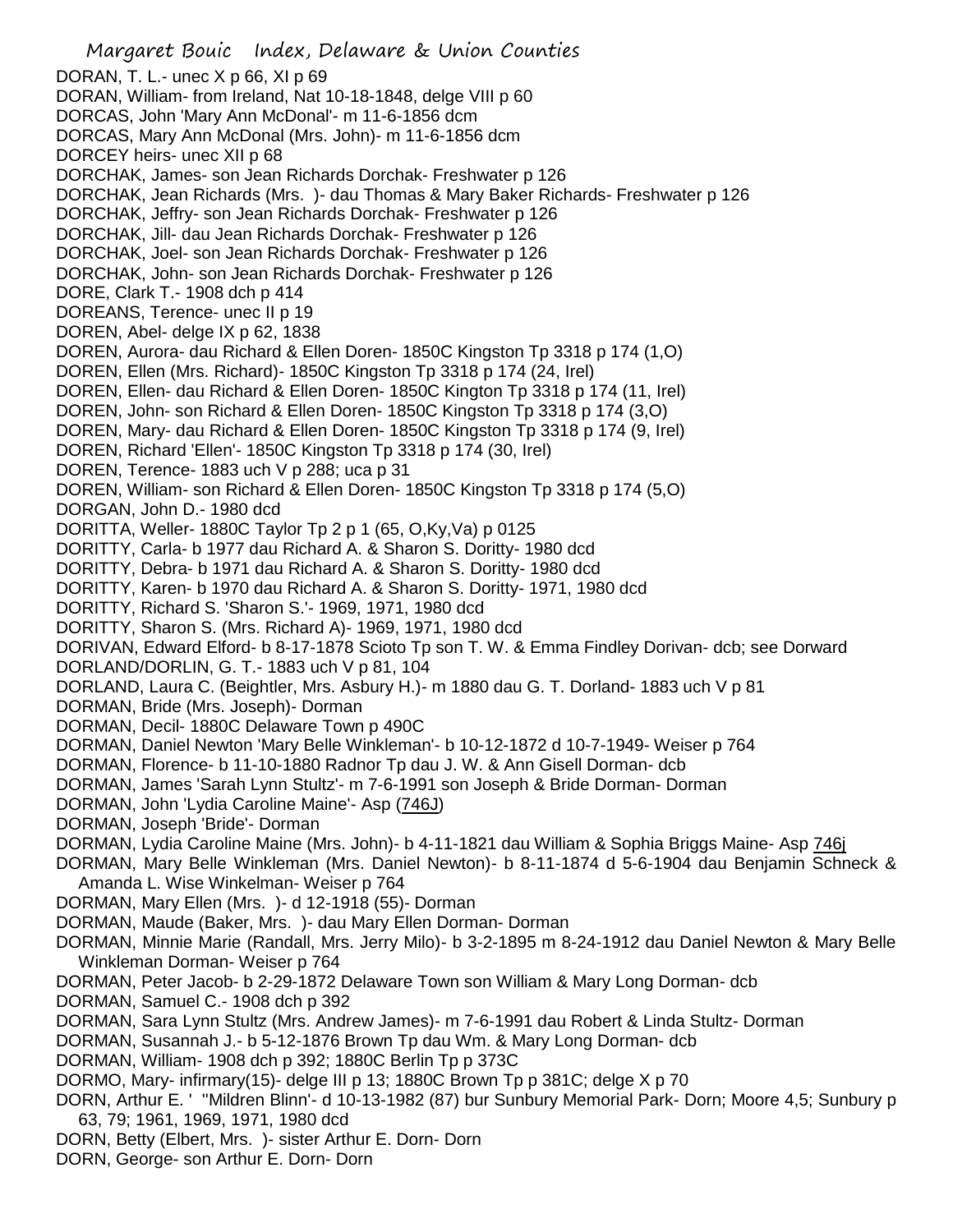- DORN, Helen- sister Arthur E. Dorn- Dorn
- DORN, Jack A. 'Mary J.'- 1969, 1971, 1980 dcd
- DORN, Jane- b 1961 dau Jack A. & Mary J. Dorn-1969, 1971, 1980 dcd
- DORN, Joan E. b 1965 dau John A. & Mary Jo Dorn- Dorn; engaged to Daniel F. Helpman; 1969, 1971, 1980 dcd
- DORN, Mary Jo (Mrs. John A.)- 1969, 1971, 1980 dcd
- DORN, Mildred Blinn (Gordon, Mrs. Paul)(Bell, Mrs.Clyde Stanley)(Mrs. Arthur E.)- dau Nelson & Edna Moore Blinn- 1908 dch p 763- Mills 3,4; Moore 4,5; 1961, 1969, 1971, 1980 dcd; Blinn; Gordon; Dorn; Bell
- DORN, Olive- b 9-24-1892 Franklin Co Pl dau Charles & Alice Swickard Dorn- dcb
- DORN, Pamela Jeanne (Miller, Mrs. Jeffrey Scott)- b 1956 m 9-8-1979 dau John A. & Mary Jo Dorn- 1969, 1971, 1980 dcd
- DORN, Phyllis (Jones, Mrs. Clayton)- dau Arthur E. Dorn- Dorn
- DORN, Stella (Stephens, Mrs. John Richard)- b 1920 m 1950- Rausch (17242) III p 301
- DORN, Teresa J.- b 1957 dau John A. & Mary Jo Dorn- 1969, 1971 dcd
- DORNAN, Margaret Loreeta (Quinlan, Mrs. Joseph)- m 4-27-1889- Weiser p 833
- DORNBLASER, Madge Lucile (Foltz, Mrs. Joseph Samuel)- b 6-6-1896 m 12-25-1913- Maugans Anc p 55
- DORNIGAN, Charles- 1880C Claibourne p 0194
- DORNIGAN, H.- Galena Powell p 45
- DORNIN, Anne Moore (Thorburn, Mrs. Captain James)(Mrs. Comm. T. A.)- b 1807 dau Samuel & Helen Rose Moore- Howison 64
- DORNIN, Commodore T. A. 'Anne Moore Howison Howison (64)
- DORNIN, Edward- son T. A. & Anne Moore Dornin- Howison 260
- DORNIN, Edward- son T. A. & Anne Moore Dornin- Howison 261
- DORNIN, Frank- son T. A. & Anne Moore Dornin- Howison 260
- DORNIN, Mary Howison (Beale, Mrs. Robert)- dau T. A. & Ane Moore Howison- Howison 259
- DORNIN, Nannie- dau T. A. & Anne Moore Dornin- Howison 257
- DORNIN, Thomas- son T. A. & Anne Moore Dornin- Howison 258
- DORNING, Jasper C. 'Theressa J. Garner'- m 1862 perm slip- unec IV p 18
- DORNING, Theressa J. Garner (Mrs. Jasper C.)- m 1862 unec IV p 18
- DORNNY, Amos- 1880C Troy Tp p 333A
- DORON, Sherry- 1981 ucd
- DORR, Polly (Reath, Mrs. Adam)- 1880 morch p 836
- DORRANCE, Nellie Kunce (Mrs. Ralph)- div 10-1960 Dorrance
- DORRANCE, Ralph- Dorrance
- DORRANCE, Ralph 'Nellie Kunce'- div 10-1960- son Ryland Dorrance- Dorrance
- DORRANCE, Ryland- d 4-25-1961 (47)- son Ralph Dorrance- Dorrance
- DORRANCE, Williard- son Ryland Dorrance- Dorrance
- DORRANCE, Sarah (Maine, Mrs. Elias Hakes)- Asp (817)
- DORRER, George 'Mary A.'- DJ p 68
- DORRER, Mary A. (Mrs. George)- d 8-12-1865 (29-8-4) St. John's Cem- DJ p 68
- DORRETT, Margaret (Gill, Mrs. Selmon)- 1883 uch V p 618
- DORREY, Emeline (Rushil, Mrs. Conrad)- m 8-4-1853 dcm
- Dorrough, Barbara0 dau Russell Dorrough- Dorrough- engaged to Keith Huey
- DORROUGH, John- 1835 men p 48 #50 p 88 Peru Tp
- D'ORSAY, Guy 'Suzanne Sheares'- d 4-1958 bur NY- 1985 uch p 125
- D'ORSAY, Jacqueline (Hoffman, Mrs. )- dau Guy & Suzanne Sheares D'Orsay- 1985 uch p 125
- D'ORSAY, Suzanne Sheares (Mrs. Guy)- b 11-18-1908 d 1-20-1980 dau Charles Wesley & Barbara Ellen Carr Sheares- 1985 uch p 125
- DORSET----Pabst 1 p 31
- DORSET, Sarah (Lombard, Mrs. Jedediah)- d 7-1784- Powers Pat p 114
- DORSEY & BROWN, delge VIII p 30, 67
- DORSEY, --family of Betty Johnston #226, unec XI p 2
- DORSEY, Mr.- (1840) Va- Genther p 125
- DORSEY, Col- Sunbury p 108, 109
- DORSEY, Barnard 'Rosetta Ebright'- b 1-13-1919 m 4-30-1940- d 11-26-1979 (60)- son William C. & Jennie Huffman Dorsey- Dorsey; Hutchisson p 37; Herriott; Ebright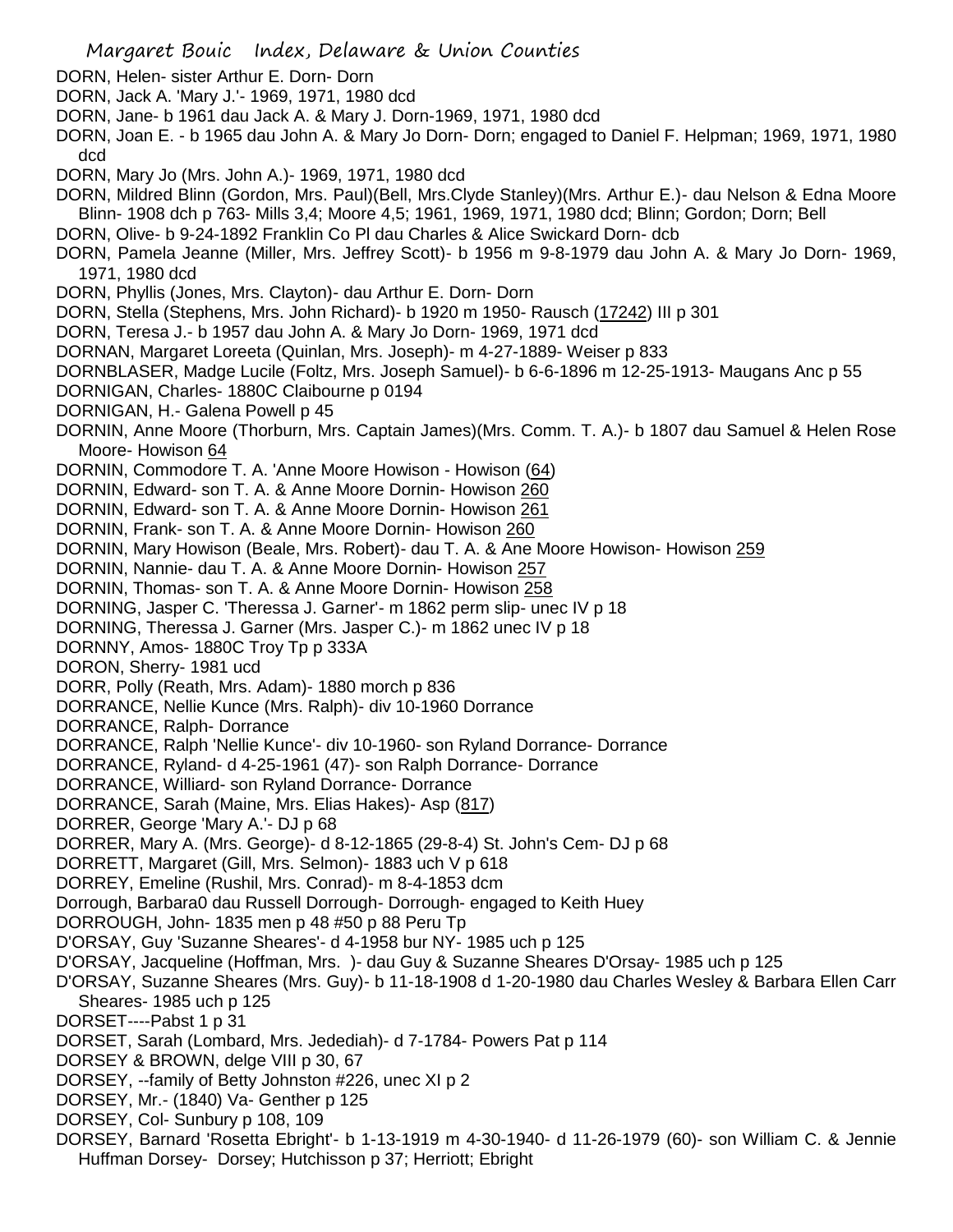- Margaret Bouic Index, Delaware & Union Counties DORSEY, Bernard J. 'Mary Hays'- b 2-10-1945 m 5-4-1974 son Barnard & Rosetta Ebright Dorsey- Hutchisson p 37; Herriott; Ebright DORSEY, Brian Thomas- b 6-8-1976 son Ed Dorsey; grandson Jack Dorsey- Dorsey DORSEY, Carol- b 7-4-1943 m 2-12-1962 dau Barnard & Rosetta Ebright Dorsey- Hutchisson p 37; Herriott; Ebright DORSEY, Catharine (Hubbart, Mrs. John)- lic 8-8-1872 ucm 5123 DORSEY, Catherine (Mrs. John)- 1870C Milford 70-69 p 7 (48, Irel); 1880C Milford 60 p 35 (55, Irel,Irel,Irel) DORSEY, Charles Arthur 'Susan Diliberti'- m 10-9-1982 son Louise Dorsey- Diliberti DORSEY, Charlyn (Mrs. Michael)- Dorsey DORSEY, Connie Sue (Butler, Mrs. )- dau Oren Lee & Juanita M. Dorsey- Dorsey DORSEY, Cynthia (Mrs. )- dau Marion & Mary Jane Wright Rapp- 1985 uch p 150 DORSEY, Dale Nelson- d 9-13-1963 (46) Oak Grove Cem -son Harvey R. & Josephine Bauman Dorsey-**Dorsey** DORSEY, Dan- grandfather Sarah Christine Smith b 7-5-1979- Dorsey DORSEY, Darius R. 'Jane'- d 8-30-1838 (27-6-26)-dbg p 15 Powell p 96 DORSEY, David Edward- b 12-28-1973- son Ed Dorsey, grandson Rex Rounds- Dorsey DORSEY, David R.- son Oren Lee & Juanita M. Dorsey- Dorsey- Delaware policeman DORSEY, Deborah L. Beverage (Mrs. Shon)- m 8-20-1994 dau Jack & Roma Beverage- Beverage DORSEY, Donna- Dorsey DORSEY, Earl Edward 'Mildred Elizabeth Meeker'- b 7-1-1889 m 11-28-1936 d 6-6-1958- Weiser p 254, 255 DORSEY, Ella- dau Thomas Jr. & Mary Dee Dorsey- 1880C Milford 54 p 34 (4, Irel, Irel, Irel) DORSEY, Elwood- b 1859 d 1945 Milford Un Al p 40 DORSEY, Emma Gleich (Mrs. Floyd)- b 2-19-1889 m 1914 d 9-18-1993 (104) dau Fred Gleick- Dorsey DORSEY, Emeline Amanda Hull- d 3-6-1840 (2-4-14) dbg p 15- dau Darius R. & Jane Dorsey DORSEY, Erdean Case (Mrs. )- dau George & Susan Elizabeth Maugans Case- Maugans 3 DORSEY, Floyd 'Emma Gleich'- d 1927- Dorsey DORSEY, Fonda Jayne Neal (Mrs. William Martin)- Dorsey DORSEY, Grace- b 1889 d 1935 Milford Cem Un Al p 40 DORSEY, Guy Nelson- son Dale Nelson & Mary K. Morris Dorsey- Dorsey DORSEY, Harvey R. 'Josephine Bauman'- d 4-27-1968 (81) Oak Grove Cem - Dorsey DORSEY, ---(Mrs. Vaughn Ward)- dau Dale Nelson Dorsey- Dorsey DORSEY, J.- uca p 44 DORSEY, Jane H. (Brown, Mrs. Robert)- m 2-6-1845 dcm DORSEY, Jane (Mrs. Darius R.)- dbg p 15 DORSEY, Jennie M. Huffman (Mrs. William C.)- b 1884 d 1929 Milford Cem Un Al p 40- Dorsey DORSEY, John 'Catherine'- 1870C Milford 70-69 p 7 (48, Irel); 1880C Milford 60 p 35 (55, Irel,Irel,Irel) p 0801 DORSEY, John- b 9-7-1878 son Thomas Jr. & Mary Dee Dorsey- 1880C Milford 54 p 34 (1,Irel,Irel,Irel); unec XIV p 6 DORSEY, Josephine Bauman (Mrs. Harvey R.)- d 1-4-1964 (74) Oak Grove Cem - Dorsey DORSEY, Josephine L. (Berry, Mrs. Denham M.)- b 7-6-1913 m 4-25-1944 d 10-1-1987(74) Milford Cem- dau William C. & Jennie M. Huffman Dorsey- Dorsey; Berry DORSEY, Juanita M. - d 2-1-1988 (66) Oak Grove Cem - Dorsey DORSEY, Kate- 1870C Union Tp 173-172 (19, Irel) DORSEY, Katie- dau Thomas & Lucy Dorsey- 1870C Milford 69-68 p 7 (11,O) DORSEY, Katie (Welch, Mrs. Patrick)- m 10-14-1876 ucm 5956 DORSEY, Kelli Lynn- dau Donna Dorsey engaged to Charles Edward Walker- Dorsey DORSEY, Levi- d 2-1-1887 (39y) E. York Cem p 89; unec VIII p 27, 62 DORSEY, Linda- b 11-24-1947 dau Barnard & Rosetta Ebright Dorsey- Hutchisson p 37; Ebright; Herriott DORSEY, Linda Lee (Reichard, Mrs. Paul Jr.)(Ramsey, Mrs. )- m 11-8-1963 dau Oren Lee & Juanita M. Dorsey- Dorsey
	- DORSEY, Lucy (Mrs. Thomas)- 1870C Milford 69-68 p 7 (46,Irel); 1880C Milford 72 p 35 (55, Irel,Irel,Irel)
	- DORSEY, Marguerite (Russell, Mrs. )- dau William C. & Jennie M. Huffman Dorsey- Dorsey
	- DORSEY, Marybelle C. (Middleton, Mrs. Arthur P.)- b 2-28-1910 m 1929 d 7-31-1997 (87) Milford Cem- dau William C. & Jennie M. Huffman Dorsey- Dorsey
	- DORSEY, Mary Dee (Mrs. Thomas)- b 2-1847 m 7-4-1874 ucm 5513 d 1915 Milford Cem 54 1880C Milford p 34 (32, Irel,Irel,Irel); 1900C Milford 151-162 p 6B (53,Irel,Irel,Irel) m 25y, 5 ch; to US 1859, unec XIV p 6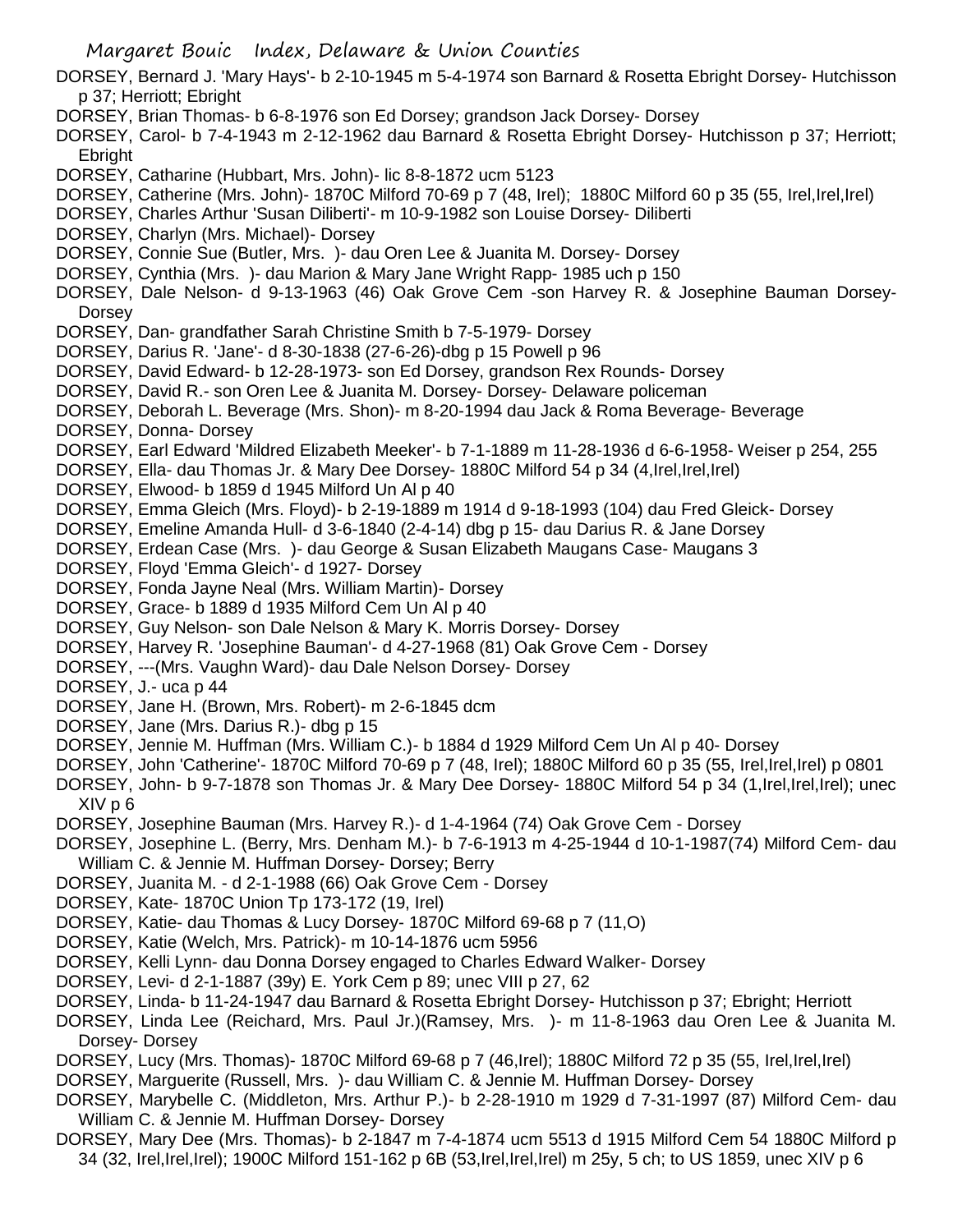DORSEY, Mary- dau John & Catherine Dorsey- 1870C Milford 70-69 p 7 (15, Irel)

DORSEY, Mary K. Morris (Mrs. ) b 1-16-1919 d 2-19-1995 (76) Oak Grove Cem- dau Ed & Emma Harter Morris- Dorsey

DORSEY, Mary- dau Thomas & Lucy Dorsey- 1870C Milford 69-68 p 7 (9,O); 1880C Milford 72 p 35 (18, O,Irel,Irel); 1900C Milford 47-51 p 2B (39,O,Irel,Irel)

- DORSEY, Mayme J.- b 1885 d 1906 Milford Cem Un Al p 37- dau Thomas & Mary Dee Dorsey- 1900C Milford 151-162 p 6B (17,O,Irel,Irel)
- DORSEY, Michael 'Charlyn'- son Dale Nelson & Mary K . Morris Dorsey- Dorsey
- DORSEY, Michael 'Susan Bullard'- St. Paul p 121

DORSEY, Mildred Elizabeth Meeker (Mrs. Earl Edward)- b 9-4-1897 m 11-28-1936 dau Maurice Bennett & Lena Bernice Patton Meeker- Weiser p 254

- DORSEY, Mildred (Ward, Mrs. William)- dau Harvey R. & Josephine Bauman Dorsey- Dorsey
- DORSEY, Nancy Earlene (Rider, Mrs. Howard Earl)- b 6-18-1938 m 5-27-1956 dau Earl Edward & Mildred Elizabeth Meeker Dorsey- Weiser p 255
- DORSEY, Nancy (Mrs. Thomas)(Armstrong, Mrs. )- Dorsey
- DORSEY, Nell- no dates- Un Al p 37
- DORSEY, Nicholas W.- delge VIII p 30, 67, 1841
- DORSEY, Oren- son Harvey R. & Josephine Bauman Dorsey- Dorsey
- DORSEY, R. heirs- unec XII p 5
- DORSEY, Reba (Leighton, Mrs. )- d 3-16-1989 (70) dau William Martin & Fonda jayne Neal Dorsey- Dorsey
- DORSEY, Rebecca J. (Noseworthy, Mrs. )- dau Oren Lee & Juanita M. Dorsey- Dorsey
- DORSEY, Richard- 1883 uch V p 382, 658; uca p 83, 101, 103; unec XI p 10, XII p 51, 53, XIV p 8
- DORSEY, Rosetta Ebright (Mrs. Barnard)- b 4-19-1920 m 4-30-1940 dau Guy & Florence Hutchisson Ebright-Hutchisson p 37
- DORSEY, Shirley (Ward, Mrs. )- dau Mary K. Morris Dorsey- Dorsey
- DORSEY, Shon'Deborah L. Beverage'- m 8-20-1994 son Thomas & Nancy Dorsey- Dorsey
- DORSEY, Steven Lee- son Dale Nelson & Mary K. Morris Dorsey- Dorsey
- DORSEY, Susan Ballard (Preston, Mrs. William)(Mrs. Michael)- b 5-17-1955 m(1) 1977 dau Arthur & Charlyne Renner Bullard- St. Paul p 121
- DORSEY, Susan Diliberti (Mrs. Charles Arthur)- m 10-9-1982 dau Vito Diliberto- Diliberti
- DORSEY, Thomas A. son Oren Lee & Juanita M. Dorsey- Dorsey
- DORSEY, Thomas Jr.- 1880C Union County p 0081
- DORSEY, Thomas D.- b 5-1881 son Thomas,Sr. & Mary Dee Dorsey- 1900C Milford 151-162 p 6b  $(19, O, Irel, Irel)$
- DORSEY, Thomas- son John & Catherine Dorsey- 1870C Milford 70-69 p 7 (22, Irel)
- DORSEY, Thomas Sr. 'Lucy'- b 9-1822 to US 1859, Nat; 1870C Milford 69-68 p 7 (46, Irel); 1880C Union County p 0082 72 p 35 (50, Irel,Irel,Irel); 1900C Milford 47-51 p 2B (77,Irel,Irel,Irel) wid
- DORSEY, Thomas 'Mary Dee'- b 1843 m 7-4-1874 ucm 5513 d 1903 Milford Cem Un Al p 37; uca p 44, 45; unec XIV p 6; 1870C Milford 54 p 34 (31, Irel,Irel,Irel); 1900c Milford 151-162 p 6B (54,Irel,Irel,Irel) m 25y
- DORSEY, Wendy A.- dau Oren Lee & Juanita M. Dorsey- Dorsey

DORSEY, William C. 'Jennie M. Huffman'- b 1875 d 1944 Milford Cem Un Al p 40- son Thomas Jr. & Mary Dee Dorsey- 1880C Milford 54 p 34 (5,O,Irel,Irel); 1900C Milford 151-162 p 6B (25,O,Irel,Irel)- Dorsey

- DORSEY, William Jr.- b 1911 d 1912- Milford Cem Un Al p 40
- DORSEY, William Martin 'Fonda Jayne Neal'- Dorsey
- DORSEY, William- son William Martin & Fonda Jayne Neal Dorsey- Dorsey
- DORST, Wm. P.- Allen Tp unec XI p 69
- DORSY, William- dcw Bk 4 p 439(46)wit
- DORT, ------hjt p 10, 46; 1915 uch p 414; unec VIII p 4
- DORT, Ada G.- b 12-20-1879 Scioto Tp dau Frank & Emma Friedley Dort- dcb see Dorward
- DORT, Amelia- dau Calvin Dort- 1850C Jerome Tp 1871-1892 p 274 (12,O)
- DORT, Angelia (Wells, Mrs. Isaac B.)- m 9-11-1877 ucm 5366
- DORT, Annie B. Morgan (Mrs. Horace M.)- m 10-30-1873 ucm 5366 1880C Jerome Tp 174-188 p 20 (24,O,Ny,NY)
- DORT, Athalinda Wells (Mrs. Levi)- lic 10-12-1839 ucm 582; unec III p 38
- DORT, Bradley- b 1962 son Raymond C. & Mary Dort- 1975, 1979 ucd
- DORT, Brian- b 1971 son Raymond C. & Mary L. Dort- 1975, 1979, 1981, 1983 ucd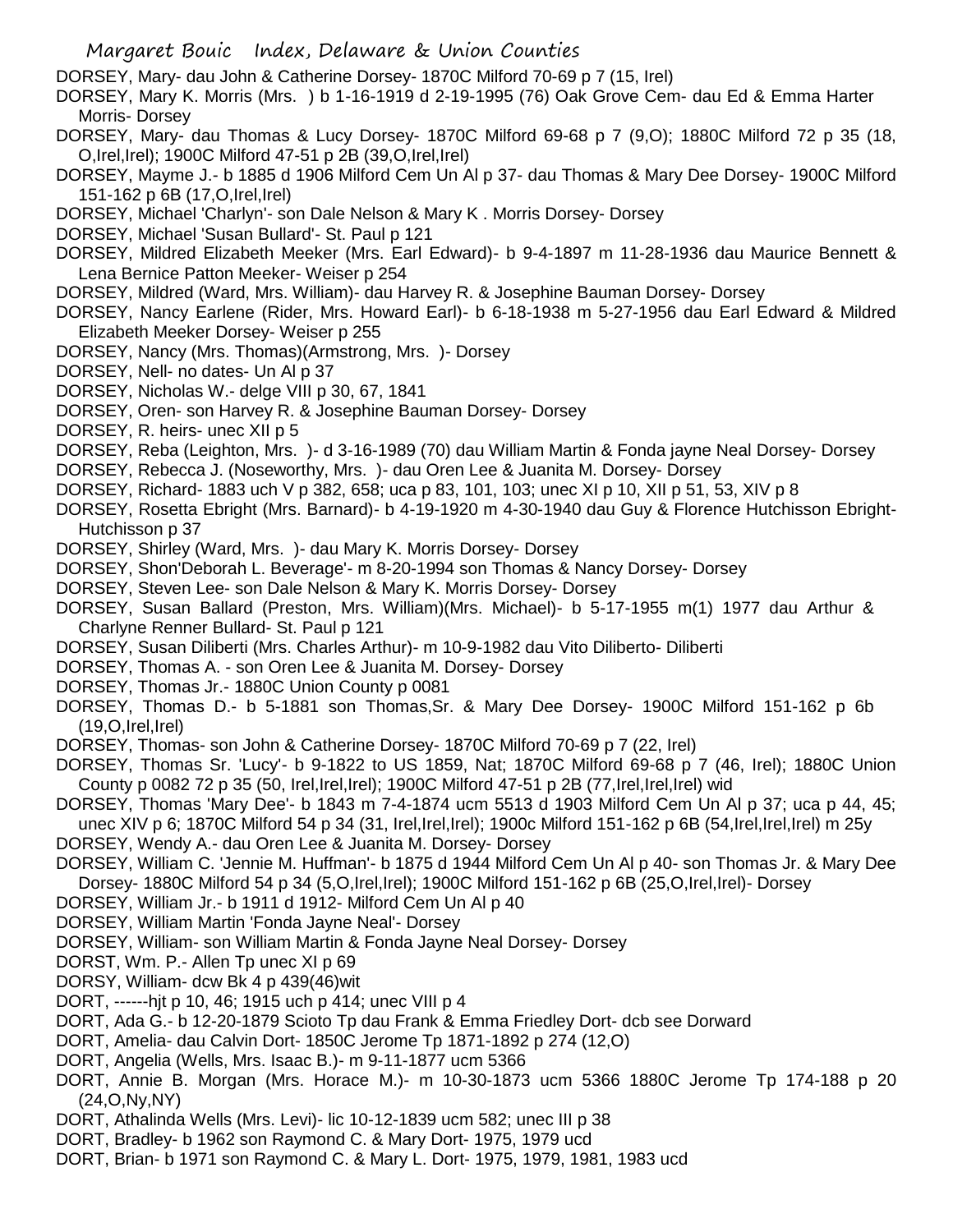- DORT, Calvin 'Emeline Warner'- m 10-28-1847 ucm 1267; son Titus Dort- 1850C Jerome Tp 1871-1892 p 273 (42, Vt); unec IV p 60, VII p 26, XI p 55; mt 3-23-1853; uccp p 28, JB 3 p 195, p 29 JB4 p 11
- DORT, Calvin 'Mary B.'- DJ p 100
- DORT, Caroline (Wells, Mrs. John W.)- m 11-8-1842/10-28-1842 ucm 847; dau Titus Dort- unec V p 60, XI p 55
- DORT, Catherine- d 8-7-1874 (81-0-26d) Jerome Tp Cem DJ p 97; 1870C Jerome Tp 161-156 p 22 (76,NY)
- DORT, Catharine Green (Mrs. Titus)- m 9/8-14-1836 ucm 396 unec III p 29; 1850C Jerome Tp 1772-1792 p 273 (37,O)
- DORT, Charlie Howard 'Florence M.'- b 1865 d 1927 Jerome IOOF Cem DJ p 115, 122; son Francis M. Dort-1880C Jerome Tp 62 p 7 (14,O,O,O); 1900C Jer. Tp 244-253 p 11A (34,O,O,O) m 12y
- DORT, Charlotte Clark (Mrs. Titus)- 1883 uch V p 307
- DORT, Charlotte- d 5-22-1829 (11y) dau Tunis & Charlotta Dort- Pl City Cem, unec VIII p 5
- DORT, Chester Titus- d 9-20-1852 (3y) son James B. & Martha Ann Fox Dort- mt 10-20-1852 unec IV p 20; 1883 uch V p 308
- DORT, Granville CURRY 'Michal Cosgrave'- b 7-27-1888 d 7-21-1972 (84)- son Howard & Nettie Hyland Dort-Dort; 1949, 1959, 1967 ucd
- DORT, Rev. Cyrus 'Lizzie R. Poorbaugh'- b 3-15-1833- Weiser p 799
- DORT, Daniel- 1850C Delaware Town 1157 p 87 (22, Pa)
- DORT, David- son Calvin Dort- 1850C Jerome Tp 1871-1872 p 274 (13,O)
- DORT, David 'Sarah A. Gray'- b 11-2-5-1801 m 1836 d 9-16-1881(79-9-21) Jerome Tp Cem DJ p 98, 101-son Titus & Charlotte Clark Dort- 1883 uch V p 307; uca p 31; unec III p 24, IV p 60; 1850C Jerome Tp 1870-1891 p 273 (48, NH); 1860C Jerome Tp 39-37 p 6 (58, NH); 1870C Jerome Tp 264-253 p 34 (68, NH); 1880C Jerome Tp 63 p 7 (79,Va,Va,O) p 0142
- DORT, Debbie- b 1958 dau Raymond & Janice Dort- 1967 ucd
- DORT, Deiadamia/Dylademia (McDowell, Mrs. Calvin)- lic 9-28-1869 ucm 460 dau James B. & Martha Ann Fox Dort- 1883 uch V p 308; 1850C Jerome Tp 1876-1897 p 274 (2,O); 1860C Jerome Tp 16-14 (12,O)
- DORT, Edith(e)- d 12-24-1879 (1-1-14) dau Josiah H. & R/Parazade A. Herriott Jerome Tp cem DJ p 102; 1880C Jerome Tp 52 p 6 (1,O,O,O)
- DORT, Electa B./F (Bell, Mrs. Phineas Jr.)- m 8-24-1871 ucm 4958 d 9-16-1875- McKitrick p 265 dau James B. & Martha Ann Fox Dort- 1883 uch V p 308; 1850C Jerome Tp 1876-1897 p 274 (4,O); 1860C Jerome Tp 16-14 p 3 (14,O); 1870C Jerome Tp 285-270 p 37 (23,O); Bell (135)
- DORT, Eleene/Eileene (Green, Mrs. Robert)- dau Granville Curry & Michal Cosgray Dort- Dort; unec VIII p 29
- DORT, Eliza J. McGee (Mrs. Francis)- m 12-29-1861 b 11-16-1839 d 12-20-1908 Jerome Cem DJ p 97; 1870C Jerome Tp 263-252 p 34 (30,O); 1880C Jerome Tp 62 p 7 (40,O,O,O)
- DORT, Elizabeth Allbert (Mrs. William G.)- m 10-21-1852 unec IV p 20
- DORT, Elizabeth Gray (Mrs. James B.)- m 10-25-1850 ucm 1588 mt 10-20-1852; unec IV p 20, VIII p 3, XIV p 18; 1860C Jerome Tp 16-14 p 3 (42,O,); 1870C Jerome Tp 285-270 p 37 (52,O); 1880C Jer. Tp 51 p 6 962,O,Md,Me); DJ p 100
- DORT, Ellen- b 1960 dau Raymond C. & Janice Dort- 1967 ucd
- DORT, Emeline Warner (Mrs. Calvin)- m 10-28-1847 ucm 1267 unec VII p 26; 1850C Jerome Tp 1871-1872 p 273 (37,O)
- DORT, Emma Morgan (Mrs. Horace M.)- b 1-28-1856 m 3-30-1873 dau C. M. & Louise Morgan- 1883 uch V p 308
- DORT, Ethalinda/Malinda (Hughes, Mrs. George)- m 11-20-1845 umc 1081; unec VI p 32
- DORT, Ethel- dau Josiah & Parozade Herriott Dort- 1880C Jerome Tp 52-50 p 6 (2,O,O,O)
- DORT, Florence M. (Mrs. Charlie H.)- b 6-1870 d 1944 Jerome IOOF Cem DJ p 115, 122; 1900C Jerome Tp 244-253 p 11A (29,O,O,O) m 12y, 5 ch, 3 living
- DORT, Florence M.- dau Francis M. & Eliza J. McGee Dort- 1870C Jerome Tp 263-252 p 34 (7,O); 1880C Jerome Tp 62 p 7 (17,O,O,O)
- DORT, Florilla/Florida- dau David & Sarah A. Gray Dort- 1860C Jerome Tp 39-37 p 6 (16,O); 1870C Jerome Tp 264-253 p 34 (26,O)
- DORT, Florilla (Mrs. Obid/Ovid)- m 5-9-1872 ucm 5080 dau James B. & Martha Ann Fox Dort- 1883 uch V p 308
- DORT, Francis D. 'Virginia Yarrington'- b 1903 d 12-6-1966 (63) Jerome Tp I))F Cem DJ p 109, 120- son Howard & Nettie Hyland Dort- Dort; 1949, 1959 ucd
- DORT, Francis M.' Eliza J. McGee'- b 7-12-1837 m 12-29-1861 ucm 3269 d 10-22-1910 Jerome Tp Cem DJ p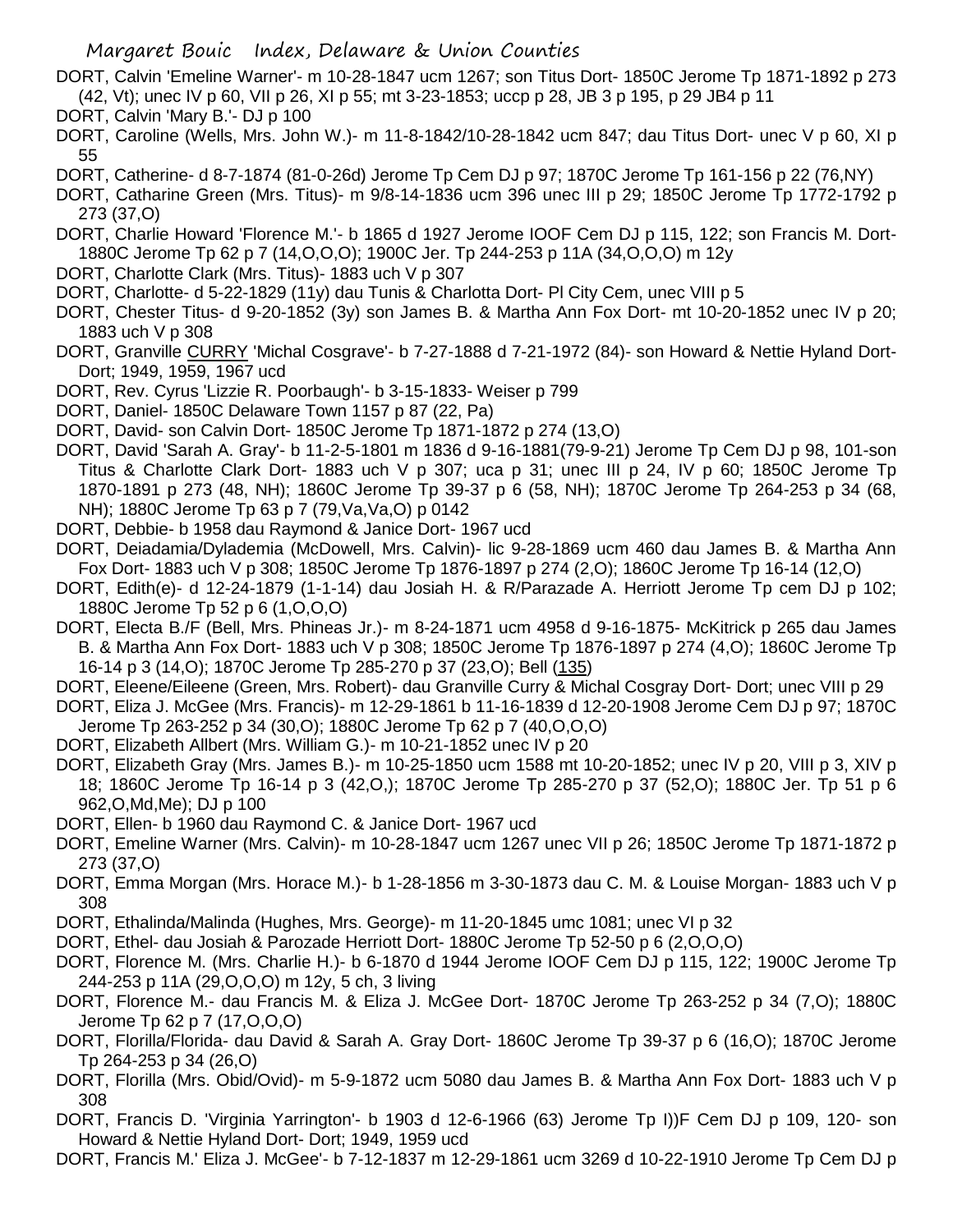- 97- son David & Sarah A. Gray Dort- 1850C Jerome Tp 1870-1891 p 273 (13,O); 1860C Jerome Tp 39-37 p 61 (22,O); 1870C Jerome Tp 263-252 p 34 (32,O); 1880C Jerome Tp 62 p 7 (42,O,Va,O) p0142; 1900C Jer. Tp 244-253 p 11A (62,O,NH,O)
- DORT, Granville T.- b 7-1888 son Charles Howard & Florence M. Dort- 1900C Jerome Tp 244-253 p 11A (11,O,O,O)
- DORT, Guy- b 6-10-1878 son Horace M. & Emma Morgan Dort- 1883 uch V p 308; 1880C Jerome Tp 174-188 p 20 (2,O,O,O)
- DORT, Henry- b 7-12-1839 d 11-15-1845 (6y4m) Jerome Tp Cem DJ p 100, 101 son D. & S. A.
- DORT, Horace M. 'Annie B. Morgan'- b 2-4-1853 m 10/3-30-1873 ucm 5366- son James B. & Elizabeth Gray Dort- 1883 uch V p 278, 308; hjt p 49; 1915 uch p 424; 1880C Jerome Tp 174-188 p 20 (26,O,O,O) p 148A
- DORT, Howard- son Francis M. & Eliza J. McGee Dort- 1870C Jerome Tp 263-252 p 34 (4,O)
- DORT, Ircil M.- b 5-1896 dau Charles Howard & Florence M. Dort- 1900C Jerome Tp 244-253 p 11A  $(4, 0, 0, 0)$
- DORT, James- hjt p 52; 1915 uch p 246
- DORT, James B. 'Martha Ann Fox''Elizabeth Gray'- b 6-25-1817 m(1) 6-8/18/25-1840 ucm 641 (2) 10-25-1850 ucm 1588 mt 10-20-1852 d 12-15-1882 (65-5-20) Jerome Cem DJ p 98 - son Titus & Charlotte Clark Dort-1883 uch III p 340, IV p 535, V p 286, 307, 325; hjt p 39, 59, picture 120, 200; uca p 14, 22, 31; mt 7-28-1850; unec IV p 6, 8, 20; V p 23, VI p 65,XI p 55, VIII p 10, XIV p 18, 47; DJ p 101; 1850C Jerome Tp 1876-1897 p 274 (34,O); 1860C Jerome Tp 16-14 p 2 (42,O); 1870C Jerome Tp 285-270 p 37 (52,O); 1880C Jerome Tp 51 p 6 (62. P.Conn,Mass) p 141A; mt 3-23-1853; uccp p 28 JB3 p 195, uccp p 29 JB4 p 11
- DORT, Janice A. (Mrs. Raymond)- 1959, 1967 ucd
- DORT, J. H. 'R. A.'- DJ p 102
- DORT, Joseph- son Levi Dort- uccp p 28 JB3 p 394, uccp p 29 JB3 p 210; unec III p 17
- DORT, Josiah D- son Titus Dort- unec XI p 55
- DORT, Josiah H. 'Parozade Herriott'- m 9-14-1876 son James B. & Elizabeth Gray Dort- 1860C Jerome Tp 16-14 p 36 (5,O); 1870C Jerome Tp 285-270 p 37 (15,O); 1880C Jerome Tp p 141A
- DORT, Kenneth- b 1967 son Raymond & Janice Dort- 1967 ucd
- DORT, Leona (Mrs. Richmond P.)- Dort
- DORT, Levi- Pabst 2 p 45
- DORT, Levi 'Athalinda Wells'- lic 10-12-1839 ucm 582 d 6-25-1843 (24-5-7) Jerome Tp Cem DJ p 100; unec III p 47; ; uccp journal 3 p 210; unec p 38, 47
- DORT, Lewa D. Marble (Mrs. Thomas L.)(Peck, Mrs. Henry)- dau Nathan & Louisa Kempton Marble- 1908 dch p 664
- DORT, Lizzie R. Poorbaugh (Mrs. Rev. Cyrus)- b 1854 dau Josiah & Margaret Eve Weiser Poorbaugh- Weiser p 799
- DORT, Lorill- d 1-6-1844 (2-6-9) dau James B. & Martha Ann Fox Dort- Jerome Tp Cem DJ p 101
- DORT, Louise (Bumgarner, Mrs. Fred)- m 11-20-1940 dau Granville Curry & Michal Cosgray Dort- Dort
- DORT, Lyle E.- b 10-9-1874 ch Horace M. & Emma Morgan Dort- 1883 uch V p 308;
- 1880C Jerome Tp 174-188 p 20 (5,O,O,O)
- DORT, Martha A.- d 2-7-1881 (22-10-23d) Jerome Tp Cem DJ p 100- dau James B. & Elizabeth Gray Dort-1883 uch V p 308; 1860C Jerome Tp 16-14-p 3 (2,O); 1870C Jerome Tp 285-270 p 37 (12,O)
- DORT, Martha Ann Fox (Mrs. James B.)- m 6-8/25-1840 ucm 641 d 7-28-1850 (31) mt 8-14-1850 unec V p 23, VI p 65 d 7-28-1850 (30-9-6) Jerome Cem DJ p 100, 101; dau Chester & Susanna Fox- 1883 uch V p 307, 325; 1850C Jerome Tp 1876-1897 p 274 (33, Ct)
- DORT, Martha (Morley, Mrs. Neal)- dau Francis D. & Virginia Yarrington Dort- Dort
- DORT, Mary B. (Mrs. Calvin)- d 7-21-1846 (36-3-4) Jerome Tp Cem DJ p 100
- DORT, Mary L. (Mrs. Raymond C.)- Dort; 1971, 1973, 1975, 1979, 1981, 1983 ucd
- DORT, Michael Cosgray (Mrs. Granville Curry)- b 7-2-1890 d 12-18-1968(76) bur Dublin- dau Moses & Janet Postle Cosbray- 1949, 1959, 1967 ucd- Dort
- DORT, Norman- b 1965 son Raymond C. & Mary Dort- 1975, 1979, 1981, 1983 ucd
- DORT, Parozade Herriott (Mrs. Josiah H.)- m 9-14-1876 ucm 5927; 1880C Jerome Tp 52 p 6 (21,O,Pa,O)
- DORT, R. A. (Mrs. J. H.)- DJ p 102
- DORT, Raymond C./S 'Janice''Mary L.'- son Francis D. & Virginia Yarrington Dort- Dort; 1949, 1959, 1967, 1971, 1973, 1975, 1979, 1981, 1983 ucd
- DORT, Richmond P. 'Leona'- b 4-1892 d 10-23-1959 son Howard & Nettie Hyland Dort- Dort; 1900C Jerome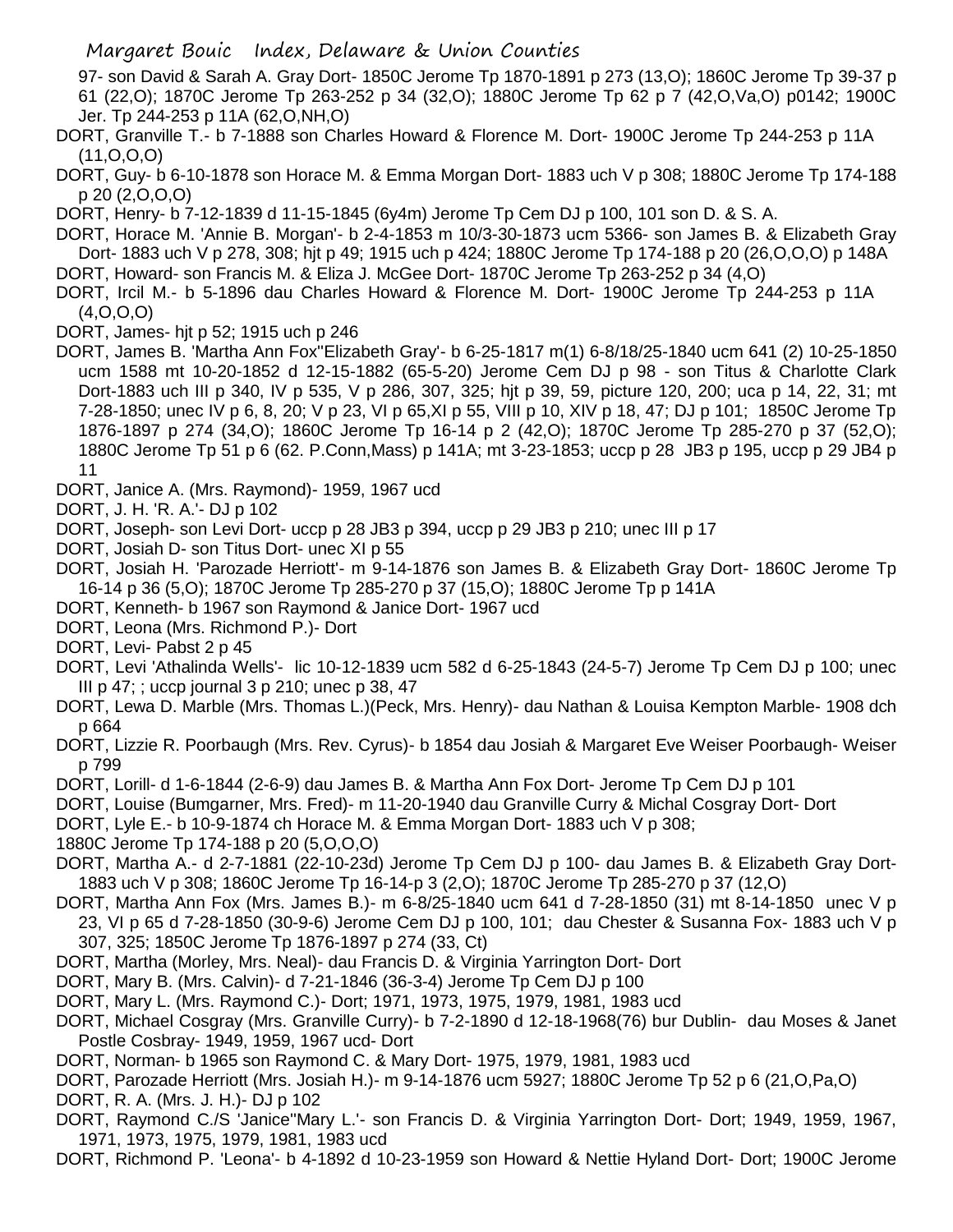Tp 244-253 p 11A (8,O,O,O)

DORT, Rodney- b 1960 son Raymond C. & Mary Dort- 1975, 1979 ucd

DORT, Rosalyn (Rinehart, Mrs. Charles)- dau Francis D. & Virginia Yarrington Dort- Dort; 1949 ucd

DORT, Samuel Lewis- d 9-16-1852 (9 mo)- son James B. & Elizabeth Gray Dort- Dort; mt 10-20-1852

- DORT, Sarah Ann Gray (Mrs. David)- b 6-4-1813 m 9-14-1836 Madison Co unec VII p 24 d 4-2-1885 (71-9-28) Jerome Tp Cem DJ p 98, 101- dau Thomas & Barbara Gray- 1883 uch V p 307; 1850C Jerome Tp 1870-1891 p 273 (38, Va); 1860C Jerome Tp 39-37 p 6 (47,Va); 1880C Jerome Tp 63 p 7 (66,O,Va,O)
- DORT, S. M.- uca p 31
- DORT, Susannah (Ruhlen, Mrs. Samuel H.)- b 4-10-1843 m 12-31-1865 ucm 3887 dau James B. & Martha Ann Fox Dort- 1883 uch V p 308, 325; 1915 uch p 712; 1850C Jerome Tp 1876-1897 (7,O); 1860C Jerome Tp 16-14 p 3 (17,O)
- DORT, Theodore- son Calvin Dort- 1850C Jerome Tp 1871-1892 p 274 (11,O)
- DORT, Thomas L. 'Lewa D. Marble'- 1908 dch p 664
- DORT, Titus 'Catherine Green'- m 9/8-14-1836 ucm 396 1915 uch p 429; 1883 uch IV p 434 bur Frankfort Cem mt 3-23-1853; hjt p 179, 210, 202, 272; Powers p 171; unec III p 29, 47, IV p 60, XI p 55; uccp p 28 JB3 p 195, JB4 p 11
- DORT, Titus 'Charlotte Clark'- d 3-3-1843/4 (64-1-27) Jerome Tp Cem p 100; 1883 uch V p 307; unec III p 47
- DORT, Virginia Yarrington Reef (Mrs. Francis D.)- b 1902 d 3-22-1987 (86) Jerome IOOF Cem- DJ p 109, 120 dau John William & Blanche McAdow Yarrington- Dort; 1949, 1959, 1967, 1971, 1973, 1975, 1979, 1981, 1983 ucd
- DORT, William G. 'Elizabeth Allbert'- m 10-21-1852 unec IV p 20
- DORT, William- 1880C Radnor Tp p 475C
- DORTHALY, George- son Patrick & Mary Dorthaly- 1850C Allen Tp 1526-1546 p 226 (22, Va)
- DORTHALY, Isabella- dau Patrick & Mary Dorthaly- 1850C Allen Tp 1526-1546 p 226 (25, Va)
- DORTHALY, Mary (Mrs. Patrick)- 1850C Allen Tp 1526-1546 p 226 (65, Va)
- DORTHALY, Patrick 'Mary'- 1850C Allen Tp 1526-1546 p 226 (65, Va)
- DORTMUND, Bertie (Mrs. Paul)- d 1-18-1999 (78) Dortmund
- DORTMUND, Charles Henry 'Linda'- son Paul & Bertie Dortmund- Dortmund
- DORTMUND, Diane (Mrs. Paul David)- Dortmund
- DORTMUND, Janet (Moorman, Mrs. Thomas)- dau Paul & Bertie Dortmund- Dortmund
- DORTMUND, Linda (Mrs. Charles Henry)- Dortmund
- DORTMUND, Paul 'Bertie'- Dortmund
- DORTMUND, Paul David 'Diane'- son Paul & Bertie Dortmund- Dortmund
- DORTMUND, Virginia (Littrell, Mrs. Terry)- dau Paul & Bertie Dortmund- Dortmund
- DORTON, Amanda- dau Glen A. Dorton- engaged to Glen A. Grenwood- Dorton
- DORTON, Charles F. 'Edith'- 1969, 1971, 1980 dcd
- DORTON, Cheryl- b 1953 dau Charles F. & Edith Dorton- 1969, 1971 dcd
- DORTON, Diantha- 1860C Liberty Tp Un Co 984-994 p 135 (50, NY)
- DORTON, Glen A.- Dorton
- DORTON, Virginia- 1969 dcd
- DORVART, ---b 5-26-1869 Delaware Town dau John & Susan Dorvart- dcb
- DORWARD/DORWART
- DORWARD/DORT, Ada G. b 12-20-1879 dau Frank & Emma Friedley Dort- dcb
- DORWARD, Agnes Maria- b 6-21-1887 Delaware Town dau Frank & Emma Fradly Dorward- dcb
- DORWARD, Alison (Ballard, Mrs. Albert McCastin)- m 1-27-1909 dau Dr. Oscar & Elna Converse Dorward-Maugans Anc p 28
- DORWARD, Ann- Pabst p 79
- DORWARD, Anna- 1850C Delaware Tp 1447 p 100 (21, Pa)
- DORWARD, Barbara (Mrs. Jacob)- 1850C Radnor Tp 195 p 181 (50, Pa)
- DORWARD, Benjamin- dumch p 93
- DORWARD, Benjamin 'Mary'- tcmc p 4; 1850C Troy Tp 2548 p 135 (48, Pa)
- DORWARD, Christa M. (Schlenker, Mrs. Robert)- b 1-31-1890 dau Frank & Emma Rebecca Friedley Dorwart-Maugans Anc p 27, 28
- DORWARD, Christiania- dau Benjamin Dorward- tcmc p 4; 1850C Troy Tp 2548 p 135 (9,O)
- DORWARD, Christina(Dorwert)(Hummell, Mrs. Solomon)- m 3-20-1856 dcm; delge X p 40
- DORWARD, Daniel- 1880C Delaware Town p 512C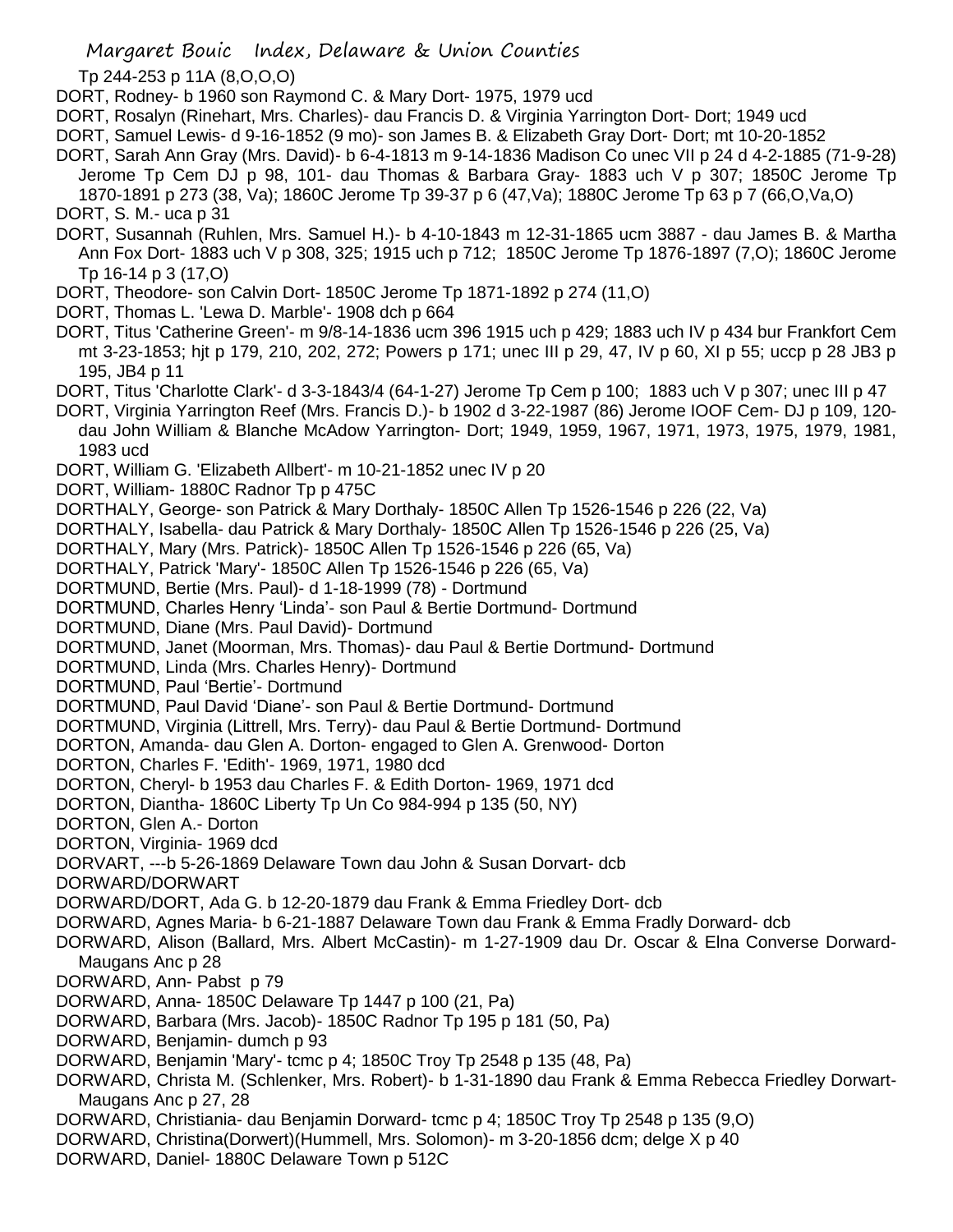- DORWARD, Daniel 'Susan Elizabeth Maugans- b 1828 m 1-26-1853 dcm d 1918 New Millcreek Cem p 11 son Jacob & Rebecca Troutman Dorward- 1880 dch p 490; 1908 dch p 431; hadc p 119; Maugans Anc p 27, 104; opc 278; dcw Bk 4 p 150 (17) witness; delge VII p 23; 1850C Radnor Tp 195 p 181 (23, Pa); 1880C Scioto Tp 210 p 287C
- DORWARD, DOREWART, Diania (Shadrack, A. Akins, Mrs. )- m 10-3-1850 dcm- dau Benjamin Dorwardtcmc p 4; 1850C Troy Tp 2548 p 135 (2,O); delge VII p 65, VIII p 68
- DORWARD, Dorothea- see Mary Dorothea
- DORWARD, Dorothy- Pabst 7 p 22
- DORWARD, Edgar A.- b 3-17-1878 d before 1919 son Frank & Emma Rebecca Friedley Dorwart- Maugans Anc p 27
- DORWARD/Dorivan, Edward Elford- b 8-17-1878 Scioto Tp son T. W. & Emma Friedley Dorivan- dcb
- DORWARD, Edna Edelblute (Mrs. Edward) (Lea, Mrs. Orton)(Wallace, Mrs. ) div- b 11-28-1882 m(1) 11-10-1901 div d 8-31-1966 bur Radnor- dau John W. & Isabella Ferguson Edelblute- Maugans 5; Ferguson 1(11)64; Wilson 1164
- DORWARD, Edward 'Edna Edelblute'- b 3-17-1876 m 11-10-1901 d9v son Frank & Emma Friedley Dorward-Maugans 5; Ferguson (1(11)64); Wilson (1164); 1880C Scioto Tp 181 (2,O,O,O)
- DORWARD, Elizabeth (Maugans, Mrs. Martin)- b 8-16-1831 m 11-27-1851 dcm d 1-10-1918 dau Jacob & Rebecca Troutman Dorward- 1850C Radnor Tp 195 p 181 (20, Pa); 1880C Scioto Tp 210; opc 279
- DORWARD, Ella F. (Bean, Mrs. Van Emmon)- b 12-10-1858 m 12-10-1881 d 12-3-1884 New Millcreek Cem p 11- dau Daniel & Susan Elizabeth Maugans Dorward- opc 287; Maugans Anc p 28, 104; Bean (11238); 1880C Scioto Tp 210
- DORWARD, Elna M. Converse (Mrs. Dr. Ott/Oscar)- Maugans Anc p 28; opc 431; delge VIII p 22
- DORWARD, Emma (Campbell, Mrs. William)- m 6-24-1932- Weiser p 104
- DORWARD, Emma Rebecca Friedley (Mrs. Frank)- b 6-2-1859 d 1-28-1919 Oak Grove Cem -dau Andrew & Fannie Adella Christa Dixie Friedley-- Maugans Anc p 27; 1880C Scioto Tp 181 (21,O,Switz,Switz)
- DORWARD, Fannie (Hageman, Mrs. Adrian W.)- b 9-6-1881 d 5-10-1966 Oak Grove Cem dau Frank & Emma Friedley Dorward- Maugans Anc p 27; opc 721
- DORWARD, infant- Powell p 430
- DORWARD, Frank 'Emma Rebecca Friedley''Mary Honeter''Mabel Smart'- b 11-8-1854 m(1) 11-9-1876 d 8-9-1943- son Daniel & Susan Elizabeth Maugans Dorward- opc 719; Maugans Anc p 27; Smart 4; 1880C Scioto Tp 181 p 286A (25,O,Pa,Md)
- DORWARD, Frank David Jr.- b 3-4-1883 d 12-20-1961 not m- son Frank & Emma Rebecca Friedley Dorwart-Maugans Anc p 27
- DORWARD, George Huff 'Mary'- son Oscar & Elna Converse Dorward- Maugans Anc p 28
- DORWARD, Gertrude- b 12-25-1879 d 8/9-8-1881 dau Frank & Emma Rebecca Friedley Dorward- Newhouse Cem p 9; Maugans Anc p 27; 1880C Scioto Tp 181 (5/12,O,O,O)
- DORWARD, Grace (Mrs. Ralph G.)- Maugans Anc p 27
- DORWARD, Hazel E. (Slivka, Mrs. Elmer)- b 1-17-1900 dau Frank & Emma Rebecca Friedley Dorwart-Maugans Anc p 27, 28; dcb
- DORWARD, Jacob 'Barbara'- 1850C Radnor Tp 195 p 181 (50, Pa); 1840C Radnor Tp delge IV p 4
- DORWARD, Jacob 'Rebecca Troutman'- d 8-1-1888 (89y) New Millcreek Cem p 11; Powell p 256 Dorward; Maugans Anc p 27 1840c Radnor Tp (40-50); 1860C Scioto Tp 914; 1880C Scioto Tp 166 p 185C (80,Tn,Pa,Pa)
- DORWARD, James- son Benjamin Dorwart- tcmc p 4; 1850C Troy Tp 2548 p 135 (16,O)
- DORWARD, Jean (Peters, Mrs. Otto)- dau Oscar & Elna Converse Dorward- Maugans Anc p 28
- DORWARD, Jonathan- 1880C Delaware Town p 487A
- DORWARD, DOREWOOD, Joshua- son Benjamin Dorwart- tcmc p 4; 1850C Troy Tp 2548 p 135 (13,O)
- DORWARD, Leantha- 1850C Delaware Tp 1447 p 100 (18, Pa)
- DORWARD, Lillian (Blayney, Mrs. Charles)- b 2-26-1893 d 10-21-1951 dau Frank & Emma Rebecca Friedley Dorwart- Maugans Anc p 27, 28
- DORWARD, Mabel Smart (Mrs. Frank)- b 1-22-1880 m 11-7-1929 d 9-1-1959 dau Asa & Laura Edson Smartopc 569; Maugans Anc p 28; Smart 4
- DORWARD, Marie (Grove, Mrs. Frank)- dau Dr. Oscar & Elna Converse Dorward- Maugans Anc p 28
- DORWARD, Marie (Harvey, Mrs. Frank)- aunt of Ruth Montgomery- d 2-11-1968 (80) Oak Grove Cem Dorward
- DORWARD, Mary Dorothea- dau Dr. Oscar & Elna Converse Dorward- Maugans Anc p 28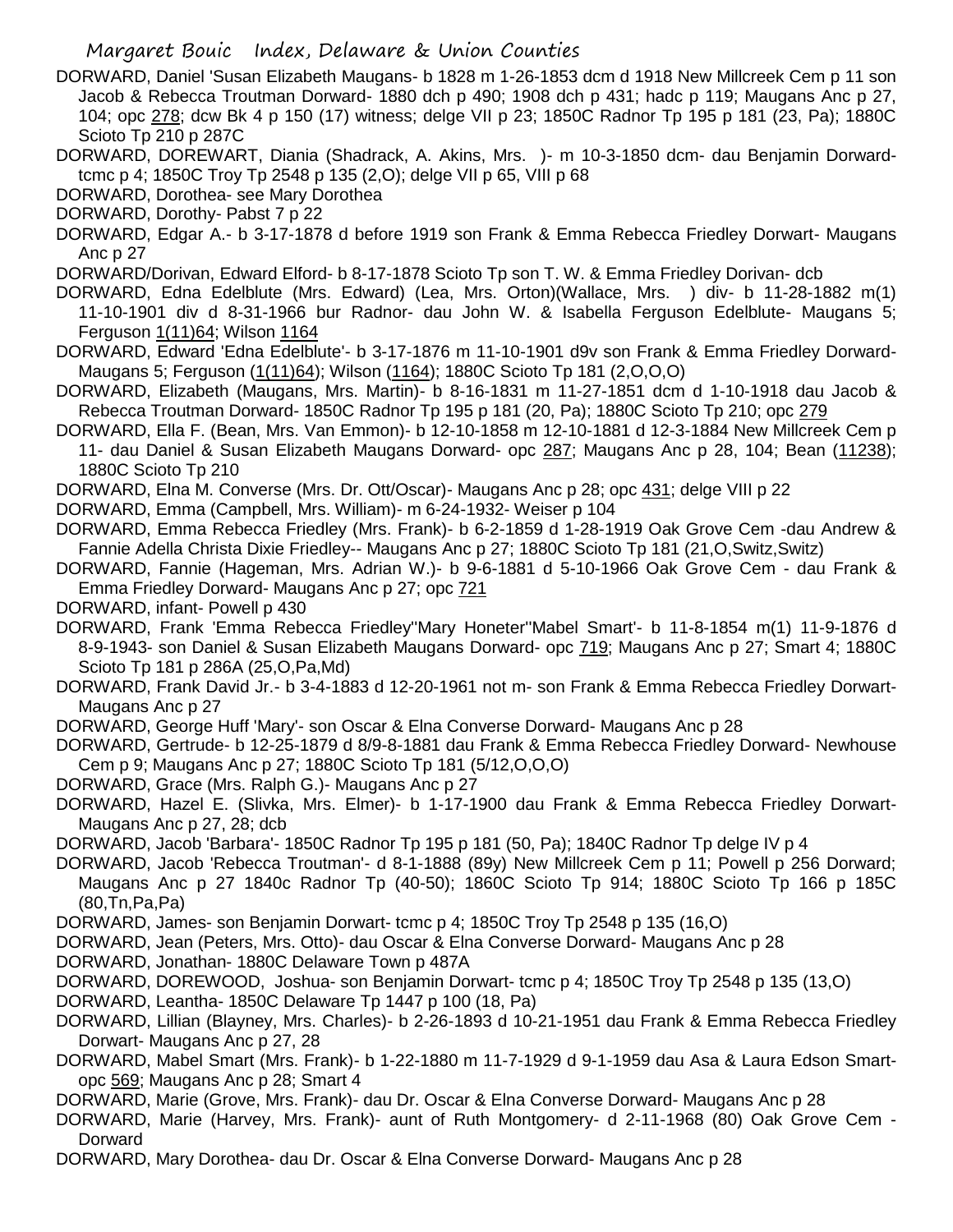Margaret Bouic Index, Delaware & Union Counties DORWARD, Mary (Mrs. Benjamin)- tcmc p 4; 1850C Troy Tp 2548 p 135 (46, Pa) DORWARD, Mary (Fegley, Mrs. Charles)- dau Jacob & Rebecca Troutman Dorward- opc 405- 1860C Scioto Tp 914; 1870C Scioto Tp 54; 1880C Scioto Tp 166 (59,Tn,Pa,Pa) DORWARD, Mary Honeter (Bean, Mrs. Joseph W.)(Mrs. Frank)- b 1850 d 1927 New Millcreek Cem p 1; Maugans Anc p 28, 102; 1880C Scioto Tp 232 (30,O); Bean (11224) DORWARD, Dr. Oscar Edward/Ott'Elna Converse'- son Daniel & Susan Elizabeth Maugans Dorwart- Maugans Anc p 27, 28; unec VIII p 40 DORWARD, Ralph G. 'Grace'- b 9-13-1884 d 9-29-1949 son Frank & Emma Rebecca Friedley Dorwart-Maugans Anc p 27; dcb DORWARD, Rebecca Troutman (Mrs. Jacob)- d 2-13-1881 (83y) New Millcreek Cem p 11; Powell p 256- dau John & Anna Maria Sutton Troutman- Maugans Anc p 27; 1860C Scioto Tp 914; 1880C Scioto Tp 166 (82,Tn,Pa,Pa) DORWARD, Samuel- Pabst 2 p 80 DORWARD, Sarah/Sally (Wentz, Mrs. Levi)- m 10-16-1861 dcm- dau Benjamin & Mary Dorwart- Pabst 2 p 81; 1850C Troy Tp 2548 p 135 (11,O) DORWARD, Susan Elizabeth Maugans (Mrs. Daniel)- b 6-15-1836 m 1-26-1853 d 6-8-1903 New Millcreek Cem p 11 dau Tobias & Hagar Carr Maugans- Maugans Anc p 27, 104; Miller Reunion, delge X p 9 DOREWOOD, William- son B. & M. Dorewood- tcmc p 4 DORWERT, Ester (Stimel, Mrs. John F.)- m 9-26-1848 dcm DOSC, Davis- Powers p 278 (Delaware Co. Liberty Tp) DOSCH, Laura Zoa- b 8-9-1892 Delaware Town dau Oliver L. & Laura Zehring Dosch- dcb DOSCH, Lurie- b 12-22-1893 Delaware Town dau O. L. & Fleorie Andrews Dosch- dcb DOSE, Margaretha M.- b 4-4-1802 d 6-1-1878 ped Edna Rees Jetter- delge iV p 14 DOSECK, Lyle 'Mary Jane Brock'- Doseck DOSECK, Mary Jane Brock (Mrs. Lyle)- b 10-15-1905 d 4-30-1997(91) Huntsville Cem, dau Malinda Brock-**Doseck** DOSITA, Weller- 1880C Taylor Tp p 0125 DOSON- see Dawson DOSS, Alfred- nephew of Elma Agnes Doss Tanner- Doss DOSS, Barbara (Mrs. Harold Dwayne)- Doss DOSS, Connie (Mrs. John R.)- Doss; 1981, 1983, 1991 ucd DOSS, David- nephew of Elma Agnes Doss Tanner- Doss DOSS, Edra- dau Willie & Birdie Mae Doss- Doss DOSS, Elizabeth- b 1982 dau John R. & Connie Doss- 1983 ucd DOSS, Elma Agnes (Tanner, Mrs. John)- b 5-11-1907 m 1924 d 10-8-1997(90) Claibourne Cem- dau Elmer & Myrtle Wycoff Doss- Doss DOSS, Elmer 'Myrtle Wycoff'- Doss DOSS, Grace F. Crabtree (Mrs. )- d 9-8-1972 (63) bur W. Va DOSS, Grace (Mrs. Oscar Taylor)- Doss DOSS, Harold- son Harold M. & Jane Doss- 1959 ucd (12) DOSS, Harold Dwayne 'Barbara'- son Maxie Harold & Lydia Jane Doss- Doss DOSS, Harold M. 'L. Jane'- 1959, 1981, 1983 ucd DOSS, Jamie (Mrs. Mark)- Doss DOSS, Jane (Mrs. Harold M.)- 1959, 1981, 1983 ucd DOSS, Jennifer- dau Maxie Harold & Lydia Jane Doss- Doss; 1981, 1983 ucd DOSS, John R. 'Connie'- son Harold Maxie & Lydia Jane Doss- Doss; 1959 ucd (8), 1981, 1983, 1991 ucd DOSS, ---(Jackson, Mrs. James)- dau Oscar & Grace Doss- Doss DOSS, Launa(Baldwin, Mrs. Mark)- dau Maxie Harold & Lydia Jane Doss- Doss; 1981, 1983 ucd DOSS, Lydia Jane (Mrs. Maxie Harold)- Doss DOSS, Mark'Jamie'- son Maxie Harold & Lydia Jane Doss- Doss; 1959 ucd (2) DOSS, Maxie Harold 'Lydia Jane'- b 11-18-1923 d 7-7-1977 (730 son Willie & Birdie Mae Doss- Doss DOSS, Myrtle Wycoff (Mrs. Elmer)- Doss DOSS, Oscar Taylor 'Grace'- d 7-9-1970 (63) bur W. Va- Doss DOSS, Rebecca Ann Ellenwood (Mrs. )- dau Truman George & Helen J. Reed Ellenwood- 1908 dch p 46 DOSSON, Electro- delge VII p 43

DOSTER, Betty N.- 1971 dcd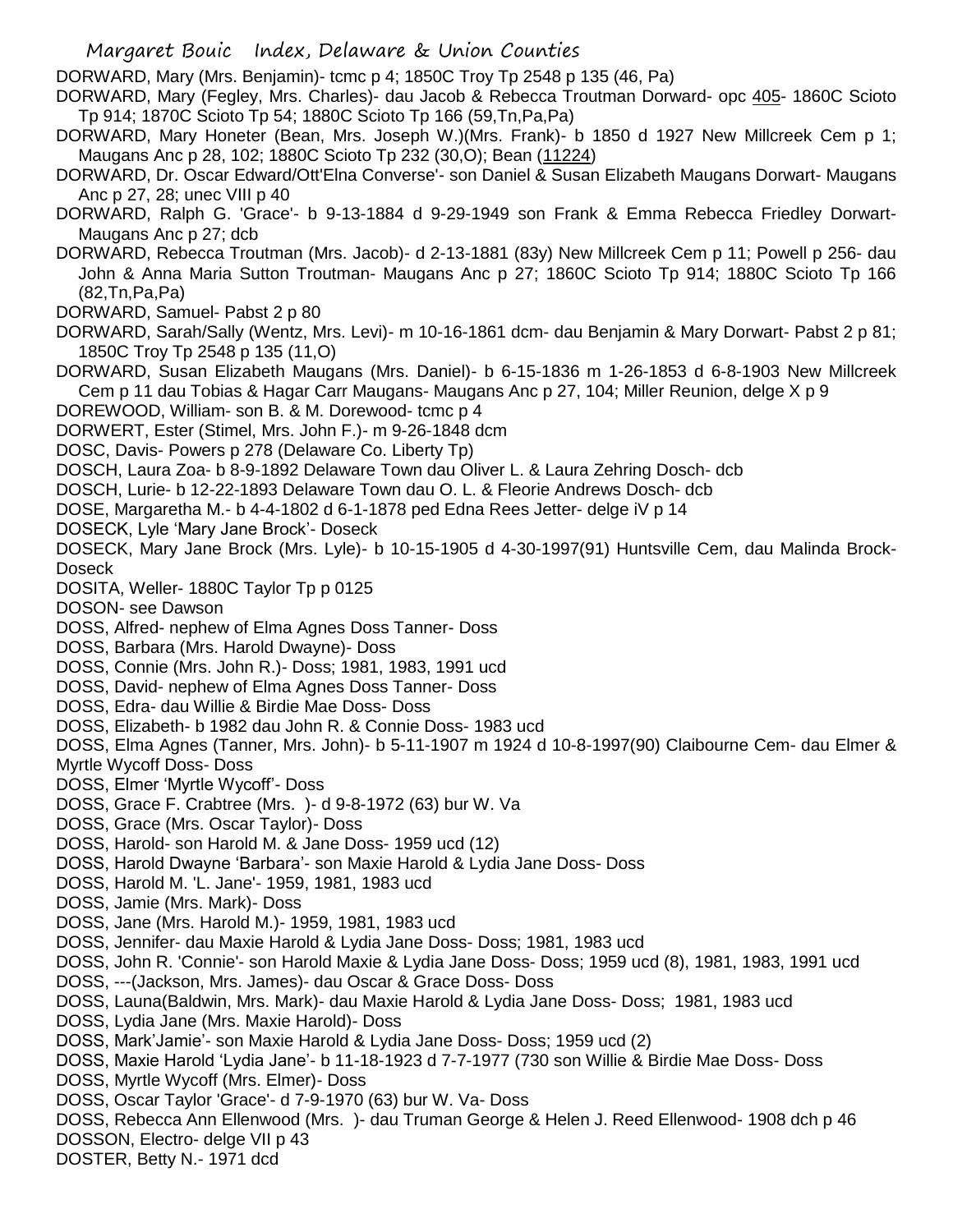DOTA see Doty

- DOTA, Dora- dau Josiah & Mary Dota- 1880C Scioto Tp 119 (17,O,O,O)
- DOTA, George- 1835 men #45 p 69 Lincoln Tp
- DOTA, John- Pabst 6 p 36, 37, 38, 41, 42
- DOTA, John H.- Pabst 6 p 39, 43, 44, 47, 48
- DOTA, Josiah M. 'Mary'- 1880C Scioto Tp 119 p 283C (60,O,York,York)
- DOTA, Mary (Mrs. Josiah)- 1880C Scioto Tp 119 (54,O,York, Eng)
- DOTA, Mary- dau Josiah & Mary Dota- 1880C Scioto Tp 119 (18,O,O,O)
- DOTA, Sarah- dau Josiah & Mary Dota- 1880C Scioto Tp 119 (22,O,O,O)
- DOTSON, Aidren (Crabbe, Mrs. Guy)- twin dau Lee Dotson- delge VIII p 4, IX p 52
- DOTSON, Alexander 'Vinia Shepherd'- Dotson
- DOTSON, Alice (Crist, Mrs. Vernard)- dau Byron U. & Frances L. Dasher Dotson- Dotson
- DOSTON, Alva- son Austin & Bernice Bailey Dotson- Dotson; 1959 ucd (15)
- DOTSON, Austin L. 'Bernice Bailey'- b 6-30-1895 m 1925 d 10-23-1971 (76) bur Hardin Co- son Alexander & Vinia Shepherd Dotson- Dotson; 1959, 1967, 1971, 1973 ucd
- DOTSON, Barbara Miller (Mrs. James C. Jr.)- ped Betty Provin Harford #137 29- unec VIII p 66
- DOTSON, Berlie- son Alexander & Vinia Shepherd Dotson- Dotson
- DOTSON, Bernice Bailey (Mrs. Austin)-10-16-1907 m 1925 d 11-3-1991 (84) bur Hardin Co- dau Warren & Cordelia Caudill Bailey- Dorson; 1959, 1967, 1971, 1973, 1975, 1979, 1981, 1983 ucd
- DOTSON, Bradley Keith'Siobhan Josephine Kelly'- b 1963 m 8-29-19 son Paul Eugene & Deanna Coakley Dotson- Dotson; 1967, 1971, 1973, 1975, 1979, 1981, 1983 ucd
- DOTSON, Brody- b 1963 son Edward L. & Bernice Kay Dotson- 1967, 1971, 1973, 1975, 1979, 1981, 1983, 1991 ucd
- DOTSON, Byron U. 'Frances L. Dasher'- d 7-29-1980; Dotson
- DOTSON, Camile Louise McKitrick (Mrs. Larry T.)- b 10-3-1946 m 3-27-1967 dau Myron Scott & Jean Estella Turneau McKitrick- McKitrick p 115
- DOTSON, Clifton 'Marsha Lynne Hillyard'- m 1-17-1965 McIntire (173632)
- DOTSON, Collin James- b 3-15-1996 son Kevin & Kathleen Sheridan Dotson- Dotson
- DOTSON, Deanna Sue Oakley (Mrs. Paul E.)- m 6-10-1962 dau Neil Coakley- Coakley; Doty; 1949, 1959, 1967, 1971, 1973, 1975, 1979, 1981, 1983 ucd; Dotson; 1967, 1971, 1973, 1975, 1979, 1981, 1983 ucd
- DOTSON, Della R. Hurley (Mrs. Milton E.)- b 1-28-1922 d 8-10-1991 (69) bur Va- dau Buddy & Stella New Hurley- Dotson
- DOTSON, Edmond\Edmund- son Austin & Bernice Bailey Dotson- Dotson
- DOTSON, Edna (Crabbe, Mrs. Roy Homer)- (18-8-31-1899) twin dau Lee Dotson- delge VIII p 4, IX p 52
- DOTSON, Edsel 'Patsy Trapp'- Dotson
- DOSTON, Edward L. 'Bernice Kay'- son Austin & Bernice Bailey Dotson- Dotson; 1959, 1967, 1971, 1973, 1975, 1979, 1981, 1983, 1991 ucd
- DOTSON, Edythe (Prater, Mrs. Tracy)- dau Austin & Bernice Bailey Dotson- Dotson
- DOTSON, Elaine (Mohler, Mrs. Max)- dau Austin & Bernice Bailey Dotson- Dotson
- DOTSON, Ellaree (Stettler, Mrs. Ivan)- dau Austin & Bernice Bailey Dotson- Dotson
- DOTSON, Elmarvin (Frey, Mrs. )- dau Austin & Bernice Bailey Dotson- Dorson
- DOTSON, Elmer/Elmo- son Alexander & Vinia Shepherd Dotson- Dotson
- DOTSON, Elmer- son Austin & Bernice Bailey Dotson- Dotson
- DOTSON, Ernest- son Austin & Bernice Bailey Dotson- Dotson
- DOTSON, Essie (Legge, Mrs. Paul)- dau Austin & Bernice Bailey Dotson- Dotson
- DOTSON, Ethel (Kelly, Mrs. Gene)(Weaver, Mrs. )- dau Austin & Bernice Bailey Dotson- Dotson
- DOTSON, Eugene- son Austin L. & Bernice Kay Dotson- 1959 ucd (17)
- DOTSON, Evelyn Sue (Tevis, Mrs. Jerry)(Bible, Mrs. )- dau Austin & Bernice Bailey Dotson- Dotson
- DOTSON, Everett Edsel 'Pattsy Trapp'- m 8-6-1961 son Austin L. & Bernice Bailey Dotson- Dotson; 1959, 1967, 1971, 1973, 1975, 1979, 1981, 1983, 1991 ucd; djlm p 90
- DOTSON, Frances L. Dasher (Mrs. Byron W.)- b 5-13-1900 d 11-2-1987 (87) dau Richard & Lena Burns Dasher- bur Cridersville- Dotson
- DOTSON, Frieda (Justus, Mrs. )- dau Milton E. & Della R. Hurley Dotson- Dotson
- DOTSON, Gary E. son Austin L. & Bernice Bailey Dotson- Dotson; 1959 (10), 1967, 1971 ucd
- DOTSON, Gene- son Austin & Bernice Bailey Dotson- Dotson
- DOTSON, George H. Jr. 'Mary A.'- 1969, 1971 dcd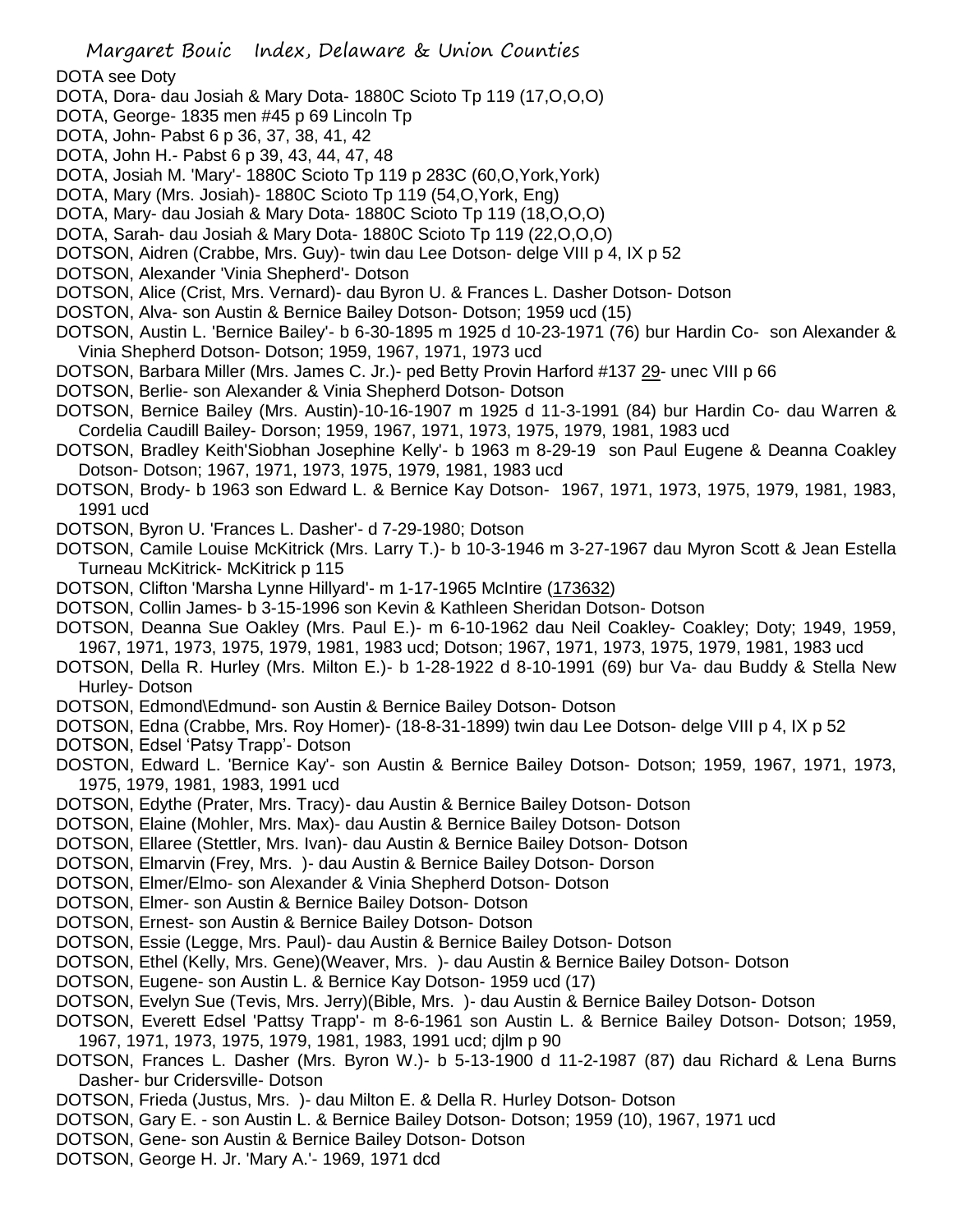- DOTSON, Isaac- 1883 uch V p 396; unec VIII p 22, 23
- DOTSON, James C. Jr. 'Barbara Miller'- ped Betty Provin Harford #137 28- unec VIII p 66
- DOTSON, James C. 'Ruth Toms'- b 1841 son James C. Jr. & Barbara Miller Dotson- ped Betty Provin Harford #137 14- unec VIII p 66
- DOTSON, Jerry- son Milton E. & Della R. Hurley Dotson- Dotson
- DOTSON, Jody/Jodi- b 1962 dau Edward L. & Bernice Kay Dotson- 1967, 1971, 1973, 1975, 1979, 1981, 1983 ucd
- DOTSON, Kathleen Sheridan (Mrs. Kevin)- dau James & Donna Sheridan- Dotson
- DOTSON, Kathleen (Trees, Mrs. Gerald D.)- m 10-1959- Dotson
- DOTSON, Kim Nicol (Mrs. Tom)- dau Don & Karen Nicol- Dotson
- DOTSON, Bernice Kay (Mrs. Edward L.)- 1967, 1971, 1975, 1979, 1981, 1983 ucd
- DOTSON, Kevin Lee 'Kimberly Sue Crofut'- b 4-6-1964 m 4-13-1986 dau Everett Edsel & Pattsy Trapp Dotson- Dotson; 1967, 1971, 1973, 1975, 1979, 1981, 1983, 1991 ucd
- DOTSON, Kimberly Sue Crofut (Mrs. Kevin Lee)- m 4-13-1986- Gary Crofut- Dotson
- DOTSON, Kristi/Kristy Lynn(Woods, Mrs. Anthony Wayne)- b 7-4-1969 dau Everett Edsel & Pattsy Trapp Dotson- Dotson; 1971, 1979, 1983, 991 ucd
- DOTSON, L.- 1980 dcd
- DOTSON, Larry- son Austin L. & Bernice Bailey Dotson- Dotson; 1959 ucd (16)
- DOTSON, Larry T. 'Camile Louise McKitrick' m 3-27-1967- McKitrick p 115
- DOTSON, Laurentine (Saling, Mrs. SMorgan M.)- b 1867 d 1919 dau James C. & Ruth Toms Dotson- ped Betty Provin Harford- unec VIII p 66
- DOTSON, Lee- delge IX p 52
- DOTSON, Lori- b 1966 dau Paul E. Deanna S. Dotson- 1967, 1971, 1973, 1975, 1979, 1981, 1983 ucd
- DOTSON, Marie (Brechtel, Mrs. Stanley)- dau Milton E. & Della R. Hurley Dotson- Dotson; Weaver (1296211)
- DOTSON, Marsha Lynne Hillyard (Mrs. Clifton)- b 9-27-1945 m 10-17-1965- McIntire 173632
- DOTSON, Mary A. (Mrs. George H. Jr.)- 1969, 1971 dcd
- DOTSON, Midge (Fetters, Mrs. Robert)- dau Austin & Bernice Bailey Dotson- Dotson
- DOTSON, Milton E. 'Della R. Hurley- d 1967- Dotson
- DOTSON, Norman- son Alexander & Vinia Shepherd Dotson- Dotson
- DOTSON, Pattsy Trapp (Mrs. Everett Edsel)- m 8-6-1961 dau Carlton & Eloise Trapp- Dotson; 1985 uch p 139; 1967, 1971, 1973, 1975, 1979, 1981, 1983, 1991 ucd; djlm p 90
- DOTSON, Paul- son Austin & Bernice Bailey Dotson- Dotson
- DOTSON, Richard or Williams- dcc Susan Cain Jackson 66
- DOTSON, Robert- son Austin & Bernice Bailey Dotson- Dotson
- DOTSON, Rodney Neal- b 3-5-1968 d 3-23-1968 (18d) son Everett Edsel & Pattsy Trapp Dotson- Dotson
- DOTSON, Ruth (Cain, Mrs. James)- b 1752 dau Richard William Dotson- dcc Susan Cain Jackson 33
- DOTSON, Ruth Toms (Mrs. James C.)- b 1851 d 1920 dau Beauford & Rebecca Miller Toms- ped Betty Provin Harford- unec VIII p 66
- DOTSON, Siobhan Josephine Kelly (Mrs. Bradley Keith)- m 8-29- dau Dr. Michael Kelly- Dotson
- DOTSON, Sue (Mrs. Guy)- Dotson
- DOTSON, Tami Louise- b 1-11-1972 d 2-1-1972 (21d) Hopewell cem- djlm p 90- dau Edsel & Patsy Trapp Dotson- Dotson
- DOTSON, Thomas (1816) Genther p 147
- DOTSON, Thomas 'Kim Nicol'- son Guy & Sue Dotson- Dotson
- DOTSON, Todd Winters- b 6-20-1994 son Tom & Kim Nicol Dotson- Dotson
- DOTSON, Tricia Dawn (Graves, Mrs. Jeffrey)- b 1969 m 1-1-1991 dau Paul & Deanna S. Dotson- 1971, 1973, 1975, 1979, 1981, 1983 ucd; St. Paul p 75
- DOTSON, Vinia Shepherd (Mrs. Alexander)- Dotson
- DOTTS, David- b 1953 son William & Marie Cathern Dershem- Weiser p 332
- DOTTS, Marie Cathern Dershem (Mrs. William)(Struble, Mrs. Harvey)- b 2-20-1928 d 12-22-1956- dau Simon Peter,Sr. & Grace Pauline Michael Dersham- Weiser p 332
- DOTTS, Mary Ann (Rish, Mrs. Jacob)- b 1810 d 1886 ped David Rish- delge V p 70
- DOTTS, William 'Marie Cathern Dershem'- Weiser p 332
- DOTY see Doughty
- DOTY, --------- Pabst 3 p 31, 6 p 11; btp p 14; family of Dorothy Robinson #1 unec V p 2, VI p 2, IX p 2, XI p 2 DOTY, Dr.- 1880 dch p 238; Fowler p 66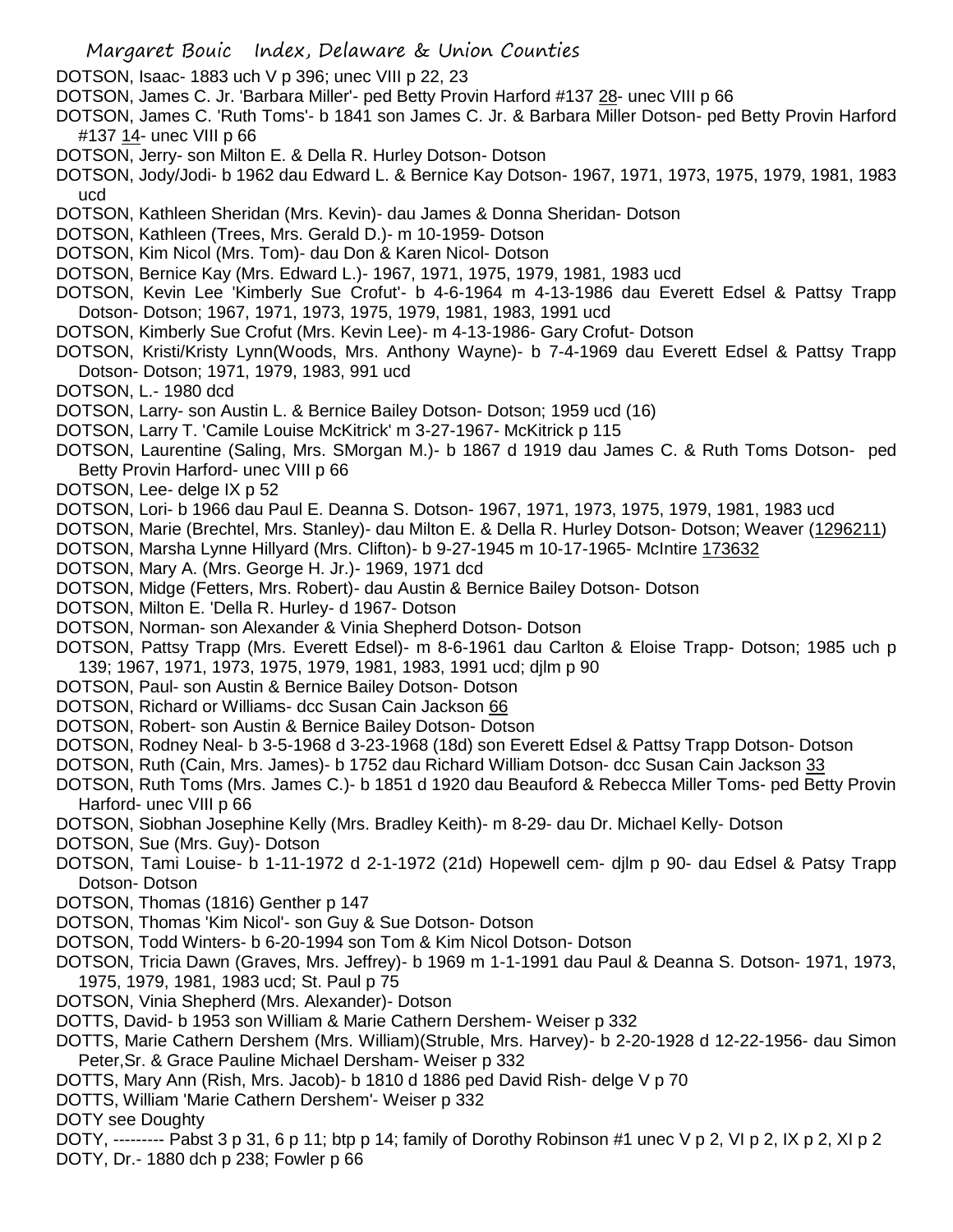- DOTY, Mrs. (84-1923) to State Hospital- uninf p 18
- DOTY, Abbacinda Johnson (Mrs. Thomas)- m 6-5-1861 dcm
- DOTY, Abbie L.- dau Josiah M. & Mary Doty- 1870C Dover Tp 7 p 1 (23,O)
- DOTY, Abigail (Alexander, Mrs. Samuel)- m 12-4-1842 dcm
- DOTY, Abigail Wade (Mrs. John H.)- Pabst Pion I p 21, 22, 27, 28
- DOTY, Abner 'Harriet Havens'- m 9-27-1838 dcm
- DOTY, Abram A.- d 3-19-1858 (1-6-19) son T. C. & E. Whitehall Cem Powell p 34
- DOTY, Alfred Omar 'Ola Scott''Blanche Stults'- b 7-1-1875 d 1-30-1961(85) son Stephen & Eva Brown Doty-Doty
- DOTY, Alonzo Melville- Pabst 4 p 5
- DOTY, Amay A. Salsbury (Mrs. Stephen)- m 12-31-1840 dcm
- DOTY, Anna (Mrs. Timothy C.)- b 10-1844/5 d 1927 Claibourne Cem p 78- see Debeyana; b 10-1844 1900C Claibourne Tp 30-32 p 2A (55,O,Eng,Md)
- DOTY, Arminta J. (Mrs. S. B. Jr.)- d 2-19-1868 (21-1-1) Stark Cem Powell p 208
- DOTY, Arthur Baxter- b 10-28-1871 d 1-11-1873 son Josephus F. & Millie Baxter Doty- Ashley Cem Powell p 189; dcb Delaware Town
- DOTY, K. Bernard- son Kenneth B. & Sally Galley Doty- Doty
- DOTY, Blanche Stults/Stultz (Mrs. Alfred Omar)- b 1878 d 1950 Claibourne Cem p 29- Doty
- DOTY, Caralin- 1880C Porter Tp p 455C
- DOTY, Caroline (Mrs. Dr. Martin)- d 7-21-1885 (56y19d) Stark Cem Powell p 201; 1880 dch p 825
- DOTY, Cephus- 1908 dch p 392
- DOTY, Charity Wilson (Mrs. John M.)- m 12-13-1843 dcm
- DOTY, Charles W. 'Mary E. Doty'- lic 2-13-1867 dcm, delge X p 75
- DOTY, Clarissa Statler/Statelar (Mrs. Isaiah)- b 1827 d 1850 ped Eva Light Goeken 29- delge IV p 52
- DOTY, Clois- Pabst 1 p 35
- DOTY, Clois/Cloys E.- ch Stephen L. & Harriet Atwood Beach Doty- 1850C Berkshire Tp 158 p 16 (1,O); 1870C Marysville 37 p 5 (21,O)
- DOTY, Columbus- 1870C Darby Tp 170-158 p 22 (64, Vt)
- DOTY, Cynthia W. (Richmond, Mrs. Gideon)- m 3-4-1845 dcm
- DOTY, D. A.- uca p 93
- DOTY, Daniel L.- d 8-29-1848 (2-4-13) Marengo Cem- son Peter & Gulia C. Doty- Powell p 376
- DOTY, Debeyana Weaver (Mrs. Timothy C.)- m 11-29-1864 dcm- see Anna; 1880C Claibourne 170-180 p 17 (38,O,Eng,Md)
- DOTY, Donna (Stout, Mrs. )(Mrs. Howard B.)- Doty
- DOTY, Dora A.- dau Josiah M. & Mary Doty- 1870C Dover Tp 7 p 1 (10,O)
- DOTY, Mrs. E.- unec III p 57
- DOTY, Edith M.- b 1835 d 1969 Claibourne Cem p 36
- DOTY, Edward of the Mayflower- see notes from Mrs. Pabst- Museum Library
- DOTY, Eleanor (Murphy, Mrs. )- delge iV p 74
- DOTY, Elias W.- Pabst 3 p 24
- DOTY, Elijah Manson- Pabst 1 p 42
- DOTY, Elijah W.- Pabst 1 p 11, 41; hadc p 54 Trenton Tp
- DOTY, Eli jo (Mrs. Marshall)- b 12-1845, 1900C Marysville 4th ward 340-350 p 14B (33,O,NJ,O); m 30y, 1 ch
- DOTY/DOTA, Elisha- 1835 men p 5 #40 p 2 Berkshire Tp
- DOTY, Elisha Wade 'Sophronia A.'- Pabst 6 p 53, 56, 60, 61; 1850C Berkshire Tp 240 p 25 (12,O); delge IV p 59, IX p 45
- DOTY, Elizabeth- dau Elisha W. & Sophronia A. Doty- Pabst 1 p 41; 1850C Berkshire Tp 240 p 25 (12,O)
- DOTY, Elizabeth J. (Finch, Mrs. Daniel E.)- m 4-29-1841 dcm
- DOTY, Elizabeth (Mrs. John)- d 3-6-1881 (78-2-8) Marengo Cem Powell p 273
- DOTY, Elizabeth (Randall, Mrs. Job)- m 1679 dau James & Lydia Turner Doty- Maugans Anc p 115
- DOTY, Elizabeth Viola Waugh (Mrs. Josephine)- dau Samuel & Elizabeth Laughery Waugh- 1908 dch p 782
- DOTY, Ella (Olmstead, Mrs. Harry)- dau John & Roxie Powers Doty- Powers Pat p 221
- DOTY, Elma (Boelman, Mrs. )- sister Kenneth V. Doty- Doty
- DOTY, Elvira- daau Elisha W. & Sophronia A. Doty- Pabst 1 p 41; 1850C Berkshire Tp 240 p 25 (10,O)
- DOTY, Emma Bunker (Mrs. )(Neal, Mrs. Edgar E.)- b 8-17-1853 m 12-24-1889- dumch p 243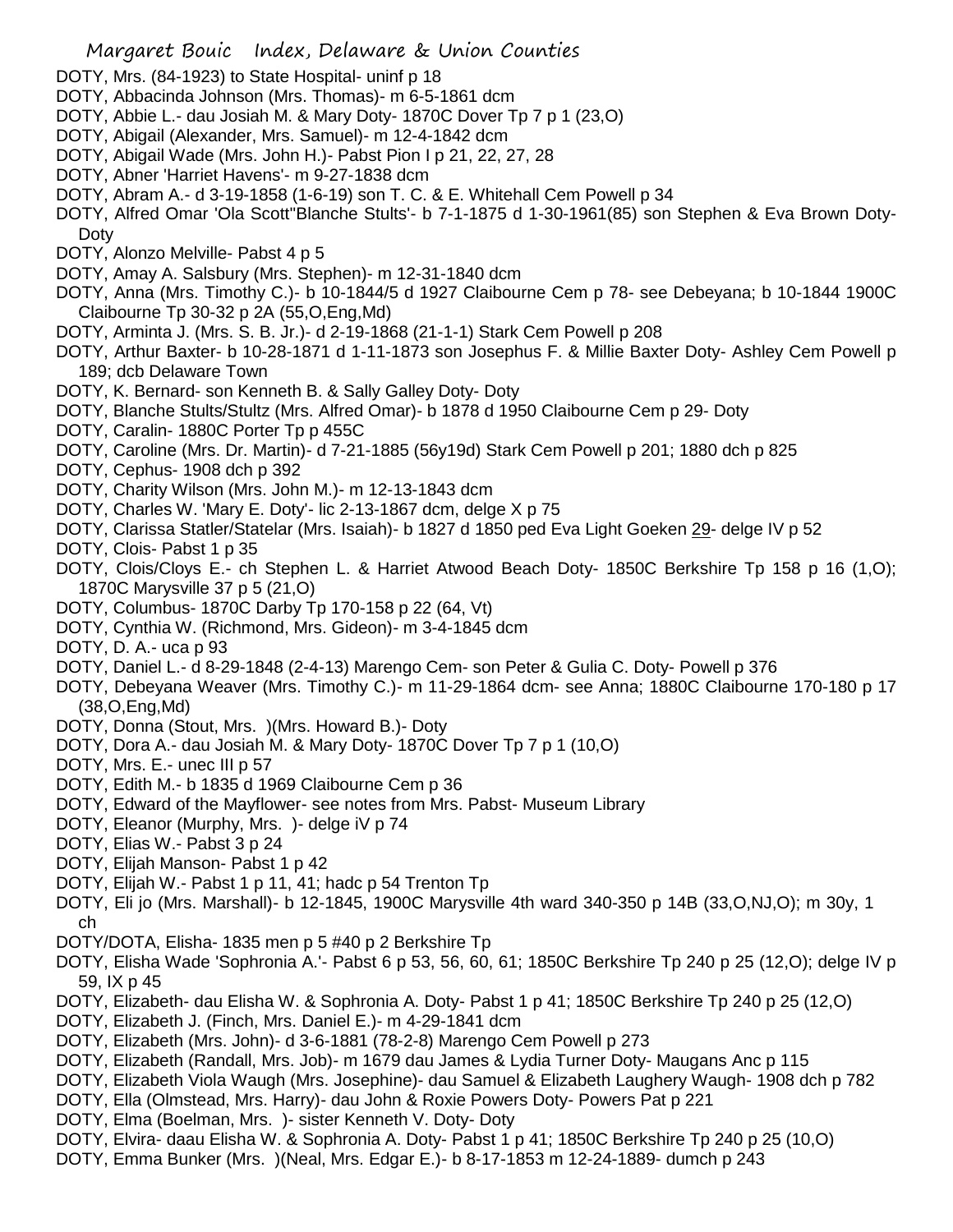- Margaret Bouic Index, Delaware & Union Counties
- DOTY, Esther A.- d 10-13-1838 (4y10d) Marengo cem Powell p 372 dau John & Elizabeth Doty
- DOTY, Etta (Ash, Mrs. Alonzo Blair)- b 9-18-1875 m 11-4-1896 d 6-10-1959 dau Josephus & Martha Melissa Wampole Doty- ped Eva Light Goeken- delge IV p 52
- DOTY, Eunice Bell- b 7-30-1896 Kingston Tp dcb, d 10-6-1964 (69) bur Sunbury- cousin Kenneth V. Doty-Doty; 1961 dcd
- DOTY, Evarilla S. Brown (Mrs. Stephen G.)- m 11-23-1864 dcm
- DOTY, Frances- dau Emma Bunker Doty- dumch p 244
- DOTY, Francis Lamp (Mrs. Wesley)- b 10-4-1880 m 8-10-1902 d 1903 dau Joseph & Louisiana Wampole Lamp- ped Gloria Miller 7- delge II p 42
- DOTY, George W.- 1908 dch p 392
- DOTA, George- 1835 men #45 p 69 Lincoln Tp
- DOTY, Glen- 1983 ucd
- DOTY, Grace- b 9-30-1883 Kingston Tp dau Edward & Adie Imes Doty- dcb
- DOTY, Grace Mable (Miller, Mrs. Marvin William)- b 3-19-1903 m 10-16-1925 d 11-29-1979 dau Wesley & Francis Lamp Doty- ped Gloria Miller 3 -delge II p 42
- DOTY, Gulia C. (Mrs. Peter)- d 12-16-1903 (88-6-28) Marengo Cem Powell p 376
- DOTY, Hannah C. Gardner (Mrs. Morgan)- b 11-15-1833 d 5-29-1922 Marengo Cem Powell p 372- dau Robert & Polly Benedict Gardner- dumch p 260
- DOTY, Harley- son Frances Bunker Doty- dumch p 244
- DOTY, Harriet/Hattie- Pabst 1 p 42, 3 p 34, 35, 6 p 14,15
- DOTY, Harriet Atwood Beach (Mrs. Stephen Louis)- b 12-27-1814 m 7-7-1836 d 12-3-1862- dcq Marian Smith Hagelgans 11; dcw Bk 4 p 38(40); Pabst Pion I p 29, 30; 1850C Berkshire Tp 158 p 16 (33, NJ)
- DOTY, Harriet Black (Mrs. Stephen S.)- m 7-7-1836 dcm
- DOTY, Harriet Havens (Mrs. Abner)- m 9-27-1838 dcm
- DOTY, Harriet N. (Richmond, Mrs. William C.)- m 1-15-1845 dcm
- DOTY, Harrison 'Phoebe Benedict'- 1880 dch p 790; 1880C Oxford Tp p 397A
- DOTY, Helen- dau Elisha W. & Sophronia A. Doty- Pabst 1 p 141; 1850C Berkshire Tp 240 p 25 (4,O)
- DOTY, Helen Florella (Smith, Mrs. Henry Norton)- b 9-25-1850 m 6-12-1870 d 6-1-1925 dau Stephen Louis &
- Harriet Atwood Beach Doty- dcq Marian Smith Hagelgans 5- Pabst 3 p 30, 6 p 10; delge IX p 6,7
- DOTY, Henry- son Josiah & Mary Doty- 1860C Paris Tp 1348-1337 p 178 (8,O)
- DOTY, Howard B. 'Donna'- b 1-4-1929 d 7-15-1992 (63) Fairview Mem. Pk- Doty
- DOTY, Irena (Smith, Mrs. Eleazer C.)- 257
- DOTY, Isaac- d 7-13-1866 (23y1m) Marengo Cem Powell p 376- son Peter & Gulia C. Doty; delge IV p 28; 1908 dch p 392
- DOTY, Isaiah 'Clara Statler'- b 10-8-1827 d 2-13-1900 ped Eva Light Goeken 28- delge IV p 52
- DOTA, James- 1835 men #57 p 13 Bennington Tp; delge V p 43
- DOTY, James 'Lydia Turner'- 115
- DOTY, James N.- son Stephen L. & Harriet Atwood Beach Doty- 1850C Berkshire Tp 158 p 16 (6,Ill)
- DOTY, James W.- Pabst 1 p 42
- DOTY, Jerushia- 1880C Delaware Town p 510C
- DOTY, Jesse (Welch, Mrs. Emerson)- dumch p 144
- DOTY, J. M.- 1883 uch IV p 512, 521; uca p 100
- DOTY, John- hadc p 14; 1849 Bennington Tp; 1835 men #131 p 16 Bennington Tp
- DOTY, John- 1880C Oxford Tp p 396C
- DOTY, John- Civil War- delge VI p 54
- DOTY, John- d 2-8-1858 (9-3-18) son R. & M. A. Doty- Ebenezer Cem Powell p 325
- DOTY, John C. 'Mary'- b 1859 d 1965 Marengo Cem- Powell p 372
- DOTY/DOTA, John H.- Pabst 6 p 44, 46, 49, 51, 53, 54, 55, 56, 57, 61, 75; 1835 men p 5 #39 p 2 Berkshire Tp; delge VII p 48
- DOTY, John 'Elizabeth'- d 8-7-1878 (80-10-20) Marengo Cem Powell p 373, 377
- DOTY, John H. 'Abigail Wade'- Pabst Pion I p 21, 22, 27, 28, 29
- DOTY, John M. 'Charity Wilson'- m 12-13-1843 dcm
- DOTY, John 'Roxie Powers'- Powers Pat p 221
- DOTY, John- dcq Ruth Wolff Wickham  $\underline{6}$ ; 1880 dch p 539; 1908 dch p 138, 392, 477
- DOTY, Joseph- Pabst Pion II p 259
- DOTY, Joseph "Seth"'Martha Melissa Wampole'- b c 1849 m 9-24-1874 d 2-5-1911 son Isaiah & Clarissa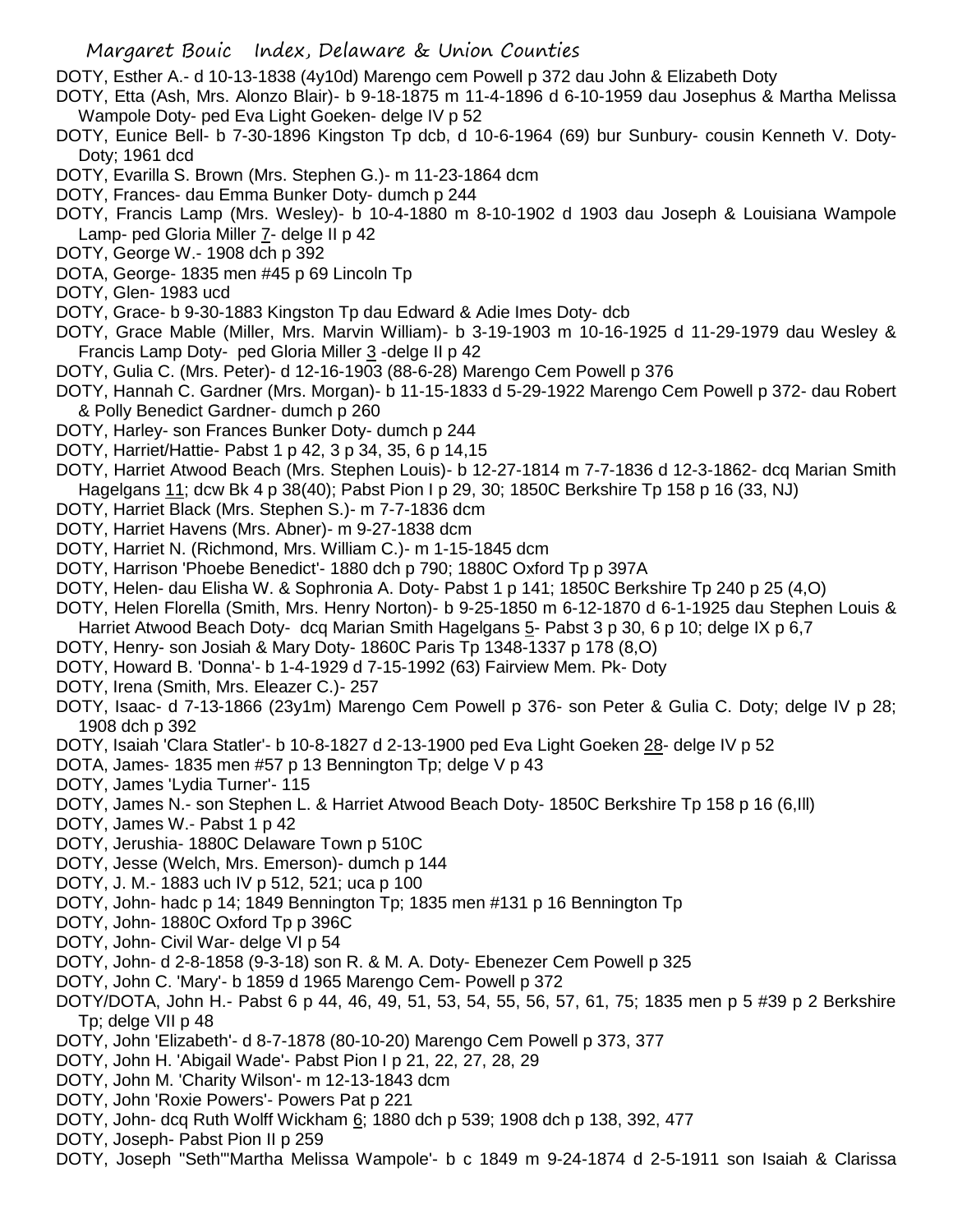Statler Doty- ped Eva Light Goeken 14

- DOTY, Josephine 'Elizabeth Viola Waugh'- 1908 dch p 782
- DOTY, Josephine (Smith, Mrs. Orvil D.)- m 7-23-1865 dcm
- DOTY, Josephus F. 'Millie Baxter''Mary E. Pierce'- m 8-20-1865 dcm- 1880 dch p 216, 217, 540, 542, 789; 1908 dch p 102, 392, 425; dpc p 77; Powell p 189; 1880C Oxford Tp p 396C
- DOTY, Josiah M. 'Mary'- 1860C Paris Tp 1348-1337 p 178 I41,O); 1870C Dover Tp 7 p 1 (51,O)
- DOTY, K. Bernard- son Kenneth V. & Sally Galley Doty- Doty; 1969 dcd
- DOTY, Kenneth V. 'Sally Galley'- d 11-18-1969 (70)Oak Grove Cem Doty
- DOTY, Laura (Bailey, Mrs. Edd)-b 11-2-1882 Oxford Tp dcb, dau John & Roxie Powers Doty- Powers Pat p 221
- DOTY, Lewis- Pabst 3 p 34, 6 p 14, 75, 76
- DOTY, Loisa Ann- dau Elisha W. & Sophronia A. Doty- 1850C Berkshire Tp 240 p 25 (14,O)
- DOTY, Louisa Jane- Pabst 1 p 41
- DOTY, Louisa J. (Cavett, Mrs. Joel S. H.)- m 6-15-1854 dcm
- DOTY, Loyd Edward- b 10-16-1893 Franklin Co, Col. son M. V. & Hattie Beard Doty- dcb
- DOTY, Lucy (Cole, Mrs. Asa)- m 12-31-1840 dcm
- DOTY, Lucy W. (Smith, Mrs. E. C.)- m 7-10-1848 ucm 1327
- DOTY, Lydia Turner (Mrs. James)- Maugans Anc p 115
- DOTY, Maggie (Dalrymple, Mrs. Dr. C. L.)- m 1870 d 1885- dumch p 487
- DOTY, Mahala (Clark, Mrs. Charles)- m 10-1-1842 dcm
- DOTY, Mancy Gardner (Mrs. Stephen W.)- dau John & Elizabeth Groves Thomas Gardner- delge VII p 32
- DOTY, Margaret- 1880C Porter Tp p 450A
- DOTY, Marshall 'Eli jo?'- b 9-1845, 1900C Marysville 4th ward 340-350 p 14A (54,O,NJ,O) m 33y
- DOTY, Martha (Davis, Mrs. Nathaniel)(Lash, Mrs. John)- Powell p 317; Bennington Tp
- DOTY, Martha- d 8-26-1847 (10m) dau S. L. & H.- Galena Cem Powell p 16
- DOTY, Martha Melissa Wampole (Mrs. Josephus)- b 7-18-1851 d 1931 dau Daniel W. & Margaret Fox Wampole- ped Eva Light Goeken 15- delge iV p 52
- DOTY, Dr. Martin 'Caroline'- d 12-10-1861 (36-4-6) Stark Cem Powell p 201; 1908 dch p 392
- DOTY, Mary- b 7-13-1820 d 7-29-1903 Marengo Cem Powell p 374
- DOTY, Mary Artie (Wolff, Mrs. Daniel H.)- b 10-2-1870 m 1888 d 6-21-1943 dau John Doty- Weiser p 135; dcq Ruth Wolff Wickham 3
- DOTY, Mary (Beck, Mrs. Abraham)- m 1-16-1834 ucm 366; unec III p 8
- DOTY, Mary C.- dau Josiah M. & Mary Doty- 1870C Dover Tp 7 p 1 (13,O)
- DOTY, M. E. Carpenter (Mrs. Harrison)- 1880 dch p 790
- DOTY, Mary E. (Benedict, Mrs. Rodolphus)- Pabst 3 p 28, 6 p 8
- DOTY, Mary E. (Doty, Mrs. Charles W.)- lic m 2-13-1867, delge X p 75
- DOTY, Mary E. Pierce (Mrs. Josephus)- 1880 dch p 789
- DOTY, Mary Esther (Mrs. C. W.)- b 6-23-1838 d 1-12-1878 Marengo Cem Powell p 376
- DOTY, Mary (Hale, Mrs. Jonah)- lic 1-31-1867 dcm, delge X p 75
- DOTY, Mary (Mrs. John C.)- b 1857 d 1963 Marengo Cem Powell p 372
- DOTY, Mary (Mrs. Josiah M.)- 1860C Paris Tp 1348-1337 p 178 (38,O); 1870C Dover Tp p 1 (47,O)
- DOTY, Mary O.- 1860C Paris Tp 1348-1337 p 178 (20,O)
- DOTY, Mattie (Mrs. Sherman)- 1900C Claibourne Tp 20-22 p 1B (47,O,O,O) 2 ch 1 living m 23y
- DOTY, M. B.- Powell p 377
- DOTY, Millie Baxter (Mrs. Josephus)- b 9-26-1843 m 8-20-1865 dcm d 1-6-1874 Ashley Cem Powell p 189- 1880 dch p 789
- DOTY, Mrs. Milo G. -sister Mrs. Jennie Cooper- delge VII p 30
- DOTY, Morgan B. 'Hannah Gardner'- b 10-1-1828 d 2-4-1897 Marengo Cem Powell p 372- dumch p 260
- DOTY, Nancy- 1880C Oxford Tp p 397A
- DOTY, Nancy (Waters, Mrs. Samuel)- m 2-26-1850 ucm 1508; unec XIV p 17
- DOTY, Nutresia?- dau Josiah & Mary Doty- 1860C Paris Tp 1348-1337 p 178 (13,O)
- DOTY, Ola Scott (Mrs. Alfred Omar)- d 1930- Doty
- DOTY, Ottis E.- 1880C Kingston Tp p 430A
- DOY, ---b 11-6-1898 Kingston Tp son Otis & Josephine Vance Doty- dcb
- DOTY, Peter 'Gulia C.'- d 3-13-1889 (76-1-14) Marengo Cem Powell p 376; delge VIII p 30
- DOTY, Phebe (Rugg, Mrs. Julius C.)- m 8-18-1836 dcm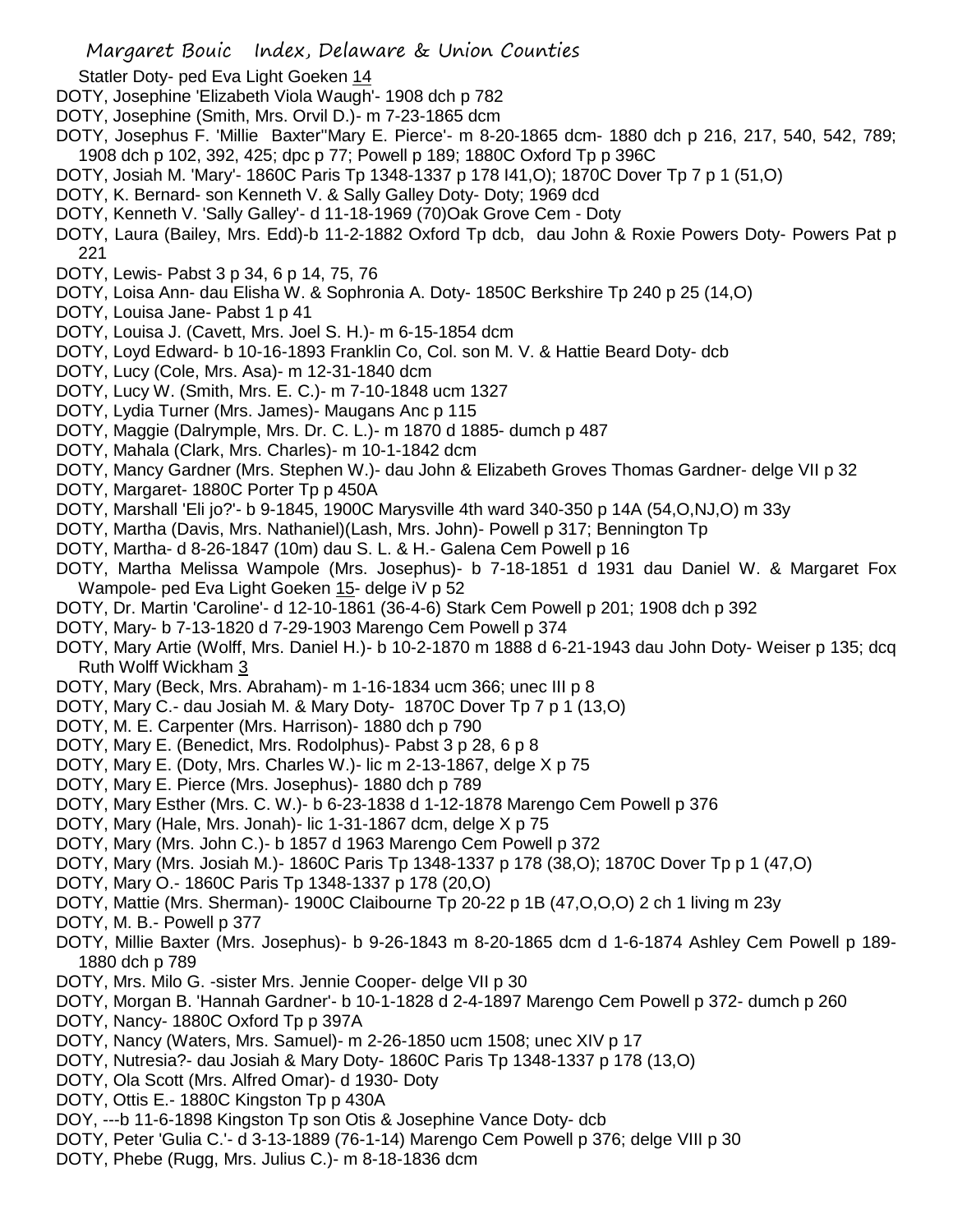- DOTY, Phoebe Benedict (Mrs. Harrison)- 1880 dch p 790
- DOTY, Polly- Powell p 377
- DOTY, R.- delge V p 43
- DOTY, Rachel (Morehouse, Mrs. Edgar M. L.)- Pabst 3 p 28, 6 p 8
- DOTY, Riley- 1880C Brown Tp p 386C
- DOTY, Roxie Powers (Campbell, Mrs. Jump)(Mrs. John)- d 4-27-1883 dau Lewis & Jane Shoemaker Powers-Powers Pat p 221
- DOTY, Roxie R.- b 6-17-1849 Ashley Cem Powell p 188
- DOTY, Roy W.- d 4-1887 (4y) son T. A. & S. E.- Marengo Cem Powell p 375
- DOTY, S. et al- delge VIII p 66, 67
- DOTY, S. et L. E. Hunt- delge VIII p 67
- DOTY, S. et Smith Golden- delge VIII p 67
- DOTY, Samuel- 1883 uch IV p 457, 535; uca p 100
- DOTY, Samuel B.- d 8-21-1873 (65-9-5) Stark Cem Powell p 207
- DOTY, Samuel N.- d 6-3-1858 (20-8-21) son John & Elizabeth Doty- Powell p 373
- DOTY, Sarah F.- dau Josiah M. & Mary Doty- 1860C Paris Tp 1348-1337 p 178(5,O); 1870C Dover Tp 7 p (15,O)
- DOTY, Sarah Galley (Mrs. Kenneth V.)- d 6-17-1969 (64) Oak Grove Cem dau George Galley- Doty; 1969 dcd
- DOTY, Sarah Jane- dau Job & Naomi?- Whitehall Cem Powell p 341
- DOTY, Sarah Jane (Noe, Mrs. Georgen T.)- m 1-18-1814 dcm; Powell p 316
- DOTY, Sarah (Morehouse, Mrs. D. W.)- dau Caroline Doty- 1880 dch p 825
- DOTY, S. B. Jr.'Arminta J.'- d 8-26-1871 (25-3-15) Stark Cem Powell p 208
- DOTY, Sherman 'Mattie'-b 6-1855 1900C Richwood 20-22 p 1B (44,O,Md,Md,)
- DOTY, Sophronia A. (Mrs. Elisha)- Pabst 1 p 41; delge IV p 59; 1850C Berkshire Tp 240 p 25 (35,O); delge IX p 45
- DOTY, Stephen- 1883 uch IV p 483; 1870C Paris Tp 111-112 p 16 (25,O)
- DOTY, Stephen Louis 'Harriet Atwood Beach'- b 12-12-1814 m 7-7-1836 d 4-2-1868- Pabst Pion I p 29, 30; dcq Marian Smith Hagelgans 10; Pabst 1 p 42; 1850C Berkshire Tp 158 p 16 (35, NY)
- DOTY, Stephen 'Amay A. Salsbury'- m 12-31-1840 dcm
- DOTY, Stephen 'Eva Brown'- Doty
- DOTY, Stephen G. 'Evarilla S.'- m 11-23-1864 dcm
- DOTA, Stephen N.- 1835 men p 38 #13 p 68 Lincoln Tp
- DOTA, Stephen- 1835 men p 39 #44 p 69 Lincoln Tp
- DOTY, Stephen S. 'Harriet Black'- m 7-7-1836 dcm
- DOTY, Stephen W. 'Mancy Gardner'- delge VII p 32
- DOTY, T.- uca p 100
- DOTY, T. A.- Powell p 377
- DOTY, Thomas 'Abbacinda Johnson'- m 6-5-1861 dcm
- DOTY, Timothy- 1860C Paris Tp 1402-1391 p 186 (32,O)
- DOTY, Timothy C. 'Debeyana Weaver'- b 5-1833 m 11-29-1864 dcm d 1911 Claibourne Cem p 78; OVI;; 1883 uch III p 457; 1880C Claibourne Tp 170-180 p 17 (48,O,NY,NY) p 0199; 1900C Claibourne Tp 30-33 p 2A (67,O,NY,NY)
- DOTY, Tressa (Longbrake, Mrs. Marion Clark)- b 2-10-1863 d 4-15-1936 Longbrake p 37, 38
- DOTY, Violet (Loveless, Mrs. Jesse H.)- Loveless p 4
- DOTY, Vonn Margaret- d 9-25-1864? dau J. & M.- Marengo Cem Powell p 375
- DOTY, W.- delge V p 43 Peru Tp
- DOTY, Walter L.- b 1877 d 1953 Claibourne Cem p 36 son Sherman & Mattie Doty; 1900C Richwood 20-22 p 1B (22,O,O,O)
- DOTY, Wesley 'Francis Lamp'- b 3-3-1875 m 8-10-1902 d 6-27-1919 son Isaiah & Ellen Fox Doty- ped Gloria Miller 6- delge II p 42
- DOTY, William- delge V p 300
- DOTY, William- son M.- Powell p 201
- DOTY, William E.- son Elisha W. & Sophronia A. Doty- Pabst 1 p 41; 1850C Berkshire Tp 240 p 25 (1,O)
- DOTY, William Harrison- 1908 dch p 392
- DOTZLER, Evelyn L. (McKitrick, Mrs. James Elmer)- b 1922 m 1955- McKitrick p 72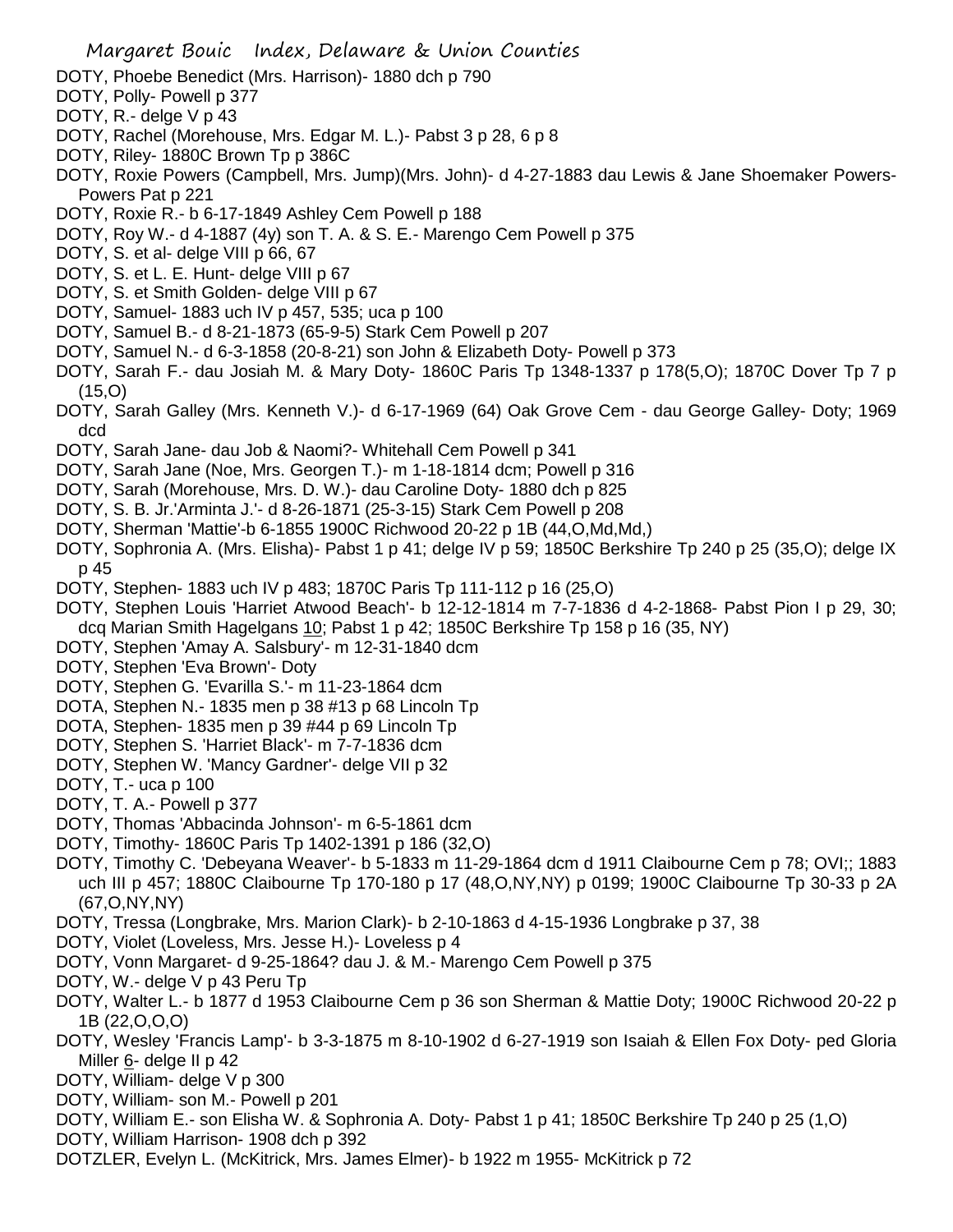- DOUBIKIN, B. B. "Freckles''Wanda'- b 11-6-1909 d 10-24-1989 (79) Marlborough Cem- Doubikin
- DOUBIKIN, Brooke Eileen- b 9-3-1996 dau John EdwardII & Dawn Elizabeth Ware Doubikin- Doubikin DOUBIKIN, Burdette- brother B. B. Doubikin- Doubikin
- DOUBIKIN, Carol (Mrs. John)- Doubikin
- DOUBIKIN, Dawn Elizabeth Ware (Mrs. John Edward II) m 10-24-1992 dau Marjorie Finley- Doubikin
- DOUBIKIN, Emma (Clark, Mrs. )- sister B. B. Doubikin- Doubikin
- DOUBIKIN, Gregory 'Sharon M. Allen'- m 8-22-1992 son John & Carol Doubikin- Doubikin
- DOUBIKIN, Uncle Jim- Powell p 362
- DOUBIKIN, John- son B. B. & Wanda Doubikin- Doubikin
- DOUBIKIN, John 'Carol'- Doubikin
- DOUBIKIN, John E.- Doubikin
- DOUBIKIN, John Edward II'Dawn Elizabeth Ware'- m 10-24-1992 son John & Carol Doubikin- Doubikinengaged to Jill McDonough
- DOUBIKIN, John T. 'Mary M.'- b 1849 d 1926 Westfield Cem Powell p 361
- DOUBIKIN, kaitlyn Marie- b 3-3-19--- dau Gregory & Sharon M. Allen Doubikin- Doubikin
- DOUBIKIN, Kyle Alan- b 8-26-1995 son Gregory & Sharon M. Allen Doubikin- Doubikin
- DOUBIKIN, Margaret (Haxthelm, Mrs. )- sister B. B. Doubikin- Doubikin
- DOUBIKIN, Mary M. (Mrs. John T.)- b 1852 d 1904 Westfield Cem Powell p 361
- DOUBIKIN, Merlin W.- brother Naomi Z. Doubikin- Doubikin
- DOUBIKIN, Naomi Z.- d 6-22-1966(64) bur Union Cem Columbus- Doubikin
- DOUBIKIN, Rachel Ann- b 3-3-1997 dau Gregory A. & Sharrie M. Allen Doubikin- Doubikin
- DOUBIKIN, Richard G. brother Naomi Z. Doubikin- Doubikin
- DOUBIKIN, Sharon M. Allen (Mrs. Gregory A.)- m 8-22-1992 dau Roby & Shawn Crosswhite- Doubikin
- DOUBIKIN, Shirley (Clase, Mrs. )- dau B. B. & Wanda Doubikin- Doubikin
- DOUBIKIN, Susan Annette (Rodman, Mrs. John Alpine)- m 1-10-1976 dau John E. Doubikin- Doubikin
- DOUBIKIN, Wanda (Mrs. B. B.)- Doubikin
- DOUBLE, Joseph- Pabst Pion I p 90
- DOUBLET, Dawn- ch Frank & Georgia Ann Smith Doublet- Doublet
- DOUBLET, Frank Jr.- b 1965 son Frank & Georgia Ann Smith Doublet- Doublet
- DOUBLET, Frank 'Georgia Ann'- Doublet
- DOUBLET, Georgia Ann (Mrs. Frank)- b 1-9-1936 d 1-21-1966 (30) dau Lesile B. Smith- Doublet
- DOUBLET, Linda- dau Frank & Georgia Ann Smith Doublet- Doublet
- DOUCE, Allan Dale- son E. J. & Mildred Inez Allen Douce- Howison 1763
- DOUCE, Alma Isabelle Allen (Mrs. Robert A.)- dau J. B. & Susie Catherine Howison Allen- Howison 1168
- DOUCE, Dawn (Mrs. Herbert)- Douce
- DOUCE, Donald Richard- son E. J. & Mildred Inez Allen Douce- Howison 1764
- DOUCE, E. J. 'Mildred Inez Allen'- Howison (1167)
- DOUCE, Grace Elizabeth- twin dau of E. J. & Mildred Inez Allen Douce- Howison 1766
- DOUCE, Harbert 'Dawn'- Douce
- DOUCE, Laura Kathleen- b 4-12-1985 dau Herbert & Dawn Douce- Douce
- DOUCE, Marjorie (Mrs. Robert A.Jr.)- 1985 uch p 42
- DOUCE, Michael Andrew- b 1-18-1983 son F. Herbert Douce- Douce
- DOUCE, Mildred Inez Allen (Mrs. E. J.)- b 2-12-1871- dau J. B. & Susie Catherine Howison Allen- Howison 1167
- DOUCE, Robert Allen Jr.'Marjorie'- son Robert A. & Alma Isabelle Allen Douce- Howison 1767- 1985 uch p 42
- DOUCE, Robert H. 'Alma Isabelle Allen'- m 3-16-1914 d 10-6-1965 dau James B. & Susie Catherine Howison-1985 uch p 42; Howison (1168)
- DOUCE, Warren G.- son E. J. & Mildred Inez Allen Douce-Howison 1765
- DOUCETTE- see Douthat
- DOUCETTE, John- Powers Pat p 87
- DOUCHEM, Lovina- 1870C Liberty Tp Un Co 171 p 21 (4,O)
- DOUD, Edward- 1880C Delaware Town p 547A
- DOUD, Munroy M.- 1835 men #53 p 3 Berkshire Tp
- DOUDE, Susan F. (Case, Mrs. Orris P.)- m 7-18-1839 dcm
- DOUDNA, Anna (Clark, Mrs. Isaac)- m 10-25-1851 ucm 1729 dau William & Lydia Bailey Doudna- 1850C Jerome Tp 1784-1805 p 261 (13,O); unec XIV p 66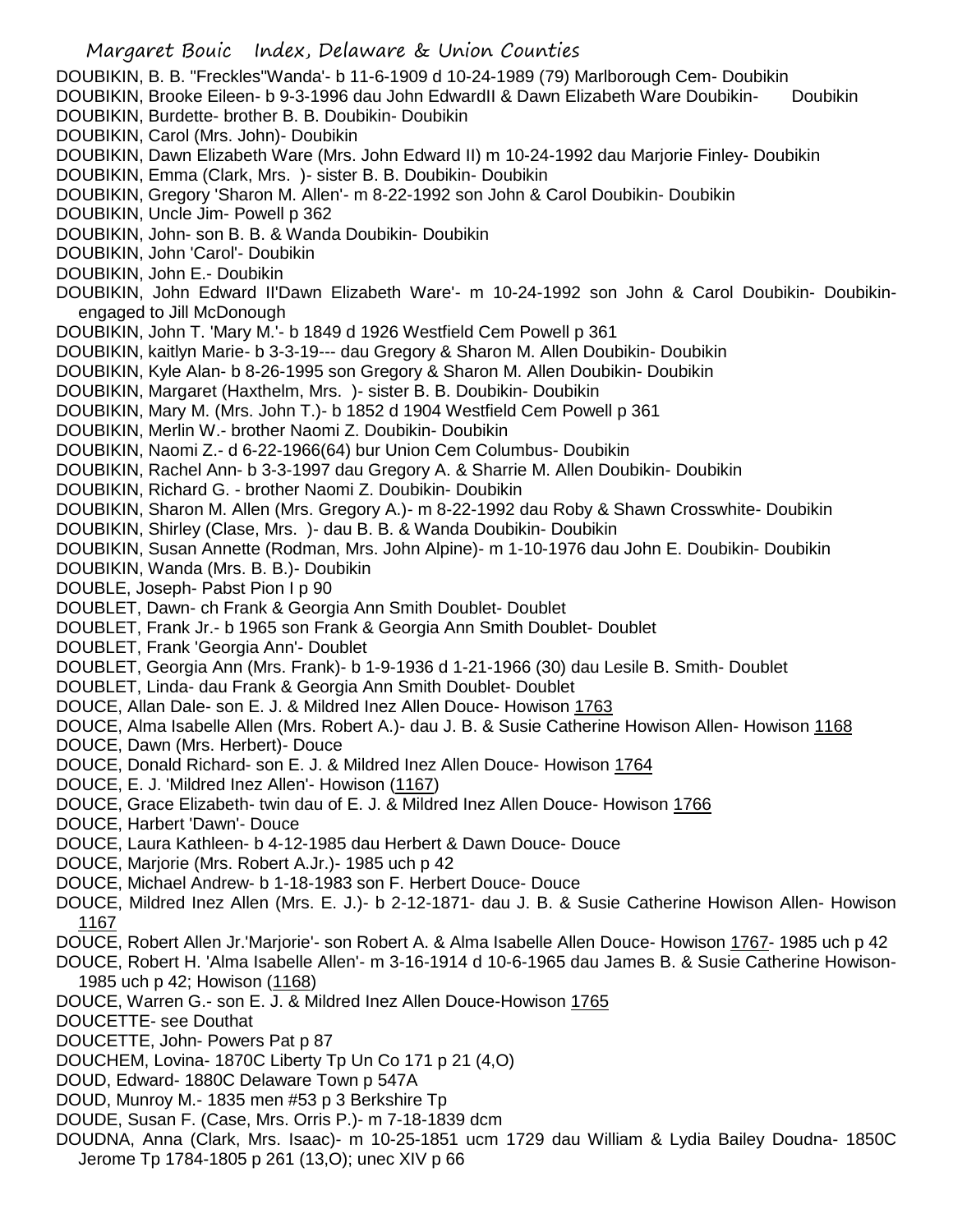DOUDNA, Anna (Mrs. John)- 1883 uch V p 308

- DOUDNA, Benjamin- son William & Lydia Bailey Doudna- 1883 uch IV p 452, 453; uca p 100; 1850C Jerome Tp 1784-1805 p 26 (7,O)
- DOUDNA, Bethonie (Mowry, Mrs. Dean Allen)- m 4-6-1985- dau Charles & Dorothy Vanderbilt Doudna-Doudna
- DOUDNA, Bill W. son Charles & Dorothy Vanderbilt Doudna- Doudna
- DOUDNA, Blanche (Steward, Mrs. )- sister Walter M. Doudna- Doudna
- DOUDNA, Charles Emerson 'Dorothy Vanderbilt'- b 1-24-1921 Un Co m 6-9-1945 d 10-27-1988 (67) bur Lexington- son Ernest & Daisy Davis Doudna- Doudna
- DOUDNA, Charles F.'Sarah E. Clark'- b 1856 Un Co d 8-5-1924 (69y) Oakdale Cem 3661 (G103) II p 43 (G-R6-10); son J. B. & Lucinda Crotinger Doudna- 1870C Jerome Tp 134 p 19 (13,O); 1880C Millcreek Tp 64-68(23,O,Pa,Pa) p 0158; 1900C Jackson Tp 213-215 p 9B (43,O,O,O) m 18y
- DOUDNA, Charles- m 6-12-1945 son Ernest & Daisy Pearl Davis Doudna- Doudna
- DOUDNA, Cora M. (Mrs. Frank)- 1949, 1959, 1967, 1971 ucd
- DOUDNA, Cynthia (Mrs. Manasseh)- 1880C Jerome Tp 156-170 p 19 (23,O,O,O)
- DOUDNA, Ellison (Mathers, Mrs. )(Mrs. )- b 1-29-1885 d 8-3-1972 (87) Oakdale Cem -dau William & Didema Crottinger Ellison- Doudna
- DOUDNA, Daisy Pearl Davis (Cahill, Mrs. Ernest)(Mrs. Ernest)- b 6-21-1885 m 1903 d 1-19-1960 dau William & Dora Harris Davis- 1915 uch p 1023. 1959 ucd
- DOUDNA, Dorothy Vanderbilt (Mrs. Charles)- m 6-9-1985 Doudna
- DOUDNA, Earnest E.- b 3-1883 son Charles F. & Sarah E. Clark Doudna- 1900C Jackson Tp 213-215 p 9B (17,O,O,O)
- DOUDNA, E. E.- delge IX p 15, 1929
- DOUDNA, Elisha 'Rachael'- son William & Lydia Bailey Doudna- 1850C Jerome Tp 1784-1805 p 26 (9,); unec III p 34
- DOUDNA, Elizabeth (Mrs. Henry)- dcc Susan Cain Jackson 183
- DOUDNA, Ellen/Helen- dau Joseph & Lucinda Doudna- 1870C Jerome Tp 134 p 19 (2,O)
- DOUDNA, Emily Benson (Mrs. Knowis)- dau Levi & Hannah Scott Benson- dumch p 46
- DOUDNA, Emma Ruth (Cain, Mrs. William Edwin)- b 5-20-1917 m 11-20-1944 d 1-25-1996 (78) bur Quaker City- dau Walter McFarland & Olga Marie Long Doudna- dcc Susan Cain Jackson 3; Doudna
- DOUDNA, Ephraim M.- son J. B. & Lucinda Crotinger Doudna- 1883 uch V p 308
- DOUDNA, Ernest 'Martha'- 1949, 1959 ucd
- DOUDNA, Ernest 'Daisy Pearl Davis'- 1915 uch p 1023
- DOUDNA, Frank 'Cora'- 1949 ucd
- DOUDNA, Joseph Frank- son J. B. & Lucinda Crotinger Doudna- 1883 uch V p 308- 1870C Jerome Tp 134 p 19 (7,O); 1880C Jerome Tp 155-169 p 19 (17,O,O,O)
- DOUDNA, George M.- son J. B. & Lucinda Crotinger Doudna- 1883 uch V p 308
- 1880c Jerome Tp 155-169 p 19 (6,O,O,O)
- DOUDNA, George W.- 1883 uch IV p 452- son William & Lydia Bailey Doudna- 1850C Jerome Tp 1784-1805 p 261 (15,O)
- DOUDNA, Hannah Webster (Mrs. Knowles)- b 3-12-1789 m 1807 d 2-19-1871 dau John & Hannah Plummer Webster- dcc Susan Cain Jackson 49
- DOUDNA, Harry H.- son J. B. & Lucinda Crotinger Doudna- 1883 uch V p 308; 1880C Jerome Tp 155-169 p 19 (4,O,O,O)
- DOUDNA, Helen O.- dau J. B. & Lucinda Crotinger Doudna- 1883 uch V p 308; 1880C Jerome Tp 155-169 p 19 (12,O,O,O)
- DOUDNA, Henry 'Elizabeth'- dcc Susan Cain Jackson 182
- DOUDNA, Hettie(?)- dau William & Lydia Bailey Doudna- 1850C Jerome Tp 1784-1805 p 261 (11,O); delge VIII p 67
- DOUDNA, J. B.- uca p 22, 31
- DOUDNA, Jesse 'Rachel L. Benson'- dumch p 46
- DOUDNA, John 'Anna'- b 11-9-1773 son John Doudna- 1883 uch V p 308
- DOUDNA, John 'Mary Jane Carter'- b 6-6-1828 m 9-29-1853 d 7-28-1889- son Knowles & Hannah Webster Doudna- dcc Susan Cain Jackson 24
- DOUDNA, John 'Sarah Knowles/Knowas'- b 1742? m 1768 d 1808/1811- son Henry & Elizabeth Doudna- 1883 uch V p 308; dcc Susan Cain Jackson 96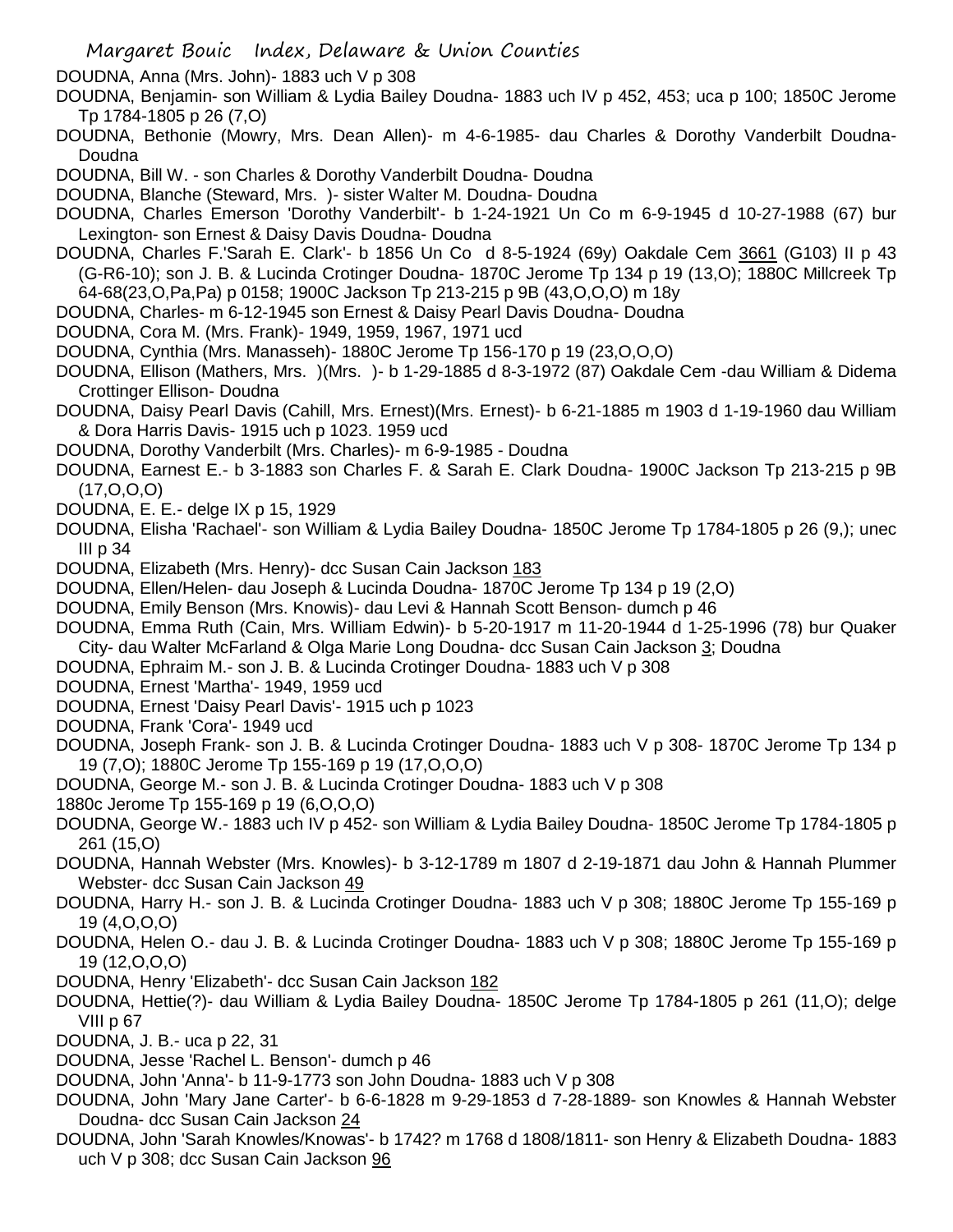DOUDNA, Johnny-b 12-1879 son Manasseh & Cynthia Doudna- 1880C Jerome Tp 156-170 p 19 (5/12,O,O,O) DOUDNA, Joseph B. 'Lucinda Crottinger'- b 12-2-1830 m 3-16-1851 ucm 1643- 1883 uch V p 284, 308; son William & Lydia Bailey Doudna- unec XIV p 47; 1850C Jerome Tp 1784-1805 p 261 (20,O); 1860C Jerome Tp 83-81 p 12 (30,O); 1870C Jerome Tp 134 p 19 (40,O); 1880C Jerome Tp 155-169 p 19 (49,O,O,O) p 0148

DOUDNA, Knois 'Emily Benson'- dumch p 46

- DOUDNA, Knowles(Noas)'Hannah Webster'- b 9-22-1780 m 1807 d 11-3-1858- son John & Sarah Knowles Doudna- dcc Susan Cain Jackson 48
- DOUDNA, Levina- dau Manasseh & Cynthia Doudna- 1880C Jerome Tp 156-170 p 19 (3,O,O,O)
- DOUDNA, Lucinda Crottinger (Mrs. Joseph)- b 3-12-1831 m 3-16-1851 ucm 1643- dau Peter & Margaret Crottinger- 1883 uch V p 308; unec XIV p 47; 1850C Jerome Tp 83-81 p 12 (30,O); 1870C Jerome Tp 134 p 19 (39,O); 1880C Jerome Tp 155-169 p 19 (49,O,NJ,NJ)
- DOUDNA, Lydia Bailey (Mrs. William)- 1883 uch V p 308; 1850C Jerome Tp 1784-1805 p 261 (37,O)
- DOUDNA, Lydia J.- dau William & Lydia Bailey Doudna- 1850C Jerome Tp 1784-1805 p 261 (4,O)
- DOUDNA, "Lyn", Helen Irene Anne- b 12-10-1920 d 7-31-1994 (73) bur Quaker City- dau Walter & Olga Marie Long Doudna- Doudna
- DOUDNA, Mae Wallace (Mrs. N. E.)- b 1890 d 1973 Maskill cem lptw p 94; 1949, 1967, 1971 ucd
- DOUDNA, Manasseh W.'Cynthia'- son J. B. & Lucinda Crotinger Doudna- 1883 uch V p 308; 1860C Jerome Tp 83-81 p 12 (9,O); 1870C Jerome Tp 134 p 19 (18,O); 1880C Jerome Tp 156-170 p 19 (28,O,O,O) p 0148
- DOUDNA, Maria Christina Sales (Mrs. Robert L.)- m 3-1970- Doudna
- DOUDNA, Martha (Mrs. Ernest)- 1949 ucd
- DOUDNA, Mary Jane Carter (Mrs. John)- b 9-28-1835 m 9-29-1853 d 9-28-1895- dau Samuel & Susanna Benson Carter- dcc Susan Cain Jackson 25
- DOUDNA, N. E. 'Mae'- 1949 ucd
- DOUDNA, Nellie Grimes McFarland (Mrs. Edward Burr)- b 12-5-1879 m 2-26-1896 d 11-10-1904 dau Thomas & Amanda Eveline Reese McFarland- dcc Susan Cain Jackson 13
- DOUDNA, North E.- b 10-1893 son Charles F. & Sarah E. Clark Doudna- 1900C Jackson Tp 213-215 p 9B (6,O,O,O)
- DOUDNA, Olga Marie Long (Mrs. Walter McFarland)- b 7-16-1896 m 7-22-1916 d 7-7-1981 bur Quaker Citydau Ransom Favre & Emma Alice Denius Long- dcc Susan Cain Jackson 7; Doudna
- DOUDNA, Osel?- b 3-1896 dau Charles F. & Sarah E. Clark Doudna- 1900C Jackson Tp 213-215 p 9B  $(4.0.0.0)$
- DOUDNA, Phebe R. (McCarty, Mrs. William)- m 4-27-1879 ucm 6474 dau J. B. & Lucinda Crotinger Doudna-1883 uch V p 308; 1860C Jerome Tp 83-81 p 12 (6/12,O); 1870C Jerome Tp 134 p 18 (10,O)
- DOUDNA, Rachael (Mrs. Elisha)- unec III p 34
- DOUDNA, Rachel L. Benson (Mrs. Jesse)- dau Levi & Hannah Scott Benson- dumch p 46
- DOUDNA, Robert- son Charles & Dorothy Vanderbilt Doudna- Doudna
- DOUDNA, Robert L. 'Maria Christina Sales'- m 3-1970- Doudna
- DOUDNA, Ruth (Cain, Mrs. William)- dau Walter McFarland & Olga Marie Long Doudna- Doudna
- DOUDNA, Sarah E. Clark (Mrs. Charles F.)- b 1862 Un Co d 7-17-1927 (65y) Oakdale Cem 3943 (G103) II p 43 (G-R6-10); 1900C Jackson Tp 213-215 p 9B (37,O,O,O) m 18y, 3 ch
- DOUDNA, Sarah Knowles/Knowas (Mrs. John)- b 5-23-1756 m 1768 d 6-4-1843 dau John Knowles- 1883 uch V p 308; dcc Susan Cain Jackson 97
- DOUDNA, Walter McFarland 'Olga Marie Long'- b 2-24-1897 m 7-22-1916 d 10-29-1977- son Edward Burr & Nellie Grimes McFarland- dcc Susan Cain Jackson 6
- DOUDNA, Waveline (Heisler, Mrs. )- dau Ernest & Daisy Davis Doudna- Doudna
- DOUDNA, William 'Lydia Bailey'- b 1806 son John & Anna Doudna- 1883 uch V p 308
- DOUDS, Robert"Bob" 'Marilyn'- Douds
- DOUDS, Laura (Frum, Mrs. Duane E.)- m 5-8-1993- dau Robert & Marilyn Douds- Douds
- DOUDS, Margaret Ann "Peggy"- dau Robert & Marilyn Douds- engaged to Bryan Jay Hogan- Douds
- DOUDS, Marilyn (Mrs. Bob)- Douds
- DOUGAL, John M.- JP- unec II p 12
- DOUGAN, John (34-1915)- Paris Tp- uninf p 16
- DOUGHERTY, ---Oakdale Cem 105
- DOUGHERTY, ---Oakdale Cem 106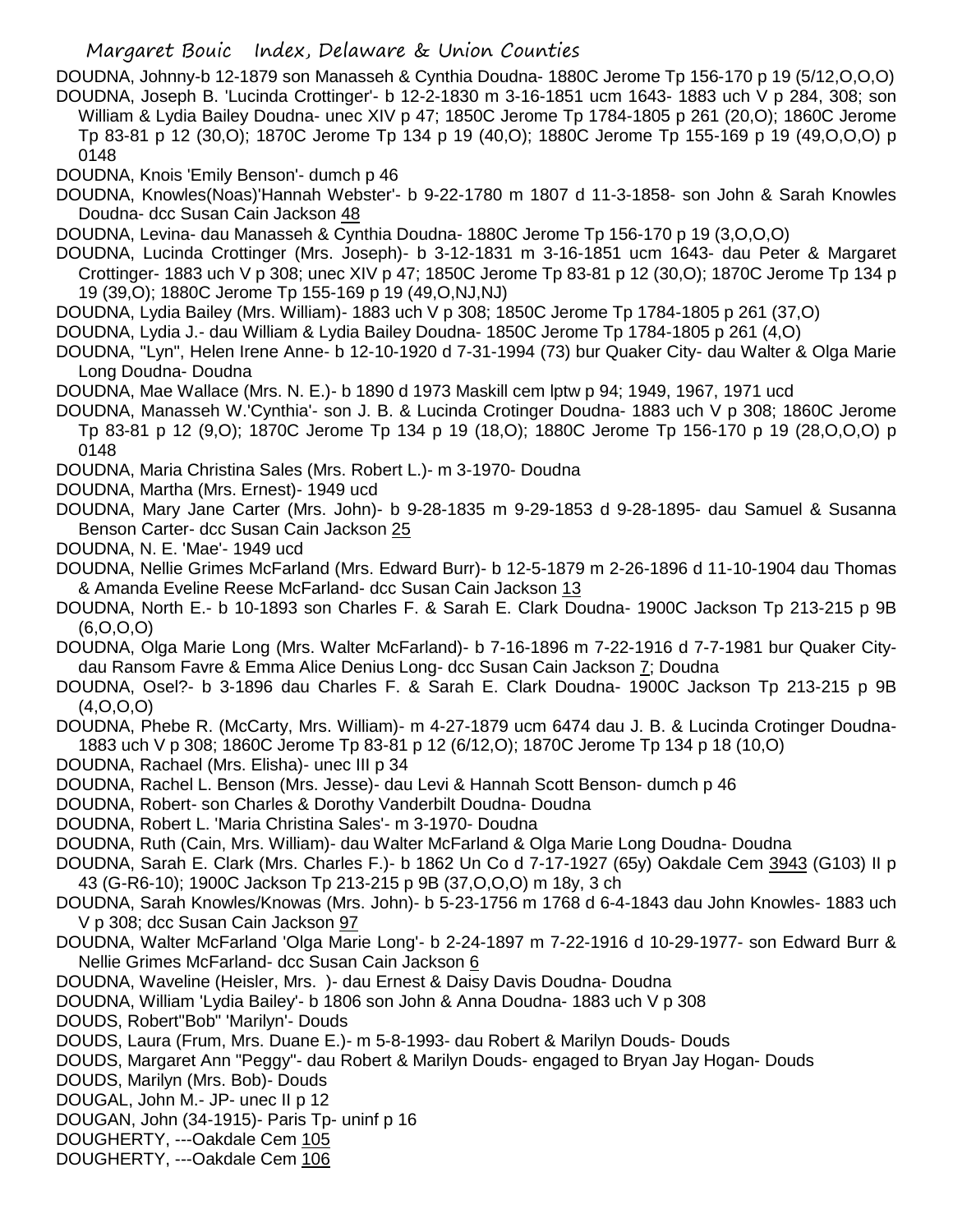- DOUGHERTY, Arthur- 1880 dch p 427 DOUGHERTY, Benjamin 'Sarah M.'- b 1853 d 1908 Oller Cem p 19 Powell p 88 DOUGHERTY, Betty- unec VIII p 16 DOUGHERTY, Don D. 'Mildred J.' 1980 dcd DOUGHERTY, Eliza Eugenia Maier (Mrs. George W.)(Contura, Mrs. arnulf B.)- dau Peter & Eliza Willey Maier-Weiser p 33 DOUGHERTY, Emily Jane Campbell (Mrs. Thomas)- m 10-19-1865 dcm DOUGHERTY, Emily Roberta- b 5-21-1998 dau Robert & Lynne Dougherty- Dougherty DOUGHERTY, George W. 'Eliza Eugenia Maier'- Weiser p 33 DOUGHERTY, George W. Jr.- son George W. & Eliza Eugenia Maier Dougherty- Weiser p 33 DOUGHERTY, Grace (Fryman, Mrs. Austin)- b 9-7-1901 d 8-30-1993 (91) Shoup Cem- dau R. & Jennie Smart Dougherty- Dougherty DOUGHERTY, Gregg A. 'Victoria K.'- 1991 ucd DOUGHERTY, James- delge IV p 56, VIII p 30, 67 DOUGHERTY, Jason- b 1970 son Steve & Laura Doughterty- 1971 dcd DOUGHERTY, Jennie Smart (Mrs. R.)- Dougherty DOUGHERTY, Megan Kelly- b 7-12-1979 dau Kevin & Miller Dougherty- granddau H. R. Fisher- Dougherty DOUGHERTY, Kevin- Dougherty DOUGHERTY, Miss (65-1938) State Hospital- uninf p 24 DOUGHERTY, Laura (Mrs. Steve)- 1971 dcd DOUGHERTY, Mae (Mrs. William A.)- 1980 dcd DOUGHERTY, Mildred J. (Mrs. Don D.)- 1980 dcd DOUGHERTY, Rachel McClemons (Mrs. William)- m 3-11-1841 Madison Co unec IX p 32 DOUGHERTY, Robert 'Lynne'- Dougherty DOUGHERTY, Ross 'Sarah Wurtsbaugh'- dumch p 427 DOUGHERTY, Sarah M. (Mrs. Benjamin)- b 1862 d 1896 Oller Cem p 19 Powell p 88 DOUGHERTY, Sarah Wurtzbaugh (Mrs. Ross)- dau David Harison & Lucinda Spiva Wurtzbaugh- dumch p 427 DOUGHERTY, Sophia (Kehl, Mrs. David B.)- Weiser p 536 DOUGHERTY, Steve 'Laura'- 1971 dcd DOUGHERTY, Sylvester- 1850C Radnor Tp 60 p 177 (4,O) DOUGHERTY, Thomas 'Emily Jane Campbell'- m 10-19-1865 dcm from Ireland, Nat 10-5-1861, delge VIII p 60 DOUGHERTY, Thomas F.- b 5-26-1872 Troy Tp son Thomas F. & Emily Campbell Dougherty- dcb DOUGHERTY, Victoria K. (Mrs. Gregg A.)- 1991 ucd DOUGHERTY, William A. 'Mae'- 1980 dcd DOUGHERTY, William 'Rachel McClemons'- m 3-11-1841 Madison Co unec IX p 32 DOUGHITT- see Douthat DOUGHMAN, Clarah H.- b 1866 Un Co d 4-13-1922 SR Oakdale Cem I p 171 (C-45) DOUGHMAN, Isaac H.- 1908 dch p 392; 1880C Delaware Town p 489A DOUGHMAN, Pearl- b d 1871 Oak Grove Cem Powell p 430 DOUGHMAN, infant b d 1873 Oak Grove Cem Powell p 430 DOUGHMAN, William- b 1868 Un Co d 7-24-1935 SR Oakdale Cem I p 171 (C-45) DOUGHTY, see Doty DOUGHTY, Abigail- dau Stephen W. & Nancy Gardenier Doughty- delge I p 12 DOUGHTY, Abigail Corwin or Austin (Mrs. Stephen W.)- d 10-26-1855 (75) Ebenezer Cem- Powell p 325; delge I p 11, IV p  $74$ DOUGHTY, Arthur- 1908 dch p 432 DOUGHTY, Benjamin Corwin- d 6-19-1835 (3d) son Stephen W. & Nancy Gardenier Doughty- delge I p 12; Powell p 325 DOUGHTY, Betty Jo- dau David L. Doughty- Doughty engaged to Michael A. Hopper DOUGHTY, Brea Avery- b 7-4-1997 sdau Brooke Doughty- Doughty DOUGHTY, Brooke- Doughty DOUGHTY, Byron S.- son Rosa Shover Doughty- Genther p 97 DOUGHTY, Clyde- son Harvey Doughty- Doughty
- DOUGHTY, Daniel 'Emma Hilman'- ped DeFro Tossey #183 28 unec X p 9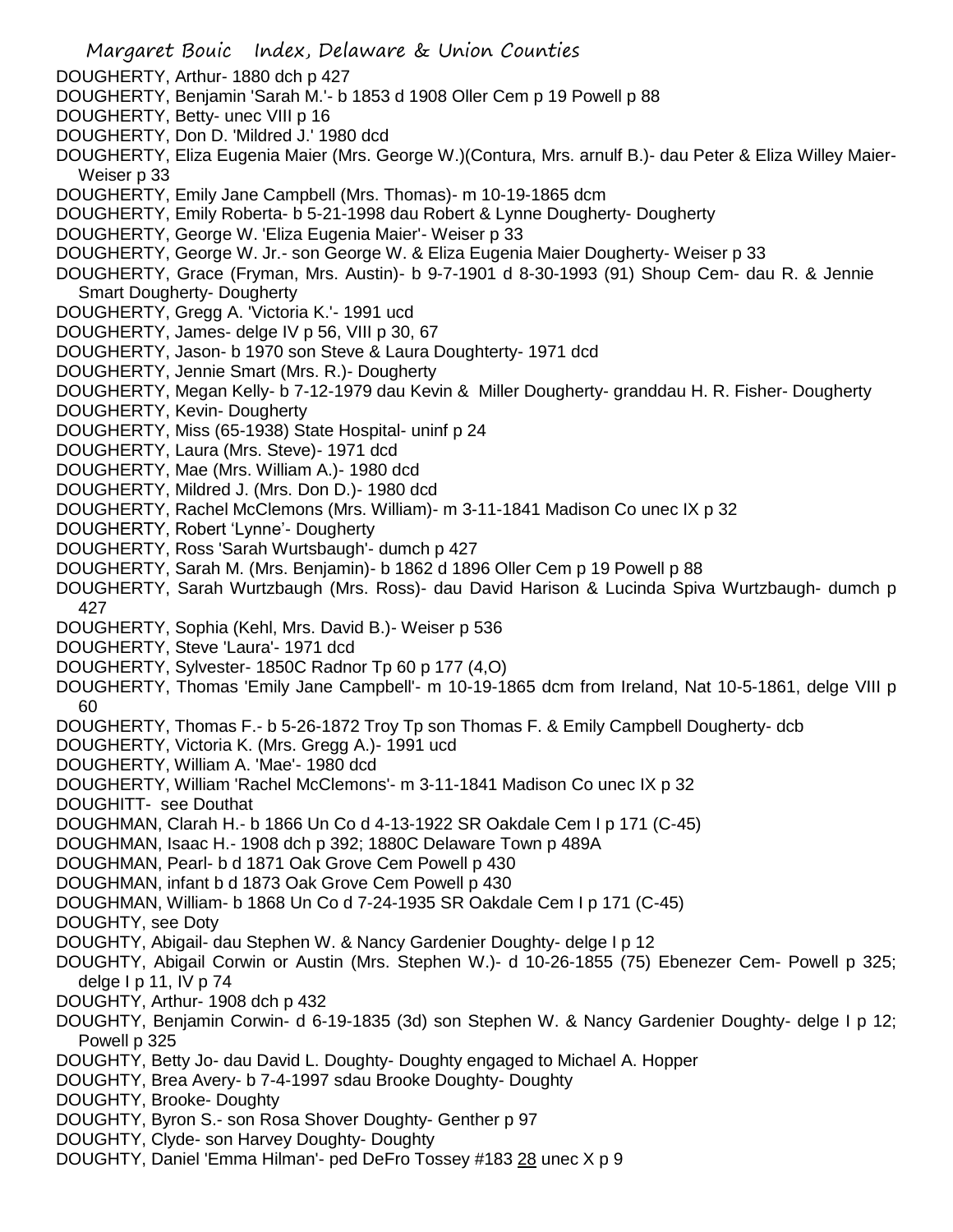- Margaret Bouic Index, Delaware & Union Counties
- DOUGHTY, Darrell 'Frances'- Doughty
- DOUGHTY, Dave- 1969 dcd
- DOUGHTY, David J.- son William A. & Mae E. Schneider Doughty- Doughty; 1961 dcd (13)
- DOUGHTY, David L.- Doughty
- DOUGHTY, Drusilla- d 7-25-1850 (2y) mt 7-31-1850- dau J. C. & Sarah Ann Doughty- 1850C Marysville 520-529 p 79 (4,O); unec VI p 62
- DOUGHTY, E. L.- dau Jackson C. & Sarah Ann Doughty- 1850C Marysville 520-529 p 79 (6,O)
- DOUGHTY, Eliza Jane- d 8-1-1850 (5y) dau J. B. Doughty- mt 8-7-1850- 1850C Marysville 520-529 p 79 (6,O); unec VI p 65
- DOUGHTY, Ellen Fox (Mrs. Isaiah)- b 10-15-1840 d 6-10-1918 dau William & Elizabeth Langs Fox- ped Gloria Miller Jones 13; delge II p 42
- DOUGHTY, Elmira (Vining, Mrs. Rufus)- dau Stephen & Abigail Austin Doty- delge IV p 74
- DOUGHTY, Emma Hilman (Mrs. Daniel)- ped DeFro Tossey #183 29 unec X p 9
- DOUGHTY, Ethlyn- dau Rosa Shover Doughty- Genther p 97
- DOUGHTY, Farris- brother Harvey Doughty- Doughty
- DOUGHTY, Frances (Mrs. Darrell)- Doughty
- DOUGHTY, Rev. Francis- hmp p 11
- DOUGHTY, Gene- son Harvey Doughty- Doughty
- DOUGHTY, George Washington- son Stephen W. & Nancy Garnenier Doughty- delge I p 11
- DOUGHTY, Hannah G. Cross (Mrs. William H.)- m 1-20-1839 dcm
- DOUGHTY, Hannah- dau Stephen W. & Nancy Gardenier Doughty- delge I p 12
- DOUGHTY, Harriet (Cross, Mrs. Henry L.)- dau Stephen W. & Nancy Gardenier Doughty- delge I p 11
- DOUGHTY, Harrison 'Phebe Benedict'-son Stephen W. & Nancy Gardenier Doughty- delge I p 11
- DOUGHTY, Harvey- d 3-21-1971 (77) bur Wesley Chapel- Doughty
- DOUGHTY, Harvey- son Harvey Doughty- Doughty
- DOUGHTY, Harvey 'Nellie M.'- 1961 dcd
- DOUGHTY, Isiah 'Ellen Fox'- b 10-8-1827 d 2-13-1900 son Stephen W. & Nancy Gardenier Doughty- ped Gloria Miller Jones 12- delge I p 11, II p 42
- DOUGHTY, Jackson C. 'Sarah Ann''Lydia Townshend'- m(2) 3-29-1854 1915 uch p 139, 191, 250, 263; 1883 uch III p 373, 383, 387, V p 44, 58; 1850C Marysville 520-529 (29,O); mt 7-31-1850, 8-7-1850, 4-5-1854; unec II p 46, IV p 20, V p 30, VI p 62, XI p 29; uccp p 36, school examiner JB4 p 83, uccp p 37, JB 4 p 136
- DOUGHTY, Jane Benedict (Mrs. Thomas)- m 6-23-1836 dcm
- DOUGHTY, Jeaniene Renae Schemine (Mrs. Timothy Benton)- m 6-30-1990 dau Steve & Edie Schemine-**Doughty**
- DOUGHTY, John 'Nicy Clay'- son Stephen W. & Nancy Gardenier delge I p 11
- DOUGHTY, Jon A.- son William A. & Mae E. Schneider Doughty- Doughty; 1961 dcd
- DOUGHTY, Josephus- son Stephen W. & Nancy Gardenier Doughty- delge I p 11
- DOUGHTY, Julia (Bailey, Mrs. )- sister Harvey Doughty- Doughty
- DOUGHTY, Lester- brother Harvey Doughty- Doughty
- DOUGHTY, Lloyd E.- b 10-16-1893 d 1-20-1972 WWII Oakdale Cem II p 44 (G-R6-15)
- DOUGHTY, Lulu Ann Hobart (Hudson, Mrs. Earl)(Mrs. Lloyd)- b 8-26-1872 d 7-4-1962 dau William & Hattie Thompson Hobart- Thompson
- DOUGHTY, Lydia Townshend (Mrs. Jackson C.)- m 3-29-1854 mt 4-5-1854 dau Jacob Townshend
- DOUGHTY, Mae E. Schneider (Mrs. William A.)- m 4-11-1936- Doughty; 1961. 1969, 1971 dcd
- DOUGHTY, Margaret A.- dau Jackson C. & Sarah Ann Doughty- 1850C Marysville 520-529 p 79 (9,O)
- DOUGHTY, Mary A. Gardner (Mrs. Riley)- m 12-13-1844 dcm
- DOUGHTY, Mary Ann Lane (Mrs. Samuel Hilman)- b 1818 d 1890 dau Robert & Martha Witham Lane- ped DeFro Tossey #183 15 unec X p 9
- DOUGHTY, Mathew- 1850C Berlin Tp 1846 p 116 (24, Ireland)
- DOUGHTY, Meredith- b 1955 ch William A. & Mae Doughty- 1961, 1969, 1971 dcd
- DOUGHTY, Michael- 1883 uch V p 566
- DOUGHTY, Nancy Gardenier (Mrs. Stephen W.)(Mills, Mrs. Bernard)- b 1-16-1904 d 3-4-1866- ped Gloria Miller Jones 25- delge I p 11, II p 42
- DOUGHTY, Naomi A. Brenizer (Mrs. Riley)- delge I p 11
- DOUGHTY, Nellie M. (Mrs. Harvey)- 1961 dcd
- DOUGHTY, Nicy Clay (Mrs. John)- delge I p 11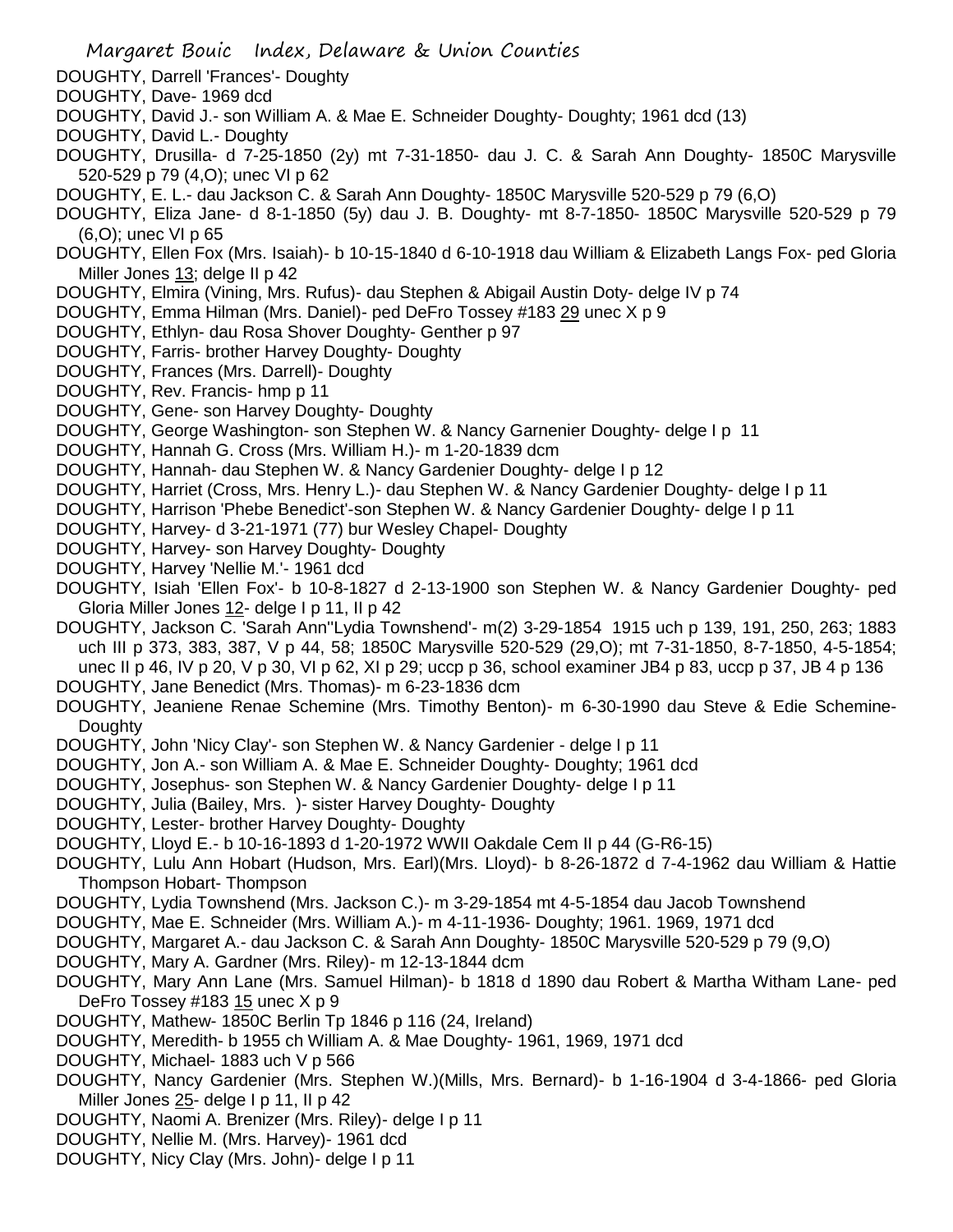- Margaret Bouic Index, Delaware & Union Counties
- DOUGHTY, Paul- son Harvey Doughty- Doughty
- DOUGHTY, Phebe Benedict (Mrs. Harrison)- delge I p 11
- DOUGHTY, Rebecca Louise (Ragan, Mrs. William Davis)- b 1844 d 1905 dau Samuel Hilman & Mary Ann Lane Doughty- ped DeFro Tossey #183 7 unec X p 9
- DOUGHTY, Rev. Richard- 1883 uch V p 575
- DOUGHTY, Riley 'Mary A. Gardner'- m 12-13-1844 dcm
- DOUGHTY, Riley 'Naomi A. Brenizer'- son Stephen W. & Nancy Gardenier delge I p 11
- DOUGHTY, Robert- 1883 uch V p 398; 1908 dch p 245; 1869 wsc p 1; wsc Grah p 24, 60; delge p 8 p 12
- DOUGHTY, Rosa Shover (Mrs. )- dau Eli & Mary Taylor Shover- Genther p 97
- DOUGHTY, Ruth (Hutcheson, Mrs. William LaFayette)- b 1-28-1837 d 12-31-1907- Hutchisson p 71
- DOUGHTY, Samuel Hilman 'Mary Ann Lane'- b 1820 d 1898 son Daniel & Emma Hilman Doughty- ped DeFro Tossey #183 14 unec X p 9
- DOUGHTY, Samuel- son Jackson C. & Sarah Ann Doughty- 1850C Marysville 520-529 p 80 (8,O); 1860C Marysville 1535-1527 p 202 (19,O)
- DOUGHTY, Sarah Ann (Mrs. Jackson C.)- 1850C Marysville 520-529 p 79 (27,O)
- DOUGHTY, S. L.- 1883 uch IV p 456
- DOUGHTY, Stephen J.- d 8-6-1845 (1m2d) Ebenezer Cem Powell p 325 son Stephen W. & Nancy Gardenier Doughty- delge I p 12, IV p 74
- DOUGHTY, Stephen W. 'Abigial'- d 6-27-1845 (43-11-17) Ebenezer Cem Powell p 225; delge I p 11, IV p 74, VI p 21, 24, 38
- DOUGHTY, Stephen W. 'Nancy Gardenier'- b 7-10-1801 d 6-27-1843 son Stephen W. & Abigail Doughty- ped Gloria Miller 24; delge I p 11, V p 42, VII p 64, VIII p 30, 33, 65, 67
- DOUGHTY, M. Sue- dau William A. & Mae E. Schneider Doughty- Doughty
- DOUGHTY, Susanna (Leonard, Mrs. John K.)- m 9-22-1848 dcm
- DOUGHTY, Terry Ann (Cathal, Mrs. Richard Allen)- m 1984- 1908 dch p 74
- DOUGHTY, Thomas 'Jane Benedict'- m 6-23-1836 dcm
- DOUGHTY, Timothy Benton 'Jeaniene Renae Schemine'- m 6-30-1990 son Darrell & Frances Doughty-**Doughty**
- DOUGHTY, William A. 'Mae E. Schneider'- m 4-11-1936- Doughty; 1961, 1969, 1971 dcd
- DOUGHTY, William Austin- d 8-29-1837 (6-6-7) Ebenezer Cem Powell p 325- son Stephen W. & Nancy Gardenier Doughty- delge I p 12
- DOUGHTY, William G.- son William A. & Mae E. Schneider Doughty- Doughty
- DOUGHTY, William H. 'Hannah G. Cross'- m 1-20-1839 dcm
- DOUGLAS, --family of Richard Malarkey- unec VIII p 15, 26; rec p 3
- DOUGLAS, House of--- McKitrick p 14, 17, 18, 29, 30, 31, 47
- DOUGLAS, Absalom 'Really Caswill'- b 1795 d 1862, ped Holly Howsman #117 20; unec VIII p 21
- DOUGLAS, Ada Fremont (Mrs. Ernest)- Douglas
- DOUGLAS, Addie C. (Dye, Mrs. Thomas F.)- dau John & Emeline Douglas- 1908 dch p 533
- DOUGLAS, Alexander- 1820C Scioto Tp; Pabst 7 p 3; 1830C Thompson Tp p 115; delge III p 71; unec XI p 11
- DOUGLAS, Ann M. Johnson (Mrs. William G.)- m 2-20-1845 Madison Co unec X p 8
- DOUGLAS, Anna (Mrs. John)- 1860C Darby Tp 326-327 p 46 (29,O); 1870C Darby Tp 96-85 p 13 (28,O); 1880C Darby Tp 34 p 237 (49,O,Vt,Ky)
- DOUGLAS, Anna Marie Riley (Mrs. Fred)- b 10-13-1895 m 11-22-1916 d 6-1-1989 (93) bur Radnor dau Sherman & Margaret Conklin Riley- Douglas; 1961, 1969, 1971, 1980 dcd
- DOUGLAS, Archibald- half-brother James Douglas- McKitrick p 12, 13
- DOUGLAS, Aseneth Lanaganby (Mrs. William)- m 11-23-1865 ucm 3852; 1880C Leesburg Tp 316 p 31 (64, Pa,Pa,Pa)
- DOUGLAS, Augusta Ballenger (Mrs. Thurman P.)- dau Oliver & Louisa Garwood Ballenger- 1985 uch p 94
- DOUGLAS, Barbara- Douglas- engaged to David E. Eastman
- DOUGLAS, Barbara (Mrs. Paul E.)- 1975, 1979 ucd
- DOUGLAS, Bertha (Garvin, Mrs. Donald)- Maugans Anc p 42
- DOUGLAS, Betsey Louisa (Howsmon, mrs. Bradford Wood)- b 1853 d 1927 dau John Braley & Louisa R. Greenslitt Douglas- ped Holly Howsmon #117 5
- DOUGLAS, Betty (Mrs. Charles W.)- Douglas
- DOUGLAS, Betty Lou (McNickle, Mrs.Ed)- m 2-19-1965 dau Cecil R. & Cecil Riley Douglas- Douglas; 1949 ucd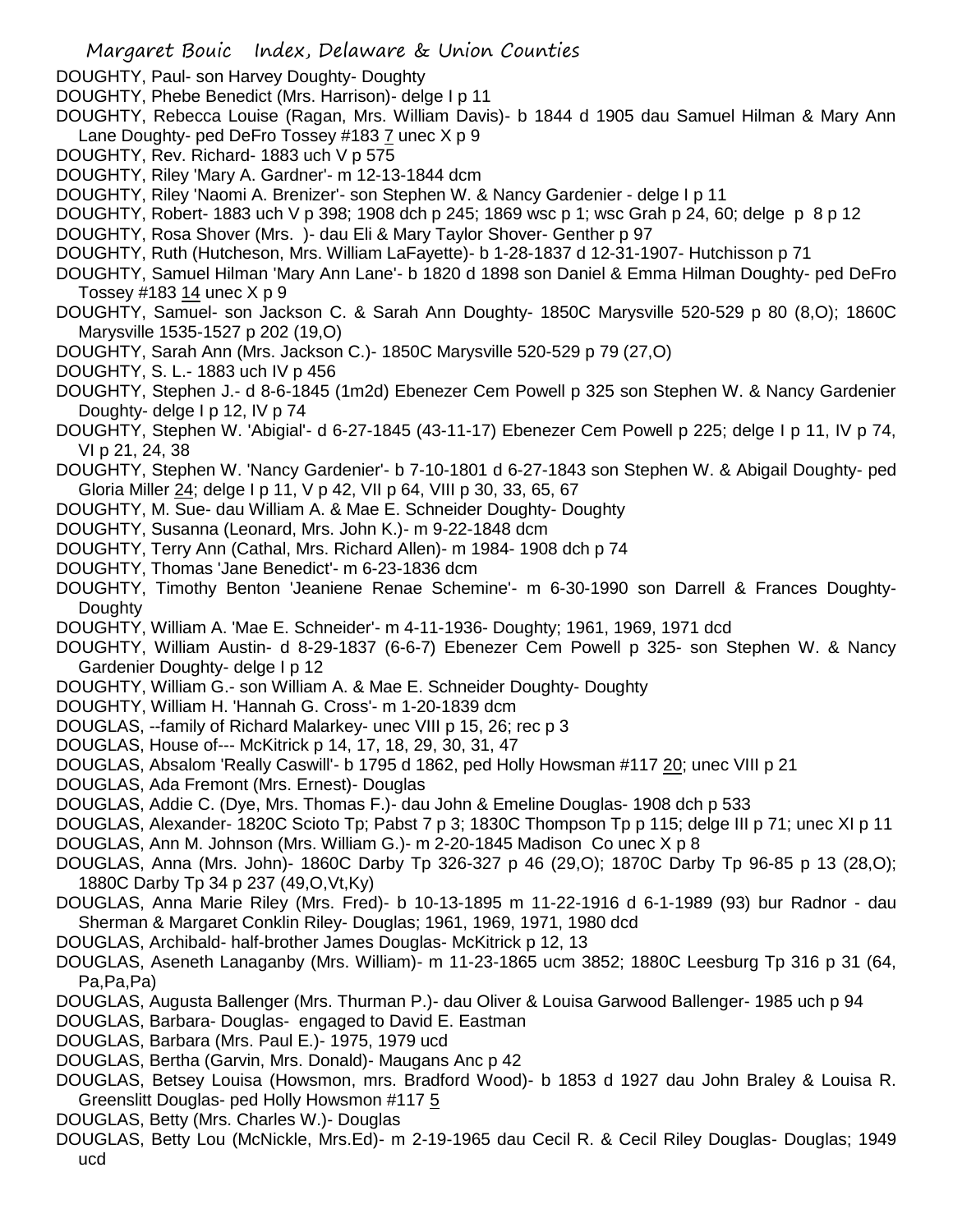DOUGLAS, Caroline- b 1961 dau Cecil M. & Imogene M. Douglas- 1967, 1971 ucd

DOUGLAS, Carrie Ellen/Emma Moore (Mrs. William A.)- b 8-27-1876 m 1896 d 6-2-1965 Price Cem R 4; djlm p 60- dau Wesley & Anna Quanz Moore- Douglas- 1985 uch p 81

- DOUGLAS, Cecil M. 'Imogene M.'- 1959, 1967 ucd
- DOUGLAS, Cecil R. 'Cecil Riley'- b 4-8-1900 m 1-8-1920 d 8-4-1975 Price Cem djlm p 62- son William & Carrie Moore Douglas- Douglas; 1949, 1959, 1967, 1971 ucd
- DOUGLAS, Cecil Riley (Mrs. Cecil R.)- b 11-12-1899 m 1-8-1920 d 9-3-1986 (86) Price Cem djlm p 62- dau Sherman & Margaret Riley- Douglas; 1959, 1967, 1971, 1979, 1981 ucd
- DOUGLAS, Charles L. 'Freida Feibert'- Douglas; 1959, 1967, 1971, 1973, 1975 ucd
- DOUGLAS, Charles W. 'Betty'- b 5-16-1922 d 9-22-1966 bur Claibourne Cem p 104- son Charles L. & Frieda Feibert Douglas- Douglas
- DOUGLAS, Charles William- Douglas; 1983 ucd
- DOUGLAS, Charles William 'Dorotha W.'- d 9-9-1977 (66) bur Kingwood Mem. Pk- Douglas; 1961, 1969, 1971 dcd
- DOUGLAS, Chloe (Taylor, Mrs. John)- m 1-1-1860- Genther p 111
- DOUGLAS, Clara M.Blank (Mrs. K. K.)- d 4-8-1976 (77) bur Ashley Cem- Douglas
- DOUGLAS, Cora F.- b 1-1870 dau Perry & Lovisa Ketch Douglas- 1870C Jerome Tp 7 p 1 (5/12,O) see **Douglass**
- DOUGLAS, Cynthiann Merrill (Mrs. William M.)- dcc Colleen Jenkins Huckabee 11
- DOUGLAS, Cyrus 'Susan Elizabeth Bailey'- m 5-28-1850 ucm 1538; 1860C Washington Tp 1530-1538 p 209 (52, NY); 1870C Washington Tp 61-58 p 8 (60, NY)
- DOUGLAS, Dale- son Fred & Anna Marie Riley Douglas- Douglas
- DOUGLAS, David 'Grace Jarvis'- 1908 dch p 821
- DOUGLAS, David M.- son John & Anna Douglas- 1860C Darby Tp 326-327 p 46; 1870C Darby Tp 96-85 p 13 (14,O)
- DOUGLAS, Deborah K.- b 1959 d 1974 Milford Cem Un Al p 69- dau Cecil M. & Imogene M. Douglas- 1959., 1967, 1971 ucd
- DOUGLAS, Della (Jerew, Mrs. )- sister Fred Douglas- Douglas
- DOUGLAS, Denise Lynn Shoaf (Mrs. Stephen E. B.)- b 6-21-1958 m 5-21-1983 dau Lloyd Homer & Charlene Rae Jackson Shoaf- Main 121615442211; Milligan VI p 14
- DOUGLAS, Dexter- dg 1-21-1908, delge VIII p 13
- DOUGLAS, Diane (Weenum, Mrs. )- dau Francis & Marilynn Johanna Boyd Douglas- Douglas; 1961 dcd
- DOUGLAS, Donald- son Fred & Anna Marie Riley Douglas- Douglas
- DOUGLAS, Dorothy M. (Mrs. Doug)- 1983 ucd
- DOUGLAS, Dorotha W/M. (Mrs. Charles William)- Douglas; 1961, 1969, 1971 dcd
- DOUGLAS, Dorothy (Conklin, Mrs. Charles)- dau Fred & Mary Hegenderfer Hilbert- Douglas
- DOUGLAS, Doug- 1991 ucd
- DOUGLAS, Dwight- son Fred & Anna Marie Riley Douglas- Douglas
- DOUGLAS, Eddie- b 1963 son Gilbert L. & Norma Jean Wolford Douglas- 1979 ucd
- DOUGLAS, Edwin- b 11-2-1925 d 10-6-1958 WWII Price Cem djlm p 62- son Cecil R. & Cecil Riley Douglas-Douglas; 1975 ucd
- DOUGLAS, Rev. E. H.- hmp p 154
- DOUGLAS, Ella /Ellen (Fletcher, Mrs. W. Mike)- unec VIII p 42
- DOUGLAS, Ella Thompson- b 5-29-1859- dau Joseph Allen & Lucy Emeline Thompson Douglas- Asp 824-3
- DOUGLAS, Eloise Fae (Moss, Mrs. William C.)- m 8-28-1965 dau Charles W. Douglas- Douglas
- DOUGLAS, Emeline (Mrs. John)- 1908 dch p 533
- DOUGLAS, Emma (Converse, Mrs. Luke)- m 11-23-1852 ucm 1879
- DOUGLAS, Emma J.J. (Miller, Mrs. Lewis H.)- m 3-29-1880 ucm 6694 dau John & Anna Douglas- 1860C Darby Tp 326-327 p 46 (1,O); 1870C Darby Tp 96-85 p 13 (10,O)
- DOUGLAS, Ernest 'Ada Fremont'- Douglas
- DOUGLAS, Fannie- 1880C Delaware Town p 483A
- DOUGLAS, Frances M.- b 10-20-1873 Brown Tp dau David M. & Grace Jarvis Douglas- dcb
- DOUGLAS, Francilynn (Singleton, Mrs. )- dau Francis & Marilynn Johanna Boyd Douglas- Douglas; 1961 dcd
- DOUGLAS, Francis A.'Marilynn Johanna Boyd'- b 10-19-1915 d 12-11-1989 (74) Oak Grove Cem; Douglas; 1961 dcd
- DOUGLAS, Fred 'Anna Marie Riley'- b 6-18-1896 m 11-22-1916 d 4-29-1989 (92) bur Radnor- son William A.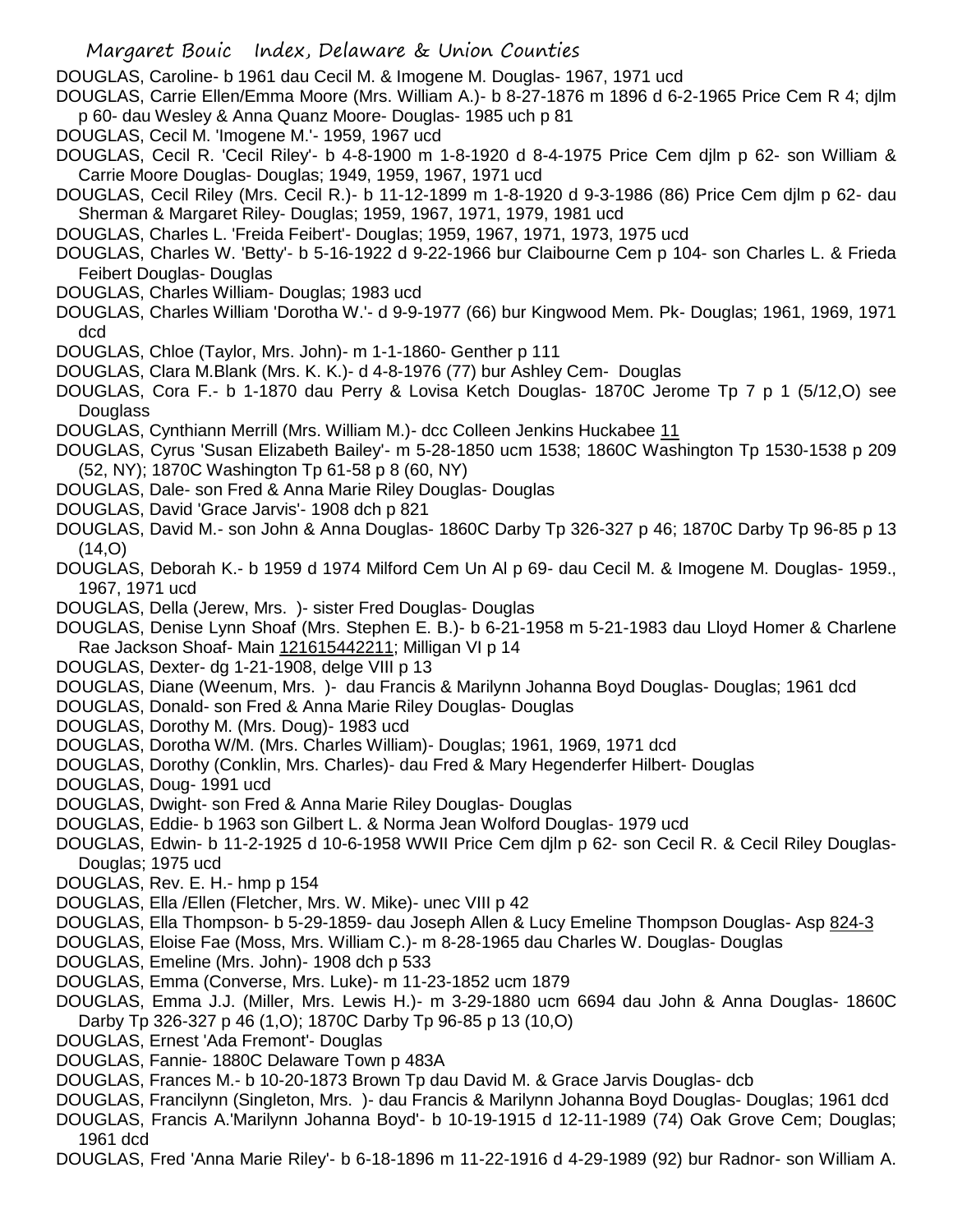& Carrie Moore Douglas- Douglas; 1961, 1969, 1971, 1980 dcd

DOUGLAS, Freda Seibert (Mrs. Isodore L.)- b 6-1-1899 m 11-4-1924 d 7-28-1988 (89) bur Claibourne Cem p 104- dau Charles & Ella Mays Seibert- Douglas; 1979, 1981, 1983 ucd

- DOUGLAS, George- son Cyrus & Susanna Elizabeth Bailey Douglas- 1870C Washington Tp 61-58 p 8 (21,O)
- DOUGLAS, George 'Sabina Wilson'- m 10-31-1816 Madison Co unec IV p 29
- DOUGLAS, Geraldine (Mrs. James R.)- 1969, 1971 dcd
- DOUGLAS, Gertrude- b 8-6-1875 Brown Tp dau David & Grace Jarvois Douglas- dcb
- DOUGLAS, Gilbert L.'Norma' son Isodore L. & Freda Seibert Douglas- Douglas; 1975, 1979, 1981, 1983 ucd
- DOUGLAS, Grace Jarvis (Mrs. David)- dau Henry J. & Caroline K. Knapp Jarvis- 1908 dch p 821
- DOUGLAS, Gynne b 9-3-1870 Brown Tp ----dcb
- DOUGLAS, H.- Brown Tp CCC
- DOUGLAS, Harmon H. 'Sophronia Tinkham'- m 4-30-1838 ucm 495; unec III p 37
- DOUGLAS, Harold- b 1960 son Gilbert L. & Norma Douglas- 1975 ucd
- DOUGLAS, Helen Pearl (Hodge, Mrs. Earl)(Ledley, Mrs. Charles N.)- b 4-27-1924 m(2) 3-24-1967 d 4-6-1995 (70) E. Liberty Cem- dau Melvin Lee & Mary Jerew Douglas- Douglas
- DOUGLAS, Helen (Reed, Mrs. Clarence)- m 1915; 1985 uch p 115
- DOUGLAS, Henry- 1880C Brown Tp p 376
- DOUGLAS, Henry- 1880C Brown Tp p 376
- DOUGLAS, Henry Dixon 'Mary Steadman'- b 11-6-1845 m 7-3-1867 son Joseph Allen & Lucy Emeline Thompson Douglas- Asp 824-1
- DOUGLAS, Hester A.- lived with Benjamin & Jane Tinkam- 1850C Darby Tp 1696-1716 p 250 (8,O); unec VI p 9
- DOUGLAS, Hiram- 1883 uch IV p 475; 1850C Darby Tp 1686-1706 p 250 (11,O lived with Asael Campbell; 1860C Darby Tp 450-452 p 63 (20,O) lived with Benjamin Tinkam; unec VI p 10
- DOUGLAS, Imogene M. (Mrs. Cecil M.)- b 1934 Un Al p 69; 1959, 1967, 1971 ucd
- DOUGLAS, Irene Hazel Eikelberner (Mrs. )- b 6-4-1900 dau William Morton & Effa Thomas Eikelberner-Weiser p 165
- DOUGLAS, Isabella (Moffitt, Mrs. Homer)- dau Melvin Lee & Mary Jerew Douglas- Douglas
- DOUGLAS, Isodore"Buck" Lester 'Freda Seibert'- b 1903 m 11-4-1924 d 11-11-1976- Claibourne Cem p 104 son William A. & Carrie Ellen Moore Douglas- Douglas; 1971, 1973 ucd; Douglas
- DOUGLAS, Jack- son Roy Douglas- Douglas; 1969 dcd
- DOUGLAS, James- McKitrick p 12
- DOUGLAS, James 'Polly Bram'- m 4-28-1818 Madison co unec IV p 30
- DOUGLAS, James R. 'Geraldine'- son Roy & Ruth Wetnall Douglas- Douglas; 1969, 1971, 1980 dcd
- DOUGLAS, Jane- d age 54; dumch p 80
- DOUGLAS, Jeanie (Vincent, Mrs. )- dau Gilbert & Norma Jean Wolford Douglas- Douglas
- DOUGLAS, Jerry- son Gilbert & Norma Jean Wolford Douglas- Douglas
- DOUGLAS, Joe- son Gilbert & Norma Jean Wolford Douglas- Douglas
- DOUGLAS, John- 1883 uch IV p 513
- DOUGLAS, John 'Anna'- 1860C Darby Tp 326-327 p 46 (29,O); 1870C Darby Tp 96-85 p 13 (39,O); 1880C Darby Tp 35-50 (50,O,Conn,Ky) p 238A
- DOUGLAS, John Braley 'Louisa R. Greenslitt'- b 1824 d 1904 son Absolom & Really Caswell Douglas- ped Holly Howsman #119 10; unec VIII p 21
- DOUGLAS, John- son Doug & Dorothy Douglas- 1983 ucd
- DOUGLAS, John 'Emeline'- 1908 dch p 533
- DOUGLAS, John- b 1969 son Gilbert L. & Norma Douglas- 1975, 1979, 1981, 1991 ucd
- DOUGLAS, John 'Ramona La Vonie Nerlie'- Cowgill p 4
- DOUGLAS, Joseph- 1979 ucd
- DOUGLAS, Joseph Allen 'Lucy Emeline Thompson'- b 6-22-1823 m 6-3-1844- Asp (824)
- DOUGLAS, Josephine Peters (Mrs. Virgil)- d 6-1970 (27) bur N. Carolina- Douglas; 1961 dcd
- DOUGLAS, Joy Margaret (Kreis, Mrs. Steven)- m 9-16-1967- dau Henry Douglas- Douglas; 1985 uch p 87
- DOUGLAS, Judith Anne (Swabby, Mrs. Richard Edward)- m 12-16-1961 dau Charles William Douglas-**Douglas**
- DOUGLAS, Judy- b 1953 dau James R. & Geraldine Douglas- 1969, 1971 dcd
- DOUGLAS, Judy (Nichols, Mrs. )- dau Francis A. Douglas- Douglas
- DOUGLAS, Kimberly- b 1969 ch Doug & Dorothy Douglas- 1983 ucd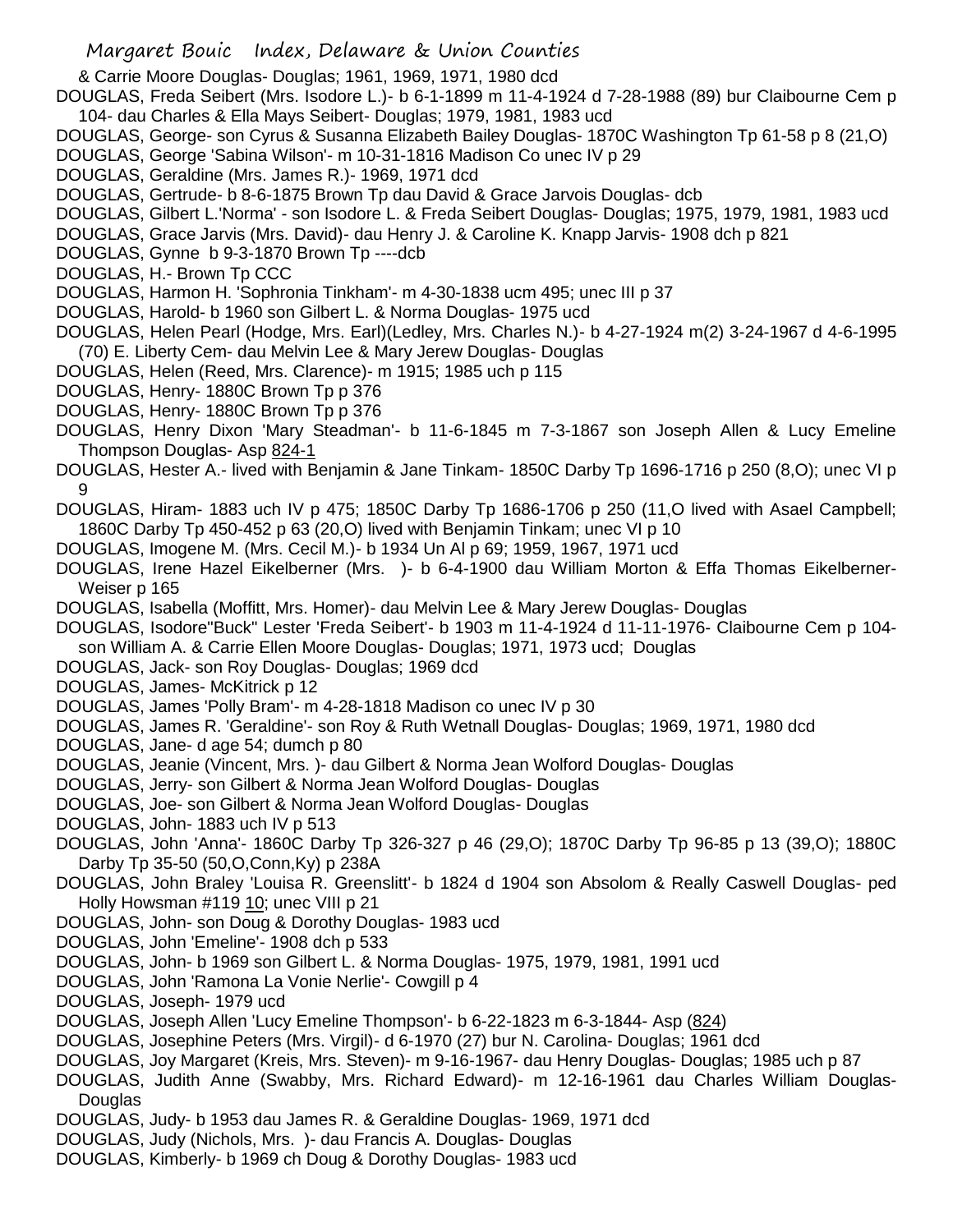DOUGLAS, K. K.'Clara Blank'- b 8-18-1891 m 1935 d 3-5-1976 d 3-5-1976 (84) bur Ashley- son Pearl & Minnie Westbrook Douglas- Douglas

DOUGLAS, Kyle Lee- b 10-8-1979 son Ed & Stanley Douglas

- DOUGLAS, L. A.- dau Perry Perry Douglas- 1860C Jerome Tp 219 p 32 (14,O)
- DOUGLAS, Larry Norman- b 11-8-1943 son Gilbert & Norma Jean Wolford Douglas- Douglas
- DOUGLAS, Lee- son William A. & Carrie Ellen Moore Douglas- Douglas
- DOUGLAS, Leslie Davis (Mrs. )- dau Lela Davis- Douglas
- DOUGLAS, Lester- son William A. & Carrie Moore Douglas- Douglas
- DOUGLAS, Levina Killbury (Mrs. Perry)- m 10-9-1866 ucm 4055
- DOUGLAS, Linda- 1971 ucd
- DOUGLAS, Lizzie (Bates, Mrs. S. R.)- m 11-16-1865 ucm 3843
- DOUGLAS, Lloyd E.- b 10-16-1893 d 1-20-1972 WWII Oakdale Cem II p 44 (G-R6-15)
- DOUGLAS, Lloyd- son Cecil R. & Cecil Riley Douglas- Douglas; 1949 ucd
- DOUGLAS, Louisa R. Greenslitt (Mrs. John Braley)- b 1828 d 1902 ped Holly Howsman #117 11; unec VIII p 21
- DOUGLAS, Louise- d 7-26-1976 (78) bur Forest Grove- Douglas
- DOUGLAS, Louise (Davis, Mrs. Lawrence/Foster)- b 12-21-1924 m 8-29-1953 d 10-12-1989 (64) Milford Cemdau Ernest & Ada Fremont Douglas- Davis
- DOUGLAS, Loyd- b 1963 son Gilbert L. & Norma Douglas- 1975 ucd
- DOUGLAS, Lucille (Cramer, Mrs. Frances)- m 1-20-1938 dau Melvin L. & Mary E. Jerew Douglas- Douglas; 1985 uch p 36
- DOUGLAS, Lucinda (Wilson, Mrs. Roland)- m 9-11-1828 Madison Co unec V p 28
- DOUGLAS, Lucy Emeline Thompson (Mrs. Joseph Allen)- b 10-6-1818 m 6-3-1844- dau Thomas & Abigail Maine Thompson- Asp 824
- DOUGLAS, Lucy Jane (Brown, Mrs. Frederick W.)- m 9-11-1866 ucm 4036
- DOUGLAS, Marcella (Elliott, Mrs. )- sister K. K. Douglas- Douglas
- DOUGLAS, Marcelle Yvette (Kephart, Mrs. Neil)- b 2-5-1963 dau John & Ramona La Vonie Nerlie Douglas-Cowgill p 4
- DOUGLAS, Marilynn J. Boyd (Mrs. Francis)- d 3-10-1986 (65) cremated- Douglas; 1961 dcd
- DOUGLAS, Marjorie (Cochran, Mrs. )- dau Ruth A. Lewis Douglas- Douglas
- DOUGLAS, Martha Dell (Jerew, Mrs. William Sidney)- b 1-9-1904 m 5-11-1921 d 6-28-1989 dau William Alfred & Carrie Ellen Moore Douglas- Douglas; 1985 uch p 81; Cowgill p 31
- DOUGLAS, Martin- b 1957 son Cecil M. & Imogene M. Douglas- 1959, 967, 1971 ucd
- DOUGLAS, Mary Ann (Gruenbaum, Mrs. Carl)-dau Tod & Nellie Hilbert Douglas- Douglas
- DOUGLAS, Mary- dau Charles W. & Dorotha M. Douglas- 1961 dcd (160
- DOUGLAS, Mary E. Jerew (Mrs. Melvin L.)- b 1902 d 1986 Price Cem djlm p 60 R4- 1985 uch p 36
- DOUGLAS, Mary Frances (Barber, Mrs. Benjamin Hazard)- b 7-29-1848 m 12-31-1813(?)- dau Joseph Allen & Lucy Emeline Thompson Douglas- Asp 824-2
- DOUGLAS, Mary (Hance, Mrs. Thomas)- dcq Doris Whittier Pierce 61
- DOUGLAS, Mary Lina (Oliver, Mrs. )- sister Francis A. Douglas- Douglas
- DOUGLAS, Mary Lynne (Cantrell, Mrs. Ronald Gayle)- m 6-22-1966- dau Charles W. Douglas- Douglas
- DOUGLAS, Mary Robison (Mrs. William)- m 3-8-1849 Madison Co, unec XI p 9
- DOUGLAS, Mary Steadman (Mrs. Henry Dixon)- m 7-3-1867- Asp (824-1)
- DOUGLAS, Melissa (Converse, Mrs. Jasper)- dau Perry Douglas- 1883 uch V p 244; 1860C Jerome Tp 219 p 32 (16,O)
- DOUGLAS, Melvin Jr.- son Melvin L. & Mary E. Douglas- Douglas
- DOUGLAS, Melvin L. 'Mary E. Jerew'- b 4-25-1898 m 11-27-1918 d 6-25-1973 (75)- Price Cem djlm p 60 R4 son William A. & Carrie Moore Douglas- Douglas; 1985 uch p 36
- DOUGLAS, Minnie Dalrymple (Mrs. )- dau Jacob & Phoebe Lewis Dalrymple- dumch p 487
- DOUGLAS, Minnie Westbrook (Mrs. Pearl)- Douglas
- DOUGLAS, Nancy- Pabst 3 p 31, 6 p 11
- DOUGLAS, Nancy (Wright, Mrs. William)- dcc Grace Newhouse Jones 31
- DOUGLAS, Nellie Hilbert (Mrs. Tod)- b 11-6-1900 d (73) bur Forest Grove- dau Fred & Mary Hegenderfer Hilbert- Douglas
- DOUGLAS, Nettie (Jenkins, Mrs. William Clayton)- b 9-15-1888 m 6-22-1910 d 8-21-1981 dau William M. & Cynthiann Merrill Douglas- dcc Colleen Jenkins Huckabee 5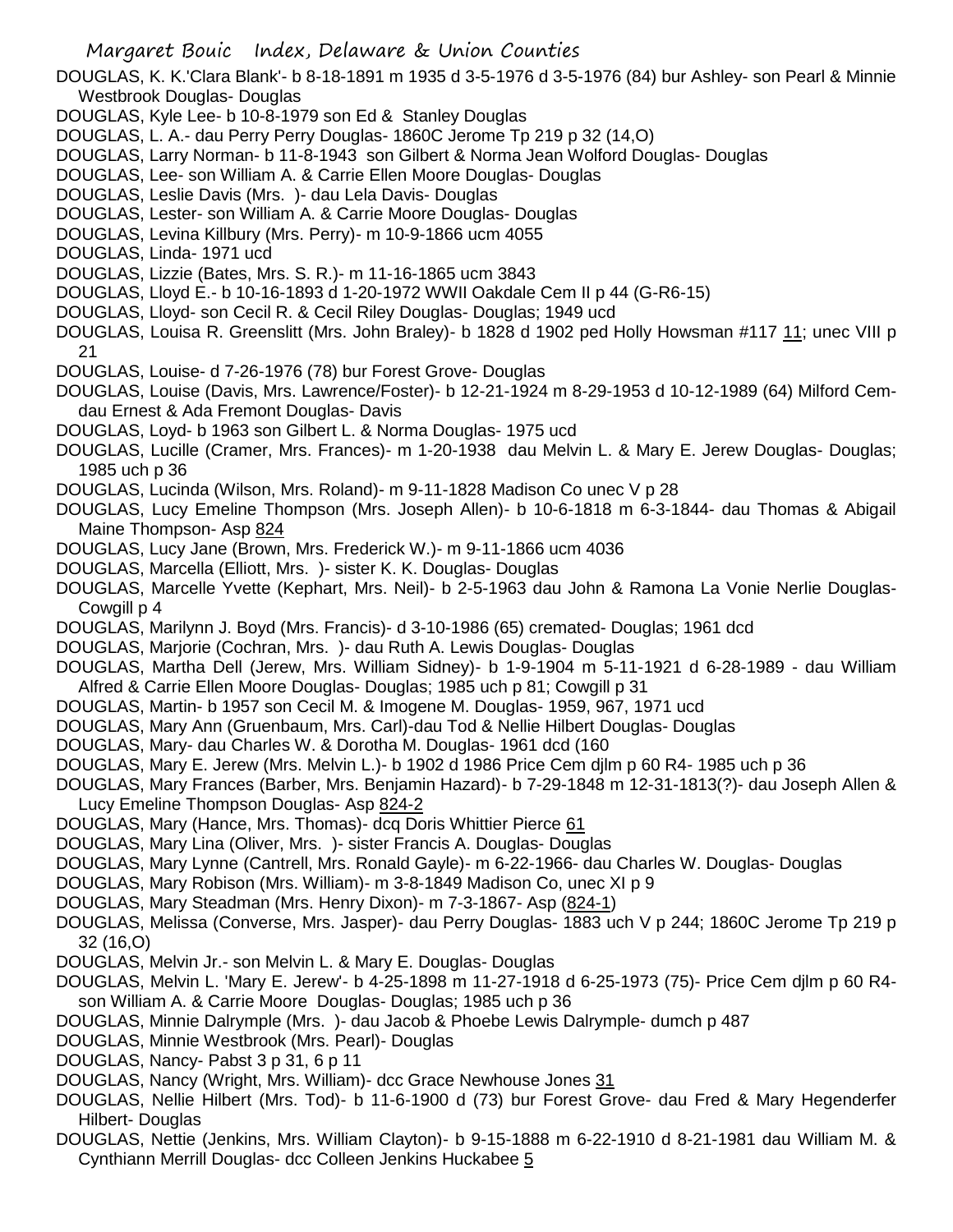- DOUGLAS, Norma Jean Wolford (Mrs. Gilbert L.)- b 3-26-1927 m 6-5-1943 d 9-8-1990 (63) bur Claibourne dau William & Frances Patch Wolford; Douglas; Wolford; 1975, 1979, 1981 ucd
- DOUGLAS, Patricia- b 1968 dau Paul E. & Barbara Douglas- 1975 ucd
- DOUGLAS, Paul- b 1973 son Paul E. & Barbara Douglas- 1975 ucd
- DOUGLAS, Paula b 1970 dau Gilbert L. & Norma Jean Wolford Douglas- Douglas; 1979 ucd
- DOUGLAS, Paul E. 'Barbara'- 1973, 1975 ucd
- DOUGLAS, Paula- b 1970 dau Paul E. & Barbara Douglas- 1975, 1981 ucd
- DOUGLAS, Pearl 'Minnie Westbrook'- Douglas
- DOUGLAS, Perry- uca p 31, 35; 1860C Jerome Tp 219 p 32 (45,O); 1880C Jerome Tp p 0152
- DOUGLAS, Perry 'Levina Killbury'- m 10-9-1866 ucm 4055
- DOUGLAS, Perry 'Louisa R. Ketch'- 1883 uch V p 244, 316; 1870C Jerome Tp 7 p 1 (51,O); 1880C Jerome Tp 226-242 p 27 (61, O,Md,NY)
- DOUGLAS, Phyllis Mae- b 1938 d 1939 Price Cem R4- djlm p 60 dau Melvin L. & Mary E. Jerew Douglas-**Douglas**
- DOUGLAS, Polly Bram (Mrs. James)- m 4-28-1818 Madison Co unec IV p 30
- DOUGLAS, Ralph/Pete E. d 6-16-1973 (59) Oak Grove Cem son Roy & Ruth Douglas Douglas
- DOUGLAS, Ramona La Vonie Nerlie (Swan, Mrs. James A. J.)(Durham, Mrs. Leo)(Mrs. John)(Belk, Mrs. Cecil Earl)- dau Arthur Gorman & Beulah Mae Babb Nerlie- Cowgill p 4
- DOUGLAS, Raymond 'Norma Jean Wolford'- m 6-5-1943 d 1-15-1990 Douglas
- DOUGLAS, Really/Realfy Caswell (Mrs. Absolom)- ped Holly Howsman #117, unec VIII p 21
- DOUGLAS, Richard L.- son Melvin L. & Mary E. Douglas- Douglas
- DOUGLAS, Richard- son Tod & Nellie Hilbert Douglas- Douglas
- DOUGLAS, Robbie- b 1958 son Cecil M. & Imogene M. Douglas- 1959, 1967, 1971 ucd
- DOUGLAS, Roxie Lee (Mathers, Mrs. Paul Dean)- m 11-11-1967 dau Edwin Douglas- Douglas
- DOUGLAS, Roy 'Ruth Wetnall'- d 12-30-1969 (80) Oak Grove Cem Douglas; 1961, 1969 dcd
- DOUGLAS, Ruth A. Lewis- d 11-25-1965 (46\_ Oak Grove Cem Douglas
- DOUGLAS, Ruth Wetnall (Mrs. Roy)- d 7-28-1973 (78)- bur Oak Grove Cem Douglas; 1961, 1969 dcd
- DOUGLAS, Sarah- 1860C Jerome Tp 219 p 32 (72,O)
- DOUGLAS, Sarah M. (Neff, Mrs. Peter T.)- m 7-27-1847 Madison Co unec X p 63
- DOUGLAS, Savina Wilson (Mrs. George)- m 10-31-1816 Madison Co unec IV p 29
- DOUGLAS, Sarah Ann (Mrs. J. C.)- 1850C Marysville 620-529 p 79 (27,O)
- DOUGLAS, Sarah J. (Converse, Mrs. Lorenzo); m 4-21-1852 ucm 1800
- DOUGLAS, Sophronia Tinkham (Mrs. Harmon H.)- m 4-30-1838 ucm 495; unec III p 37
- DOUGLAS, Stephen- versus Abraham Lincoln- 1976 dch p 92, 254
- DOUGLAS, Stephen A. D.- son Perry & Lovisa Ketch Douglas- 1870C Jerome Tp 7 p 1 (2,O) see Douglass
- DOUGLAS, Stephen E. B. 'Denise Lynn Shoaf'- m 5-21-1983 son Francis & Marilynn Johanna Boyd Douglas-Douglas; Main 131615442211; 1961 dcd
- DOUGLAS, Sterling- son Melvin L. & Mary E. Jerew Douglas- 1920- Price Cem R4 djlm p 60
- DOUGLAS, Steve- 1980 dcd
- DOUGLAS, Susan (Maberry, Mrs. Abednego)- m 12-17-1878 ucm 6387
- DOUGLAS, Sylvia (Sterrit, Mrs. Keith)- dau Roy & Ruth Wetnall Douglas- Douglas
- DOUGLAS, Tammy- b 1971 dau Paul E. & Barbara Douglas- 1975 ucd
- DOUGLAS, Virgil'Josephine Peters'- d 2-10-1970 bur W. Va- son Roy & Ruth Wetnall Douglas- Douglas; 1961 dcd
- DOUGLAS, Virginia (Wall, Mrs. William)- b 1959 dau James R. & Geraldine Douglas- Douglas
- DOUGLAS, W. H.- unec X p 65, XII p 40
- DOUGLAS, William- uccp p 21 security-J. Parthemore- JB2 p 256
- DOUGLAS, William Alfred 'Carrie Ellen Moore'- b 1873 m 1896 d 3-1955 Price Cem R4 djlm p 60- 1985 uch p 81; uca p 43; Douglas
- DOUGLAS, William 'Aseneth Lanaganby'- m 11-23-1865 ucm 3852; 1880C Leesburg Tp 316 p 31 (75,Md,Md,Md)
- DOUGLAS, William G. 'Ann M. Johnson'- m 2-20-1845 Madison Co unec X p 8
- DOUGLAS, William M. 'Cynthiann Merrill'- dcc Colleen Jenkins Huckabee 10
- DOUGLAS, William 'Mary Robison'- m 3-8-1849 Madison Co, unec XI p 9
- DOUGLAS, Winnie (Curry, Mrs. Mace)- Douglas
- DOUGLASS, see Douglas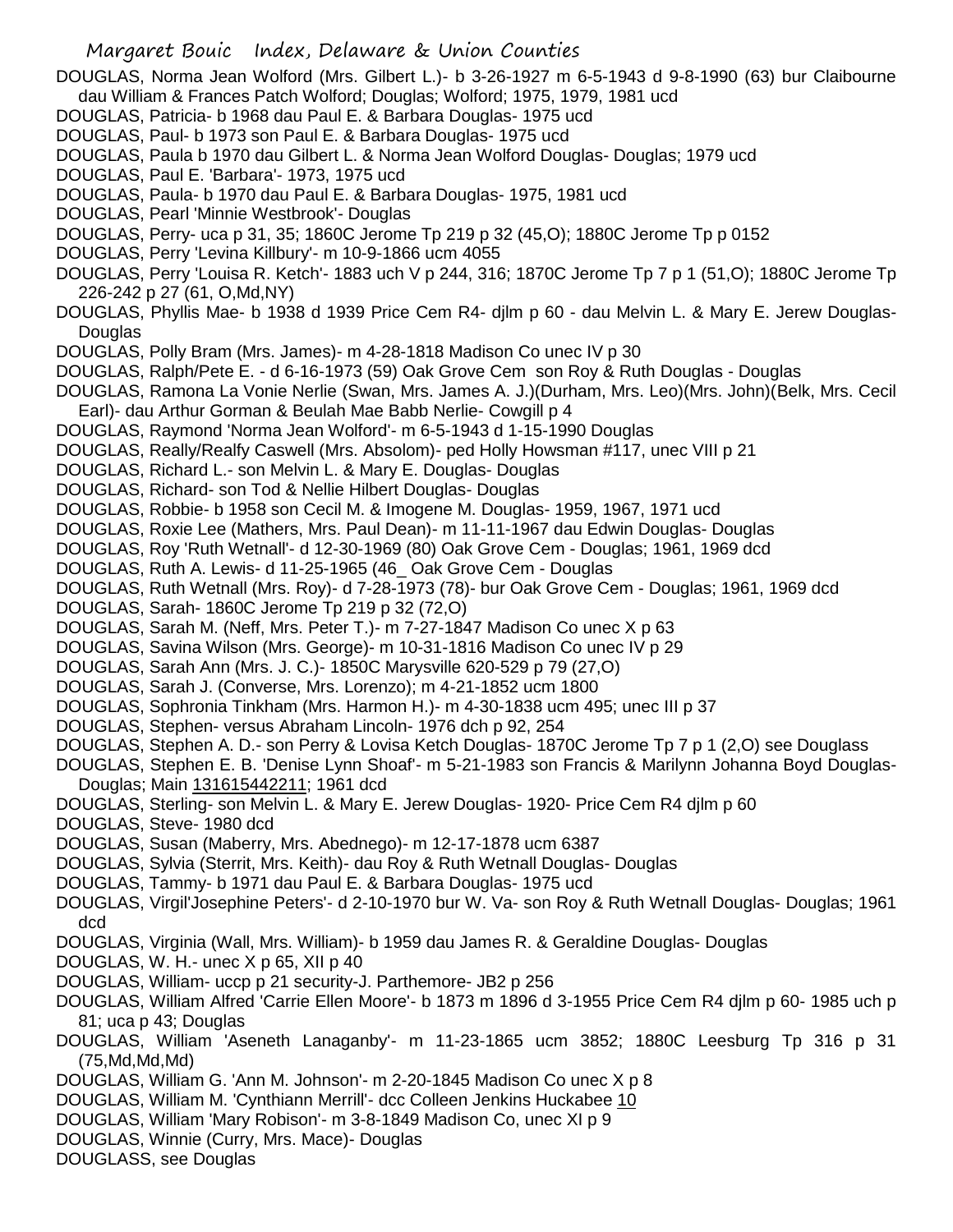- Margaret Bouic Index, Delaware & Union Counties
- DOUGLASS, Powell p 270 (can't find)
- DOUGLASS, Aaron- b 1979 son Rev. Richard L. & Peggy A. Douglass- 1991 ucd
- DOUGLASS, Abbie- b 10-1843 1900C Paris Tp 114-117 p 7B (56,O,NH,O); wid, 5 ch
- DOUGLASS, Abigail dau Eri & E. Plain City Cem, unec VIII p 4
- DOUGLASS, Alexander 'Mahala Miller'- m 12-22-1836 Madison Co unec VIII p 68
- DOUGLASS, Alice E. (Mrs. James)div (Mathers, Mrs. Claude E.)- m(2) 12-22-1983- Douglass; 1967, 1971, 1973, 1975, 1979, 1981 ucd
- DOUGLASS, Alice Kilbury- dau Isaac & Lovisa Ketch Kilbury- 1880C Jerome Tp 226-242 p 27 (17,O,O,O)
- DOUGLASS, Almira (Dyer, Mrs. Heman)- m Gambier- dcga p 58; Ohio St. Gazette 9-27-1832
- DOUGLASS, Amanda (Mrs. )(Pifer, Mrs. )- b 10-22-1891- Douglass
- DOUGLASS, Amanda Masrie- dau Rev. David Myron & Deborah Myers Douglass- Douglass
- DOUGLASS, Amanda (Mrs. William)- 1870C Leesburg Tp 117-122 p 15 (50, Penn
- DOUGLASS, Amber- b 1975 dau Richard L. & Peggy A. Douglass- 1991 ucd
- DOUGLASS, Andrew 'Sarah Cook'- m 10-13-1833 Madison Co unec VII p 10
- DOUGLASS, Anna Converse (Mrs. John)- b 7-27-1830 m 3-9-1852 dau Charles & Phebe Norton Converse-1883 uch V p 245, 246
- DOUGLASS, Asbury- b 8-21-1877 Brown Tp son D. M. & Grace Jarvis Douglass- dcb
- DOUGLASS, Bruce- b 10-1899 son Thomas & Ora Douglass- 1900C Jerome Tp 283-292 p 12B (7/12,O,Can,O)
- DOUGLASS, Bruce W. 'Donna'- 1991 ucd
- DOUGLASS, Carrie Belle Martin (Mrs. John Post IV)- b 2-24-1899 m 6-25-1936 dau George Lambert & Alma Edna McKittrick Martin- McKitrick p 374
- DOUGLASS, Chris- 1991 ucd
- DOUGLASS, Clarinieda (Wickell, Mrs. Daniel)- m 5-5-1839 Madison Co unec IX p 17
- DOUGLASS, Cora- b 12-24-1869 dau Perry & Lovisa R. Ketch Douglass- unec VI p 39; 1880C Jerome Tp 226- 242 p 27 (10,O,O,O)
- DOUGLASS, Cyrus- d 11-1-1823 (66) Rush Creek Cem R4 lptw p 135
- DOUGLASS, Cyrus 'Orinda Sherwood'- m 1-13-1845 Madison Co unec X p 17
- DOUGLASS, Cyrus 'Susan Elizabeth Bailey'- m 5-28-1850 ucm 1538
- DOUGLASS, Daisy- b 9-18-1876 dau Perry & Lovisa R. Ketch Douglass- Ketch Bible- unec VI p 39; 1880C Jerome Tp 226-242 p 27 (4,O,O,O)
- DOUGLASS, Daisy L. (Wharton, Mrs. Elmer B.)- m 1895- unec IV p 17
- DOUGLASS, Rev. David Myron 'Deborah Myers''-b 6-27-1944 m 5-10-1986 d 4-21-1999 (54) bur Westervilleson James David & Rosalene Frye Douglass- Douglass
- DOUGLASS, David M.'Mary Clevenger'- m 12-24-1877 ucm 6173 son John & Anna Converse Douglass- 1883 uch V p 246
- DOUGLASS, David Jr. 'Sarah Mathews'- son David Douglass,Sr.- 1883 uch V p 245
- DOUGLASS, David Sr.- 1883 uch V p 245
- DOUGLASS, Deborah Myers (Mrs. Rev. David Myron)- m 5-10-1986- dau Roger & Shirley Myers- Douglass
- DOUGLASS, Donna (Mrs. Bruce W.)- 1991 ucd
- DOUGLASS, Donna Louise (Stumbaugh, Mrs. Delmer Thomas)- b 1960/1 m 3-1986- dau James E. & Alice E. Douglass- Douglass; 1967, 1971, 1973, 1975, 1979, 1981
- DOUGLASS, Electa J. (Mrs. )- 1900C Darby Tp 252-261 p 13A (49,O,O,O) 2 ch
- DOUGLASS, Elizabeth (Snyder, Mrs. John)- m 4-27-1837 Madison Co unec VIII p 68
- DOUGLASS, Emma J. (Miller, Mrs. L. H.)- dau John & Anna Converse Douglass- lix 12-22-1877 ucm 6174; 1883 uch V p 245
- DOUGLASS, Florence (Trump, Mrs. )- sister James David Douglass- Douglass
- DOUGLASS, Francis M. 'Minnie Beard'- m 1-15-1932 Genther p 219
- DOUGLASS, Fred- 1883 uch V p 61
- DOUGLASS, Grant H.- b 8-1892 son Electa J. Douglass- 1900C Darby Tp 252-2261 p 13A (7,O,O,O)
- DOUGLASS, Harold- b 1959 son James E. & Alice E. Douglass- 1967, 1971, 1973, 1975, 1979 ucd
- DOUGLASS, Hosmer- b 12-1875 son Abbie Douglass- 1900C Paris Tp 114-117 p 7B (24,O,O,O)
- DOUGLASS, James David 'Rosalene Frye'- d (67) bur Dayton National Cem- Douglass
- DOUGLASS, James Jr. 'Martha Jane Smith'- m 2-20-1845 Madison Co unec X p 17
- DOUGLASS, Jane (Laird, Mrs. Samuel)- dau Thomas & Sarah Douglass- dumch p 80
- DOUGLASS, Jennie- b 3-1866 dau Abbie Douglass- 1900C Paris Tp 114-117 p 7B (34,O,O,O)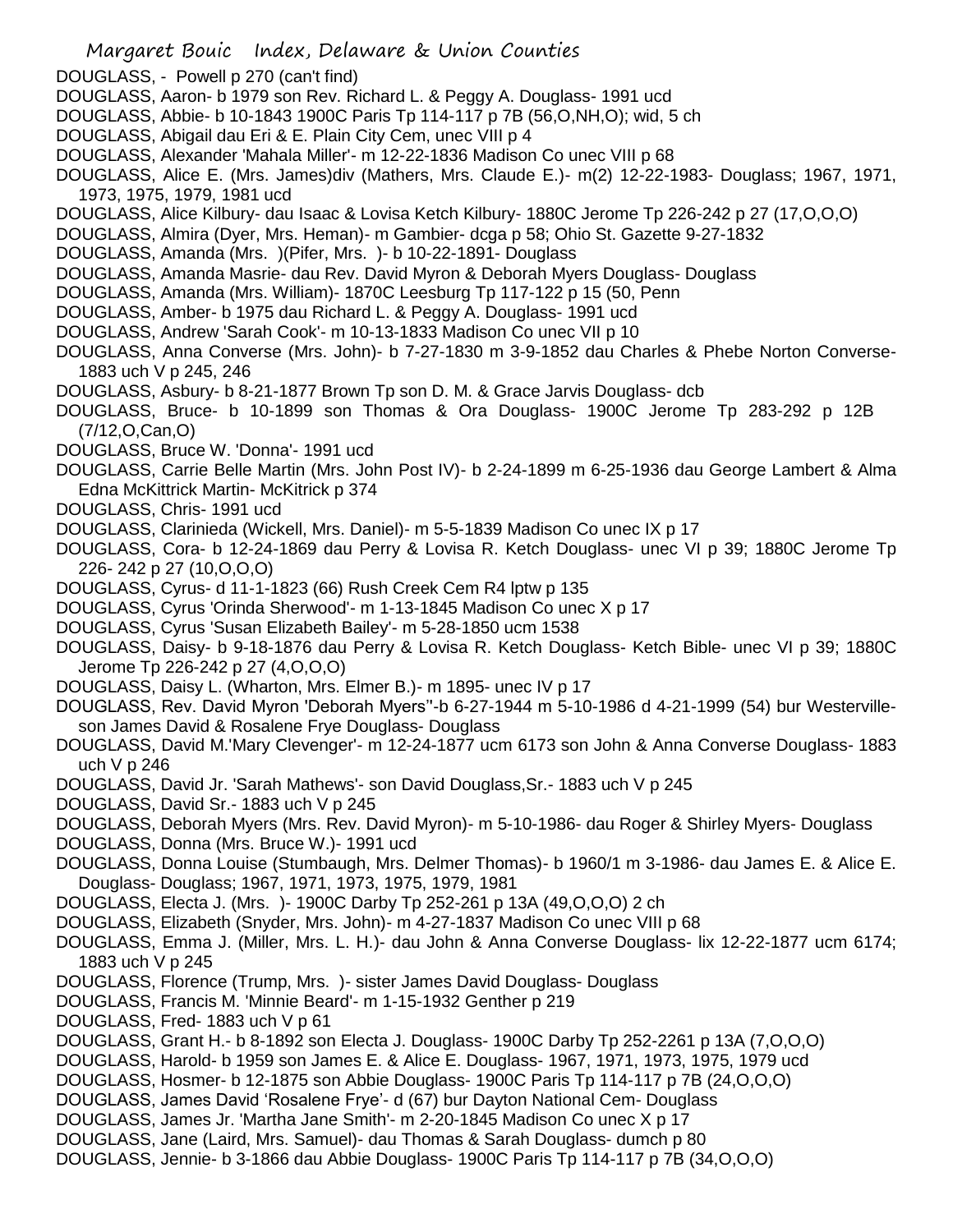DOUGLASS, Jesse Willey Staley (Mrs. Paul)- b 12-10-1910 m 7-17-1939 dau Bruce & Louise Leona Willey Staley- Weiser p 21 DOUGLASS, Jessica- b 1981 dau Rev. Richard L. & Peggy A. Douglass- 1991 ucd DOUGLASS, Joan Martin (Steadman, Mrs. Henry,Jr.)(Sladovich, Mrs. George III)- b 9-26-1940 m(1) 10-20-1960 (2) 9-11-1973 dau John Post IV & Carrie Belle Martin Douglass- McKitrick p 375 DOUGLASS, John- d Franklin Co (17)- dcga p 33 Del Pat & Fr Chron. 2-9-1826 DOUGLASS, John 'Anna Converse'- b 4-1830 m 3-9-1852 son David Jr. & Sarah Mathews Douglass- 1883 uch V p 245 DOUGLASS, John D. b 2-1885 son Electa J. Douglass- 1900C Darby Tp 252-261 p 13A (15,O,O,O) DOUGLASS, John 'Mary Jane Postate'- m 11-14-1850 Madison co unec XI p 46 DOUGLASS, John 'Mary Oglesver'- m 9-30-1847 Madison Co unec X p 63 DOUGLASS, John Post IV- b 2-13-1900 m 6-25-1936 d 3-6-1964- McKitrick p 374 DOUGLASS, Kevin David- son Rev. David Myron & Deborah Myers Douglass- Douglass DOUGLASS, Larry Eugene- b 3-13-1940 son Paul & Jessie Willey Staley Douglass- Weiser p 21 DOUGLASS, Leonidas- d 4-19-1851 (7m) Plain City Cem son Eri & Elizabeth Douglass- unec VIII p 4,8 DOUGLASS, Lovisa R. Ketch (Kilbury, Mrs. Isaac)(Mrs. Perry)- b 3-19-1842 m(1) 1-23-1862 (2) 10-9-1866 d 12-29-1889 dau James & Rhoda Converse Ketch- Ketch Bible; unec VI p 38, 39; 1883 uch V p 316; 1915 uch p 646; 1870C Jerome Tp 7 p 1 (26,O); 1880C Jerome Tp 226-242 p 27 (34,O,O,O) DOUGLASS, Lucy (Snodgrass, Mrs. Delmore)- m 12-4-1866 ucm 4094 DOUGLASS, Lydia- dau Eri & Elizabeth Douglass- d 10-26-1849 (5-1-28) Plain City Cem- unec VIII p 4 DOUGLASS, Mahala Miller (Mrs. Alexander)- m 12-22-1836 Madison Co unec VIII p 68 DOUGLASS, Malen 'Mary'- 1880C Jerome Tp 119-122 p 14 (25,O,O,O) p 145A DOUGLASS, Marcella (Elliott, Mrs. J. Frank)- Elliott; Douglass DOUGLASS, Martha Jane Smith (Mrs. James,Jr.)- m 2-20-1845 Madison Co unec X p 17 DOUGLASS, Mary Clevenger (Mrs. David M.)- m 12-24-1877 ucm 6173 DOUGLASS, Mary Jane Postate (Mrs. John)- m 11-14-1850 Madison Co unec XI p 46 DOUGLASS, Mary L.- b 12-1897 dau Thomas & Ora Douglass- 1900C Jerome Tp 283-292 p 12B (2,O,Can,O) DOUGLASS, Mary (Mrs. Malon)- 1880C Jerome Tp 119-122 p 1114 (23,O,Pa,Pa) DOUGLASS, Mary Oglesver (Mrs. John)- m 9-30-1847 Madison Co unec X p 63 DOUGLASS, Melissa (Converse, Mrs. Jasper)- m 11-10-1864 ucm 3636; unec IV p 18 DOUGLASS, Minnie Beard (Brush, Mrs. Delano)(Daniel, Mrs. J. J.)(Mrs. Francis M.)- b 1-17-1888 Pl City m(1) 10-31-1906(2) 8-8-1928 (3) 1-15-1932 dau Clarence & Melissa Woolley Beard- Genther p 219 DOUGLASS, Ora (Mrs. Thomas)- b 3-1863 1900C Jerome Tp 283-292 p 12B (37,O,Ky,Ky) m 8y, 3 ch DOUGLASS, Orinda Sherwood (Mrs. Cyrs)- m 1-13-1845 Madison co unec X p 17 DOUGLASS, Paul 'Jessie Willey Staley'- m 7-17-1939- Weiser p 21 DOUGLASS, Peggy (Mrs. Rev. Richard L.)- 1991 ucd DOUGLASS, Perry 'Lovisa Ketch'- m 10-9-1866- 1915 uch p 646; 1883 uch V p 272, 276; unec VI p 39 see Douglas DOUGLASS, Phebe A.- d 1y-6m-27d- Plain City Cem- unec VIII p 38 DOUGLASS, Phoebe (Ewalt, Mrs. Richard D.)- dau Capt. William Douglass- dumch p 115 DOUGLASS, Quincey- b 11-1879 son Malon & Mary Douglass-1880C Jerome Tp 119-122 p 14 (7/12,O,O,O); 1900C Paris Tp 220-226 p 12A (20,O,O,O) DOUGLASS, Rev. Richard 'Peggy'- son James David Douglass- Douglass; 1991 ucd DOUGLASS, Rosalene Frye (Mrs. James David)- Douglass DOUGLASS, Ruth- b 10-1893 dau Thomas & Ora Douglass- 1900C Jerome Tp 283-292 p 12A (6,O,Can,O) DOUGLASS, Sarah Cook (Mrs. Andrew)- m 10-13-1833 Madison Co unec VII p 10 DOUGLASS, Sarah Jane (Converse, Mrs. Lorenzo)- per slip consent John Douglass- unec IV p 18 DOUGLASS, Sarah Mathews (Mrs. David Jr.)- 1883 uch V p 245 DOUGLASS, Sarah (Mrs. Thomas)- dumch p 80 DOUGLASS, Saretta (Dominy, Mrs. )(Calhoun, Mrs. )- b 5-25-1837- unec V p 35

Margaret Bouic Index, Delaware & Union Counties

- DOUGLASS, Sophrona (McCampbell, Mrs. Acel J.)- m 10-28-1847 ucm 1261; unec VII p 26
- DOUGLASS, Stephen Arnold- b 10-31-1867 son Perry & Lovisa R. Ketch Douglass- Ketch Bible- unec VI p 39; 1880C Jerome Tp 226-242 p 27 (12,O,O,O)
- DOUGLASS, Susan Elizabeth Bailey (Mrs. Cyrus)- m 5-28-1850 ucm 1538- unec XIV p 17; 1860C Washington Tp 1530-1538 p 209 (35, Va); 1870C Wash. Tp 61-58 p 8 (45,O)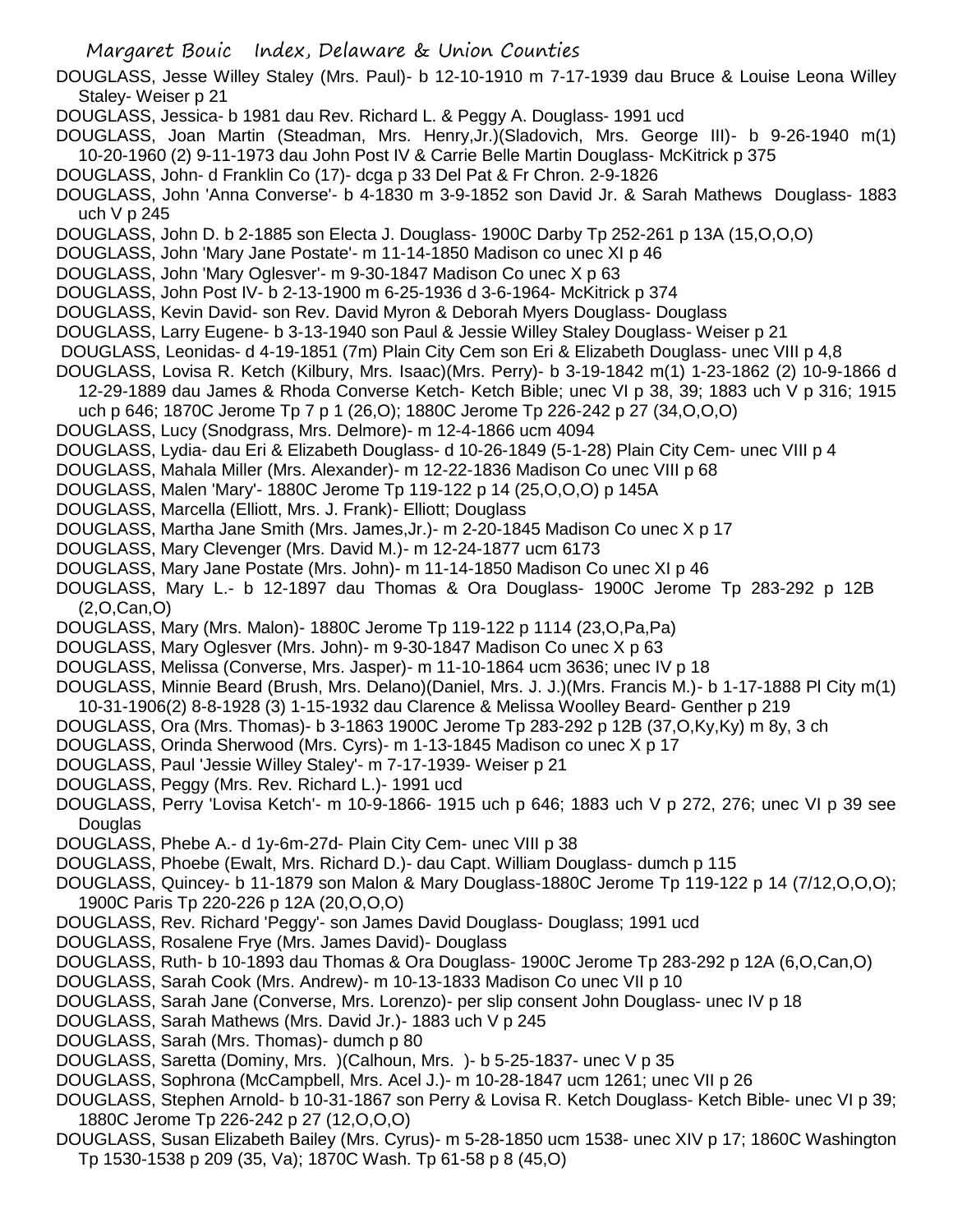Margaret Bouic Index, Delaware & Union Counties DOUGLASS, Thomas- d 2-13-1846 (6-4-18) son Eri Elizabeth Douglass- Plain City Cem- unec VIII p 4 DOUGLASS, Thomas 'Ora'- b 6-1864 1900C Jerome Tp 283-292 p 12B (35,Can,Irel,Scot) DOUGLASS, Thomas 'Sarah'- dumch p 80 DOUGLASS, Thurman Perry/Dick 'Augusta Ballinger'- b 8-26-1874 d 3-21-1967 son Perry & Lovisa R. Ketch Douglass- Ketch Bible- unec VI p 39; 1985 uch p 94; 1880C Jerome Tp 226-242 p 27 (6,O,O,O) DOUGLASS, W. A.- 1915 uch p 149 DOUGLAS, William- 1880C Leesburg p 0190 DOUGLASS, William (1865)- unec III p 34 DOUGLASS, Capt. William- dumch p 115 DOUGLASS, William 'Amanda'- 1883 uch V p 184, 197; 1840C Union Tp 637 (30-40); 1870C Leesburg Tp 117-122 p 15 (65, Va) DOUGLASS, Willis E.- son Eri & Elizabeth Douglass- unec VIII p 4 DOUGLASS, Winifred (Curry, Mrs. John M.)- b 3-5-1872 dau Perry & Lovisa Ketch Douglass- dumch p 646; unec VI p 39; Ketch Bible; 1880C Jerome Tp 226-242 p 27 (8,O,O,O) DOULAN, Daniel D.- b 1834 d 1902 GAR Our Lady of Lourdes II R1 lptw p 52 DOULAN, Edward A.- b 1876 d 1896 Our Lady of Lourdes II R1 lptw p 52 DOULAN, Johanna K.- b 1842 d 1926 Our Lady of Lourdes II R1 lptw p 52 DOULAN, Caroline (Perkins, Mrs. Walter B.)- Hamilton 3; 1915 uch p 575 DOULAN, Margaret (Murphy, Mrs. Michael)- Doulan DOULEY, Isabel (Mrs. John)- 1850C Paris Tp 591-605 p 91 (48, Va) DOULEY, John 'Isabel'- 1850C Paris Tp 591-605 p 91 (47,O) DOULEY, Josiah- son John & Isabel Douley- 1850C Paris Tp 591-605 p 91 (23,O) DOULEY, Levi- son John & Isabel Douley- 1850C Paris Tp 591-605 p 91 (14,O) DOULEY, Mathias- son John & Isabel Douley- 1850C Paris Tp 591-605 p 91 (19,O) DOULEY, Wesley- son John & Isabel Douley- 1850C Paris Tp 591-605 p 91 (17,O) DOULRY, Elizabeth Miller (Mrs. )- uccp p 11 JB1 p 184 DOUNEY/DOWNE?, Eliza- 1880C Peoria, Liberty Tp 116-119 p 12 (29, Irel, Irel) DOUNEY, James- son Eliza Douney- 1880C Peoria, Liberty Tp 116-119 p 12 (6,O,Irel,Irel) DOUNEY, John- son Eliza Douney- 1880C Peoria, Liberty Tp 116-119 p 12 (10,O,Irel,Irel) DOUNEY, Mary- dau Eliza Douney- 1880C Peoria, Liberty Tp 116-119 p 12 (4,O,Irel,Irel) DOUNEY, Michael- son Eliza Douney- 1880C Peoria, Liberty Tp 116-119 p 12 (8,O,Irel,Irel) DOUP, Amy- b 1969 dau James E. & Phyllis A. Doup- 1975, 1979, 1981, 1983 ucd DOUP, Diana K. (Mrs. James C.)- Doup; 1980 dcd DOUP, Dolly (Grvin, Mrs. Deltis)- White (162) DOUP, Ellen Lynn Oller (Mrs. James C.)- m 2-16-1967- dau L. R. Oller- Doup DOUP, Garnet C. 'Vivian'- Doup; 1961, 1969, 1971, 1980 dcd- Doup DOUP, Jac.- uca p 79 DOUP, James - 1971 dcd DOUP, James C. 'Ellen Lynn Oller''Diana'- m 2-16-1967 son Garnet C.& Vivian Cochren Doup- Doup DOUP, James C. 'Diana K.'- 1980 dcd DOUP, James E. 'Phyllis A.'- son Garnet C. Doup; 1975, 1979, 1981, 1983 ucd DOUP, John Bradley- b 7-7-1977 son James & Hagler Doup- Doup DOUP, Lesley- b 1975 ch James C. & Diana K. Doup- Doup; 1980 dcd; engaged to David Broadwater DOUP, Lynnnellen- d 1945 dau Garnet C. & Vivian Cochran- Doup DOUP, Phyllis A. (Mrs. James E.)- 1975, 1979, 1981, 1983 ucd DOUP, Robin- niece of Mr. & Mrs. Charles Geyer- engaged to Travis Hill- Doup DOUP, Tim- son Mrs. Don Curtin- dg 12-27-1986 DOUP, Vivian Cochren (Mrs. Garnet C.)- b 6-3-1910 d 4-4-1998 (87) bur near Mt. Vernon- dau Austin & Glenne Smith Cochren- Doup; 1971, 1980 dcd DOUPER, Gideon- 1840C Leesburg Tp 190 (40-50) DOUSE, Alfred- 1883 uch IV p 481 DOUSE, Edward- Marysville p 9 DOUTHAT, see Doucette, Doughitt, Douthet, Douthett, Douthit, Douthitt, Douthwaite- Powers Pat DOUTHAT, Ada Maria- dau Charles Fletcher & Mary Fletcher Foote Douthat- Powers Pat p 88 DOUTHAT, Alvin- b 11-26-1876 son Charles Fletcher & Mary Fletcher Foote Douthat- Powers Pat p 88 DOUTHAT, Charles Edgar- son Charles Fletcher & Mary Fletcher Foote Douthat- Powers Pat p 88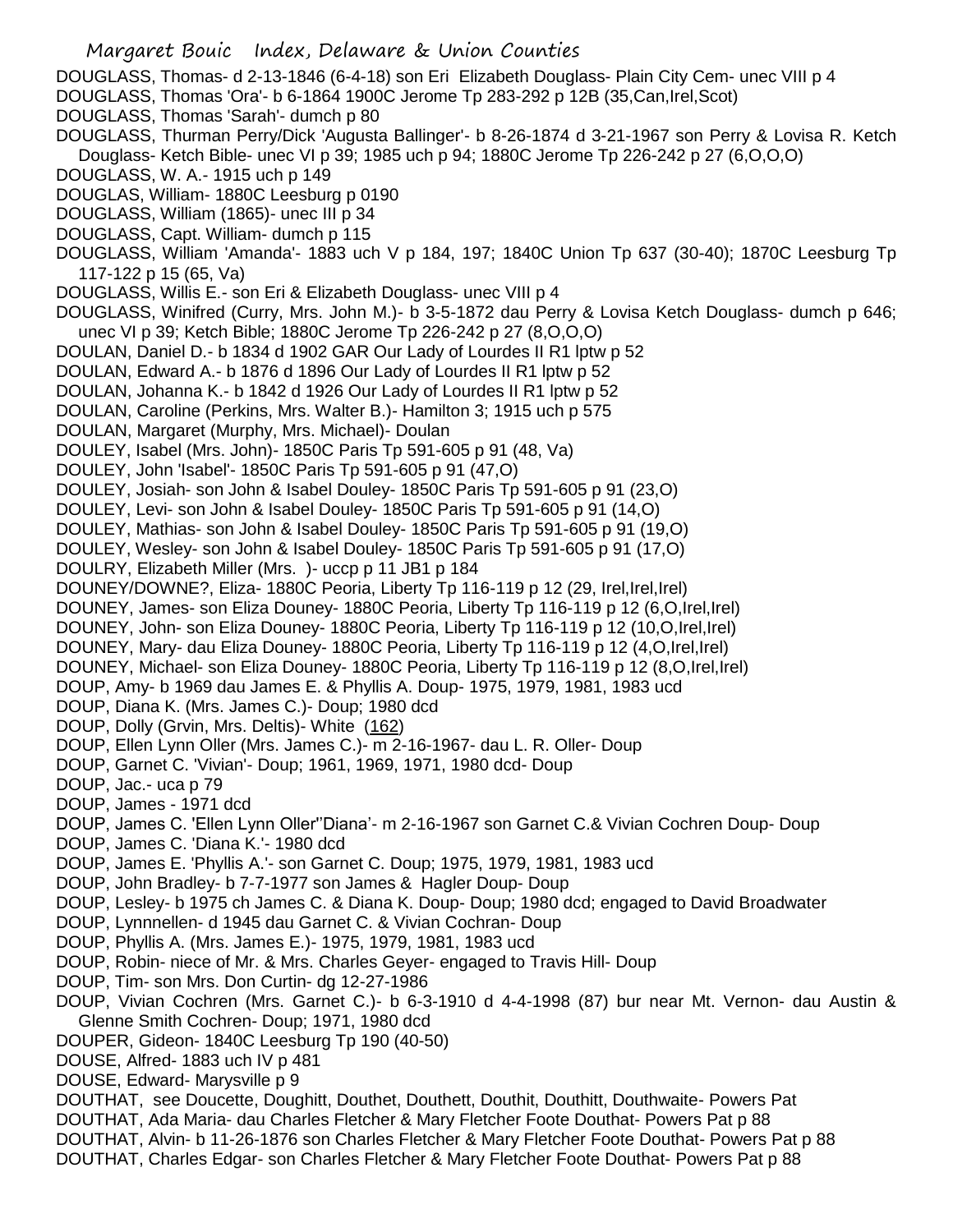Margaret Bouic Index, Delaware & Union Counties DOUTHAT, Charles Fletcher'Mary Fletcher Foote'- m 6-16-1864- Powers Pat p 88 DOUTHAT, Eleanor Bowles Lewis (Mrs. Robert)- dau Fielding Lewis- Powers Pat p 89 DOUTHAT, Emma F.- dau Charles Fletcher & Mary Fletcher Foote Douthat- Powers Pat p 88 DOUTHAT, Jean Price (Mrs. Robert)- Powers Pat p 88 DOUTHAT, Marvin C.- b 6-30-1881 son Charles Fletcher & Mary Fletcher Foote Douthat- Powers Pat p 88 DOUTHAT, Mary Fletcher (Mrs. Charles Fletcher)- b 10-28-1842 m 6-16-1864 d 12-18-1921- Powers Pat p 88 DOUTHAT, Robert 'Eleanor Bowles Lewis)- son Robert Douthat- Powers Pat p 89 DOUTHAT, Robert 'Jean Price'- brother Thomas Douthat- Powers Pat p 89 DOUTHAT, Rudenz Sharp- Powers Pat p 90 DOUTHAT, Thomas- brother Robert Douthat- Powers Pat p 89 DOUTHAT, Walter Foote- son Charles Fletcher & Mary Fletcher Foote Douthat- Powers Pat p 88 DOUTHERT, Stephen G.- 1880 Delaware Town p 532A DOUTHET, see Douthat DOUTHET, Andrew Thompson- son Solomon & Rachel Dickey Douthet- Powers Pat p 87 DOUTHET, Elizabeth- dau Solomon & Rachel Dickey Douthet- Powers Pat p 87 DOUTHET, Isabella- dau Solomon & Rachel Dickey Douthet- Powers Pat p 87 DOUTHET, Isabella Clyde (Mrs. William)- Powers Pat p 87 DOUTHET, James Dickey- son Solomon & Rachel Dickey Douthet- Powers Pat p 87 DOUTHET, John- Powers Pat p 88, 90 DOUTHET, Jonathan- son William & Isabella Clyde Douthet- Powers Pat p 87 DOUTHET, Jonathan- son Solomon & Rachel Dickey Douthet- Powers Pat p 87 DOUTHET, Joseph- son Solomon & Rachel Dickey Douthet- Powers Pat p 87 DOUTHET, Margaret J. Marlin (Mrs. Andrew Thompson)- Powers Pat p 87 DOUTHET, Mattie- dau William & Isabella Clyde Douthet- Powers Pat p 87 DOUTHET, Priscilla- dau Solomon & Rachel Dickey Douthet- Powers Pat p 87 DOUTHET, Rachel Dickey (Mrs. Solomon)- Powers Pat p 87 DOUTHET, Rachel- dau Solomon & Rachel Dickey Douthet- Powers Pat p 87 DOUTHET, Samuel- son Solomon & Rachel Dickey Douthet- Powers Pat p 87 DOUTHET, Solomon 'Rachel Dickey'- son William & Isabella Clyde Douthet- Powers Pat p 87 DOUTHET, William 'Isabella Clyde'- Powers Pat p 87 DOUTHET, William- son Solomon & Rachel Dickey Douthet- Powers Pat p 87 DOUTHET, William- son William & Isabella Clyde Douthet- Powers Pat p 87 DOUTHETT see Douthat, etc DOUTHETT, Andrew Thompson 'Sallie M. Wycoff'- b 1-6-1863- Powers p 87, 88 DOUTHETT, Anna- b 2-20-1888 dau Andrew Thompson & Sallie M. Wycoff Douthett- Powers Pat p 88 DOUTHETT, George S.- b 2-6-1868 son Andrew Thompson & Margaret J. Marlin Douthet- Powers Pat p 87 DOUTHETT, Joseph Ward- b 11-23-1865 son Andrew Thompson & Margaret J. Marlin Douthet- Powers Pat p 88 DOUTHETT, Margaret- b 10-10-1889 dau Andrew Thompson & Margaret J. Marlin Douthet- Powers Pat p 88 DOUTHETT, Miriam Rosalind- b 7-8-1877 dau Andrew Thompson & Margaret J. Marlin Douthet- Powers Pat p 88 DOUTHETT, Sada Marlin- b 11-6-1873 dau Andrew Thompson & Margaret J. Marlin Douthet- 1850C Marysville 88 DOUTHETT, Sally M. Wycoff (Mrs. Andrew Thompson)- b 9-20-1865- Powers Pat p 88 DOUTHIRT, Walstein F.- Grad DHS 1883; delge VII p 6 DOUTHIT, see Douthat DOUTHIT, Frances/Fanny (Storm, Mrs. George)- b 10-13-1781 m 10-19-1800- Powers Pat p 191, 242, 262, 266, 272; dcq Sally Humphreys 15, Robert Powers 11, Walter Thomson 11 DOUTHIT, Jacob- son Thomas Douthit- Powers Pat p 89 DOUTHIT, James- son Thomas Douthit- Powers Pat p 89 DOUTHIT, John- son Thomas Douthit- Powers Pat p 89 DOUTHIT, Sally- dau Thomas Douthit- Powers Pat p 89 DOUTHIT, Stephen- son Thomas Douthit- Powers Pat p 89 DOUTHIT, Thomas- brother Nathan Douthit- Powers Pat p 88 DOUTHIT, William- son Thomas Douthit- Powers Pat p 89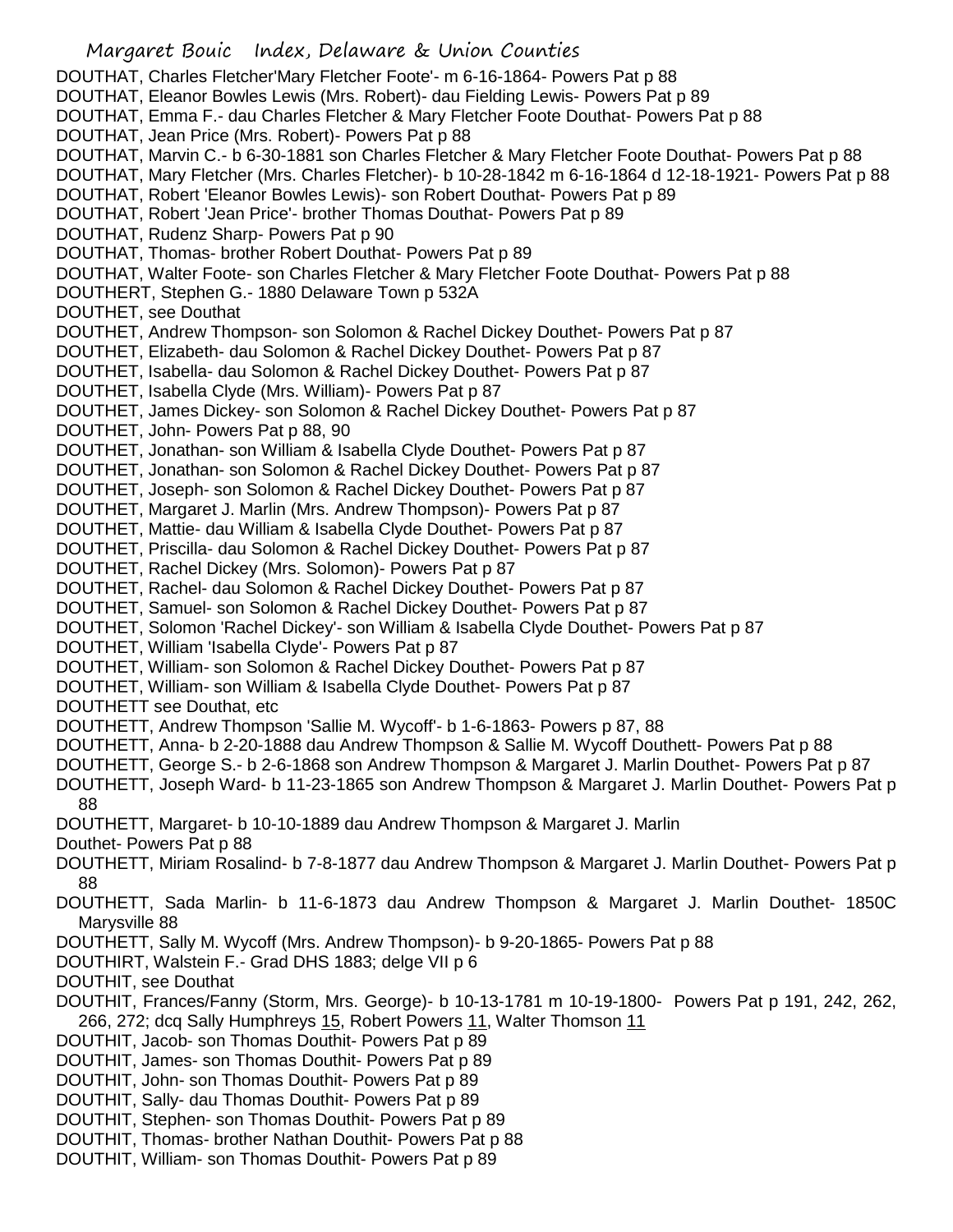Margaret Bouic Index, Delaware & Union Counties DOUTHITT, see Douthat DOUTHITT, Ambrose C.- Powers p 89 DOUTHITT, Andrew- Powers Pat p 88 DOUTHITT, Anna Maria Lontzenhauser (Mrs. Joseph) -m 5-12-1795 d 1847- Powers Pat p 88 DOUTHITT, Anthony- son Joseph & Anna Maria Lontzenhauser Douthitt- Powers p 88 DOUTHITT, Barbara (Vion, Mrs. Harry)- b 2-9-1796 m 5-23-1816 dau Joseph & Anna Maria Lontzenhauser Douthitt- Powers p 88 DOUTHITT, Daniel- son Joseph & Anna Maria Lontzenhauser Douthitt- Powers Pat p 88 DOUTHITT, Eliza- dau Joseph & Anna Maria Lontzenhauser Douthitt- Powers Pat p 88 DOUTHITT, Fletcher- son Joseph & Anna Maria Lontzenhauser Douthitt- Powers Pat p 88, 90 DOUTHITT, Henry- son Joseph & Anna Maria Lontzenhauser Douthitt- Powers Pat p 88 DOUTHITT, John- son Samuel Duncan & Nancy Braden Douthitt- Powers Pat p 88 DOUTHITT, Dr. John Fletcher- son Fletcher Douthitt- Powers Pat p 88 DOUTHITT, Jonathan- son Joseph & Anna Maria Lontzenhauser Douthitt- Powers p 88 DOUTHITT, Joseph 'Anna Maria Lontzenhauser'- d 1864 son Thomas Douthitt- Powers Pat p 88 DOUTHITT, Joseph- son Joseph & Anna Maria Lontzenhouser Douthitt- Powers Pat p 88 DOUTHITT, Joseph- son Samuel Duncan & Nancy Braden Douthitt- Powers Pat p 88 DOUTHITT, Mollie Wright (Mrs. Thomas)- Powers Pat p 90 DOUTHITT, Nancy Braden (Mrs. Samuel Duncan)(Stevens, Mrs. Hiram)- b 4-9-1815 m 3-17-1836 d 1-26-1877 dau William & Nancy Braden- Powers Pat p 88, 89 DOUTHITT, Nathan- brother Thomas Douthitt- Powers Pat p 88, 89 DOUTHITT, Pamelia (Fraim, Mrs. Billie)- dau Thomas & Mololie Wright Douthitt- Powers Pat p 90 DOUTHITT, ----D- son Joseph & Anna Maria Lontzenhauser Douthitt- Powers Pat p 88 DOUTHITT, Robert- son Joseph & Anna Maria Lontzenhauser Douthitt- Powers Pat p 88 DOUTHITT, Samuel Duncan 'Nancy Braden'- d 7-15-1852 son Joseph & Anna Maria Lontzenhouse Douthitt-Powers Pat p 88 DOUTHITT, Thomas- son Joseph & Anna Maria Lontzenhauser Douthitt- Powers Pat p 88 DOUTHITT, Thomas 'Mollie Wright'- Powers Pat p 90 DOUTHWAITE- see Douthat DOUTHWAITE, David- son William Douthwaite- Powers Pat p 91 DOUTHWAITE, George- son William Douthwaite- Powers Pat p 91 DOUTHWAITE, William- Powers Pat p 91 DOUTHITT, William- son Samuel Duncan & Nancy Braden Douthitt- Powers p 88 DOUTY, Bernice Eliene- dau George & Mayme Ellen Kehl Douty- Weiser p 622 DOUTY, George 'Mayme Ellen Kehl'- Weiser p 622 DOUTY, Harold Allen- son George & Mayme Ellen Kehl Douty- Weiser p 622 DOUTY, Helen Irene- dau George & Mayme Ellen Kehl Douty- Weiser p 622 DOUTY, Lena Gwendolyn- dau George & Mayme Ellen Kehl Douty- Weiser p 622 DOUTY, Mayme Ellen Kehl (Mrs. George)- b 11-28-1886 dau Daniel & Catherine Howe Douty- Weiser p 622 DOUTY, Roy Lee- son George & Mayme Ellen Kehl Douty- Weiser p 622 DOVE, Anita Jane Contizano (Mrs. Richard Alan)- m 9-23-1967- dau Charles Contizano- Dontizano DOVE, Charity (Walker, Mrs. Elijah)- b 1816 d 1890 ped Tracey L. English #31 21- unec III p 56 DOVE, Debra Elena Faiella (Mrs. Larry Edward)- m 9-30-1972 dau Nick Faiella- Dove DOVE, Dorothy (Casper, Mrs. John Arthur)- b 2-24-1926 m 8-30-1945- Weiser p 142 DOVE, Elizabeth (Coy, Mrs. )- dau John E. & Mary Jane Dove- Dove DOVE, Elizabeth (McGee, Mrs. John)- ped Beth Barker#155 31- unec IX p 24 DOVE, Jack E.- Dove DOVE, John- 1980 dcd DOVE, John E.,Jr.- son John E. & Mary Jane Dove- Dove DOVE, John E. 'Mary Jane''Della'- b 7-23-1905 d 1-4-1992 (86) son John & Mary Marshall Dove- Dove DOVE, John 'Mary Marshall'- Dove DOVE, Larry Edward 'Debra Elena Faiella'- m 9-30-1972- son Jack E. Dove- Dove DOVE, Mary Jane (Mrs. John E.)- d 3-4-1977 (75) bur Sunset, Cols.- Dove DOVE, Mary J. (Kipfinger, Mrs. )- dau John E. & Mary Jane Dove- Dove DOVE, Mary Marshall (Mrs. John)- Dove DOVE, Richard Alan 'Anita Jane Contizano'- m 9-23-1967 son John C. Dove- Contizano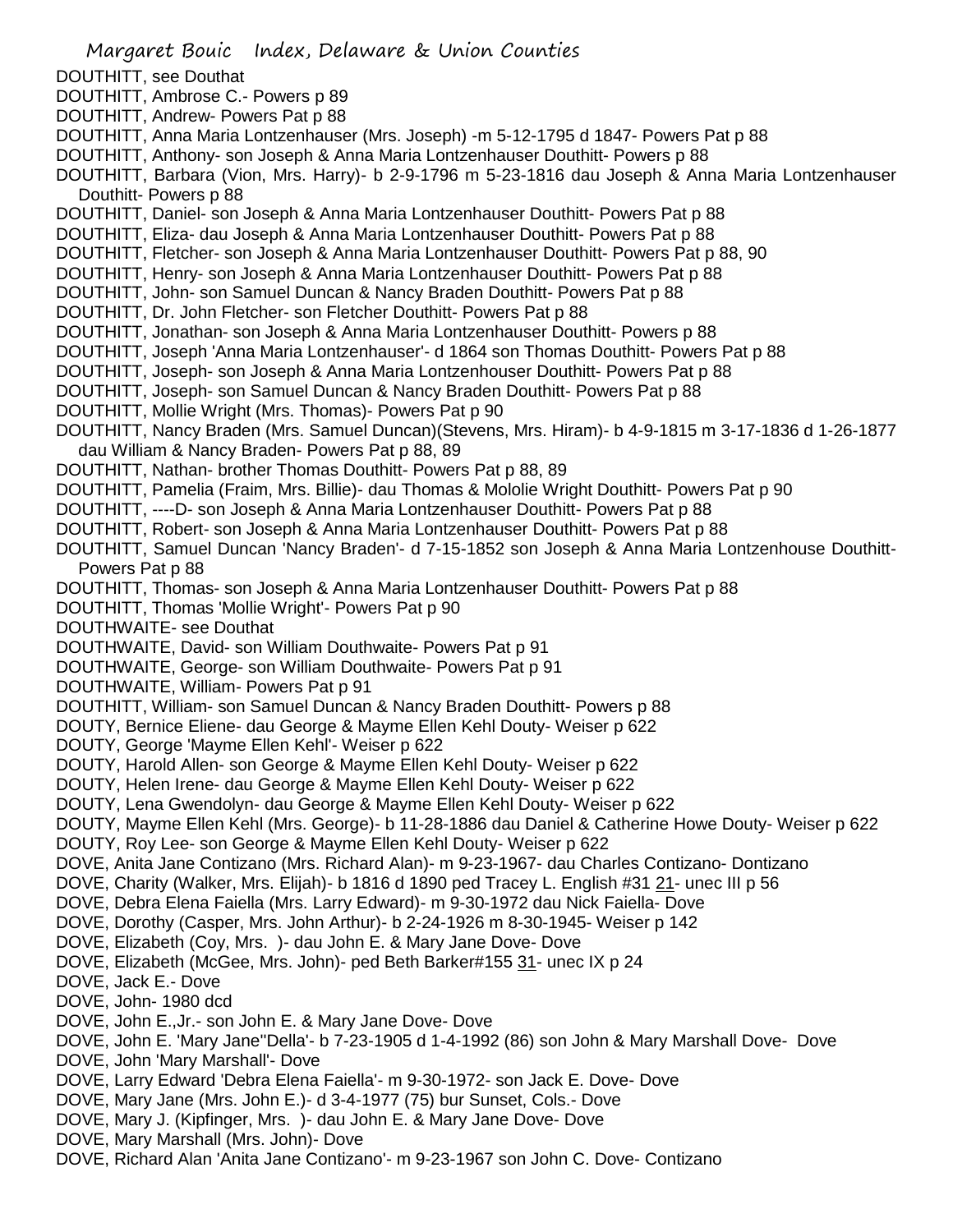DOVE, Richard- son John & Mary Marshall Dove- Dove

DOVELL, Barbara (Mrs. )(Andreas, Mrs. Dr. John)- m 11-29-1992- Dovell; Andreas

- DOVELL, David- son Barbara Dovell- Dovell
- DOUVELL, Diana- dau Barbara Dovell- Dovell
- DOVELL, Douglas A.- son Harry E. & Martha J. Dovell- Dovell; 1961 dcd (13)
- DOVELL, Harry E. Sr.'Martha J.'- d 4-20-1982 (71) Oak Grove Cem Dovell; 1961, 1969, 1971 dcd
- DOVELL, Harry E. Jr.- son Harry E. & Martha J. Dovell- Dovell; 1961 dcd (16)
- DOVELL, Homer- brother Harry E. Dovell,Sr.- Dovell
- DOVELL, Ivan- brother Harry E. Dovell,Sr.- Dovell
- DOVELL, Martha J. (Mrs. Harry E.)- 1961, 1969, 1971 dcd
- DOVELL, Maxine (Wilcox, Mrs. )-sister Harry E.Dr. Dovell- Dovell
- DOVER, Arthur H. 'Millie Mae Mosier'- Graham (17561); 1975 ucd
- DOVER, Cheryl Lynn Bryan (Mrs. Robert Wayne Jr.)- b 12-26-1957 dau Chester Roy & Marilyn Elene Evans Bryan- Cowgill p 46
- DOVER, Daniel Woodward 'Kimberly Irene Mick'- m 6-9-1984 son Donald Woodward Dover- Dover
- DOVER, Julie- dau Niles Dover- Dover- engaged to Scott Morgenstern-
- DOVER, Kimberly Irene Mick (Mrs. Daniel Woodward)- m 6-9-1984 dau Charles B. Mick- Dover
- DOVER, Mary (Phelps, Mrs. William)- dcc Maxson Greene 1645, dcc Eulalie Cook Greene 1665
- DOVER, Millie Mae Mosier (Mrs. Arthur)- b 3-30-1895- dau Leroy & Lulu Graham Mosier- Graham 17561 DOVER, Niles- Dover
- DOVER, Robert Wayne,Jr. 'Cheryl Lynn Bryan'- Cowgill p 46
- DOVERICKS, Virginia E. (Mills, Mrs. William Owen)- m 4-26-1943- Dovericks
- DOW, Ada- dau Elisha & Saloam Dow- 1850C Delaware Tp 1282 p 93 (18,O)
- DOW, Amos- son Elisha & Saloam Dow- 1850C Delaware Tp 1282 p 93 (16,O)
- DOW, Barbara Borland (Mrs. Robert E.)- Dow
- DOW, Bruce Cameron- b 4-16-1954 son Robert Frank & Joan Kay Kovaly Dow- Freshwater p 217
- DOW, Clifford A.- b 9-1893 son Samuel & Jennie B. Dow- 1900C Milford 19 p 1B (6,Iowa,Ill,O)
- DOW, Deby (LeFevre, Mrs. Phillip)- dau Robert E. & Barbara Borland Dow- Dow
- DOW, E. L.- 1883 uch IV p 533
- DOW, Elisha 'Saloam'- 1850C Delaware Tp 1282 p 93 (50,NH)
- DOW, Ethel M.- b 4-1897 dau Samuel & Jennie B. Dow- 1900C Milford 19 p 1B (3,O,Ill,O)
- DOW, Francis- son Elisha & Saloam Dow- 1850C Delaware Tp 1282 p 93 (7,O)
- DOW, George- son Elisha & Saloam Dow- 1850C Delaware Tp 1282 p 93 (9,O)
- DOW, Gertrude Day (Mrs. )- d 8-27-1970 (84)Oak Grove Cem sister Arthur & Fred Day- Dow
- DOW, Ichabod- b 8-1899 son Samuel & Jennie B. Dow- 1900C Milford 19 p 1B (9/12,O,Ill,O)
- DOW, Jacqueline (Underwood, Mrs. Noel)- dau Robert E. & Barbara Borland Dow- Dow
- DOW, J. E.- dg 1-7-1908, delge VIII p 13
- DOW, Jennie B. (Mrs. Samuel)- b 4-1874 1900C Milford 19 p 1B (26,O,O,O) m 7y, 4 ch
- DOW, Jerry- Sandusky p 4
- DOW, Joan Kay Kovaly (Mrs. Robert Frank)- b 2-7-1931 m 6-21-1953 dau John Theodore & Mary Lona Craddock Kovaly- Freshwater p 217
- DOW, Joseph- son Elisha & Saloam Dow- 1850C Delaware Tp 1282 p 93 (3,O)
- DOW, Joseph- son Gertrude Day Dow- Dow
- DOW, Keith Craddock- b 8-8-1955 son Robert Frank & Joan Kay Kovaly Dow- Freshwater p 217
- DOW, Leantha (Conway, Mrs. William)- m 11-7-1851 dcm
- DOW, Milton L.- 1915 uch p 503
- DOW, Neal- 1883 uch V p 74
- DOW, Nelson- son Gertrude Day Dow- Dow
- DOW, Robert- unec XII p 54 (1842)
- DOW, Robert E. 'Barbara Borland' b 9-21-1930 d 11-28-1998 (68) son Jasper E. & Ida Clark Allen Dow- Dow
- DOW, Robert Frank 'Joan Kay Kovaly'- m 6-21-1953- Freshwater p 217
- DOW, Ruth (Mitchell, Mrs. Homer)- Mitchell (112(12)32)
- DOW, Saloam (Mrs. Elisha)- 1850C Delaware Tp 1282 p 93 (43,O)
- DOW, Samuel- son Elisha & Saloam Dow- 1850C Delaware Tp 1282 p 93 (5,O)
- DOW, Samuel 'Jennie B.'- b 12-1869 1900C Milford 19 p 1B (30,Ill,IND,ILL) m 7y
- DOW, Sarah (Gidley, Mrs. William)- m 10-27-1836 dcm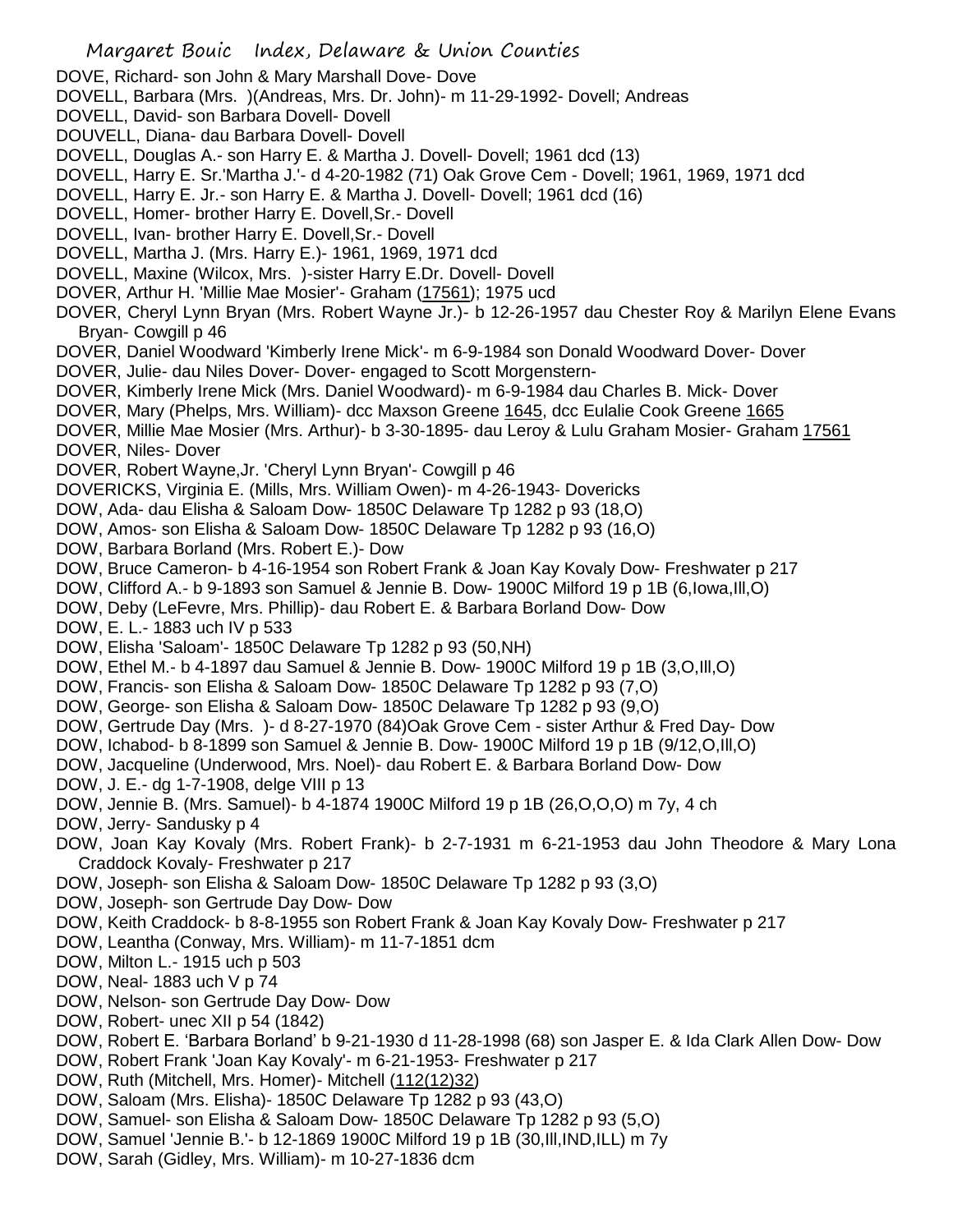Margaret Bouic Index, Delaware & Union Counties DOW, Sophronia- dau Elisha & Saloam Dow- 1850C Delaware Tp 1282 p 93 (6/12,O) DOW, Todd Miles- b 11-18-1957 son Robert Frank & Joan Kay Kovaly Dow- Freshwater p 217 DOW, Verna M.- b 6-1895 dau Samuel & Jennie B. Dow- 1900C Milford 19 p 1B (4,Iowa, Ill,O) DOW, William- son Elisha & Saloam Dow- 1850C Delaware Tp 1282 p 93 (12,O) DOWALTER, Angela J. Hetrick (Mrs. Robert)- m 11-29-1991 dau Neal & Mary Hetrick- Dowalter DOWALTER, Barbara (Mrs. Patrick)- Dowalter DOWALTER, Kyrsta- dau Patrick Dowalter- Dowalter DOWALTER, Patrick 'Barbara''Pam'- Dowalter DOWALTER, Robert 'Angela J. Hetrick'- m 11-29-1991 son Patrick & Barbara Dowalter- Dowalter DOWAN, Edward- unec XII p 50 DOWARD, Anna (Vought, Mrs. Isaac)- m 10-21-1852 dcm DOWART--b 5-24-1869 dau John & Susan Dowart- dcb see Dorward DOWART, Frank H.- b 4-11-1883 Scioto Tp son F. G. & Emma Friedley Dorwart- dcb ; see Dorward DOWD, Capt. Alexander- McKitrick p 311 DOWD, Barbara Jeanne Clark (Mrs. Michald Gerard)- m 8-24-1985 dau Edgar R. Clark- Dowd DOWD, David 'Martha Fullerton Combrink'- Combrink DOWD, Judge David, Jr.-son David & Martha Fullerton Combrink Dowd- Dowd; Combrink DOWD, Edward- 1908 dch p 392 DOWD, Rev. James- Dowd DOWD, James Fullerton- son David & Martha Fullerton Combrink Dowd- Dowd DOWD, John Charles- son David & Martha Fullerton Combrink Dowd- Dowd DOWD, Joseph- Dowd DOWD, Martha Fullerton Combrink (Mrs. David)- dau Rev. Charles & Jester Ward Fullerton Combrink-Combrink DOWD, Michael Gerard Dowd 'Barbara Jeanne Clark'- m 8-24-1985 dau Joseph Dowd- Dowd

DOWD, Teresa A.- Dowd

DOWDALL, Joseph- 1883 uch V p 191

DOWDELL, Anna May- b 2-9-1944 dau Richard Samford & Laura Idabelle Applebay Dowdell- Weiser p 23

DOWDELL, Laura Idabelle Appleby (Mrs. Richard Samford)- b 1-7-1902 m 6-23-1926 dau William Allen & Carolin Elizabeth Willey Appleby- Weiser p 23

DOWDELL, Richard Samford 'Laura Idabelle Appleby'- m 6-23-1926- Weiser p 23

DOWDELL, William James- b 2-22-1940 son Richard Samford & Laura Appleby Dowdell- Weiser p 23

DOWDEN, Billy E. 'Carol A.'- 1979, 1981, 1983 ucd

DOWDEN, Carol E. (Mrs. Billy E.)- 1979, 1981, 1983 ucd

DOWDEN, Christina- b 1976 dau Billy E. & Carol A. Dowden- 1979, 1981, 1983 ucd

DOWDEN, Elizabeth (Jones, Mrs. Phillip)- b 1752 d 1828 McKitrick p 236

DOWDEN, Scott- b 1968 son Billy E. & Carol A. Dowden- 1979, 1981, 1983 ucd

DOWDEN, Valarie- b 1971 dau Billy E. & Carol A. Dowden- 1979, 1981, 1983 ucd

DOWDEN, Vincent- b 1964 son Billy E. & Carol A. Dowden- 1981, 1983 ucd

DOWDING, Mary Barwick (Mrs. )- dcc Pamela Wickham Docherty 31

DOWDING, Mary (Deming, Mrs. Peter Curtiss)- dau Mary Barwick Dowding- m ca 1894- dcc Pamela Wickham Docherty 15

DOWDNA, George W.- unec IV p 20

DOWDNEY- see Doudna

DOWDS, Arline Davis (Mrs. )- dau Dr. Harold Warner & Esther Deubner Davis- 1976 dch p 373; delge VI p 13

DOWDS, Audrey Katlin- b 10-10-1990 dau Michael Davis & Katherine Helen Fitzgerald Dowds- Dowds

DOWDS, Michael Davis 'Katherine Helen Fitzgerald'- m 7-16-1983 son Dr. Grant Dowds- Dowds

DOWDS, Katherine Helen Fitzgerald (Mrs. Michael Davis)- m 7-16-1983 dau Larry Fitzgerald- Dowds

DOWDS, Zachary Grant- b 7-16-1986 son Michael Davis & Katherine Helen Fitzgerald Dowds- Dowds; Fitzgerald

DOWDY, Annette- 1991 ucd

DOWDY, Donald 'Sandra'- Dowdy

Dowdy, Ida (Keeton, Mrs. Meldie)- Dowdy

DOWDY, Mildred (Wolfe, Mrs. Donald)- b 8-14-1938- Weiser p 606

DOWDY, Sandra (Mrs. Donald)- Dowdy

DOWDY, Wendy (Wolford, Mrs. Earl)- dau Donald & Sandra Dowdy- Dowdy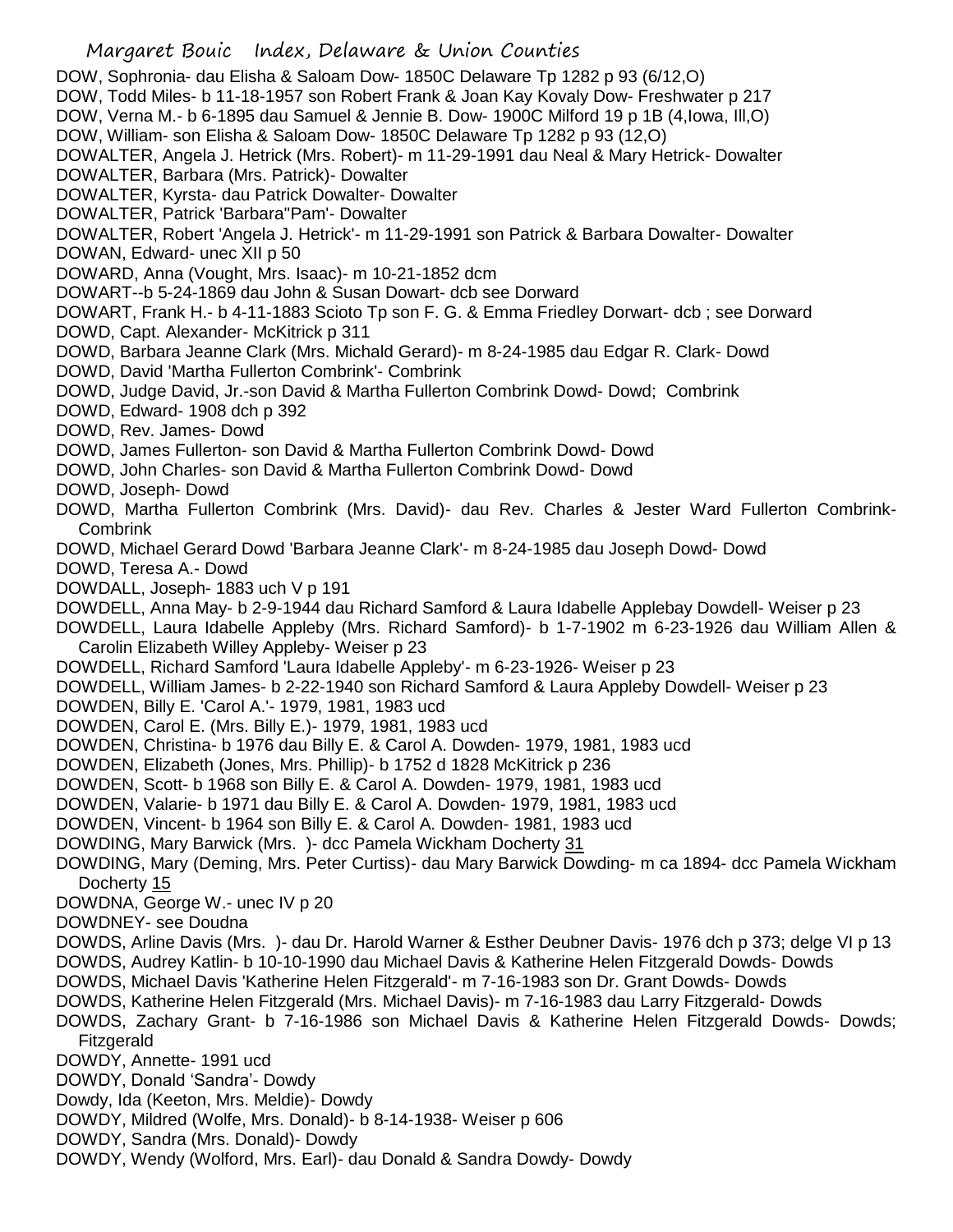- Margaret Bouic Index, Delaware & Union Counties DOWEL, Daniel- d 8-29-1867 (39y29d) Hopewell Cem djlm p 80 DOWEL, Elijah- d 11-7-1861 (22y) Hopewell Cem djlm p 80 DOWEL, Mary C.- d 4-10-1852 (3y2m) Bokescreek Cem p 47 Powell p 241- dau Lorenzo & N. Dowel DOWELL, Oscar- b 4-20-1881 Licking Co Cro- son Jasper & Elizzie Coonfare Dowel- dcb DOWELL, ---delge IV p 3 DOWELL, Ada (Hetzner, Mrs. )- dau James Robert Dowell- Dowell DOWELL, Ann Mariah Ackley (Mrs. Peter)- m 8-9-1855 dcm DOWELL, Barbara A. (Mrs. Michael W.)- 1975 ucd DOWELL, Barbara (McKelvy, Mrs. Thomas P.)- m 7-8-1841 dcm DOWELL, Benjamin L.- son George F. & Emma Lee Walker Dowell- Dowell DOWELL, Catherine Jane (LeMaster, Mrs. )- b 1-17-1923 d 5-1-1989 (66) Shoup Cem- dau George F. & Emma Lee Walker Dowell- Dowell DOWELL, Christian- 1883 uch V p 586; 1915 uch p 496 DOWELL, Clara M. (Mrs. George O.)- 1967, 1971, 1973, 1975, 1983, 1991 ucd DOWELL, Cora- b 9-9-1883 Radnor Tp dau Perry & Anna Trippier Dowell- dcb DOWELL, Dallas W. Jr. 'Eloise'- m 9-25-1955 Dowell; 1959, 1967, 1971, 1973, 1975, 1979, 1981, 1983 1991 ucd DOWELL, Daniel 'Henrietta Kenady'- m 12-22-1853 ucm 2050 DOWELL, Danny- b 1953 son George O. & Clara M. Dowell- 1967, 1971, 1973 ucd DOWELL, Doris M. (Shreve, Mrs. Frank)- b 5-25-1938 d 6-27-1995 (57) dau John & Katherine Rawson Dowell-Dowell DOWELL, Dorothy L. (Mrs. John W.)- b 1923 d 1975- Claibourne Cem p 97 DOWELL, Dorothy Ramsey (Cameron, Mrs. Clarence)(Mrs. Frank)- d 3-26-1962 (47) bur Thompson Chapeldau Thomas & Edna Hamilton Ramsey- Dowell; Hamilton 15542; Graham 145542; 1961 dcd DOWELL, Earley 'Mildred'- 1969, 1971 dcd DOWELL, Edward 'Hannah Ackley'- m 10-27-1853 dcm DOWELL, Edward 'Sophronia Canady'- m 3-25-1856 dcm DOWELL, Elisha- unec XII p 38 DOWELL, Eloise (Mrs. Dallas)- 1959, 1967, 1971, 1973, 1975, 1979, 1981, 1983, 1991 ucd DOWELL, E. M.- mt 8-15-1860(87) (Madison Co) DOWELL, Emma Lee Walker (Mrs. George F.)- Dowell DOWELL, Frank W. Dorothy Ramsey'- d 8-23-1964- Dowell; 1961 dcd; Hamilton (15542); Graham (145542) DOWELL, Gail Marston (Mrs. Robert)- d 2-3-1969 (770 bur Radnor- Dowell; 1961 dcd DOWELL, George- brother Frank Dowell- Dowell DOWELL, George F. 'Emma Lee Walker'- Dowell DOWELL, George- b 1951 son George O./C & Clara M. Dowell- 1967, 1971 ucd DOWELL, George 'Mary E.'- son James Dowell- 1860C Washington Tp 1428-1438 (22, Va) DOWELL, George O./C/'Clara M.'- 1967, 1971, 1973, 1975, 1991 ucd DOWELL, Goldie (Van Sickle, Mrs. )- dau George F. & Emma Lee Walker Dowell- Dowell DOWELL, Hannah Ackley (Mrs. Edward)- m 10-27-1853 dcm DOWELL, Harriet E.- dau George & Mary E. Dowell- 1860C Washington Tp 1428-1438 p 193 (8/12,O) DOWELL, Henrietta Kenady (Mrs. Daniel)- m 12-22-1853 ucm 2050 DOWELL, James- 1860C Washington Tp 1428-1438 (55, Va) DOWELL, James Robert- d 10-1-1969(85) bur Radnor- Dowell DOWELL, Jo Ann- b 1950 dau George O. & Clara M. Dowell- 1967 ucd DOWELL, John 'Katherine Rawson'- Dowell DOWELL, John- brother Frank W. Dowell- Dowell DOWELL, John H.- d 5-20-1874 (11-8-4) Southardtown Cem York Cem p 14 son H. G. & M. E. DOWELL, John W. 'Dorothy L.'- b 1915 d 1982 Claibourne Cem p 97 DOWELL, Katherine Rawson ( Mrs. John)- Dowell DOWELL, Leonard- brother Frank W. Dowell- Dowell
- DOWELL, Magdalena (Mrs. Samuel)- 1850C Porter Tp 3132 p 168 (50, Va)
- DOWELL, Mary E. (Mrs. George H.)- d 10-15-1876 (37-4-20) Southardtown Cem York Cem p 14 1860C Washington Tp 1428-1438 (22,O)
- DOWELL, Mary Jane (Summers, Mrs. Benjamin)- unec VIII p 20
- DOWELL, Mary M.- dumch p 298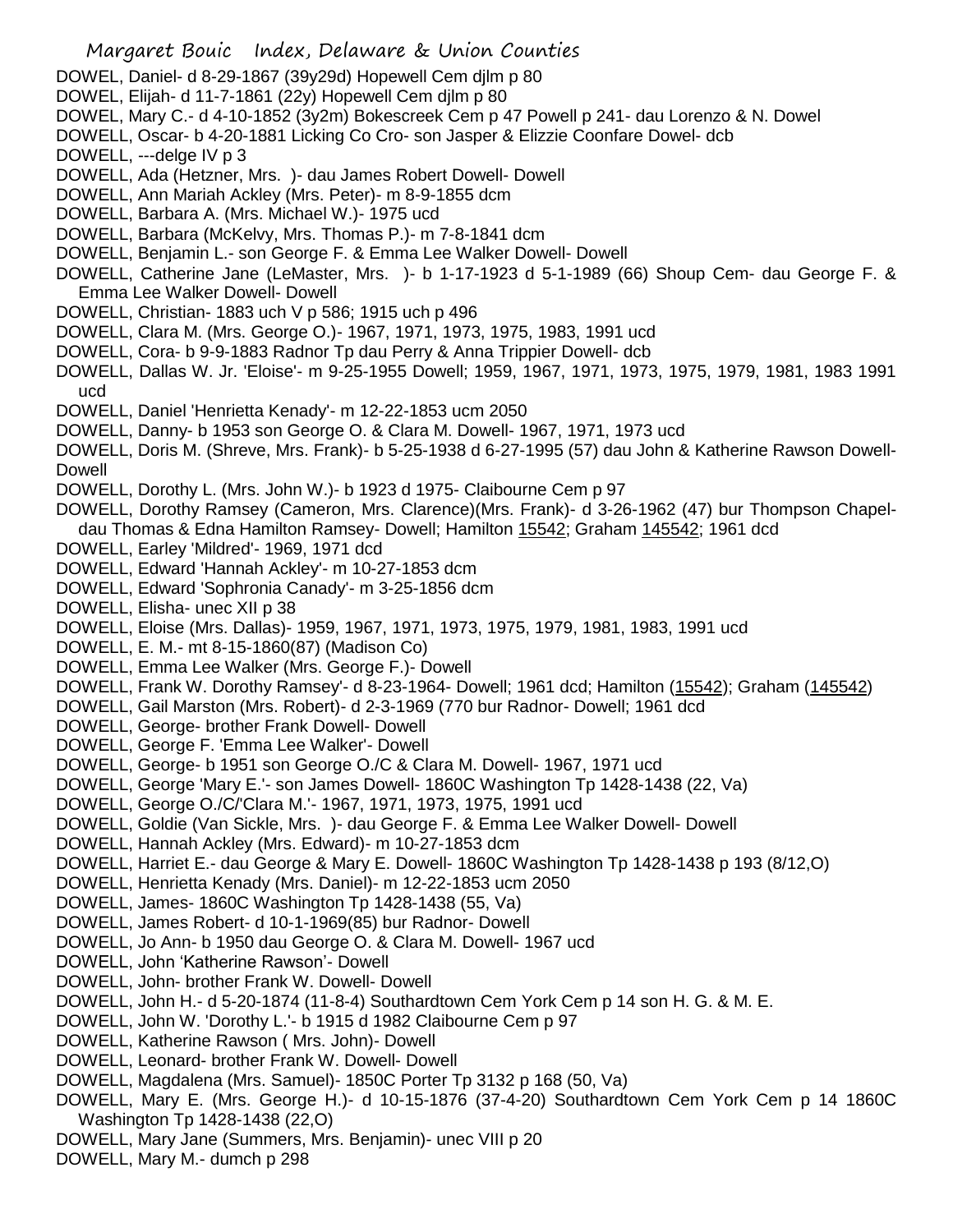DOWELL, Melanie (Mrs. Michael)- Dowell

- DOWELL, Michael W.'Barbara A.''Melanie'- b 1956 son Dallas W. Jr. & Eloise Fields Dowell- 1959, 1967, 1971, 1973 ucd
- DOWELL, Mildred (Mrs. Early)- 1969, 1971 dcd
- DOWELL, Mildred (Lockhart, Mrs. )- dau James Robert Dowell- Dowell
- DOWELL, Nancy (Eddy, Mrs. Alvinza)- 1985 uch p 45
- DOWELL, Peter 'Ann Mariah Ackley'- m 8-9-1855 dcm
- DOWELL, Ray- brother Frank W. Dowell- Dowell
- DOWELL, Raymond- 1979 ucd
- DOWELL, J. Robert 'Gail Marston'- Dowell; 1961 dcd
- DOWELL, Robert- son James Robert Dowell- Dowell
- DOWELL, Samuel- 1880 dch p 582; 1908 dch p 135, 480; dumch p 298
- DOWELL, Samuel 'Magdalena'- 1850C Porter Tp 3132 p 168 (54, Va)
- DOWELL, Sarah Catherine (Summers, Mrs. Samuel)- m 5-6-1854 ucm 2131
- DOWELL, Sarah Louise (Belt, Mrs. )- dau James Robert Dowell- Dowell
- DOWELL, Sarah Dowell (Mrs. Samuel)- m 5-6-1854 ucm 2131
- DOWELL, Sophronia Canady (Mrs. Edward)- m 3-25-1856 dcm
- DOWELL, Stephan- son George F. & Emma Lee Walker Dowell- Dowell
- DOWELL, Steve- brother James Robert Dowell- DowellDOWELL, Tami (Mrs. Tony)- Dowell
- DOWELL, Tony 'Tami'- b 1961 son Dallas W. Jr. & Eloise Fields Dowell- Dowell; 1967, 1979 ucd
- DOWELL, Vickie- 1979 ucd
- DOWELL, Wilbur- brother James Robert Dowell- Dowell
- DOWENWITH, Caroline Oppett (Mrs. George)- m 10-22-1850 dcm
- DOWENWITH, George 'Caroline Oppett'- m 10-22-1850 dcm
- DOWER, Mazie- Delaware Mausoleum- delge III p 58
- DOWER, Susannah Fox- uca p 31
- DOWERT, Lilian- b 12-13-1893 Scioto Tp dau F. & Friedly Dowert-dcb see Dorward
- DOWING, Ann (Jones, Mrs. Edward)- 1883 uch V p 438
- DOWIS, Jo Ann Saunders (Mrs. )- b 4-20-1935 d 11-21-1990 (55) bur Marengo dau Noah S. & Gladys McNickle Saunders- Dowis
- DOWLER, Bobbie- b 1969 son Robert & Mildred Dowler- 1973, 1975 ucd
- DOWLER, Carol A. (Mrs. Stephen E.)- 1971, 1980 dcd
- DOWLER, Connie- b 1961 dau Stephen E. & Carol A. Dowler- 1971 dcd
- DOWLER, Emma Walker (Mrs. George)- Dowler
- DOWLER, George 'Emma Walker'- Dowler
- DOWLER, Goldie (Van Sickle, Mrs. )- dau George & Emma Walker Dowler- Dowler
- DOWLER, Hobart- son James E. Dowler- Dowler; 1980 dcd
- DOWLER, James E. d 8- 16-1982 (81)- Oller Cem- Dowler
- DOWLER, Jean (Jennings, Mrs. )- dau James E. Dowler- Dowler
- DOWLER, Jennie (Jennings, Mrs. )- sister James E. Dowler- Dowler
- DOWLER, Jerry- 1973 ucd
- DOWLER, Kethleen Ann Ford (Mrs. Stephen C.)- m 5-5-1973 dau Paul E. Ford- Dowler
- DOWLER, Kelly- b 1966- ch Robert & Mildred Dowler- 1973, 1975 ucd
- DOWLER, Kim- b 1956 ch Robert & Mildred Dowler- 1973, 1975 ucd
- DOWLER, Mildred (Mrs. Robert)- 1973, 1975 ucd
- DOWLER, Phillip- b 1959 son Robert & Mildred Dowler- 1973, 1975 ucd
- DOWLER, Robert 'Mildred'- 1973, 1975 ucd
- DOWLER, Stephen C. 'Kathleen Ann Ford'- son Robert Dowler- Dowler
- DOWLER, Stephen E. 'Carol A.'- son James E. Dowler- Dowler; 1971, 1980 dcd
- DOWLER, Stephen L. b 10-18-1926 d 6-5-1991 (64) Shoup Cem son George & Emma Walker Dowler-**Dowler**
- DOWLER, Steven- b 1966 son Stephen E. & Carol A. Dowler- 1971 dcd
- DOWLER, Vincent- b 1962 son Robert & Mildree Dowler- 1973, 1975 ucd
- DOWLEY, James 'Lee Ann'- Dowley
- DOWLEY, Lee Ann (Mrs. James)- Dowley
- DOWLEY, Zachary Charles- b 5-29-1996 son James & Lee Ann Dowley- Dowley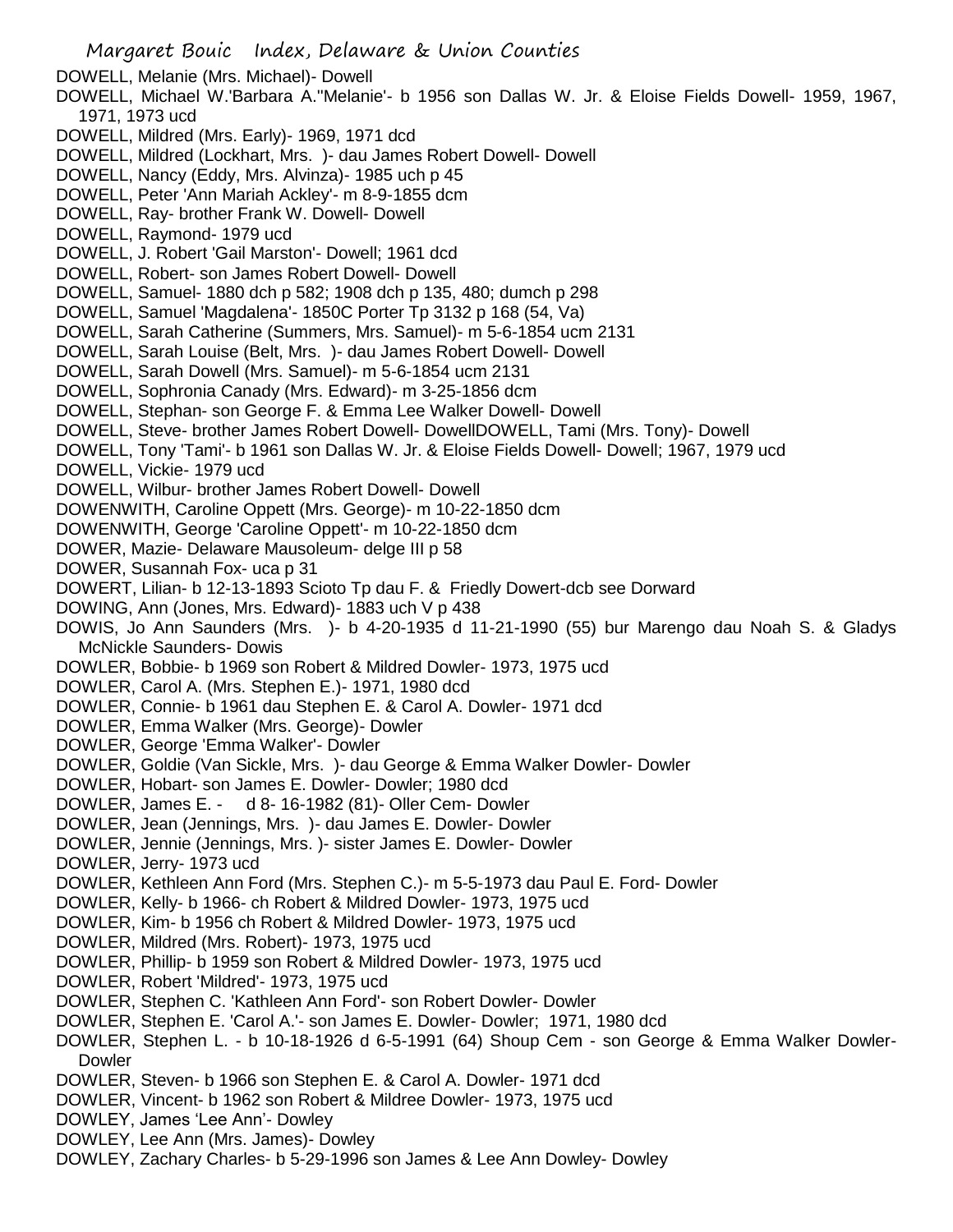Margaret Bouic Index, Delaware & Union Counties DOWERT, Lilian- b 12-13-1893 Scioto Tp dau F. & ---Friedly Dowert- dcb see Dorward DOWLEY, Bishop- Nash p 11 DOWLIN, Margaret (Mrs. Paul)- Powers p 146 DOWLIN, Margaret (Rea, Mrs. John)- dau Paul & Margaret Dowlin- Powers p 146 DOWLIN, Paul 'Margaret'- Powers p 146 DOWLING, Mr. & Mrs.- dpc p 80 DOWLING, Emory A. 'Sandra S'- 1973, 1975, 1979, 1981, 1983, 1991 ucd DOWLING, Mary L.- 1979, 1981, 1983, 1991 ucd DOWLING, Sandra S.(Mrs. Emory A.)- 1973, 1975, 1979, 1981, 1983, 1991 ucd DOWLING, Rev. William- 1883 uch V p 397, 497 DOWN, 1850C Allen Tp 1469-1488 p 218 (11,O) DOWN, Catharine (Mrs. Leonard)- 1860C Darby Tp 289-290 p 41 (25, Ger) DOWN, Leonard 'Catharine'- 1860C Darby Tp 289-290 p 41 (33, Ger) DOWN, Mary M.- dau Leonard & Catharine Down- 1860C Darby Tp 289-290 p 41 (1,O) DOWNARD, Frank 'Sarah Fisher'- Weiser p 297 DOWNARD, Hobart R. 'Lulu Mae'- 1961, 1971, 1980 dcd DOWNARD, Lulu Mae (Mrs. Hobart R.)- 1961, 1969,(]-#%8<I980 dcd DOWNARD, Sarah Fisher (Mrs. Frank)- b 7-21-1873 dau Joseph & Jemima Stockberger Fisher- Weiser p 297 DOWNARD, Thomas 'Joyce'- b 1955 son Hobart R. & Lula M. Downard- Downard; 1961, 1969, 1971, 1980 dcd DOWNE, Ann- dau Patrick & Catharine Downe- 1880C Liberty Tp Un Co 123-127 p 13 (14,O,Irel,Irel) DOWNE, Catharine (Mrs. Patrick)- 1880C Liberty Tp Un Co 123-127 p 13 (50, Irel,Irel,Irel) DOWNE, Charles- son Patrick & Catharine Downe- 1880C Liberty Tp Un Co 123-127 p 13 (21,O,Irel,Irel) DOWNE, Ella- dau Patrick & Catharine Downe- 1880C Liberty Tp Un Co 123-127 p 13 (10,O,Irel,Irel) DOWNE, John- son Patrick & Catharine Downe- 1880C Liberty Tp Un Co 123-127 p 13 (16,O,Irel,Irel0 DOWNE, Mattie- dau Patrick & Catharine Downe- 1880C Liberty Tp Un Co 123-127 p 13 (15,O,Irel,Irel) DOWNE, Patrick 'Catharine'- 1880C Liberty Tp Un Co 123-127 p 13 (50, Irel,Irel,Irel) DOWNEN, J. R.- delge V p 35 DOWNER, Abbie (Fluharty, Mrs. Perry)- m 10-17-1865 ucm 3824 DOWNER, Abegal/Abigail- dau Hartwell N. & Mary Jones Downer- 1883 uch V p 203; 1860C Union Tp 512-515 p 7 (14,O) DOWNER, Albert- son Hartwell N. & Mary downer- 1860C Union Tp 512-515 p 7 (9,O) DOWNER, Albert W. 'Sylvia Brown'- b 1880 d 1951 Milford Un Cal p 66; 1915 uch p 1113; 1883 uch V p 203

DOWNER, Alvin 'Minerva Hale'- b 4-13-1835 m 4-18-1860 ucm 3022 d 7-11-1912 Milford Un Al p 26- son H. N. & Mary Jones Downer- mt 4-25-1860; 1883 uch V p 203; 1860C Union Tp 513-516 p 7 (25,NY); 1870C Milford 49 p 7 (35, NY); 1880C Milford 91 p 38 (45, NY,VT,Vt) p 0083; 1900C milford 148-159 p 6B (65, NY,VT, VT) m 39y; uca p 39, 44

DOWNER, A. N.- 1883 uch IV p 536, 472; uca p 100

DOWNER, Andrew & PETTIBONE- delge VIII p 67

DOWNER, Andrew E. 'Elizabeth B. Train'- m 3-13-1844 dcm

DOWNER, A. W.- 1883 uch IV p 520

DOWNER, Bert/Burt- b 1874 d 1967 Milford Cem Un Al p 27- son Alvin & Minerva Hale Downer- 1880C Milford 91 p 38 (6,O,NY,O)

- DOWNER, Charissa- dau Hartwell N. & Mary Downer- 1860C Union Tp 512-515 p 7 (17, NY)
- DOWNER, Charles- son Henry L. & Margaret Downer- 1860C Union Tp 511-514 p 7 (1,NY)
- DOWNER, Clara- b 11-1868 dau Alvin & Minerva Hale Downer- 1870C Milford 49 p 7 (1,O); 1880C Milford 91 p 38 (9,O,NY,O); 1900C Milford 148-159 p 6B (31,O,NY,O)
- DOWNER, Clarissa (Child, Mrs. Isaac)- m 3-24-1864 ucm 3571
- DOWNER, Dwight- son Alvin & Minerva Hale Downer- 1870C Milford 49 p 7 (5,O); 1880C Milford 91 p 38 (15,O,NY,O)
- DOWNER, Elba 'Hattie G.'- b 1862 d 1920 Milford Cem Un Al p 26 son Alvin & Minerva Hale Downer- 1870C Milford 49 (8,O); 1880C Milford 91 p 38 (O,NY,O)
- DOWNER, Elizabeth B. Train (Mrs. Andrew E.)- m 3-13-1844 dcm
- DOWNER, Elizabeth (Sheeks, Mrs. Richardson)- m 5-18-1842 dcm
- DOWNER, Emily (Andrews, Mrs. H. G.)- 1880 dch p 613; delge VIII p 17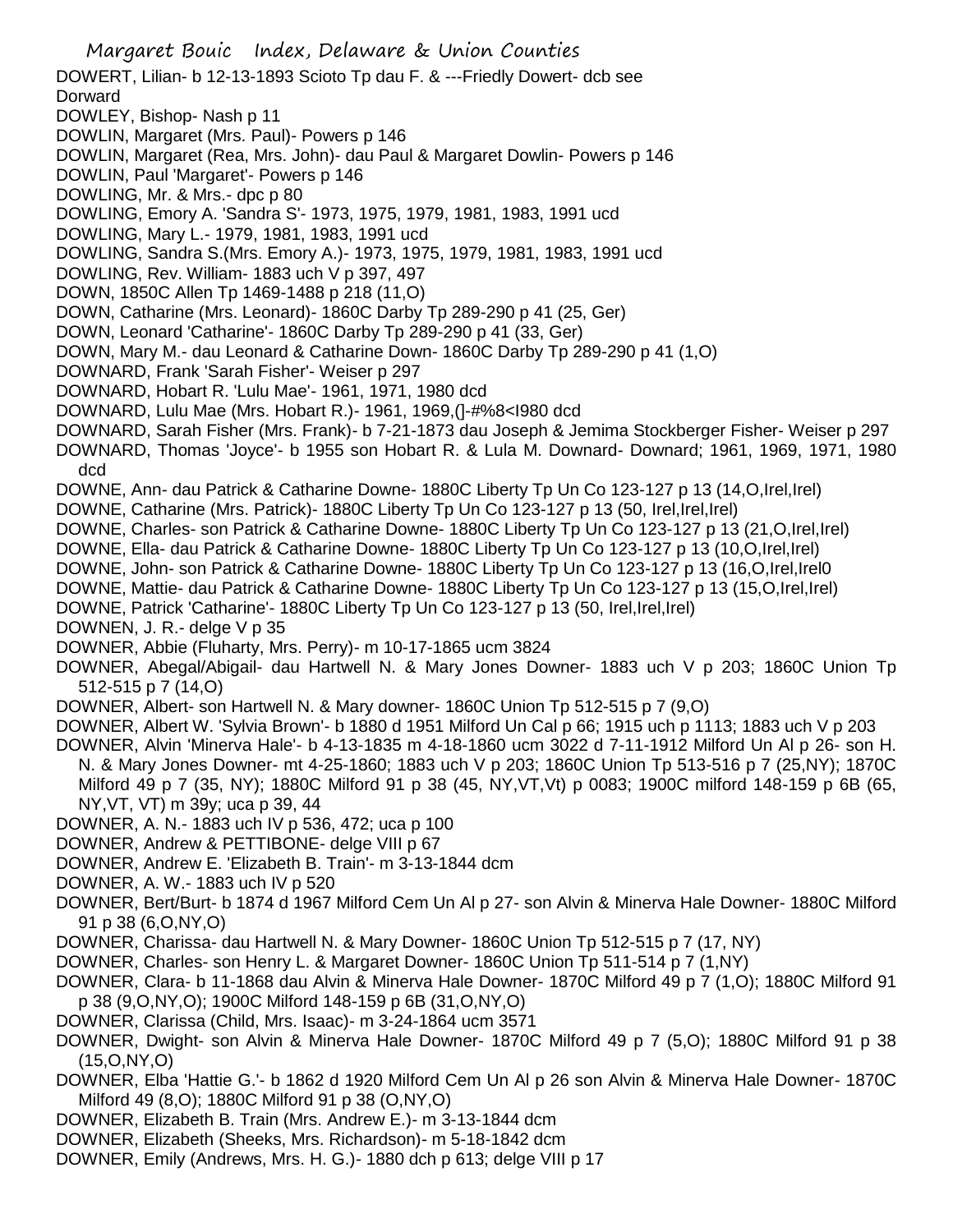- Margaret Bouic Index, Delaware & Union Counties
- DOWNER, Ethel M. (Mrs. Louis E.)- b 1889- Un Al p 27
- DOWNER, Grafton- d 12-31-1862 (22) Stone River Un Al p 16- son Hartwell N. & Mary Jones Downer; 1883 uch IV p 456, 457, 541, V p 203; 1860C Union Tp 512-515 p 7 (26,NY); uca p 100
- DOWNER, Gurdin L.- d 5-9-1844 (5-4-24) X Sunbury Cem Powell p 43
- DOWNER, Hannah Elias Zeluff (Mrs. Oliver)- ped Delos Reeds #148 unec IX p 90 31
- DOWNER, Hartwell N. 'Mary Jones'- b 1806 NY m 7-12-1829 d 4-23-1883 (76-5-19) Milford Cem Un Al p 27;
- 1883 uch V p 203; 1860C Union Tp 512-515 p 7 (53, Vt); 1870C Milford 35 p 4 (63, Vt); uca p 25, 39, 44
- DOWNER, Hartwell N.- son Hartwell N. & Mary Jones Downer- 1883 uch V p 203
- DOWNER, Hattie G. (Mrs. Elba)- b 1866 d 1931 Milford Cem Un Al p 26
- DOWNER, Helen G.- b 1893 d 1959 Milford Cem Un Al p 26- dau Elba & Hattie G. Downer
- DOWNER, Henry- son Henry L. & Margaret Downer- 1860C Union Tp 511-514 p 7 (12,NY)
- DOWNER, Henry L. 'Margaret'- 1860C Union Tp 511-514 p 7 (46, Vt)
- DOWNER, Hulda Jane (Wager, Mrs. John)- b 1843 d 1907 dau Oliver & Hannah Elias Zeluff- ped Delos Reeds #148 15- unec IX p 19; ped Cheryl Posey Hemningway #313 31- unec IX p 20
- DOWNER, John- son Hartwell N. & Mary Downer- 1860C Union Tp 512-414 p 7 (7,O)
- DOWNER, Josh R. & L. W. Letts- delge VIII p 67
- DOWNER, Joshua R.- delge IX p 18
- DOWNER, J. R.- delge IV p 26, V p 35
- DOWNER, Laura J. (Stiles, Mrs. George B.)- m 12-26-1861 dcm
- DOWNER, Lavonia- dau Hartwell N. & Mary Jones Downer- 1883 uch V p 203
- DOWNER, Louis E. 'Ethel M.' b 1892 d 1967 Milford Cem Un Al p 27
- DOWNER, Louisa- dau Henry L. & Margaret Downer- 1860C union Tp 511-514 p 7 (9, NY)
- DOWNER, Major Joshua 'Sarah'- Delaware Pat & Franklin Chron 9-3-1823
- DOWNER, Margaret D. (Sheets, Mrs. Henry)- m 3-7-1839 dcm
- DOWNER, Margaret (Mrs. Henry L.)- 1860C Union Tp 511-514 p 7 (39, Irel)
- DOWNER, Marilowe- son Henry L. & Margaret Downer- 1860C Union Tp 511-514 p 7 (7,NY)
- DOWNER, Mary- b 7-24-1867 d 3-8-1899 Milford Cem Un Al p 26- dau Alvin & Minerva Hale Downer- 1870C Milford 49 p 7 (2,O)
- DOWNER, Mary Jones (Mrs. Hartwell N.)- b 1809 m 7-12-1829 d 3-28-1877/8 (67-8-16) Milford Cem Un Al p 27; 1860C Union Tp 512-515 p 7 (51, Vt); 1870C Milford 35 p 4 (61, Vt)
- DOWNER, Merritt- son Henry L. & Margaret Downer- 1860C Union Tp 511-514 p 7 (16, NY)
- DOWNER, Minerva/Manory Hale (Mrs. Alvin)- b 12-26-1834 m 4-18-1860 ucm 3022 d 10-11-1901 Milford Un Al p 26- 1860C Union Tp 513-516 p 7 (25,O); 1870C Milford 49 p 7 (35,O); 1880C Milford 91 p 38
- (45,O,O,O); 1900C Milford 148-159 p 6B (65,O,Vt,O), m 39y, 6 ch, 5 living; mt 4-25-1860
- DOWNER, Nina M.- b 1879 d 1939 Milford Cem Un Al p 27
- DOWNER, Oliver 'Hannah Elias Zeluff'- ped Delos Reeds #148 30- unec IX p 19
- DOWNER, Rebecca A. (Bushnell, Mrs. Thomas)- m 11-18-1861 dcm
- DOWNER, Robert- son H. M. & Mary Jones Downer- 1870C Milford 35 p 4 (19,O)
- DOWNER, Roselle- son Henry L. & Margaret Downer- 1860C Union Tp 511-514 p 7 (-11, NY)
- DOWNER, Sara J.- dau Henry L. & Margaret Downer- 1860C Union Tp 511-514 p 7 (18, NY)
- DOWNER, Sarah (Mrs. Major Joshua)- d 8-19-1823 (38) Delaware Pat & Fr Chron 9-3-1823
- DOWNER, Sarah (Pettibone, Mrs. Thomas)- m 1-28-1841 dcm
- DOWNER, Simeon B.- b 4-2-1834 d 6-1-1900 Milford Cem Un Al p 92
- DOWNER, Susan- b 1-28-1836 d 8-25-1909 Milford Cem Un Al p 92
- DOWNER, Sylvia Brown (Mrs. Albert W.)- b 1880 d 1948 Milford Cem Un Al p 66- dau John & Abigail Miller Brown- 1915 uch p 1113
- DOWNER, Walter- b 8-27-1875 d 4-1-1907 Milford Cem Un Al p 27; 1880C Milford 91 p 38 (4,O,NY,O)

DOWNERD, Earl M. 'Ila M. McBride'- d 7-8-1974 (80) Oak Grove Cem - Downerd- 1961, 1969, 1971 dcd DOWNERD, Glenn- brother Earl M. Downerd- Downerd

- DOWNERD, Hobart R. 'Lula Mae Stults'- b 2-6-1925 d 12-12-1994 (69) Fairview Cem- son Earl M. & Ila M. McBride Downerd- Downerd; 1969 dcd
- DOWNERD, Ila M. McBride (Mrs. Earl M.)- d 2-3-1969 (77) Oak Grove Cem Downerd- 1961, 1979 dcd
- DOWNERD, Leo D.- son Earl M. & Ila M. McBride Downerd- Downerd
- DOWNERD, Michael Thomas- b 9-5-1982 son Thomas & Joyce Downerd- Downerd
- DOWNERD, Melissa Ann- b 5-20-1992 dau Thomas & Joyce Downerd- Downerd
- DOWNERD, Tom- son Earl & Stults Downerd- Downerd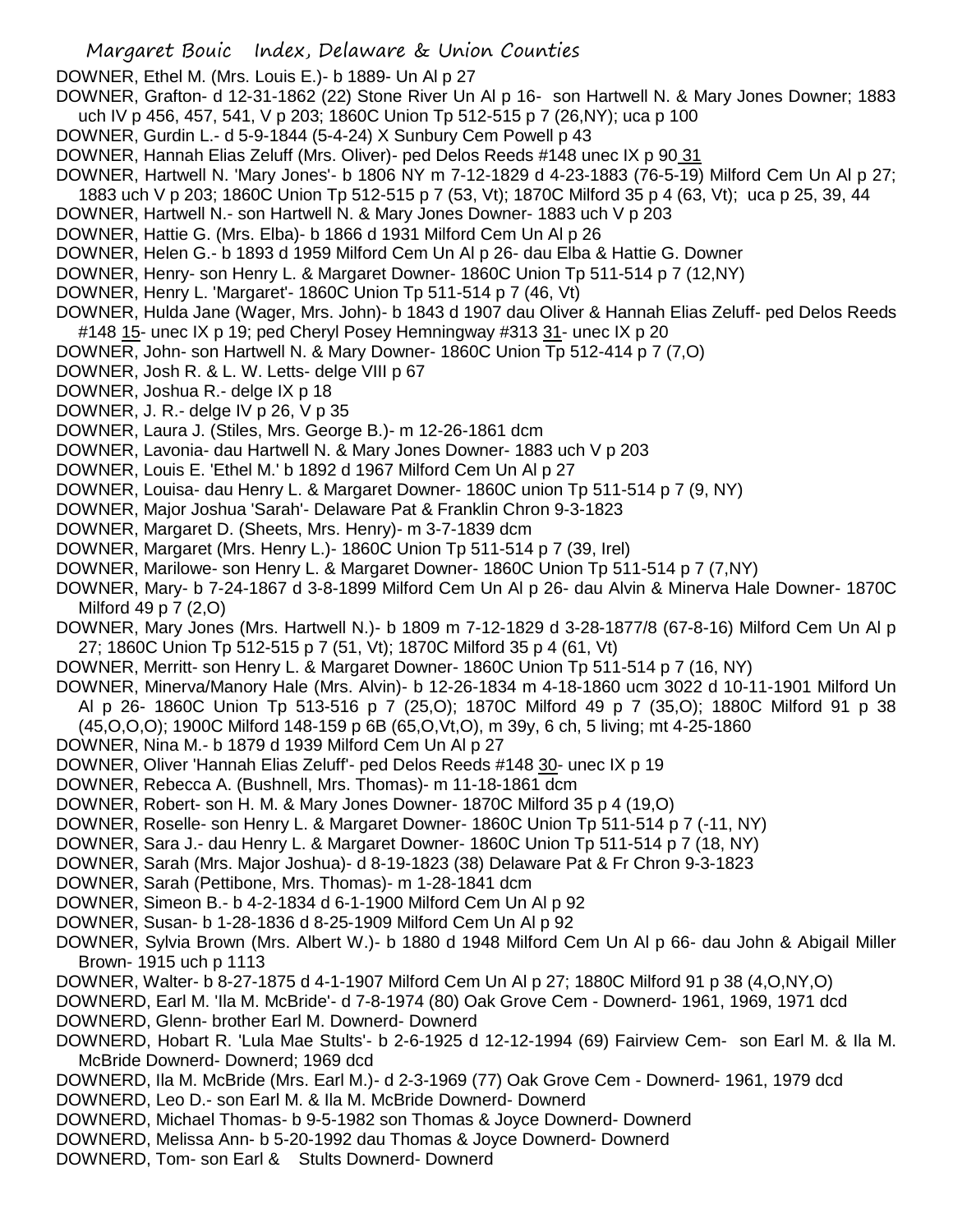- Margaret Bouic Index, Delaware & Union Counties DOWNERD, Wilmer- brother Earl M. Downerd- Downerd DOWNES, Danny- b 1967 son Robert H. & Donna L. Downes- 1969, 1971 dcd DOWNES, Donna L. (Mrs. Robert H.)- 1969, 1971, 1980 dcd DOWNES, Joshua P.- delge VIII p 31 (1845), IX p 18 DOWNES, Marie McKitrick (Mrs. Randolph C.)- b 8-31-1897 m 8-29-1915 dau George Marshall & Florence Etta Young Mckitrick- McKitrick p 104, 105, 106 DOWNES, Patrick- b 1967 son Robert H. & Donna L. Downes- 1980 dcd DOWNES, Randolph C. 'Marie McKitrick'- b 7-26-1901 m 8-28-1929 McKitrick p 105 DOWNES, Robert H. 'Donna L.'- 1969, 1971, 1980 dcd DOWNES, Robert- b 1962 son Robert H. & Donna L. Downes- 1980 dcd DOWNES, Tim- b 1962 son Robert H. & Donna L. Downes- 1969, 1971 dcd DOWNEY, Allie (McNamara/McNamarra, Mrs. Michael)- m 8-15-1860 dcm DOWNEY, Bill- son W. Earl & Mary Katherine Downey- Downey DOWNEY, Cindy- b 1957 dau David L. & Kathleen Downey- 1969, 1971 dcd DOWNEY, David- 1991 ucd DOWNEY, David E. 'Jean A.'- 1991 ucd DOWNEY, David L. 'Kathleen'- 1969, 1971 dcd DOWNEY, Rev. D. W.- 1908 dch p 272; Pabst 8 p 58 DOWNEY, W. Earl 'Mary Katherine'- Downey DOWNEY, Eliza- 1880C Liberty Tp p 039A DOWNEY, Rev. James- unec X p 19 DOWNEY, James 'Martha'- 1850C Harlem Tp 721 p 63 (26,O); Powers p 76 DOWNEY, Janellen (Mrs. K. William)- 1980 dcd DOWNEY, Jean A. (Mrs. David E.)- 1991 ucd DOWNEY, Jeff- b 1959 son David L. & Kathleen Downey- 1969, 1971 dcd DOWNEY, Jim- son W. Earl & Mary Katherine Downey- Downey DOWNEY, Kathleen (Mrs. David)- 1969, 1971 dcd DOWNEY, Kathy- b 1958 dau David L. & Kathleen Downey- 1969, 1971 dcd DOWNEY, Laura- b 1976 dau K. William & Janellen Downey- 1980 dcd DOWNEY, Martha (Mrs. James)- 1850C Harlem Tp 721 p 63 (40, Pa) DOWNEY, Mary Katherine (Mrs. W. Earl)- Downey DOWNEY, Mercy E.- dau James & Martha Downey- 1850C Harlem Tp 721 p 63 (2,O) DOWNEY, Prethenia- ch James & Martha Downey- 1850C Harlem Tp 721 p 63(1/12,O) DOWNEY, Robert C. 'Shirley'- 1980 dcd DOWNEY, Rev. Samuel- 1883 uch V p 465 DOWNEY, Shirley (Mrs. Robert C.)- 1980 dcd DOWNEY, Steven- b 1953 son David L. & Kathleen Downey- 1969, 1971 dcd DOWNEY, Rev. Samuel- 1883 uch V p 465 DOWNEY, Susan M. Townsend #165 ped 1- dau George William & Margaret Sue Beck Townsend- unec IX p 68 DOWNEY, Thomas J.- hmp p 47, 158, 159 DOWNEY, William 'Janellen'- 1980 dcd DOWNHEIMER, Earnest- 1880C Delaware Town p 514C DOWNHEIMER, Willie- b 2-2-1891 Delaware Town son August & Mary Oesterly Downheimer- dcb DOWNHINA---b 5-1-1879 Delaware Town son E. & Kate Strump Downhina- dcb DOWNIN, Anna Marie- b 11-6-1897 Delaware Town dau H. m. & Mertile Eager Downin- dcb DOWNIN, Carol Ann- b 2-9-1935 dau Lauray Preston & Nellie Leon Cavanaugh Downi- Maugans Anc p 60 DOWNIN, Charles Frederick 'Ida Henrietta Burger'- b 12-2-1868 d 2-2-1939- son Charles McGill & Mary Elizabeth Hause Downin- Maugans Anc p 59 DOWNIN, Charles McGill 'Mary Elizabeth Hause'- Maugans Anc p 59 DOWNIN, Cora L. Lewis (Mrs. Otho Bruce)- b 12-2-1897- Maugans Anc p 59 DOWNIN, David Albert 'Katie May Crisswell'- b 3-3-1875 m 7-3-1901 son Charles McGill & Mary Elizabeth Hause Downin- Maugans Anc p 60 DOWNIN, David Albert II 'Marion Frances Dimmick''Gladys Elizabeth Fernstermaker'- b 8-3-1908 m(1)
- 6-10-1925 (2) 9-8-1937 son David Albert & Katie May Criswell Downin- Maugans Anc p 10
- DOWNIN, Donald Edwin 'Mary Lou Leonard'- b 4-25-1920 m 1-14-1944 son Norman Hause & Louise Timms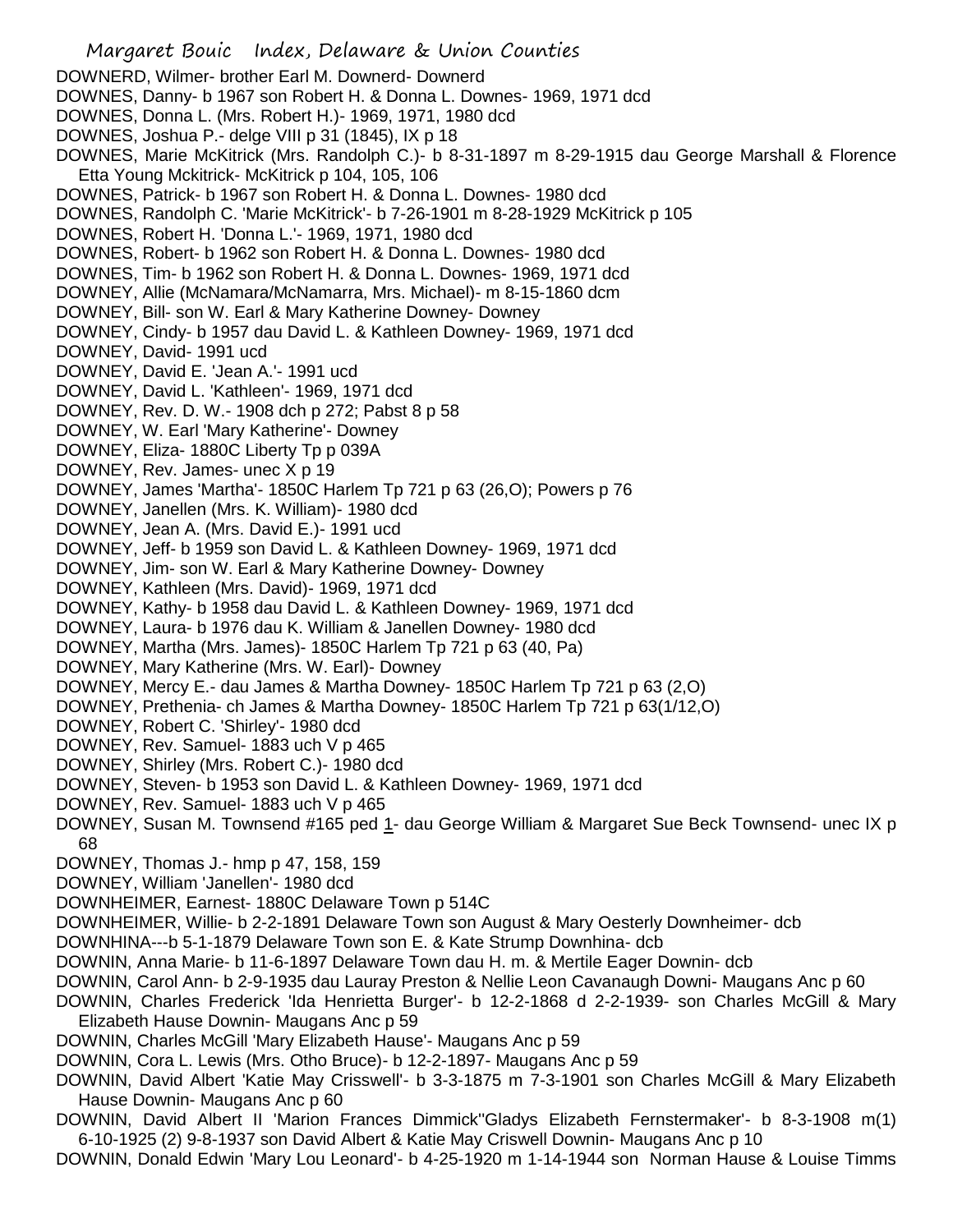Downin- Maugans Anc p 60

- DOWNIN, Dortha Elizabeth (Bittinger, Mrs. Cecil)- dau Charles Frederick & Ida Henrietta Burger Downin-Maugans Anc p 59
- DOWNIN, Edwin Crisswell 'Kathleen Michaud'- b 10-12-1906 m 10-4-1941 son David Albert & Katie May Crisswell Downin- Maugans Anc p 60
- DOWNIN, Fern Genevie (Weaver, Mrs. Martin Musser)- b 12-12-1895 dau Otho Bruce & Cora L. Lewis Downin- Maugans Anc p 59, 60
- DOWNIN, Franklin Pierce 'Nannie V. Martin'- b 1-19-1872 d 11-14-1942 son Charles McGill & Mary Elizabeth Hause Downin- Maugans Anc p 60
- DOWNIN, Gladys Elizabeth Fernstermaker (Mrs. David Albert II)- b 10-7-1913 m 9-8-1937- Maugans Anc p 60 DOWNIN, Harry M. Jr.- d 2-24-1963(72) Oak Grove Cem- Downin
- DOWNIN, Ida Henrietta Burger (Mrs. Charles Frederick)- b 2-22-1876- Maugans Anc p 59
- DOWNIN, Jacob William- b 4-29-1867 d 1-21-1934 son Charles McGill & Mary Elizabeth Hause Downin-Maugans Anc p 59
- DOWNIN, Jane Ethel- b 3-5-1939 dau David Albert II & Gladys Elizabeth Fernstermaker Downin- Maugans Anc p 60
- DOWNIN, John Elmer- b 10-28-1865 d 5-28-1930 son Charles McGill & Mary Elizabeth Hause Downin-Maugans Anc p 59
- DOWNIN, Katherine Louise- b 4-3-1940 dau David Albert II & Gladys Elizabeth Fernstermaker Downing-Maugans Anc p 60
- DOWNIN, Kathleen Elizabeth (Gimbel, Mrs. Robert Henry)- b 6-8-1917 dau Robert Lee & Nora May Mondell Downin- Maugans Anc p 60
- DOWNIN, Kathleen Michaud (Mrs. Edwin Crisswell)- b 2-16-1915 m 10-4-1941- Maugans Anc p 60
- DOWNIN, Katie May Criswell (Mrs. David Albert)- b 8-3-1880 m 7-3-1901 d 5-6-1936- Maugans Anc p 60
- DOWNIN, Lauray Preston 'Nellie Leon Cavanaugh'- b 3-17-1899 son Otho Bruce & Cora L. Lewis Downin-Maugans Anc p 59, 60
- DOWNIN, Loma Louise Jenkins (Mrs. Preston McPherson)- b 10-13-1905- 1883 uch V p 60
- DOWNIN, Louise Timms (Clayton, Mrs. Edward Peter)- b 6-30-1910 m 5-3-1942 dau Norman Hause & Louise Timms Downin- Maugans Anc p 60
- DOWNIN, Louise Timms (Mrs. Norman Hause)- b 10-25-1886 m 8-21-1909- Maugans Anc p 60
- DOWNIN, Marion Frances Dimmick (Mrs. David Albert II)- b 3-23-1910 m 6-10-1925- Maugans Anc p 60
- DOWNIN, Mary Elizabeth Hause (Mrs. Charles McGill)- b 5-8-1844 d 7-9-1930 dau John & Magdalena Maugans Hause- Maugans Anc p 59
- DOWNIN, Mary Lou Leonard (Mrs. Donald Edwin)- m 1-14-1944- Maugans Anc p 60
- DOWNIN, Nannie V. Martin (Mrs. Franklin Pierce)- Maugans Anc p 60
- DOWNIN, Nora May Mondell (Mrs. Robert Lee)- b 5-3-1881 Maugans Anc p 60
- DOWNIN, Norman Charles- b 5-12-1913 son Norman Hause & Louise Timms Downin- Maugans Anc p 60
- DOWNIN, Norman Hause 'Louise Timms'- b 5-8-1886 m 8-21-1909 son Charles McGill & Mary Elizabeth Hause Downin- Maugans Anc p 59, 60
- DOWNIN, Otho Bruce 'Cora L. Lewis'- b 11-18-1870 d 3-4-1902 son Charles McGill & Mary Elizabeth Hause Downin- Maugans Anc p 59
- DOWNIN, Preston McPherson 'Loma Louise Jenkins'- b 5-29-1901 son Robert Lee & Sallie Cecelia Cromer Downin- Maugans Anc p 60
- DOWNIN, Richard Edward- b 8-6-1942 son Edwin Crisswell & Kethleen Michaud Downin- Maugans Anc p 60
- DOWNIN, Robert Lee 'Sallie Cecelia Cromer''Nora May Mondell'- b 8-27-1877 son Charles McGill & Mary Elizabeth Hause Downin- Maugans Anc p 59, 60
- DOWNIN, Robert Lee II b 10-31-1928 son Preston McPherson & Loma Louise Jenkins Downin- Maugans Anc p 60
- DOWNIN, Ruth Rosalie (Catton, Mrs. Lester Leon)- b 4-15-1922 m 7-7-1941 dau Norman Hause & Louise Timms Downin- Maugans Anc p 60
- DOWNIN, Sallie Cecelia Cromer (Mrs. Robert Lee)- b 8-12-1881 d 8-15-1912- Maugans Anc p 60
- DOWNING, Adaline (Schneck, Mrs. Thomas)- m 9-20-1860 dcm
- DOWNING, Adaline- dau William & Catherine Coonfare Downing- 1880 dch p 771; 1850C Troy Tp 2537 p 135 (5,O)
- DOWNING, Adam Shaw- b 1-27-1980 son Rev. Howard & Mary Lou Downing- Downing
- DOWNING, Addie (Mrs. A. L.)- d 6-22-1896 (37-4-20) Fancher Cem Powell p 124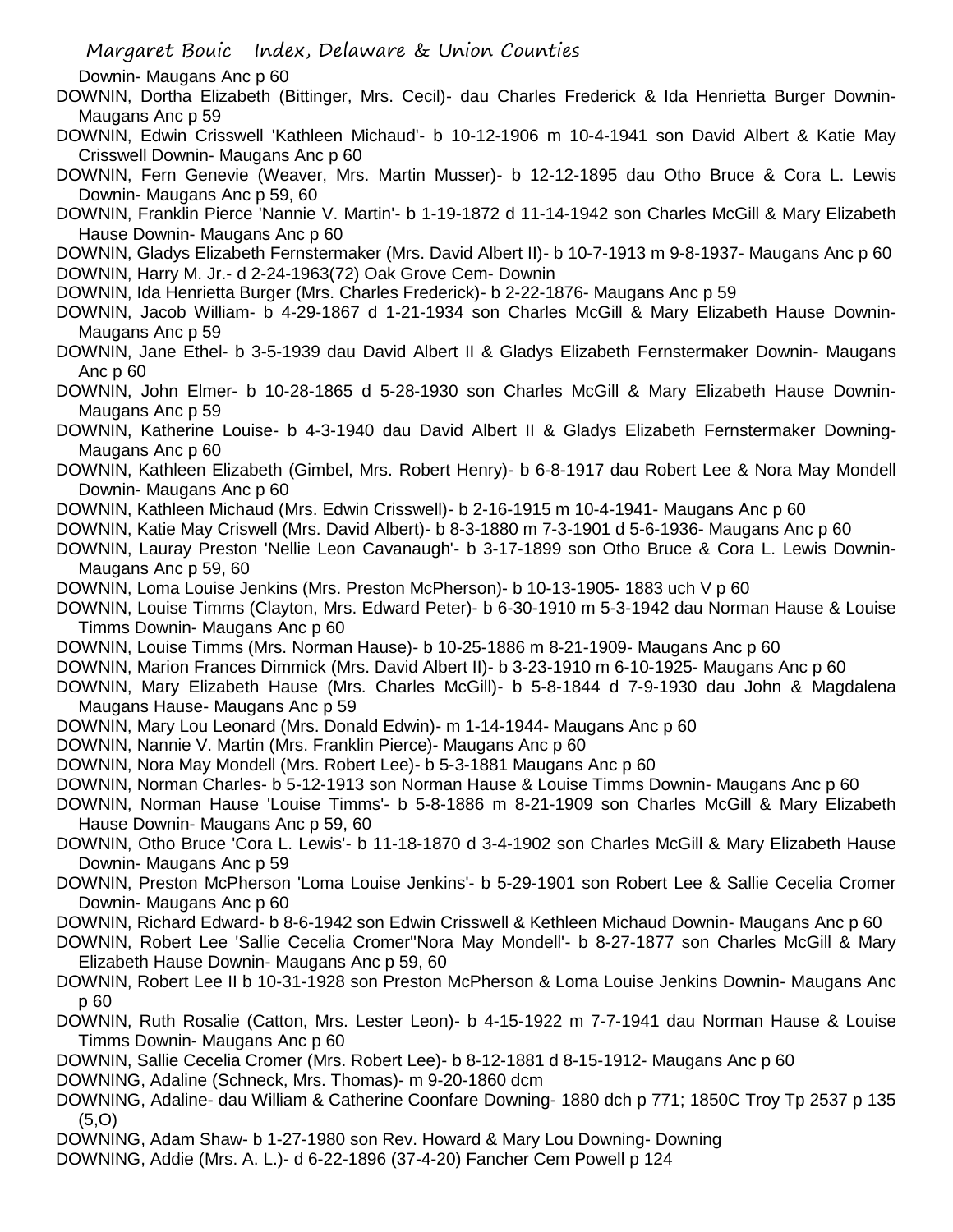DOWNING, Almon 'Rachel Cook'- m 12-15-1838 ucm 520 DOWNING, Andrew- Troy Tp 1826; delge VII p 61 DOWNING, Ann (Foster, Mrs. Richard L.)- m 2-10-1842 Madison Co- unec IX p 56 DOWNING, Ann (Jones, Mrs. Edward)- b 6-27-1816 m 9-28-1837 dcm d 8-14-1845 ped Mary Myers Baker #77 25 -unec VI p 51; also dcc dau Samuel & Elizabeth Giffen Downing DOWNING, Ann- dau Samuel & Elizabeth Giffen Downing- 1880 dch p 772 DOWNING, Anna Mae (Caldwell, Mrs.Joe L.)- dau Rufus Erwin & Della Leona Williams Downing- Downing DOWNING, Armuda P. Witter (Mrs. George)(England, Mrs. John)- m 1845 dau David & Sally Witter Witter-1883 uch V p 12 DOWNING, Barbara Jane (Riddle, Mrs. Charles H.)- b 8-17-1868 m 12-29-1887 dau James & Mary E. Long Downing- Giffen p 125 DOWNING, Bertha- b 10-2-1899 Harlem Tp dau Thomas & Jennie May Rarick Downing- dcb DOWNING, Beulah M. Petty (Mrs. Glenn K.)- d 1-9-1978 bur DeGraff- Downing; 1967, 1971, 1973 ucd DOWNING, Beverly- ch Lawrence & Frances Downing- 1949 ucd DOWNING, Billie Jo- b 10-14-1923 son Samuel James & Pearl Clymer Downing- Giffen p 125 DOWNING, Bonnie- b 1950- dau Hazel M. Downing- 1967 ucd DOWNING, Brad- b 1964 son David L. & Sharon E. Downing- 1969, 1971 dcd DOWNING, Brenda- dau Robert E. & Mary Ellen Boyer Downing- Downing DOWNING, Brenda (Smart, Mrs. Ted.Jr)- b 1959 dau Glenn Kay & Patricia Downing- 1967, 1971, 1973, 1975, 1979 ucd DOWNING, Little Buddie- d 6-19-1869 (9y7m) Harlem Cem Powell p 137 DOWNING, Carlo- Downing reunion- delge X p 29 DOWNING, Carol (Powell, Mrs. )-b 1954 dau Henry J. Jr. & Laura Gray Downing,Jr.- Downing; 1969 dcd DOWNING, Carolyn A.- 1991 ucd DOWNING, Carolyn Jo King (Mrs. Charles)- m 11-6-196\_- son Glenn Downing,Sr.- Downing DOWNING, Carolyn (Pinson, Mrs. )(Mrs. Donald Ray)- m(2) 1-19-1986- Downing DOWNING, Catherine Coonfare (Mrs. William)- m 3-12-1840 dcm- dau Peter & Elizabeth Coonfare- 1880 dch p 770, 771; 1850C Troy Tp 2537 p 135 (27,O) DOWNING, Cathy (Mrs. Donald E.)- Downing DOWNING, C. H. 'Pearl Kennedy'- m 7-18-1908 d 1952 - Downing DOWNING, Charles A. 'Cheryl D.'- d 6-19-1983 (32) bur Oak Grove Cem - son Henry & Laura Gray Downing-Downing; 1980 dcd DOWNING, Charles E.- 1967 ucd DOWNING, Charles- son Henry J. Downing,Jr.- Downing DOWNING, Charles R. 'Carolyn Jo King'- n 11-6-196 son Glenn K. & Beulah M. Petty Downing- Downing DOWNING, Cheryl D. (Mrs. Charles A.)- Downing; 1980 dcd DOWNING, Cheryl D. (Jamison, Mrs. )- dau Lester B. & Rosa Flemming Downing- Downing DOWNING, Cheryl- dau Henry,Jr. & Laura Gray Downing- Downing DOWNING, Christy- b 1957 dau David L. & Sharon E. Downing- 1969, 1971 dcd- engaged to Charles Matthew Martin DOWNING, Clarence G. 'Mary Ellen'- d 3-5-1964 (81) Downing; 1961 dcd; delge X p 29 DOWNING, Clyde A.- stepson Edsie Mae Downing- Downing DOWNING, Daisy Blanch- 9-1-1878 Troy Tp dau R. W. & Mary E. Blazer Downing- dcb DOWNING, David- adm. notice- dcga p 61 Ohio State Gazette- 9-5-1833 DOWNING, David- d 8-3-1833 (24-10-8) Radnor Cem Powell p 221 DOWNING, David- b 1971 son George E. & Marcella Downing- 1971, 1980 dcd DOWNING, David L. 'Sharon E.'- 1969, 1971 dcd DOWNING, David- son Samuel & Elizabeth Giffen Downing- 1880 dch p 772 DOWNING, David- b 12-18-1925 son Samuel James & Pearl Clymer Downing- Giffen p 125 DOWNING, David- b 4-20-1837 d 12-2-1837- son Samuel & Margaret Willey Downing- 1880 dch p 772; Giffen p 24 DOWNING, Delbert- b 1-18-1872 Franklin Co perry Tp son David & Angeline Billingsely Downing- dcb DOWNING, Delia (Brown, Mrs. )- dau Eli Downing- dcw Bk 4 p 16(2)

 Margaret Bouic Index, Delaware & Union Counties DOWNING, A. L. 'Addie'- d 8-11-1888 (31-5-28) Fancher Cem Powell p 124

DOWNING, Alfred- b 10-13-1891 Trenton Tp son Thomas & Jennie Rarick Downing- dcb

DOWNING, Albert F.- 1880C Harlem Tp p 445C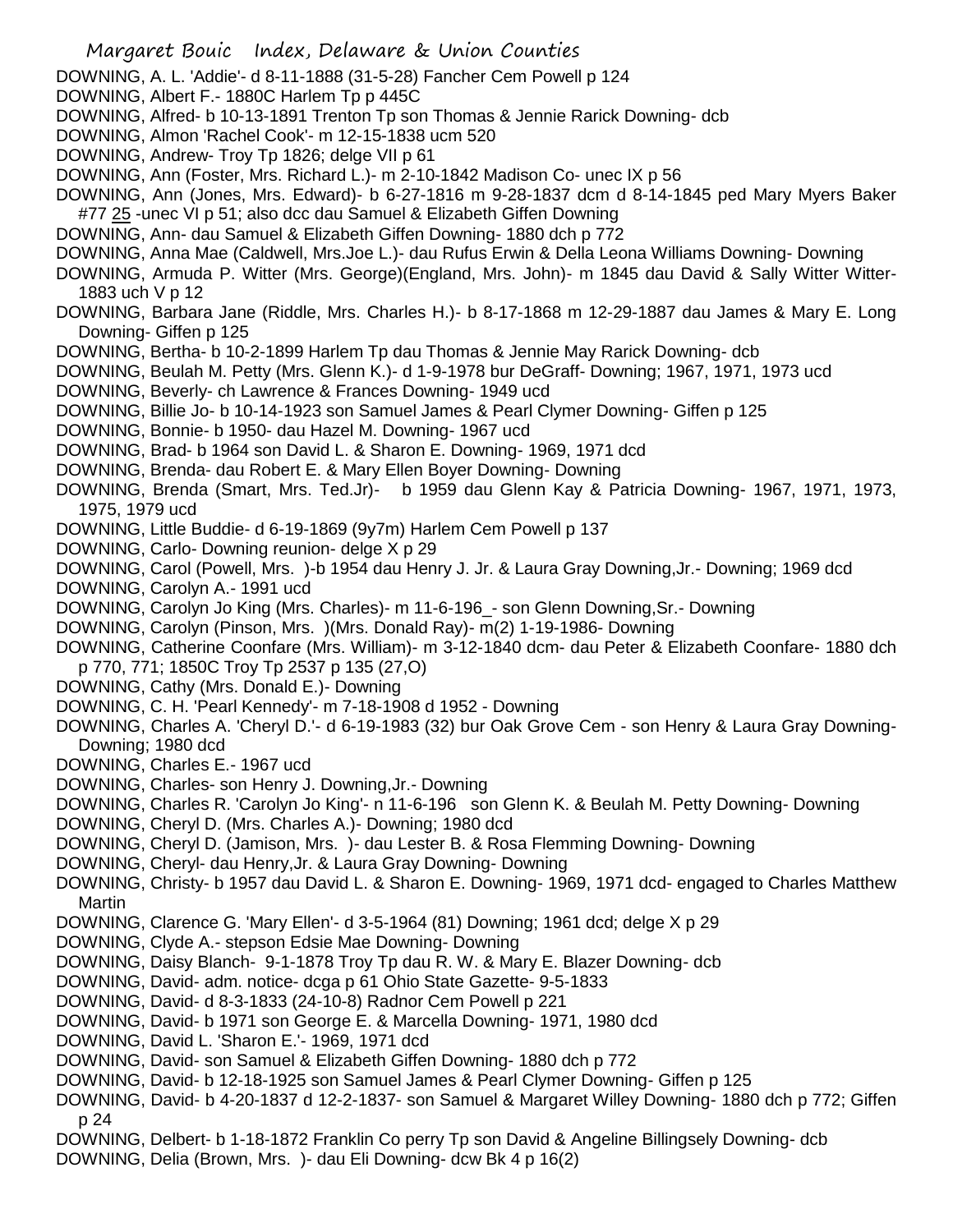- Margaret Bouic Index, Delaware & Union Counties DOWNING, Dell- Downing reunion- delge X p 29 DOWNING, Della- b 1893 d 1966 Oakdale Cem II p 102 (H-RG-22) DOWNING, Della (Mrs. Elwin)- d 8-19-1972 (89) bur Radnor Cem- Downing DOWNING, Della Leona Williams (Mrs. Rufus Erwin)- Downing; delge X p 29 DOWNING, Della McCarty (Mrs. Luther)- b 11-9-1889 d 7-7-1966 Oakdale Cem - dau Ralph & Ella Code McCarty- Downing DOWNING, Della- 1971 dcd DOWNING, Delores (Evans, Mrs. Mark)- dau Lester B. & Rosa Flemming Downing- 1959 ucd (17); Downing DOWNING, Don- 1969 dcd DOWNING, Don- son C. H. & Pearl Kennedy Downing- Downing DOWNING, Donald 'Cathy'- son Henry Jr. & Laura Gray Downing- Downing DOWNING, Donald Ray 'Carolyn Pinson'- b 5-7-1935 m 11-9-1986 (51) bur York Cem- son Henry Sr. & Edith Pettit Downing- Downing; 1961 dcd DOWNING, Donna M. (Mrs. Engene L.)- 1980 dcd DOWNING, Doris Ileen (Mrs. Howard R.)- d 4-19-1986 (62) bur Dublin- Downing DOWNING, Doris (Starlin, Mrs. )- dau Percy L. & Ruth I. Garrett Downing- Downing DOWNING, Dorothy (Mrs. Ron E.)- 1979, 1981, 1991 ucd
- DOWNING, Rev. D. W.- 1880 dch p 498
- DOWNING, Earl- b 7-16-1890 Harlem Tp son Eli,Jr. & Cloie Ross Downing- dcb
- DOWNING, Edith I. Pettit (Mrs. Henry O. Sr.)- d 10-18-1973 (72) bur Radnor- Downing; 1961, 1969, 1971 dcd
- DOWNING, Edna Pfahler- Genther p 63
- DOWNING, Edsie Mae- d 1-16-1962 bur Trenton Cem -Downing
- DOWNING, Eileen (Mrs. Henry J. Downing, Jr)- Downing
- DOWNING, Eldon Chesney 'Evelyn Willadeen Taylor'- b 3-25-1914 m 8-6-1962 d 10-14-1964 son Edna Pfahler Downing- Genther p 63
- DOWNING, Eleanor (Owen, Mrs. Thomas)- m 2-22/25-1847 ucm 1202; unec VI p 1202
- DOWNING, Eli- d 7-15-1859 will dcw Bk 4 p 16(2)
- DOWNING, Eli Jr.- son Eli Downing- dcw Bk 4 p 16(2)
- DOWNING, Eli 'Sarah Jane Henderson'- m 5-10-1855 dcm d 12-3-1897 (65y2d) Fancher Cem Powell p 124; delge iV p 2i, VII p 23, dg 1-3-1902; 1880C Harlem Tp p 445C
- DOWNING, Eli- son William & Catherine Coonfare Downing- 1880 dch p 770; 1850C Troy Tp 2537 p 135 (8,O); delge X p 29, 48
- DOWNING, Elisa (Cook, Mrs. )- dau Eli Downing- dcw Bk 4 p 16(2)
- DOWNING, Elizabeth (Cline, Mrs. Henry J.)- Cline p 4; dcq Ruth Wolff Wickham 11
- DOWNING, Elizabeth (Deppen, Mrs. Samuel Weiser)- b 12-25-1840 m 3-18-1860 dcm d 4-11-1892 dau Samuel & Margaret Willey Downing- 1880 dch p 772; 1850C Troy Tp 2543 p 135 (9,O)
- DOWNING, Elizabeth Giffen (Mrs. Samuel)- b 7-1784 m 3-10-1805 d 6-6-1847 Radnor Cem Powell p 221- dau Robert & Mary Bane Giffen- 1880 dch p 772; dcw Bk 2 p 353; Giffen p 124; dcc Mary Myers Baker 51; delge VII p 61, VIII p 17
- DOWNING, Elizabeth Jones (Mrs. Joshiah)- m 1-24-1811 Madison Co unec IV p 21
- DOWNING, Elizabeth- dau Samuel & Elizabeth Giffen Downing- 1880 dch p 772
- DOWNING, Elsie- 1961 dcd
- DOWNING, Elwin 'Della'- b 8-5-1877 Troy Tp d 1941 son Oliver & M. P Wallace Downing- Downing; dcb; delge X p 29
- DOWNING, Emma Amelia- b 11-19-1876/7 d 10-24-1916 Marlborough Cem p 144; Powell p 297- dau James & Mary E. Long Downing- 1880 dch p 772; delge X p 29
- DOWNING, Engene L. 'Donna M.'- 1980 dcd
- DOWNING, Eric- son Ron E. & Dorothy Downing- 1981 ucd
- DOWNING, Erwin, Mr. & Mrs. Downing reunion- delge X p 29
- DOWNING, Esther A.- dau Samuel & Margaret Willey Downing- 1880 dch p 772
- DOWNING, Ethel (Moser, Mrs. Victor)- dau Raymond & Metta Geiger Downing- Downing
- DOWNING, Eva F.- b 1887 d 1951- Marlborough Cem p 193
- DOWNING, Evelyn Willadeen Taylor (Clark, Mrs. Merrel Julius)(Mrs. Eldon Chesney)(Teynor, Mrs. Barry Gilbert)(McNeal, Mrs. Chester)- b 1-24-1925 m(1) 4-6-1943 div 1961 m(2) 8-6-1962 (3) 9-3-1965 div 1967 m(4) 5-29-1968 dau John Carpenter & Rachel Eunice Simkins Taylor- Genther p 63

DOWNING, Fanchette McCarter (Mrs. Ralph Edward)- b 3-3-1954 m 12-21-1974- dau John T. & Virginia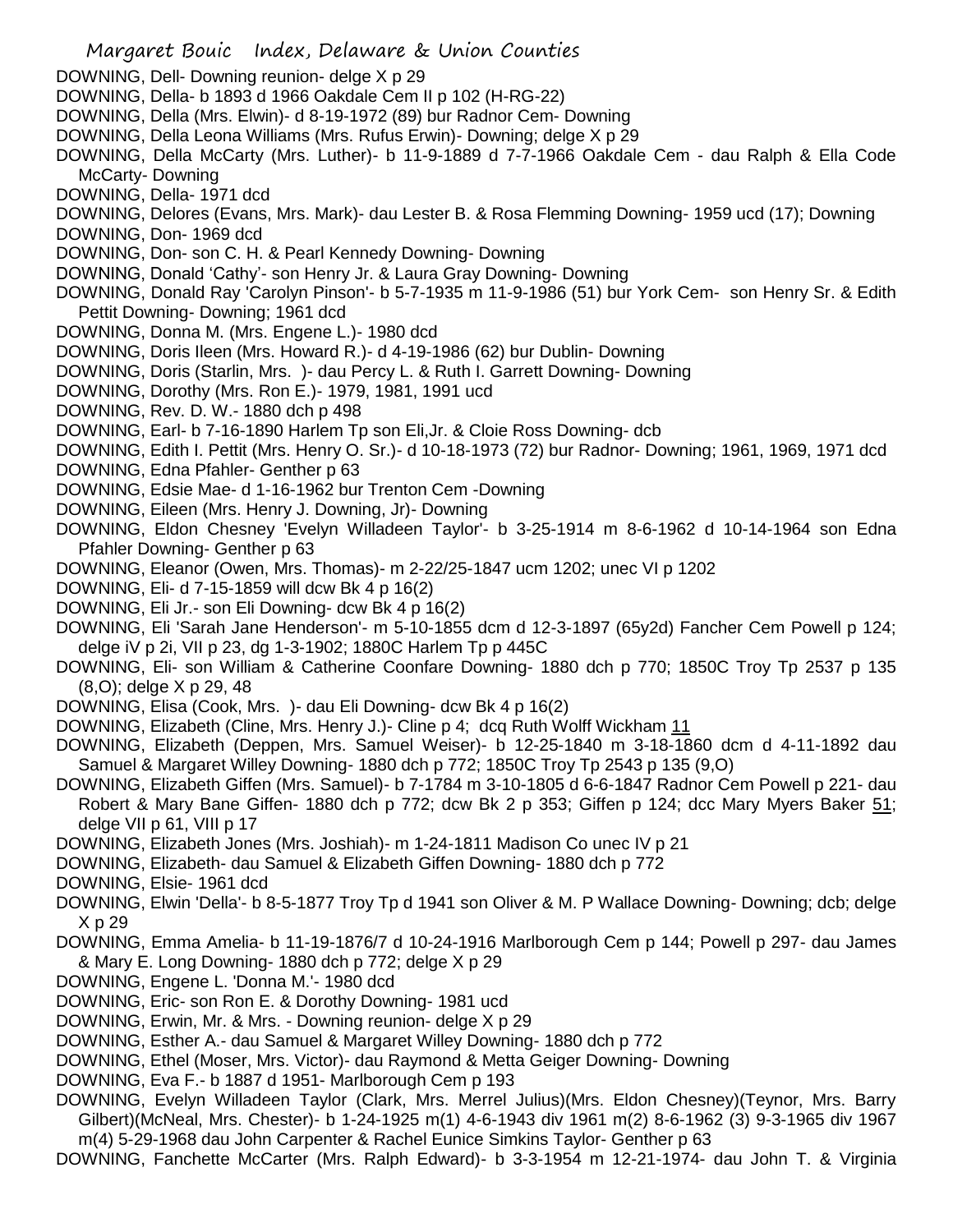Margaret Bouic Index, Delaware & Union Counties Janes McCarter- Genther p a13 DOWNING, Fawn Lucille (Owen, Mrs. Ed)- dau Clarence & Mary Ellen Downing- Downing DOWNING, Frances (Adams, Mrs. Kenneth Ray)- dau Raymond & Metta Geiger Downing- Downing DOWNING, Frances L. (Mrs. Lawrence L.)- m 1940- Downing; 1949, 1959, 1967, 1971, 1973, 1975, 1979 ucd DOWNING, Frank b 2-2-1868 Liberty Tp dau David & Angeline Downing- dcb DOWNING, Frenchie (Mrs. Ralph "Red")- Downing DOWNING, Gabriel- son William & Catherine Coonfare Downing- 1880 dch p 771 DOWNING, Gene- b 3-9-1927 son Samuel James & Pearl Clymer Donwing- Giffen p 125 DOWNING, George- Cline p 4 DOWNING, George 'Armuda P. Witter'- m 1845 d 1853- 1883 uch V p 12 DOWNING, George E. 'Marcella Osborne'- son Wallace O. & Helen Bates Downing- Downing; 1971, 1980 dcd DOWNING, Georgia (Jones, Mrs. William)- b 1-22-1913 dau Samuel James & Pearl Clymer Downing- Giffen p 125 DOWNING, Glenn K. 'Beulah M.Petty''Thelma Chester' b 2-19-1912 Logan Co m 4-1-1934 (2) 2-18-1979 bur DeGraff- son Charles Hunter & Pearl Kennedy Downing- Downing DOWNING, Glenn Kay Jr.'Beulah'- son Glenn K. & Beulah M. Petty Downing- Downing; 1967, 1971, 1973, 1991 ucd DOWNING, Glenn K. 'Patricia'- 1967, 1971, 1973, 1975, 1979, 1981, 1983 ucd DOWNING, Griffin- delge X p 28, 48 DOWNING, H.- delge IV p 21 Harlem Tp DOWNING, Hanna- dau Eli Downing- dcw Bk 4 p 16(2) DOWNING, Hannah (Martindale, Mrs. James)- m 5-18-1862 dcd DOWNING, Harold P. 'Hazel M.;- 1967 ucd DOWNING, Harriet (Reiner, Mrs. Jacob)- b 2-22-1843 m 4-19-1864 dcm d 10-28-1906 dau Samuel & Margaret Willey Downing- 1880 dch p 772; Giffen p 126; 1850C Troy Tp 2543 p 135 (9,O) DOWNING, Hazel M. (Mrs. Harold P.)- 1967 ucd DOWNING, Helen (Mrs. Wallace)(Owen, Mrs. Ed)- Downing DOWNING, Henry- 1880C Radnor Tp p 479C DOWNING, Henry,Sr. 'Edith Pettit'- d 6-7-1969 (67) bur Radnor Cem- Downing; 1961, 1969 dcd DOWNING, Henry J.Jr."Hank".'Laura Gray''Eileen'- d 4-25-1987 (60) Oak Grove Cem - son Henry Sr. & Edith Pettit Downing- Downing; 1969 dcd DOWNING, Henry H.- d 12-4-1894 (30-1-21) Fancher Cem Powell p 124 DOWNING, Henry O.- b 10-29-1901 Troy Tp son Rufus Erwin & Della Leona Williams Downing- Downing; dcb DOWNING, Henry- b 3-8-1835 d 4-9-1898 son Samuel & Margaret Willey Downing- Giffen p 124; 1880 dch p 772; 1850C Troy Tp 2543 p 135 (16,O) DOWNING, Rev. Howard 'Mary Lou'- son Howard R. Downing- Downing DOWNING, Howard R. 'Doris Ileen'- d 4-19-1986 (62) bur Dublin- Downing DOWNING, Ida May- b 2-7-1877 Liberty Tp dau Amos & Hannah O. Curtis Downing- dcb DOWNING, Inah- b 2-13-1899 Harlem Tp dau William & Esta Cole Downing- dcb DOWNING, James- 1981 ucd DOWNING, James- son Eli Downing- dcw Bk 4 p 16(2) DOWNING, James 'Martha Adams'- m 3-31-1842 dcm DOWNING, James 'Mary E. Long'- b 11-3-1838 m 10-24-1867 d 3-26-1904 (65-4-250 Marlborough Cem p 144, Powell p 297- dau Samuel & Margaret Willey Downing- Giffen p 124; 1880 dch p 772; Pabst 6 p 76; 1850C Troy Tp 2543 p 135 (12,O); 1880C; Troy Tp p 337A; Mr. & Mrs. delge X p 29, 48 DOWNING, ----b 11-14-1876 Troy Tp dau James & Mary E. Long Downing- dcb DOWNING, James- b 12-30-1916 son Samuel James & Pearl Clymer Donwing- Giffen p 125 DOWNING, Jan Kristine Kassing (Mrs. Lawrence Allen)- m 7-19-1980 dau Robert Kassing- Downing DOWNING, Jane (Deal, Mrs. George)- dau C. H. & Pearl Kennedy Downing- Downing DOWNING, Jane Morrow (Mrs. Robert)- m 10-28-1819 Madison Co unec IV p 51 DOWNING, Jane (Mortimore, Mrs. David)- m 12-19-1833 Madison Co- unec VII p 23 DOWNING, Jane- dau Samuel & Margaret Willey Downing- 1880 dch p 772 DOWNING, Jayne- b 1956 dau Glenn K. & Beulah M. Downing- 1971, 1973 ucd

- DOWNING, J. E.- dpc p 77
- DOWNING, Mrs. J. E.- dpc p 84

DOWNING, Jean Anne (Humble, Mrs. Charles)- dau Glenn K. & Beulah M. Petty Downing- Downing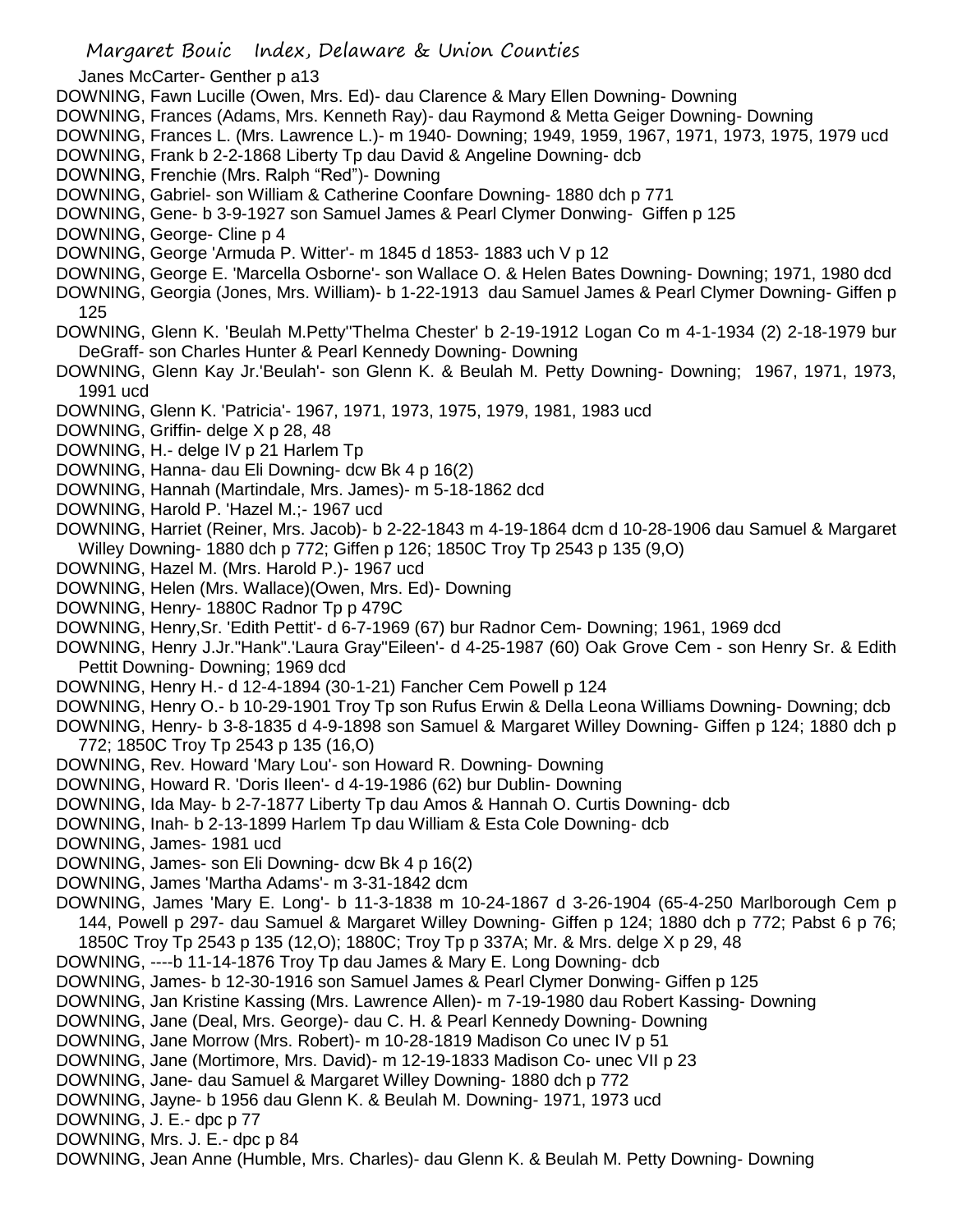DOWNING, Jean (Franklin, Mrs. )- dau Samuel James & Pearl Clymer Downing- Downing

DOWNING, Jeanette (Huddleston, Mrs. )- dau Samuel James & Pearl Clymer Downing- Downing

- DOWNING, Jeannette (Mrs. Percy L.)- Downing
- DOWNING, Jenara- dau Rose B. Downing- Downing
- DOWNING, Jennet (Mrs. William)- dcc Mary Myers Baker 101
- DOWNING, Jennie- b 8-17-1868 dau James & Mary E. Long 1880 dch p 771
- DOWNING, Jennifer- dau Ron E. & Dorothy Downing- 1979, 1981 ucd
- DOWNING, Jeraldine- b 1955 dau Hazel M. Downing- 1967 ucd
- DOWNING, Jenara Rene- dau Donald Ray Downing- Downing
- DOWNING, Jeremiah 'Tamsum Gandy'- m 5-13-1832 Madison Co unec V p 9 also Domeny
- DOWNING, Joan (Mrs. Noel)- Downing
- DOWNING, Joe- son C. H. & Pearl Kennedy Downing- Downing
- DOWNING, Joel et al (1838); delge VIII p 31, IX p 18
- DOWNING, Johann (Whitt, Mrs. John Perry)- b 1818 d 1859 ped Holly Howsman #117 13, unec VIII p 21
- DOWNING, John- d 4-7-1884 (61-6-28) Radnor Cem Powell p 225
- DOWNING, John- 1880C Troy Tp p 337A; delge VII p 42
- DOWNING, John H.- b 7-19-1870 d 11-10-1903 Marlborough Cem p 144- son James & Mary E. Long Downing- 1880 dch p 536, 772; Giffen p 125; Powell p 297
- DOWNING, John 'Margaret Foust'- b 9-10-1822 m 8-1-1847 son Samuel & Elizabeth Giffen 1880 dch p 771, 772; dcw Bk 2 p 353; hadc p 125; Pabst 8 p 99; 1850C Troy Tp 2544 p 135 (28, Va)
- DOWNING, John 'Nancy Daugherty'- m 1-22-1811 Madison Co unec IV p 21
- DOWNING, John 'Nancy Hake'- m 3-1843, unec XII p 58
- DOWNING, Joseph 'Julia Ann Atkins'- m 6-2-1833 Madison Co unec VII p 10
- DOWNING, Joseph 'Polly Bell'- m 10-4-1814 Madison Co unec iV p 22
- DOWNING, Joseph 'Sarah Ann Jones'- m 11-26-1840 Madison Co unec IX p 32
- DOWNING, Joshiah 'Elizabeth Jones'- m 1-24-1811 Madison Co unec IV p 21
- DOWNING, Joy L.- 1967 ucd
- DOWNING, Joyce Blane Blankenship (Mrs. Norman)- m 6-5-1966 dau Cam Blankenship- Downing; 1973, 1975 ucd
- DOWNING, Joyce (Murray, Mrs. James)- b 1956 dau Glenn K. & Beulah M. Petty Downing- Downing; 1967 ucd
- DOWNING, Judith- lived with Lester P. & Vivian Henry- 1961 dcd (14)
- DOWNING, Judy Ann (Davis, Mrs. Marion A.)- m 5-21-1967 dau Mrs. Vivian Henry- Downing
- DOWNING, Julia Ann Atkins (Mrs. Joseph)- m 6-2-1833 Madison Co unec VII p 10
- DOWNING, June Ann (Ledford, Mrs. )(Baldwin, Mrs. Randall J.)(Michel, Mrs. Tim)- dau Henry J. & Laura M. Gray Downing.Jr- Downing; 1969 dcd
- DOWNING, Justin- son Rose B. Mead Downing- Downing
- DOWNING, Juston Robert- son Donald Ray Downing- Downing
- DOWNING, Karen (Bronson, Mrs. Gary)- dau Raymond & Metta Geiger Downing- Downing
- DOWNING, Karen- b 1967 dau Ray B. & Linda L. Downing- 1980 dcd
- DOWNING, Kelly- b 1961 ch David L. & Sharon E. Downing- 1969, 1971 dcd
- DOWNING, Kenneth- son Lester B. & Rosa Flemming Downing- Downing
- DOWNING, Kenny- 1991 ucd
- DOWNING, Kevin- b 1965 son Ray B. & Linda L. Downing- 1980 dcd
- DOWNING, Larry- b 1955 son David L. & Sharon E. Downing- 1969, 1971 dcd
- DOWNING, Laura Gray (Mrs. Henry Jr.)(Magyarosi, Mrs. Joseph)(Love, Mrs. Douglas)- d 3-18-1929 d 3-12- 1997 New Millcreek Cem- dau John & Ella Bail Gray- Downing; 1969 dcd
- DOWNING, Lawrence Allen 'Jan Kristine Kassing'- m 7-19-1980- son David & Sharon Downing- Downing
- DOWNING, Lawrence L. 'Frances McBride'- b 7-3-1888 d 7-5-1964 bur Mt. Zion, Bellefontaine- son Jasper & Eliza R. Funk Downing- Downing; 1949, 1959 ucd
- DOWNING, Leilana Louise- b 1-10-1979 dau Ralph Edward & Fanchette McCarter Downing- Genther p a13; Downing
- DOWNING, Lester B. 'Rosa Flemming'- b 4-1-1904 dcb, d 12-31-1968 Shoup Cem- son Rufus Erwin & Della Leona Williams Downing- Downing; 1959, 1967 ucd
- DOWNING, Linda L. (Mrs. Ray B.)- 1980 dcd
- DOWNING, Linnie- b 12-21-1877 d 5-3-1896 Fancher Cem Powell p 124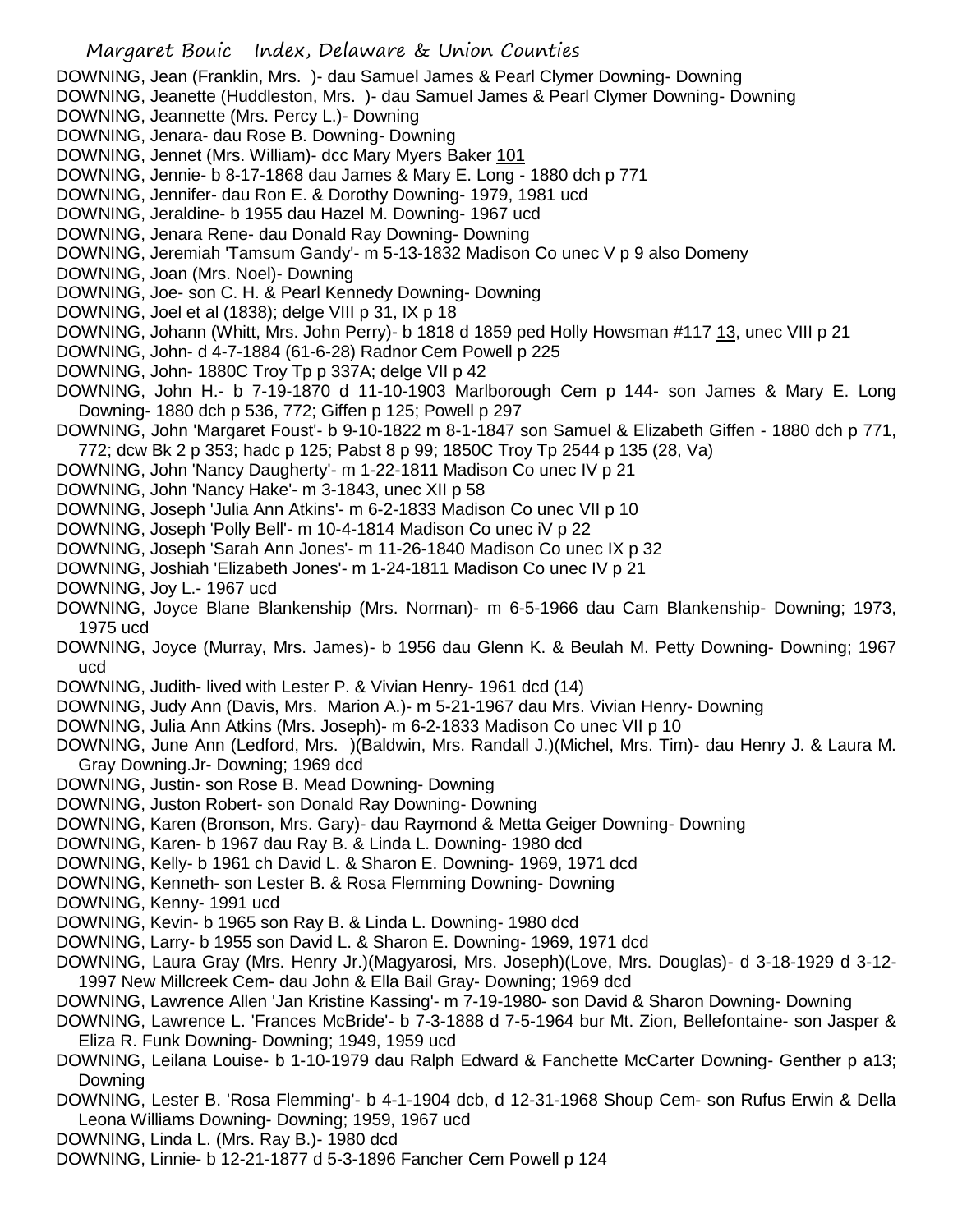- Margaret Bouic Index, Delaware & Union Counties
- DOWNING, Linnie- b 1-21-1878 Harlem Tp dau A. L. & Adalade Huff Downing- dcb
- DOWNING, Louisa May (Schaffner, Mrs. Jacob M.)- dau Oliver & Margaret Wallace Downing- 1908 dch p 573; dcb
- DOWNING, Louisa E.- dau William & Catherine Coonfare Downing- 1880 dch p 771
- DOWNING, Louise South (Mrs. )- dau Marion South- Downing; Graham
- DOWNING, Lucille (Rogers, Mrs. Leonard)- b 10-11-1906 m 4-15-1926 d 9-2-1926 dau Samuel James & Pearl Clymer Downing- Downing; Giffen p 125
- DOWNING, Luther 'Della McCarty'- d 1959- Downing
- DOWNING, Lyman- son Eli Downing- dcw Bk 4 p 16(2)
- DOWNING, Lyn Jessica (Seiple, Mrs. Stephen Bradley)- m 6-18-1983 dau Noel & Joan Downing- Downing
- DOWNING, Mabel (Cross, Mrs. )- dau Rufus Erwin & Della Leona Williams Downing- Downing
- DOWNING, Maggie- Downing reunion- delge X p 29
- DOWNING, Maj.- unec VIII p 29
- DOWNING, Marcella Osborne (Mrs. George E.)- Downing; 1971, 1980 dcd
- DOWNING, Margaret (Black, Mrs. Melvin)or(Hack, Mrs. Marvin)?- dau Samuel J. & Pearl Clymer Downing-Downing; Giffen p 125
- DOWNING, Margaret Foust (Mrs. John)- n 12- 28-1828 dau Jesse & Mary Foust- 1880 dch p 771; 1850C Troy Tp 2544 p 135 (23,O)
- DOWNING, Margaret Jane- dau Samuel & Margaret Willey Downing- 1880 dch p 772
- DOWNING, Margaret Jane (Darst, Mrs. Israel)- b 4-10-1846 m 8-16-1876 d 9-23-1894- Giffen p 127
- DOWNING, Margaret J. (Mrs. Oliver)- b 1853 d 1922 Marlborough Cem- 1908 dch p 573; delge X p 29
- DOWNING, Margaret (Knapp, Mrs. Elias J.)- m 8-23-1835 dcm
- DOWNING, Margaret Willey (Mrs. Samuel)- b 4-14-1814 m 10-11-1832 dau Henry & Elizabeth Willey- 1880 dch p 772; dcw Bk 2 p 353; Powell p 225; 1850C Troy Tp 2543 p 135 (36, Pa)
- DOWNING, Maria (Curtiss, Mrs. Charles)- b 10-7-1833 m 10-29-1877 d 5-4-1898 dau Samuel & Margaret Willey Downing- 1880 dch p 751, 772; Giffen p 124; 1850C Troy Tp 2543 p 135 (17,O)
- DOWNING, Maria M.- b 7-29-1884 Troy Tp dau Clmers & Cora Walar Downing- dcb
- DOWNING, Martha Adams (Mrs. James)- m 3-31-1842 dcm
- DOWNING, Martha Ellen (Spearman, Mrs. John)- m 7-3-1878 d 1883- dau Roswell Downing- dumch p 78
- DOWNING, Mary E. Blazer (Mrs. Rufus W.)- m 12-29-1875 ucm 5807 mt 3 p 20
- DOWNING, Mary Ella (Mrs. Clarence)- d 7-13-1960 bur Marlborough Cem- Downing
- DOWNING, Mary Elizabeth (Whitt, Mrs. William)- ped Holly Howsmon #117 25, unec VIII p 21
- DOWNING, Mary E. Long (Mrs. James)- b 7-12-1845 m 10-24-1867 d 2-24-1903 (57-7-12) Marlborough Cem p 144; dau John & Madaleen Haggerty Long- Giffen p 124; Powell p 297; 1880 dch p 772
- DOWNING, Mary Ellen Boyer (Mrs. Robert E.)- b 10-21-1931 d 12-22-1990 (59) Fairview Mem. Pk- dau Odell & Grace Breitmaier Boyer- Downing
- DOWNING, Mary Giffen (Mrs. Samuel)- dau Robert Giffen- Cline p 4; dcw Ruth Wolff Wickham 23
- DOWNING, Mary Lou (Mrs. Rev. Howard)- Downing
- DOWNING, Mary Louise (Nash, Mrs. Robert Rinehart)- m 1-1-1939- Nash p 206
- DOWNING, Mary Margaret (Bishop, Mrs. Loyd)- dau Clarence & May Ellen Downing- Downing
- DOWNING, Mary Margaret (Simpson, Mrs. William)- b 3-18-1874 m 11-4-1901 d 2-4-1902 dau James & Mary E. Long Downing- 1880 dch p 772; Giffen p 125
- DOWNING, Mary (Mrs. Robert E.)- Downing
- DOWNING, Mary- dau Samuel & Elizabeth Giffen Downing- 1880 dch p 772
- DOWNING, Mary- dau Samuel & Margaret Downing- 1850C Troy Tp 2543 p 135 (4,O)
- DOWNING, Maude May (Main, Mrs. James Clinton)- b 7-28-1884 m 12-24-1903 d 9-25-1961 Marlborough Cem p 173- dau James & Mary E. Long Downing- Giffen p 126; Main (1316111592); delge X p 29
- DOWNING, Mercy (Mrs. Eli)- d 4-15-1865 (75-1-10) Harlem Cem; Powell p 137
- DOWNING, Metta Geiger (Mrs. Raymond0- b 12-27-1903 m 11-27-1923 d 2-16-1997 (93) bur Bluffton- dau Ephriam & Jenny Painter Geiger- Downing
- DOWNING, Michael Allen- son Charles A. & Cheryl Downing- Downing
- DOWNING, Mildred- b 1953 dau Hazel M. Downing- 1967 ucd
- DOWNING, Myrtle (Jamison, Mrs. )- dau Rufus Erwin & Della Leona Williams Downing- Downing
- DOWNING, Nancy Daugherty (Mrs. John)- m 1-22-1811 Madison Co unec IV p 21
- DOWNING, Nancy (Dearst, Mrs. Henry)- m 12-22-1835 dcm
- DOWNING, Nancy- b 1961 dau Glenn K. & Patricia Downing- 1967, 1971, 1973, 1975, 1979 ucd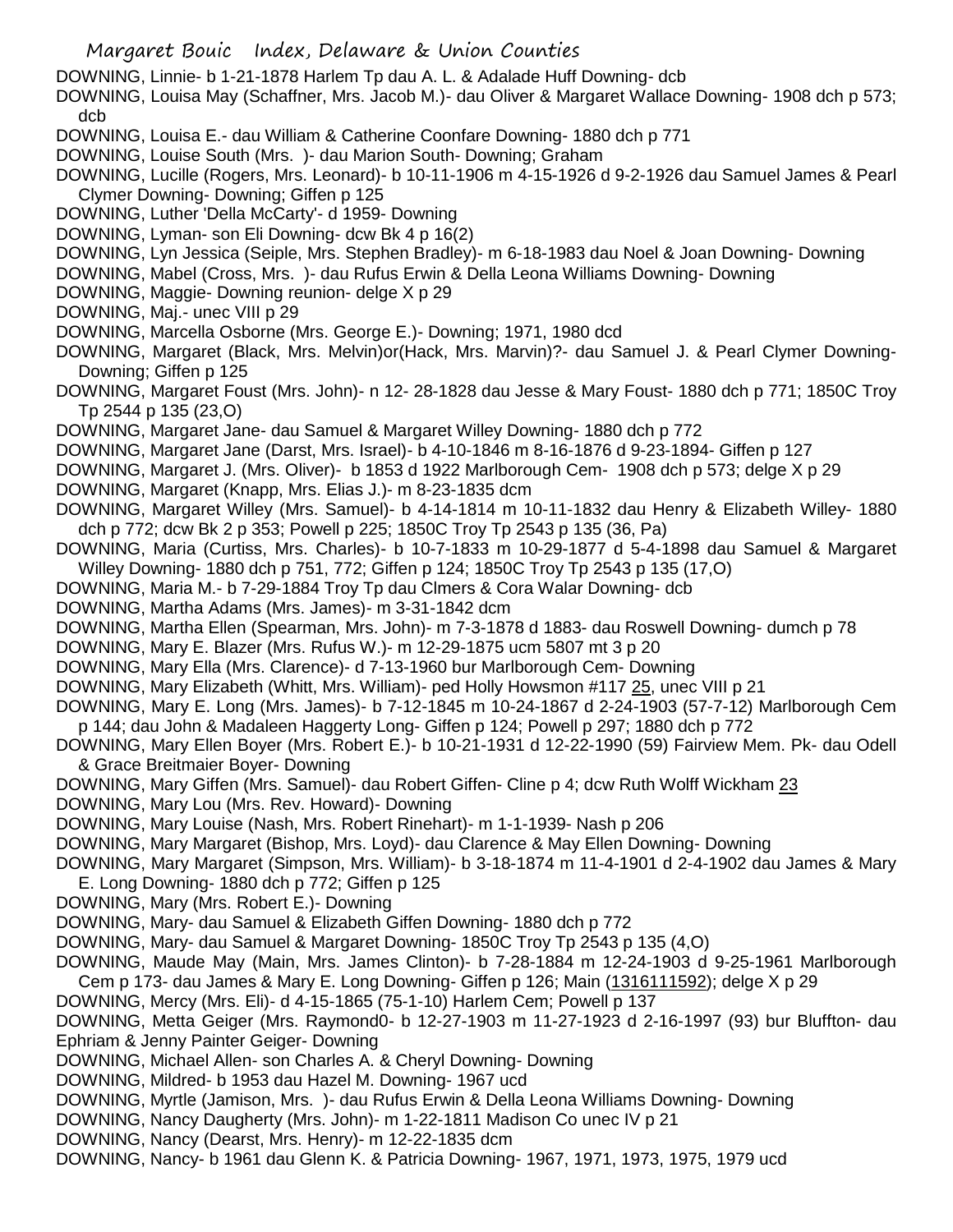Margaret Bouic Index, Delaware & Union Counties DOWNING, Nancy Hake (Mrs. John)- m 3-1843, unec XII p 58 DOWNING, Nancy- dau Samuel & Elizabeth Giffen Downing- 1880 dch p 772 DOWNING, Nathan- son Eli Downing- dcw Bk 4 p 16(2) DOWNING, Nathan (5-1980) son Rev. Howard & Mary Lu Downing- Downing DOWNING, Noel 'Joan'- Downing DOWNING, H. Norman 'Joyce Blane Blankenship'- m 6-5-1966 son Glenn K. & Beulah M. Petty Downing,Sr.- Downing; 1967, 1971, 1973 ucd DOWNING, Olaver- 1880C Troy Tp p 337A DOWNING, Oliver C.'Margaret' b 1846 d 1922 Marlborough Cem p 182- son William & Catherine Coonfare Downing- 1908 dch p 573; 1880 dch p 771; Pabst 7 p 18; 1850C Troy Tp 2537 p 135 (4,O); delge VII p 23, X p 28, 29, 48; dg 1-3-1902 DOWNING, Ora- delge X p 29 DOWNING, Pam- 1980 dcd DOWNING, Pat- b 1963 dau Eugene L. & Donna M. Donwing- 1980 dcd DOWNING, Patricia (Mrs. Glenn K.)- 1967, 1971, 1973, 1975, 1979, 1981, 1991 ucd DOWNING, Patrick Kelly- son David & Downing- Downing engaged to Renee Ann Everhart DOWNING, Pearl Clymer (Mrs. Samuel J.)- d 11-3-1972 (85) bur Ark.- Downing DOWNING, Pearl- b 12-7-1891 Harlem Tp son H. H. & Anna Johnson Downing- dcb DOWNING, Pearl Kennedy (Mrs. C. H.)- b 6-19-1889 m 7-18-1908 d 6-24-1971 Walnut Hill, Cem- dau John F. & Matilda Cavender Kennedy- Downing DOWNING, Percy- son Edsie Mae Downing- Downing DOWNING, Percy L. 'Ruth I. Garrett''Jeannette'- d 6-28-1985 (79) bur Trenton Cem- Downing; 1961, 1969, 1971, 1980 dcd DOWNING, Polly Bell (Mrs. Joseph)- m 10-4-1814 Madison Co unec IV p 22 DOWNING, Rachel (Beach, Mrs. Obil O.)- m 2-12-1838 Madison Co- unec IX p 6 DOWNING, Rachel Cook (Mrs. Almon)- m 12-15-1838 ucm 520 DOWNING, Rachel Foster (Mrs. Simeon)- m 11-7-1824 Madison Co unec V p 15 DOWNING, Rachel (Highland, Mrs. Dimeon)- m 8-9-1816 Madison Co unec IV p 29 DOWNING, Ralph Edward 'Fanchette McCarter'- m 12-21-1974- Genther p a13 DOWNING, Ralph 'Frenchie'- son Henry J. Jr. & Laura Gray Downing.- Downing; 1969 dcd DOWNING, Ray B. 'Linda L.'- 1980 dcd DOWNING, Ray- son Wallace O. & Helen Downing- Downing DOWNING, Raymond 'Metta Geiger'- m 11-27-1923 d 7-16-1978- Downing DOWNING, Reba (Vonderhaar, Mrs. Al)- dau C. H. & Pearl Kennedy Downing- Downing DOWNING, Robert B.- b 1883 d 1930 Raymond Cem lptw p 33 DOWNING, Robert E.'Mary Ellen Boyer'- d 4-10-1979 (50)- son Henry Downing,Sr.& Edith Pettit Downing-Downing DOWNING, Robert 'Jane Morrow'- m 10-28-1819 Madison Co unec IV p 51 DOWNING, Robert- b 3-7-1919 son Samuel James & Pearl Clymer Downing- Downing; Giffen p 125 DOWNING, Robin- dau Robert E. & Mary Boyer Downing- Downing DOWNING, Ron E. 'Dorothy'- 1979, 1981 ucd DOWNING, Ronald (Richwood)- 1991 ucd DOWNING, Ronald- son Lester B. & Rosa Flemming Downing- Downing; 1959 ucd (15), 1967 ucd DOWNING, Rose B. Mead (Mrs. )(Hamilton, Mrs. Rick)- m(2) 3-26-1993- dau Richard & Marilyn Mead-Downing DOWNING, Rosa Flemming (Mrs. Lester B.)- Downing DOWNING, Roswell- dumch p 78 DOWNING, Dr. Rowland- dpc p 62 DOWNING, Ruby Janet- b 3-1-1921 dau Samuel James & Pearl Clymer Downing- Giffen p 125 DOWNING, Rufus Erwin 'Della Leona Williams'- brother Henry Downing, Sr.- Downing; delge X p 29 DOWNING, Rufus- son Rufus Erwin & Della Leona Williams Downing- Downing DOWNING, Rufus W. 'Mary E. Blazer'- m 12-29-1875 ucm 5807- mt 3 p 20 DOWNING, Rufus W.- son William & Catherine Coonfare Downing- 1880 dch p 771; 1880C Troy Tp p 336C DOWNING, Russell- son Eli Downing- dcw Bk 4 p 16(2) DOWNING, Ruth I. Garrett (Mrs. Percy L.)- d 8-1-1981 (80) bur Trenton Cem- Downing; 1961, 1969, 1971, 1980 dcd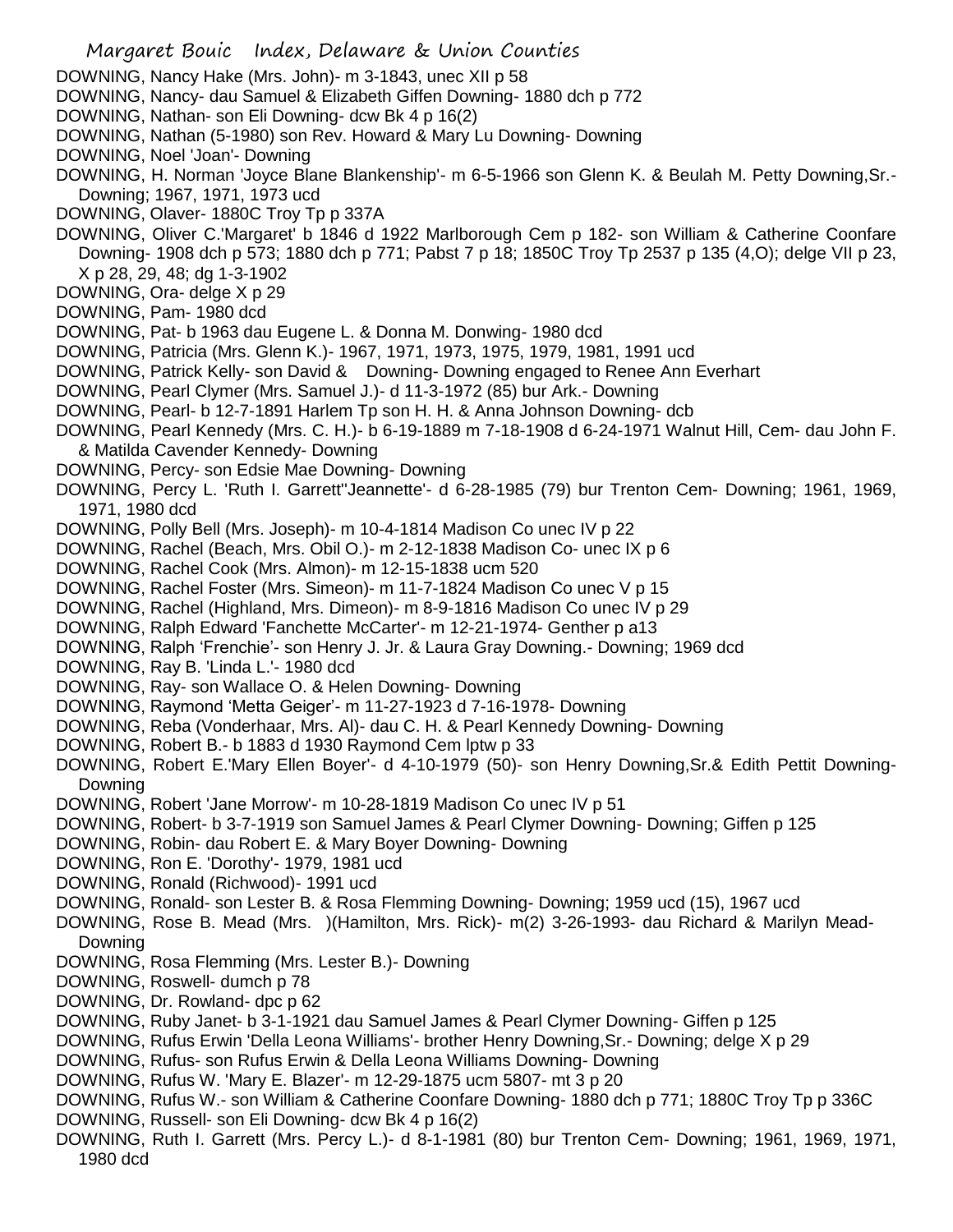Margaret Bouic Index, Delaware & Union Counties

DOWNING, Ruth (Leedy, Mrs. Nelson)-b 9-21-1911 dau Samuel James & Pearl Clymer Downing- Downing; Giffen p 125

DOWNING, Samuael- 1835 men p 62 #97 p 116 Troy Tp

DOWNING, Samuel 'Elizabeth Giffen'- b 8-23-1785 m 3-10-1805 d 10-7-1823 Radnor Cem Powell p 221- son William & Jennet Downing- dcc Mary Myers Baker 50; Giffen p 124; 1880 dch p 771, 772

DOWNING, Samuel James 'Pearl Clymer'- b 4-30-1881 m 12-6-1904 son James & Mary E. Long Downing-Giffen p 125 1908 dch p 472; dcb; delge X p 29

- DOWNING, Samuel 'Margaret Willey'- b 9-17-1805 m 10-11-1832 d 8-28-1881 Powell p 225- son Samuel & Elizabeth Giffen Downing- 1880 dch p 772; dcw Bk 2 p 353; 1850C Troy Tp 2543 p 135 (45, Va); 1880C Troy Tp p 337A; delge VIII p 61
- DOWNING, Samuel 'Mary Giffen'- 1820C Troy Tp; Pabst 7 p 4; Cline p 4; dcw Ruth Wolff Wickham 22; delge VIII p 17
- DOWNING, Sandra- dau Robert E. & Mary Boyer Downing- Downing
- DOWNING, Sarah Ann (Mrs. )(Crabb, Mrs. Benjamin)- m 5-8-1845 Madison Co unec X p 17
- DOWNING, Sarah Ann Jones (Mrs. Joseph)- m 11-26-1840 Madison Co- unec IX p 32
- DOWNING, Sarah Jane Henderson (Mrs. Eli)- m 5-10-1855 dcm d 4-5-1897 (58-1-1) Fancher Cem- Powell p 124
- DOWNING, Samuel 'Margaret Willey'- b 9-17-1805 m 10-11-1832 d 8-28-1881 Powell p 225- son Samuel & Elizabeth Giffen Downing- 1880 dch p 772; dcw Bk 2 p 353
- DOWNING, Sharon (Mrs. David L.)(Keck, Mrs. )- Downing; 1969, 1971 dcd
- DOWNING, Shawn Allen- b 8-2-1975 son Ralph & Fanchette McCarter Downing- Genther p a13
- DOWNING, Shelley- b 10-12-1889 Harlem Tp son Henry & Anna Johnson Downing- dcb
- DOWNING, Sheryl- dau Lester H. Fulton- 1959 ucd (9)
- DOWNING, Simeon 'Rachel Foster'- m 11-7-1824 Madison Co unec V p 15
- DOWNING, Simeon 'Rachel Highland'- m 8-9-1816 Madison Co unec IV p 29
- DOWNING, Stephen- b 1968 son George E. & Marcella Osborne Downing- 1971, 1980 dcd
- DOWNING, Stephanie- b 1870 dau Norman & Joyce A. Downing- 1971, 1973 ucd
- DOWNING, Steven- son Robert E. & Mary Boyer Downing- Downing
- DOWNING, Tabitha (Richman, Mrs. John)- m 1-17-1822 Madison Co unec IV p 63
- DOWNING, Tamson Gandy (Mrs. Jeremiah)- m 5-13-1832 Madison Co unec VII p 9
- DOWNING, Thomas- 1880C Harlem Tp p 446A
- DOWNING, Vera (McKinnon, Mrs. Robert A.)- m 9-25-1948- dau Raymond & Metta Geiger Downing-McKinnon; Downing
- DOWNING, Victor- b 1958 son Hazel M. Downing- 1967 ucd
- DOWNING, Vivien (Henry, Mrs. )- dau Henry & Edith Downing,Sr.- Downing
- DOWNING, Wallace Oliver 'Helen Bates'- b 8-15-1912 d 2-3-1969 (56) son George Clarence & Mary Ellen Wood Downing- Downing; dcb correction
- DOWNING, William 'Catherine Coonfare'- b 4-13-1818 m 3-12-1840 dcm son Samuel & Elizabeth Giffen Downing- 1880 dch p 536, 771, 772; Pabst 8 p 99; 1850C Troy Tp 2537 p 135 (27,O); 1880C Troy Tp p 336C
- DOWNING, William 'Jennet'- d 1811/12- dcc Mary Myers
- DOWNING, William Lloyd- son Rufus Erwin & Della Leona Williams Downing- Downing
- DOWNING, William Ora- b 1880 d 1955 Marlborough Cem p 193
- DOWNING, Wilma Josephine- dau Samuel James & Pearl Clymer Downing- Downing
- DOWNING, W. M.- Downing reunion- delge X p 28, 29, 48
- DOWNNY, Billingsley- b 4-22-1870 Liberty Tp son David & Anges Billingsley Downey- dcb
- DOWNS, Addie E. b 3-1861 Un Co d 6-7-1931 (70y) Oakdale Cem 4348 (F-5) I p 105 (F-R1-5); 1900C Allen Tp 208-213 p 10A (39,O,O,Vt)
- DOWNS, Alvin- 1880C Union Tp p 0083
- DOWNS, Ambrose E. 'Elizabeth R. Wright'- m 7-20-1847 dcm
- DOWNS, Amelia (Green, Mrs. Jacob)- 1985 uch p 56
- DOWNS, Ann Virginia Longbrake (Mrs. William)- b 12-24-1861 m 10-18-1883 dau Joseph & Mary Ann Licklider Longbrake- Longbrake p 116, 117
- DOWNS, Anna- dau Patrick & Catherine Downs- 1870C Taylor Tp 75-72 p 9 (4,O)
- DOWNS, Carles S.- son Patrick & Catherine Downs- 1870C Taylor Tp 75-72 p 9 (12,O)
- DOWNS, Catherine (Mrs. Patrick)- b 1838 d 1913 Our Lady of Lourdes I R2 lptw p 49; 1870C Taylor Tp 75-72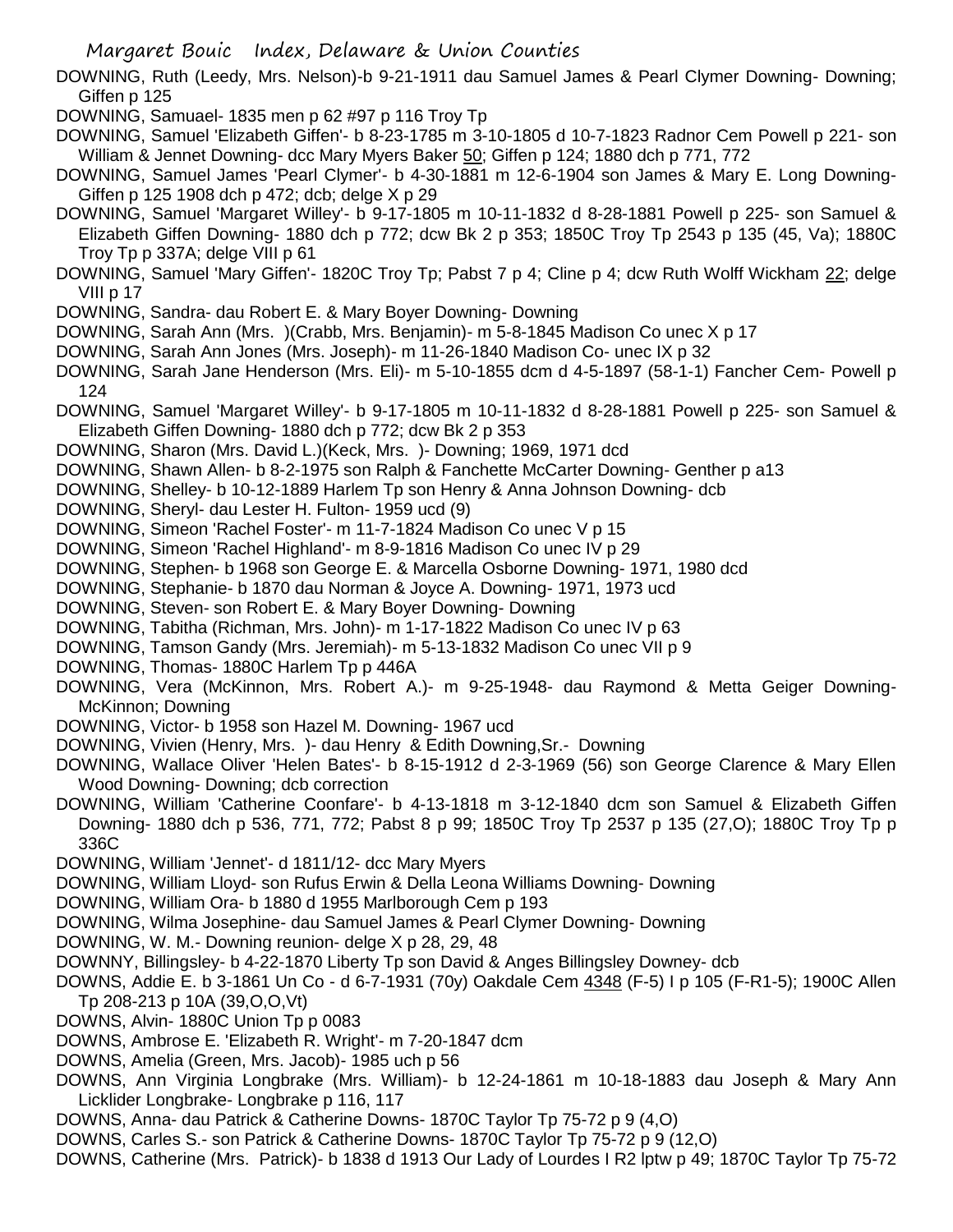- p 9 (34, Irel); 1900C Liberty Tp Un Co 266-272 (70,Irel,Irel,Irel) b 1830 m 40y, to US 1847
- DOWNS, Mrs. Charles- delge VI p 13
- DOWNS, Daniel M. b 2-23-1959 son Merle T. & Kethleen Elizabeth Ulrich Downs- Weiser p 44
- DOWNS, Daniel 'Mary Eve Oller Spong'- m 6-26-1836 dcm Powell p 89- dau John Oller; delge VI p 13, VIII p 17
- DOWNS, David- 1835 men p 55 #85 p 102 Scioto Tp
- DOWNS, Deanna (Stephens, Mrs. Robert Allen)- m 6-22-1957- Rausch (18253) III p 305
- DOWNS, Dewey 'Peggy Robinson'- Robinson; 1969, 1971 dcd
- DOWNS, Edward- delinquent lots- unec XIV p 53
- DOWNS, Electus- 1835 men p 18 #14 p 28 Concord Tp
- DOWNS, Elizabeth- b 1895 Chicago d 6-20-1932 SR Oakdale Cem II p 56
- DOWNS, Elizabeth (Mrs. Isaac)- 1860C Allen Tp 730-737 p 100 (33, Va)
- DOWNS, Elizabeth R. Wright (Mrs. Ambrose E.)- m 7-20-1847 dcm
- DOWNS, Elizabeth- d 6-20-1932 (37y) Oakdale Cem 4446 G22
- DOWNS, --b Delaware,O 1-21-1932 infant of Mr. & Mrs. Garnet Downs Oakdale Cem 4399 (C-39) I p 149 (C-R3-15)
- DOWNS, Ella- b Nov/Dec/1869 dau Patrick & Catherine Downs- 1870C Taylor Tp 75-72 p 9 (9/12,O)
- DOWNS, Garnet- Oakdale Cem p 149; grandson ---Johnson b 3-1887 1900C Allen Tp 208-213 p 10A  $(13,0,0,0)$
- DOWNS, Harris L.- son Isaac & Elizabeth Downs- 1860C Allen Tp 730-737 p 100 (1,O)
- DOWNS, Henry- Powers p 8, 16
- DOWNS, Isaac 'Elizabeth'- 1883 uch V p 468; 1860C Allen Tp 730-737 p 100 (38,O)
- DOWNS, Rev. J. E.- delge I p 7
- DOWNS, John H.- unclaimed letter 1893, delge X p 65
- DOWNS, John- son Patrick & Catherine Downs- 1870C Taylor Tp 75-71 p 9 (5,O)
- DOWNS, Joshua- delge VI p 43
- DOWNS, Julia L. (Stickney, Mrs. Isaac B.)- lic 4-5-1879 ucm 6464
- DOWNS, Julia- dau Patrick & Catherine Downs- 1870C Taylor Tp 75-71 p 9 (8,O)
- DOWNS, Karen J.- b 10-15-1956 dau Merle T. & Kathleen Elizabeth Ulrich Downs- Weiser p 44
- DOWNS, Kathleen Elizabeth Ulrich (Mrs. Merle T)- b 3-2-1930 m 12-22-1951 dau Raymond R. & Lillian M. Thompson Ulrich- Weiser p 44
- DOWNS, Kate- dau Patrick & Catherine Downs- 1870C Taylor Tp 75-71 p 9 (10,O)
- DOWNS, Lettie- 1880C Delaware Town p 490C
- DOWNS, Linda K.- b 11-23-1954 dau Merle T. & Kathleen Elizabeth Ulrich Downs- Weiser p 44
- DOWNS, Lucy B. McIlroy (Mrs. Paul M.)- dau Lafayette & Laura Hubbard McIlroy- 1915 uch p 991
- DOWNS, Maggie (Hardinger, Mrs. Lawrence)- b 4-1864 dau Patrick & Catherine Downs- 1915 uch p 448;
- 1870C Taylor Tp 75-71 p 9 (6,O); 1900C Liberty Tp Un Co 266-272 p 12A (36,O,Irel,Irel) m 6y, no ch DOWNS, Marilyn (Stephens, Mrs. Jack William)- m 6-21-1958 Downs
- DOWNS, Marine E.- b 1875 Un Co d 12-19-1915 Oakdale Cem I p 149 (C-R3-15)
- DOWNS, Martha (Inskeep, Mrs. David)- d 3-14-1890- 1915 uch p 1081; unec V p 44
- DOWNS, Martha (McIntire, Mrs. William)- b 3-13-1800 m 8-18-1814 d 8-30-1851 McIntire(1); ped Helen
- Lavender Fraker #9 21; unec III p 14; dcc Kathryn McIntire Engle 17
- DOWNS, Mary Eve Spong Oller(Mrs. Daniel)- m 6-26-1836 dcm- dau John Oller- dcw Bk 2 p 59; Powell p 89; delge VI p 13
- DOWNS, Mary (Henry, Mrs. Alexander)- b ca 1814 m 3-11-1836 dcc William Carr 27
- DOWNS, Mary Jane- d 7-29-1838 (15m) dau Daniel & Mary Eve Downs- Oller Cem; Powell p 84
- DOWNS, Patrick 'Catherine' b 1830, 1900C Liberty Tp Un Co 266-272 p 12A (70,Irel,Irel,Irel); m 40y, to US 1847, NA
- DOWNS, Paul M. 'Lucy B. McIlroy'- 1915 uch p 991
- DOWNS, Peggy Robinson (Dewey, Mrs. )(Mrs. Dewey)- dau Dr. Girard Robinson- Robinson; 1969, 1971 dcd
- DOWNS, William 'Ann Virginia Longbrake'- m 10-18-1883- Longbrake p 116, 117
- DOWNS, William Sr.- Nash p 252
- DOWNS, Woodruff- son Isaac & Elizabeth Downs- 1860C Allen Tp 730-737 p 100 (8,O)
- DOWTON, Carolyn (Walker, Mrs. Philip Leon)- m 5-21-1956- Weiser p 67
- DOWNY, Carol L.- dau Hulda Geneva Copas Downy- Downy
- DOWNY, Hulda Geneva Copas (Mrs. )- d 8-20-1985 (55) dau Frank & Edith Payne Copas- Downy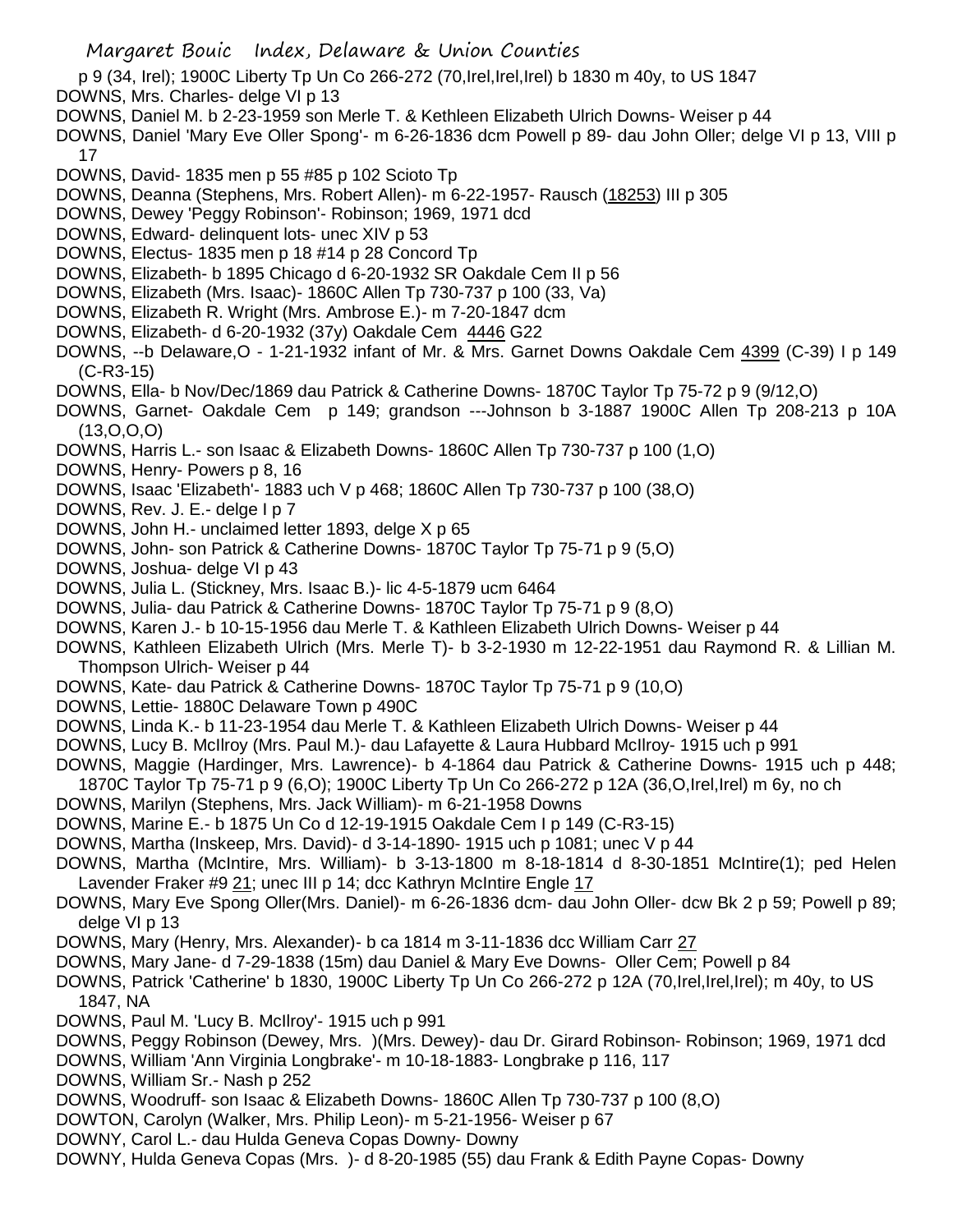DOWNY, Jane (Markley, Mrs. Don)- dau Hulda Geneva Copas Downy- Downy

- DOWS, Joseph- 1850C York Tp 393-400 p 61 (28, NY)
- DOWS, Sabina- 1850C York 393-400 p 61 (50, NY)

DOWSE, Edward- 1915 uch p 519, 520; 1883 uch V p 3, 31, 75; uca p 53, 59; unec X p 66, XII p 51, XIV p 8 DOWSE, J.- uca p 98

DOWTON, Carolyn (Walker, Mrs. Philip Leon)- m 5-21-1956- Weiser p 67

DOWTY, Betty E. (Mrs. Raymond E.)- m 4-18-1947- Dowty

- DOWTY, Betty Jean (Bickel, Mrs. )- dau Oliver & Emma Wogoman Dowty- Dowty
- DOWTY, Deborah (Mrs. Douglas)- Dowty
- DOWTY, Douglas 'Deborah'- son Raymond E. & Betty E. Dowty- Dowty
- DOWTY, Emma Wogoman (Mrs. Oliver)- Dowty
- DOWTY, Gary- son Raymond E. & Betty E. Dowty- Dowty
- DOWTY, Grandchildren of Raymond E. & Betty E. Dowty- Cheryl, Julie, David, Robert, Greg,Kirt, Brandy
- DOWTY, James- son Raymond E. & Betty E. Dowty- Dowty
- DOWTY, Jane- dau Raymond E. & Betty e. Dowty- Dowty
- DOWTY, Larry 'Pama'- son Raymond E. & Betty E. Dowty- Dowty
- DOWTY, Oliver 'Emma Wogoman'- Dowty
- DOWTY, Pam (Mrs. Larry)- Dowty
- DOWTY, Raymond E. "Pete" 'Betty E.'- m 4-18-1947 d 3-14-1993 (75) bur St. Paris- son Oliver & Emma Wogoman Dowty- Dowty
- DOWTY, Richard- son Raymond E. & Betty E. Dowty- Dowty
- DOWTY, Susan (Anderson, Mrs. Andy)- dau Raymond E. & Betty e. Dowty- Dowty
- DOX, Anna (Shirk, Mrs. Adam)- d 4-25-1859- 1915 uch p 510; 1883 uch V p 413, 676
- DOYL, J. D.- b 10-18-1872 Delaware Town son M. & Mary Doyl- dcb
- DOYLE, ---1915 uch p 499
- DOYLE, Ada (Mrs. James T.)- 1971, 1973, 1975, 1979, 1981, 1983, 1991 ucd
- DOYLE, Alexander- d 1-11-1841 (2-?-25) son Nicholas & Maria Doyle- Marlborough Cem Powell p 290
- DOYLE, Anna (Burge, Mrs. Charles)- b 11-6-1876 m 5-26-1900 dau John & Rebecca Elizabeth Eikelberner Doyle- Weiser p 164
- DOYLE, Anna Mae (Humble, Mrs. Harry)- dau Wallace & Ruth Caskey Doyle- Doyle; 1949 ucd
- DOYLE, Antoinette M."Nettie" (Mrs. Louis D.)- 1967, 1971, 1973, 1975, 1979, 1981, 1991 ucd
- DOYLE, Barbara (Hoffman, Mrs. Raymond)- dau Joseph F. & Frances M. Seaman Doyle- Doyle
- DOYLE, Barbara (Marsh, Mrs. Harry)- b 10-28-1939 m 3-8-1959 dau Houston & Ruth Garvin Doyle- Maugans Anc p 44
- DOYLE, Bernard A. 'Carolyn A.'- b 4-6-1937 d 2-17-1986 (48) son Wallace & Ruth Caskey Doyle- Doyle; 1949, 1971, 1975 ucd
- DOYLE, Bess (Mrs. R. H.)- 1949 ucd
- DOYLE, Betty (Hempy, Mrs. Frank)- dau Wallace & Ruth Caskey Doyle- Doyle
- DOYLE, Beverly (Smith, Mrs. Raymond)- dau Joseph F. & Frances Mary Seaman Doyle- Doyle
- DOYLE, Bonita (Brown, Mrs. )- dau Rolla & Minnie Hipicher Doyle- Doyle
- DOYLE, Bruce 'Estellyne'- d 1984- Doyle
- DOYLE, Carol (Hurley, Mrs. )- dau Eugene & Lorine Kramer Doyle- Doyle
- DOYLE, Carolyn A. (Mrs. Bernard A.)- 1975 ucd
- DOYLE, Carolyn E. (Mrs. Forrest H.)- 1980 dcd
- DOYLE, Carolyn- dau Lewis & Nettie Doyle- 1959 ucd (12)
- DOYLE, Catherine Shea- dcw Bk 4 p 280(30) mother of James Shea
- DOYLE, Charlotte L. (Mrs. Richard E.)- 1969, 1971, 1980 dcd
- DOYLE, Connie (Buckley, Mrs. Ronald G.)- b 11-6-1934 d 7-21-1994 (59) St. Mary Cem- dau Eugene & Lorine Kramer Doyle- Doyle
- DOYLE, Deborah Lee Anderson (Mrs. Larry Alan)- dau Eugene Anderson- Doyle
- DOYLE, Doris (Price, Mrs. )- dau Bruce & Estellyne Doyle- Doyle
- DOYLE, Dorothy (Mrs. Bernard A.)(Jones, Mrs. Richard)- Doyle
- DOYLE, Elizabeth (Bensley, Mrs. )- dau Rolla & Minnie Hipicher Doyle- Doyle
- DOYLE, Emma (Carter, Mrs. Fred)- Maugans Anc p 137
- DOYLE, Estellyne (Mrs. Bruce)- d 2-11-1988 (88) bur Neb.- Doyle
- DOYLE, Eugene 'Lorine Kramer'- Doyle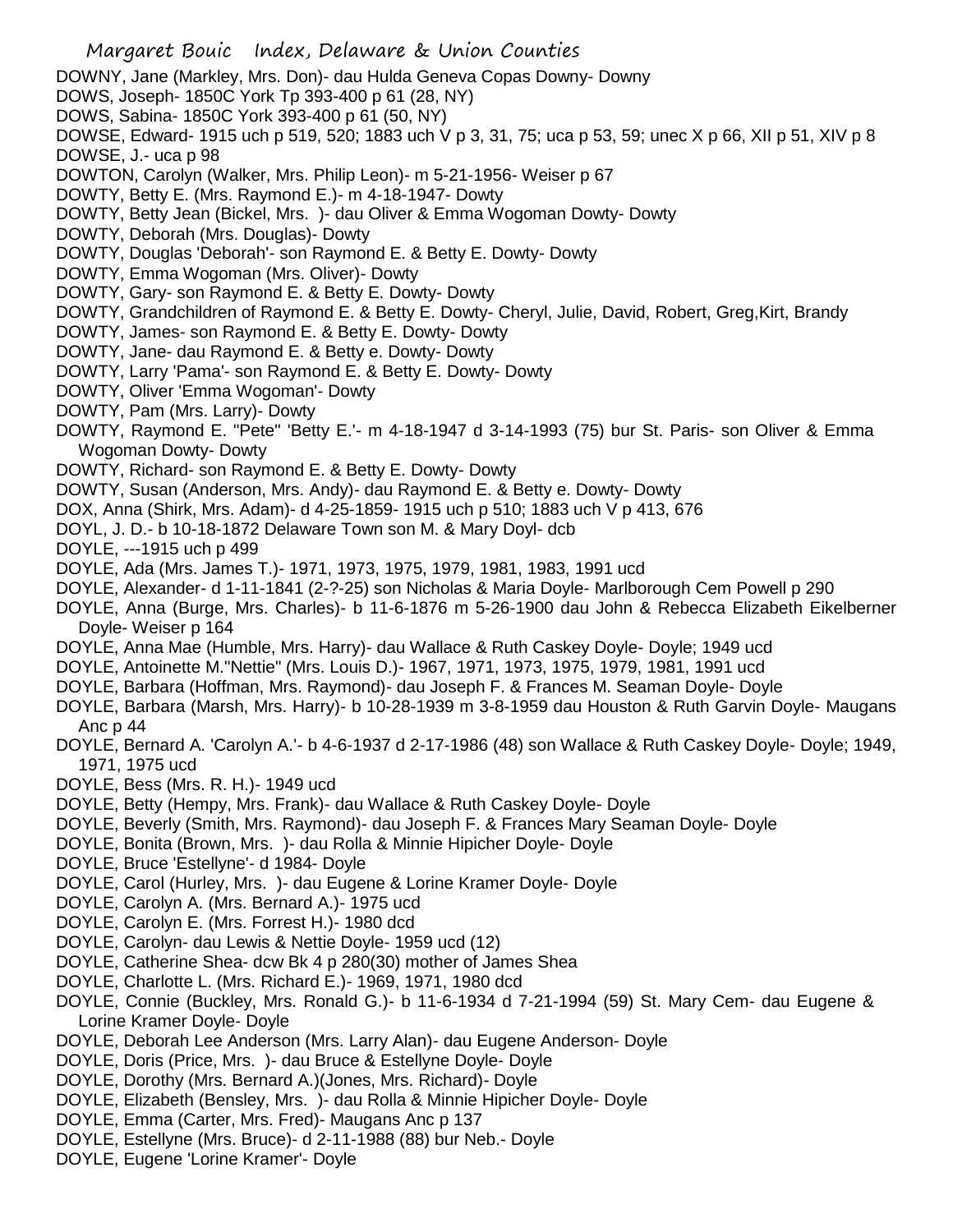- DOYLE, Eugene,Jr- son Eugene & Lorine Kramer Doyle- Doyle
- DOYLE, Forrest H.'Carolyn E.'- 1980 dcd; Doyle
- DOYLE, Frances Mary Seaman (Mrs. Joseph F.)- b 2-5-1896 m 5-27-1911 d 10-27-1976 (80) bur Caledonia Cem- dau James & Emma Evert Seaman- Doyle
- DOWNS, Gladys (Waters, Mrs. )- dau Rolla & Minnie Hipicher Doyle- Doyle
- DOYLE, Grace (Smith, Mrs. Ray)- dau Wallace & Ruth Caskey Doyle- Doyle
- DOYLE, Hattie- b 12-5-1879 Delaware Town dau John & Mary Humphey Doyle- dcb
- DOYLE, Houston 'Ruth Garvin'- m 12-8-1938- Maugans Anc p 44
- DOYLE, Houston Jr. 'Nancy Doig'- b 12-20-1941 m 3-8-1965 son Houston & Ruth Garvin Doyle- Maugans Anc p 44
- DOYLE, James H. Jr. 'Yvonne'- 1980 dcd
- DOYLE, James T. 'Ada'- son Joseph & Frances Mary Seaman Doyle- Doyle; 1971, 1973, 1975, 1979, 1981, 1983, 1991 ucd
- DOYLE, Jared- b 1974 son James H. Jr. & Yvonne I. Doyle- 1980 dcd
- DOYLE, Jeanne- b 1976 lived with Bart & Connie Bradley- 1979 ucd
- DOYLE, Jerry- b 1868 d 1882 Oak Grove Cem Powell p 431
- DOYLE, John- 1880C Delaware Town p 499C
- DOYLE, John- b 1963 son Forrest H. & Carolyn E. Doyle- 1980 dcd
- DOYLE, John 'Rebecca Elizabeth Eikelberner'- m 9-11-1881- Weiser p 164
- DOYLE, Jonah- 1864 Oxford Tp delge VI p 50
- DOYLE, Jonathan- son Mary Allen Doyle- Doyle
- DOYLE, Joseph F. 'Frances M. Seaman'- b 2-21-1895 m 5-27-1911 d 10-7-1968- son Rolla & Minnie Hipicher Doyle- Doyle
- DOYLE, J. P.- Powell p 431
- DOYLE, Judith Lee (Fuller, Mrs. Kenneth)- m 7-23-1969 dau Wallace E. & Ruth Caskey Doyle- Doyle; 1949, 1959 ucd
- DOYLE, Julia- b 11-10-1870 Delaware Town dau Michael & Mary Leaky Doyle- dcb
- DOYLE, Karen (Neidig, Mrs. Patrick)- dau Louis Dean & Antoinette M. Falciola Doyle- Doyle
- DOYLE, Keven- b 1968 ch Forrest H. & Carolyn E. Doyle- 1980 dcd
- DOYLE, Larry Allen 'Deborah Lee Anderson'- son Mr. & Mrs. Joe Hane- Doyle
- DOYLE, Laverne (Daley, Mrs. )- dau Eugene & Lorine Kramer Doyle- Doyle
- DOYLE, Lisa- b 1963 dau Forrest H. & Carolyn E. Doyle- 1980 dcd
- DOYLE, Lorianne- dau Forrest H. Doyle- Doyle engaged to Donald Jay Hartsock- Doyle; 1980 dcd
- DOYLE, Lorine Kramer (Mrs. Eugene)- Doyle
- DOYLE, Louis Dean 'Antoinette M.Falciola'- b 4-10-1926 m 6-10-1945 d 10-25-1995 (69) Price Cem- son Joseph F. & Frances M. Seaman Doyle- Doyle; 1959, 1967, 1971, 1973, 1975, 1979, 1981, 1983, 1991 ucd
- DOYLE, Luann (Franklin, Mrs. Frederick C.)- b 1962 dau Louis D. & Antoinette Doyle- Doyle; 1967, 1971, 1973, 1975, 1979, 1983 ucd
- DOYLE, Margaret (Maine, Mrs. Ephraim G.)- Asp (656)
- DOYLE, Margaret (McKitrick, Mrs. James)- b 1823 m 10-18-1848 d 3-30-1891 (68)- McKitrick p 396
- DOYLE, Maria (Mrs. Nicholas)- Powell p 290
- DOYLE, Marian (Carter, Mrs. J. D.)- dau Joseph F. & Frances M. Seaman Doyle- Doyle
- DOYLE, Maridi- b 1965 lived with Bart & Connie Bradley- 1979 ucd
- DOYLE, Marilyn- b 1954 dau Richard E. & Charlotte L. Doyle- 1969, 1971 dcd
- DOYLE, Mark A.- b 12-5-1958 d 6-22-1990 (31) Fairview Cem- son Bernard A. & Dorothy Doyle- Doyle; 1971, 1975 ucd
- DOYLE, Martin- grad DHS 1881 delge VI p 72
- DOYLE, Mary- 1961 dcd
- DOYLE, Mary- b 1843 d 1880 Oak Grove Cem Powell p 431
- DOYLE, Mary (Boyd, Mrs. Thomas)- dau Joseph F. & Frances M. Seaman Doyle- Doyle
- DOYLE, Mary- aunt of James Shea- dcw Bk 4 p 280(30)
- DOYLE, Matthew- d Sat (65) Madison Democrat 12-10-1879
- DOYLE, Michael- b 1840 d 1896 Oak Grove Cem Powell p 431; Michael- 1880C Delaware Town p 543A; from Ireland July 1852 NAT 10-12-1868, delge VIII p 60, IX p 18
- DOYLE, Michelle- b 1963 lived with Bart & Connie Bradley- 1979 ucd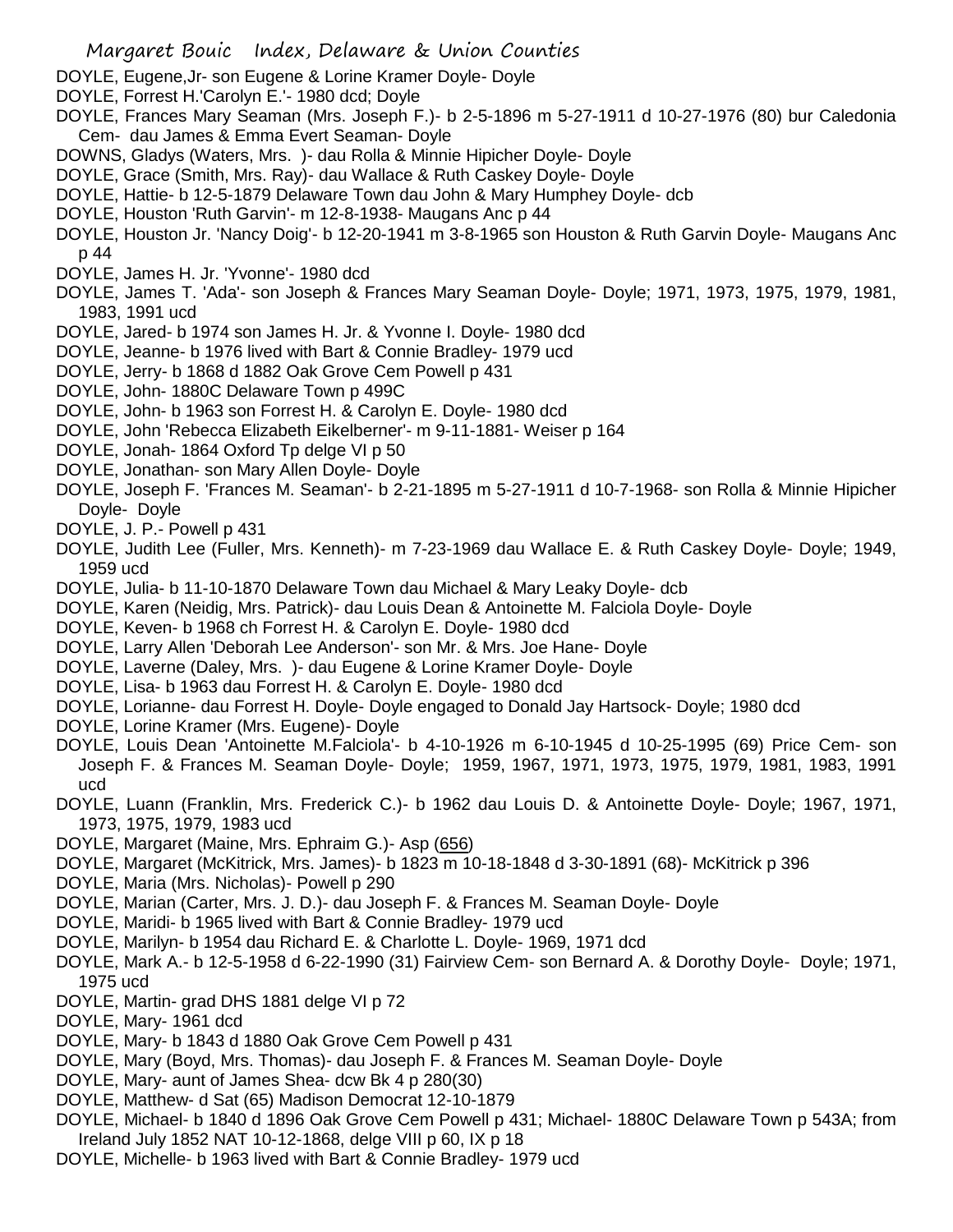- DOYLE, Mike- 1975 ucd
- DOYLE, Minnie Hipicher (Mrs. Rolla)- Doyle
- DOYLE, Myron- son Joseph F. & Frances M. Seaman Doyle- Doyle
- DOYLE, Nancy Doig (Mrs. Houston,Jr.)- Maugans Anc p 44
- DOYLE, Naomi (Albus, Mrs. )- dau Rolla & Minnie Hipicher Doyle- Doyle
- DOYLE, Nettie (Mrs. Lewis)- 1959, 1967, 1983 ucd
- DOYLE, Nicholas 'Maria'- Powell p 290
- DOYLE, Patrick- dcw Bk 4 p 280(30) witness
- DOYLE, Patrick- 1870C Milford 69-68 p 7 (55, Irel)
- DOYLE, Rebecca Elizabeth Eikelberner (Mrs. John)- b 9-25-1850 m 9-11-1881 d 8-15-1914 dau Uriah Mingle & Elizabeth Corbety Eikelberner- Weiser p 164
- DOYLE, R. H. 'Bess'- 1949 ucd
- DOYLE, Rhonda- b 1970 dau James H. Jr. & Yvonne I. Doyle- 1980 dcd
- DOYLE, Richard E/F. 'Charlotte L.'- 1969, 1971, 1980 dcd
- DOYLE, Richard- son Joseph F. & Frances M. Seaman Doyle- Doyle
- DOYLE, Rolla 'Minnie Hipicher'- Doyle
- DOYLE, Ruth Garvin (Mrs. huston)- b 6-4-1916 m 12-8-1938 dau Russell & Clarabelle Kochenderfer Garvin-Maugans Anc p 44
- DOYLE, Ruth M.Caskey (Mrs. Wallace)- b 6-20-1907 Logan Co m 1926 d 4-3-1979 Claibourne Cem p 105 dau John & Myrtle Heath Caskey- Doyle; 1949, 1959, 1967, 1971, 1975 ucd
- DOYLE, Sharon (Stokes, Mrs. Herb)- dau James T. & Ada Lea Pacifici Doyle- Doyle
- DOYLE, Sheila Ann (Shields, Mrs. )- b 1962- dau Bernard A. Doyle- Doyle; 1971, 1975 ucd
- DOYLE, J. Ted- son Joseph F. & Frances M. Seaman Doyle- Doyle
- DOYLE, Twila (Reed, Mrs. Keith)- dau Joseph F. & Frances Mary Seaman Doyle- Doyle
- DOYLE, Wallace E.'Ruth Caskey'- b Caledonia d 2-27-1974 (75)- son Rolla & Minnie Hipciher Doyle- Doyle; 1949, 1959 ucd; 1969 dcd
- DOYLE, Wesley- son Mark Allen Doyle- Doyle
- DOYLE, Yvonne I. (Mrs. James H. Jr.)- 1980 dcd
- DOYLES, Ada (Mrs. Ted)- 1975 ucd
- DOYLES, Ted 'Ada'- 1975 ucd
- DOZA, Jan Marie (Bowman, Mrs. Michael Lawrence)- m 2-6-1988- dau Larry Doza- Doza- Bowman; Doza
- DOZENBERY, Nathan- 1835 men p 39 #65 p 70 Lincoln Tp
- DOZER, Garnet (Mrs. John B.)- 1969, 1971, 1980 dcd
- DOZER, George- drowned 4-1852- unec II p 47
- DOZER, John B. 'Garnet'- 1969, 1971, 1980 dcd
- DOZIER, Alice- b 1968 dau John Jr. & Lois K. Dozier- 1969, 1971, 1980 dcd
- DOZIER, Carolyn (Ehrhardt, Mrs. Clyde Walter, Jr.)- m 9-5-1952 Weiser p 586
- DOZIER, Irene (Mrs. John Sr.)- 1969, 1971, 1980 dcd
- DOZIER, Jackie- b 1956 ch John Sr. & Irene Dozier- 1961, 1969, 1971 dcd; 1975 ucd
- DOZIER, Carolyn (Ruhl, Mrs. )- dau Daniel & Lucy Milam Dozier- Dozier
- DOZIER, Daniel 'Lucy Milam- Dozier
- DOZIER, Doris (Mrs. Harry)- Dozier
- DOZIER, Frank- son Daniel & Lucy Milam Dozier- Dozier
- DOZIER, Harry 'Doris'- son Daniel & Lucy Milam Dozier- Dozier
- DOZIER, Jerry- b 1952 son John . & Irene Dozier- 1969, 1971 dcd
- DOZIER, Jimmy- son John E. & Millie L. Dozier- 1961 dcd (14)
- DOZIER, John E. 'Millie L.'- 1961 dcd
- DOZIER, John Jr. 'Lois K.'- 1969, 1971, 1980 dcd
- DOZIER, John- son John E. & Millie L. Dozier- 1961 dcd (18)
- DOZIER, John Sr. 'Irene'- 1969, 1971, 1980 dcd
- DOZIER, Judith Ann- dau Lawrence B. & Virginia Andrix Dozier- Dozier
- DOZIER, Karen Sue- dau Lawrence B. & Virginia Andrix Dozier- Dozier
- DOZIER, Lawrence B. 'Virginia E.'- b 7-28-1918 d 11-8-1992 (74) bur Blendon, Cols. son Daniel & Lucy Milam Dozier- Dozier; 1980 dcd
- DOZIER, Lee- son Daniel & Lucy Milam Dozier- Dozier
- DOZIER, Lois K. (Mrs. John Jr.)- 1969, 1971, 1980 dcd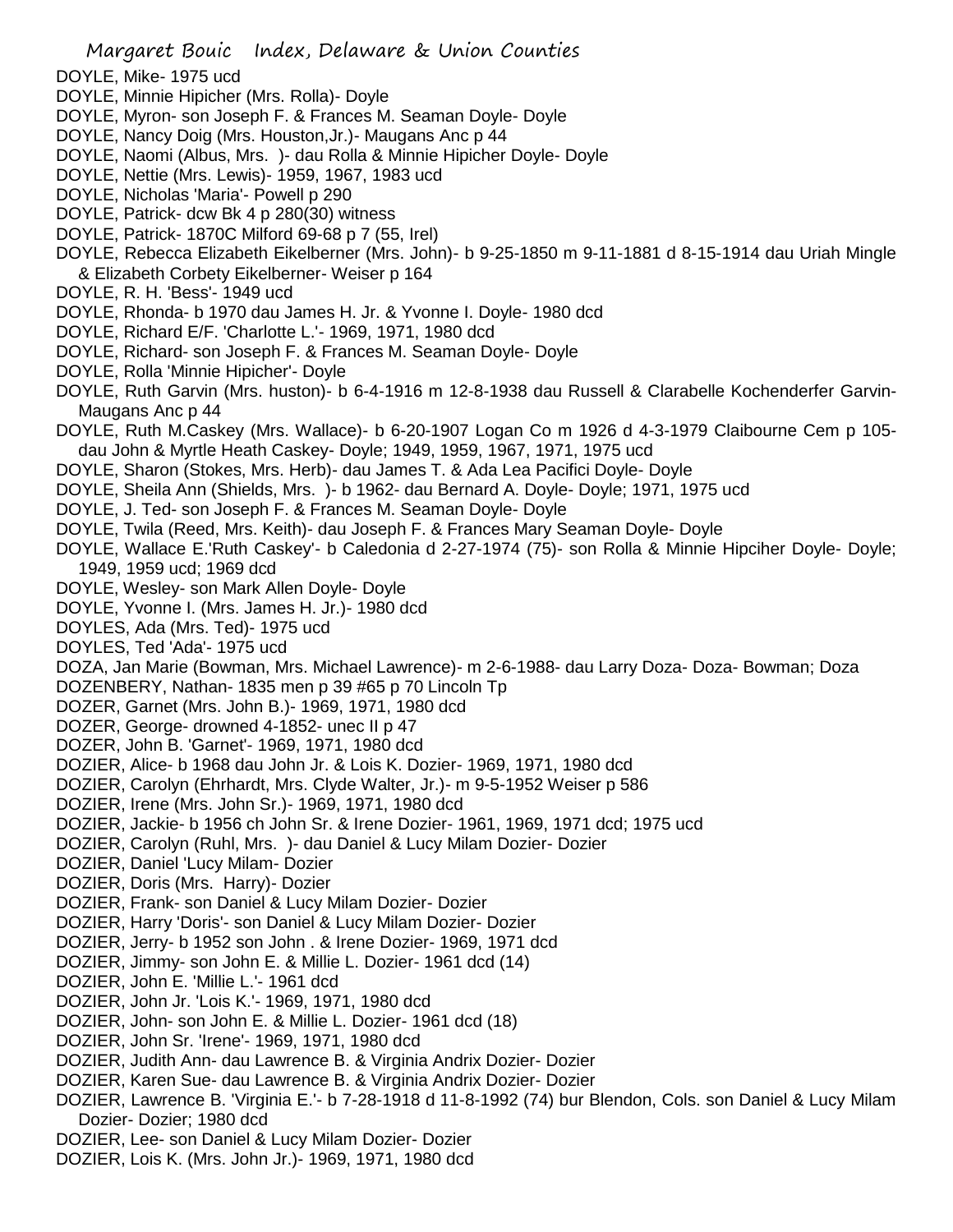- Margaret Bouic Index, Delaware & Union Counties DOZIER, Lucy Milam (Mrs. Daniel)- Dozier DOZIER, Maude- dau Daniel & Lucy Milam Dozier- Dozier DOZIER, Millie L. (Mrs. John E.)- 1961 dcd DOZIER, Patsy (Grimmett, Mrs. )- dau Lawrence B. & Virginia Andrix Dozier- Dozier DOZIER, Pearl- dau Daniel & Lucy Milam Dozier- Dozier DOZIER, Scott- b 1964/3 son John Jr. & Lois K. Dozier- 1969, 1971, 1980 dcd DOZIER, Shirley- b 1965/4 dau John Jr. & Lois K. Dozier- 1969, 1971, 1980 dcd DOZIER, Terry- ch John E. & Millie L. Dozier- 1961 dcd (9) DOZIER, Virginia E. Andrix (Mrs. Lawrence B.)- Dozier; 1980 dcd DOZIER, Virginia (Witt, mrs. Arland)- dau Lawrence B. & Virginia andrix Dozier- Dozier DOZIER, Wayne- son Daniel & Lucy Milam Dozier- Dozier; 1980 dcd DRADEN, Margaret Ann Curl- dau Thomas Hughes & Mary Jane Flenniken Curl- Powers p 177 DRAEGER, Sophia Leach (Mrs. James)- m 9-19-1962 dau Leroy Leach- Leach; Draeger DRAGGE, Sally (Smith, Mrs. Jack)- b 1934 m 1953 Maugans Anc p 173 DRAHO, S. S.- 1915 uch p 266 DRAIME, Ann (Koester, Mrs. Ronald)- dau Richard P,Sr & Carolyn Schauer Draime- Draime DRAIME, Bennie ' Joy'- son Verne E. & Hazel J. Newman Draime- Draime DRAIME, Betty (Mrs. Thomas)- Draime DRAIME, Carolyn Schauer (Mrs. Richard P.,Sr.)- Draime DRAIME, Hazel J. Newman (Mrs. Verne E.)- b 12-10-1908 m 12-5-1929 d 8-11-1997 (88) Hathaway Cem- dau Charlie & Jane Newman- Draime DRAIME, Janette- dau Richard P,Sr & Carolyn Schauer Draime- Draime DRAIME, Jo Ann (Cook, Mrs. )- dau Verne E. & Hazel J. Newman Draime- Draime DRAIME, Joy (Mrs. Bennie)- Draime DRAIME, Nancy Rinehart (Mrs. Richard Paul,Jr)- Draime DRAIME, Richard Paul,Jr. 'Nancy Rinehart'- b 3-17-1957 d 9-17-1994 (37) bur Clde son Richard P.Sr. & Carolyn Schauer Draime- Draime DRAIME, Richard Paul,Sr. 'Carolyn Schauer'- Draime DRAIME, Rose Mari (Grumieaux, Mrs. Bob)- dau Verne E. & Hazel J. Newman Draime- Draime DRAIME, Thomas 'Betty'- son Verne E. & Hazel J. Newman Draime- Draime DRAIME, Thomas- son Richard P.Sr. & Carolyn Schauer Draime- Draime DRAIME, Verne E. 'Hazel J. Newman'- m 12-5-1929 d 10–28-1971- Draime DRAIME, Woodrow- son verne E. & Hazel J. Newman Draime- Draime DRAINE, Charlotte (McKitterick, Mrs. Thomas)- b 1882 Irel m 1900 d 1911- McKitrick p 431, 432 DRAIS, J.- uca p 103 DRARD, S. S. 1915 uch p 285 DRUS, J.- uca p 103 DRAKE, ---1908 dch p 188; family of Martha Tummelson #30 unec V p 14 DRAKE, Dr.- 1985 uch p 25 DRAKE & Griswold- delge V p 66 DRAKE, ---b 9-21-1868 Orange Tp dau Jacob M. & Caroline Drake- dcb DRAKE, ---b 2-20-1891 Delaware Town dau Edward & Ida Boyer Drake, colored- dcb DRAKE, --b 4-1-1874 Concord Tp dau Francis & Rena Benett Drake- dcb DRAKE, infant delge VII p 23; dg 1-3-1902 DRAKE, A.- dumch p 315; hjt p 135; uca p 57, 100 DRAKE, Abigail (Dewey, Mrs. Israel)- b 9-28-1648 m 8-20-1668 d bef 11-17-1696 dau Sergt Job & Mary Wolcott Drake- dcc Christina Couter Ealy 1281 DRAKE, Abram- d 7-27-1930 SR York Cem p 103 DRAKE, Abram Jr. 'Mary J. Middleton'- m 3-14-1866 ucm 3928- son Abraham & Elizabeth Cook Drake- 1883 uch IV p 505, 508; 1850C Liberty Tp Un Co 930-947 p 139 (6,O); 1860C Liberty Tp 1131-1141 p 153 (16,O); 1870C Lib Tp 69 p 8 (25,O); 1880C Marysville 185-196 p 9 (34,O,O,Pa) p 0090 DRAKE, Abraham/Abram'Elizabeth Cook'- b 9-26-1805 m 1827 d 11-25-1868/7 (63-1-29)- 1883 uch V p 686; 1850C Liberty Tp Un Co 930-947 p 139 (44, Va); 1860C Liberty Tp 1131-1141 p 153 (55,O)
- DRAKE, Absolum- uca p 83
- DRAKE, A. C.- 1883 uch IV p 512, 541; lptw p 18; uca p 57
- DRAKE, Adam- brother Eve Hazel Drake McKitrick McKitrick p 300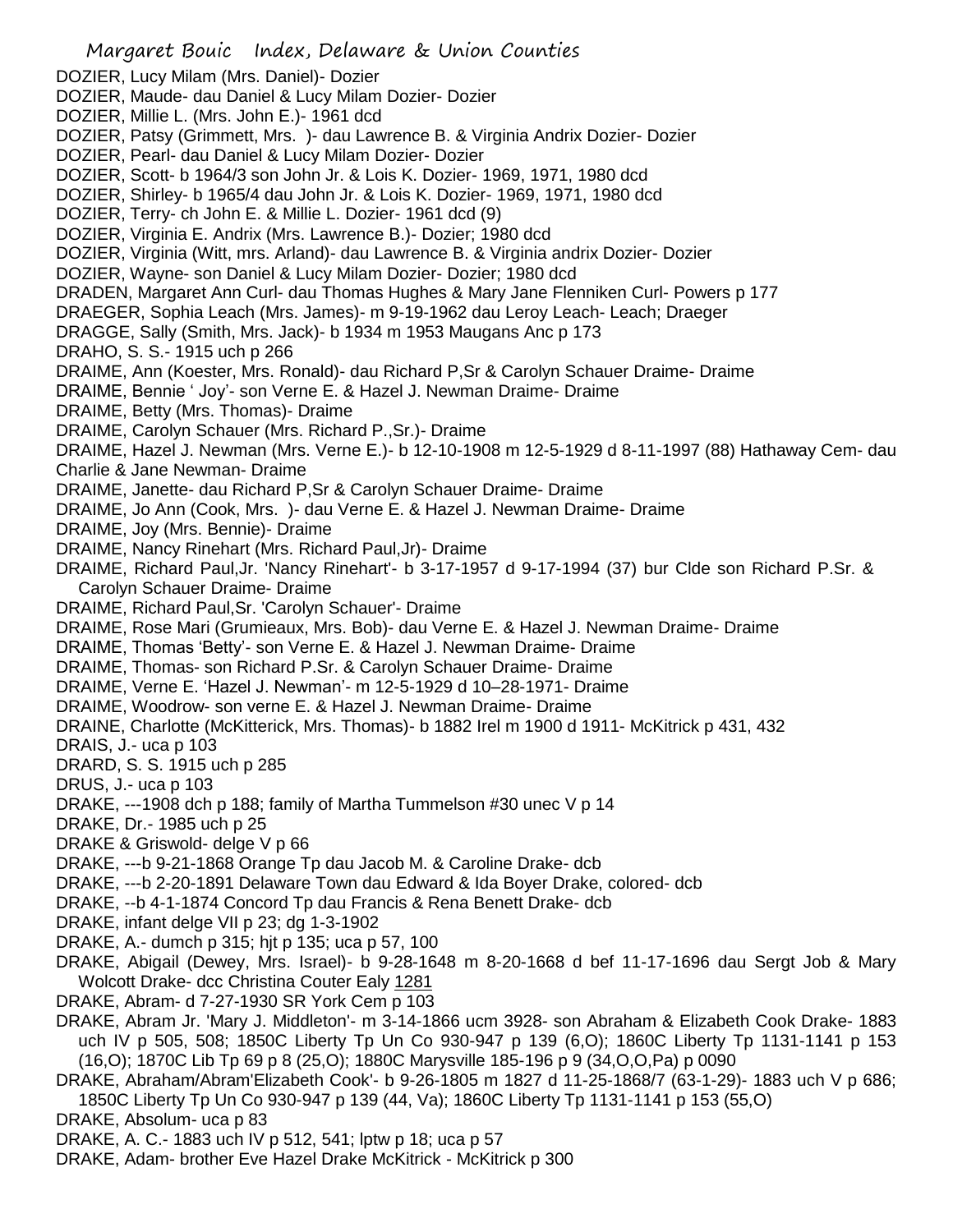DRAKE, Adolphus- son Charles S. & Lucy Drake- 1850C Delaware Town 1156 p 87 (7,O)

- DRAKE, Agnes M. Pettey (Mrs. Reed M.)- b 2-8-1890 d 7-19-1977 bur Prospect- dau William A. & Ida V. Hedges Pettey- Drake; 1973 ucd; 1985 uch p 41 (Can't find)
- DRAKE, Albert- brother Clarence Drake- Drake
- DRAKE, Alice, Miss- Pabst 8 p 29, 39, 41
- DRAKE, Alice (Mrs. Charles)- 1949 ucd
- DRAKE, Alice- d 5-31-1986 (82) sister Frances Hern- bur York Cem- Drake
- DRAKE, Allie M.- d 3-14-1881 (18-3-10) York Cem p 13 Southardtown Cem
- DRAKE, Almina- dau Lemon K. & Emeline Skidmore Drake- 1870C York Tp 83-82 p 11 (9,O)
- DRAKE, Alonzo G. d 3-28-1869 (19-1-15) New Millcreek Cem Liberty Tp lptw p 18- son Abraham & Elizabeth Cook Drake-; 1850C Lib Tp 930-947 p 139 (6/12,O); 1860C Liberty Tp Un Co 1131-1141 p 154 (10,O)
- DRAKE, Alonzo, Laura B.- b 5-1861 1900C Claibourne Tp 21-24-p A1 (39,o,O,O)
- DRAKE, Alonzo- b 1855 un Co d 2-25-1920 Oakdale Cem II p 45 (G-R7-8)
- DRAKE, Alonzo 'Louisa B. Guyton'- m 12-26-1878 ucm 6400
- DRAKE, Andrew J. 'Marie'- 1961 dcd
- DRAKE, Andrew 'Linda'- Drake
- DRAKE, Angeline- d 11-30-1881 (18-4-20) Southardtown York Cem p 15- dau Francis M. & Mary Harriman Drake- 1915 uch p 1065; 1870C york Tp 21-20 p 3 (4,O); 1880C York Tp 180 p 17 (14,O,O,O)
- DRAKE, Ann- d 9-17-1934 SR York Cem p 103
- DRAKE, Ann- (12-1850) dau Thomas & Sarah Freshwater Drake- Freshwater p 66, 71
- DRAKE, Ann- b 1964 dau Kenneth E. & Carol A. Drake- 1969, 1971, 1980 dcd
- DRAKE, Anna Catharine Erhard (Mrs. Fred)- d 2-1-1931 dau William Erhard- Weiser p 577
- DRAKE, Anna (Ferris, Mrs. )- sister Reed Drake- Drake; Sbc p 30, 35
- DRAKE, Anna K.- b 3-1894 dau Lemon Kenton & Rebecca C. Drake- 1900C York Tp 291 p 13A (6,O,O,O)
- DRAKE, Anna Knox (Mrs. Chordy L.)- 1915 uch p 1065; Sbc p 30
- DRAKE, Anna- eldest dau Samuel Drake- dcw Bk 2 p 169
- DRAKE, Anna (Mrs. William)- 1850C Paris Tp 679-693 p 103 (30,O); 1860C Paris Tp 1465-1455 p 192 (40,O)
- DRAKE, Anne E.- dau George Drake- Drake; Liggett- engaged to Luther Liggett,Jr.
- DRAKE, Arthur- son Abraham & Mary J. Middleton Drake- 1870C Liberty Tp un Co 69 p 9 (2,O); 1880C Marysville 185-196 p 9 (12,O,O,O)
- DRAKE, Arthur C.- son Abraham & Elizabeth Cook Drake- 1850C Liberty Tp un Co 930-947 p 139 (11,O); 1860C Lib Tp 1131-1141 p 154 (20,O); 1870C Lib Tp 244 p 29 (30,O)
- DRAKE, Avis E.- b 4-22-1880 dau Chordly L. & Sarah A. Dolly Drake- 1883 uch V p 541
- DRAKE, Barbara Jane Nyberg (Mrs. Dr. Walter P.)- b 10-10-1924 m 3-14-1945 d 9-9-1990 (65) Claibourne Cem -dau Stone & Marie Lyndberg Nyberg- Drake; 1985 uch p 42; 1959, 1967, 1971, 1973, 1975, 1979, 1981, 1983 ucd
- DRAKE, Beatrice (Samson, Mrs. Major James A.)- 1976 dch p 386
- DRAKE, Belva (Elliott, Mrs. )- dau Thomas & Lucinda Benedict Drake- Drake
- DRAKE, Benjamin- b 1863 d 1943 Oller Cem Powell p 81; 1908 dch p 392
- DRAKE, Benjamin- 1880C Concord Tp p 262A
- DRAKE, Benjamin- 1850C Oxford Tp 2738 p 1541 (24,O)
- DRAKE, Benjamin A. J. H. 'Sarah C.'- Stark Cem Powell p 207; Kingston Tp 1827 Powell p 147; 1880C Porter Tp p 456A
- DRAKE, Benjamin- son Ernest R. & Lula Hager Drake- Drake
- DRAKE, Bertha (Numsell, Mrs. )- dau Thomas & Lucinda Benedict Drake- Drake
- DRAKE, Betty J. (Mrs. David F.)- Drake
- DRAKE, Betty (Miller, Mrs. )- dau David F. & Betty J. Drake- Drake
- DRAKE, Beverly (Stephens, Mrs. )- dau Ernest R. & Lula Hager Drake- Drake
- DRAKE, Brad- son Richard L. & Gladys Irene Eldridge Drake- Drake
- DRAKE, Brent Eugene 'Marie Lynne Skipworth'- b 1960 m 6-6-1981 son Kenneth & Carol Drake- Drake; 1961, 1969, 1971, 1980 dcd
- DRAKE, Brian/Bryan- b 1963 son Kenneth E. & Carol A. Drake- 1969, 1971, 1980 dcd
- DRAKE, Bruce- b 1962 son Kenneth & Carol A. Drake- 1969, 1971 dcd
- DRAKE, C.- 1908 dch p 431
- DRAKE, Cala C. James (Mrs. J. Reed)- b 1894 d 1-7-1918 York Cem p 47 A10- 1985 uch p 41
- DRAKE, dau C. I. & R. I. b.d. 12-23-1895 York Cem p 47 A10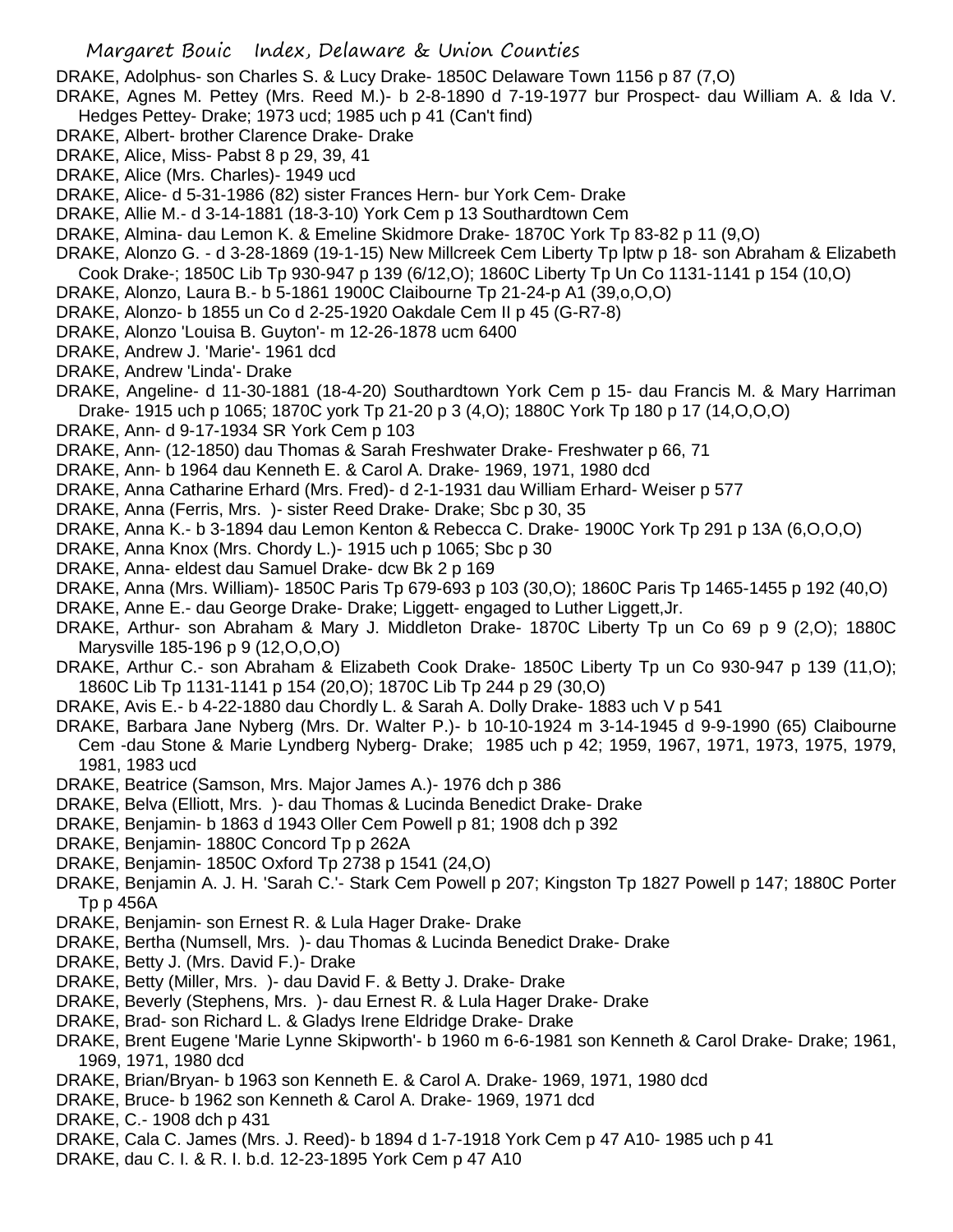- DRAKE, Carole A. (Mrs. Kenneth E.)- 1961, 1969, 1971, 1980 dcd
- DRAKE, Carole Ann Mudgett (Mrs. Stephen F.)- m 5-18-1981 dau Patrick Mudgett- Drake
- DRAKE, Caroline (Maine, Mrs. Robert Hiram)- Asp(453o)
- DRAKE, Carrie Ell (Mrs. James A.)- m 1895- unec IV p 18
- DRAKE, Carrie Olive Bargdill (Mrs. John Reed)- m 2-21-1920 dau William & Lydia Stockdale Bargdill- 1985 uch p 42
- DRAKE, Caryn- dau Andrew & Linda Drake- Drake
- DRAKE, Chaplain- Pabst 7 p 95
- DRAKE, Charles A.- 1908 dch p 430
- DRAKE, Charles 'Alice'- 1949 ucd
- DRAKE, Charles- son Charles S. & Lucy Drake- 1850C Delaware Town 1156 p 87 (10,O)
- DRAKE, Charles- son Lemon K. & Emeline Skidmore Drake- 1880C York Tp 181 p 17 (5,O,O,O)
- DRAKE, Charles 'Matilda Jane'- b 3-1875 d 4-8-1950 York Cem p 81 C47; 1900C York Tp 219 p 9B (25,O,O,O) m 5y
- DRAKE, Charles S.- 1880 dch p 412; 1908 dch p 430; 1850C Delaware Town 1156 p 87 (47, NJ); delge V p 35, VIII p 31, IX p 18 (1850)
- DRAKE, Charlie J.- d 10-31-1887 (1-8-7) son Theodore T. & B. Drake- Southardtown Cem York p 15 F3
- DRAKE, Charlie L.- son Ira W. & Ruth A. Drake- 1870C York Tp 175-172 p 23 (13,O)
- DRAKE, Chester 'Lois E. Martin'- b 1-4-1888 m 1924 d 10-7-1965 bur W. Mansfield- son Thomas & Lucinda Benedict Drake- Drake
- DRAKE, Chordly L 'Anna Knox''Sarah A. Dolly''Ruby L.'- b 3-1-1851 m 3-13-1875 ucm 5661 d 5-11-1932 Southardtown Cem York Cem p 47, 135- son Frances M. & Mary Harriman Drake- 1860C York Tp 1409-1419 p 190 (9,O); 1870C York Tp 21-20 p 3 (19,O); 1880C York Tp 180 p 17 (29,O,O,O) p 0026; 1900C York Tp 289 p 12B (49,O,O,O) m 9y; mt 3 p 11; uca p 98
- DRAKE, Chordy 'Sarah James'- d 6-8-1878 (80-9-24)- 1915 uch p 1065, 1106; 1883 uch V p 541, 551
- DRAKE, Clara- dau John & Minnie Miller Drake- Pounds 5
- DRAKE, Clarence L. "Cuckey"'Mary L.'- d 7-15-1977 (88) bur Forest Grove- Drake; 1969, 1971 dcd
- DRAKE, Clarence- brother Reed Drake- Drake
- DRAKE, Clarisa (Welch, Mrs. Aaron)- m 5-1-1825 Norton- dau William Drake- dcga p 28 Del Pat & Fr. Chron
- DRAKE, Clarisa- dau William & Anna Drake- 1860 Marysville 1465-1455 p 192 (9,O)
- DRAKE, Clarissa Wilcox (Mrs. Daniel S.)- m 3-29-1839 dcm
- DRAKE, Cody- b 1962 son Walter P. & Barbara Jane Nyberg Drake- 1985 uch p 42; 1967, 1971, 1973, 1975, 1979, 1981 ucd
- DRAKE, D.- hadc p 38
- DRAKE, Daniel- 1835 men p 41 #55 p 73 Marlborough Tp
- DRAKE, Dr. Daniel- 1908 dch p 351; Fowler picture 6, 56
- DRAKE, Daniel 'Lulu Primmer'- d 9-26-1961- Drake
- DRAKE, Daniel P.- b 7-12-1896 Concord Tp son Harry & Minnie Corbin Drake- dcb
- DRAKE, Daniel 'Sarah Baughen'- b 1833 m 8-15-1856 ucm 2450 d 1874 New Millcreek Cem Liberty Tp- son Abraham & Elizabeth Cook Drake- 1850C Liberty Tp Un Co 930-987 p 139 (17,O); 1860C Liberty Tp 978-988 p 134 (27,O); 1870C Liberty Tp 147 p 18 (35,O) lptw p 17; mt 3 p 24, unec VIII p 65, XIV p 26
- DRAKE, Daniel S. 'Clarissa Wilcox'- m 3-29-1839 dcm
- DRAKE, Danny- son Lee & Katherine Drake- 1961 dcd (4)
- DRAKE, Darrell P.- b 7-1896 son Harry H. & Winnie B. Drake- 1900C Leesburg Tp 260-263 p 11B (3,O,O,O)
- DRAKE, David Jr.- son David F. & Betty J. Drake- Drake
- DRAKE, David 'Margaret Freshwater'- (45-1850 Holmes Co)- Freshwater p 64, 68, 69, 71
- DRAKE, David F.- b 11-27-1920 d 2-9-1991 (70) Marengo- son Silas F. & Emma Greene Drake- Drake
- DRAKE, Debra- dau Lee & Katherine Drake- 1961 dcd (4)
- DRAKE, Della E.- d 3-25-1975 (13d) dau T. L. & L. E.- Southardtown Cem York Cem p 15 D25
- DRAKE, Donald- b 1958 son Francis & Thelma Drake- 1959, 1967 ucd
- DRAKE, Donald- son Louis & Flora Drake- Drake
- DRAKE, Donna- b 1961 dau Francis & Thelma Drake- 1967 ucd
- DRAKE, Donna (Mrs. James A.)- 1991 ucd
- DRAKE, Donna (Sagar, Mrs. )- dau Ernest R. & Lula Hager Drake- Drake
- DRAKE, Doris- dau Daniel & Lulu Primmer Drake- Drake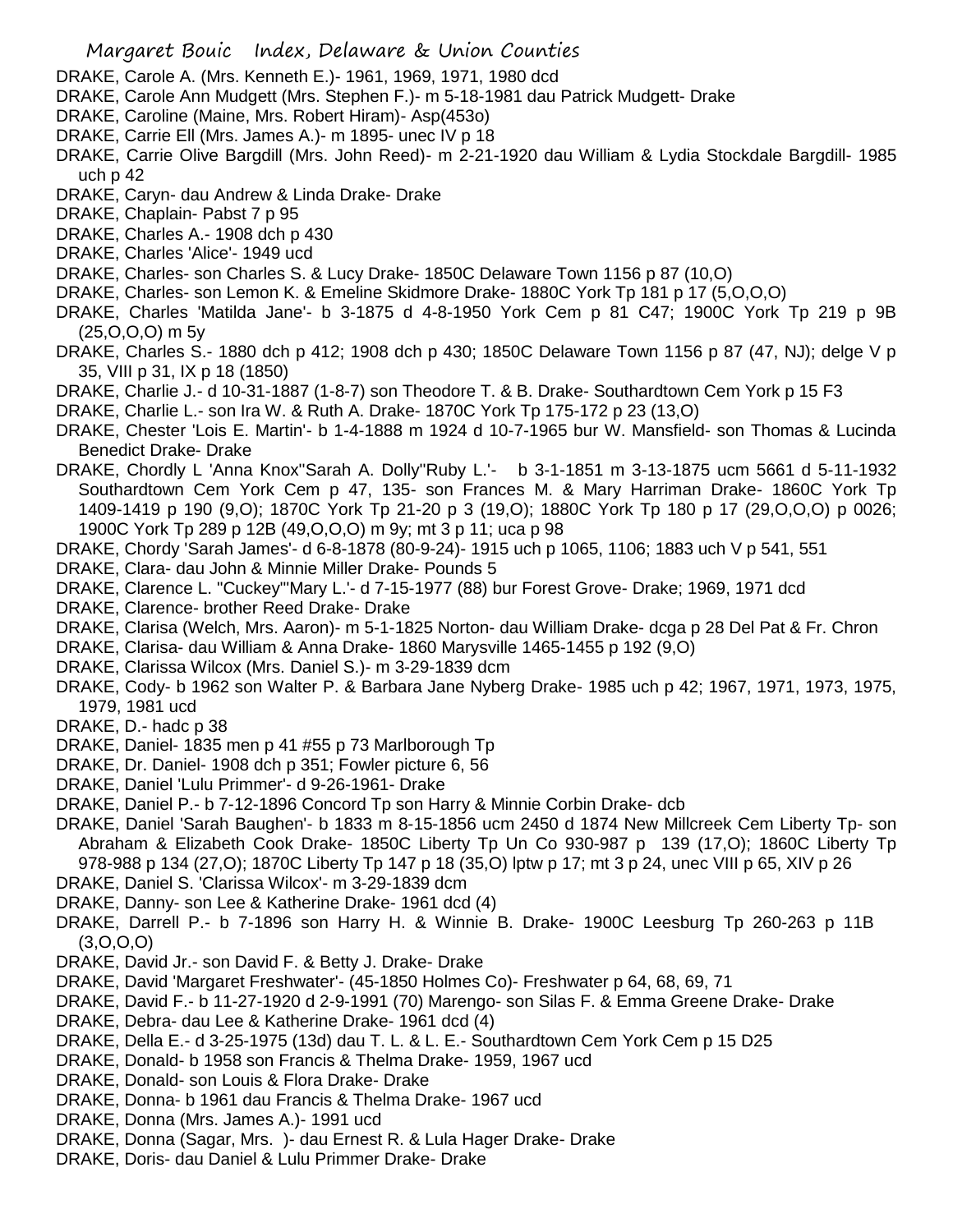- DRAKE, Doris McKitrick (Mrs. )- McKitrick p 175
- DRAKE, Dorothy Hillyer (Mrs. Howard C.)- Drake
- DRAKE, Edna (LeClear, Mrs. Theodore)- dau Silas F. & Emma Greene Drake- Drake
- DRAKE, Edna Mary/Mae -b 11-6-1921 Yd 10-2-1992 (70) York Cem p 87- dau John Reed & Carrie Olive Bargdill Drake- 1985 uch p 43; 1949, 1959, 1967, 1971, 1973, 1975, 1979 ucd
- DRAKE, Edward- son Edward W. & Vica Drake- 1961 dcd
- DRAKE, Edward- son Silas F. & Emma Greene Drake- Drake
- DRAKE, Edward W. 'Vica'- 1961 dcd
- DRAKE, E. F.- unec XI p 66
- DRAKE, Effie- b 1891 Byhalia Cem R14 lptw p 131
- DRAKE, Effie (Hughes, Mrs. Hugh Carl,Sr.)- dcq Hugh Carl Hughes 3
- DRAKE, Effie dau Mrs. Krocescup- 1949 ucd
- DRAKE, E. J.- 1883 uch IV p 533
- DRAKE, Elder- Pabst 8 p 50, 51; 1976 dch p 349
- DRAKE, Elias- 1835 men 51 #78 p 93 Porter Tp; 1826 Kingston Tp delge VI p 38,39
- DRAKE, Elias 'Margaret Jane Sproul'- m 9-16-1847 ucm 1250; unec VII p 26, XII p 54; 1850C Millcreek Tp 1989-2010 p 290 (30, Mass)
- DRAKE, Eliza- 2nd dau Samuel Drake- dcw Bk 2 p 169
- DRAKE, Elizabeth- 1880C Concord Tp p 260A
- DRAKE, Elizabeth- 1880C Concord Tp p 264A
- DRAKE, Elizabeth- 1880C Liberty Tp Un Co p 036A
- DRAKE, Elizabeth- b 3-1827 1900C Magnetic Springs 324-327 p 13B (73,Pa,Pa,Pa) 11 ch, 7 living, wid
- DRAKE, Elizabeth Cook (Mrs. Abraham)- b 11-2-1808 m 1827- 1883 uch V p 686; 1850C Liberty Tp Un Co 930-947 p 139 (43, Pa); 1860C Lib. Tp 1131-1141 p 154 (51, Pa); 1870C Lib. Tp 244 p 28 (61, Penn); 1880C Lib Tp 52-53 (71, Pa,Va,Va)
- DRAKE, Elizabeth (Gaylord, Mrs. William)- dau John & Elizabeth Rogers Drake- Powers Pat p 108
- DRAKE, Elizabeth Hoover (Mrs. Warren)- m 7-16-1857 ucm 2574; unec IV p 28, XII p 12
- DRAKE, Elizabeth J.- dau Abraham & Elizabeth Cook Drake- 1850C Liberty Tp Un Co 930-947 (3,O); 1860C Lib. Tp 1131-1141 p 154 (13,O)
- DRAKE, Elizabeth (Miller, Mrs. William C.)- m 9-26-1869 ucm 4604
- DRAKE, Elizabeth Rogers (Mrs. John)- Powers Pat p 108
- DRAKE, Elizabeth (Sidebottom, Mrs. John)- dumch p 448
- DRAKE, Elizabeth (Mrs. W. J.)- d 7-24-1877 (41-8-24) Southardtown Cem York p 13
- DRAKE, Elonza- son William & Anna Drake- 1860C Marysville 1465-1455 p 192 (7,O)
- DRAKE, Elmer V.- b 1925 d 1950 Oller Cem p 28
- DRAKE, Elzie- son David F. & Betty J. Drake- Drake
- DRAKE, Elzedro- b 10-12-1901 Va Sul. son Sam & Kate Hensley Drake- dcb
- DRAKE, E. M.- uca p 98
- DRAKE, Emeline Skidmore (Mrs. Lemon K.)- b 6-20-1838 m 3-20-1859 ucm 2861 d 12-6-1924 Southardtown Cem- York Cem p 15- dau Isaac & Sarah A. Haines Skidmore- 1915 uch p 1080; 1860C York Tp 1405-1415 p 190 (21,O)); 1880C York Tp 181 p 17 (40,O,O,O)
- DRAKE, Emily Skinner (Mrs. Silas)- b 1827 m 4-20-1851 dcm d 1912 Oller Cem p 4, Powell p 81
- DRAKE, Emma Essman (Mrs. William K.)- b 1-8-1883 d 8-21-1982 bur Marion- dau Peter & Bridget Gallagher Essman- Drake
- DRAKE, Ephraim- son Abraham & Elizabeth Cook Drake- 1850C Liberty Tp Un Co 930-947 (8,O)
- DRAKE, Emma Greene (Mrs. Silas)- Drake
- DRAKE, Erle- Pabst 2 p 63
- DRAKE, Ernest- Pabst 2 p 63
- DRAKE, Ernest R. 'Lula Nell Hager'- b 2-8-1912 m 4-27-1931 d 3-24-1988 bur Chesterville- son Silas F. Drake- Drake
- DRAKE, Ethel O,- b 9-3-1883 Kingston Tp son C. F. & Alice M. Grant Drake- dcb
- DRAKE, Ethel Ritchie (Mrs. Tanna Paul)- b 1877 m 6-30-1904 d 11-9-1964 Claibourne Cem p 91- Drake; 1949 ucd
- DRAKE, Evalina (Richardson, Mrs. Oliver E.)- m 1853 gr dau Capt. William Drake- Powell p 366
- DRAKE, Eve Hazel (McKitrick, Mrs. Herman)- b 2-14-1900 m 11-24-1921 d 3-14-1972 dau Oliver E. Drakesister Adam Drake- McKitrick p 300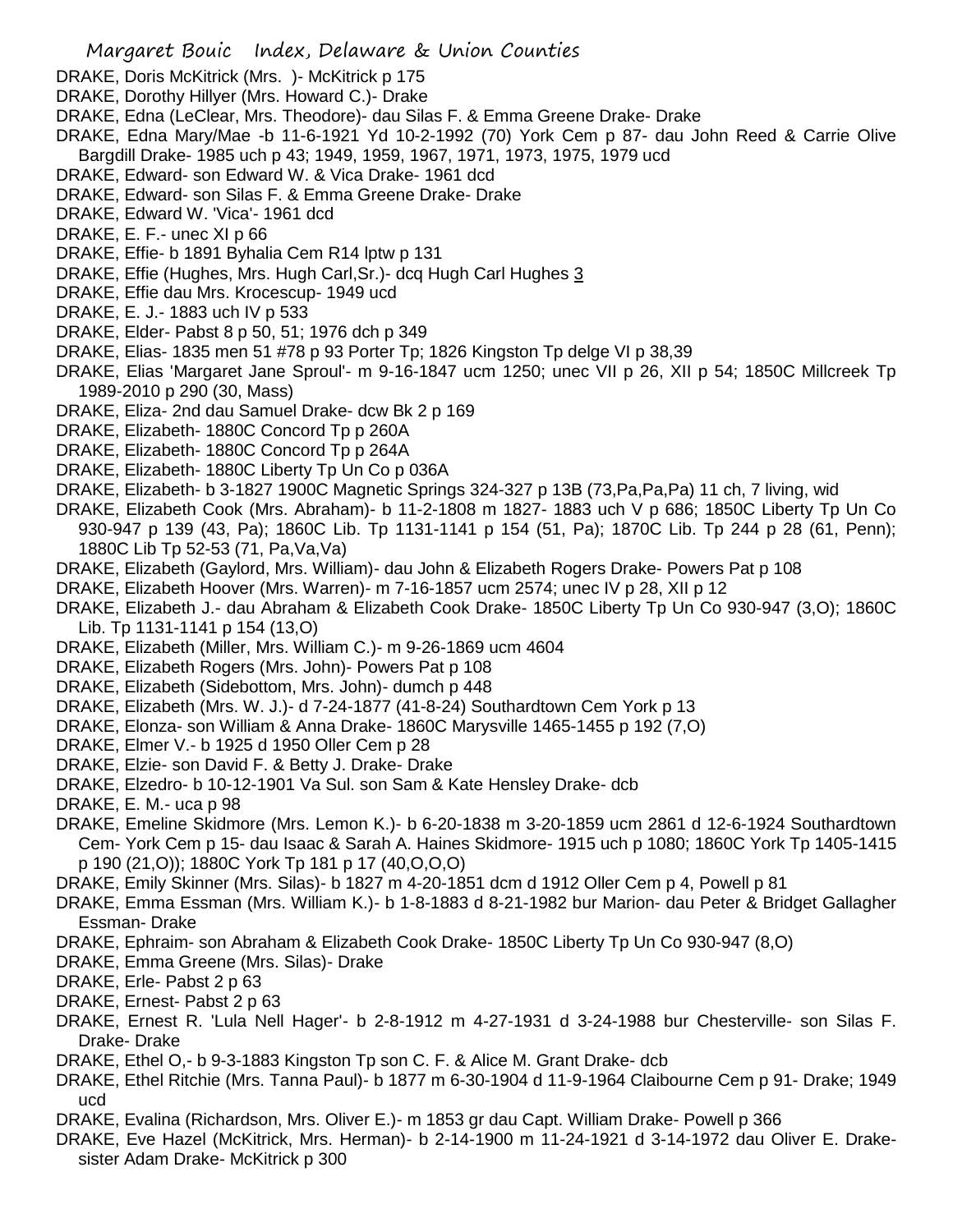- DRAKE, Eveline- 1850C Delaware Town 1012 p 80 (15,O)
- DRAKE, Flora dau Lemon K. & Emaline Skidmore Drake- 1880C York Tp 181 p 17 (19,O,O,O)
- DRAKE, Flora B.- b 2-1882 dau Lemon Kenton & Rebecca C. Drake- 1900C York Tp 291 p 13A (18,O,O,O)
- DRAKE, Flora (Mrs. Louis)- Drake
- DRAKE, Floyd- b 8-19-1900 Concord Tp son Charles & Fannie Beaver Drake- dcb
- DRAKE, Frances Gray Murdock (Chin, Mrs. Arthur)(Mrs. John Nicholas)- b 12-1-1922 dau William Gray & Grace Showers Murdock- Weiser p 756
- DRAKE, Francis- Nash p 107
- DRAKE, Sir Francis- Pabst 1 p 31; dumch p 448
- DRAKE, Francis- b 1858 d 1931 Oller Cem p 4, Powell p 81
- DRAKE, Francis- son Ernest R. & Lula Hager Drake- Drake
- DRAKE, Francis M. 'Mary Harriman'- b 8-14-1828 m 2-28-1850 d 5-15/16-1880 (51-9-1) Southardtown Cem York p 15- son Chordy & Sarah J. Drake- 1915 uch p 1065; 1985 uch p 40; 1860C York Tp 1409-1419 p 190 (31,O); 1870C York Tp 21-20 p 3 (41,O)
- DRAKE, Francis Martin- son John Reed & Carrie Olive Bargdill Drake- 1985 uch p 42, 180
- DRAKE, Francis M. 'Thelma'- 1959, 1967 ucd
- DRAKE, Francis M.- son William & Anna Drake- 1850C Paris Tp 679-693 p 103 (2,O); uca p 98
- DRAKE, Frank 'May A.'- b 1-1862 d 1928 Claibourne Cem p 72 son Elizabeth Drake- 1900C Magnetic Springs 324-327 p 13B (38,O,Va,Pa)
- DRAKE, Fred 'Anna Catharine Erhard'- d 1-3-1930- Weiser p 577
- DRAKE, Gary- son Ralph W. Drake- Drake
- DRAKE, George- son Thomas & Sarah Freshwater Drake- (19-1850 Holmes Co)- Freshwater p 66, 71
- DRAKE, Geraldine/Geraldean (Timmons, Mrs. )- dau Walter Ellsworth & Ona Mary Belle Fleming Drake-Drake; dcc Ona Fleming Drake 1
- DRAKE, Gladys Ford (Mrs. Marion)- dau Richard & Angeline Fossinger Ford- Weiser p 290
- DRAKE, Gladys Irene Eldridge (Mrs. Richard L.)- b 1-21-1927 d 8-28-1977 (70) bur Upper Sandusky- dau
- Elliott Allen & Louella May Purtee Eldridge- Drake
- DRAKE, Grace (Congress)- delge IV p 54
- DRAKE, Hamer A.- grandson Elizabeth Cook Drake- 1880C Liberty Tp Un Co 52-53 p 6 (8,O,O,O)
- DRAKE, Hanah I.- dau William & Anna Drake- 1860C Marysville 1465-1455 p 192 (7,O)
- DRAKE, Hannah J. (Skidmore, Mrs. Thomas)- b 6-25-1831- dau Chordy & Sarah Drake- 1915 uch p 1106; 1883 uch V p 551
- DRAKE, Hannah (Mrs. William)- d 12-15-1856 (38-0-14) Africa Cem Powell p 179
- DRAKE, Harriet (Jones, Mrs. Maj. Isaac)- m Marlborough Tp 1-9-1831 dcga p 52 Ohio State Gaz. dau William S. Drake
- DRAKE, Harriett 910-1850) dau Thomas & Sarah Freshwater Drake- Freshwater p 66, 71
- DRAKE, Harry H.'Winnie B.'- b 9-1-1872 d 1936 son Dr. Saul S. & Lucretia Breese Drake- 1883 uch V p 686;
- unec III p 4; 1880C Taylor Tp 31-32 p 3 (7,O,O,O); 1900C Leesburg Tp 260-263 p 11B (27,O,O,O) m 4y
- DRAKE, Harry- son Jennie Evans Drake- Cowgill p 30
- DRAKE, Harry 'Marie Bussler'- Drake
- DRAKE, Harry M. 'Mary Ann Luton'- b 9-25-1904 m 1941 d 3-3-1982 bur Stoutsville- son Louis & FLora Drake-Drake; 1949, 1973, 1975, 1979, 1981 ucd; 1961 dcd
- DRAKE, Helen (Clapsaddle, Mrs. George F.)- m 5-10-1936- Drake
- DRAKE, Helen (Fox, Mrs. )- dau Ernest R. & Lula Hager Drake- Drake
- DRAKE, Henrietta- d 12-18-1884 (3-3-8) Southardtown Cem York p 15- dau Thomas L. & Lucinda E. Drake
- DRAKE, Henry- son Charles S. & Lucy Drake- 1850C Delaware Town 1156 p 87 (13,O)
- DRAKE, Howard C. 'Dorothy Hillyer'- b 9-4-1886 d 4-27-1974 (87) bur Sunset, Cols.- son John & Lydia Sharp Drake- Drake; 1900C Wasington Tp 266 p 12A (13,O,O,O)
- DRAKE, Mrs. I.- uca p 92
- DRAKE, Icy D.- d 4-5-1888 (22-5-9) Southardtown Cem York p 13
- DRAKE, Inez L. (Mrs. LeRoy)- 1959 ucd
- DRAKE, Ira W. 'Ruth A.'- 1870C York Tp 175-172 p 23 (48,O)
- DRAKE, Isaac- son Samuel Drake- dcw Bk 2 p 169
- DRAKE, Isabella A. McPeck (Mrs. Warren J.)- b 1847 m 9-28-1878 ucm 6318 d 5-2-1922 York Cem p 67 B56; dumch p 453
- DRAKE, Ivie- b 8-1879- dau Theadore T. & Sabina Drake- Drake 2 p 34, 61; 1880C York Tp 183 p 18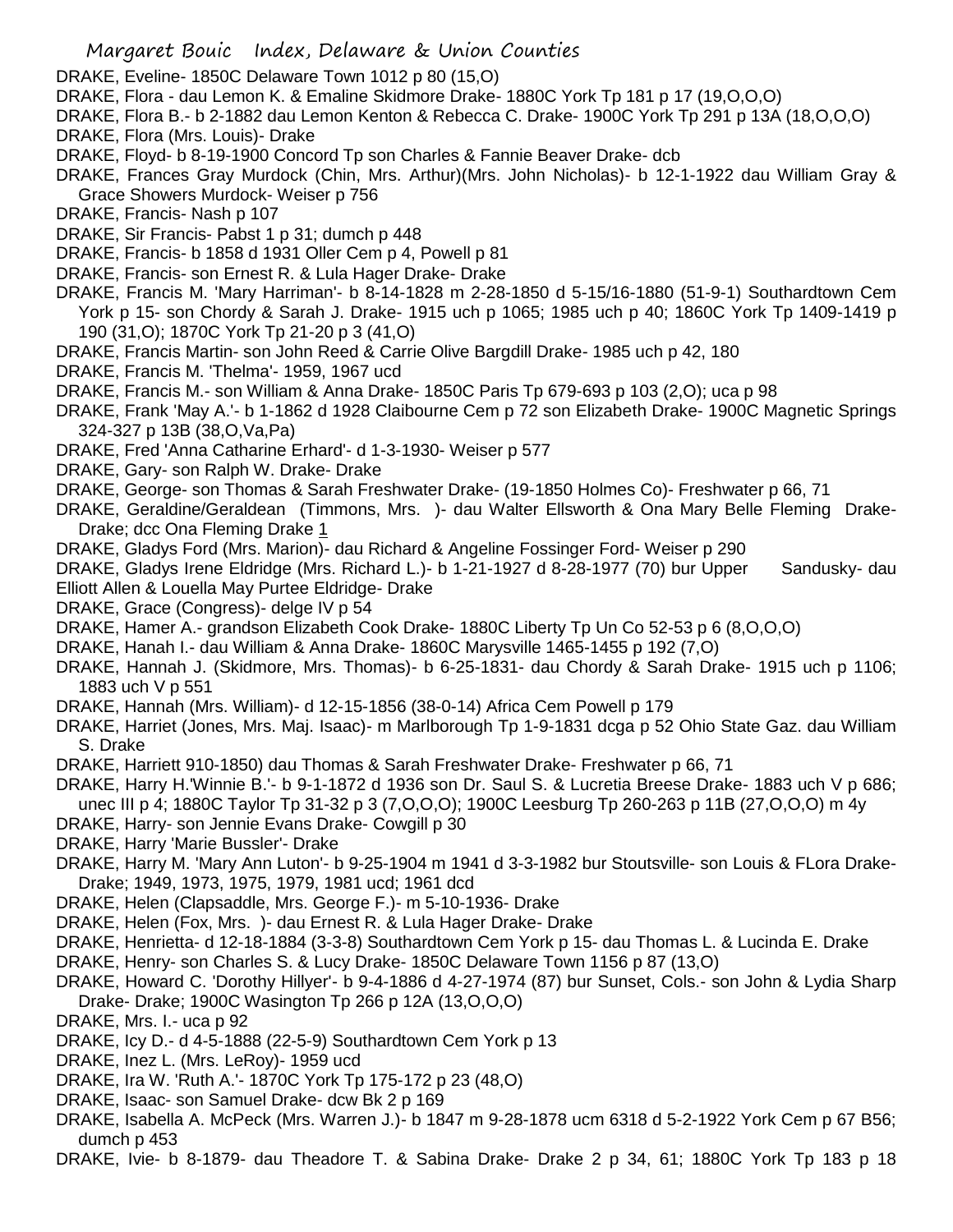Margaret Bouic Index, Delaware & Union Counties (10/12,O,O,O) DRAKE, Jackson- 1880C Jerome Tp 204-220 (20) p 0150

- DRAKE, Jacob- d 8-15-1829 (26-3-5) Stark Cem Powell p 207
- DRAKE, Jacob- 1880C Jerome Tp 0154
- DRAKE, Rev. Jacob 'Nancy'- b 1772 d 1854 Oak Grove Cem Powell p 430; 1820C Delaware Town; 1880 dch p 194, 209, 210, 318, 320, 321, 327, 336, 346, 348, 349, 350, 362, 464, 480, 487, 506, 507, 530; 1908 dch p 80, 106, 110, 115, 196, 239, 266, 284, 288, 293, 392, 452; Maugans Anc p 89; Powers p 277; dcga p 3, 14, 23, 24, 35, 45, 53, 64; delge II p 14, 23, 37, III p 2 48, V p 36, 66, VI p 37, VIII p 31, 53, IX p 18, 53, 78 X p 10; 1976 dch p 6, 10, 144; Pabst Pion I p 86, II p 255; Pabst 1 p 2, 43, 5 p 1; ffd p 14; dpc p 7; lpc p 4 hmp p 39; unec II p 14; dcw Bk 3 p 216; 1850C Delaware Town 1084 p 84 (77, NY); 1883 uch III p 284; hadc p 50
- DRAKE, Elder- 1908 dch p 484
- DRAKE, Jacob 'Sally Hillman'- m Kingston Tp dcga p 29, 60 Del Pat & Fr Chron 6-23-1825
- DRAKE, James A.- b 3-16-1868 d 9-27-1956 Raymond Cem lptw p 26
- DRAKE, James A. 'Carrie Ell'- m 1895 per slip unec IV p 18; delge VI p 37
- DRAKE, James A. 'Donna'- 1991 ucd
- DRAKE, James- b 4-1847 son Elizabeth Drake- 1900C Magnetic Springs 324-327 p 13B (58,O,Va,Pa)
- DRAKE, James G. 'Mary E. Howlam'- m 3-18-1869 ucm 4523
- DRAKE, Janice Skeens (Pelphrey, Mrs. )(Mrs. Ralph W.)- Drake
- DRAKE, J. D.- b 1858 d 1928 Oller Cem p 4; Powell p 81
- DRAKE, Jean (Hendrickson, Mrs. Morris)- dau William K. & Emma Essman Drake- Drake
- DRAKE, Jennie Evans (Mrs. )- dau Wilbert Henson & Susie Ann Chapman Evans- Cowgill p 30
- DRAKE, Jesse M.- b 1-1890; 1900C Washington Tp 33 p 2A (10,O,O,O)
- DRAKE, Sergt Jo 'Mary Wolcott'- dcc Christina Couter Ealy 2562
- DRAKE, John- son Charles S. & Lucy Drake- 1850C Delaware Town 1156 p 87 (21,NJ)
- DRAKE, John 'Elizabeth Rogers'- Powers Pat p 108
- DRAKE, John- son Ernest R. & Lula Hager Drake- Drake
- DRAKE, John G.- 1880C York Tp p 033A
- DRAKE, John I.- son William & Anna Drake- 1850C Paris Tp 679-693 p 103 (9, Ill); 1860C Marysville 1465-1455 p 192 (20, Ill)
- DRAKE, John- b 4-1885 son John & Lydia Sharp Drake- Drake; 1900C WashingtonTp 266 p 12A (15,O,O,O)
- DRAKE, John L.- d 3-24-1923 York Cem SR p 103
- DRAKE, John 'Lucy Sherwood'- m 1-2-1866 ucm ucm 3891
- DRAKE, Dr. John M.- letter, 1843, unec XII p 65
- DRAKE, John M. 'Lydia A. Sharp'- b 12-1846 m 11-19-1874 ucm 5579 d 1918 Byhalia Cem lptw p 131; Drake; mt 3 p 4; 1900C Washington Tp 266 p 12A (53,O,Va,O) m 26y
- DRAKE, John M. Jr.- b 1885 Byhalia Cem lptw p 131
- DRAKE, John 'Minnie Miller'- Pounds 4,5
- DRAKE, John Nicholas 'Frances Gray Murdock'- Weiser p 756
- DRAKE, John Reed 'Miss James''Carrie Olvie Bargdill'- b 2-1895 son John Tillman & Mary M. Henry Drake-1915 uch p 1066; 1985 uch p 42, 137, 159; 1900C York Tp 253 p 11A (5,O,O,O)
- DRAKE, John- son Richard L. & Gladys Irene Eldridge Drake- Drake
- DRAKE, John S.- d 9-6-1830 (1-6-17) Stark Cem Powell p 207 son J. & S.
- DRAKE, John- son Thomas & Sarah Freshwater Drake- (7-1850)- Freshwater p 66, 71
- DRAKE, John T. 'Mary M. Henry'- b 10-1-1853 m 12-25-1875 d 3-24-1923 York Cem p 47- son Francis M. & Mary Harriman Drake- 1915 uch p 1065, 1066; 1883 uch V p 541; uca p 98; 1870C York Tp 21-20 p 3 (16,O); 1880C York Tp 316 p 32 (27,O,O,O); 1900C York Tp 253 p 11A (46,O,O,O) m 224y
- DRAKE, Rev. John W.- d 4-19-1875 1915 uch p 207, 211; hmp p 92, 115, 128, 198; 1883 uch V p 37, 38, 533; mt 1-10-1855
- DRAKE, John W.- son Agnes M. Pettey Drake- Drake; 1991 ucd
- DRAKE, Joseph- d 4-5-1876 (25-1-14) Oller Cem p 4; Powell p 81
- DRAKE, Baptist Joseph- Delaware Gazette- 1976 dch p 252
- DRAKE, Julia (Gossard, Mrs. William)- dau William R. & Wanda W. Mackan Drake- Drake
- DRAKE, Julia (Mrs. )- mother of Theadore Drake- 1880C York Tp 183 p 18 (66, NC,Va,NC))
- DRAKE, Julie- dau William & Wanda Mackan Drake- Wells 4
- DRAKE, Junior- son Jennie Evans Drake- Cowgill p 30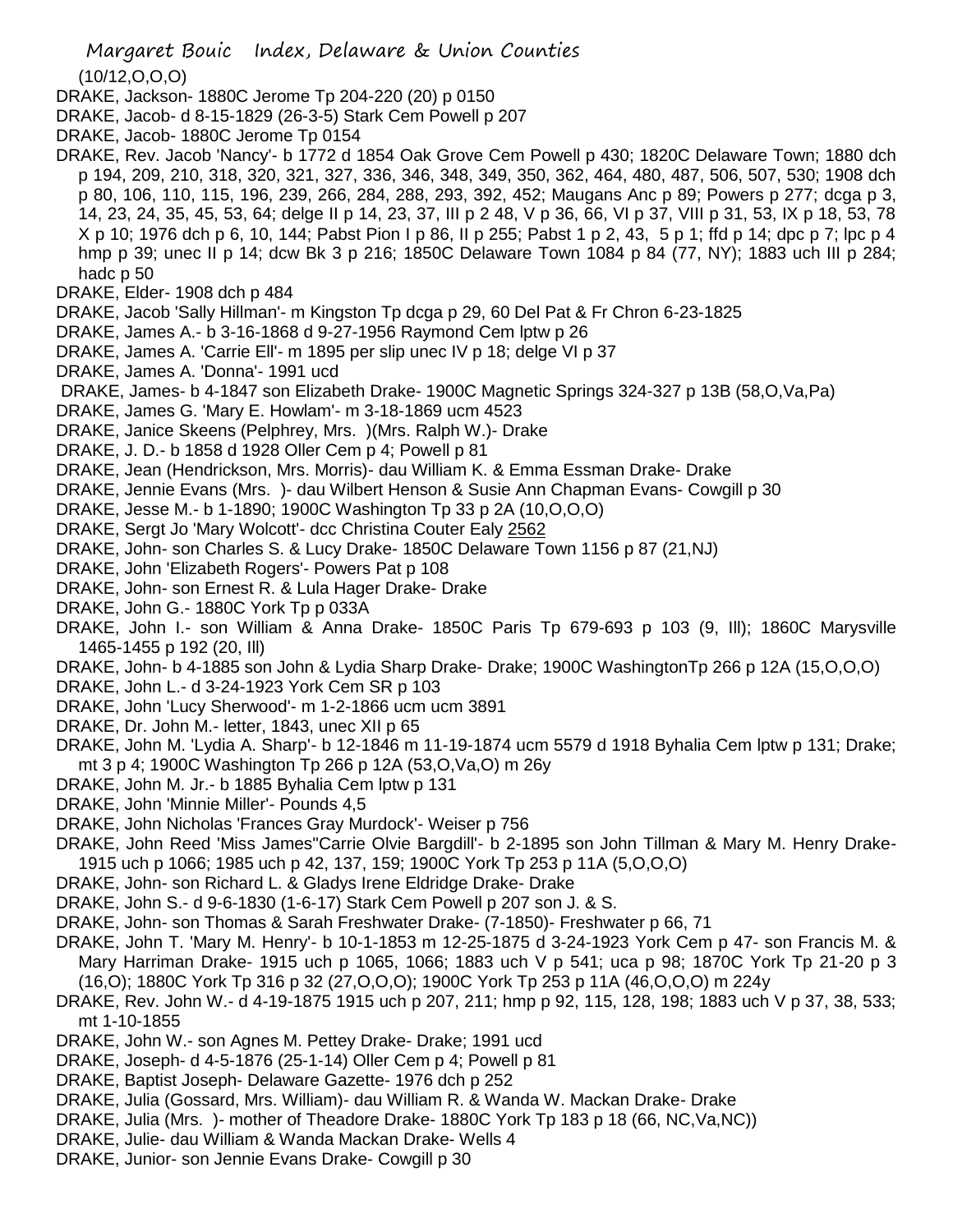- DRAKE, J. W.- Pabst 3 p 3; unec I p 14
- DRAKE, Rev. J. W.'Z. M. Raymond'- m 9-8-1857 ucm 2596 mt 9-16-1857; unec IV p 33, 34, 59, XII p 12
- DRAKE, Karen- b 1965 lived with Raymond & Elizabeth Barron- 1971, 1973 ucd
- DRAKE, Katherine (Mrs. Lee)- 1961 dcd
- DRAKE, Kathy- dau Lee & Katherine Drake- 1961 dcd (3)
- DRAKE, Kelly T. 'Linda'- b 1947 son W. P. & Barbara Jane Nyberg Drake- Drake; 1985 uch p 42; 1959, 1967 ucd
- DRAKE, Kenneth E. 'Carol A.'- 1961, 1969, 1971, 1980 dcd
- DRAKE, Kenneth- son Ernest R. & Lula Hager Drake- Drake
- DRAKE, Kenneth b 1966 lived with Raymond & Elizabeth Barron- 1973 ucd
- DRAKE, Kenneth J. 'Mary Alice'- d 10-31-1968 (39)- Drake
- DRAKE, Kenneth 'Martha Jean Seaman'- m 7-28-1957- Drake
- DRAKE, Lemon Kenton 'Rebecca C.'- b 12- 1859 d 12-14-1933 York Cem p 61 B15; 1900C York Tp 291 p 13A (40,O,O,O) m 20y
- DRAKE, Laura A. Casey (Mrs. William B.)- m 11-20-1879 ucm 6598; 1880C Jerome Tp 47 p 6 (19,O,Pa,Pa)
- DRAKE, Laura B. (Mrs. Alonzo)- b 1-1860 1900C Claibourne Tp 21-24 p 1A (40,O,O,O) m 22y, no ch
- BRAKE, Laura M. (Weeks, Mrs. Willis)- b 5-29-1848 m 7-25-1865 dcm d 9-22-1917 ped Cynthia McGuire Diehl 27 delge III p 30
- DRAKE, Lawrence- son Jennie Evans Drake- Cowgill p 30
- DRAKE, L. D. (32-1882)- unec III p 2
- DRAKE, Leah Colleen- b 3-26-1990 dau Stephen & Carole Ann Mudgett Drake- Drake; Mudgett
- DRAKE, Lee 'Katherine'- 1961 dcd
- DRAKE, Lemon K. 'Emeline Skidmore'- b 5-12-1838 m 3-20-1859 ucm 2861 d 6-24-1898 Southardtown Cem York p 15- 1915 uch p 1080; 1883 uch IV p 463; 1860C York Tp 1405-1415 p 190 (22,O); 1870C York Tp 83-82 p 11 (32,O); 1880C York Tp 181 p 17 (41,O,O,O) p 0026
- DRAKE, LeRoy 'Inez L.'- 1959 ucd
- DRAKE, Lev.- b 2-1895 1900C Washington Tp 46 p 2B (5,O,O,O)
- DRAKE, Lewis- b 1892 d 1950 Oller Cem p 28
- DRAKE, Rev. L. F.- 1880 dch p 300
- DRAKE, Lilly (Slonecker, Mrs. David B.)(Fryling, Mrs. )- Drake
- DRAKE, Like- b 1-27-1892 Concord Tp son Ben & Frank Lydic Drake- dcb
- DRAKE, Linda (Mrs. Andy)- Drake
- DRAKE, Linda (Mrs. Kelly)- 1985 uch p 43
- DRAKE, Lois E. Martin (Mrs. Chester)- b 5-20-1898 d 7-29-1988 (90)- dau Samuel & Viola Sheull Martin-Drake
- DRAKE, M. Lois (Rowland, Mrs. Sidney A.)- d 1-4-1976 (80) bur Oak Grove Cem Drake; Rowland
- DRAKE, Lorain (Soulier, Mrs. John)- dau Harry & Marie Bussler Drake- Drake
- DRAKE, Loranna Welsh (Mrs. William W.)- m 2-18-1830 dau Zachariah Welsh- Del Pat & Fr Chronicle 3-4-1830
- DRAKE, Louis 'Flora'- Drake
- DRAKE, Louisa B. Guyton (Mrs. Alonzo)- m 12-26-1878 ucm 6400
- DRAKE, Lucinda Benedict (Mrs. Thomas)- Drake
- DRAKE, Lucinda E. (Mrs. Thomas L.)- b 1850 d 1921 Southardtown Cem York p 15 D26 York
- DRAKE, Lucretia Breece (Mrs. Saul)- b 8-24-1844 m 9-17-1864 ucm 3625- 1883 uch V p 686; Drake; 1870C Liberty Tp Un Co 245 (24,O); 1880C Taylor Tp 31-32 p 3 (35,O,Ny,NY); 1900C Magentic Springs 344-347 p 14A (55,O,NY,NY) m 35y, 2 ch
- DRAKE, Lucy (Mrs. Charles S.)- 1850C Delaware Town 1156 p 87 (38,NJ)
- DRAKE, Lucy Sherwood (Mrs. John)- m 1-2-1866 ucm 3891
- DRAKE, Lula Nell Hager (Mrs. Ernest R.)- m 4-27-1931- Drake
- DRAKE, Lulu B.- dau John M. & Lulu B. Drake- 1900C Washington Tp 266 p 12A (16,O,O,O)
- DRAKE, Lulu Primmer (Mrs. Daniel)- d 1956- Drake
- DRAKE, Lydia A. Sharp (Mrs. John M.)- b 8-1850/4 m 11-19-1874 ucm 5579 d 1920 Byhalia Cem lptw p 131- Drake; mt 3 p 4; 1900C Washington Tp 266 p 12A (45,O,Pa,Md)- m 26y 4 ch
- DRAKE, Lydia Marie- b 9-22-1997 dau Brent & Marie Drake- Drake
- DRAKE, Maggie May (Flickinger, Mrs. Loren)- b 7-18-1878- dau John T. & Mary M. Henry Drake- 1915 uch p 1066; 1883 uch V p 541; 1880C York Tp 316 p 32 (2,O,O,O); 1900C York Tp 253 p 11A (21,O,O,O)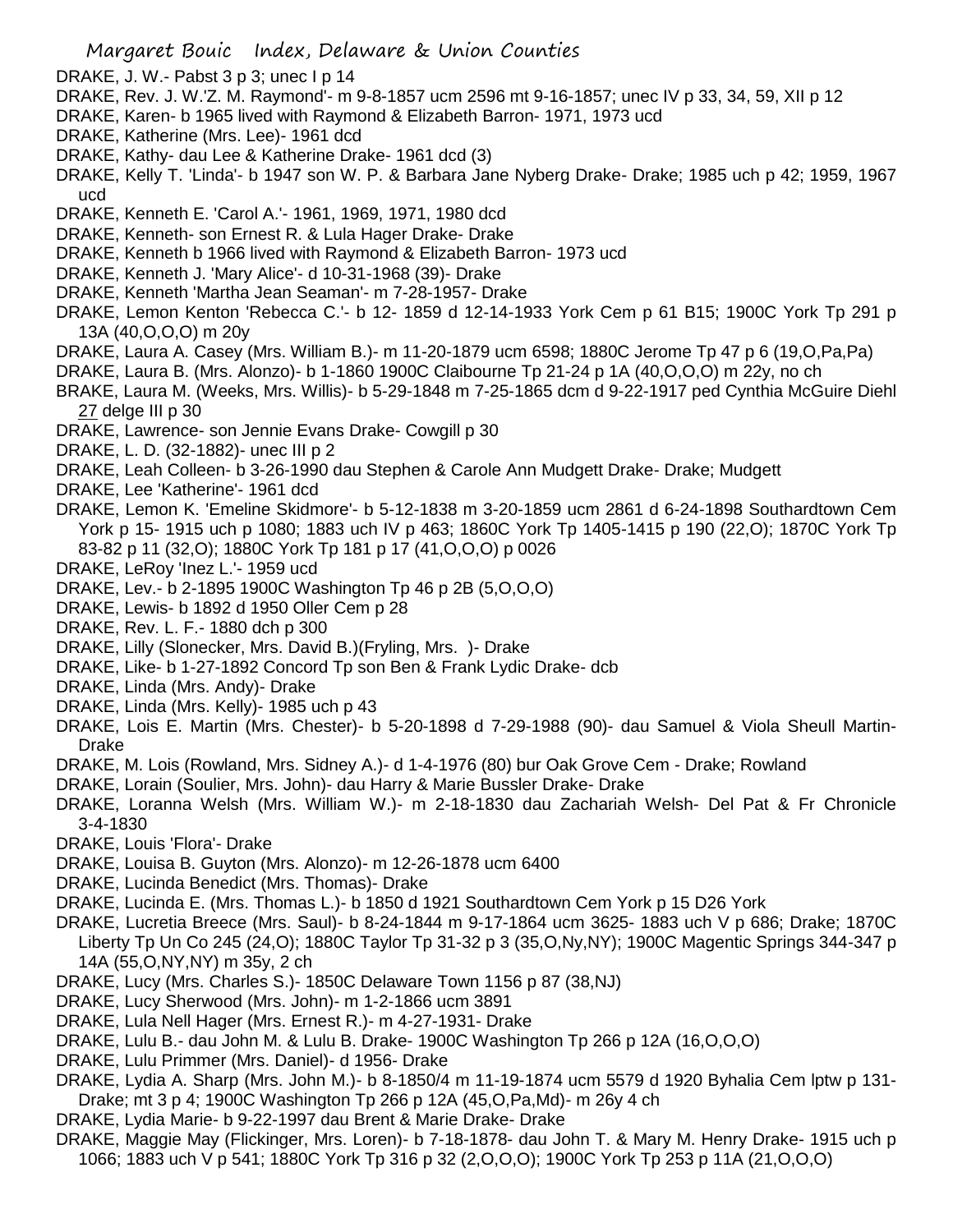- DRAKE, Mamie- dau Thomas & Sarah Freshwater Drake- Freshwater p 66, 71
- DRAKE, Marcie (Deel, Mrs. )- dau David F. & Betty J. Drake- Drake
- DRAKE, Marcine (Nist, Mrs. )- dau Stone & Marie Lyndberg Nyberg- Drake
- DRAKE, Marcus- 1908 dch p 392; delge IX p 37
- DRAKE, Margaret Freshwater (Mrs. David)- (45-1850, Holmes Co) dau William Freshwater- Freshwater p 64, 65, 68, 69, 71
- DRAKE, Margaret Jane Sproul (Mrs. Elias)- m 9-16-1847 ucm 1250; unec VII p 26; 1850C Millcreek Tp 1989-2011 p 290 (22, Tenn)
- DRAKE, Maria (Maine, Mrs. Roswell P.)- m 6-14-1854- Asp (1412)
- DRAKE, Marian (Slater, Mrs. Berlin R.)- d 1954- Drake
- DRAKE, Marie- b 1893 d 1950 Oller p 28
- DRAKE, Marie (Mrs. Andrew J.)- 1961 dcd
- DRAKE, Marie Bussler (Mrs. Harry)- Drake
- DRAKE, Marie Lynne Skipworth (Mrs. Brent Eugene)- m 6-6-1981 dau Walter J. Skipworth- Drake
- DRAKE, Marilyn (Grass, Mrs. )- dau David F. & Betty J. Drake- Drake
- DRAKE, Marion 'Gladys Ford'- Weiser p 290
- DRAKE, Marjorie (Cady, Mrs. )- dau Ernest R. & Lula Hager Drake- Drake
- DRAKE, Mark- son Richard L. & Gladys Irene Eldridge Drake- Drake
- DRAKE, Martha- dau Thomas & Sarah Freshwater Drake- Freshwater p 64, 69 (10/12-1850)
- DRAKE, Martha Jean Seaman (Mrs. Kenneth)- b 2-12-1935 m 7-28-1957 dau Charles & Maxine Moore Seaman-Drake
- DRAKE, Martha (White, Mrs. Robert)- dau William R. & Wanda W. Mackan Drake- Drake; Wells
- DRAKE, Mary- d 2-26-1931 York Cem p 103 SR
- DRAKE, Mary A.- dau Elias & Margaret Sproul Drake- 1850C Millcreek Tp 1989-2010 p 290 (2,O)
- DRAKE, Mary Alice (Mrs. Kenneth J.)- Drake
- DRAKE, Mary Ann Luton (Mrs. Harry)- b 8-27-1917 m 1941 d 11-8-1969 bur Stoutsville- dau U. M. & Rennie White Lutoj- Drake; 1949, 1959 ucd
- DRAKE, Mary Belle (Mrs. Walter Ellsworth'- Drake
- DRAKE, Mary (Carpenter, Mrs. William)- m 2-4-1846 dcm
- DRAKE, Mary Emaley- b 9-14-1880 Jerome Tp Un Co dau Wm. B. & Louise A. Cassey Drake- dcb
- DRAKE, Mary L. (Mrs. Clarence L.)- d 12-17-1984 (88) bur Forest Grove- Drake
- DRAKE, MaryBelle (Mrs. Walter E.)- d 12-2-1985 (74)- bur Green Mound- Drake
- DRAKE, Mary (Billingsley, Mrs. )- dau William R. & Wanda W. Mackan Drake- Drake; Wells 4
- DRAKE, Mary Brundige (Mrs. Reuben)- dau William Brundige- 1880 dch p 517; dumch p 102
- DRAKE, Mary (Carpenter, Mrs. William)- m 2-4-1846 dcm
- DRAKE, Mary- b 4-1880 dau Chordy & Sarah A. Dolly Drake- 1880C York Tp 180 (2/12,O,O,O)
- DRAKE, Mary- dau David & Margaret Freshwater Drake (12-1850) Freshwater p 64, 71
- DRAKE, Mary (Drake, Mrs. )- dau Samuel Drake- Bk 2 p 281
- DRAKE, Mary E. Brees (Mrs. Arthur C.)- m 9-20-1970 ucm 4774
- DRAKE, Mary E. Howlam (Mrs. James G.)- m 3-18-1869 ucm 4523
- DRAKE, Mary E. Schockley- 1908 dch p 256
- DRAKE, Mary (Gaylord, Mrs. John)- dau John Drake- Powers Pat p 108
- DRAKE, Mary Harriman (Mrs. Francis M.)- b 7-20-1831 d 3-30-1904 Southardtown Cem York p 15; 1915 uch p 1065; 1860C York Tp 1409-1419 p 190 (29,O); 1870C York Tp 21-20 p 3 (38,O); 1880C York Tp 180 p 17 (48,O,O,O); 1900C York Tp 253 p 11A (58, O,Pa,Pa) wid 1 ch
- DRAKE, Mary (Harrington, Mrs. Joseph)- m 11-21-1854 ucm 2197; unec VIII p 19
- DRAKE, Mary Jane (Strayer, Mrs. William)- dau Harry M. & Mary Ann Luton Drake- Drake
- DRAKE, Mary J. Middleton (Mrs. Abraham)- m 3-14-1866 ucm 3928- 1870C Liberty Tp Un Co 69 p 9 (24,O); 1880C Marysville 185-196 p 9 (33, O,O,Pa)
- DRAKE, Mary L. (Mrs. Clarence L.)- 1969, 1971 dcd
- DRAKE, Mary M.- dau Abraham & ELizabeth Cook Drake- 1870C Liberty Tp 147 (10,O); 1880C Liberty Tp Un Co 244-254 p 25 (20,O,O,O)
- DRAKE, Mary M. Henry (Mrs. John T.)- b 7-30-1858 m 12-25-1875 d 1-1-1918 York Cem p 47- 1883 uch V p 541; 1915 uch p 1066; 1880C York Tp 316 p 32 (22,O,O,O); 1900C York Tp 253 p 11A (41,O,O,O) m 24y 3 ch, 2 living
- DRAKE, Mary Mitchell- moved to St. Paul, Minn- unec VIII p 29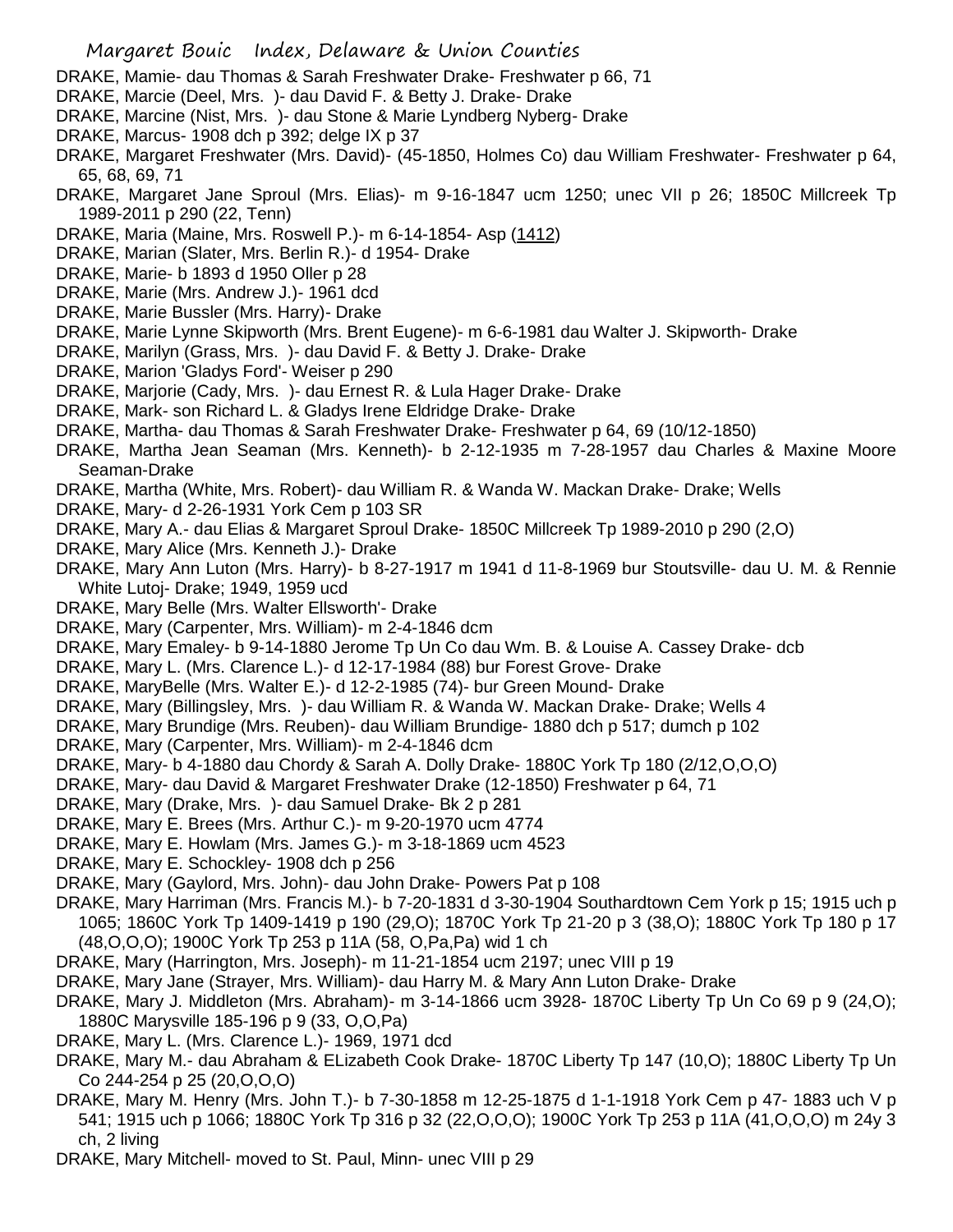- DRAKE, Mary M. (Mrs. Samuel)- dcw Bk 2 p 169
- DRAKE, Mary M. (Stratton, Mrs. Isaac)- m 7-21-1844 dcm
- DRAKE, Mary Wolcott- dau Sergt Job Drake- dcc Christina Courter Ealy 2563
- DRAKE, Matilda Jane (Mrs. Charles)- b 1875 d 3-26-1945 York Cem p 81; 1900C York Tp 219 p 9B (25,O,O,O0 m 5 y, no ch
- DRAKE, Maxine (Saxton, Mrs. John)- dau Harry & Marie Bussler Drake- Drake
- DRAKE, May A. (Mrs. Frank)- b 1875 d 1943 Claibourne Cem p 72
- DRAKE, Melcema- 1880C Delaware Tp p 330
- DRAKE, Minnie Miller (Mrs. John)- dau Henry & Mary Samantha Shoup Miller- Pounds 4,5
- DRAKE, Miranda- dau Silas & Sally Pike Drake- 1850C Concord Tp 2102 p 126 (5,O)
- DRAKE, Miriah E. Guthrie (Mrs. William S.)- m 11-14-1865 dcm
- DRAKE, Moses- 1850C Delaware Town 1262 p 92 (16,O)
- DRAKE, Moses C.- son Charles S. & Lucy Drake- 1850C Delaware Town 1156 p 87 (16,O)
- DRAKE, Nancy (Mrs. Jacob)- dcw Bk 3 p 216; 1850C Delaware Town 1084 p 84 (74, Conn)
- DRAKE, Nancy- dau Thomas & Sarah Freshwater Drake- (17-1850) Freshwater p 66, 69. 71
- DRAKE, Neil- (1 1/2-1988) son Stephen & Mudgett Drake- Drake
- DRAKE, Nellie (Weiser, Mrs. John Conrad)- b 1-19-1871 m 1-13-1899 d 10-7-1910- Weiser p 80
- DRAKE, N. J.- uca p 98
- DRAKE, Normanda- ch David & Margaret Freshwater (4-1850)- Freshwater p 64, 71
- DRAKE, Octavus- son Charles S. & Lucy Drake- 1850C Delaware Town 1156 p 87 (4,O)
- DRAKE, Olive- dau Lemon K. & Emeline Skidmore Drake- 1880C York Tp 181 p 17 (15,O,O,O)
- DRAKE, Olive (Mrs. Reed)- b 1899 d 1980 York Cem p 87- 1949, 1959, 1967, 1971, 1973, 1975, 1979 ucd
- DRAKE, Oliver E.- McKitrick p 300
- DRAKE, Ona Marybelle Fleming (Mrs. Walter Ellsworth)- b 2-11-1911 m 8-22-1932 dau James Ross & Rhoda Dewitt Flening- dcc Ona Fleming Drake 1
- DRAKE, Ora M.- b 9-1878 son Theadore & Sabina Drake- 1880C York Tp 183 p 18 (2,O,O,O); 1900C York Tp 26 p 11B (22,O,O,O)
- DRAKE, Pamela Dawn Shoup (Mrs. Tracy Vincent)- m 6-15-1974 dau Mr. & Mrs. Edwin W. Fisher- Drake; 1985 uch p 42
- DRAKE, Paul- d 9-25-1983 (63) bur Oller Cem- brother Richard Drake- Drake
- DRAKE, Paul- brother Walter Ellsworth Drake- Drake
- DRAKE, Perry R.- b 9-29-1879 d 8-20/2-1893 York Cem p 47 A10 son John T. & Mary M. Henry Drake- 1883 uch V p 541; 1880C York Tp 316 p 32 (8/12,O,O,O)
- DRAKE, Phoebe (Brundige, Mrs. John)- dau Capt. William Drake- 1880 dch p 517. 519; 1908 dch p 471; Powell p 177
- DRAKE, Ralph W. 'Janice Skeens Pelphrey'- b 4-25-1921 m 12-9-1962 d 2-14-1987- son Harry & Marie Bussler Drake- Drake
- DRAKE, Ray (9-1882)- unec III p 4
- DRAKE, Rebecca C. (Mrs. L. Kenton)- b 11-1858 d 1-28-1933 York Cem p 61 B15; 1900C York Tp 291 p 13A (41,O,O,WVa) m 20y 2 ch
- DRAKE, Reda M. C.- b 8-29-1902 son Chas. & Fanna Beaver Drake- dcb
- DRAKE, J. Reed 'Cala C.'- b 1895 d 9-26-1958 York Cem p 47 A10
- DRAKE, Reed 'Agnes'- d 11-15-1959 age 57 buried Plain City- Drake
- DRAKE, Reed 'Olive'- 1949 ucd
- DRAKE, Reuben 'Mary Brundige'- son William Drake- 1820C Marlborough Tp; 1880 dch p 517
- DRAKE, Reva Ruth (Temple, Mrs. Joe)- m 12-24-1950- dau John Reed & Carrie Olive Gargdill Drakd- 1985 uch p 42, 137
- DRAKE, Rhonda- dau Lee & Katherine Drake- 1961 dcd (21m)
- DRAKE, Richard- brother Paul Drake- Drake
- DRAKE, Richard- son Ernest R. & Lula Hager Drake- Drake
- DRAKE, Richard L.'Gladys Irene Eldridge'- brother Walter Ellsworth Drake- Drake
- DRAKE, Rob- son David F. & Betty J. Drake- Drake
- DRAKE, Robert- son Harry & Marie Bussler Drake- Drake
- DRAKE, Roberta (Mucci, Mrs. )- dau Ernest R. & Lula Hager Drake- Drake
- DRAKE, Ron- son Ralph W. Drake- Drake
- DRAKE, Rosa (Fuller, Mrs. Benjamin Franklin)- 3rd wife- delge VII p 52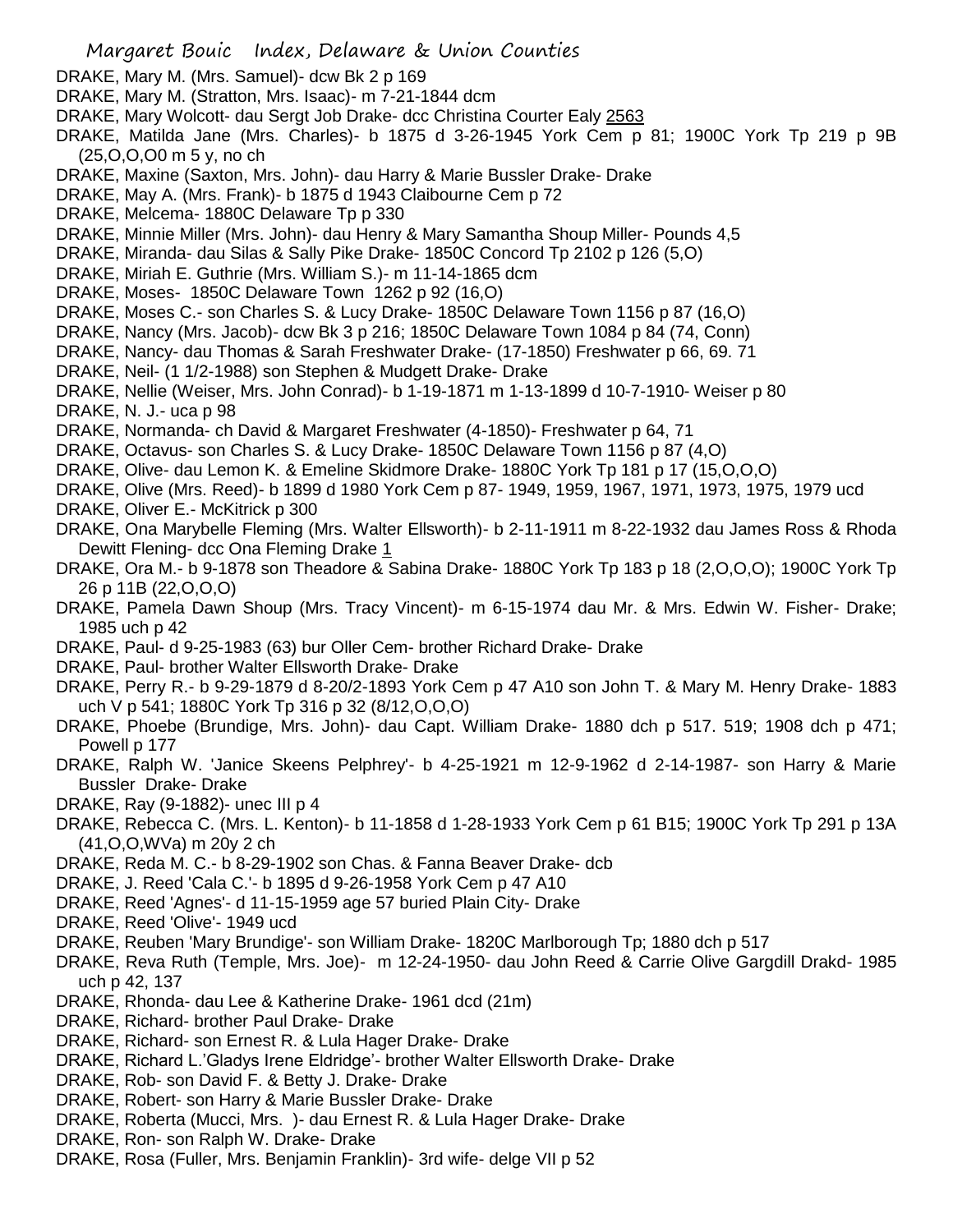- DRAKE, Rosa (Richardson, Mrs. )- b 1876 d 1961 Claibourne Cem p 55
- DRAKE, Ross Patrick- b 8-2-1988 son Stephen & Mudgett Drake- Drake
- DRAKE, Roy- son John & Minnie Miller Drake- Pounds 5
- DRAKE, Ruby L. (Mrs. Cordy Leroy)- b 1860 d 1907 York Cem p 47 (Chordly); 1900C York Tp 289 p 13A (39,O,O,O) m 9y no ch
- DRAKE, Ruth- d 1-26-1960- Drake
- DRAKE, Ruth A. (Mrs. Ira W.)- 1870C York Tp 175-172 p 23 (35,O)
- DRAKE, S.- 1883 uch IV p 512; unec III p 2 (35-1880)
- DRAKE, Sabrina (Mrs. Theodore T.)- d 7-3-1889 (35-3-26) Southardtown Cem York p 15; 1880C York Tp 183 p 18 (26,O,O,O)
- DRAKE, Sally Hillman (Mrs. Jacob)- m Kingston Tp dcga p 29 Del Pat & Fr Ch 6-23-1825
- DRAKE, Sally Pike (Mrs. Silas)- m 2-5-1839 dcm; 1850C Concord Tp 2102 (31,O)
- DRAKE, Samuel 'Mary M.'- 1840C Marlborough Tp p 252 (70-80); dcw Bk 2 p 169
- DRAKE, Samuel- son Samuel Drake- dcw Bk 2 p 169
- DRAKE, Sarah- dau Abraham & Elizabeth Drake- 1850C Liberty Tp Un Co 930-947 p 139 (21,O)
- DRAKE, Sarah A. Dolly (Mrs. Chordley L.)- m 3-13-1875 ucm 5661 d 7-6-1880 (77-3-6) Southardtown Cem York p 13 dau Isaac & Louisa Hupp Dolly- 1883 uch V p 541, 551; 1880C York Tp 180 p 17 (23,O,O,O) mt 3 p 11
- DRAKE, Sarah Alice (Mrs. C. L.)- d 7-31-1890 (34y9d) Southardtown York Cem p 15
- DRAKE, Sarah Alice- b 1903 York Cem p 81 C47
- DRAKE, Sarah Baughen (Mrs. Daniel)- m 8-15-1856 ucm 2450; mt 3 p 24; unec VIII p 65; 1860C Liberty Tp Un Co 978-988 p 134 (25); 1870C Liberty Tp Un Co 147 p 18 (33,O); 1880C Liberty Tp 244-254 p 25 (44,O,NC,Va) p 0046
- DRAKE, Sarah C. (Mrs. Benjamin A.)- d 3-30-1880 (51-2-8) Stark Cem Powell p 207
- DRAKE, Sarah- dau David & Margaret Freshwater Drake- Freshwater p 64, 66, 68, 69, 71 (10-1850)
- DRAKE, Sarah Freshwater (Mrs. Thomas)- b 1812 m 10-14-1830 dau William & Nancy Chain Freshwater-Freshwater p 64, 66, 68, 69, 71; (40-1850, Washington Tp, Holmes Co)
- DRAKE, Sarah James (Mrs. Chordy)- d 7-1880- 1915 uch p 1065, 1106; 1883 uch V p 541
- DRAKE, Sarah O.- dau Lemon K. & Emaline Skidmore Drake- 1870C York Tp 83-82 p 11 (5,O)
- DRAKE, Sarah J. (Orahood, Mrs. Noah)- m 12-5-1853 ucm 2039 unec VIII p 10
- DRAKE, Dr. Saul S.'Lucretia Breese'- b 11-5-1837 m 9-17-1864 ucm 3625 d 1903 New Millcreek Cem Lib. Tpson Abram & Elizabeth Cook Drake- Drake; 1915 uch p 170, 171; 1883 uch III p 397, 398, IV p 464, V p 183, 402, 686; 1850C Liberty Tp Un Co 930-947 p 139 (13,O); 1860C Liberty Tp 1131-1141 p 154 (22,O); 1870C Liberty Tp 245 p 29 (32,O); 1880C Taylor Tp p 0126 31-32 p 3 (41,O,Pa,Pa); 1900C Magnetic Springs 344-347 p 14A (62,O,Pa,Pa) m 35y; uca p 57, 100
- DRAKE, W. Scott 'Sabrina'- d 10-13-1884 (22-11-10) Southardtown Cem York p 15- son Lemon K. & Emeline Skidmore Drake- 1870C York Tp 83-82 p 11 (8,O); 1880C York Tp 181 p 17 (18,O,O,O)
- DRAKE, Selina- b 3-4-1833 d 9-20-1919 Raymond Cem R6 lptw p 43
- DRAKE, Serena (Hoover, Mrs. )- dau Richard L. & Gladys Irene Eldridge Drake- Drake
- DRAKE, Silas 'Emily Skinner'- b 1813 m 4-20-1851 dcm d 1864 Oller Cem p 4; Powell p 81
- DRAKE, Silas 'Emma Greene- Drake
- DRAKE, Silas F.-b 1-7-1891 Concord Tp d 12-6-1977 (86) bur Oller Cem- son Ben A. & Frances Lydic Drakedcb; Drake
- DRAKE, Silas 'Sally Pike'- m 2-5-1839- 1915 uch p 1066; 1850C Concord Tp 2102 (37, NY)
- DRAKE, Stephen 'Carole Ann Mudgett'- m 5-16-198 son Roger Drake- Drake
- DRAKE, Suella- dau Richard L. & Gladys Irene Eldridge Drake- Drake
- DRAKE, Susan- dau Andy & Linda Drake- Drake
- DRAKE, Susan (Hewett, Mrs. )- dau Ernest R. & Lula Hager Drake- Drake
- DRAKE, Taylor- son Thomas & Sarah Freshwater Drake- Freshwater p 66, 71 (15-1850)
- DRAKE, Tennae Paul 'Ethel Ritchie'- b 3-30-1877 m 6-30-1904 d 10-23-1960 bur Claibourne Cem p 91- son Dr. Saul S. & Lucretia Breese Drake- 1883 uch V p 686; Drake; 1949 ucd; 1880C Taylor Tp 31-32 p 3 (3,O,O,O); 1900C Magnetic Springs 344-347 p 14A (23,O,O,O)
- DRAKE, Terry- b 1964 lived with Joe H. & Reva R. Temple- 1967 ucd
- DRAKE, Thelma (Mrs. Francis)- 1959 ucd
- DRAKE, Theodore T/G.'Sabina'- d 7-1-1890 (41-3-16) Southardtown Cem York p 15 F4- son Julia Drake-1880C York Tp 183 p 18 (49, O,NC,O) p 026A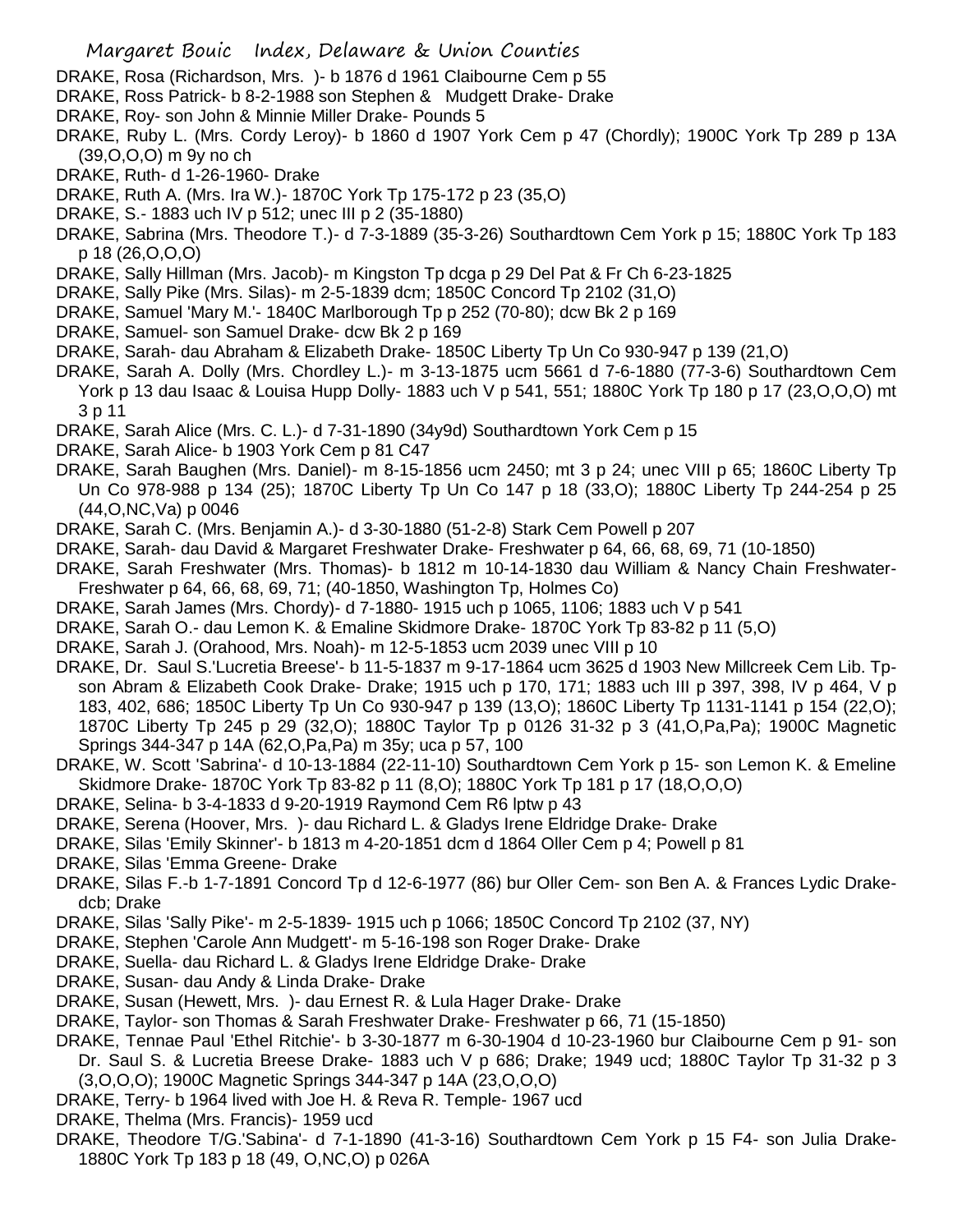- DRAKE, Thomas- son David & Margaret Freshwater Drake- Freshwater p 64, 66, 68, 71
- DRAKE, Thomas L. 'Lucinda E. Benedict'- Drake
- DRAKE, Thomas 'Sarah Freshwater'- b 1810 Freshwater p 66, 71 (38-1850, Va)
- DRAKE, Tracy Vincent 'Pamela Dawn Shoup'- b 1952 son Dr. Walter P. & Barbara Jane Nyberg Drake- 1985 uch p 42; 1959, 1967, 1971 ucd Drake
- DRAKE, Tyler- son Stephen & Mudgett Drake- Drake (4-1988)
- DRAKE, Urania (Wigton, Mrs. Thomas)- dcq Una Lea 11
- DRAKE, Uriah- eldest son Samuel Drake- dcw Bk 2 p 169
- DRAKE, Uriah- son Capt. William Drake- 1880 dch p 517
- DRAKE, Vada (Davis, Mrs. )- b 1895 d 1985 Claibourne Cem p 56
- DRAKE, Vica T. (Mrs. Edward W.)- 1961 dcd
- DRAKE, Vina- dau John & Minnie Miller Drake- Pounds 5
- DRAKE, V. J.- uca p 98
- DRAKE, Walter Ellsworth. 'Ona MaryBelle Fleming'- b 12-20-1912 m 8-22-1932 d 1-9/6-1966 (53) bur Green Mound Cem- Drake; dcc Ona Fleming Drake 1
- DRAKE, Dr. Walter P. 'Barbara Jane'- 1985 uch p 42, 150, 181, 182; 1959, 1967, 1971, 1973, 1975, 1979, 1981, 1983 ucd- son William K. & Emma Essman Drake- Drake
- DRAKE, Wanda W. Mackan (Mrs. William R.)- b 6-6-1911 m 6-7-1929 d 2-9-1988 Claibourne Cem p 94 dau Elmer & Lula M. Waring Mackan- Drake; Wells; 1967, 1971, 1973, 1975, 1979, 1981, 1983 ucd
- DRAKE, Warren 'Elizabeth Hoover'- m 7-16-1857 ucm 2574 mt 9-9-1857 unec IV p 28
- DRAKE, Warren J. 'Isabelle A. McPeck'- b 1835 m 9-28-1878 ucm 6318 d 12-11-1910 York Cem p 67; dumch p 453
- DRAKE, Wellington H.- d 3-5-1864 (8-11-20) Stark Cem Powell p 207 son BV. A. H. & S. C.
- DRAKE, William- 1883 uch V p 51; uca p 98
- DRAKE, William 'Anna'- 1850C Paris Tp 679-693 p 103 (34,O); 1860C Paris Tp 1465-1455 (45,O)
- DRAKE, William B. 'Laura A. Casey'- m 11-20-1879 ucm 6598; 1880C Jerome Tp 47 p 6 (26,O,O,NY)
- DRAKE, William- son David & Margaret Freshwater Drake- Freshwater p 69 (19-1850)
- DRAKE, William H.- d 12-17-1863- 1883 uch IV p 476, 541 York Cem Southardtown Cem p 13
- DRAKE, William 'Hannah- d 6-3-1877/1867 (57-9-28) Africa Cem Powell p 179
- DRAKE, William K.- son William K. & Emma Essman Drake- Drake
- DRAKE, William K. 'Emma Essman'- m 1913 d 1958- Drake
- DRAKE, William L.- 1826 Liberty Tp delge VI p 56
- DRAKE, William L.- son David F. & Betty J. Drake- Drake
- DRAKE, William Russel 'Wanda Mackan'- b 1906 d 11-30-1953 (47) Claibourne Cem p 94- Wells 3,4
- DRAKE, Capt. William S.- 1820C Marlborough Tp; 1840C Marlb. Tp 252 (70-80); 1880 dch p 191, 259, 278, 517, 521, 524; 1908 dch p 298, 470, 471; 1976 dch p 3, 27; Powell p 49, 177; dcga p 22, 28, 52 adm.; hadc
	- p 38; delge VI p 57, 58
- DRAKE, William S. 'Miriah E. Guthrie'- m 11-14-1865 dcm; delge VIII p 31, 56, IS p 18, 29, X p 33
- DRAKE, William W. 'Loranna Welsh'- m 2-18-1830 dcga p 49 Del Pat & Fr Chon; 1835 men p 41 #56 p 73 Marlborough Tp
- DRAKE, Winnie B. (Mrs. Harry H.)- b 7-1880 d 1921 Oller Cem p 20; 1900C Leesburg Tp 260-263 p 11B (19,O,O,O) m 4 y, 1 ch
- DRAKE, W. R.- 1975 ucd
- DRAKE, Zilph Raymond (Mrs. J. W.)- m 9-8-1857 ucm 2596 mt 9-16-1857; unec XII p 12
- DRAKOS, Georgia (Trikkas, Mrs. George)- dau Nicholas S. & Maria Matsis Drakos- Drakos
- DRAKOS, Maria Matsis (Mrs. Nichaolas S.)- Drakos
- DRAKOS, Nicholas S. 'Maria masis'- d 2-11-1994 (94) Canton- Drakas
- DRAKOS, Sylvia (Shaheen, Mrs. Jim)- dau Nicholas S. & Maria Matsis Drakos- Drakos
- DRAMGOOLE, E.- uca p 75
- DRAPER, --family of Elaine Chapman #389, unec XIII p 2, Stan Fout- unec XIV p 3
- DRAPER, Albert- b 1904 d 12-1967 Oakdale Cem I p 60 (O-R1-9) Army
- DRAPER, Alice (Mrs. David)- Draper
- DRAPER, Alice (Wolfe, Mrs. Albert)- Maugans Anc p 69
- DRAPER, Alvira- 1860C Taylor Tp 922-937 (5,O)
- DRAPER, Ann- 1850C Paris Tp 608-622 p 93 (3,O)
- DRAPER, Anna (Davis, Mrs. Alexander)- m 3-15-1864 ucm 3561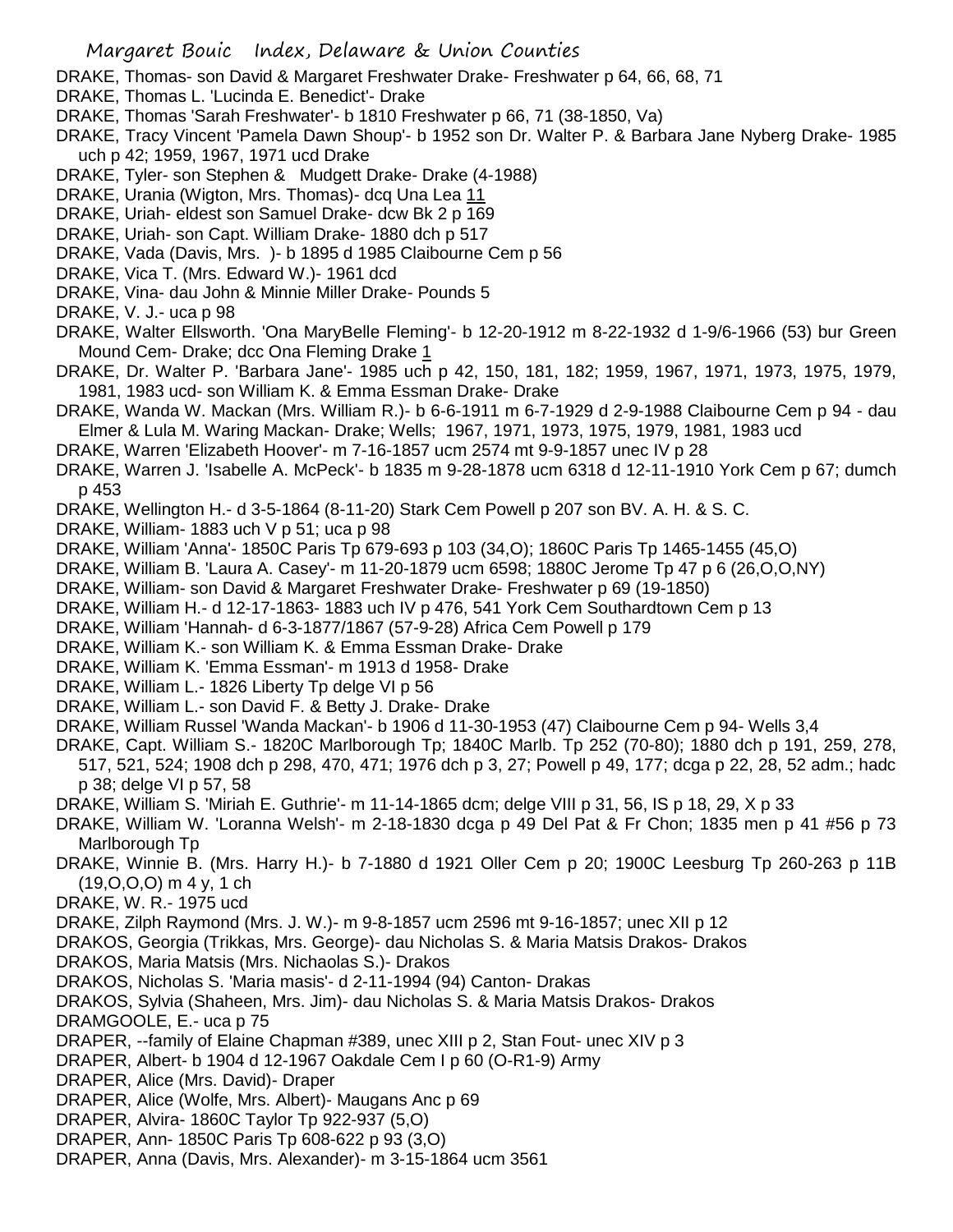## Margaret Bouic Index, Delaware & Union Counties

- DRAPER, Anna (Dono, Mrs. Alexander)- m 1864 permission slip unec iV p 18
- DRAPER, Anna (Mrs. James)- d 3-3-1861 (59-11-20) Un Christian Ch Cem lptw p 91
- DRAPER, Annie- 1860C Liberty Tp 917-927 p 126 (12,O) perhaps dau of Mehitable
- DRAPER, Armand- 1880C Paris Tp p 107A
- DRAPER, Armilla (Golden, Mrs. William)- m 9-25/26-1840 unec V p 37
- DRAPER, Armeson (60-1875) d 3-4-1886 uninf p 1
- DRAPER, Armon 'Mehitable'- 1860C Liberty Tp Un Co 917-927 p 126 (45, Vt)
- DRAPER, Arrand(?)- 1880C Paris Tp 46-59 p 44 (65, Vt, NY.NY)
- DRAPER, Arvillea (Smith, Mrs. William)- m 9-19-1872 ucm 5133; unec VIII p 70
- DRAPER, Asa Clifton- dau Jesse B. & Ella Mae Shirk Draper- Draper
- DRAPER, Avarilla- dau George & Lydia Shirk Draper- 1860C Taylor Tp 896-881 p 48 (5,O); 1860C Liberty Tp Un Co 912-922 p 125 (5,O); 1870C Taylor Tp 200-191 p 24 (17,O)
- DRAPER, B.- 1883 uch IV p 458, 535; uca p 100
- DRAPER, Betsey Nurse (Mrs. Ira)- 1883 uch V p 677; 1840C Paris Tp 885 (40-50); 1850C Paris Tp 608-622 p 93 (56, Vt)
- DRAPER, Betsey Orahood (Mrs. Hiram)- m 10-26-1840 ucm 668; 1860C Liberty Tp Un Co 917-927 p 126 (66, Vt); 1870C Liberty Tp 20 p 3 (76, Vt)
- DRAPER, Biance- ch Nelson & Rachel Shirk Draper- 1883 uch V p 81
- DRAPER, Bradley 'Tricia Lillie'- m 9-13-1997 son David & Alice Draper- Draper
- DRAPER, Brian- unec XIV p 27 (1915)
- DRAPER, Charles G. 'Effie'- d 6-6-1964- Draper
- DRAPER, Charles- son Gideon & Cloe/Clara Draper- 1860C Paris Tp 1337-1326 p 178 (2,O); 1870C Paris Tp 46-47 (12,O) lived with James & Sarah Marshall
- DRAPER, Charlotte (Mallory, Mrs. Avar)(Johnson, Mrs. Algernon S.)- m 11-25-1857- dau Gideon & Nancy Draper- 1883 uch V p 477; unec XI p 67
- DRAPER, Cloe (Mrs. Gideon)- 1850C Marysville 504-513 p 77 (24,O); 1860C Paris Tp 1338-1337 p 178 (35,O)
- DRAPER, Cora Sparks (Mrs. Dano B.)- m 7-1984- Draper
- DRAPER, Cyben- 1860C Taylor Tp 1018-1033 p 135 (40,NY) brother of Ira?
- DRAPER, Cyntha (Mrs. John)- b 7-1867 1900C Paris Tp 119-122 p 7 B (32,O,O,O) m 15y, 5 ch
- DRAPER, Dana- b 1901 Un Co d 7-31-1936 Oakdale Cem I p 55 (E-R56-7)
- DRAPER, Daniel 'Margaret'- b 1861 Un Co d 1-19-1915 (54y9m) Oakdale Cem 2713 (E-110) I p 24 (E-R20-1)
- DRAPER, Dano 'Inez Stewart''Cora Sparks'- m 23-25-2908 m 12-24-1932 m (2)7-1984 d 8-6-1992 (83) Dunkirk Cem son Jesse & Ella Mae Shirk Draper- Draper
- DRAPER, David 'Alice'- Draper
- DRAPER, David 'Jodi'- b 1966 son Phyllis J. Draper- 1969 dcd
- DRAPER, Donald- 1969 dcd
- DRAPER, Donald 'Dorothy Carder'- Draper
- DRAPER, Dorothy Carder (Mrs. Donald)- Draper
- DRAPER, Effie (Mrs. Charles G.)- d 8-26-1970(79) Oak Grove Cem Draper
- DRAPER, Effie- dau Robert & Rachael Parsons Draper- 1870C Liberty Tp Un Co 262 p 32 (8,O)
- DRAPER, E. H.- 1880 dch p 302
- DRAPER, Elizabeth (Mrs. Hiram)- 1850C Thomson Tp p 189 (31,O)
- DRAPER, Elizabeth Little (Mrs. Ira)- m 5-14-1850 ucm 1535- 1850C Paris Tp 633-647 p 96 (19,O); 1860C Taylor Tp 1018-1033 p 135 (29,O); unec XIV p 17
- DRAPER, Ella Mae Shirk (Mrs. Jesse)- b 4-2-1882 m 4-23-1902 d 7-21-1944 dau William Henry & Belinda Mae Welch Shirk- ped Christofer Jay Chapman 11, unec XIV p 57
- DRAPER, Ellen T. Reames (Mrs.Joshua)- b 1853 d 1924 ped Christofer Jay Chapman 21 unec XIV p 57; 1880C Taylor Tp 277-280 p 24 (27,O,O,O)
- DRAPER, Elmer L. 'Gladys E.'- b 3-1898 d 1-12-1973 Oakdale Cem II p 142 (M-R7-18)- son John & Cyntha Draper- 1900C Paris Tp 119-122 p 7B (2,O,O,O)
- DRAPER, Elnora (Grubbs, Mrs. John W.)- m 3-10-1880 ucm 6670
- DRAPER, Emoline- dau George & Lydia Shirk Draper- 1860C Taylor Tp 896-881 p 118 (10,O); 1860C Liberty Tp Un Co 912-922 p 125 (8,O)
- DRAPER, Emma (Smith, Mrs. Joseph)- m 10-3-1868 ucm 4443
- DRAPER, Eulala (Smiley, Mrs. )- dau Albert & Effie Draper- Draper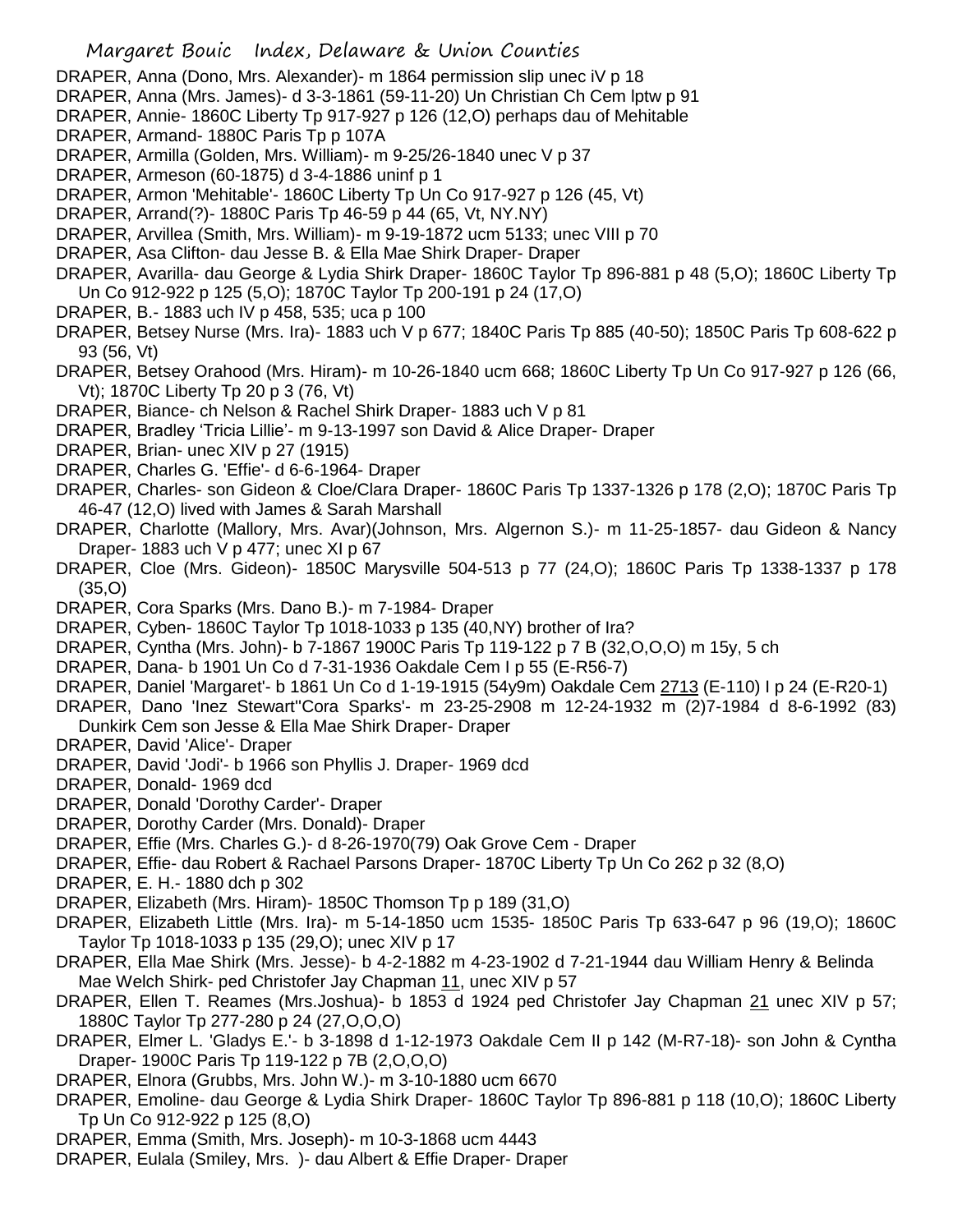- Margaret Bouic Index, Delaware & Union Counties
- DRAPER, Flora- dau Gideon & Cloe/Clara Draper- 1860C Paris Tp 1337-1326 p 178 (6,O)
- DRAPER, Flora- dau Joshua & Ellen Draper- 1880C Taylor Tp 277-280 p 24 (6,O,O,O)
- DRAPER, Florence (Eubanks, Mrs. Wilford William)- b 11-19-1922 m 2-21-1945 d 7-4-1997 )74\_ Oakdale, Urbana-dau Jesse & Ella Mae Shirk Draper- Draper; Eubanks
- DRAPER, Florence (Mrs. Henry)- 1969, 1971, 1980 dcd
- DRAPER, Francis M.- male- 1860C Liberty Tp Un Co 1169-1179 p 158 (8,O); lived with R. C. & Mary Greene DRAPER, Frank- son Dano B.& Inez Stewart Draper- Draper
- DRAPER, George 'Lydia Shirk'- m 3-15-1843 ucm 873- 1883 uch V p 676; uca p 79; uccp p 10 JB1 p 171, intention; 1850C Taylor Tp 1088-1105 p 161 (27, Vt);1860C Liberty Tp Un Co 912-922 p 125 (36, NY); 1860C Taylor Tp 896-881 (37, Vt); 1870C Taylor Tp 200-191 p 24 (47,NY); 1880C Taylor Tp 279-282 p 27 (55,Vt,Vt,Vt) p 0138; unec VI p 3
- DRAPER, Gideon- d 11-26-1839 (78y) Un Christian Ch Cem lptw p 89 R8
- DRAPER, Gideon 'Cloe'- 1883 uch IV p 535; uca p 100; 1850C Marysville 504-513 p 77 (26, NY); 1860C Paris Tp 1338-1337 p 178 (36, NY); 1870C Paris Tp 8-9 p 1 (45, NY); 1880C Paris Tp p 121A 160-164 p 16 (60,  $NY, NY, NY$ ; unec  $X$  p 54
- DRAPER, Gideon 'Glory Orhood'- m 7-21-1846 ucm 1145; unec VI p 68
- DRAPER, Gideon 'Nancy'- 1883 uch III p 46, IV p 456, 458, V p 477
- DRAPER, Gideon 'Ruth Harris'- d 11-26-1839 (78)- 1883 uch V p 677; 1915 uch p 510; unec X p 55
- DRAPER, Gladys E. Frazier (Mrs. Elmer L.)- b 9-24-1903 d 6-4-1991 (87)- Oakdale Cem II p 142 (M-R7-18) dau William & Margaret Thomas Frazier- Draper
- DRAPER, Glory Orhood (Mrs. Gideon)- m 7-21-1846 ucm 1145; unec VI p 68
- DRAPER, Guita (Seaman, Mrs. William H.)- m 1-17-1878 ucm 6192- dau John & Mary Draper- 1870C Paris Tp 8-9 p 1 (12,O); 1880C Paris Tp 150-154 p 16 (22,O,NY,Va)
- DRAPER, Hannah Courtright (Mrs. Nathan)- 1880 dch p 827
- DRAPER, Hannah (Golden, Mrs. James)- m 9-17-1844 ucm 985; unec VI p 16,X p 54
- DRAPER, Hannah Jane (Stickney, Mrs. Hugh)- m 10-5-1846 ucm 1165 unec VI p 69; 1908 dch p 814
- DRAPER, Hannah- dau Nelson & Rachael Shirk Draper- 1883 uch V p 81
- DRAPER, Henry H.- d 8-24-1864- 1883 uch IV p 456, 485, 536; 1850C Paris Tp 609-623 p 93 (8,O); 1860C Taylor Tp 916-901 p 120 (18)
- DRAPER, Hetty (Crippen, Mrs. Thomas)- m 1-23-1842 ucm 773; unec V p 59
- DRAPER, Hiram 'Betsey Orahood'- m 10-26-1840 ucm 668; 1850C Thomson Tp 97 p 189 (32,Vt); unec V p 37
- DRAPER, Ida- dau Robert & Rachael Parsons Draper- 1870C Liberty Tp Un Co 262 p 32 (2,O)
- DRAPER, Inez Stewart (Mrs. Dano)- m 12-24-1932- Draper
- DRAPER, Ira 'Betsey Nurse'- d 5-14-1859 (72) Un Christian Ch Cem lptw p 89- son Ira Draper- 1883 uch V p 677; 1840C Paris Tp 885 (50-60); 1850C Paris Tp 608-622 p 93 (63, Vt); uca p 22; unec XI p 15
- DRAPER, Ira 'Elizabeth Little'- m 5-14-1850 ucm 1535- 1840C Paris Tp 885 (10-15); 1850C Taylor Tp 633-647 p 96 (21, NY); 1860C Taylor Tp 1018-1033 p 135 (31, NY); unec XIV p 17
- DRAPER, Ira- son Ira Draper- 1850C Paris Tp 608-622 p 93 (21, NY); 1870C Taylor Tp 226-217 p 27 (41, NY)
- DRAPER, James 'Anna'- d 12-29-1860 (69-11-25) Un Christian Ch Cem lptw p 89; 1840C Paris Tp 926 (50-60); 1850C Paris Tp 609-623 p 93 (61, Vt)
- DRAPER, James- son Gideon & Cloe/Clara Draper- 1860C Paris Tp 1337-1326 p 178 (4,O)
- DRAPER, James- son Henry & Florence Draper- Draper
- DRAPER, James 'Joanna Draper'- d 10-28-1860 (70)- 1883 uch V p 677; 1915 uch p 510; 1860C Paris Tp 1263-1254 p 167 (71, NJ)
- DRAPER, Jason- d 10-11-1839 (15-6-20) Un Christina Ch Cem lptw p 89- son James & Anna Draper
- DRAPER, Jerry- son Henry & Florence Draper- Draper
- DRAPER, Jessie 'Ella Mae Shirk'-b 2-29-1880 m 4-23-1902 d 11-6-1954 son Joshua & Ellen Draper- ped Christofer Jay Chapman 10; unec XIV p 57; 1880C Taylor Tp 277-280 p 24 (3/12,O,O,O)
- DRAPER, Joanna Draper (Mrs. James)- d 3-3-1861 (60)- 1840C Paris Tp 926 p 42 (30-40); 1850C Paris Tp 609-623 p 93 (49, Vt); 1860C Paris Tp 1263-1254 p 167 (69, Vt)
- DRAPER, John b 3-1835 (62-1895) Paris Tp Soldiers Home- (68-1902) uninf p 8, 12; 1900C Marysville 2nd ward 353-369 p 15A (65,Vt.Vt.Vt)
- DRAPER, John- 1880C Paris Tp p 121A 14 (4-,O,NY,NY)
- DRAPER, John- 1883 uch IV p 456, 457, 535
- DRAPER, John- b 1839 Oneida NY d 1-2-1917 SR Oakdale Cem I p 42 (E-41-3); uca p 100
- DRAPER, John 'Cynthia' b 10-1862 1900C Paris Tp 119-122 p 7B (37,O,-.-) m 15y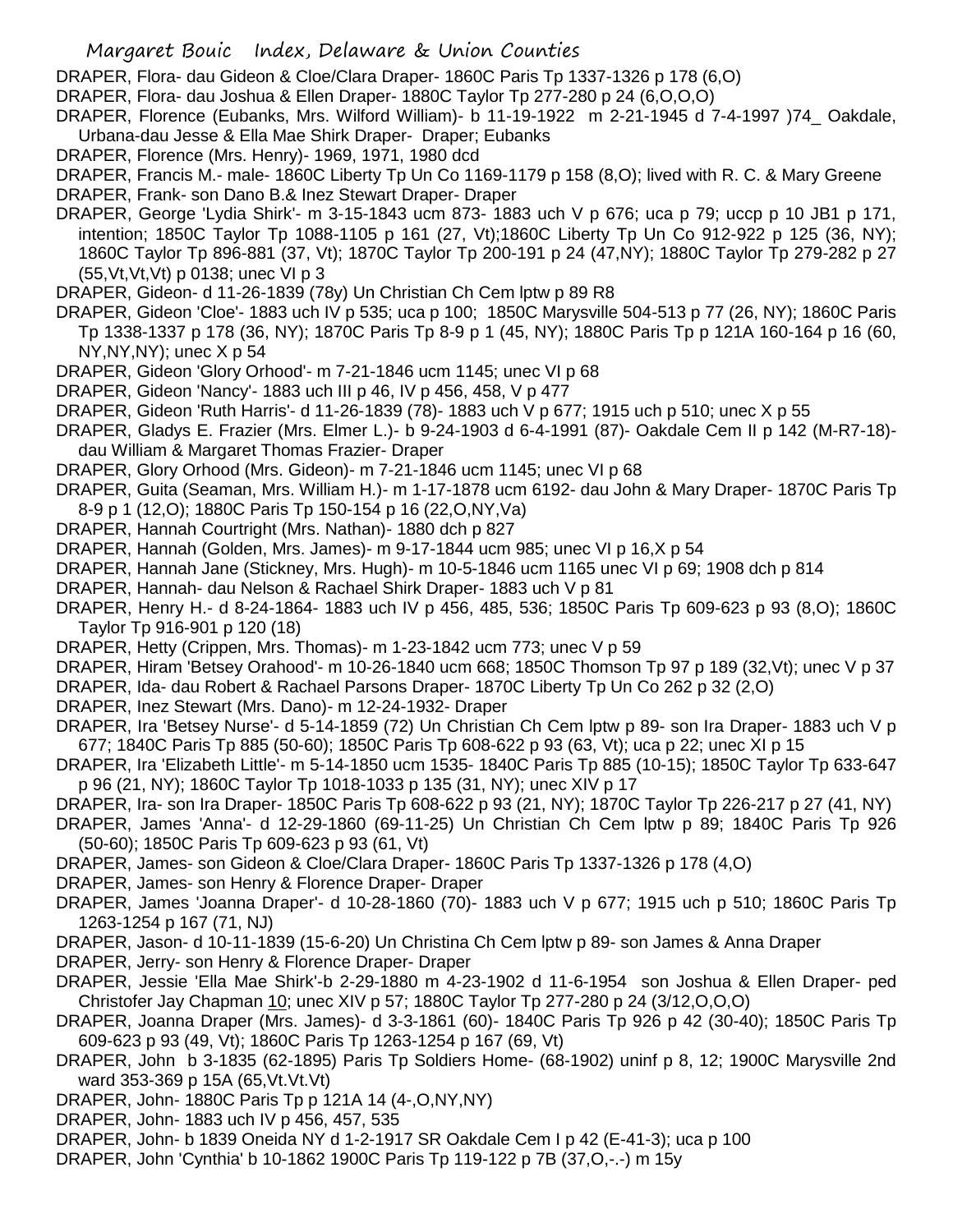Margaret Bouic Index, Delaware & Union Counties

- DRAPER, John- son Gideon & Cloe/Clara Draper- 1860C Paris Tp 1337-1326 p 178 (9,O); 1880C Paris Tp p 114A
- DRAPER, John- son Henry & Florence Draper- Draper
- DRAPER, John- son Ira & Elizabeth Little Draper- 1870C Taylor Tp 226-217 p 27 (7,O)
- DRAPER, John- son John & Mary Smith Draper- 1870C Paris Tp 8,9 (8,O); 1880C Paris Tp 150-154 p 16 (19,O,NY,Va)
- DRAPER, John L.- b 1861 Un Co d 5-26-1915 (54y7m) SR Oakdale Cem 2747 E 344 I p 55 (E-R56-7)
- DRAPER, John 'Maud L. Herrald'- b 1876 d 1946 son Sheldon & Sarah Ruphet Draper- ped Augusta Smith #38 6- unec IV p 3
- DRAPER, Johnathan 'Mary Smith'- m 12-14-1857 ucm 2640- 1850C Union Tp 1233 p1251 p 183 (19,NY); unec XII p 12
- DRAPER, Joseph- son Joshua & Ellen Draper- 1880C Taylor Tp 277-280 p 24 (5,O,-,-)
- DRAPER, Joshnanig- 1880C Taylor Tp p 0138
- DRAPER, Joshua 'Ellen Reames'- son George & Lydia Shirk Draper- ped Christofer Jay Chapman #403 20 unec XIV p 57; 1860C Taylor Tp 896-881 p 118 (8,O); 1870C Taylor Tp 200-191 p 24 (19,O) ; 1880C Taylor Tp 277-280 p 24 (28,O,-,-)
- DRAPER, Julia/Guila- dau John & Mary Smith Draper- 1860C Paris Tp 1325-1314 (3,O); 1870C Paris Tp 8-9  $(10, O)$
- DRAPER, Julia M.- dau Gideon & Cloe Draper- 1850C Marysville 504-513 p 77 (1,O)
- DRAPER, Karen Ann- dau Lee M. & Martha Ann Werlin Draper- see White 146
- DRAPER, Lavina- dau Ryal & Nancy Draper- 1850C Taylor Tp 1118-1136 p 166 (6, NY)
- DRAPER, Lee M. 'Martha Ann Werlin'- White (146)
- DRAPER, Lela M.- b 12-1885 dau John & Cyntha Draper- 1900C Paris Tp 119-122 p 7B (14,O,O,O)
- DRAPER, Lois Jean- dau Lee M. & Martha Ann Werlin Draper- see White 146
- DRAPER, Loisa- 1870C Paris Tp 156-157 p 22 (15,O) lived with Daniel Draper
- DRAPER, Loisa H. S.- 1870C Paris Tp 156-157 p 22 (2,O) lived with Daniel Draper
- DRAPER, Lorenzo D.- son George & Lydia Shirk Draper- 1870C Taylor Tp 200-191 p 24 (7,O); 1880C Taylor Tp 279-282 p 27 (16,O,Vt,Va)
- DRAPER, Lorna L. (Smith, Mrs. Albert)- b 1906 dau John & Maud L. Herrald Draper- ped Augusta Smith #38 3- unec IV p 3
- DRAPER, Lottie D.- dau Jesse B. & Ella mae Shirk Draper- Draper
- DRAPER, Louisa- 1860C Marysville 1556-1551 p 204 (9,NY)- lived with A. J. Whitney
- DRAPER, Louisa- dau Ryal & Nancy Draper- 1850C Taylor Tp 1118-1136 p 166 (1/12,O)
- DRAPER, Lura M.- b 5-1888 dau John & Cyntha Draper- 1900C Paris Tp 119-122 p 7B (12,O,O,O)
- DRAPER, Lydia Shirk (Mrs. George)- b 10-1809 m 3-15-1843 ucm 873- 1850C Taylor Tp 1088-1105 p 161 (34,O); 1860C Taylor Tp 896-881 p 118 (46, Va); 1860C Liberty Tp Un Co 912-922 p 125 (42, Va); 1870C Taylor Tp 200-191 p 24 (52, WVa); 1880C Taylor Tp 279-282 (60,Va,Va,Va) p 27; 1900C Taylor Tp 37-38 p 2B (90,Va,Va,Va); unec VI p 3
- DRAPER, Llyman C.- Nash p 215
- DRAPER, Mabel Ruth (Chapman, Mrs. Charles Hiram)- b 5-13-1906 m 7-24-1927 d 1-20-1985 ped Christofer Jay Chapman #403 5, unec XIV p 57
- DRAPER, Madge L.- 1961, 1969, 1971 dcd
- DRAPER, Malinda- dau Ryal & Nancy Draper- 1850C Taylor Tp 1118-1136 p 166 (4,NY)
- DRAPER, Malinda Sue- b 6-1965- dau James & Linda Morgan Draper- Draper
- DRAPER, Margaret (Mrs. Daniel)- b 1866 Un Co d 12-16-1922 (56y) Oakdale Cem 3509(E110) I p 24 (E-R21-1)
- DRAPER, Martha Ann Werlin (Mrs. Lee)- dau Charles H. & Mary White Werlin- White 146
- DRAPER, Martha (Holycross, Mrs. Charles)- m 10-3-1868 ucm 4442- dau George & Lydia Shirk Draper-1850C Taylor Tp 1088-1105 p 16 (2,O); 1860C Liberty Tp Un Co 912-922 p 125 (10,O)
- DRAPER, Martha Mae (Thomas, Mrs. William Kenneth)- b 1952 d 6-2-1974 (21) bur Newhouse Cem- dau Henry & Florence Draper- Draper; Thomas; 1969 dcd
- DRAPER, Mary D.- dau Robert & Rachael Parsons Draper- 1870C Liberty Tp Un Co 262 p 32 (5,O)
- DRAPER, Mary- dau George & Lydia Shirk Draper- 1850C Taylor Tp 1088-1105 p 161 (3,O); 1860C Taylor Tp 896-881 p 118 (13,O); 1860C Liberty Tp 912-922 p 125 (13,O)
- DRAPER, Mary (Jackson, Mrs. Daniel)- m 12-13-1862 ucm 3383
- DRAPER, Mary J. (Cutler, Mrs. Sardius)- m 10-4-1873 ucm 5343- dau Ira & Elizabeth Little Draper- 1860C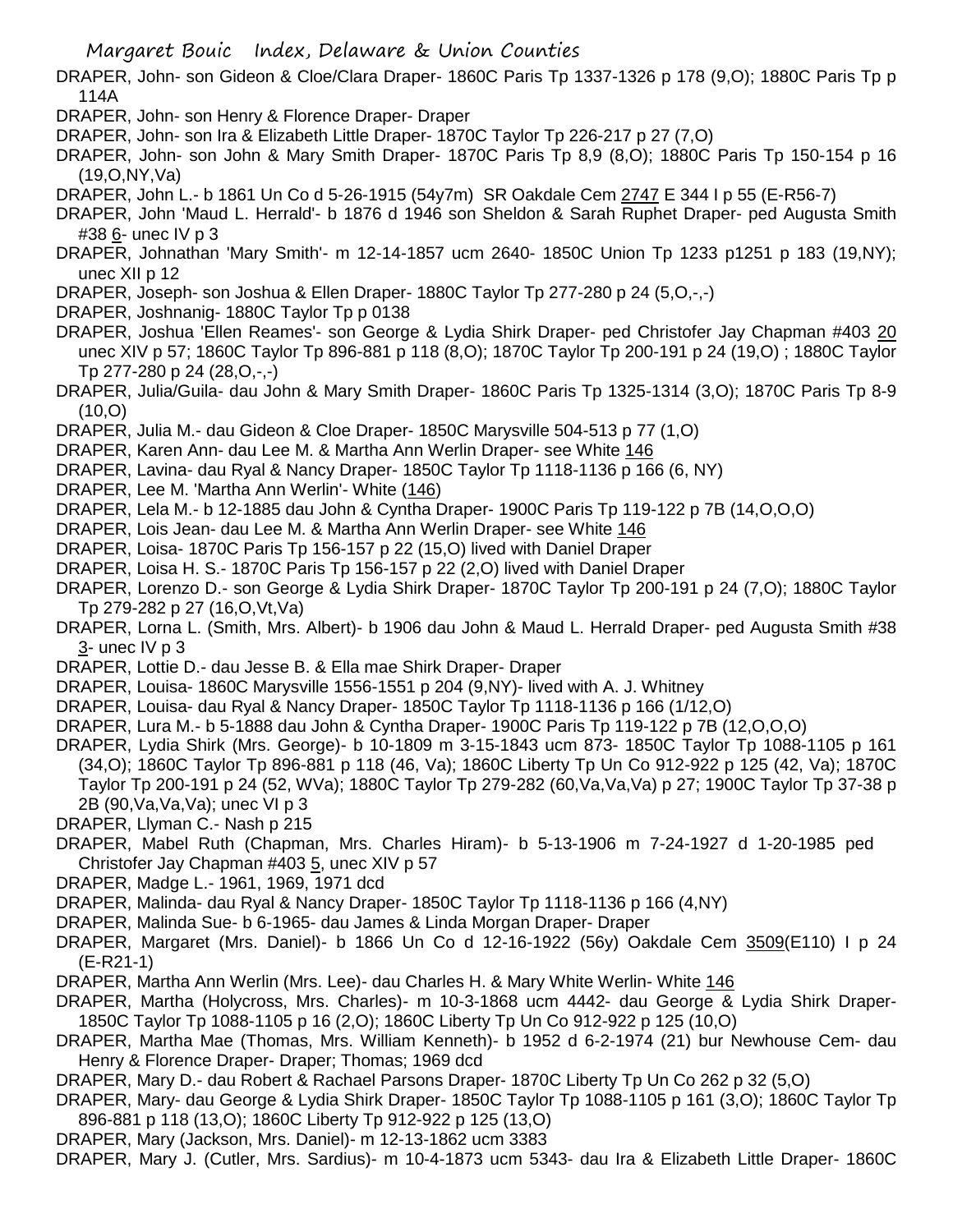- Taylor Tp 1018-1033 (7,O); 1870C Taylor Tp 226-227 p 27 (16,O)
- DRAPER, Mary Smith (Mrs. Johnathan)- m 12-14-1857 ucm 264; 1870C Paris Tp 819 p 1 (39, Va); unec XII p 12
- DRAPER, Maud L. Herrald (Mrs. John)- b 1881 d 1944 dau Homer Herrald- ped Augusta Smith #38 7- unec IV p 3
- DRAPER, Mehetadel- unec IV p 18
- DRAPER, Mehitable (Miller, Mrs. William)- m 11-17-1865 ucm 3844; dau Ira & Betsey Nurse Draper- 1840C Paris Tp 885 p 40 (15-20); 1850C Paris Tp 608-622 p 93 (28, Vt); 1860C Liberty Tp Un Co 917-927 p 126 (39, Vt)
- DRAPER, Meldina- b 1965 dau Phyllis J. Draper- 1969 dcd
- DRAPER, Melinda (Rice, Mrs. Daniel)- ucm 3319 m 5-21-1862
- DRAPER, Moses R.- d 8-30-1845 (12-3-26) son Ira & Betsey Nurse Draper- Un Christian Ch Cem lptw p 89 DRAPER, N.- uca p 83
- DRAPER, Nancy- 1880C Paris Tp 56-57 p 6 (16,O,O,O) p 0116 step dau of Ira Bealville
- DRAPER, Nancy Draper (Mrs. Parley)- m 2-20-1854 ucm 2080; mt 2-22-1854; unec VIII p 19
- DRAPER, Nancy (Mrs. Gideon)- 1883 uch V p 477
- DRAPER, Nancy (Mrs. Jacob)- b 1774 d 1857 Oak Grove Cem Powell p 430
- DRAPER, Nancy- dau John Draper- 1880C Paris Tp 14 (13,O,O,O)
- DRAPER, Nancy- dau John & Mary Smith Draper- 1850C Paris Tp 8-9 (3,O)
- DRAPER, Nancy (Mrs. Ryal)- 1850C Taylor Tp 1118-1136 p 166 (33, NY)
- DRAPER, Nathan 'Hannah Courtright'- 1880 dch p 827
- DRAPER, Nellie I.- b 11-1891 dau John & Cyntha Draper- 1900C Paris Tp 119-122 p 7B (8,O,O,O)
- DRAPER, Nelson 'Rachael Shirk'- m 10-4-1860 ucm 3076 d 3-2-1866 (34-0-28) Peoria Cem R5- lptw p 88 son James Draper- 1883 uch V p 81; 1840C Paris Tp 926 p 42 (5-10); 1850C Paris Tp 609-623 p 93 (18, NY); 1860C Paris Tp 1863-1254 p 167 (26, NY)
- DRAPER, Paral- 1860C Paris Tp 1306-1295 p 173 (50, NY)
- DRAPER, Parley 'Nancy Draper'- m 2-20-1854 ucm 2080; mt 2-22-1854; unec IV p 35, VIII p 19
- DRAPER, Phebe (Mrs. William)- 1860C Paris Tp 1318-1307 p 175 (18,O)
- DRAPER, Philip- lived with William & Nancy Smith- 1880C Marysville 208-213 (7,O,O,O)
- DRAPER, Phyllis June Morgan (Mrs. James Henry)- m 12-1963- Draper; 1969, 1971, 1980 dcd
- DRAPER, Rachael Parsons (Mrs. Robert)- m 6-21-1865 ucm 3738- 1860C Liberty Tp Un Co 920-930 p 126 (16,O)
- DRAPER, Rachael Shirk (Mrs. Nelson)(Belville, Mrs. Ira)- m 10-4-1860 ucm 3076 (2) 8-4-1867 d 6-15-1878 dau Adam Shirk- 1883 uch V p 81; 1870C Liberty Tp Un Co 262 p 32 (30,O)
- DRAPER, Rachel (Belville, Mrs. Ira)- m 8-4-1867 ucm 4214
- DRAPER, Reely/Reily- lived with William & Nancy Smith- 1880C Paris Tp p 0124 208-213 (9,O,O,O)
- DRAPER, Rial- b 1816 Ohio d 3-4-1886 (70y) Oakdale Cem 250 I p 14; uca p 100
- DRAPER, Rial- 1860C Paris Tp 1338-1327 p 178 (23,NY)
- DRAPER, Richard- b 1954 son Henry & Florence L. Draper- 1969, 1971 dcd
- DRAPER, Richard Leroy- b 2-4-1930 son Donald & Dorothy Carder Draper- Draper
- DRAPER, Riley- d 5-27-1864- 1883 uch IV p 457
- DRAPER, Robert 'Rachael Parsons'- m 6-21-1865 ucm 3738 son Ira Draper- 1850C Paris Tp 608-622 p 93 (19, NY); 1870C Liberty Tp Un Co 262 p 32 (37,Vt)
- DRAPER, Ronald- b 1954 son Henry & FLorence L. Draper- 1969, 1971 dcd
- DRAPER, Rosanna (Magill, Mrs. William)- m 6-9-1876 ucm 5887 mt 3 p 27- dau George & Lydia Shirk Draper-1870C Taylor Tp 200-191 p 24 (11,O)
- DRAPER, Rose- dau George & Lydia Shirk Draper- 1860C Taylor Tp 896-881 p 118 (1,O); 1860C Liberty Tp Un Cop 912-923 p 125 (1,O)
- DRAPER, Rosetta (Hoskins, Mrs. Orlin A.)- m 11-29-1843 ucm 924; unec VI p 4
- DRAPER, Russell- son Charles G. & Effie Draper- Draper
- DRAPER, Ruth Ann (Thrasher, Mrs. Solomon)- m 7-24-1839 ucm 564
- DRAPER, Ruth (Greene, Mrs. Robert C.)- d 1-16-1859- 1883 uch V p 677
- DRAPER, Ruth Harris (Mrs. Gideon)- 1883 uch V p 677
- DRAPER, Ryal 'Nancy'- 1850C Taylor Tp 1118-1136 p 166 (39, Vt)
- DRAPER, Ryal- son Ryal & Nancy Draper- 1850C Taylor Tp 1118 -1136 p 166 (2,NY)
- DRAPER, S.- uca p 57

Margaret Bouic Index, Delaware & Union Counties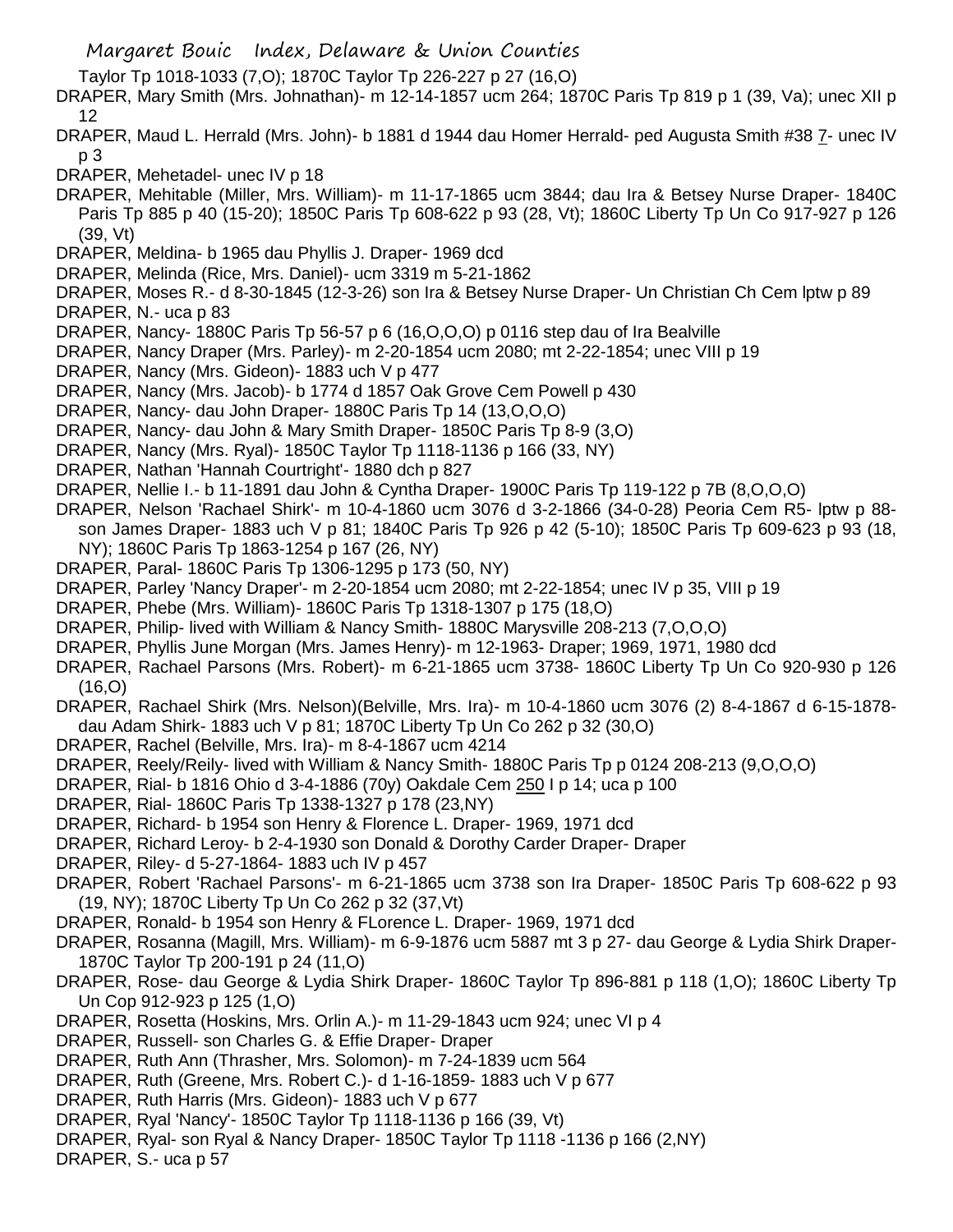- DRAPER, Salina/Selina Stout (Mrs. William)- m 2-27-1858 ucm 2697 mt 3-3-1858; 1870C Taylor Tp 65-64 p 8 (32,O); unec XII p 29
- DRAPER, Samantha (McAdams, Mrs. William S.)- m 11-28-1868 ucm 4473 dau Gideon & Cloe Draper- 1850C Marysville 504-513 p 77 (4,O); 1860C Paris Tp 1338-1337 p 178 (14,O)
- DRAPER, Sarah- uca p 83
- DRAPER, Sarah (Armstrong, Mrs. John)- d 1-12-1860 (72-7-16) Pabst Pion II p 6 dau Nathan & Hannah Courtright Draper- 1880 dch p 678, 827
- DRAPER, Sarah J. (25-1872) Taylor Tp uninf p 1
- DRAPER, Sarah- dau George & Lydia Shirk Draper- 1850C Taylor Tp 1088-1105 p 161 (4,O); 1860C Taylor Tp 896-881 p 118 (15,O); 1860C Liberty Tp Un Co 912-922 p 625 (15,O)
- DRAPER, Sarah Ruphet (Mrs. Sheldon) d 1936- ped Augusta Smith #38 13- unec IV p 3
- DRAPER, Sheldon 'Sarah Ruphet'- b 1831 d 1866 Mich- ped Augusta Smith #38 12- unec IV p 3
- DRAPER, Sylvia Ruhama- d 3-20-1865 (3-8-2) dau Nelson & Rachel Shirk Draper- Un Christian Ch Cem lptw p 88
- DRAPER, Tricia Lillie (Mrs. Bradley)- m 9-13-1997 dau Robert & Lynda Lillie- Lillie
- DRAPER, V---e b 10-1894 dau John & Cyntha Draper- 1900C Paris Tp 119-122 p 7B (5,O,O,O)
- DRAPER, Vianca- 1870C Paris Tp 53-54 p 8 (6,Md) lived with Ira & Rachel Shirk Draper
- DRAPER, William- 1880C Jerome Tp p 141A
- DRAPER, William- b 1-13-1875 Scioto Tp------dcb
- DRAPER, William- son George & Lydia Shirk Draper- 1850C Taylor Tp 1088-1105 p 161 (13, NY)
- DRAPER, William 'Phebe'- 1860C Paris Tp 1318-1307 p 175 (23,O)
- DRAPER, William 'Selina/Salina Stout'- m 2-27-1858 ucm 2697 mt 3-3-1858; 1870C Taylor Tp 65-64 p 8 (30,O); unec XII p 29
- DRAPER, Winnie- dau Joshua & Ellen Draper- 1880C Taylor Tp 277-280 p 24 (3,O,O,O)
- DRAPER, Zella Mae (Hanson, Mrs. )- dau Dano B. & Inez Stewart Draper- Draper
- DRAPPER, Lavina E. (Rodman, Mrs. Uriah)- m 10-31-1860 ucm 3095
- DRAPPER, Ruth Ann (Thrasher, Mrs. Solomon)- m 7-20-1839 ucm 564
- DRASKOCKI, Olga (Johnson, Mrs. Jeffrey Alan)- m 6-18-1980 dau Mirjana Cacic-Draskoci
- DRASKOCKI-JOHNSON, Genevieve- b 3-11-1981 dau Jeff & Olga Draskocki-Johnson- Draskoci
- DRAUDT, Anna Schmidt (Mrs. Michael)- Draudt
- DRAUDT, Bob- 1983 ucd
- DRAUDT, Bruce- son Millard E. & Elizabeth Draudt- Draper
- DRAUDT, Carol- b 1954 dau Robert A. & Phyllis Draudt- 1959, 1967, 1971 ucd
- DRAUDT, Carolina A.- b 11-25-1895 Berkshire Tp dau Henry & Mary C. Neef Draudt- dcb; Draudt
- DRAUDT, Charlinda- b 11-11-1963- dau Ray H. & Charlotte A. Draudt- Draudt; 1979, 1981 ucd
- DRAUDT, Charlotte Glassburg (Mrs. Ray H.)- Draudt; 1979, 1981, 1983, 1991 ucd
- DRAUDT, David- son Millard E. & Elizabeth Draudt- Draudt
- DRAUDT, Dolly Sandridge (Mrs. Howard A.)- m 1919 1949, 1959, 1967, 1971 ucd
- DRAUDT, Dora (Johnson, Mrs. )- dau Michael & Anna Schmidt Draudt- Draudt
- DRAUDT, Elizabeth (Mrs. Millard E.)- Draudt
- DRAUDT, Howard A. 'Doolly Sandridge'- b 1-3-1885 m 1919 d 11-30-1965 (80) but Obetz- son Michael & Anna Schmidt Draudt- Draudt; 1949, 1959 ucd
- DRAUDT, Janet K.- b 1952 dau Robert A. & Phyllis Draudt- 1959, 1967, 1971, 1973, 1975 ucd
- DRAUDT, Michael 'Anna Schmidt'- Draudt
- DRAUDT, Michael Jr.- son Michael & Anna Schmidt Draudt- Draudt
- DRAUDT, ---(Thomas, Mrs. Edward)- dau Michael & Anna Schmidt Draudt- Draudt
- DRAUDT, Millard E. 'Elizabeth'- d 5-26-1977 (67) bur Ariz.- Draudt
- DRAUDT, Nancy (Forrest, Mrs. )- dau Millard E. & Elizabeth Draudt- Draudt
- DRAUDT, ---(McClure, Mrs. Richard)- dau Millard E. & Elizabeth Draudt- Draudt
- DRAUDT, Ned H.- son Howard A. & Dolly Sandridge Draudt- Draudt
- DRAUDT, Phyllis I. (Mrs. Robert A.)- 1959, 1967, 1971, 1973, 1975 ucd
- DRAUDT, Ray H. 'Charlotte'- son Howard A. & Dolly Sandridge Draudt- Draudt; 1949, 1979, 1981, 1983, 1991 ucd
- DRAUDT, Robert A.'Phyllis'- son Howard A. & Dolly Sandridge Draudt- Draudt; 1959, 1967, 1971, 1975 ucd
- DRAUDT, Scott H.- b 1965- son Ray H. & Charlotte A.Draudt- Draudt; 1979, 1981 ucd
- DRAUGHT, Elizabeth M. (Mrs. Millard E.)- 1961 dcd